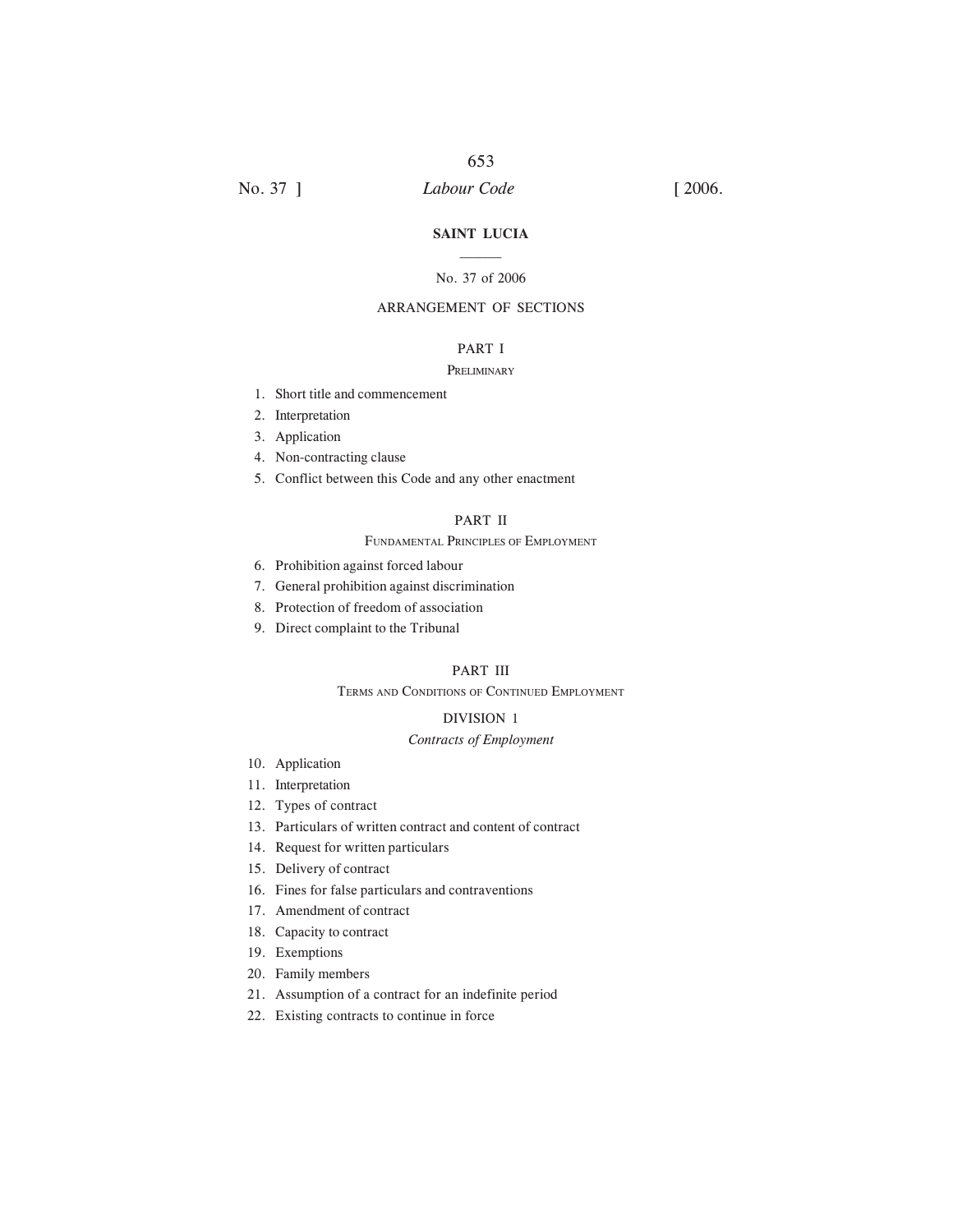# No. 37 ] *Labour Code* [ 2006.

#### DIVISION 2

#### *Continuity of Employment*

- 23. Duration of continuity of employment
- 24. Continuous employment for seasonal employees
- 25. Successor employer

# DIVISION 3

#### *Hours of Work*

- 26. Interpretation
- 27. Duration of working week
- 28. Weekly rest
- 29. Maximum ordinary work day
- 30. Split shifts and occasional shifts
- 31. Meal intervals
- 32. Overtime
- 33. Prohibition of work on public holidays
- 34. Pay for public holidays for daily paid workers
- 35. Employees may opt to perform night work
- 36. Reasonable alternative for discontinuing night work
- 37. Power to make Regulations

#### DIVISION 4

#### *Wages*

- 38. Wages to be paid in legal tender
- 39. Agreements as to place and manner of spending wages
- 40. Payment of wages by cheque
- 41. Wages to be paid directly to employees
- 42. Employee's right to recover
- 43. Pay periods
- 44. Employer to fix pay days
- 45. Wages to be paid on completion of contract
- 46. Wages to be paid on termination of contract
- 47. Interest on advances prohibited
- 48. Advances by way of loans
- 49. Recovery of advances and excess in payment of wages
- 50. Payment of outstanding balance advances and excess in payment of wages
- 51. Deductions of payment in respect of fines restricted
- 52. Deductions for obtaining employment prohibited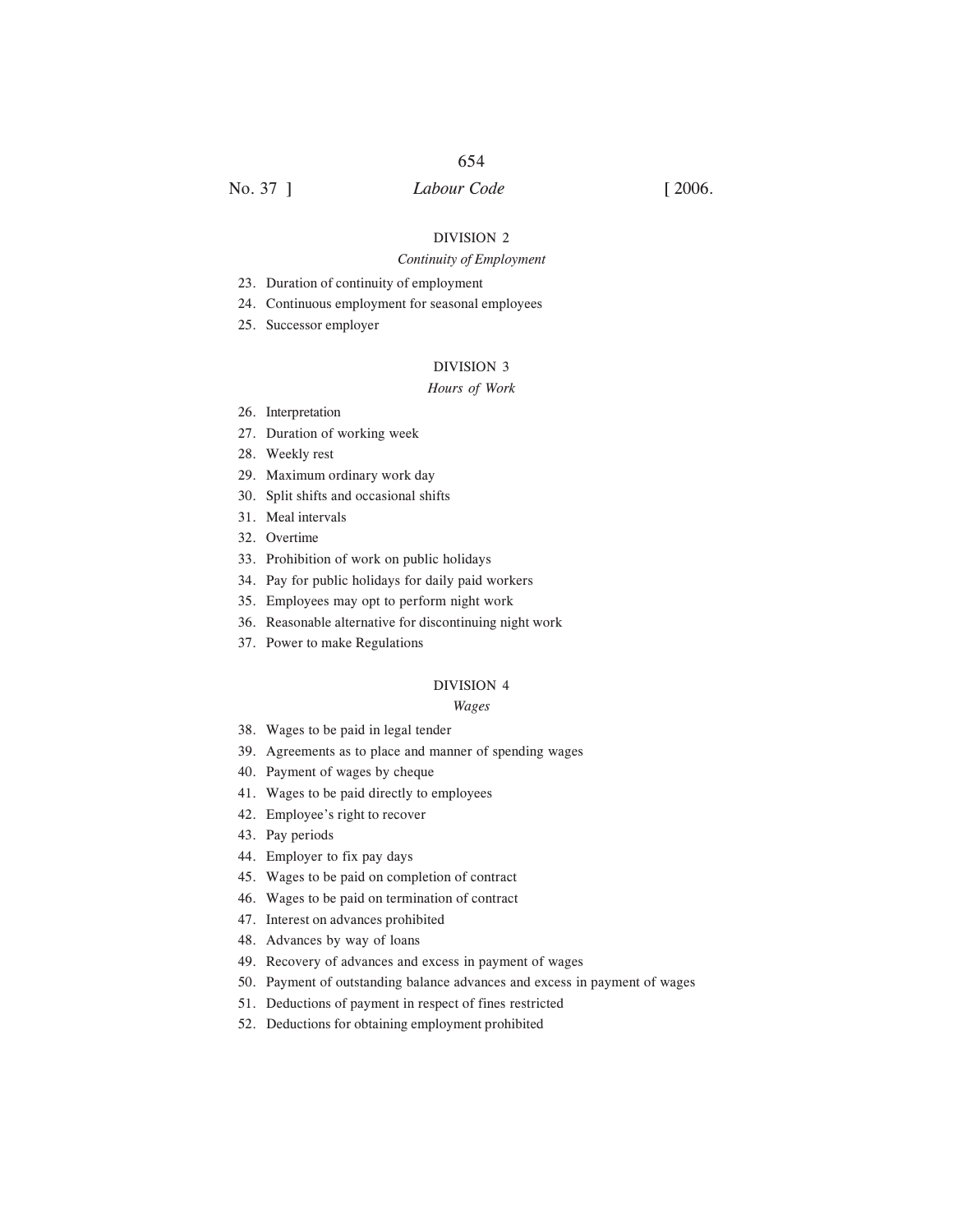# No. 37 ] *Labour Code* [ 2006.

- 53. Deductions authorized in certain cases
- 54. Saving as to judgement debts
- 55. Agreements of cooperation
- 56. Remuneration other than wages
- 57. Wages not to be paid on certain premises
- 58. Sale of goods or services by employer to employees
- 59. Special provision for service charges, share of profits or commission
- 60. Employees in the employment of contractors
- 61. Limitations on attachments or seizure of wages
- 62. Wages to be priority debt
- 63. Employers to issue details of wage payments
- 64. Offences under this Division
- 65. Repayment of wages
- 66. Regulations
- 67. Deduction for provident or pension funds

# DIVISION 5

#### *Minimum Wages*

- 68. Fixing of minimum wage
- 69. Establishment and composition of Minimum and Equal Wages Commission
- 70. Appointment and resignation
- 71. Remuneration of members
- 72. Assignment of staff
- 73. Functions of Commission
- 74. Procedure
- 75. Power to summon
- 76. Minister to refer to Commission
- 77. Invitations for comments and objections
- 78. Objection
- 79. Recommendation or advise by Commission
- 80. Matters for consideration in proposing a minimum wage
- 81. Advice of Commission
- 82. Effect of Minimum Wage Order
- 83. Saving of existing level of wages
- 84. Records
- 85. Powers of inspection
- 86. Authorization for Commission to obtain information
- 87. Recovery of wages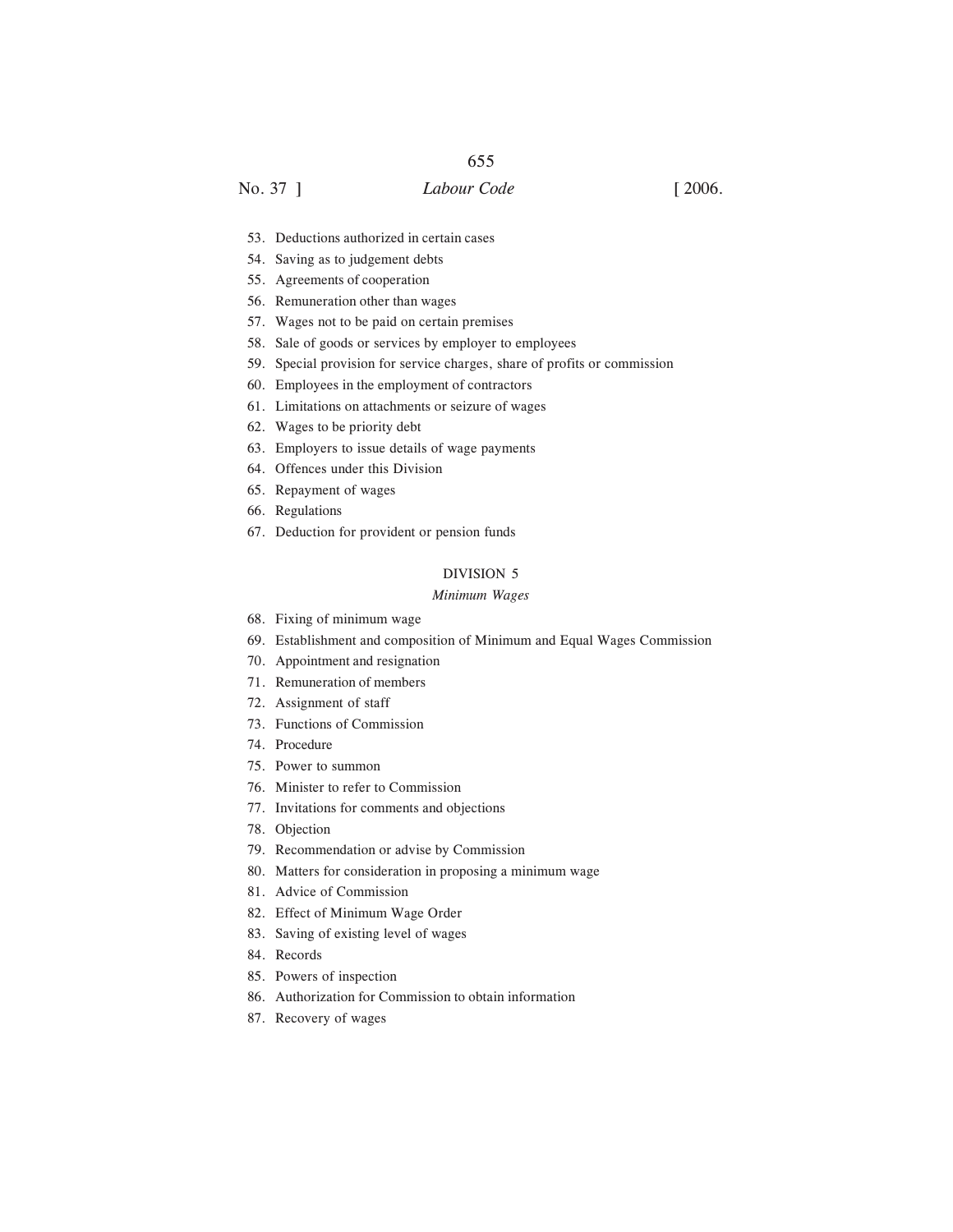# No. 37 ] *Labour Code* [ 2006.

- 88. Offences in relation to this Division
- 89. Application

# DIVISION 6

#### *Sick Leave and Benefits*

- 90. Sick pay
- 91. Uncertified sick leave pay
- 92. Certified sick leave
- 93. Employer's obligation toward sick pay
- 94. Determination of medical matters

#### DIVISION 7

#### *Vacation Leave*

- 95. Interpretation
- 96. General entitlement to vacation leave
- 97. Amount of vacation leave with pay
- 98. Existing rights to vacation saved
- 99. Periods of vacation leave
- 100. Public holidays not to be counted
- 101. Employee not to be terminated during vacation leave
- 102. Exclusions from vacation leave
- 103. Employee not to be compelled to forego vacation leave
- 104. Proportionate vacation leave
- 105. Vacation leave pay upon termination
- 106. Vacation leave pay upon termination before qualifying period
- 107. Records
- 108. Complaints

#### DIVISION 8

#### *Public Contracts*

- 109. Interpretation
- 110. Provisions deemed to be included in public contracts
- 111. Established rates and conditions of employment
- 112. Labour Commissioner to set rates and conditions
- 113. Certificate of fair and reasonable conditions
- 114. Disputes on remuneration
- 115. Accounts
- 116. Sub-contractors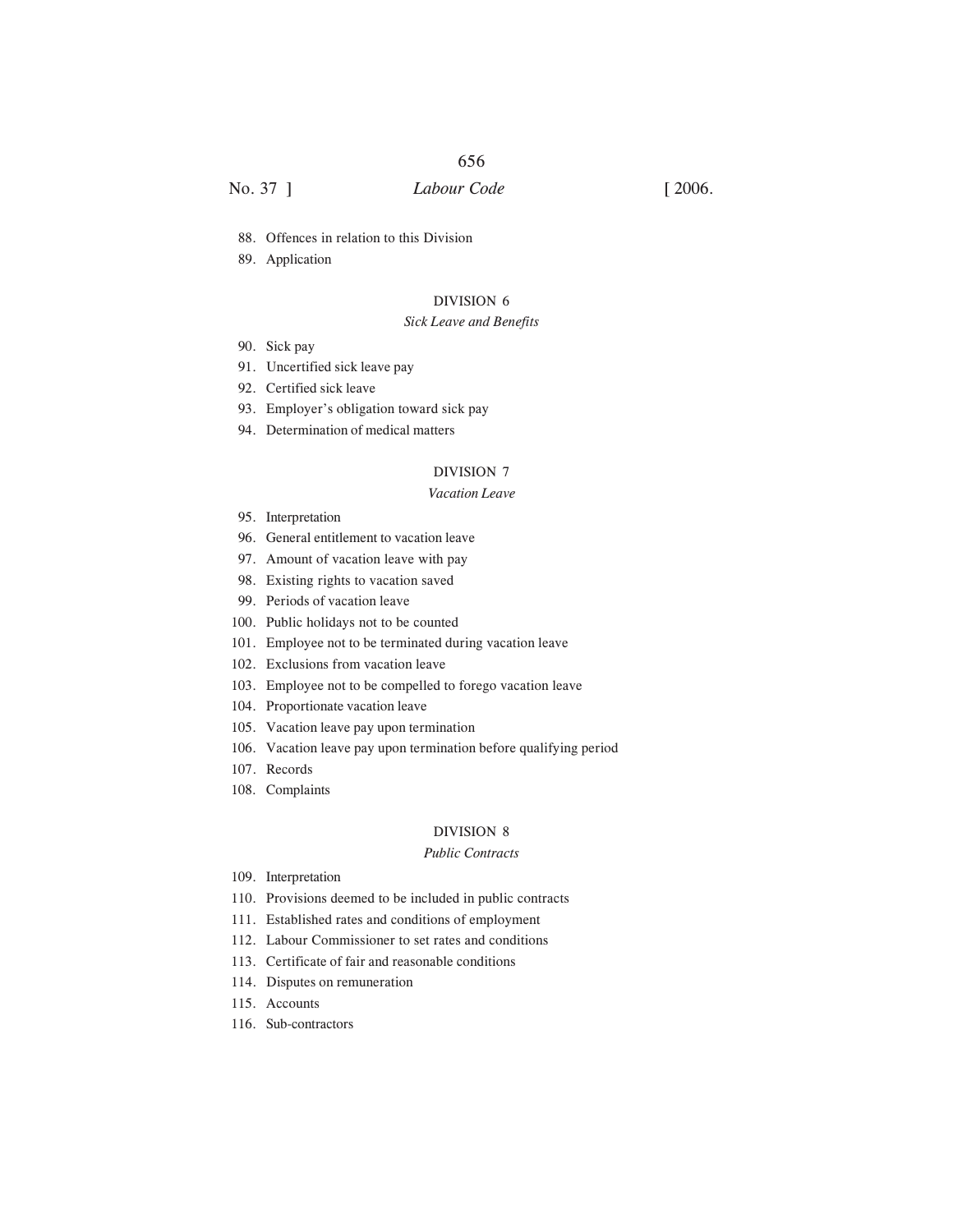- 117. Withholding payments
- 118. Information
- 119. Default in payments
- 120. Posting of conditions of work
- 121. Prohibition on non-compliant contractors

## DIVISION 9

#### *Employment of Children and Young Persons*

- 122. Prohibition of child labour
- 123. Medical certificate of fitness
- 124. Register of children and young persons
- 125. False certificates
- 126. Regulations for the employment of young persons
- 127. Penalties for child and young person labour

## DIVISION 10

#### *Termination of Employment*

- 128. Non-application
- 129. Valid reason for dismissal
- 130. Probationary period
- 131. Unfair dismissal
- 132. Constructive dismissal
- 133. Summary dismissal for serious misconduct
- 134. Entitlement to wages on summary dismissal
- 135. Warnings and termination for misconduct
- 136. Unsatisfactory performance
- 137. Dismissal where unsatisfactory performance is due to the natural aging process
- 138. Dismissal for lack of qualifications or skills
- 139. Dismissal for fundamental breach of contract
- 140. Natural justice safeguards
- 141. Options to suspend or warn in lieu of dismissal
- 142. Suspension with pay
- 143. Dismissal for reason of incapacity or abuse of sick leave
- 144. Remuneration due upon dismissal
- 145. Termination due to redundancy
- 146. Constructive redundancy
- 147. Effect of sale
- 148. Lay-offs and suspensions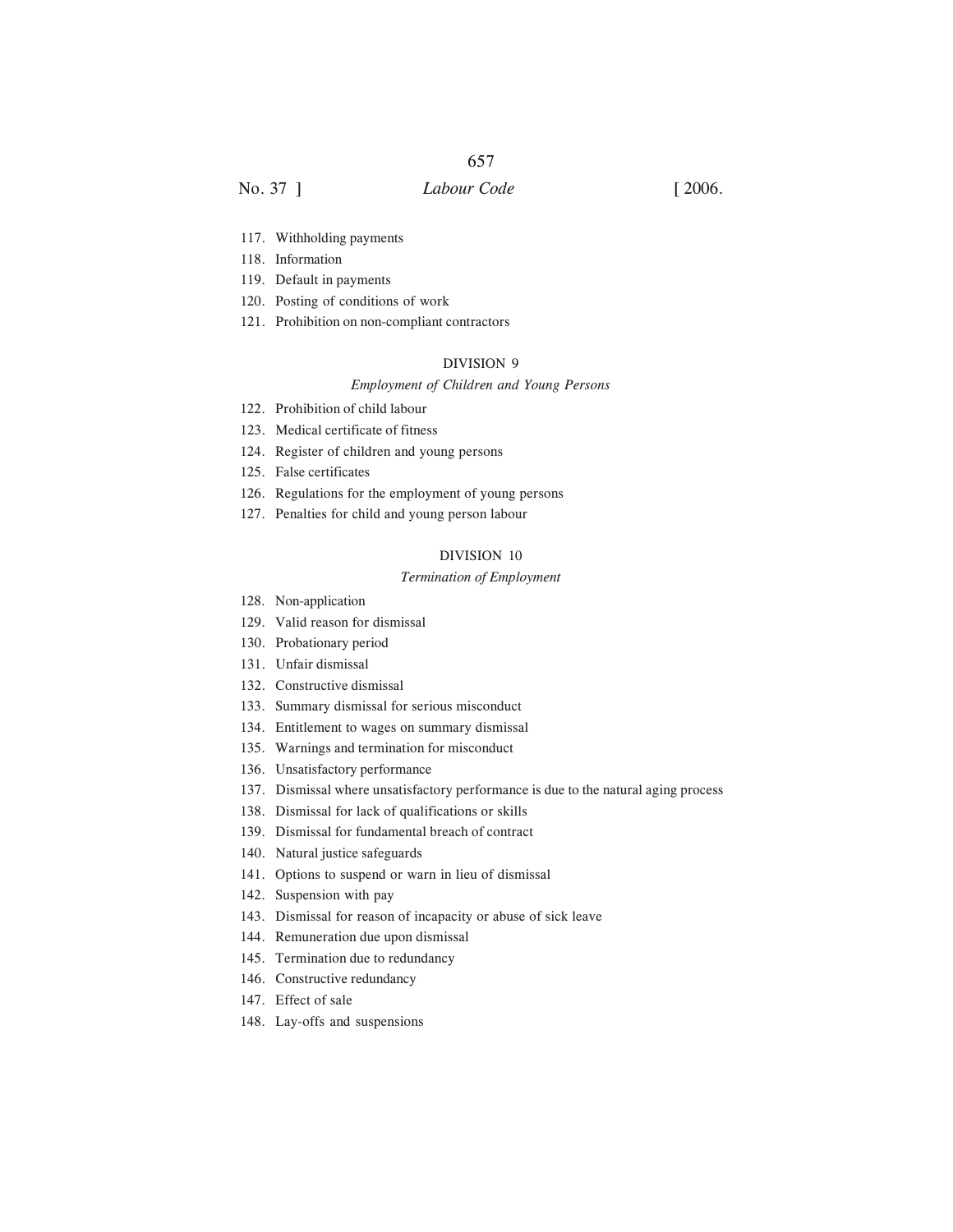# No. 37 ] *Labour Code* [ 2006.

- 149. Option for severance pay from successor employer
- 150. Winding up
- 151. Death of employer
- 152. Priority debts on death of employer
- 153. Notice periods and exemptions from notice
- 154. Notice not relevant to question of unfair dismissal
- 155. Payment in lieu of notice
- 156. Certificate of termination
- 157. Fines and discipline
- 158. Burden of proof
- 159. Age of retirement

#### DIVISION 11

#### *Termination Benefits*

- 160. Redundancy pay
- 161. Severance Pay
- 162. Non-entitlement to redundancy pay
- 163. Payment to beneficiary and complaint against non-payment
- 164. Special provisions for hospitality and other seasonal employers
- 165. Part-time employees
- 166. Provision for pro rata payment
- 167. Contesting of redundancy

#### PART IV

#### OCCUPATIONAL SAFETY AND HEALTH

#### DIVISION 1

#### *Registration and Requirements of Industrial Establishments*

- 168. Interpretation
- 169. General application
- 170. Work in private residences
- 171. Appointment of Chief Occupational Safety and Health Officer and other officers
- 172. Requirement for registration and pre-existing registration
- 173. Application for registration and Register
- 174. Application for registration of change of particulars
- 175. Chief Occupational Safety and Health Officer to monitor registered industrial establishment
- 176. General powers of authorised officers
- 177. Notice of discontinuance for work for young person
- 178. Non-compliance with notice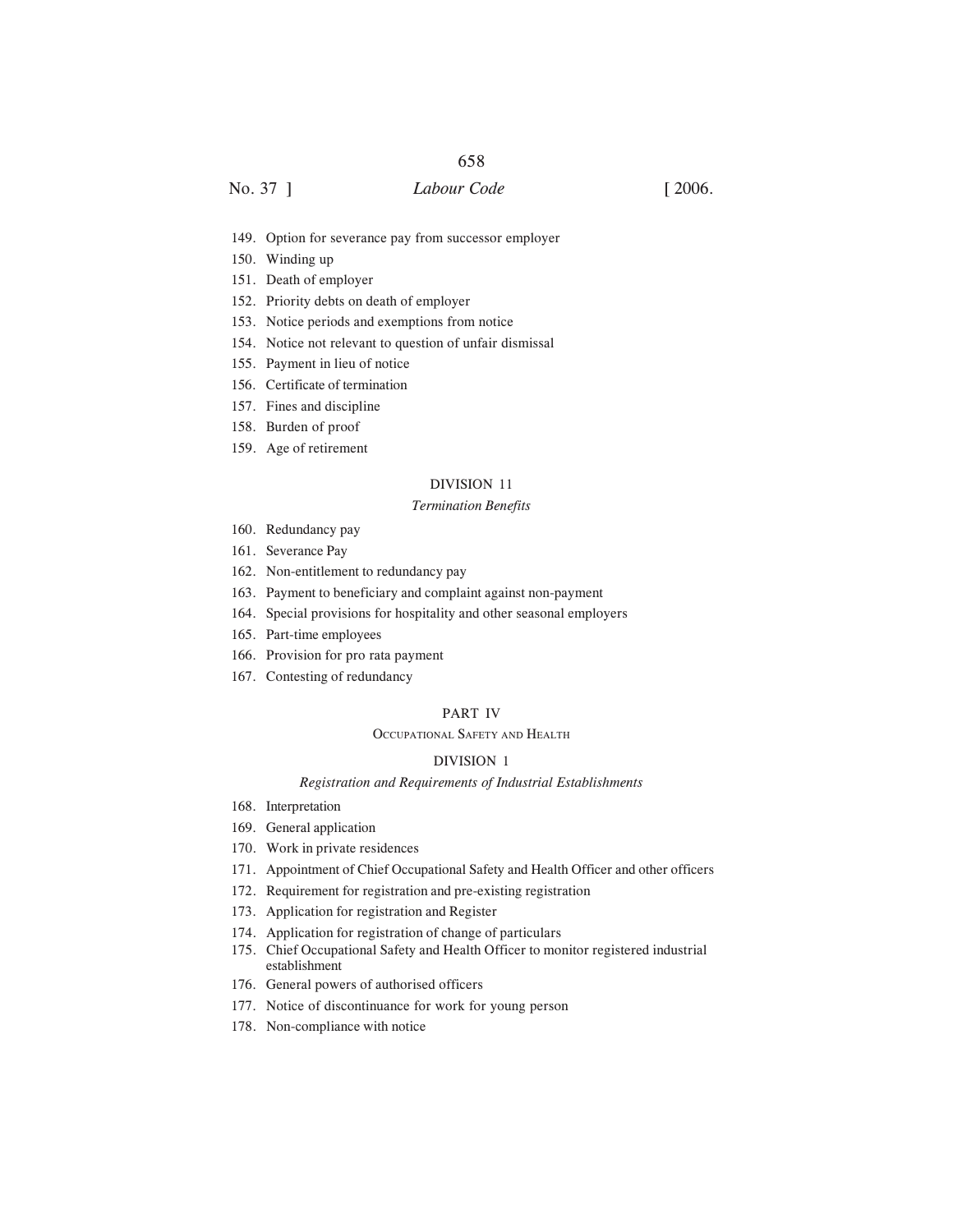- 179. Orders
- 180. Appeals from Orders
- 181. Prohibition on entering workplace after order
- 182. Notice of compliance
- 183. Injunction
- 184. Establishment of Advisory Council
- 185. Establishment of technical committees
- 186. Appointment of medical inspectors
- 187. Duties and powers of medical inspectors
- 188. Periodic report of medical inspectors
- 189. Appointment of technical examiners
- 190. Selection of safety and health representatives
- 191. Functions and powers of safety and health representations
- 192. Establishment of joint workplace safety and health committees
- 193. Composition and selection of committee
- 194. Functions and powers of committee
- 195. Entitlement to be present
- 196. Response by employers
- 197. Minutes of proceedings
- 198. Inspection of workplace
- 199. Names of members of a committee to be posted
- 200. Meetings of committees
- 201. Committees of a like nature
- 202. Consultation with committees on hygiene
- 203. Request for National Insurance data
- 204. Representation during inspections
- 205. Obstruction of authorised officers and safety and health representatives
- 206. Confidential information
- 207. Copies and reports
- 208. Immunity
- 209. General register
- 210. Guarding of machinery
- 211. Cleaning and repair of machinery
- 212. Marking of safe working load
- 213. Notice of assessment of risk
- 214. Prohibition of children in an industrial establishment
- 215. Construction and sale of new machinery
- 216. Instructions on use of machines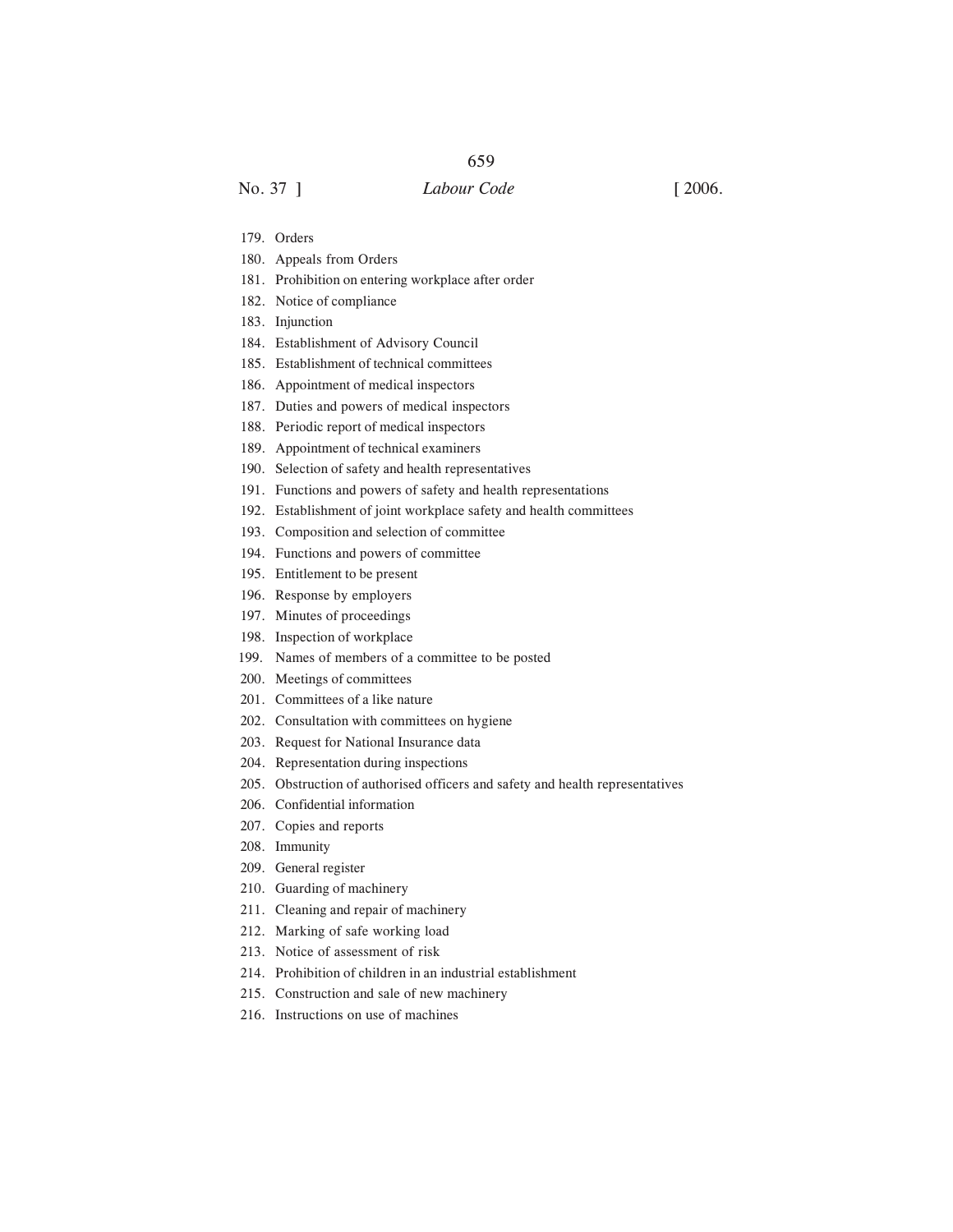No. 37 ] *Labour Code* [ 2006.

- 217. Protective clothing and devices
- 218. Contravention of safety
- 219. Drinking water
- 220. Meals and lunchrooms
- 221. Changing facilities
- 222. Dangerous fumes and dust or other impurities
- 223. Cleanliness
- 224. Disposal of wastes
- 225. Sufficient lighting
- 226. Noise
- 227. Overcrowding
- 228. Ventilation
- 229. Sanitary and washing facilities
- 230. First aid
- 231. Medical examinations
- 232. Minister to make Regulations for medical supervision
- 233. Certification for fire safety
- 234. Alternation after certification for fine safety
- 235. Safety provisions in case of fire

#### DIVISION 2

#### *Hazardous Chemicals, Physical Agents and Biological Agents*

- 236. Prohibition of certain chemicals and appeals against prohibition orders
- 237. Notice of new chemicals or biological agents
- 238. Inventory of chemicals and physical agents
- 239. Labelling of chemicals
- 240. Copy of inventory to be made available
- 241. Assessment of chemicals
- 242. Information from manufacturers
- 243. Participation in training
- 244. Exemptions from disclosure

#### DIVISION 3

#### *Notification of Accidents and Occupational Diseases*

- 245. Meaning of employer
- 246. Requirement to give notice of accidents
- 247. Notification of occupational diseases and other diseases
- 248. Inquest in case of death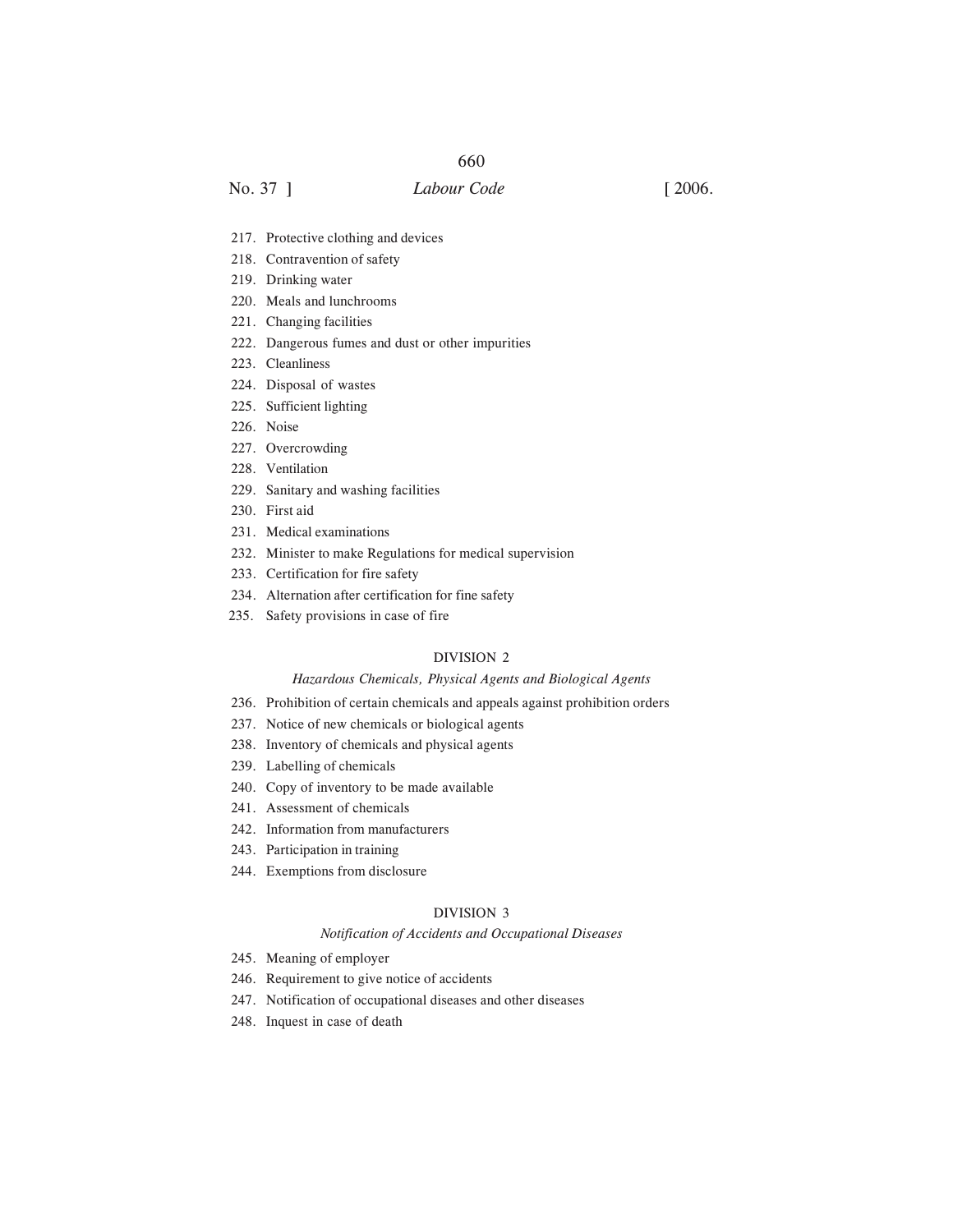No. 37 ] *Labour Code* [ 2006.

- 249. Application to the State
- 250. Notification of other accidents
- 251. Power of Minister to make Regulations
- 252. Presumption of employment
- 253. Offences
- 254. Special rules for making complaints
- 255. Power of the Department of Labour to require returns

#### DIVISION 4

#### DUTIES OF EMPLOYERS, WORKERS AND OTHER PERSONS

- 256. Duties of employers at construction sites
- 257. General duties of employers
- 258. Duty to pregnant workers
- 259. Reports and records
- 260. Duties of employees
- 261. Duties of owners at construction sites
- 262. Duties of suppliers
- 263. Refusal to work on safety and health grounds
- 264. Complaint for reckless or frivolous refusal to work
- 265. Threats and discrimination for compliance

#### PART V

#### EQUALITY OF OPPORTUNITY AND TREATMENT IN EMPLOYMENT

#### DIVISION 1

#### *Discrimination*

- 266. Interpretation
- 267. Definition and prohibited grounds of discrimination
- 268. Prohibition on discrimination against applicant and employees
- 269. Exceptions in respect of *bona fide* occupational qualifications
- 270. Equal remuneration
- 271. Temporary measures to promote equality
- 272. Sexual harassment
- 273. Particular profession or trade
- 274. Burden of proof for section 273
- 275. Qualifying bodies
- 276. Vocational training bodies
- 277. Employment agencies
- 278. Discrimination by subterfuge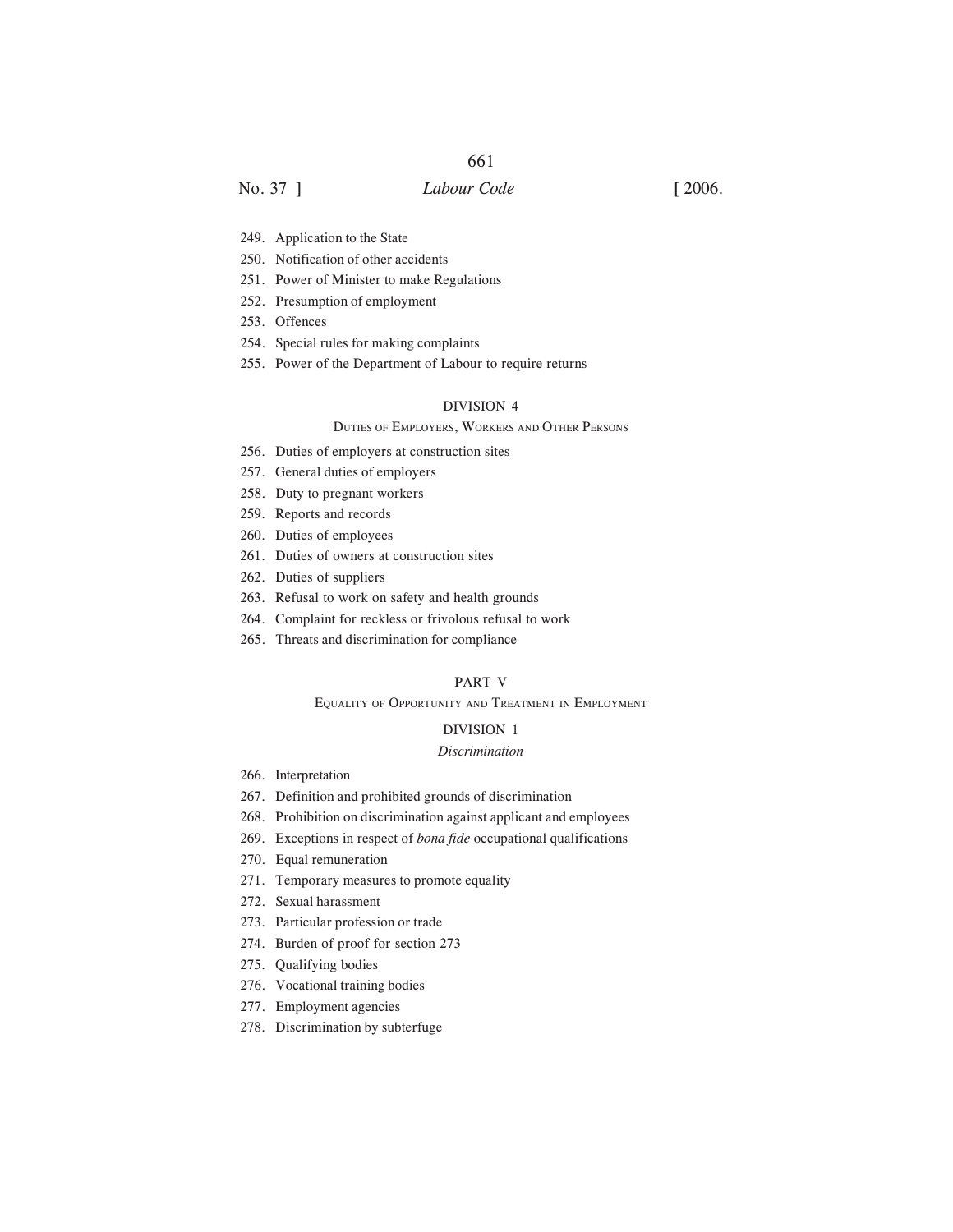# No. 37 ] *Labour Code* [ 2006.

- 279. Advertisement
- 280. Applications forms
- 281. Mechanism to determine work of equal value
- 282. Exception for charities
- 283. Exception for religious bodies

# DIVISION 2

#### *Pregnancy and Maternity Benefits and Protection*

- 284. Interpretation
- 285. Prohibition against discrimination on grounds of pregnancy
- 286. Marital status
- 287. Rights of pregnant employees
- 288. Duration of maternity leave
- 289. Maternity leave without pay
- 290. Exercise of right of return
- 291. Postponement of return
- 292. Higher maternity benefits
- 293. Record of female employees
- 294. Maternity leave in addition to vacation leave and sick leave
- 295. Remedies in relation to maternity leave entitlement
- 296. Burden of proof
- 297. Inducements and threats
- 298. Victimization
- 299. Burden of proof in respect of discrimination cases
- 300. Burden of proof exceptions
- 301. Remedies
- 302. Direct complaint to the Tribunal

#### PART VI

RECRUITMENT OF EMPLOYEES FOR OVERSEAS EMPLOYMENT AND WORK PERMIT

#### DIVISION 1

#### *Recruiting*

- 303. Interpretation and application
- 304. Restriction on recruitment of children and young persons
- 305. Licensing of employment
- 306. Application for employment agent's licence
- 307. Issuance of employment agent's licence
- 308. Revocation or suspension of employment agent's licence
- 309. Appeal against revocation or suspension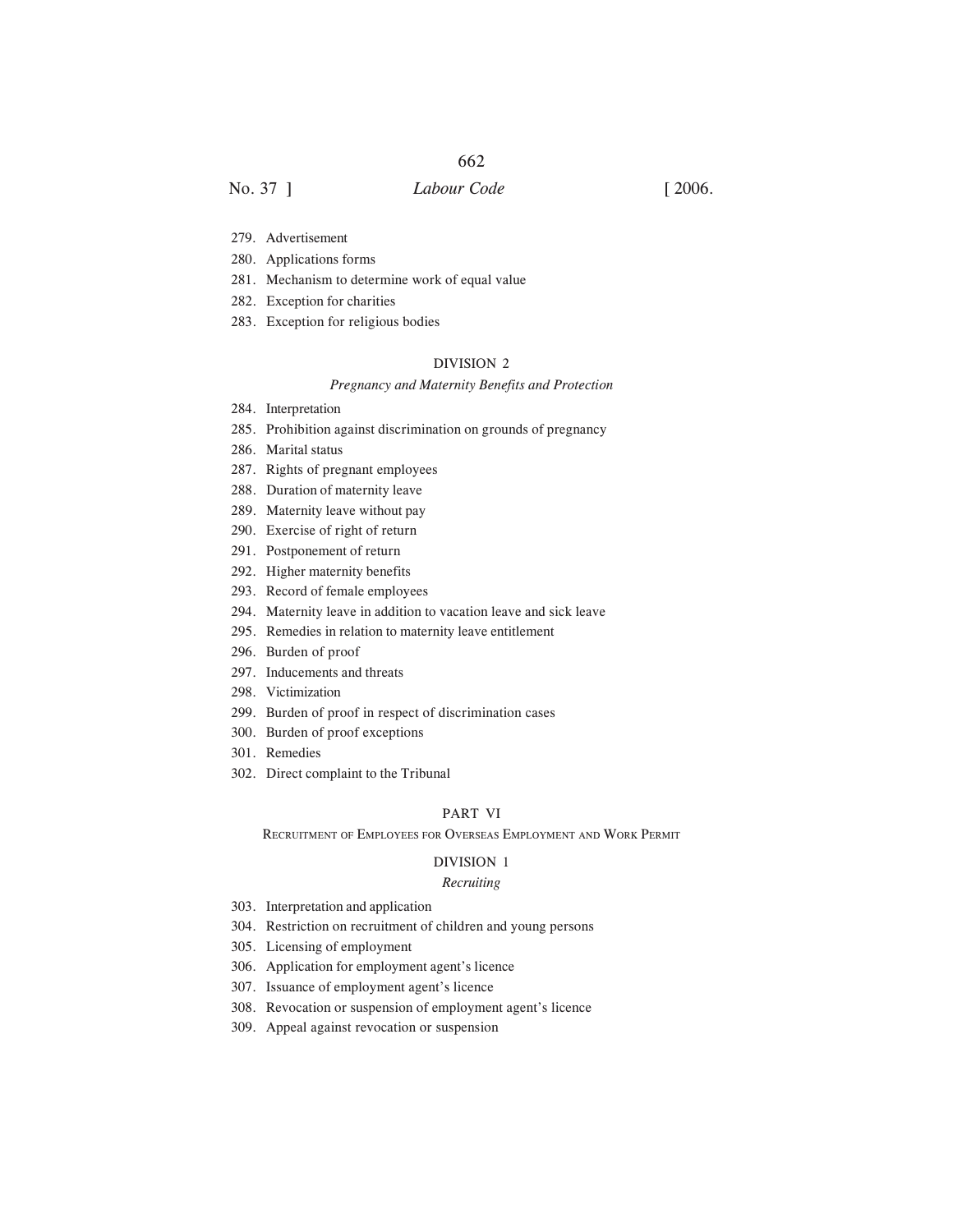# No. 37 ] *Labour Code* [ 2006.

- 310. Demand for production of licence
- 311. Offence of failure to produce licence
- 312. False representation
- 313. Investigation of conditions of recruiters
- 314. Report on conditions of recruiters
- 315. Power to make Regulations

# DIVISION 2

## *Work Permit*

- 316. Interpretation
- 317. Control of employment
- 318. Application for and grant of work permit
- 319. Appointment of authorised persons
- 320. Production of work permit
- 321. Minister to vary or cancel work permit
- 322. Power to grant exemptions
- 323. Offences and penalties

#### PART VII

#### TRADE UNIONS AND EMPLOYERS' ORGANIZATIONS

#### DIVISION 1

#### *Rights to Association*

- 324. Interpretation
- 325. Non-application
- 326. Basic employee rights
- 327. Protection against discrimination and threats
- 328. Protection of trade union from employer interference
- 329. Basic employer rights
- 330. Interference with individual's freedom of association
- 331. Membership of trade unions and employers' organizations
- 332. Federations
- 333. Remedies
- 334. Registrar
- 335. Registration
- 336. Disqualification from office
- 337. Objection to registration
- 338. Existing registration
- 339. Fees
- 340. Constitution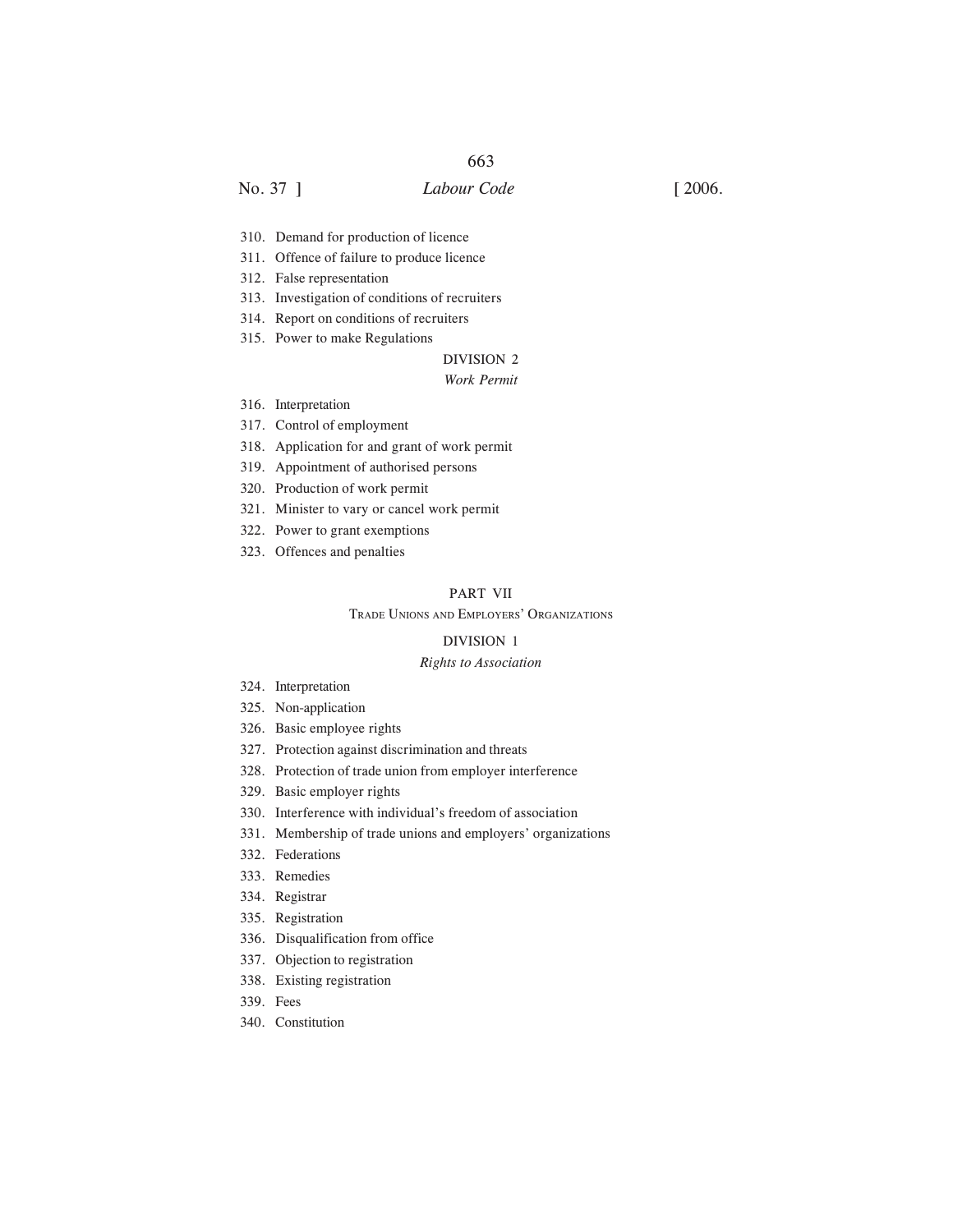No. 37 ] *Labour Code* [ 2006.

- 341. Alterations in constitution or name
- 342. Annual return to Registrar
- 343. Suspension and cancellation of registration
- 344. Appeals for refusal to register
- 345. Defunct organization
- 346. Legal status, immunity from civil suits and restraint of trade
- 347. Amalgamation
- 348. Compliance with constitution
- 349. Powers of discipline and expulsion
- 350. Improper election practices
- 351. Deposit and safeguard of funds
- 352. Accounting
- 353. Offences
- 354. Provision for review

#### DIVISION 2

#### *Recognition of the Rights to Bargaining and Representation*

- 355. Non-application
- 356. Interpretation
- 357. Application procedures
- 358. Certification particulars
- 359. Appropriateness of bargaining unit
- 360. Employers' recognition
- 361. Certification following employer recognition and refusal to recognise where one trade union applies
- 362. Certification by poll majority
- 363. Employer duties in conduct of poll
- 364. Penalty for breach of section 363
- 365. Restrictions in conduct of poll
- 366. Employee duties in conduct of poll
- 367. Grant or refusal of certification
- 368. Effect of certification and compulsory recognition and duty to negotiate in good faith
- 369. Closing or restructuring of undertaking
- 370. New collective agreement
- 371. Revocation of exclusive bargaining rights
- 372. Right to appeal
- 373. Right to choose representative
- 374. Access to employer's premises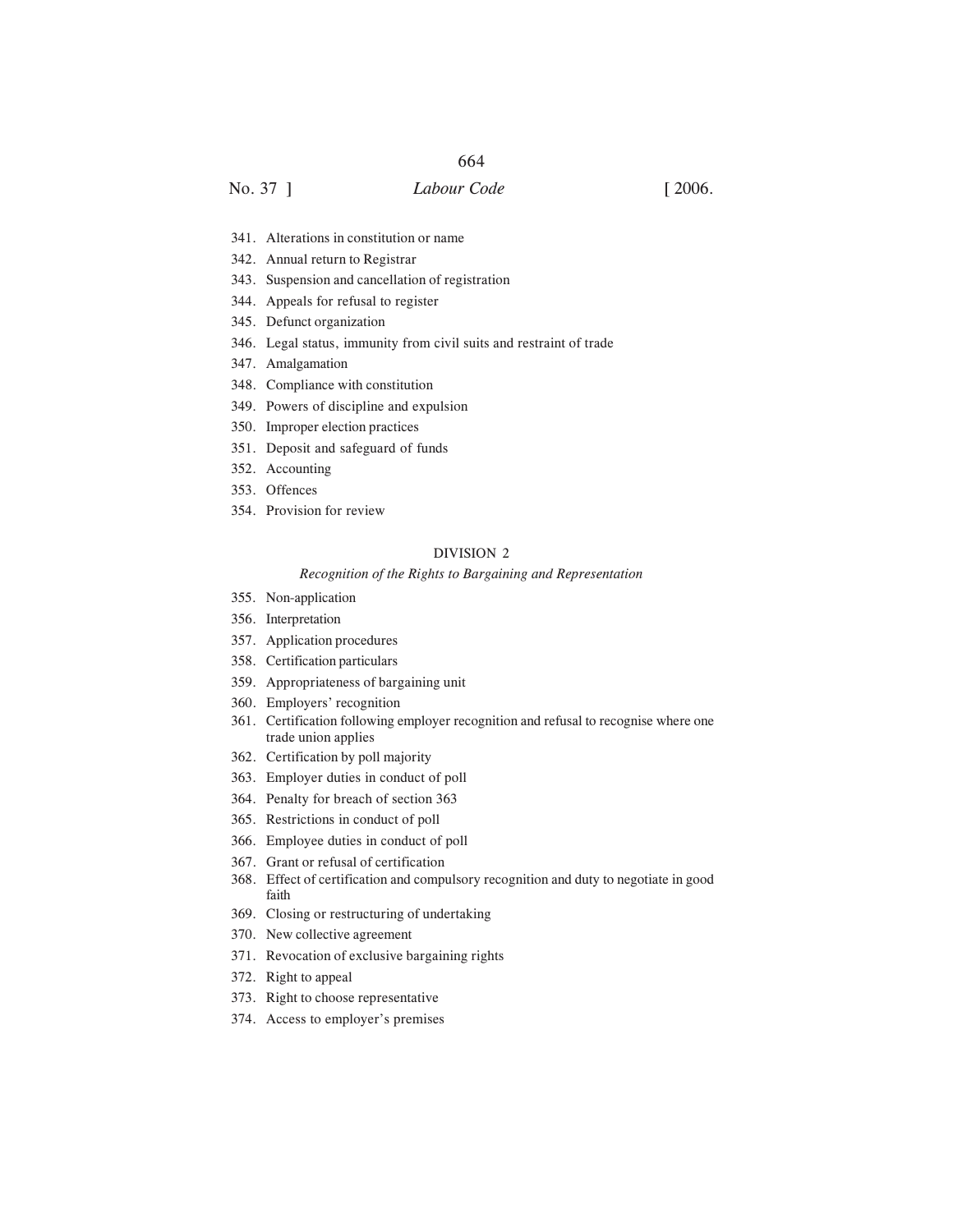No. 37 ] *Labour Code* [ 2006.

- 375. Appropriate time for trade union representatives
- 376. Offence of refusing to meet to bargain in good faith
- 377. Meaning of "to bargain collectively"

#### DIVISION 3

#### *Collective Agreements*

- 378. Collective agreements
- 379. Enforceability of collective agreements
- 380. Successor rights and obligations
- 381. Regulations

#### PART VIII

#### PRINCIPLES AND PROCEDURES IN INDUSTRIAL RELATIONS AND INDUSTRIAL DISPUTES

#### DIVISION 1

#### *Settlement of Trade Disputes*

- 382. Non-application
- 383. Freedom to engage in industrial action
- 384. Peaceful picketing
- 385. Effect of strike on contract of employment
- 386. Employee not entitled to remuneration during strike
- 387. Trade disputes to be reported to Labour Commissioner
- 388. Referral of trade dispute to the Tribunal with consent
- 389. Conciliation procedures to be exhausted
- 390. Minister to attempt mediation

#### DIVISION 2

#### *Regulation of Disputes in the Essential Services*

- 391. Dispute Procedure
- 392. Prohibition of lockouts, strikes and industrial action
- 393. Employer to post copy of section on premises
- 394. Endangering life and property
- 395. Permission from Attorney General for prosecutions
- 396. Duty of Minister to take measures for the preservation of essential services
- 397. Services declared essential services
- 398. Minimum service in some sectors
- 399. Power of Minister to make Regulations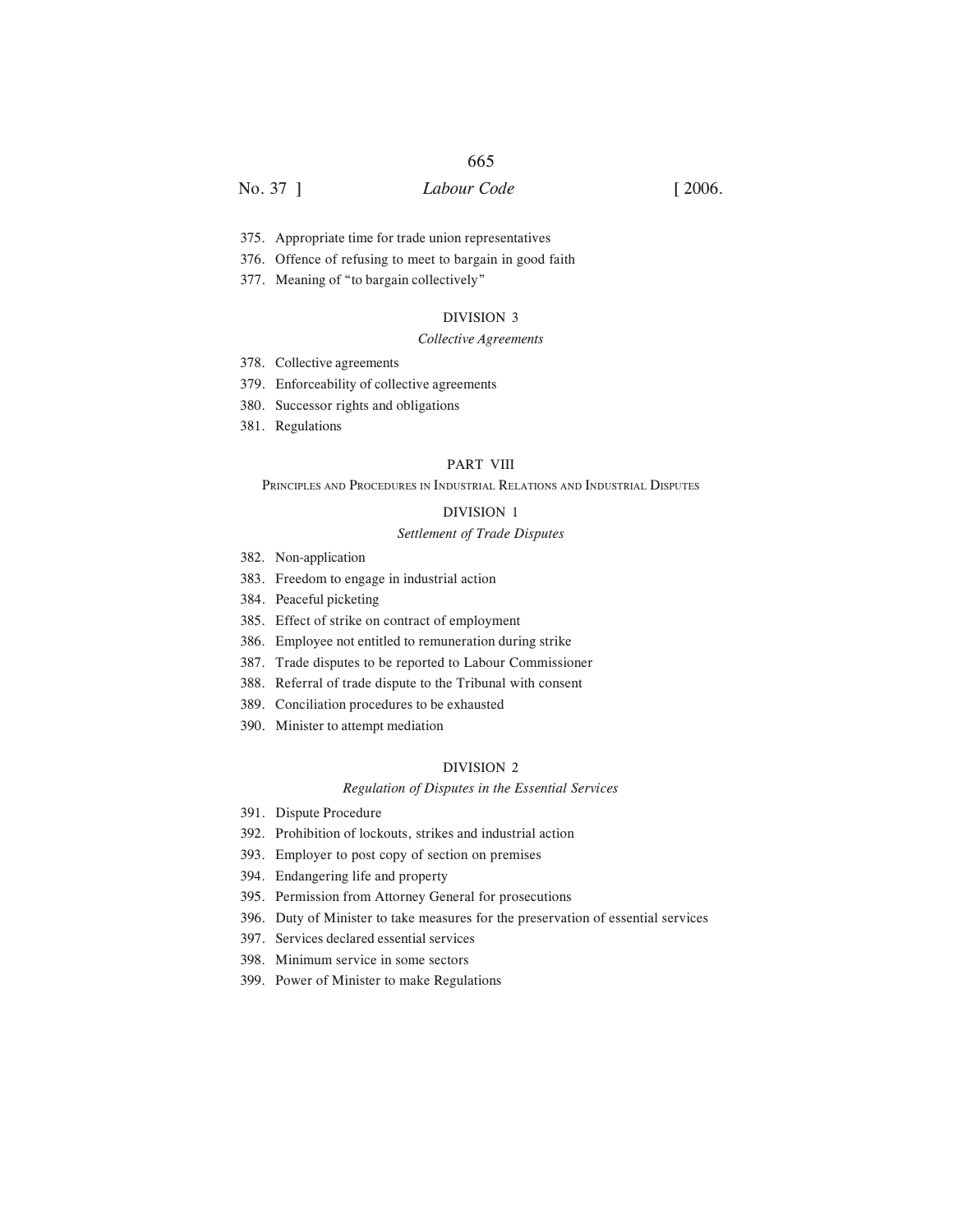No. 37 ] *Labour Code* [ 2006.

#### DIVISION 3

## *Disputes Resolution by Labour Department*

400. Department of Labour

- 401. Officers of the Department of Labour and appointment
- 402. Responsibilities of the Labour Commissioner
- 403. Power of Labour Commissioner to institute proceedings
- 404. Proceedings instituted by Labour Commissioner upon complaint
- 405. Labour Commissioner to hold informal inquiries
- 406. Power of the Labour Commissioner to summon witnesses
- 407. Powers of labour officers
- 408. Immunity of labour officers
- 409. Duty of confidentiality
- 410. Individual complaints
- 411. Individual disputes
- 412. Procedure for individual disputes by Labour Commissioner
- 413. Evidence and arguments
- 414. Witnesses and documents
- 415. Time limit for determination
- 416. Time limit for review
- 417. Decision of Labour Commissioner to be final and binding
- 418. Impartiality of Labour Commissioner
- 419. Powers of Labour Commissioner to recommend remedies
- 420. Recommended remedy
- 421. Refusal to abide by decision
- 422. Obstruction of Labour Commissioner's hearing
- 423. Interpretation of decisions

#### DIVISION 4

#### *The Labour Tribunal*

- 424. Establishment of Labour Tribunal
- 425. Composition of Tribunal
- 426. Sittings of Tribunal
- 427. Remuneration of Members
- 428. Appointment of officers and committees
- 429. Tribunal to regulate its own procedure
- 430. Vacancies in the Tribunal
- 431. Powers of Tribunal
- 432. Power to the Tribunal to hear matters *ex parte*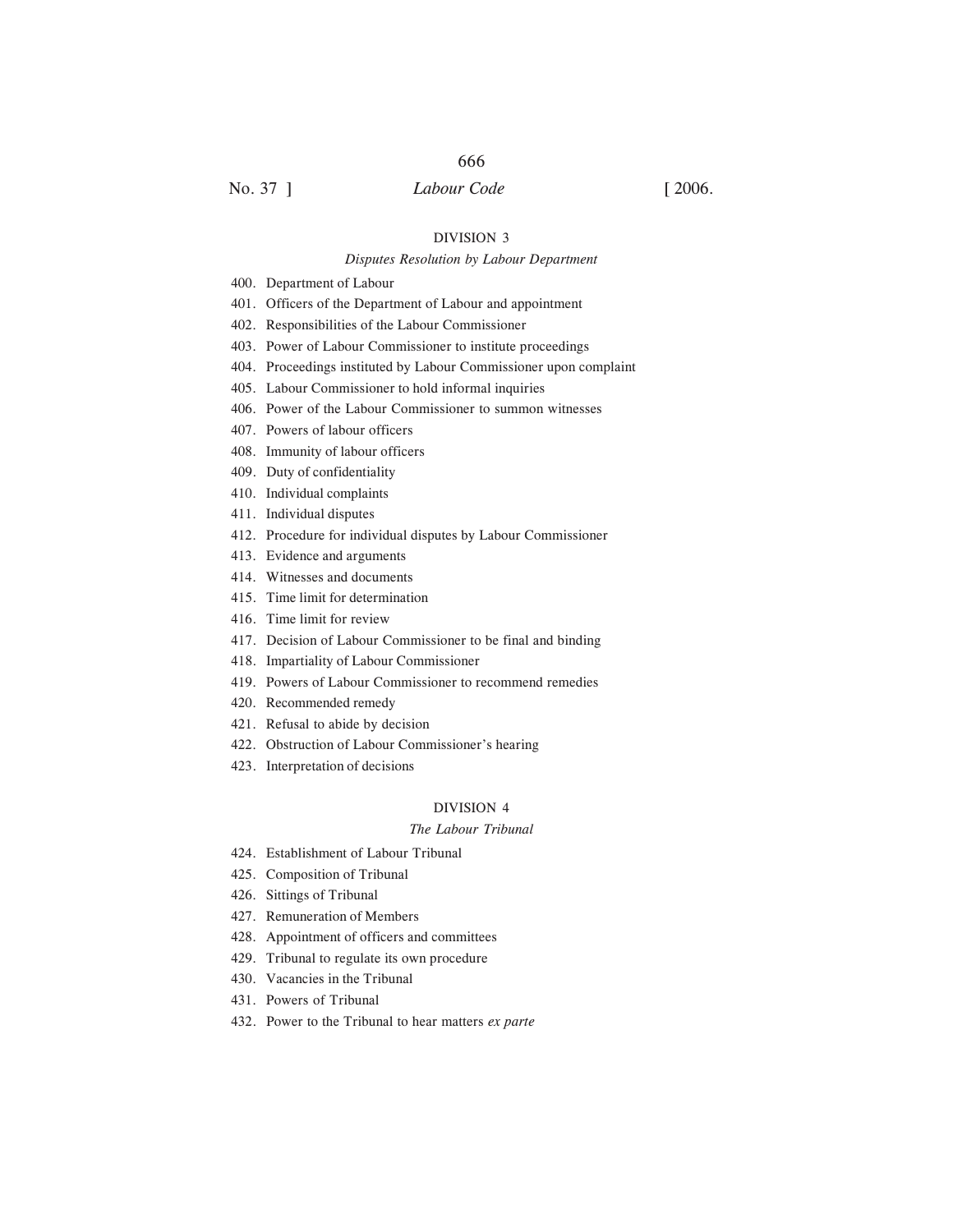# No. 37 ] *Labour Code* [ 2006.

- 433. Orders declaring rights and imposing duties
- 434. Orders or awards of the Tribunal for trade disputes
- 435. Order may be retroactive
- 436. Binding effect of orders on relevant persons
- 437. Tribunal may sit in private
- 438. Appearance of counsel and presentation of evidence
- 439. Attendance of public or media
- 440. Appointment of experts
- 441. Failure to attend
- 442. Awards
- 443. Award binding and not to conflict with Code
- 444. Interpretation of decision of the Tribunal
- 445. Publication of award
- 446. Majority vote
- 447. Decision to be in writing
- 448. Decision not to be questioned
- 449. Order of Court
- 450. Decision to be filed in Court
- 451. Regulations

#### PART IX

#### **MISCELLANEOUS**

- 452. General offences against administration
- 453. Obstructing, assaulting or threatening labour officers
- 454. Penalty for disobedience of summons
- 455. Complaint to court after internal remedies exhausted
- 456. Time limits for proceedings and prosecutions
- 457. Power of court to order contravention to be remedied
- 458. Offences by corporate bodies
- 459. Proceeding in tort and criminal proceedings
- 460. Service and sending of documents
- 461. General power of the Minister to make Regulations
- 462. Repeal
- 463. Savings
- 464. Power to amend Schedules
- 465. General penalty
- 466. Ticketable offences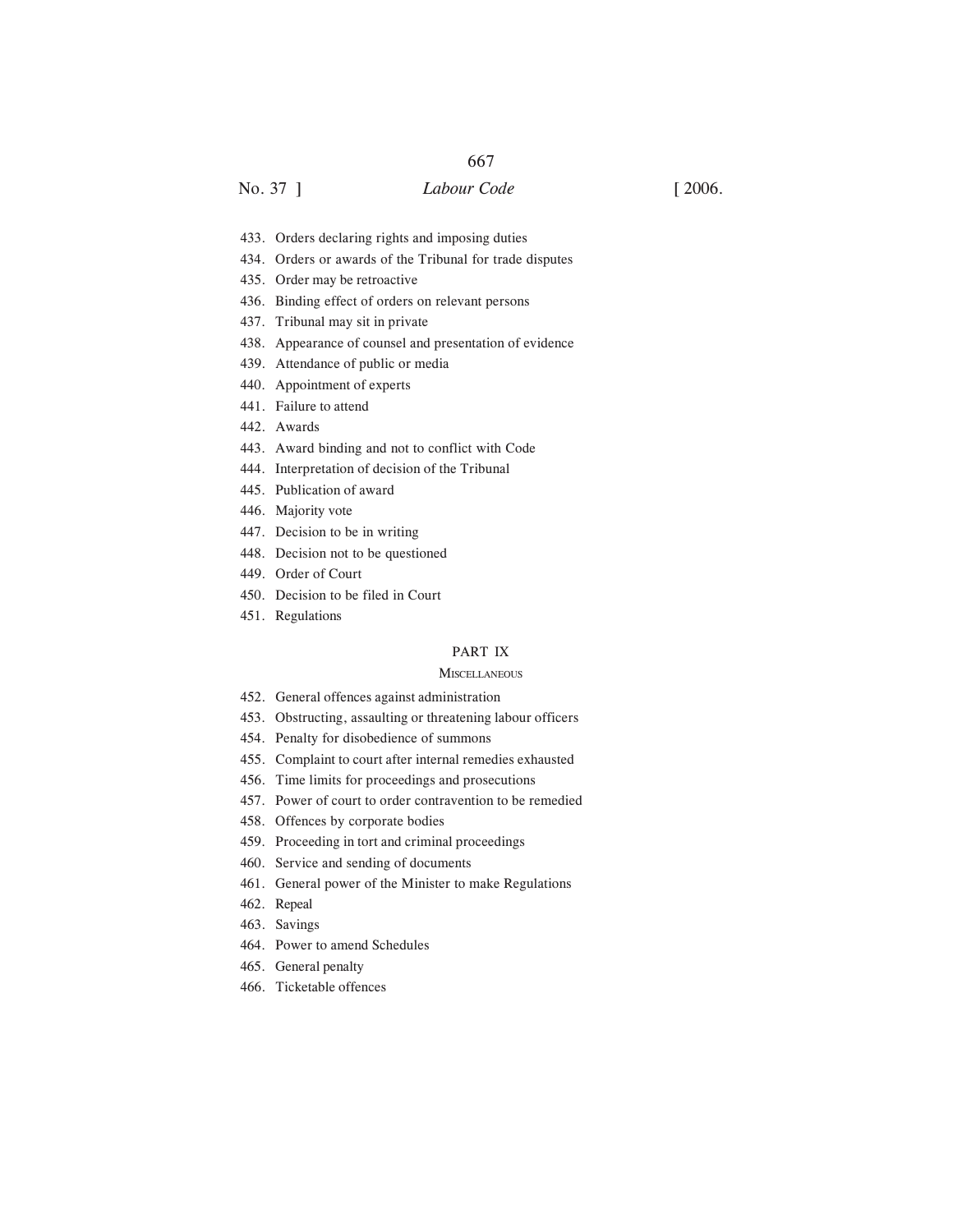FIRST SCHEDULE SECOND SCHEDULE THIRD SCHEDULE FOURTH SCHEDULE FIFTH SCHEDULE SIXTH SCHEDULE SEVENTH SCHEDULE EIGHTH SCHEDULE NINTH SCHEDULE TENTH SCHEDULE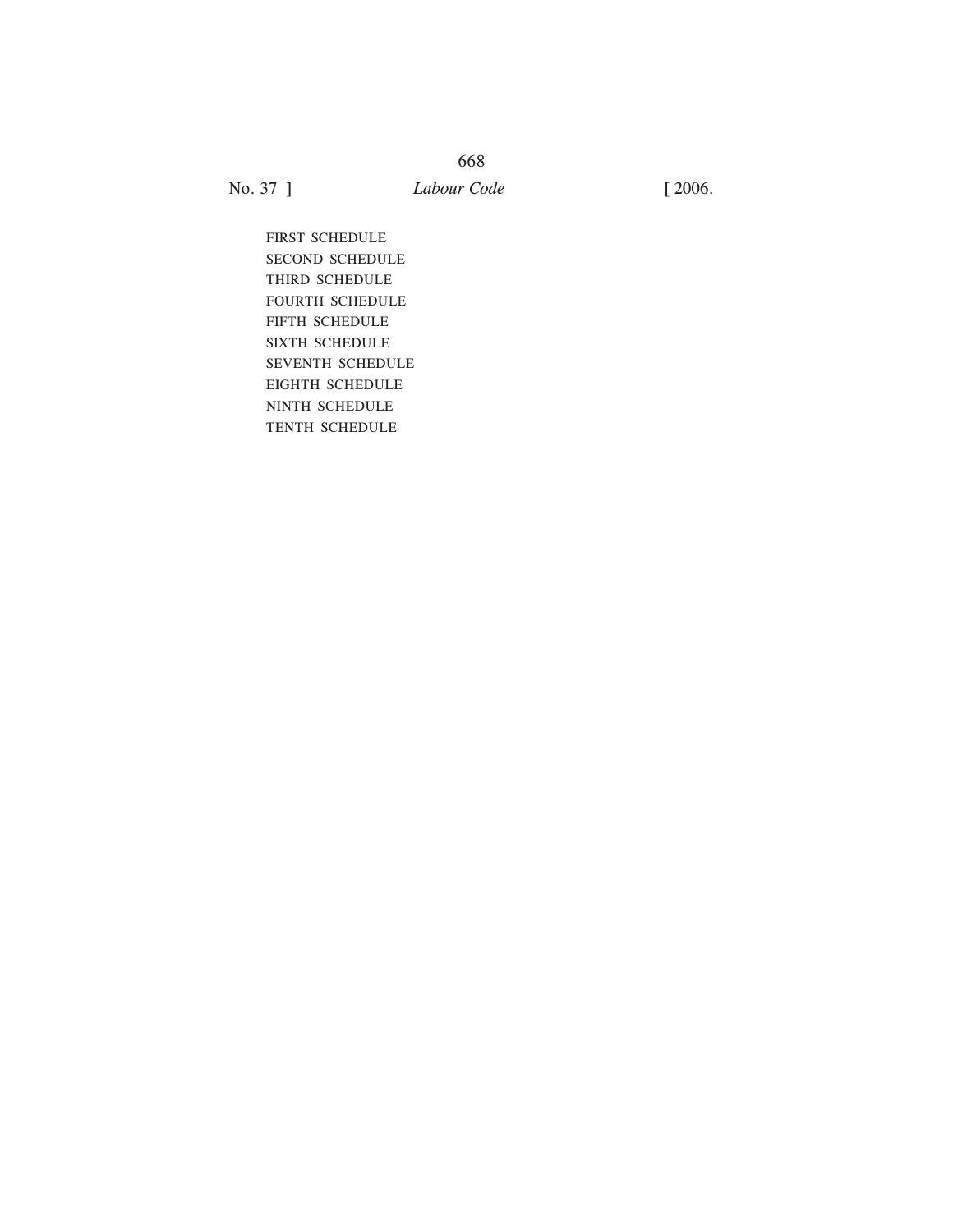I ASSENT

[L.S.] PEARLETTE LOUISY, *Governor-General.*

*16th November, 2006.*

# **SAINT LUCIA ————**

# **No. 37 of 2006**

**AN ACT** to consolidate and reform legislation applicable to labour and industrial relations in Saint Lucia taking into account existing local standards and international labour law standards and to provide for related matters.

[ ON ORDER ]

BE IT ENACTED by the Queen's Most Excellent Majesty, by and with the advice and consent of the House of Assembly and the Senate of Saint Lucia, and by the authority of the same, as follows :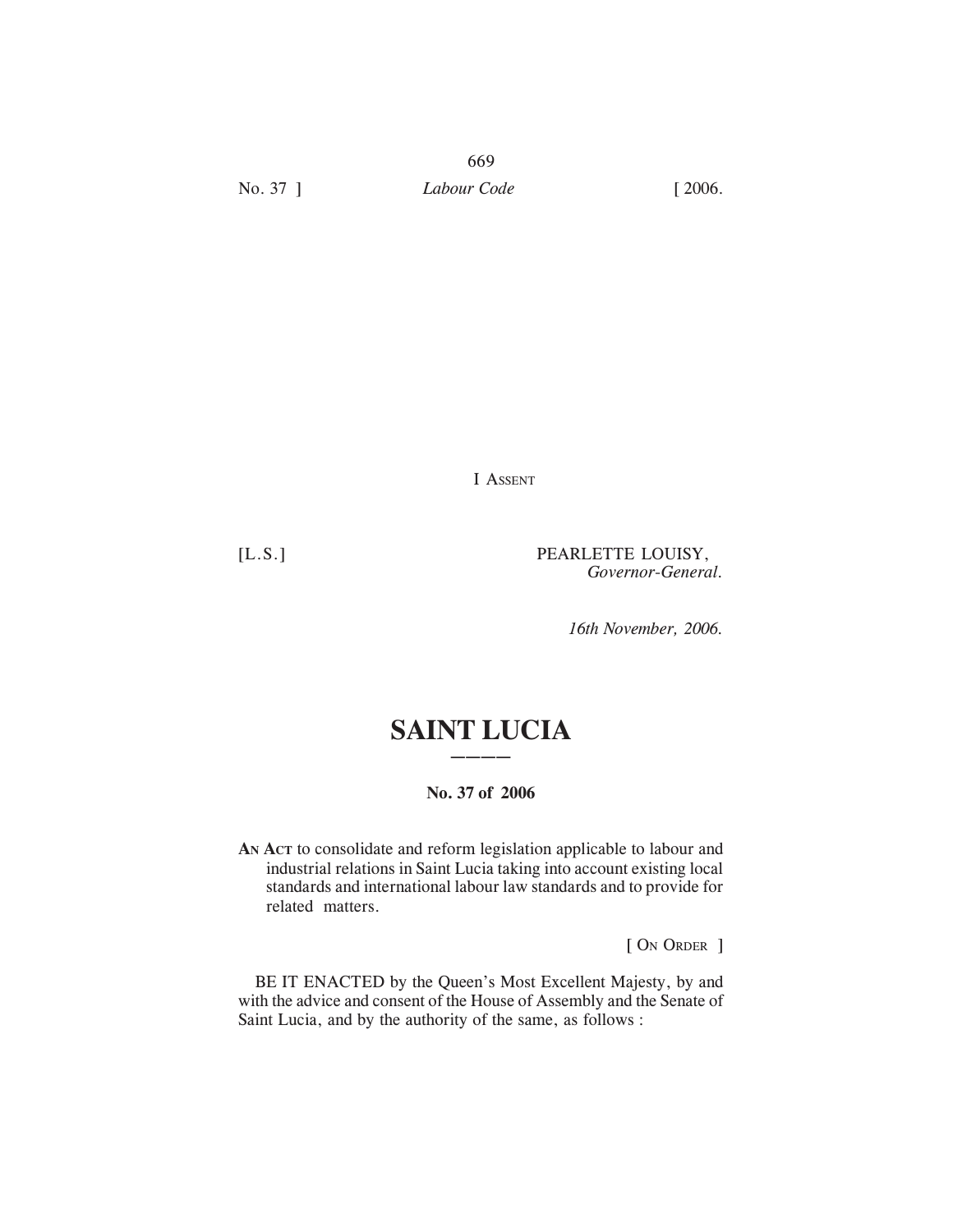# PART I

# **PRELIMINARY**

### **Short title and commencement**

**1.**— (1) This Code may be cited as the Labour Code 2006.

(2) This Code shall come into force on a date to be fixed by the Minister by Order published in the *Gazette*, and the Minister may fix different dates for the commencement of different sections or parts of this Code.

#### **Interpretation**

- **2.** In this Code —
- "Advisory Council" means the Advisory Council on Occupational Safety and Health established pursuant to section 184;

"AIDS" means Acquired Immune Deficiency Syndrome;

"air receiver" includes —

- (*a*) any vessel, other than a pipe or coil, or an accessory, fitting or part of a compressor, for containing compressed air and connected with an air compressing plant;
- (*b*) any fixed vessel for containing compressed air or compressed exhaust gases and used for the purpose of starting an internal combustion engine;
- (*c*) any fixed or portable vessel, not being part of a spraying pistol, used for the purpose of spraying by means of compressed air, any paint, varnish, lacquer or similar material; or
- (*d*) any vessel in which liquid is stored and from which it is forced by compressed air;

"authorised officer" means —

- (*a*) in the case of Part IV the Chief Occupational Safety and Health Officer or an occupational safety and health officer;
- (*b*) in the case of work permits, a labour officer; or
- (c) in any other case, any officer authorised by the Minister under this Code;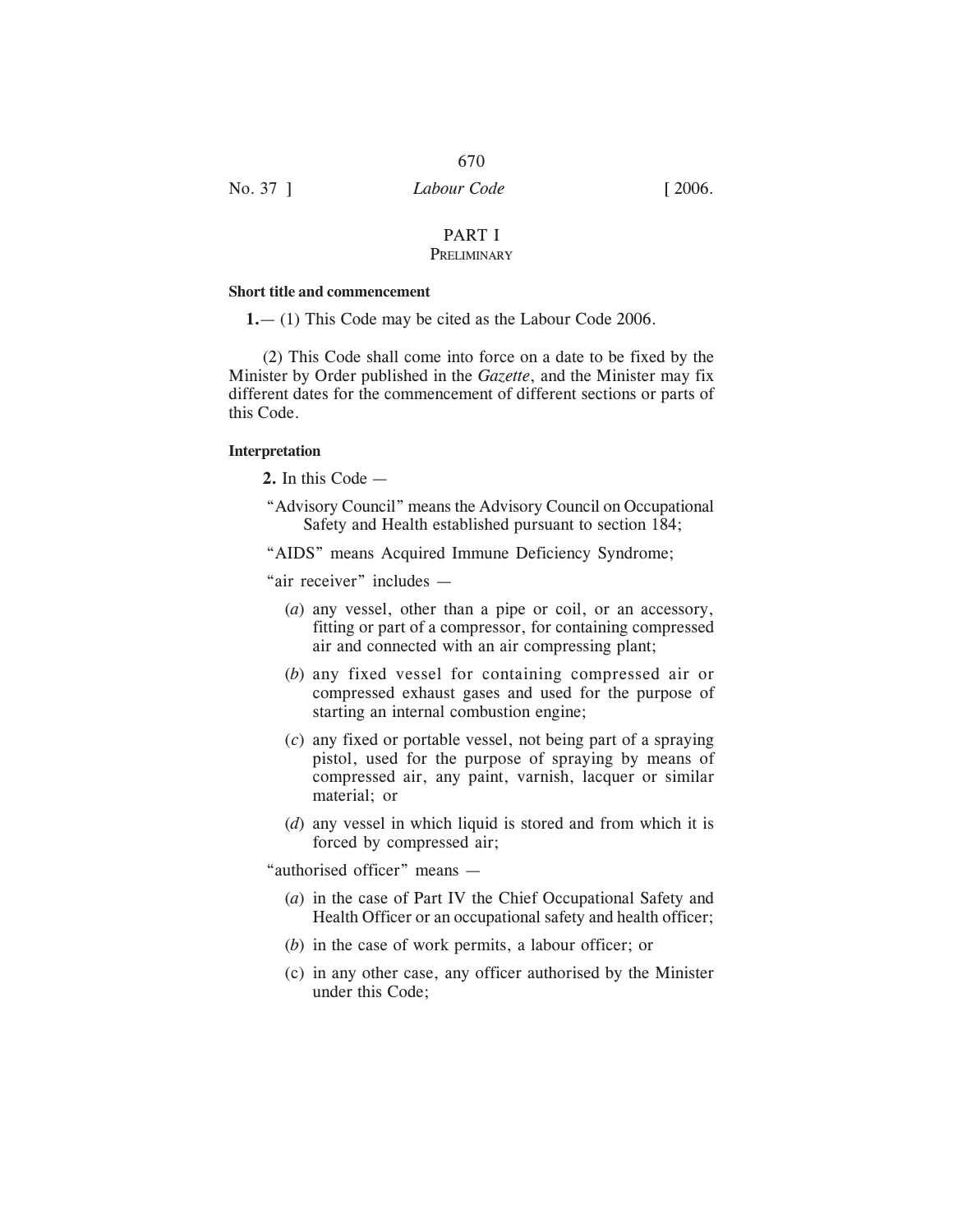- "bargaining agent" means a trade union which acts on behalf of employees;
- "bargaining unit" means a group or category of employees on whose behalf collective bargaining may take place;
- "biological agent" includes bacteria, viruses, fungi, rickettsia, chlamydia and other parasites;

"bodily injury" includes injury to health;

- "business" includes any trade, undertaking, establishment or profession, including any activity carried on by a body of persons, whether corporate or unincorporated, involving the employment of workers or employees;
- "certified trade union" means a trade union certified as a bargaining agent for a bargaining unit pursuant to Division 2 of Part VII;

"Chairperson" means —

- (a) in the case of the Commission, the Chairperson of the Commission appointed pursuant to section 69; or
- (b) in the case of the Tribunal, the Chairperson of the Tribunal appointed pursuant to section 425;
- "chemical" means a chemical element or compound, or a mixture thereof, whether natural or synthetic;
- "Chief Medical Officer" means the person appointed by the Public Service Commission to be the Chief Medical Officer;
- "Chief Fire Officer" means the person appointed by the Public Service Commission to be the Chief Fire Officer;
- "child" means a person aged fifteen and under;
- "collective agreement" means a written agreement between an employer, or an employers' organization authorized by the employer, and a trade union, concerning terms and conditions of employment, or any other matter of mutual interest;
- "Commission" means the Minimum and Equal Wages Commission established pursuant to section 69;
- "committee" means a joint workplace safety and health committee established pursuant to section 192;
- "common law spouse" means a person of the opposite sex to the first-mentioned person who lives with the first-mentioned person as a husband or wife of that person, as the case may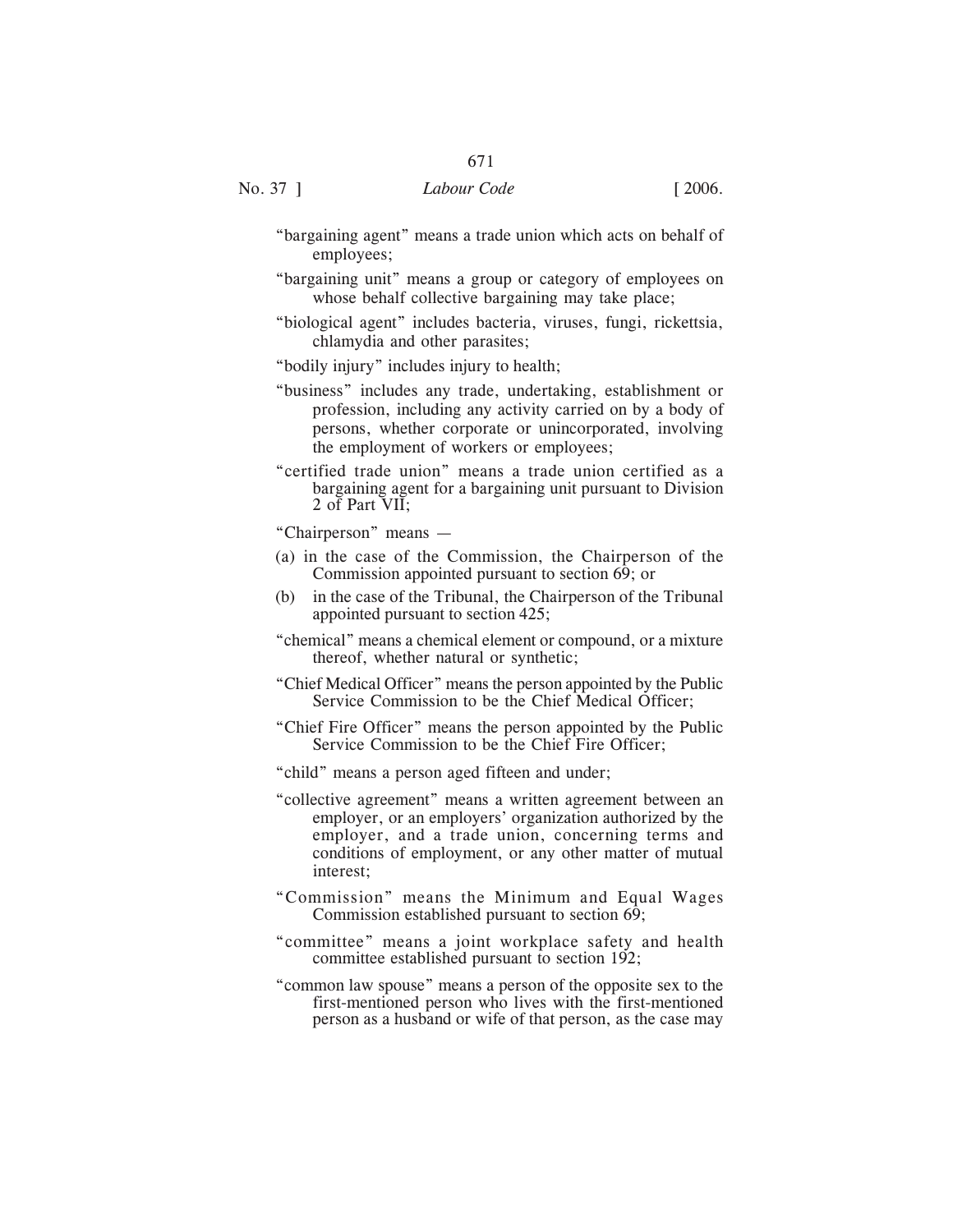be, for a period of at least three years although not legally married to that person;

"competent person" means a person possessing qualifications, skills or experience necessary for some purpose under this Code;

"construction" includes —

- (*a*) building, structural alteration, renovation, repair, maintenance, including cleaning and painting and demolition of all types of buildings or structures;
- (*b*) civil engineering, including excavation and the construction, structural alteration, repair, maintenance and demolition of, such structures as airports, docks, harbours, inland waterways, dams, rivers and avalanches and sea defence works, roads and highways, railways, bridges, tunnels, viaducts and works related to the provision of services such as communications, drainage, sewerage, water and energy supplies;
- (*c*) the erection and dismantling of buildings and structures, as well as the manufacture of prefabricated structures on the construction site;
- "construction site" includes any site at which any of the processes or operations relating to "construction" are carried on;
- "contract worker" means a person who performs work for another person pursuant to a contract between the employer of the first-mentioned person and that other person;
- "contract of employment" means a contract of service or apprenticeship whether it is expressed or implied and, if it is expressed, whether it is oral or in writing;
- "Correctional Service" means the Correctional Service established pursuant to the Correctional Service Act 2003, No.24;
- "critical substance" means a chemical agent, physical agent or biological agent, or combination thereof prescribed as a critical substance to which the exposure of an employee is prohibited, regulated, restricted, limited or controlled;
- "Department of Labour" means the Department of Government responsible for labour matters and referred to in section 400;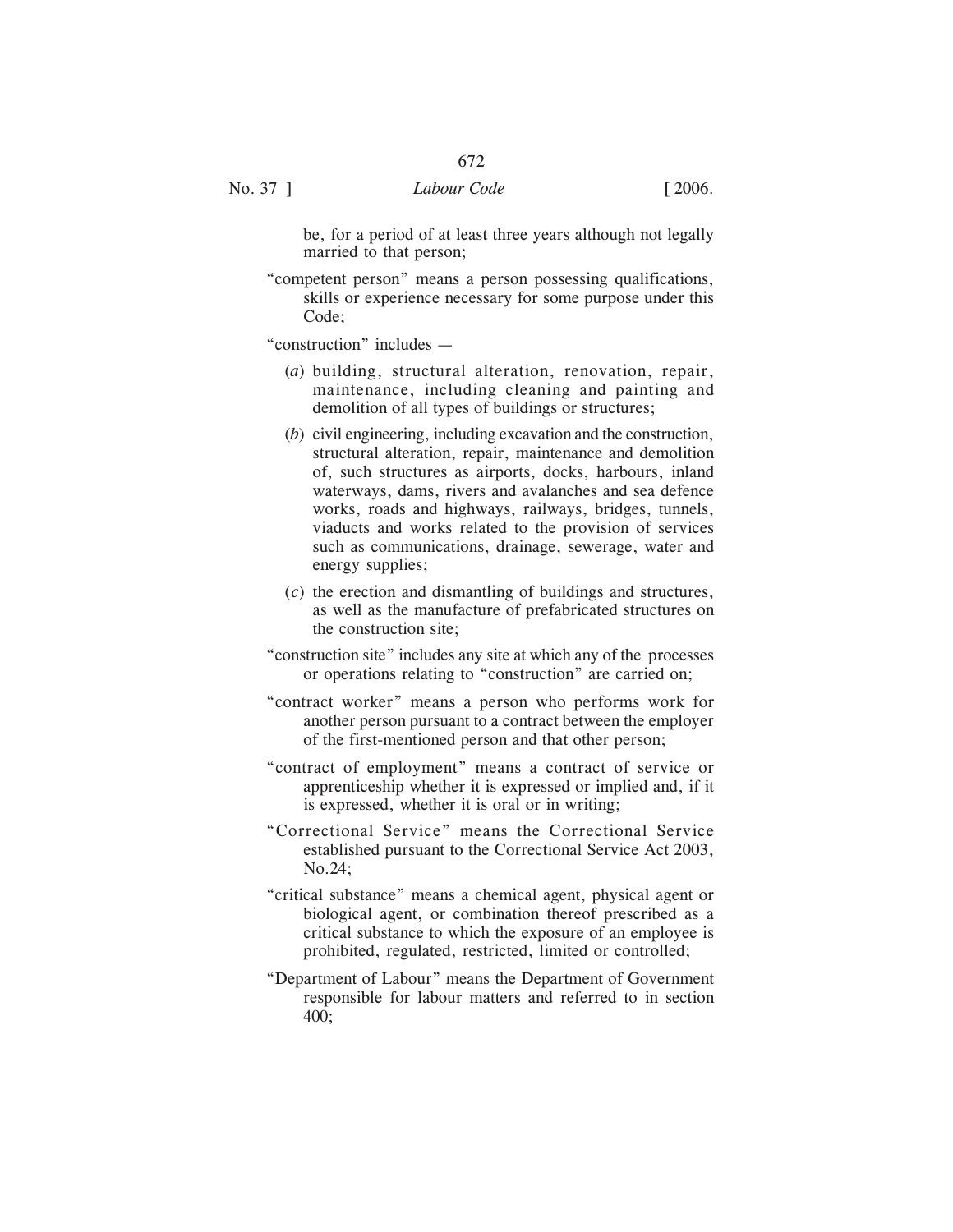"dependent contractor" means a person, whether or not employed under a contract of employment, who performs work or services for another person for compensation or reward on such terms and conditions that he or she is in a position of economic dependence in relation to that person, and under an obligation to perform duties for that person more closely resembling the relationship of employee than that of an independent contractor;

"Deputy Chairperson" means —

- (a) in the case of the Commission, the Deputy Chairperson selected pursuant to section 69; or
- (b) in the case of the Tribunal, the Deputy Chairperson of the Tribunal appointed pursuant to section 425;
- "domestic worker" means a person employed for a wage in and about a private dwelling house;

"driving belt" includes any driving strap, rope or chain;

- "employee" means a person who offers his or her services under a contract of employment, whether written, oral or implied, including a managerial employee, a dependent contractor, an apprentice, a part-time employee, a casual worker, a homeworker, a temporary worker, a seasonal employee and a person who is remunerated by commission where that person is not an independent contractor and where appropriate, a former employee;
- "employer" means any person or undertaking, firm, corporation, company, public authority or body of persons who or which employs any person under a contract of employment or uses the services of a dependent contractor, commission agent or a contract worker; and the heirs, successors, agents and assigns of an employer, including any statutory person or body of persons;
- "employers' organization" means any organization established by employers, the principal purposes of which are the representation and promotion of the interests of employers and the regulation of relations between employers and employees;
- "employment" includes
	- (*a*) part time, temporary employment and performance of work under apprenticeship;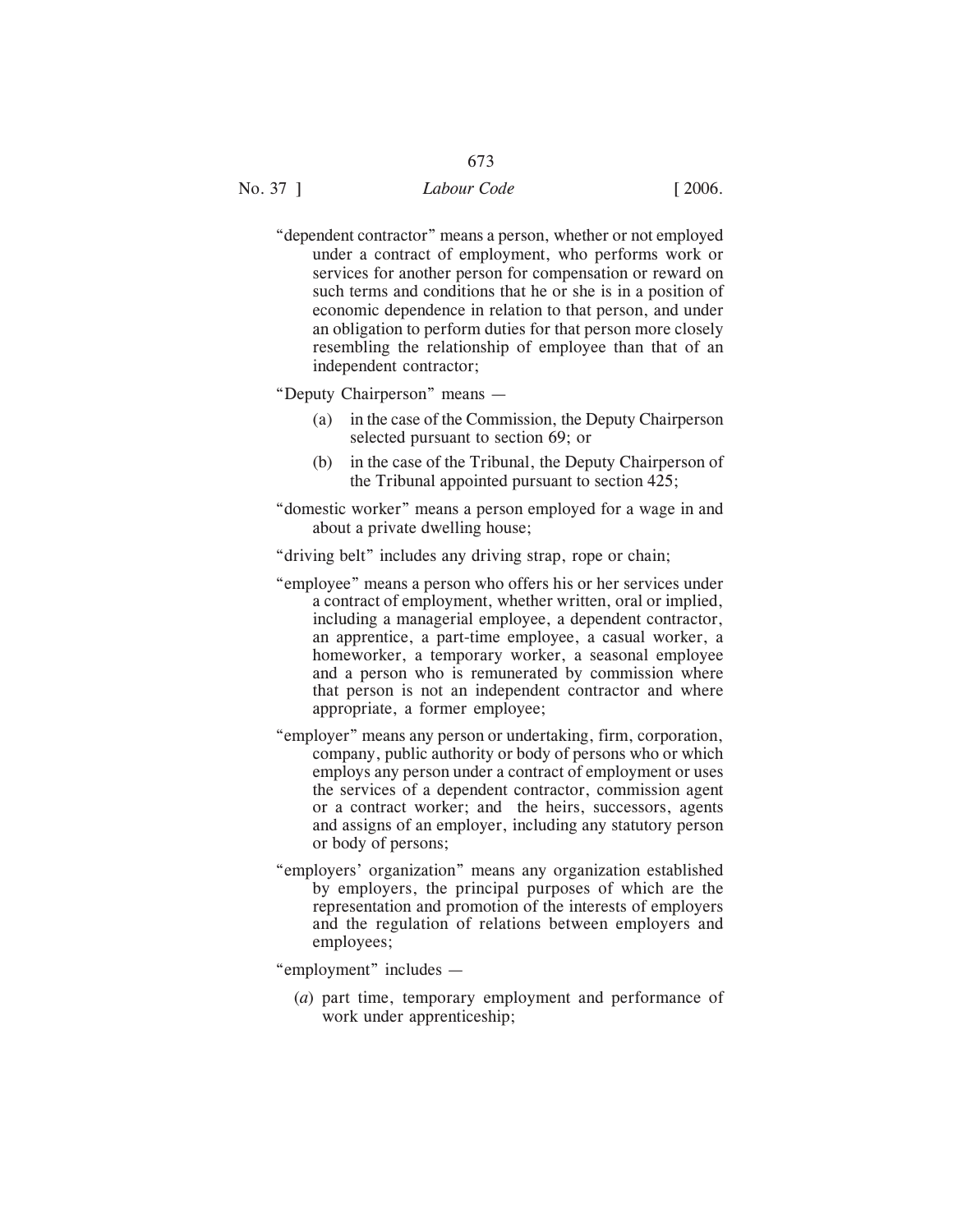- (*b*) performance of work under a contract of employment;
- (*c*) engagement as a commission agent;
- (*d*) engagement as a dependent contractor;
- and "employed" shall be construed accordingly;
- "employment agent" means any person who, whether for payment or not, assists persons in finding employment or assists employers in finding employees;
- "essential service" means any service declared to be an essential service pursuant to section 397 and listed in the Eighth Schedule;
- "existing industrial establishment" means any industrial establishment which is in operation on the date on which this Code comes into operation;
- "factory" means any premises where or within the close or adjacent areas or precincts of which, steam, electric, water or other mechanical or energy source is used in aid of any industrial or manufacturing process carried on therein;
- "family member of an employee" includes the spouse, father, mother, grandfather, grandmother, son, daughter, brother, sister, and any person who is wholly or mainly maintained by the employee;
- "family member of an employer" includes the spouse, father, mother, grandfather, grandmother, son, daughter, brother, sister, who resides with the employer, and any person who is wholly or mainly maintained by the employer;
- "fire officer" means a member of the Fire Service not below the rank of Station Officer;
- "Fire Service" means the Fire Service established under the Fire Service Act, Cap. 14.04;
- "fume" includes gas, vapour or smoke;
- "functions" includes powers, authorities and duties;
- "hazardous biological agent" means any biological agent at an excessive level for which relevant information exists to indicate that the biological agent at this level is hazardous;
- "hazardous chemical" means any chemical —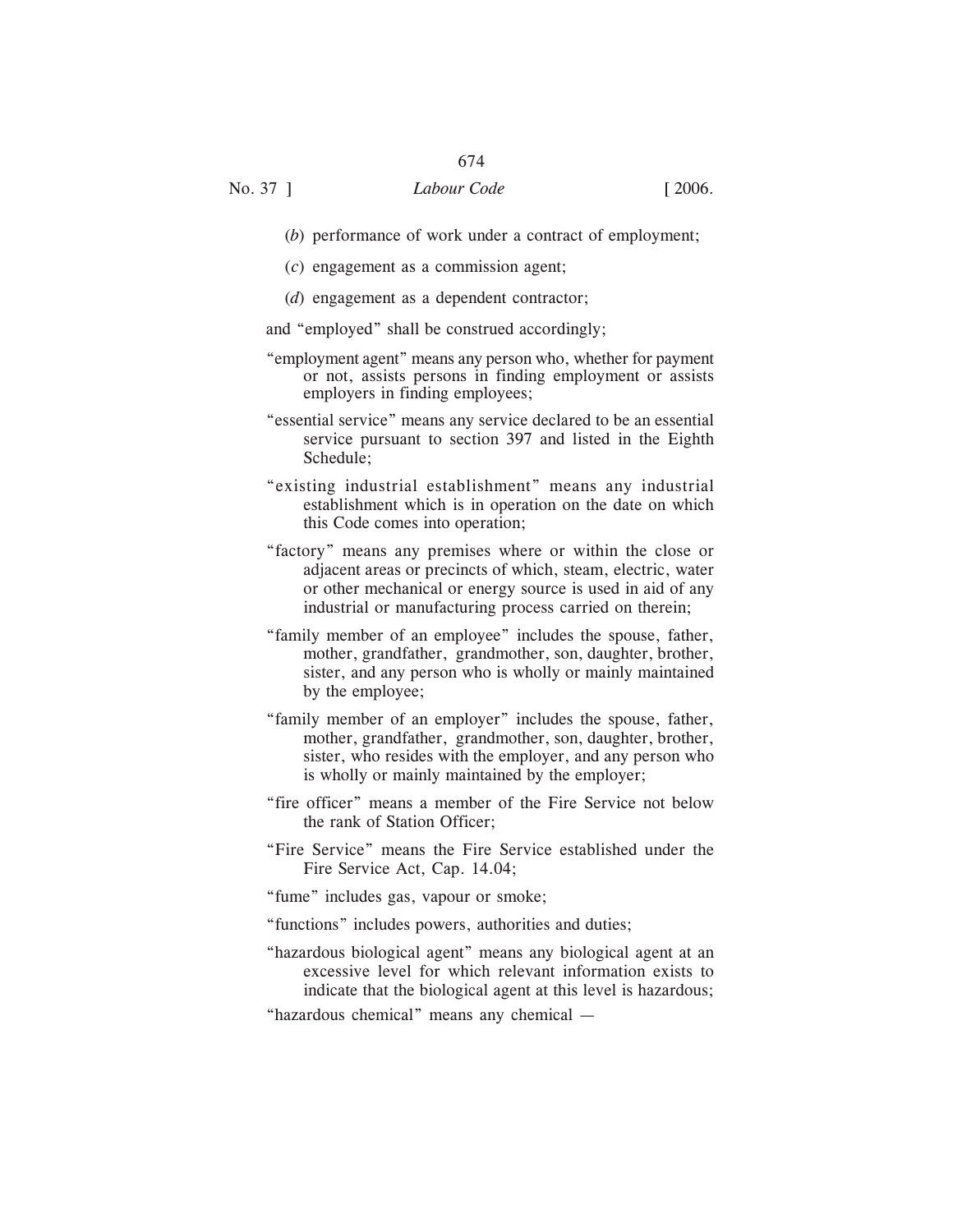- (*a*) classified as hazardous by the Bureau of Standards; or
- (*b*) which has been classified as hazardous in accordance with Article 6 of the International Labour Organization Chemicals Convention, 1990 (No. 170), the text of which is set out in the Ninth Schedule;or
- (*c*) for which relevant information exists to indicate that the chemical is hazardous;
- "hazardous physical agent" means any physical agent at an excessive level for which relevant information exists to indicate that the physical agent at this level is hazardous;
- "hazardous substances" includes a substance or group of substances which by virtue of chemical, physical or toxicological properties, either singly or in combination, is hazardous to the safety or health of persons exposed to it;
- "HIV" means Human Immune-deficiency Virus;
- "homework" means the doing of any work, including the provision of services or the manufacture, preparation, improvement, repair, alteration, assembly or completion of any article or any part thereof by an employee for wages in his or her own home or premises of his or her choice, other than the workplace of the employer and "homeworker" shall be construed accordingly;
- "independent contractor" means a contractor who is not a dependent contractor;
- "industrial action" means any strike and lock-out and any action, including work to rule, picketing, sympathy strike and secondary boycott, whether or not done in contemplation of, or in furtherance of a trade dispute by an employer or a trade union or other organization or by any number of employees or other persons to compel any employee, trade union or other organization, employer or any other person, as the case may be, to agree to terms of employment, or to comply with demands made by the employer or the trade union or other organization or by those employees or other persons and includes action, whether or not in an essential service, commonly known as a "sit-down strike", "goslow", and "sick-out" or other action to prevent, hinder, interfere with or reduce the maintenance of an essential service or production of goods or provision of other services;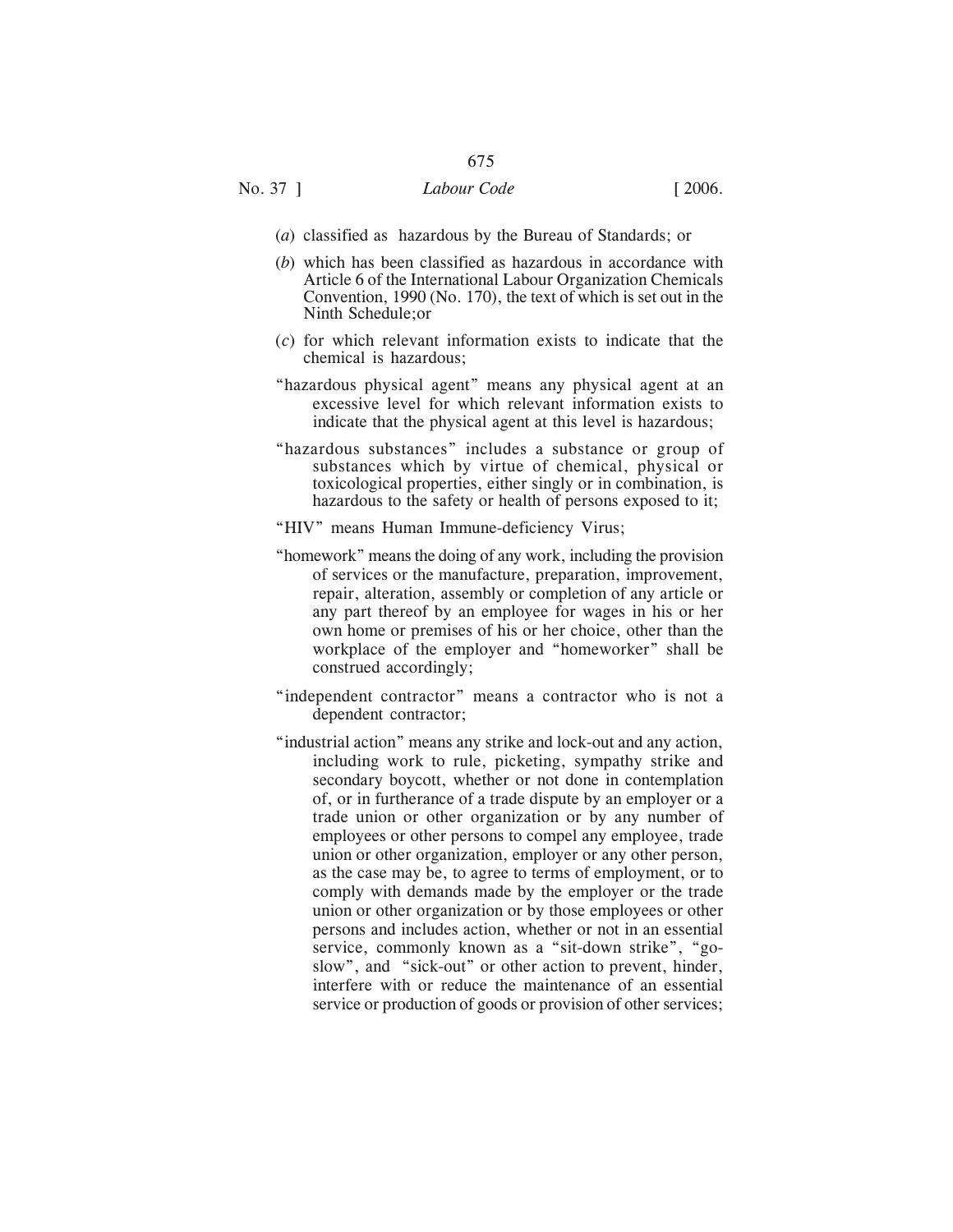"industrial establishment" —

- (*a*) includes a factory, shop, office, workplace, place of business or undertaking carried on for gain and any building or other structure or premises appertaining thereto;
- (*b*) does not include premises occupied for residential purposes only;
- "Labour Commissioner" means a person appointed to the office of Labour Commissioner by the Public Service Commission;
- "lawful trade union activity" means any activity carried out by a trade union which is not expressly or implicitly prohibited under this Code or any other law in force in Saint Lucia;
- "lock-out" means the closing of a workplace, or the suspension of work, or the refusal by an employer to continue to employ any number of persons employed by him or her in consequence of a trade dispute, with a view to compelling persons, or to aid another employer in compelling persons employed by him or her, to accept terms or conditions of or affecting employment;

#### "machinery" includes —

- (*a*) stationary or portable boilers in an industrial establishment;
- (*b*) steam or other engines in an industrial establishment;
- (*c*) all apparatus or appliances for generating, developing, receiving or transforming, or for measuring or leasing the volume, voltage, pressure or frequency of, or for distributing or applying any mechanical, electric or natural power to any industrial or manufacturing process in an industrial establishment;
- (*d*) furnaces and fuel or storage tanks situate within, opening into or attached to the structure of, or directly connected with, any industrial establishment;
- (*e*) tractors, road rollers or other type of road locomotive;
- (*f*) marine boilers, steam receivers and air receivers on any ship or vessel which is not a foreign ship;
- (*g*) vats, tanks, cooling or drying devices used for the storage of, or otherwise in connection with, the product of any mechanical process, and situated within or attached to the premises within which such process is carried on;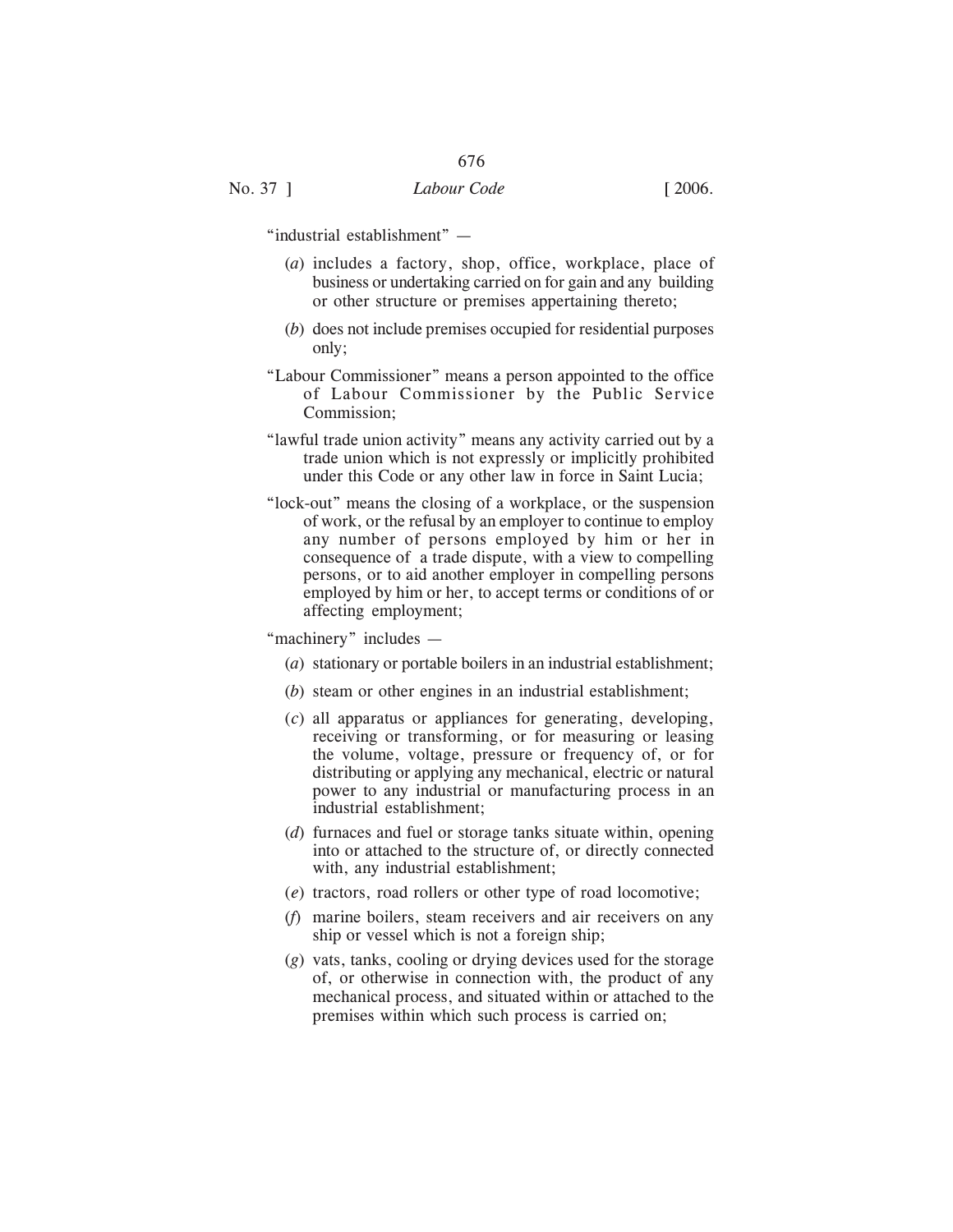- (*h*) any plant or apparatus used to generate, purify, mix, heat, or cool any fume, gas or vapour; and
- (*i*) any driving belt;
- "maintained" for the purposes of Part IV means maintained in an efficient state, in efficient working order and in good repair;
- "major hazard installation" means an installation which produces, processes, handles, uses, disposes of or stores, either permanently or temporarily, one or more hazardous substances or categories of substances in quantities which exceed the threshold quantity as prescribed;

"managerial employee" means an employee who —

- (a) has authority, in the interest of the employer, to employ, dismiss, suspend, lay-off, recall, transfer, reward or discipline other employees or to deal with their grievances, or effectively to recommend such action when the exercise of such authority is not merely of a routine or clerical nature but requires independent judgement; or
- (b) is involved in management meetings where budget issues, cut-backs including lay-offs, reports, negotiations and management issues are discussed;
- "manual labour" includes work ordinarily performed by mechanics, artisans, handicraftsmen, seamen, boatmen, transport workers, domestic workers and all labourers and any other similar work associated with such work, but does not include clerical work;
- "marital status" means the status or condition of being
	- (*a*) single;
	- (*b*) married;
	- (*c*) married but living separately and apart from one's spouse;
	- (*d*) divorced;
	- (*e*) the common law spouse of another person;
- "medical committee" means the medical committee established under section 428;
- "medical inspector" means any registered medical practitioner who is designated as a medical inspector under section 186;
- "medical practitioner" has the meaning assigned to it under the Medical Registration Act, Cap. 11.06;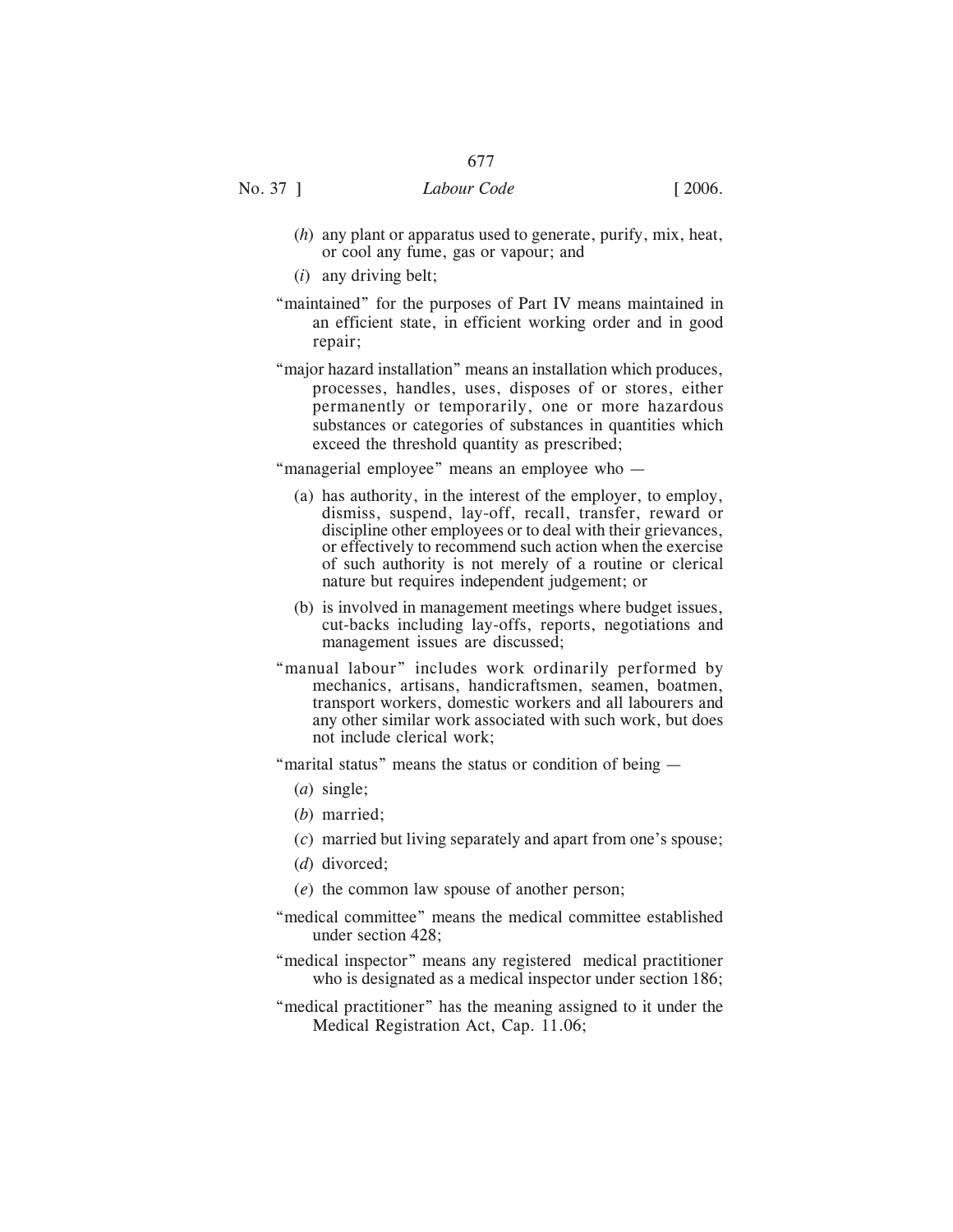- "mine" means any surface or underground site where any of the following activities, take place —
	- (*a*) exploration of mineral resources that involves the mechanical disturbance of the ground;
	- (*b*) the extraction of mineral resources;
	- (*c*) preparation, including crushing, grinding, concentration or washing of the extracted material;
	- (*d*) any machinery, equipment, appliance, plant, building, or civil engineering structure used in conjunction with any activity referred to in subparagraphs (a), (b) and (c);
- "Minimum Wage Order" means a Minimum Wage Order published pursuant to Division 5 of Part III;
- "Minister" means the Minister responsible for Labour;
- "minor" means a person under the age of eighteen years;
- "National Insurance Board" means the National Insurance Board established under section 5 of the National Insurance Corporation Act;
- "National Insurance Corporation Act" means the National Insurance Corporation Act, Cap. 16.01;
- "national service" means a service performed or to be performed by a person selected by the Governor-General, Prime Minster, any other Government Minister or a Permanent Secretary to represent Saint Lucia in any capacity either locally or abroad;
- "new industrial establishment" means an industrial establishment which first begins to operate at some time after the date on which this Code comes into operation;
- "night work" means any work, including overtime work, performed between the hours of 11:00 p.m. and 6:00 a.m.;
- "non-manual worker" means any person employed under a contract of employment who does not ordinarily perform manual labour;
- "occupational disease" means a disease prescribed to be an occupational disease pursuant to the Regulations made under section 251;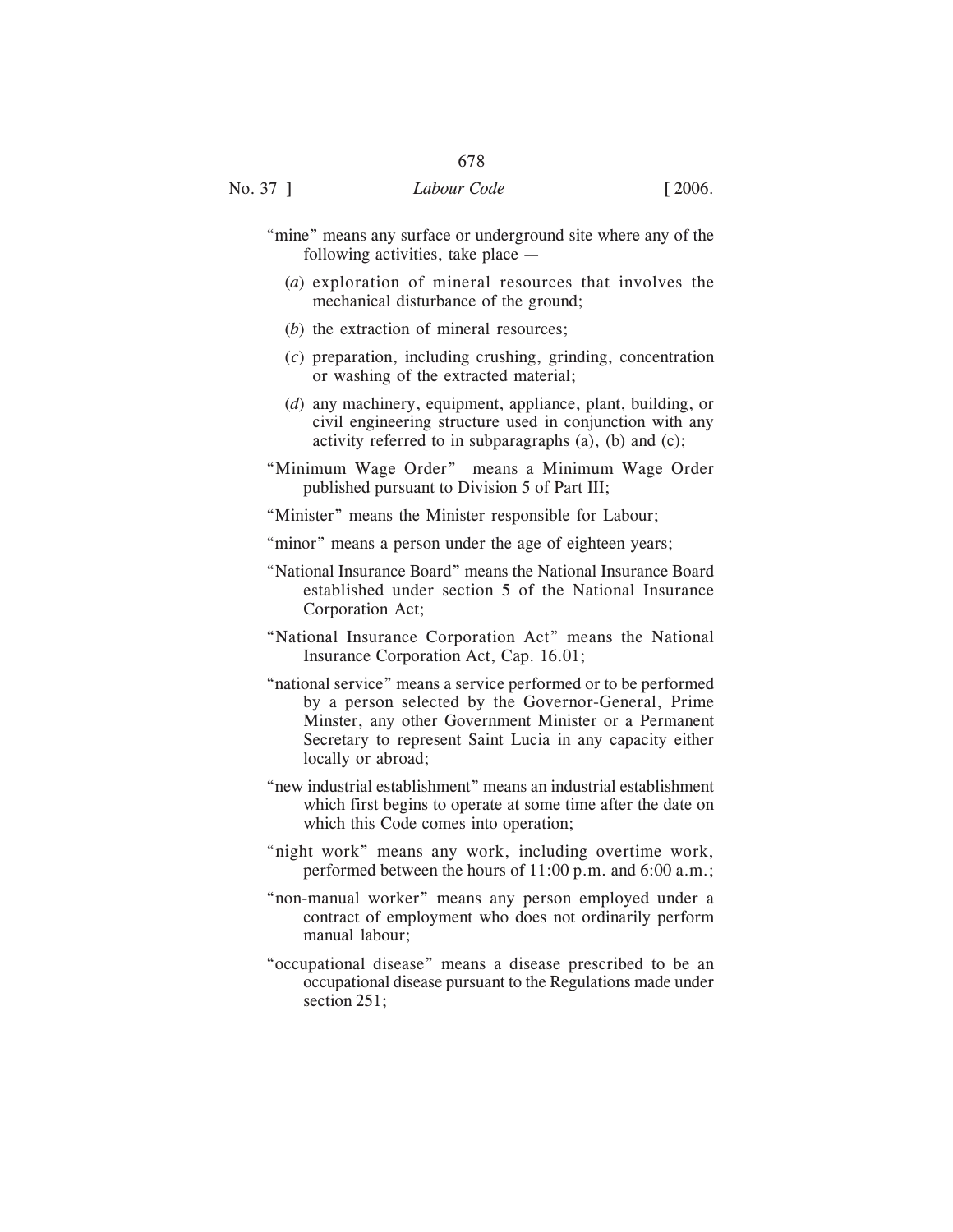- "occupier" in relation to an industrial establishment means the person who controls an industrial establishment and the work that is done there;
- "organization" means an organization representative of employers or of employees as the case may be;
- "out-worker" means a person to whom articles or materials are given to be made up, cleaned, washed, altered, ornamented, finished or repaired or adapted for sale or whose services are engaged in his or her own home or on other premises not under the control or management of the person who gave out the articles or materials;
- "owner" means the person for the time being receiving the rent of the premises used as an industrial establishment, whether on his or her own account or as agent, trustee, receiver, mortgagee for any other person, or who would so receive the rent if the premises were let at a rent;
- "pay day" means the pay day fixed for each employee pursuant to section 44;
- "pay periods" means regular intervals for payment of employees referred to in section 43;
- "picketing" means acting on a person's own behalf or on behalf of a trade union or an individual employee in contemplation or in the furtherance of a trade dispute, or to attend at or near a place where a person works or carries on business merely for the purpose of peacefully obtaining or communicating information, related to working conditions or labour relations generally or of peacefully persuading any person to work or abstain from working whether or not signs are carried or posted and whether or not literature is being distributed;
- "person employed" includes a person employed by the Government;
- "person" includes a body corporate or an unincorporated body;
- "physical agent" includes electromagnetic radiation, ionizing radiation, noise, vibration, heat, cold, humidity and pressure;
- "police officer" means a member of the Police;
- "Police" means the Royal Saint Lucia Police Force established pursuant to the Police Act, Cap. 14.01;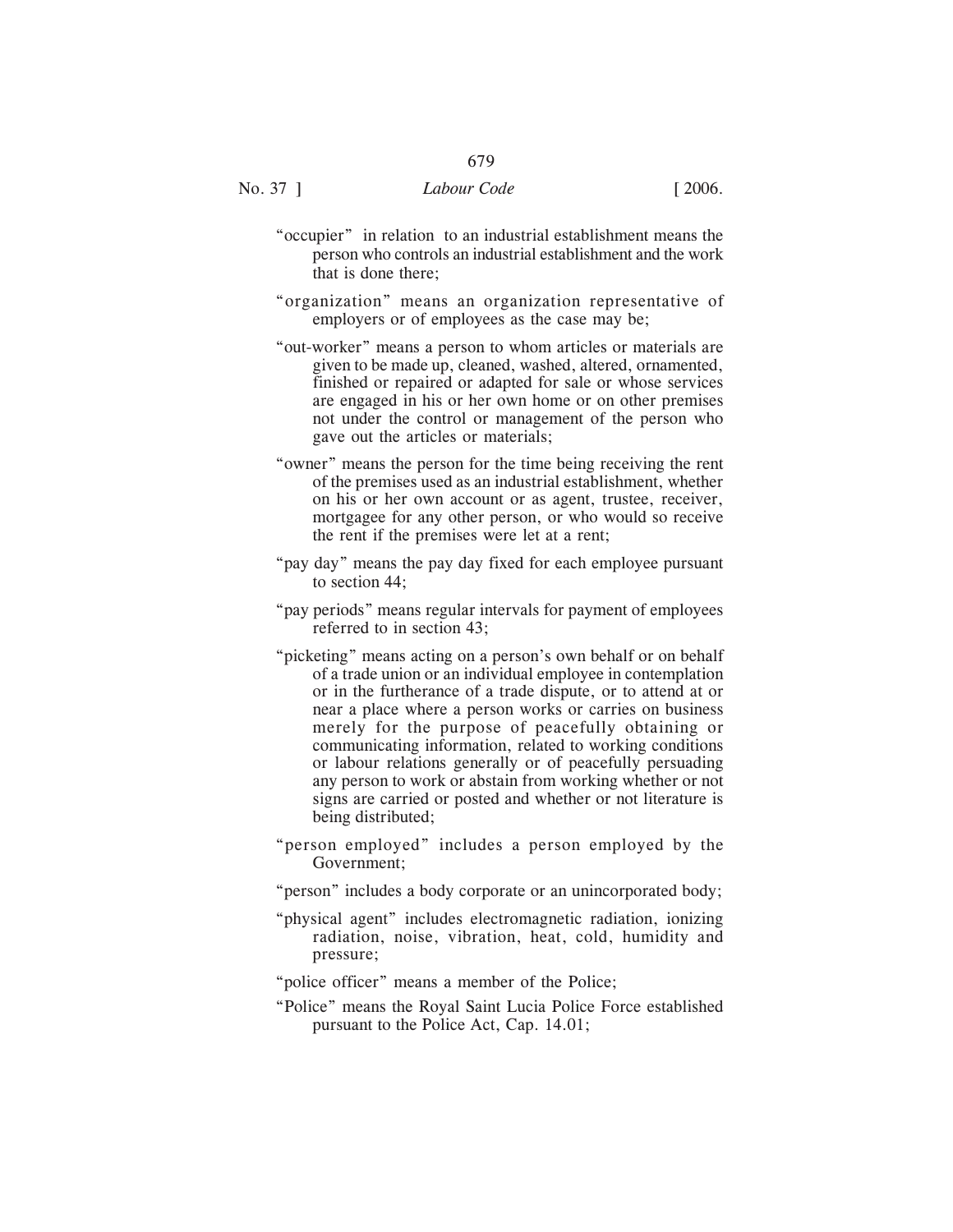"power" means electrical energy and any other form of energy which is mechanically transmitted and is not generated by human or animal energy;

"prescribed" means prescribed by the Regulations;

"principal" means —

- (*a*) in relation to a commission agent, a person for whom work is done by that commission agent;
- (*b*) in relation to a contract worker, a person for whom a contract worker performs work otherwise than under a contract of employment;
- "probationary period" means a period that may be designated as such during the twelve weeks following the date on which the employment of an employee by an employer commences, or such shorter or longer period of time following that date as may be agreed upon between that employer and employee;
- "protective services" includes the Royal Saint Lucia Police Force, the Port Police, the Fire Service and the Correctional Services;
- "public duty" means a duty performed or to be performed by a person appointed by the Governor-General, Prime Minister or any other Government Minister, Official, agent or agency in any capacity for a public purpose;
- "recruit" means to procure, engage, hire, supply or undertake or attempt to procure, engage, hire or supply workers for the purpose of being employed by any person, enterprise or organization, so long as the worker does not spontaneously offer his or her services at the workplace;

"redundancy pay" means pay on grounds of a job being redundant;

"Registrar" means the Registrar of Trade Unions and Employers' Organizations appointed pursuant to section 334;

"Regulations" means Regulations made pursuant to this Code;

"remuneration" includes where applicable —

- (*a*) wages in respect of labour performed or services rendered on scheduled work days and public holidays;
- (*b*) cash value of any board or lodging provided by the employer;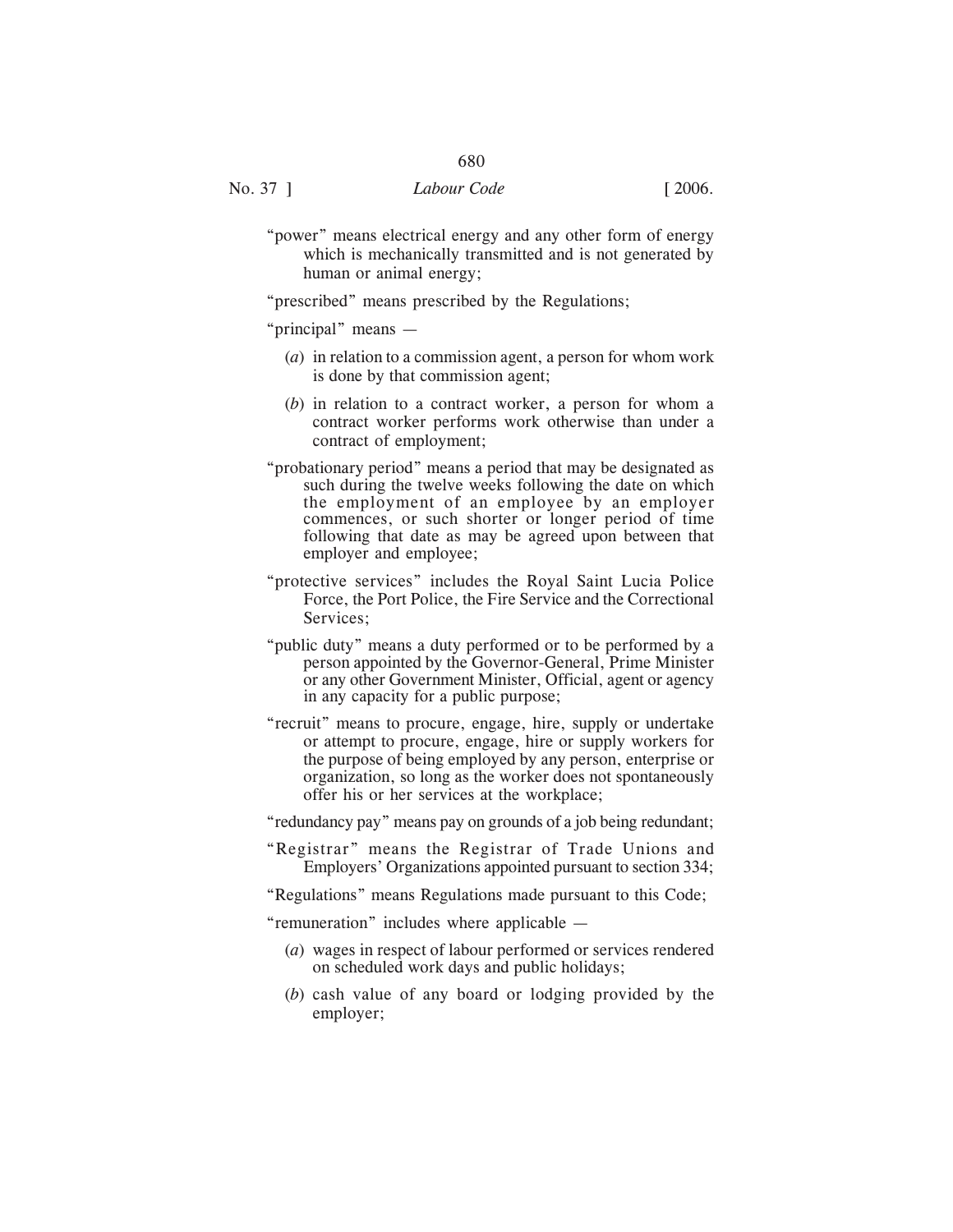- (*c*) overtime payments;
- (*d*) commissions;
- (*e*) service charge;
- (*f*) bonuses;
- (*g*) allowances of any kind;
- (*h*) ex-gratia awards or superannuation;
- (*i*) retirement benefits;
- (*j*) termination benefits;
- (*k*) notice pay;
- (*l*) severance pay;
- (*m*) holiday pay;
- "renewal" includes extension, and any reference to renewing a contract for a fixed term shall be construed accordingly;
- "safety and health representative" means a safety and health representative selected under section 190;
- "sanitary conveniences" includes urinals, water closets, or closets, privies and any similar conveniences;
- "seasonal employee" means an employee engaged in an occupation or industry in which it is customary to employ some employees only at certain periods of the year or an employee employed in an industry that is designated a seasonal industry by the Minister;
- "serious family responsibility" means responsibility in respect of a dependent family member that is urgent and serious and which is unavoidable in the circumstances;
- "severance pay" means pay which is attributable to length of service on termination;
- "sexual harassment" means any unwanted conduct of a sexual nature in the workplace or in connection with the performance of work which is threatened or imposed as a condition of employment on the employee or which creates a hostile working environment for the employee;
- "ship", "vessel" and "harbour" have the same meanings as are respectively assigned to them in any law relating to shipping;
- "shop" means a building, booth or stall or a part of such building, booth or stall where goods are handled, exposed or offered for sale or where services are offered for sale;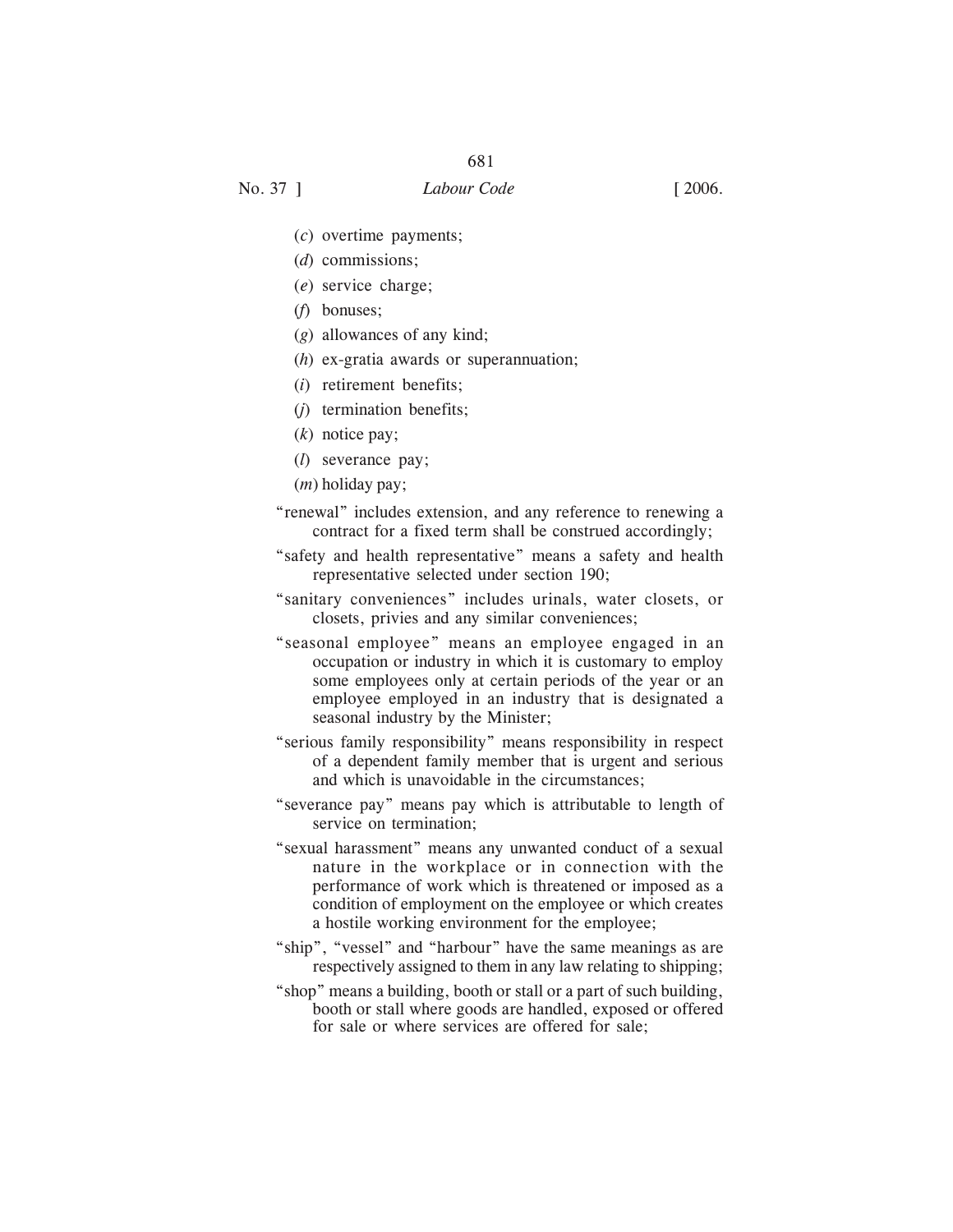- "strike" means the cessation of work by a body of persons employed, acting in combination, or a concerted refusal or a refusal under a common understanding of any number of persons employed, to continue to perform work for an employer in consequence of a dispute, as a means of compelling their employer or any person or body of persons employed or to aid other employees in compelling their employer or any person or body of persons employed to accept or not accept terms or conditions of or affecting employment, but does not include action commonly known as a "sit-down strike" "go-slow", "work-to-rule" or "sickout";
- "Statutory Minimum Wage" means the minimum wage set in a Minimum Wage Order;
- "supervisor" means a person who has charge of a workplace or section of a workplace or who has authority over an employee;
- "technical examiner" means a person who is designated as such under section 189;
- "termination benefits" include redundancy pay, severance pay, compensation for unfair dismissal and other payments due to an employee upon termination of his or her employment;
- "threshold quantity" means for a given hazardous substance or category of substances that quantity, as prescribed, which if exceeded identifies a major hazard installation;
- "ticket" means a ticket served pursuant to section 466;
- "ticketable offence" means a summary offence prescribed to be a ticketable offence pursuant to section 466;
- "trade dispute" means any dispute between an employer and an employee of that employer or trade union on behalf of such employees, connected with the dismissal, employment, suspension from employment, re-employment or reengagement of any such employees, including a dispute as to the terms of the employment of or the conditions of labour of any employees;
- "trade union" means any combination of persons, whether temporary or permanent, the principal purposes of which are the representation and promotion of workers' interests and the regulation of relations between employees and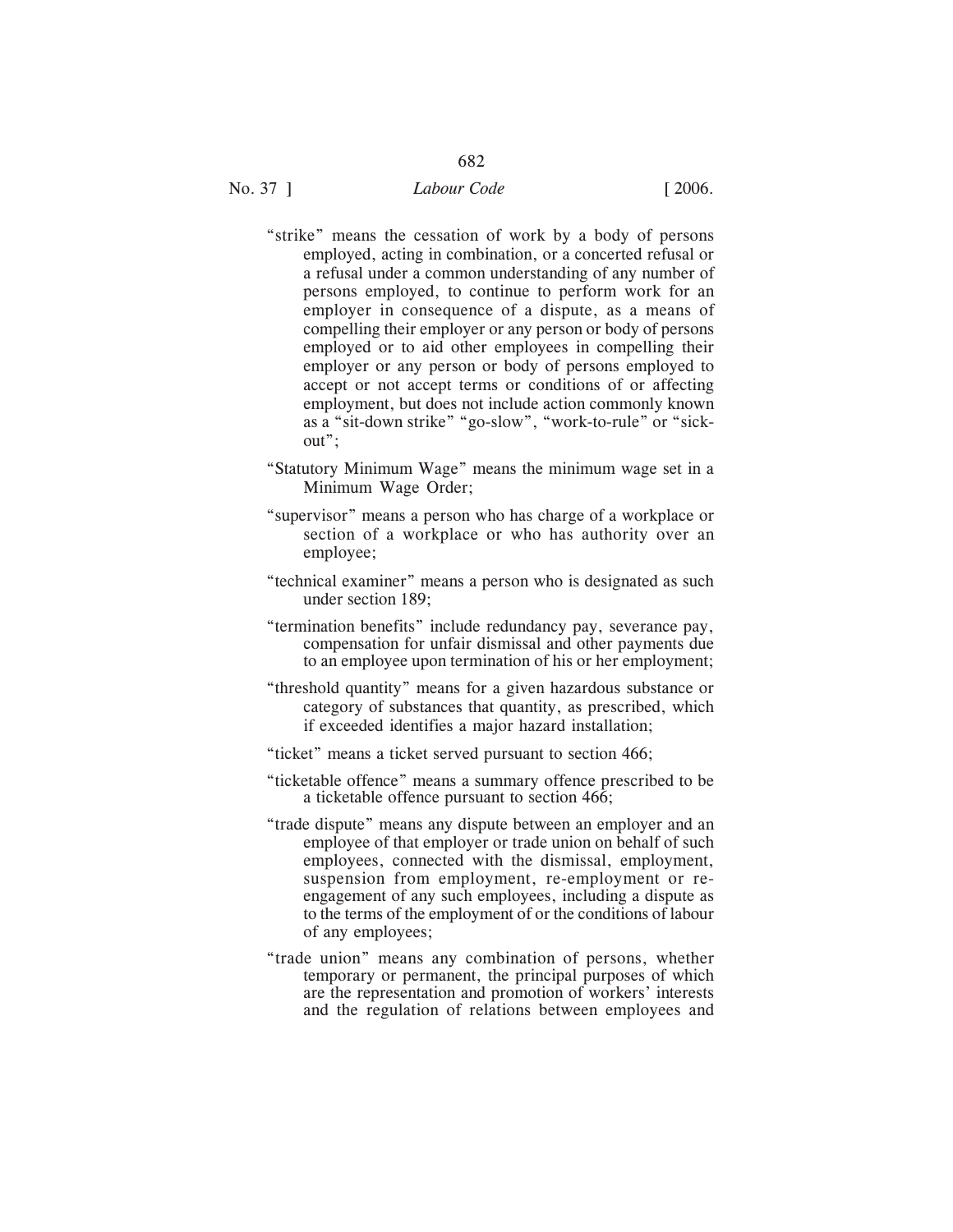employers, or a federation of trade unions, but does not include an organization or association that is dominated or influenced by an employer or an employers' organization;

- "Tribunal" means the Labour Tribunal established under section 424;
- "wages" means all payments including allowances payable to an employee in respect of work done or to be done under his or her contract of employment or contract of service, advances or loans but does not include —
	- (*a*) the value of any board or lodging, supply of light, water, medical attention or other amenities supplied at the sole expense of the employer;
	- (*b*) overtime payments;
	- (*c*) commissions;
	- (*d*) service charge;
	- (*e*) bonuses;
	- (*f*) allowances of any kind;
	- (*g*) *ex-gratia* awards or superannuation;
	- (*h*) retirement benefits;
	- (*i*) termination benefits;
	- (*j*) notice pay;
	- (*k*) severance pay;
	- (*l*) holiday pay;
	- (*m*) any contribution paid by the employer on his or her own account to any pension or provident fund or scheme;
	- (*n*) any travelling allowance or the value of any travelling concession;
	- (*o*) any sum paid to the employee to defray special expenses incurred by him or her by the nature of his or her employment; or
	- (*p*) any gratuity payable on discharge or retirement from the service of the employer;
- "woman" means a female person who has attained the age of eighteen years or more;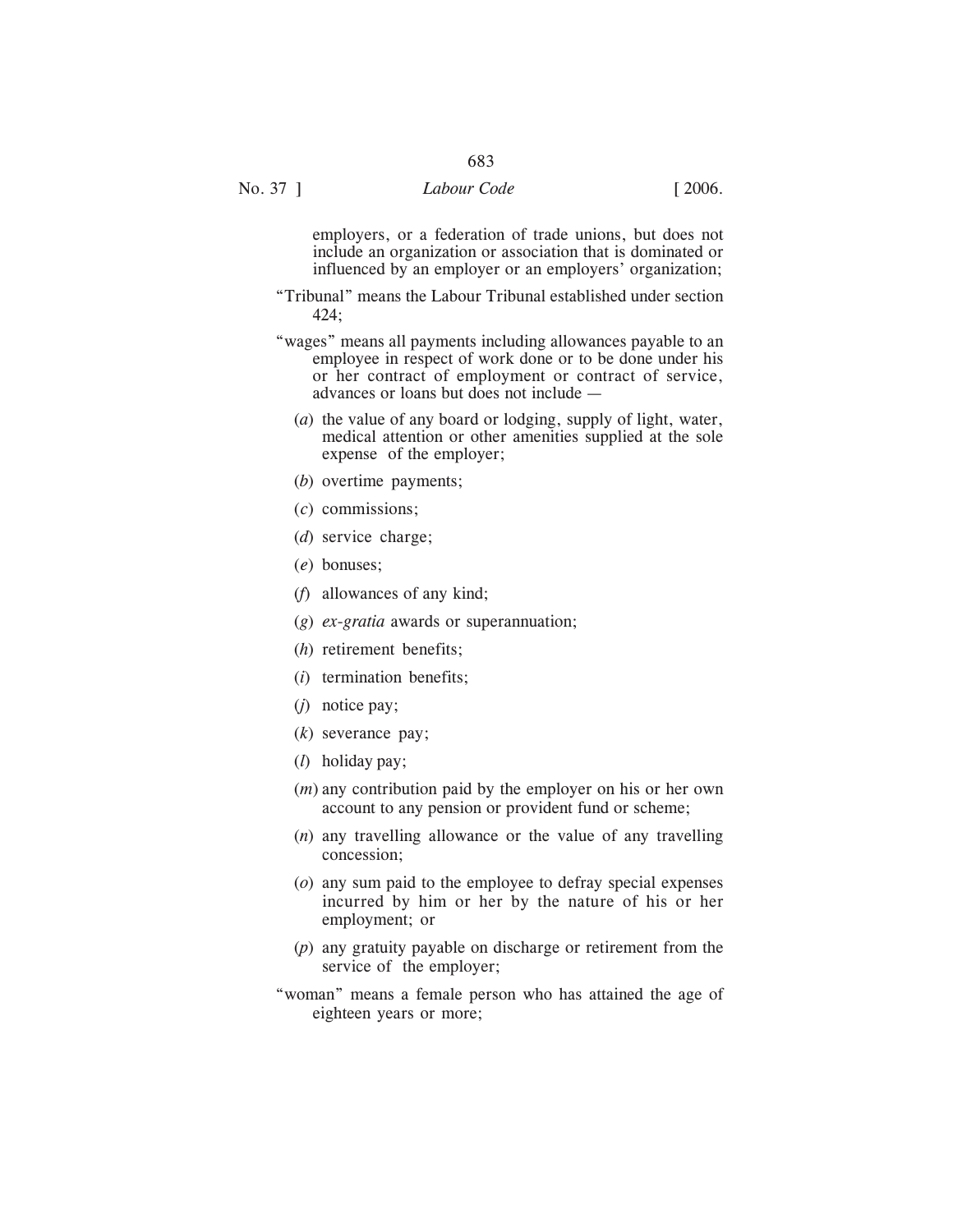- "work related disease" means a condition that results from exposure of an employee in a workplace to a chemical, physical agent, or biological agent to the extent that the normal psychological or physiological mechanisms of such employee is affected and his or her health is impaired thereby;
- "work permit" means a permit in writing issued under this Code by the Minister authorising a person to engage in an occupation;
- "workplace" means any industrial establishment or place or premises where a worker needs to be or go by reason of his or her work and which is under the direct or indirect control of the employer;
- "young person" means a person who is over the age of fifteen years but who has not attained the age of eighteen years.

#### **Application**

**3.**— (1) Subject to subsection (2) and except where otherwise expressly excluded, this Code applies to all employees including domestic workers, homeworkers and people employed at all workplaces.

(2) This Code shall not apply to the Crown or to a public servant except where expressly stated in this section or in any other provision of this Code.

(3) Division 1 of Part V binds the Crown.

(4) The benefits and protections granted under this Code shall not be denied to employees merely because such employees are homeworkers where such employees are employed under contracts of employment.

#### **Non-contracting clause**

**4.** Any provision in any agreement or established custom that seeks to exclude or in any way limit the operation of any provision of this Code shall be void, except where such provision or custom seeks to provide greater or higher benefits than those set out under this Code.

#### **Conflict between this Code and any other enactment**

**5.** Where there is a conflict between any provision of this Code and any provision in any enactment not specifically repealed by this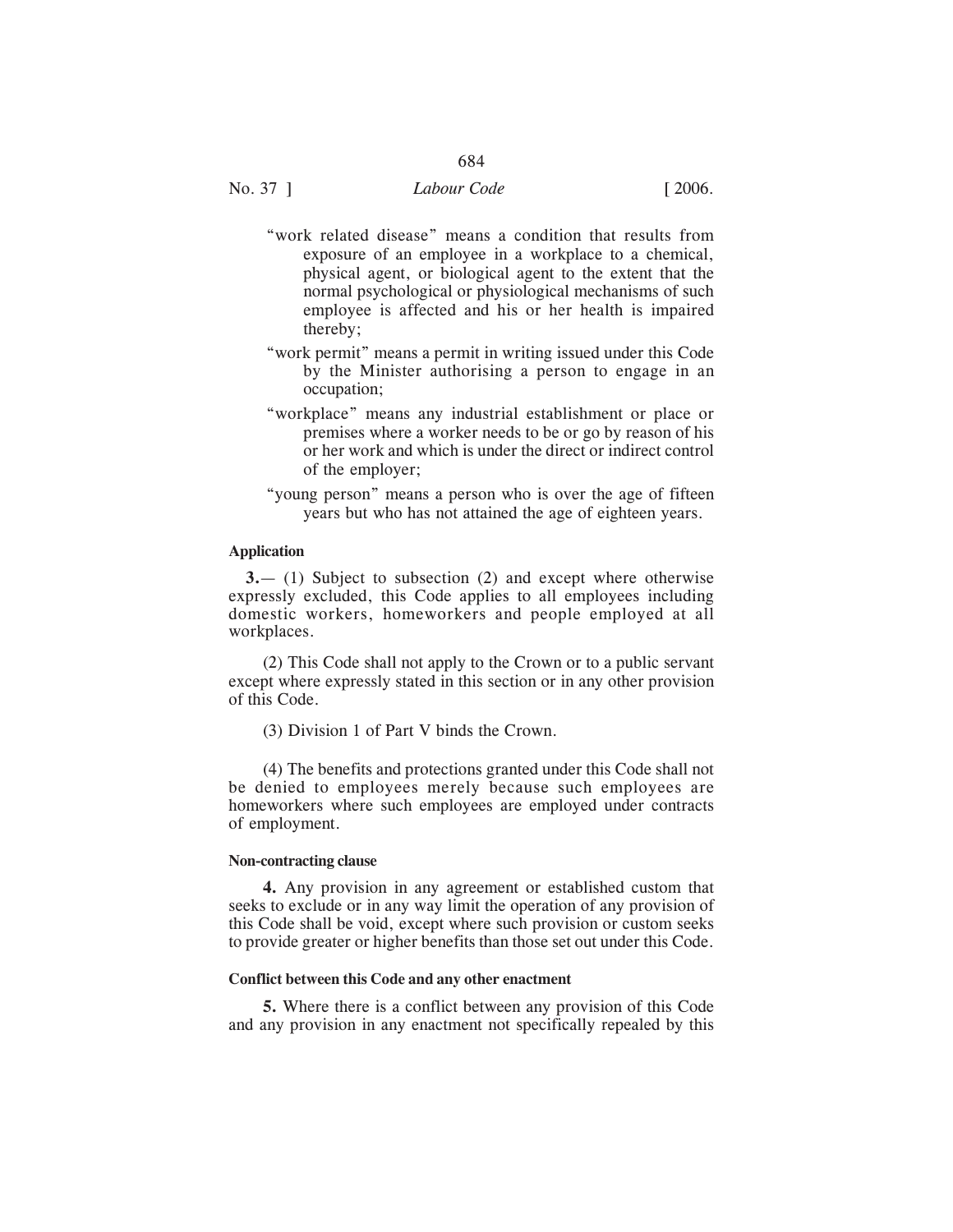| No. 37 ] | Labour Code | [2006] |
|----------|-------------|--------|
|          |             |        |

Code, the applicable provision of this Code, as of its effective date, shall prevail.

# PART II

### FUNDAMENTAL PRINCIPLES OF EMPLOYMENT

#### **Prohibition against forced labour**

**6.** — (1) A person shall not be required to perform forced labour.

(2) For the purposes of this section, "forced labour" shall have the same meaning assigned to it under section 4 of the Constitution of Saint Lucia, Cap. 1.01.

#### **General prohibition against discrimination**

**7.**— (1) Subject to subsection (2), an employer shall not discriminate against any employee on the grounds of race, colour, sex, religion, national extraction, social origin, ethnic origin, political opinion or affiliation, age, disability, serious family responsibility, pregnancy, marital status or HIV\AIDS, in respect of recruitment, training, work facilities or service, promotion, terms and conditions of employment or benefit arising out of the employment relationship.

(2) Any temporary provision, programme, national policy or activity that has as its object the amelioration of conditions of disadvantaged individuals or groups, does not constitute discrimination —

- (*a*) within the meaning of subsection (1); or
- (*b*) as defined in section 267.

(3) An employer shall make every reasonable effort to accommodate a person with a disability in employment and at the workplace.

(4) A person shall not be discriminated against because of his or her membership in a trade union or participation in trade union activity.

(5) A person who contravenes this section is liable for damages on successful complaint to the Tribunal and the Tribunal may order the person to rectify the offending act.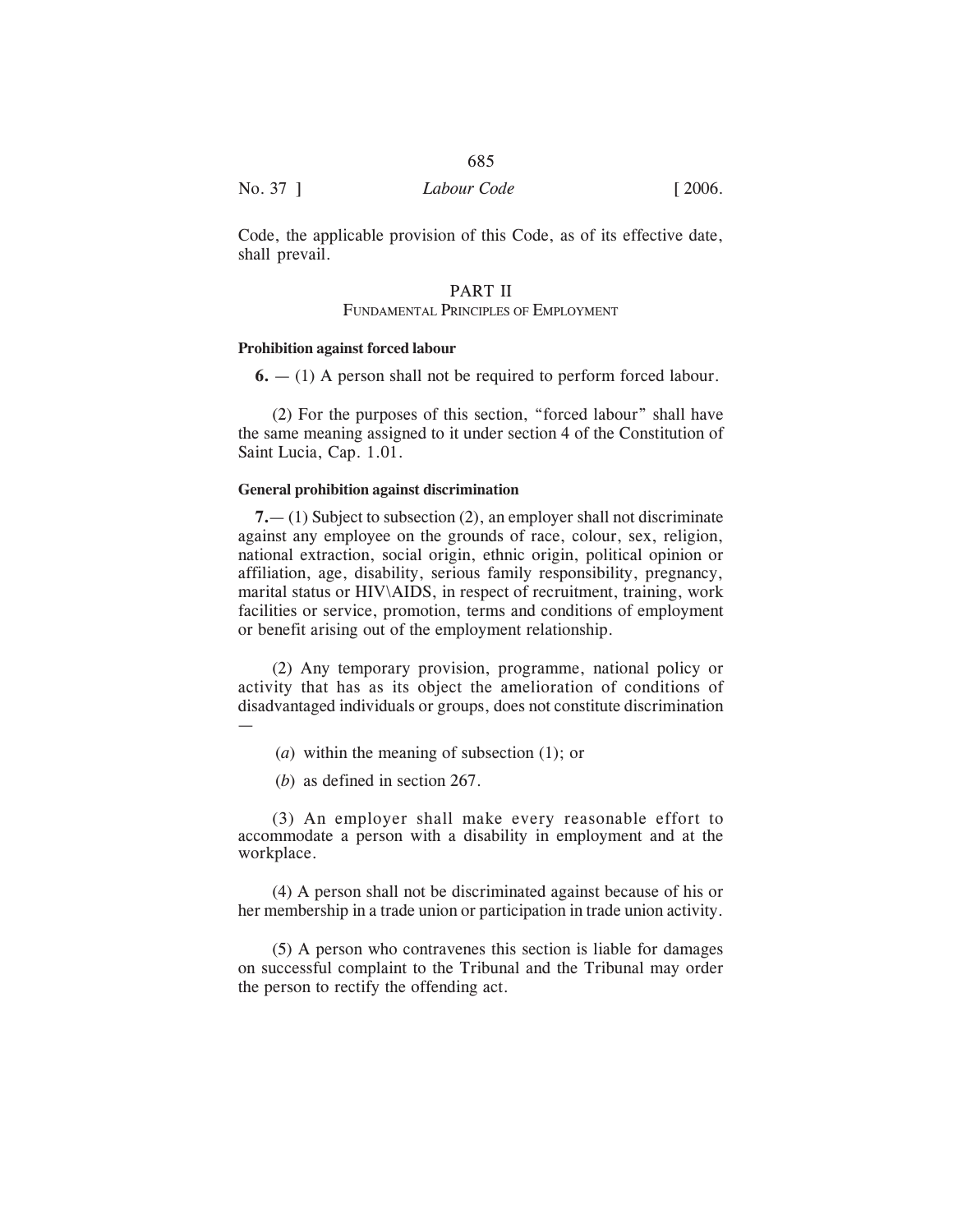#### **Protection of freedom of association**

**8.**— (1) Subject to the provisions of the Constitution of Saint Lucia, Cap. 1.01, freedom of association and the right to collective bargaining are fundamental rights guaranteed by this Code and a person shall not interfere with the exercise of these rights.

- $(2)$  A person shall not —
- (*a*) dismiss or threaten to dismiss an employee;
- (*b*) discipline or suspend or threaten to discipline or suspend an employee;
- (*c*) impose any penalty upon an employee;
- (*d*) intimidate or coerce an employee or employer; or
- (*e*) discriminate against an employee in any way;

because the employee or employer, as the case may be, has acted in compliance with this Code or the Regulations, or an order made pursuant to this Code, or has sought the enforcement of this Code or the Regulations, or has observed the procedures established by this Code, or has given evidence in an inquest or in proceedings in respect of the enforcement of this Code or the Regulations.

(3) Where a person complains that another person has contravened subsection (2), the matter shall be determined by complaint to the Tribunal, and in a case of dismissal in contravention of subsection (2)(a), the matter shall be treated as a complaint of unfair dismissal in accordance with section 131.

(4) On an inquiry into a complaint filed under subsection (3), the burden of proving that an employer or person acting on behalf of an employer did not act contrary to subsection (2) lies upon the employer or the person acting on behalf of the employer.

## **Direct complaint to the Tribunal**

**9.** A person who alleges a contravention of this Part may make a complaint directly to the Tribunal.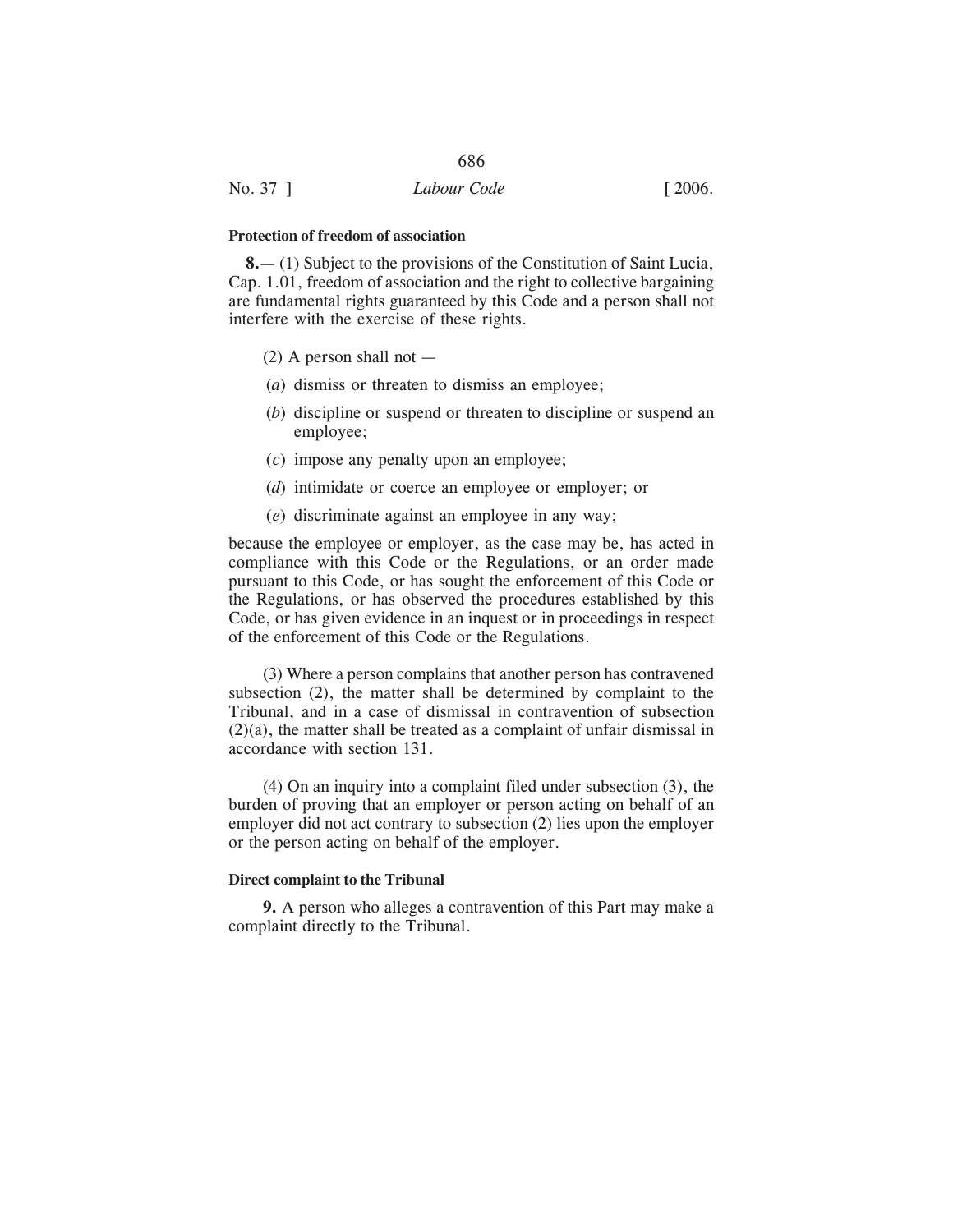# PART III

# TERMS AND CONDITIONS OF CONTINUED EMPLOYMENT

# DIVISION 1

# *Contracts of Employment*

#### **Application**

**10.** Unless otherwise provided, this Division shall apply to all persons engaged under contracts of employment.

#### **Interpretation**

**11.** In this Division "written contract" means a contract of employment made between an employee and his or her employer in writing.

#### **Types of contract**

**12.**— (1) A contract of employment may take one of the following forms —

(*a*) a contract without reference to limit of time;

- (*b*) a contract for a specified period of time; or
- (*c*) a contract for a specific task.

(2) A contract of employment may be terminated by either party subject to the provisions of this Code concerning unfair dismissal and notice of termination.

(3) A contract of employment for a specified period of time shall be automatically terminated on the date specified for its termination and no notice shall be required for its termination at that time, but termination at any other time shall be subject to the provisions of this Code concerning unfair dismissal and notice of termination.

(4) A contract of employment for a specific task shall terminate on the completion of the task and no notice of termination shall be required by either party.

(5) Where the purpose or effect of a contract of employment that is purportedly for a specified period of time or for a specific task is the filling of a post connected with the normal and permanent activity of the enterprise for a period of over two years of continuous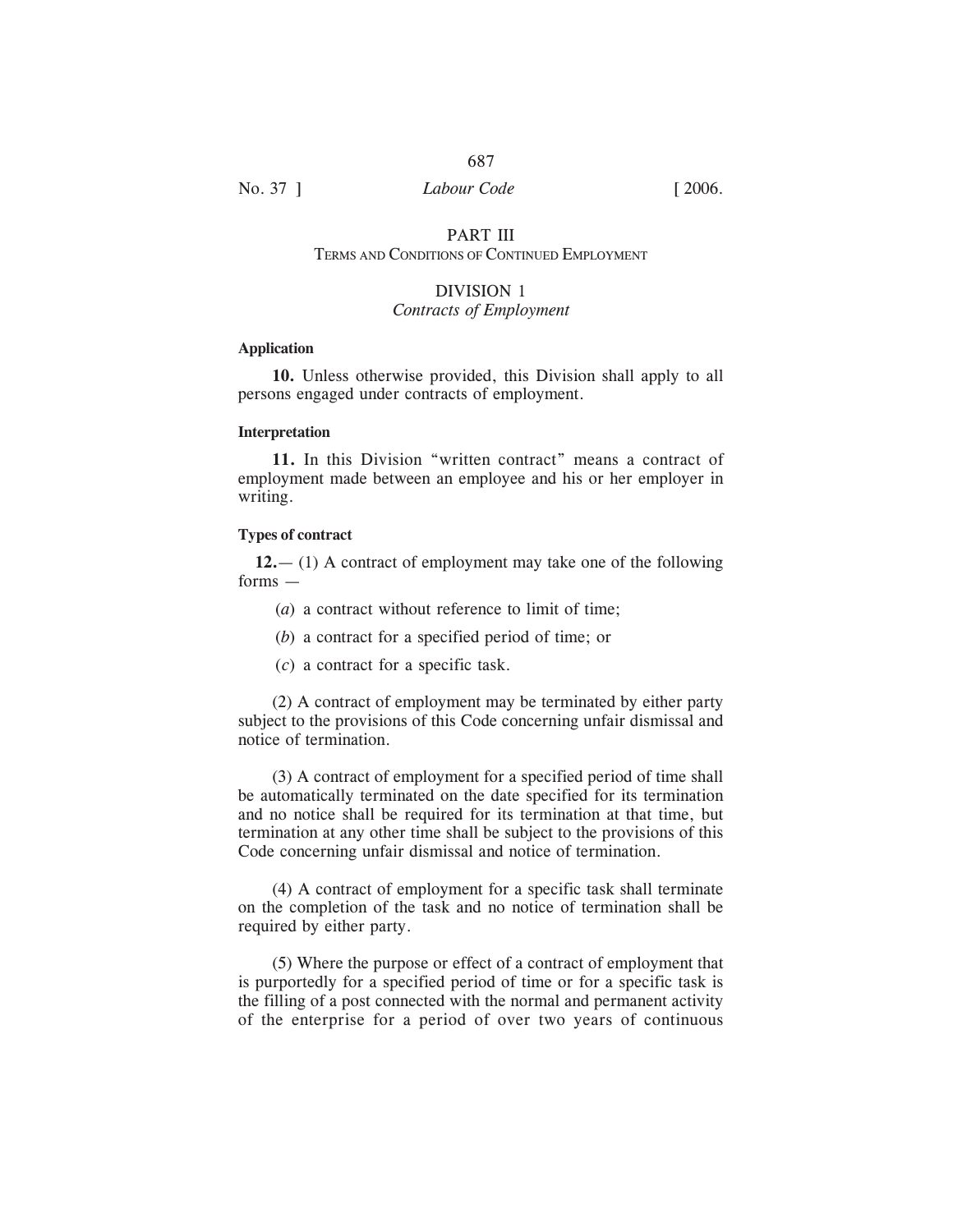|          | 688         |                       |
|----------|-------------|-----------------------|
| No. 37 ] | Labour Code | $\lceil 2006. \rceil$ |

employment as defined under this Code, it shall be deemed a contract without reference to limit of time.

(6) Where a contract of employment provides for a probationary period, an assessment of the employee shall be undertaken during the probationary period and such assessment shall be communicated to the employee prior to the end of the probationary period.

#### **Particulars of written contract and content of contract**

**13.**— (1) Within fourteen days from the date on which employment commences, an employer may prepare a written contract correctly describing the terms and conditions of employment that have been agreed upon by the employer and employee.

(2) A written contract shall include the particulars specified in the First Schedule as applicable.

(3) Where a contract of employment is not written, the employer shall explain to the employee the contents of the contract of employment and the explanation shall comply with the provisions of the First Schedule.

(4) Any provision in a written contract which contravenes a provision of this Code to the extent that it provides for lower standards than those established under this Code shall be null and void.

#### **Request for written particulars**

**14.**— (1) Upon written request to the employer, an employee who is not employed under a written contract shall be given, within one month of the request, a written contract.

(2) Any written contract made under this section shall be in accordance with section 13.

#### **Delivery of contract**

**15.** Where, pursuant to sections 13 and 14, a written contract has been prepared —

- (*a*) a copy of the written contract shall be delivered to the employee for his or her inspection;
- (*b*) the employer and employee shall sign the written contract, including any amendments agreed upon; and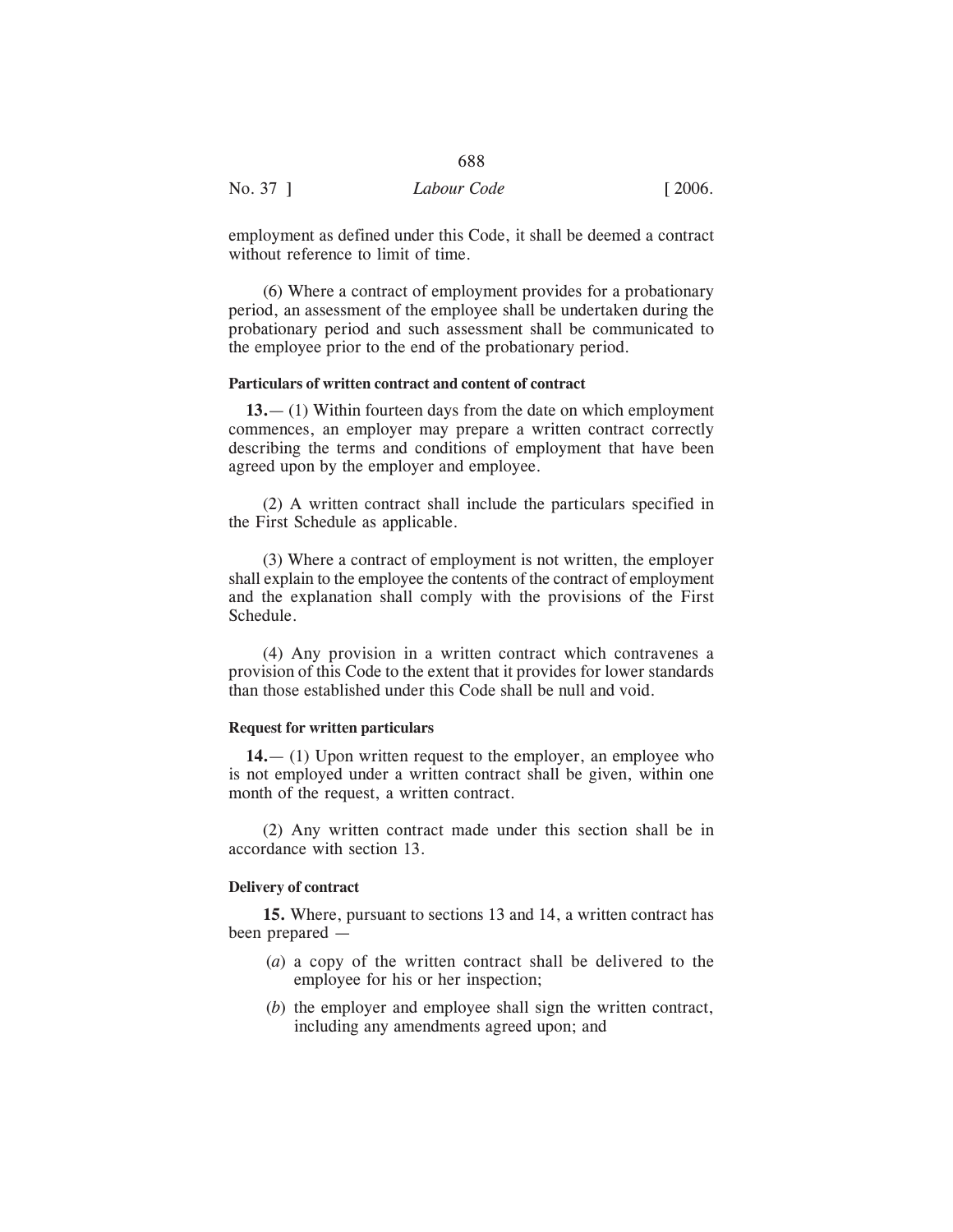|          | 689         |        |
|----------|-------------|--------|
| No. 37 ] | Labour Code | [2006] |

(*c*) the employer shall give the employee a signed copy of the written contract.

# **Fines for false particulars and contraventions**

**16.** Any person who, in a written contract or in any document prepared for the purposes of contracting for employment, includes anything which is false in a material particular commits an offence and is liable on summary conviction to a fine not exceeding ten thousand dollars.

#### **Amendment of contract**

**17.** Upon agreement between an employer and an employee a contract of employment may be amended in writing.

# **Capacity to contract**

**18.**— (1) Any person, not being a minor or other person declared incapable of making a contract under the Civil Code or any other enactment, shall have the capacity to enter into a contract of employment.

(2) Subject to Division 9 of Part III, a minor may enter into a contract of employment only with the written consent of his or her parent or guardian.

(3) A person who is a party to a contract of employment may sue or be sued in respect of such contract.

#### **Exemptions**

**19.** This Division shall not apply to an employee who is employed for a specified period of less than six weeks or for a specific task to be performed within six weeks.

#### **Family members**

**20.**— (1) Subject to subsection (2), where a family member of the employer is engaged in the work of an enterprise, he or she may not be treated as being an employee engaged under a contract of employment in accordance with the provisions of this Division unless there is a written contract between that family member and the employer.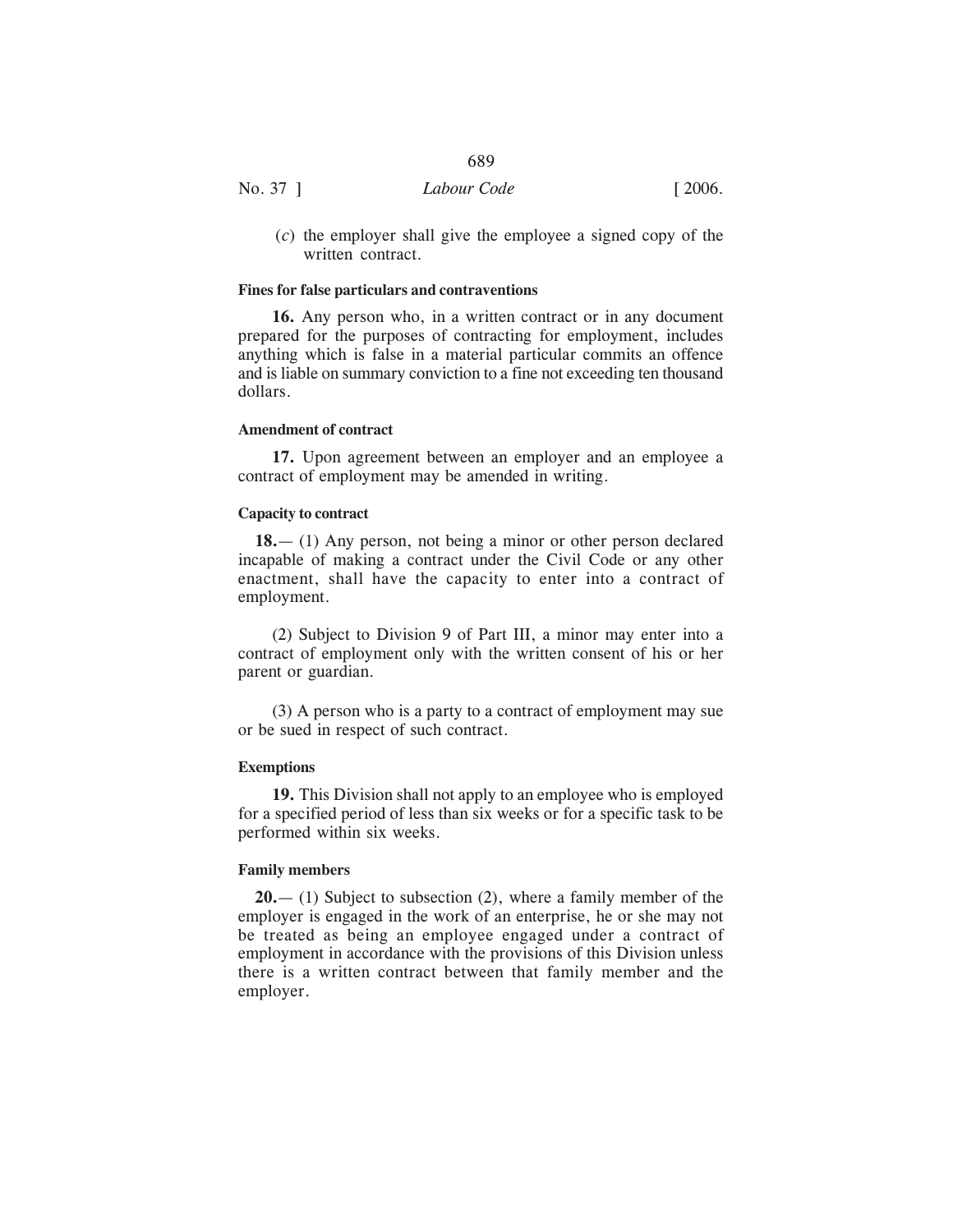|          | 690         |                       |
|----------|-------------|-----------------------|
| No. 37 ] | Labour Code | $\lceil 2006. \rceil$ |

(2) Subsection (1) shall apply only where that family member has agreed to such exemption.

# **Assumption of a contract for an indefinite period**

**21.** Any contract of employment of an employee other than an employee employed for a specified period of time or a specific task, who has been continuously employed for twelve weeks or more shall have effect as if it was a contract of employment without limit of time, and accordingly, the provisions of this Code shall apply to that contract.

## **Existing contracts to continue in force**

**22.** — (1) Subject to subsection (2), a contract of employment valid and in force on the date of commencement of this Code shall continue to be in force after the date of commencement of this Code.

(2) A contract of employment referred to in subsection (1), shall, to the extent that it is not in conflict with the provisions of this Code, be deemed to be made under this Code and the parties thereto shall be subject to and entitled to the benefit of the provisions of this Code.

# DIVISION 2

# *Continuity of Employment*

# **Duration of continuity of employment**

**23.**— (1) Continuous employment shall commence from and include the first day on which an employee begins to work for an employer, and shall continue up to and include the date of termination of employment where that employment has not been interrupted except for the reasons laid down under subsection (3).

(2) It shall be presumed, unless the contrary is shown, that the employment of an employee with an employer is continuous whether or not the employee remains in the same post, position, department or branch.

(3) An employee's continuous employment shall not be treated as interrupted if the employee is absent from work —

(*a*) because of taking maternity leave, leave for serious family responsibility, sick leave whether certified or uncertified,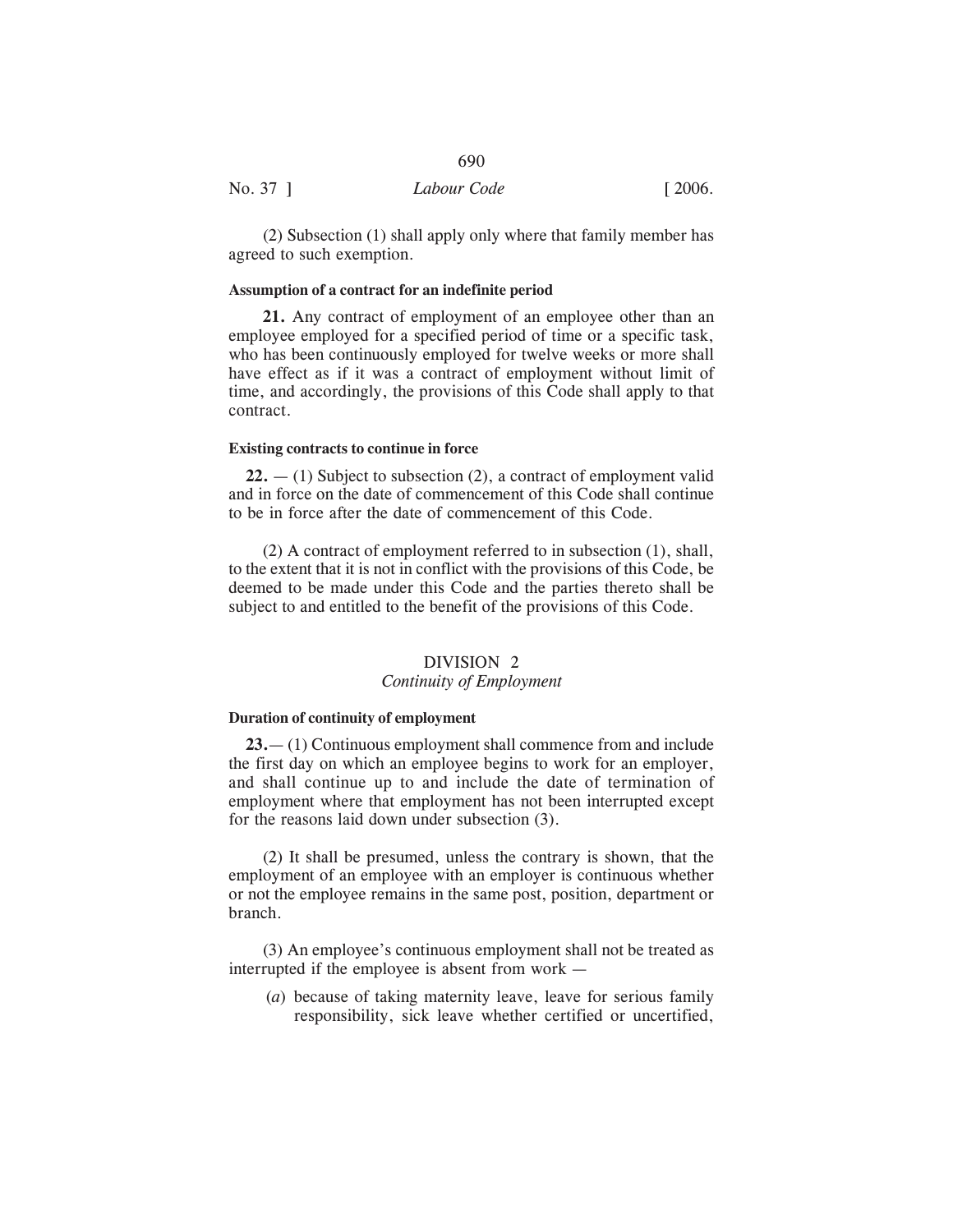any other leave in accordance with any provision of this Code, or any law in force or contract or agreement;

- (*b*) because of suspension, with or without pay, in accordance with any law in force or any contract or agreement;
- (*c*) whilst awaiting a determination of a claim of unfair dismissal in accordance with the provisions of this Code, if that claim is successful;
- (*d*) whilst temporarily laid-off by the employer in accordance with section 148;
- (*e*) due to a temporary inability to work on account of an occupational disease or accident until such time as employment is terminated for reason of incapacity due to illness or injury in accordance with this Code;
- (*f*) due to a lock out;
- (*g*) with the permission of his or her employer or the employer's agent;
- (*h*) due to a temporary cessation of the work;
- (*i*) due to circumstances such that, by arrangement, custom or law, the employee is regarded as continuing in the employment of the employer;
- (*j*) due to any act of God, civil commotion or riot;
- (*k*) whilst on jury service, public duty or national service; or
- (*l*) due to absence from work on vacation, paid or unpaid.

(4) Any periods of time elapsing in the circumstances referred to in subsection (3) shall count for the purpose of calculating the continuous period of employment.

(5) Any period of employment elapsing between the end of the probationary period if any, and the commencement of employment with the same employer shall, where that period immediately follows the probationary period, in addition to the probationary period, count for the purpose of calculating the continuous period of employment.

(6) Any period during which an employee is absent from work because of his or her participation in a strike shall not interrupt the continuity of employment.

No. 37 ] *Labour Code* [ 2006.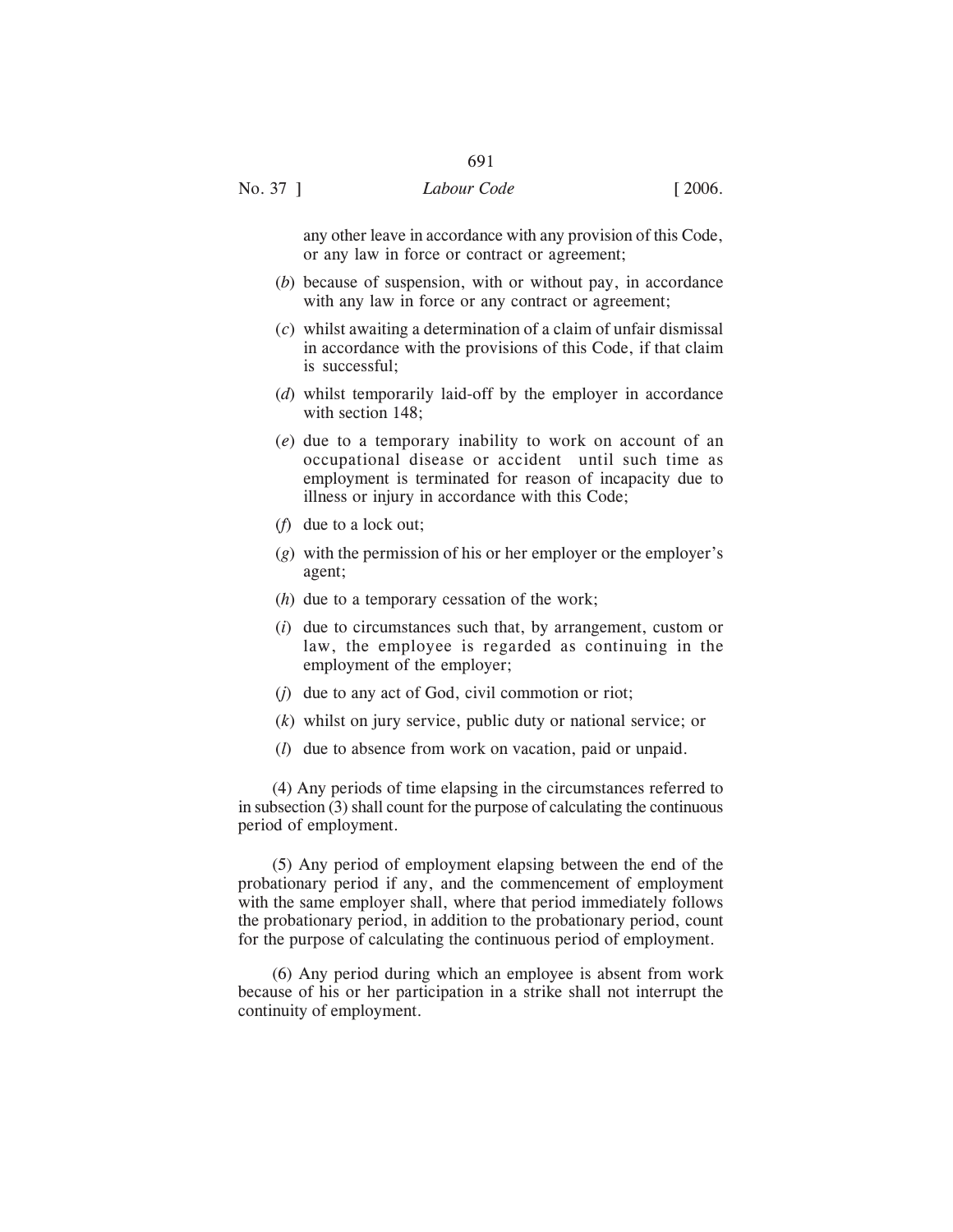| No. 37 ] | Labour Code | $\lceil 2006. \rceil$ |
|----------|-------------|-----------------------|

(7) Periods of short term contracts granted in succession with less than thirty days intervals shall count for the purpose of calculating the continuous period of employment.

(8) Acceptance of severance pay or of pay in lieu of notice by an employee shall terminate the continuous period of employment.

### **Continuous employment for seasonal employees**

**24.** Where an employee is engaged in an occupation in which it is customary to employ persons only at certain seasons of the year and such an employee is employed for successive seasons, the employee shall be deemed to have been continuously employed for the aggregate of all the time he or she has actually performed work for the same employer for continuous seasons.

# **Successor employer**

**25.** Where a business or part of it is sold, leased, transferred or otherwise disposed of, the periods of employment with the successive employers shall be deemed to constitute a single period of continuous employment with the former and successor employer if the employment was not terminated and redundancy or severance pay was not paid pursuant to this Code.

# DIVISION 3

# *Hours of Work*

# **Interpretation**

**26.** For the purposes of this Division "day off" means a day on which an employee would not ordinarily be scheduled to work.

# **Duration of working week**

**27.**—(1) Subject to subsections (2) and (3), an employer shall not require any employee to work for more than forty hours during any week, excluding overtime.

(2) Subsection (1) shall not apply to a managerial employee.

(3) Notwithstanding subsection (1), an employee who works in the hospitality industry may be required to work more than forty hours a week provided that the employee shall not work for more than eighty hours during a two week period, excluding overtime.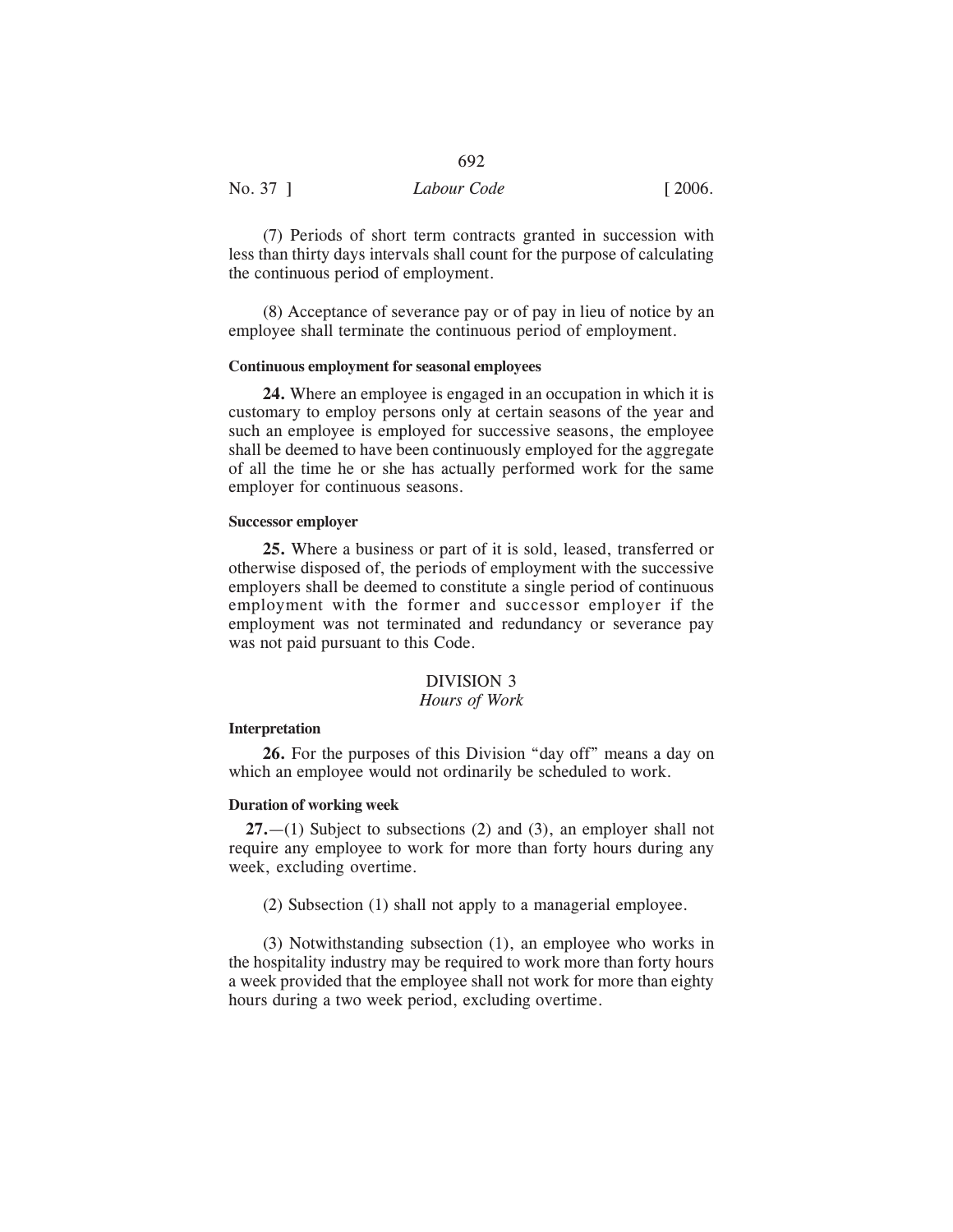**28.** — (1) An employer shall not require an employee to work for more than six consecutive days without a period of rest comprising at least twenty-four consecutive hours which shall be taken on a day agreed upon between that employee and employer.

693

(2) The Minister may, by Order published in the *Gazette,* authorize total or partial exceptions, including suspensions or diminutions, from the provisions of subsection (1) after special regard to all appropriate humanitarian, health, safety and economic considerations and after consultation with representative trade union and employers' organizations.

#### **Maximum ordinary work day**

**29.** — (1) Subject to subsection (2), an ordinary work day for all employees shall comprise of no more than eight hours and an employer shall not require any employee to work for more than eight hours on any day, exclusive of the meal interval, as an ordinary work day.

(2) An employer and employee may in a contract of employment agree to flexible hours of work which do not exceed forty hours per week.

#### **Split shifts and occasional shifts**

**30.**— (1) An employer and employee may, in a contract of employment, agree to the working of split shifts by an employee within a twelve hours period.

(2) An employer may require an employee as a shift employee to work occasional shifts of a duration of no more than two consecutive eight hours shifts in an emergency, or in a situation where such work is due to the absence of another employee scheduled to take over the shift.

(3) Where an employee works two consecutive occasional shifts in accordance with subsection (2), he or she shall not be required by the employer to work for another period without a minimum of eight hours rest immediately following the second occasional shift.

#### **Meal intervals**

 $31. - (1)$  An employer shall not require an employee  $-$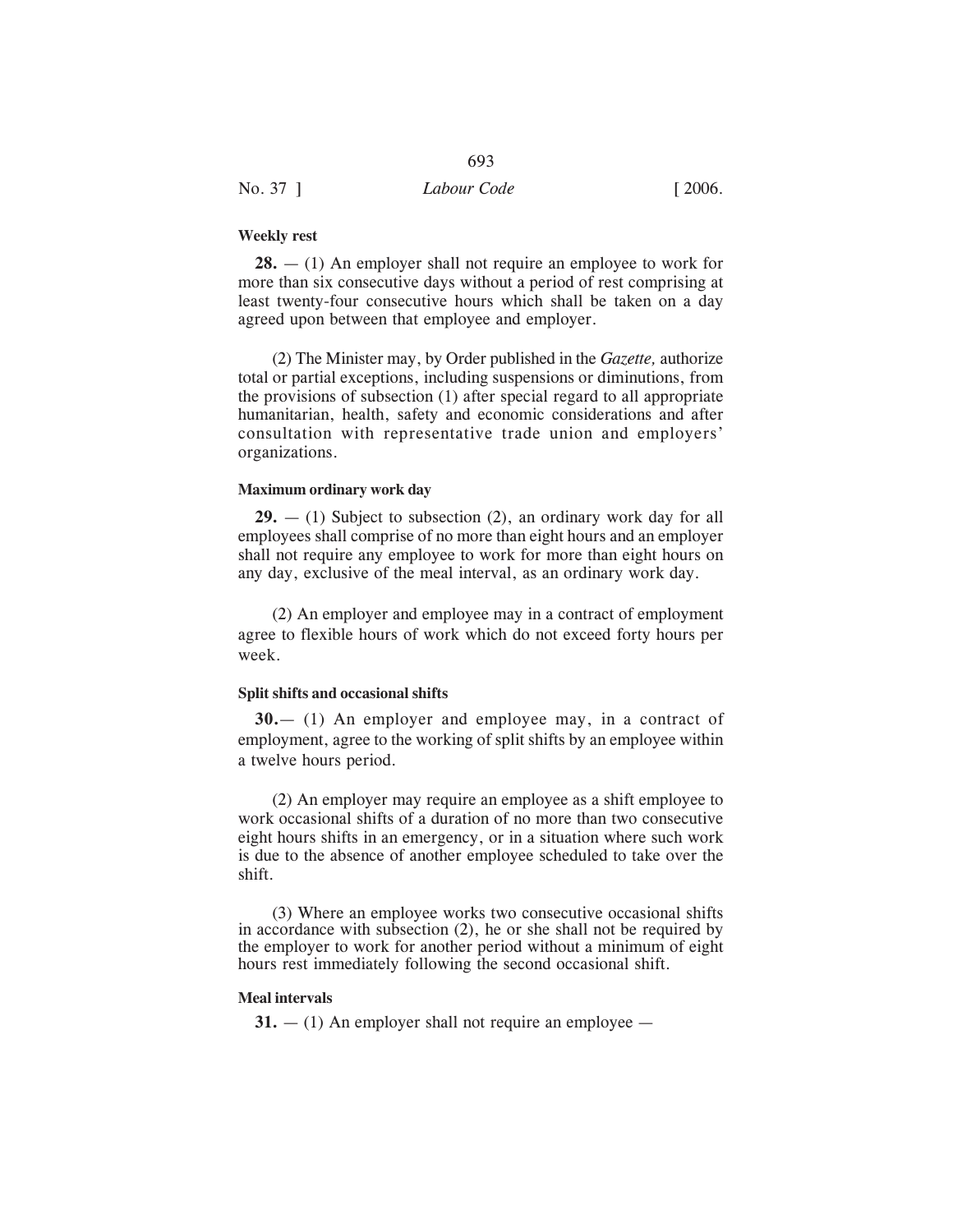No. 37 ] *Labour Code* [ 2006.

- (*a*) subject to subsection (2), to work for more than five hours continuously without a meal interval of not less than one hour; or
- (*b*) to perform any work during the meal interval, without the consent of that employee.

(2) Where an employee works a split shift or an occassional shift in accordance with section 30, the employee shall be entitled to a meal interval of not less than one hour after each five hours of continuous work, but the second meal interval may, on the mutual agreement of the employee and the employer, be shortened to less than an hour.

(3) Notwithstanding subsection (1) or (2) an employer and an employee may mutually agree to vary the meal interval so that a one hour meal interval is divided into shorter breaks including at least one break of half an hour.

#### **Overtime**

**32.**— (1) Work for hours in excess of an ordinary work day or, where applicable, the forty hour work week pursuant to section 29(2) shall be deemed to be overtime and an employer shall not require or authorize an employee to work overtime otherwise than pursuant to an agreement concluded between the employer and the employee.

(2) Subject to subsection (3) and (4), an employer shall pay to an employee who works overtime an amount calculated at a rate of not less than one and one-half times the wage for each hour in respect of the overtime worked, or twice the wage for each hour in respect of the overtime worked on a Sunday, public holiday or, in respect of a shift worker, the worker's day off.

(3) An employer may, in lieu of overtime pay, grant to an employee employed as a shift-worker in a hospitality industry or in such other industry which requires continuous operation and where that employee has worked over his or her normal shift period because of an emergency or because of the absence of another worker scheduled to take over the shift, a period of rest in addition to that provided under section 28.

(4) An employer and an employee may mutually agree to time off in lieu of payment for overtime worked.

#### **Prohibition of work on public holidays**

**33.**— (1) Subject to subsection (2), an employer shall not require any employee to work on a public holiday except with the agreement of the employee and on payment by the employer of overtime pay to the employee at the rate specified in section 32 (2).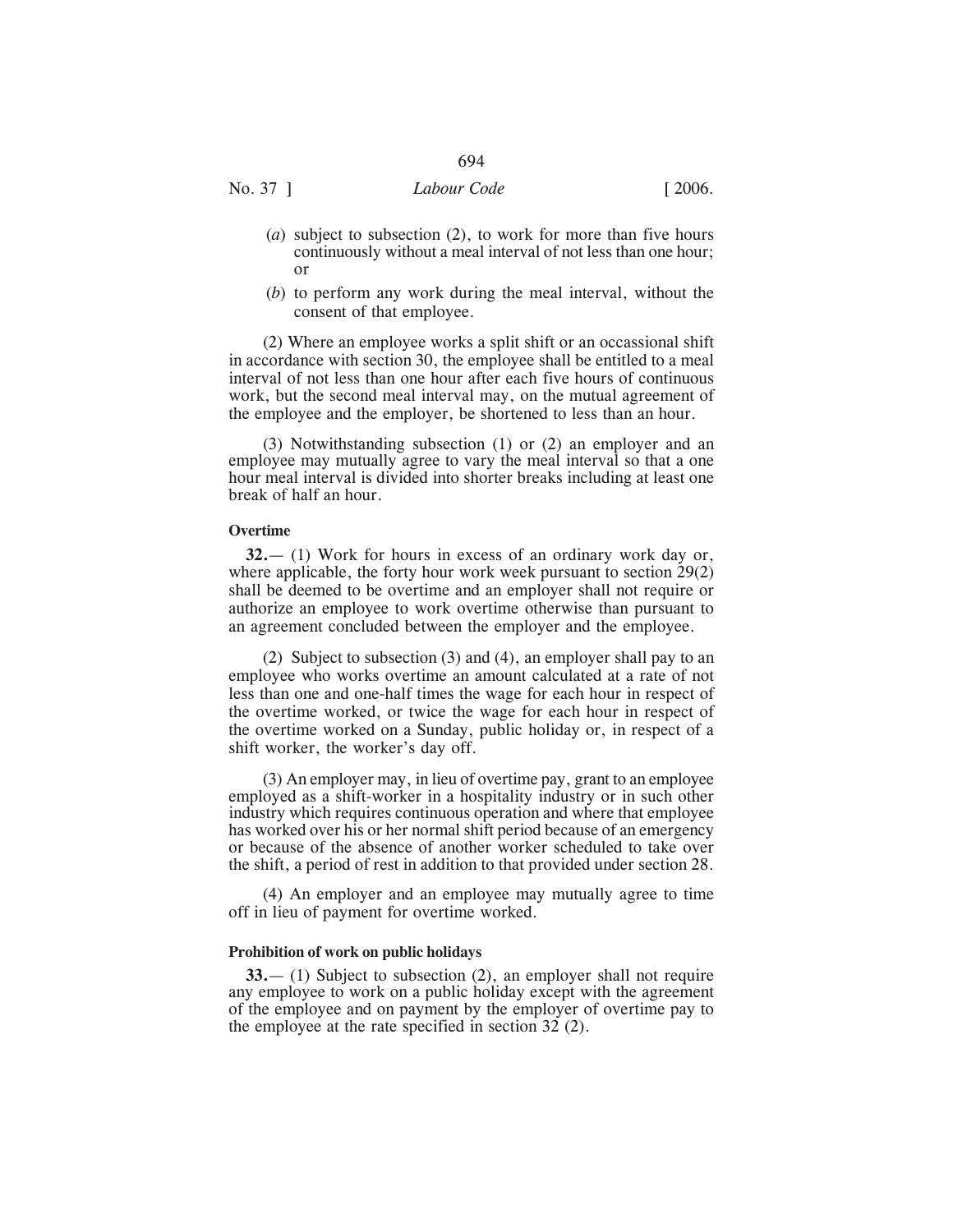(2) The provisions of subsection (1), shall not apply to an employer who —

- (*a*) carries on the business of a hotel, hostel, or other hospitality service that lawfully operates on a public holiday;
- (*b*) engages in essential work in agriculture;
- (*c*) carries on work in which continuous shifts are worked;
- (*d*) is in an industrial establishment where work is necessary to maintain its operations or to prevent it causing health and safety hazards;
- (*e*) carries on emergency work; or
- (*f*) carries on protective services.

(3) The Minister may, by Order published in the *Gazette*, exempt certain industries and enterprises, or certain parts thereof, from the requirements of subsection (1), on such terms and conditions as are appropriate and after consultation with the representative trade union and employers' organizations concerned.

#### **Pay for public holidays for daily paid workers**

**34.** An employee who is paid on a daily basis and who works on the working day before, and the working day after a public holiday, or who would ordinarily have been required to work on a day which is designated a public holiday, shall be paid for that public holiday.

#### **Employees may opt to perform night work**

**35.**— (1) An employee whose contract of employment does not as a condition of employment require night work may only be assigned night work where he or she consents to perform such work.

(2) Subject to section 36, where an employee refuses to perform night work which is not specified in his or her contract of employment, his or her employer shall not reduce the employee's remuneration, dismiss, penalize or discriminate against the employee in any way for refusing such night work.

(3) An employer who contravenes subsection (2) commits an offence and is liable on summary conviction to a fine not exceeding five thousand dollars.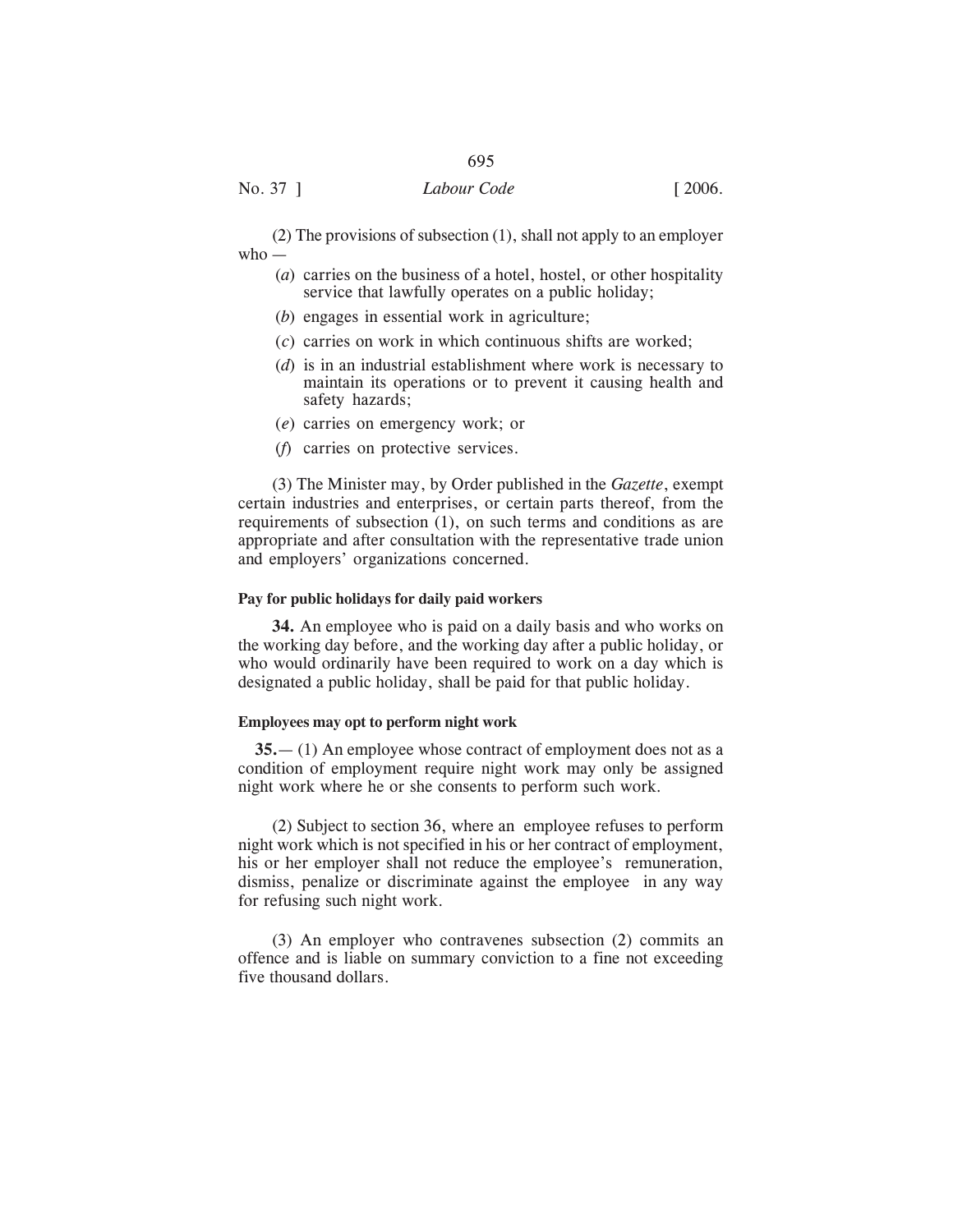| No. 37 1 | Labour Code | $\lceil 2006. \rceil$ |
|----------|-------------|-----------------------|
|          |             |                       |

#### **Reasonable alternative for discontinuing night work**

**36.** Where an employee who ordinarily performs night work elects to discontinue the performance of such night work, his or her employer shall attempt to accommodate the employee by reassigning him or her in the same or similar position for work during the day or, where the same or similar position is not available, to an alternative position, but where such accommodation is not possible or will impose undue economic hardship upon the employer, it shall not be unfair to dismiss him or her under this Code.

696

# **Power to make Regulations**

**37.** The Minister may, after consultation with representative trade union and employers' organizations, make Regulations for the purpose of split shifts or occasional shifts and for designating maximum working hours and conditions for specific categories of employees or industries.

# DIVISION 4 *Wages*

#### **Wages to be paid in legal tender**

**38.** Subject to section 40, all wages due to an employee under his or her contract of employment shall be paid to him or her in legal tender.

#### **Agreements as to place and manner of spending wages**

**39.** An employer shall not include in any contract of employment between himself or herself and an employee a condition, restriction or requirement which imposes any terms as to the place at which, or the manner in which, or the person with whom, any wages paid to the employee are to be spent and any such condition, restriction or requirement shall be illegal.

#### **Payment of wages by cheque**

**40.**— (1) Where it is customary or upon collective agreement or agreement with the employee —

- (*a*) wages may be paid by cheque drawn on a bank or by postal order or money order; or
- (*b*) wages may be deposited directly into a bank account number designated by that employee for that purpose.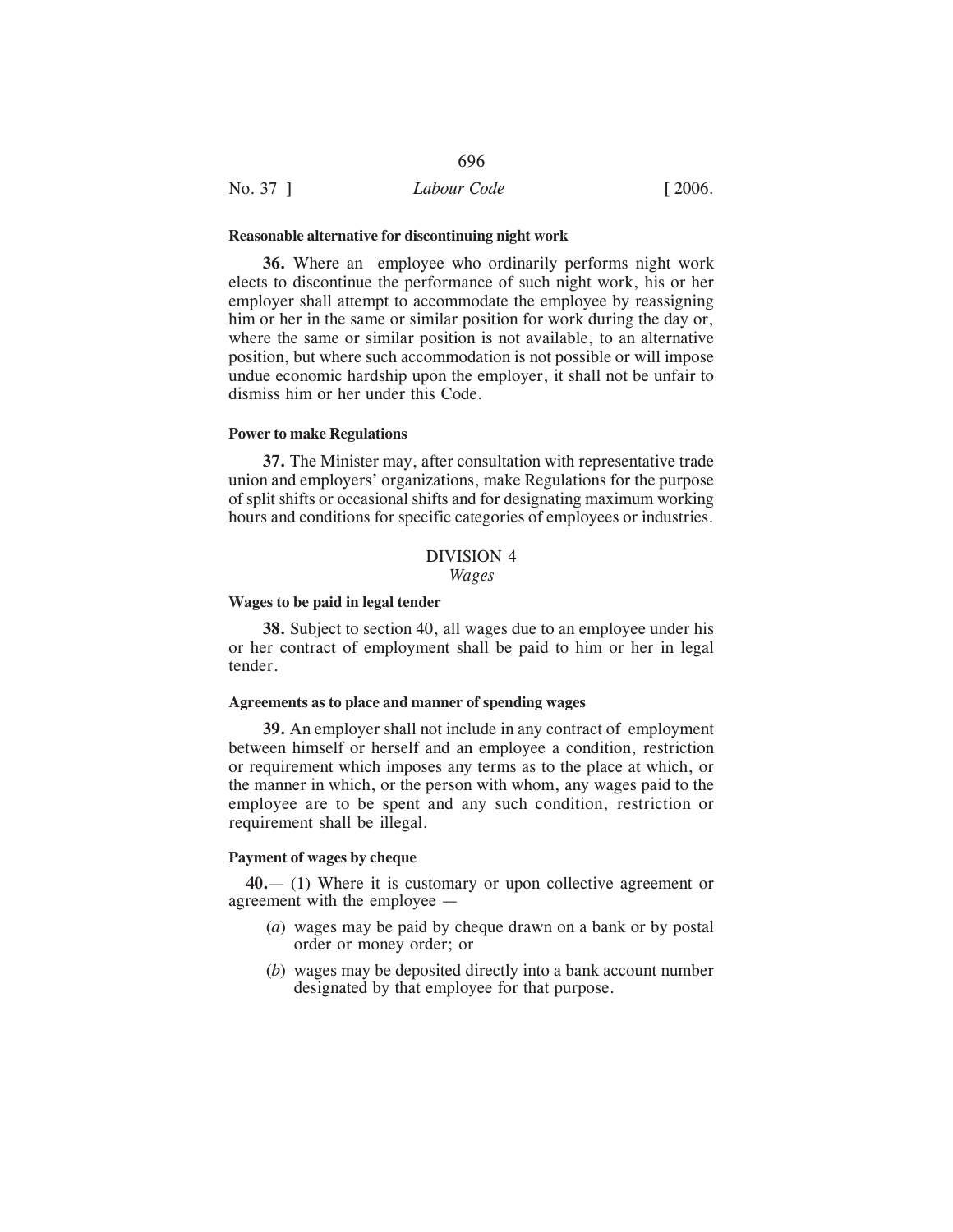|          | Labour Code |                       |
|----------|-------------|-----------------------|
| No. 37 ] |             | $\lceil 2006. \rceil$ |

(2) An employer shall pay a cheque referred to in subsection (1) within reasonable time to allow the employee to cash the cheque or to pay it into his or her bank account on the same day.

#### **Wages to be paid directly to employees**

**41.** Except where the employee directs otherwise, wages shall be paid directly to the employee to whom they are due or to a person specified by him or her in writing.

#### **Employee's right to recover**

**42.** Where an employer has paid an employee wages in a manner contrary to the provisions of this Division, the employee shall, even if he or she accepted payment in the manner made, be entitled, on application to the Labour Commissioner, to recover so much of his or her wages, exclusive of the sums lawfully deducted under this Division, as was not actually paid to him or her in legal tender.

# **Pay periods**

**43.**— (1) An employer shall pay or cause to be paid wages to the employees employed by him or her at regular intervals, on the agreed pay day, which may be daily, weekly, fortnightly or monthly.

(2) Pay periods may be fixed by contracts, collective agreements, arbitration awards, the Minimum and Equal Wage Commission or the Labour Commissioner.

# **Employer to fix pay days**

**44.**— (1) Every employer shall fix a pay day for each employee and where a pay day falls on a Sunday or holiday, wages shall be paid to the employee on the day preceding the Sunday or holiday or, in the case of employees who do not normally work on a Saturday, the day preceding Saturday.

(2) At the commencement of employment, the employer shall inform every employee of the employee's pay day and it shall not be changed except by mutual agreement or collective agreement or award of the Tribunal.

# **Wages to be paid on completion of contract**

**45.**— (1) An employer may withhold wages for a definite period if the work for which the employee was contracted has not been completed.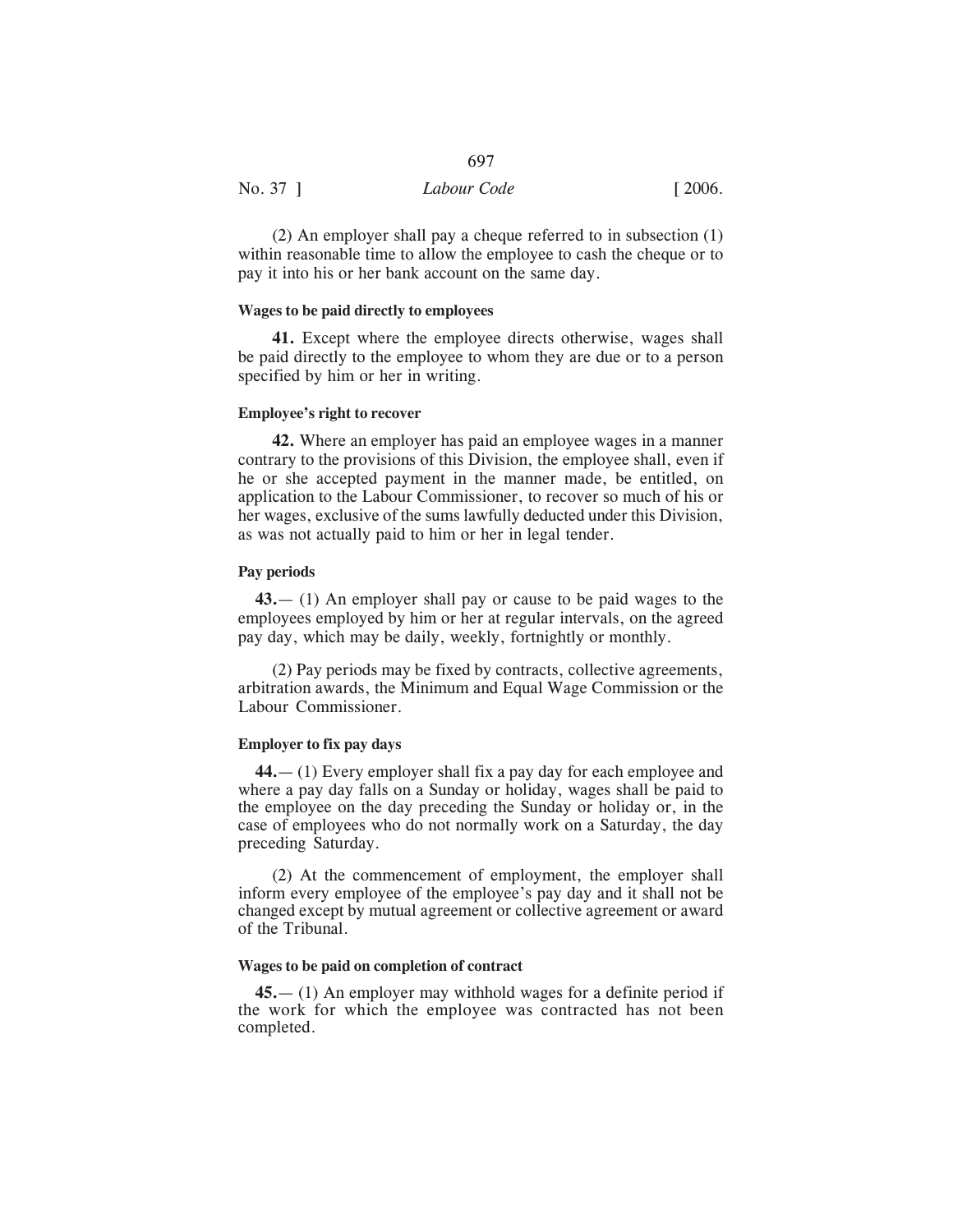| No. 37 ] | Labour Code | $\lceil 2006. \rceil$ |
|----------|-------------|-----------------------|
|          |             |                       |

(2) If the employer withholds any wages due to an employee on completion of his or her contract of employment contrary to the provisions of subsection (1), such wages shall immediately become due and shall be paid not later than seven days following the day on which the employee completes the work contracted for in his or her contract of employment.

(3) For the purposes of calculating the seven days period required under subsection (2), the day on which the employee completes his or her contract of employment shall be included in the calculation of each seven days period.

(4) Where an employee is aggrieved by an employer's decision to withhold wages pursuant to subsection (1), he or she may make a complaint to the Labour Commissioner for an appropriate investigation and determination of the matter.

#### **Wages to be paid on termination of contract**

**46.** All wages due to an employee on termination of his or her contract of employment shall be paid to him or her immediately or no later than seven days after his or her contract of employment terminates.

# **Interest on advances prohibited**

**47.** An employer shall not make any deduction by way of discount, interest or any similar charge on account of any advance of wages made to any employee in anticipation of the regular period of payment of the wages.

#### **Advances by way of loans**

**48.** An employer may advance money by way of loan to an employee, either before the commencement of such employee's employment or in anticipation of the pay period.

#### **Recovery of advances and excess in payment of wages**

**49.**— (1) Any debts due by an employee to his or her employer on account of advances on wages, shall be paid off during the period of the employee's contract of employment with that employer by mutual agreement and all repayments of advances shall commence from the first payment of wages made to the employee in respect of a completed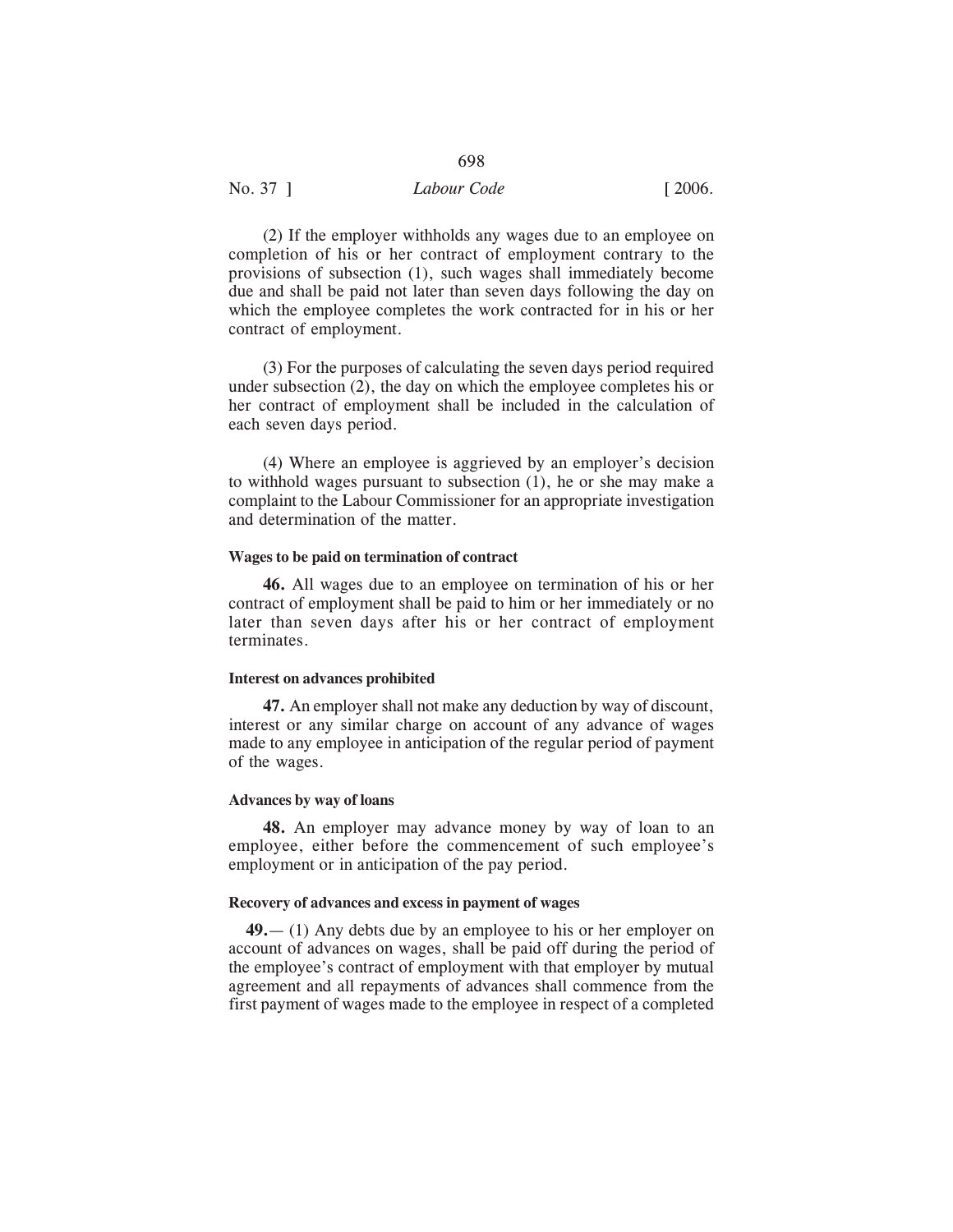| No. 37 ] | Labour Code | [2006] |
|----------|-------------|--------|

pay period after such advance was made; but no repayment shall be made for travelling expenses related to the employee's job requirement.

699

(2) The proportion of wages earned that may be deducted for the repayment of such advances or excess payments of wages in any pay period shall be no greater than the total deductions permitted pursuant to section 53.

# **Payment of outstanding balance of advances and excess in payment of wages**

**50.** On termination of the contract of employment, the employer shall be entitled to receive the outstanding balance of any advance or excess payment of wages.

# **Deductions of payment in respect of fines restricted**

**51.** Save with the prior approval of the Labour Commissioner, an employer shall not make any deduction or make any agreement with an employee for any deduction from wages or for any payment to the employer by the employee by way of fine for bad or negligent work, for damage to the materials or other property of the employer.

#### **Deductions for obtaining employment prohibited**

**52.** Deductions in the form of direct or indirect payments for the purpose of obtaining or retaining employment, shall not be made from the wages of an employee by an employer or by any intermediary or labour contractor or recruiting agent.

#### **Deductions authorized in certain cases**

- **53.** An employer may deduct from the wages of the employee—
- (*a*) the actual or estimated cost of any material, tools and implements supplied by the employer to the employee to be owned by the employee and employed by him or her in his or her occupation; or
- (*b*) any money advanced by way of loan by the employer to the employee,

save that, the total amount which may be deducted from the wages of an employee in any pay period under the provisions of this section shall not exceed one-third of the wages of the employee in that pay period.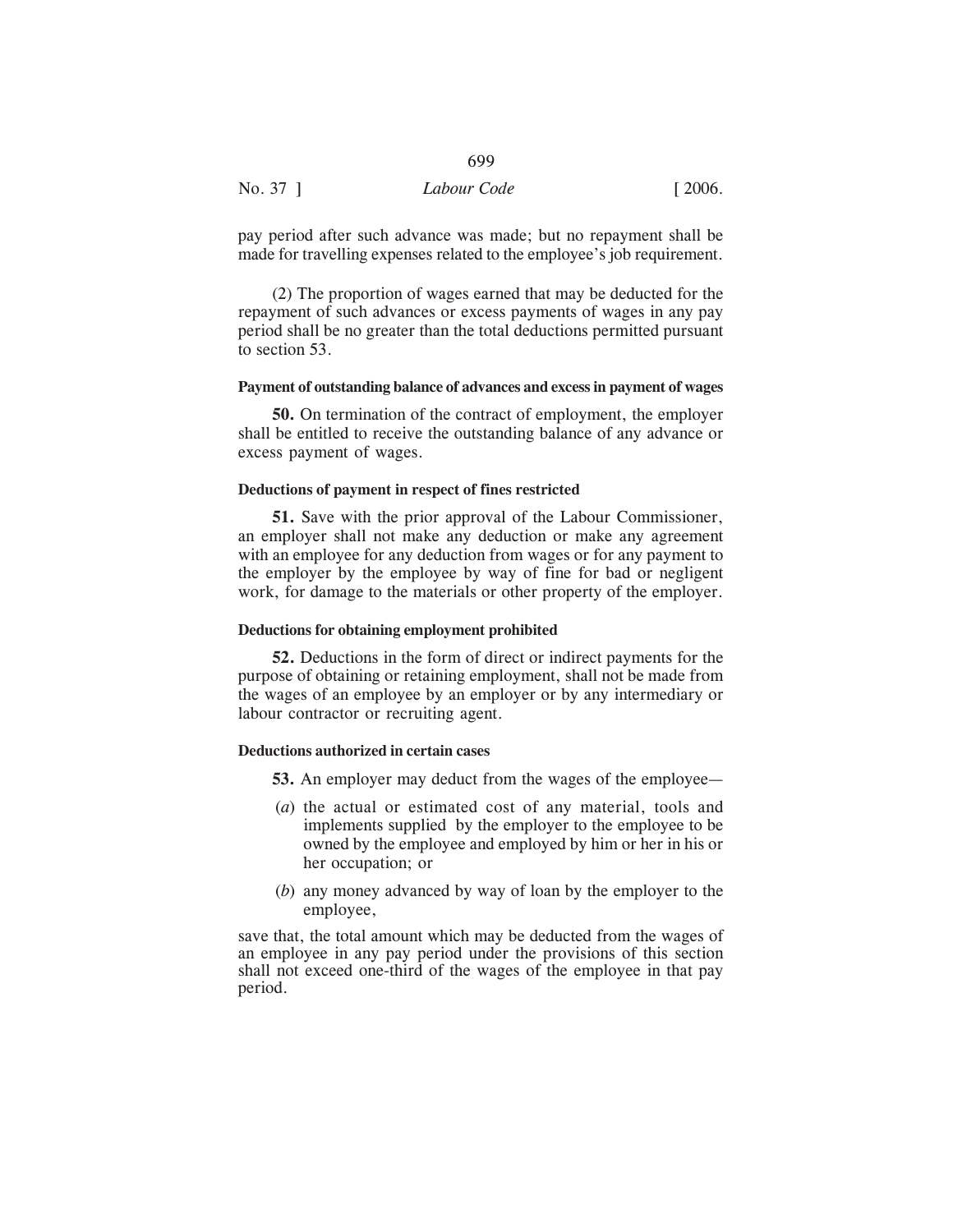#### **Saving as to judgement debts**

**54.** During the period of a contract of employment, an employee who receives an advance of wages shall not by reason only of the advance, be deemed to have or to have had the means and ability to pay any sum due from him or her under any judgement of a court.

# **Agreements of cooperation**

**55.** Nothing in this Division shall be held to apply to any body or person working under an agreement of cooperation.

#### **Remuneration other than wages**

**56.**— (1) An employer may, pursuant to an agreement, give to an employee as partial payment of remuneration, other than wages, allowances in kind which shall—

- (*a*) be of personal benefit to the employee and his or her family and be appropriate for the use of the employee and his or her family;
- (*b*) be of fair and reasonable value appropriate to the monetary value placed on the allowance by the employer;
- (*c*) not be in the form of intoxicating liquor, tobacco, cigarettes, noxious drug or substance, or weapons and where such partial payment of such allowances in kind is customary or desirable in the particular industry or occupation concerned.

(2) The allowances in kind permitted pursuant to subsection (1), shall not exceed in its cash value one third of the employee's regular wages in respect of a completed pay period.

(3) The question of whether or not the partial payment of remuneration, other than wages, as allowances in kind falls within the meaning of subsection (1), shall be decided by the Labour Commissioner on the application of an employee, and the Labour Commissioner's decision shall be final.

#### **Wages not to be paid on certain premises**

**57.** An employer shall not pay wages to any employee within any place that sells liquor except where the employer is the resident owner or occupier paying wages to an employee *bona fide* employed by him or her.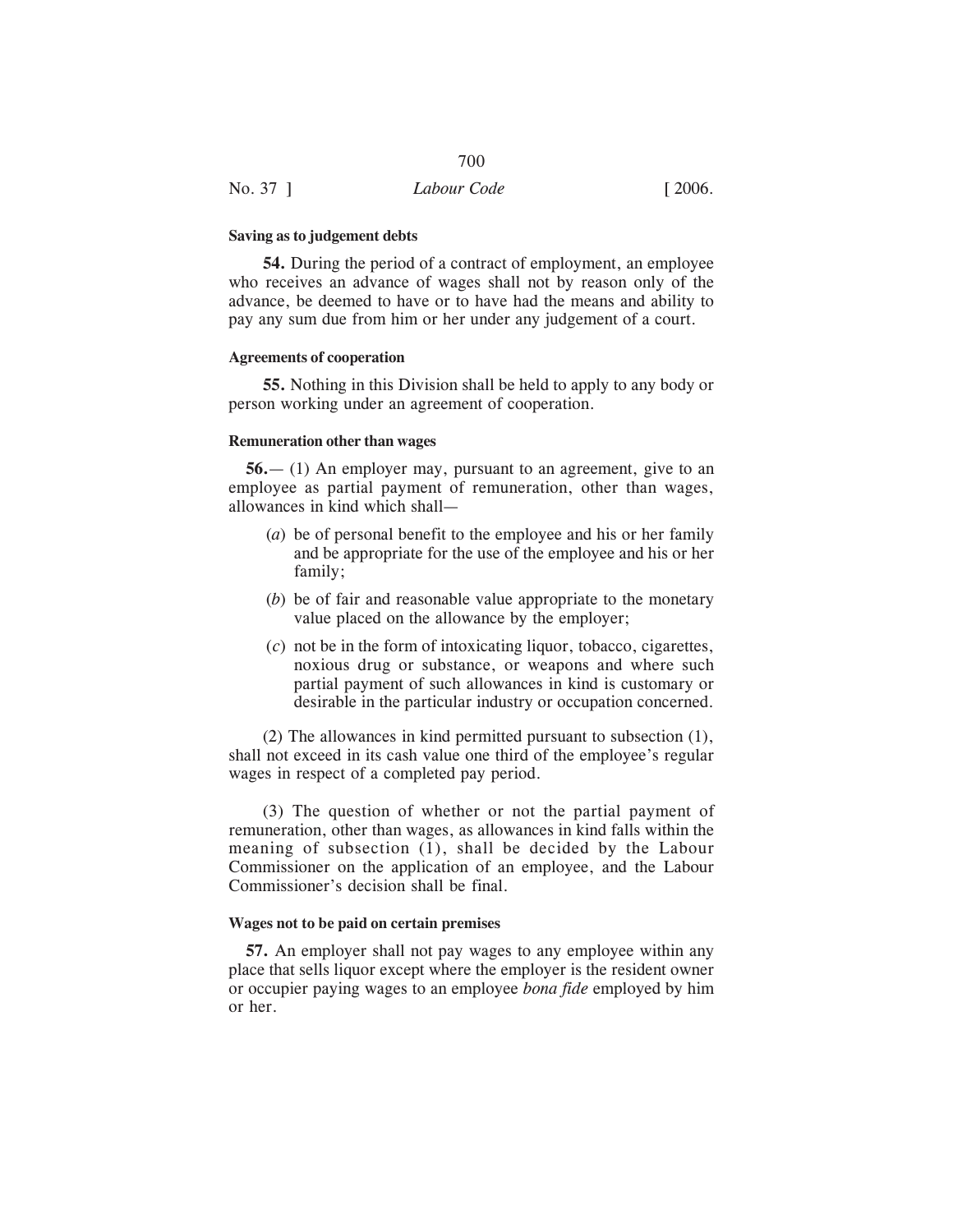#### **Sale of goods or services by employer to employees**

**58.**— (1) An employer otherwise lawfully entitled to do so, may sell goods or services to his or her employees, but no contractual provision requiring an employee to buy any goods or services from his or her employer or any other person shall be valid, and no employer shall compel or attempt to compel an employee or any dependant of an employee to buy goods or services from the employer or from any other person.

(2) Where, for any reason, an employer sells goods or services to an employee, the employer shall not sell such goods or services solely to the employee at prices above those at which they are generally available elsewhere in Saint Lucia.

#### **Special provision for service charges, share of profits or commission**

**59.**— (1) In any workplace wherein a percentage is added to the customer's bill, other than a tax, the percentage added shall be in the form of a service charge, and the service charge shall be distributed in a manner to be agreed between the employer and the employees or in accordance with the provisions of a collective agreement.

(2) In any workplace wherein the wages of an employee consist of a share of profits or of commission on payment on sales made or received by the employer, the profits or commission shall be distributed in a manner to be agreed upon between the employer and the employees or in accordance with the provisions of a collective agreement.

(3) An employer shall, as and when required by the Labour Commissioner, certify the total amount of service charge leived during a given period or the amount profit or commission made during any given period and the manner and form in which that amount was distributed.

#### **Employees in the employment of contractors**

**60.**— (1) Where a contractor fails to pay the employee's wages, the employee may apply to the Labour Commissioner and if the Labour Commissioner is satisfied that the employee has not been paid, the Labour Commissioner shall, having regard to the security and protection of persons and the property of persons for whom that contractor works, make arrangements for the payment of the wages due to such employee out of any monies at anytime payable by the person or persons for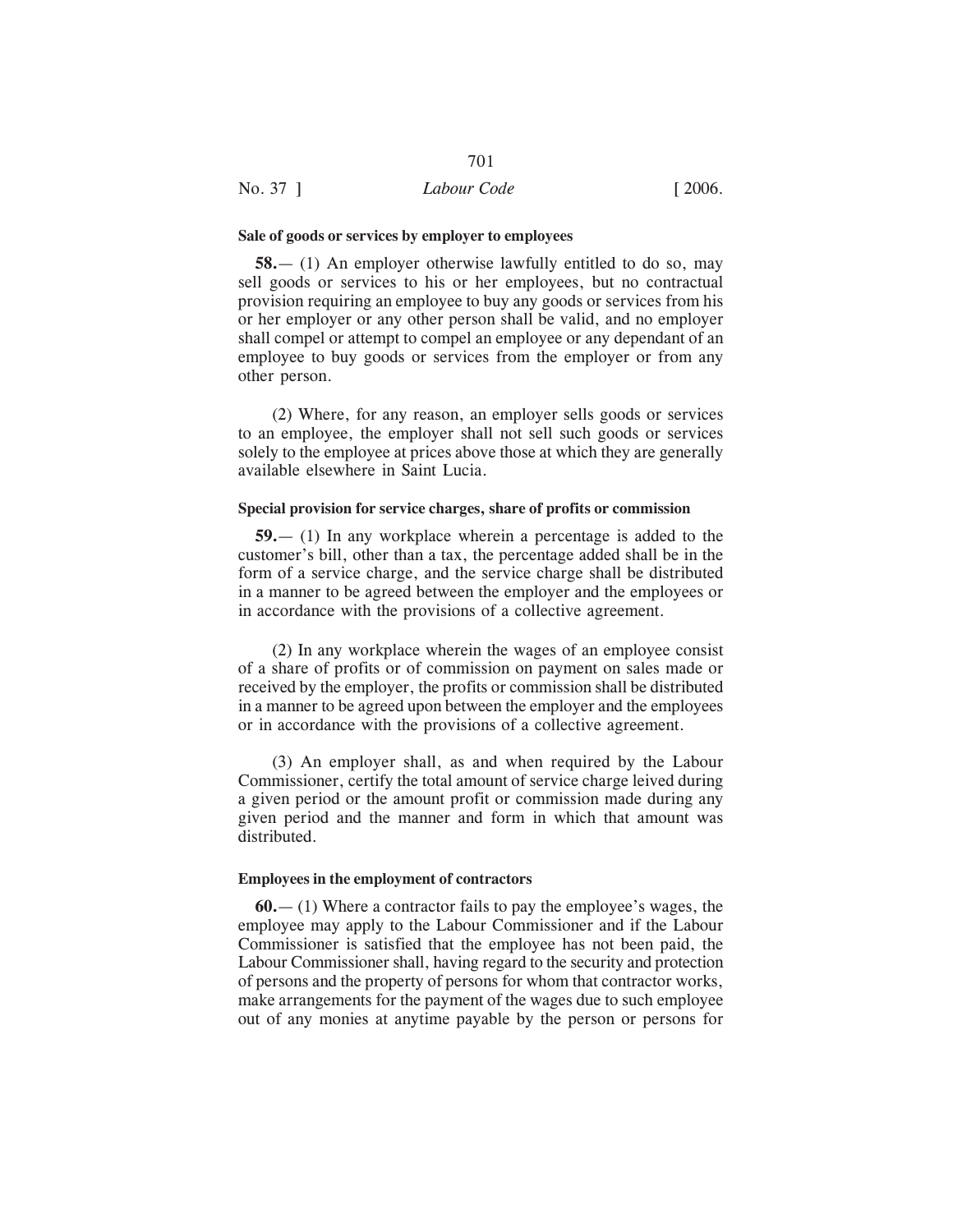|          | 702         |                       |
|----------|-------------|-----------------------|
| No. 37 ] | Labour Code | $\lceil 2006. \rceil$ |

whom the contractor works or has worked and the amount of the wages so paid shall be deemed payment to the employee.

(2) Any contractor or any person for whom a contractor works or has worked, who fails to make any payment of wages as required by arrangement of the Labour Commissioner acting pursuant to the provisions of subsection (1), commits an offence and is liable on conviction, to a fine not exceeding ten thousand dollars.

# **Limitations on attachments or seizure of wages**

**61.**— (1) Notwithstanding any provision in any other enactment, no court shall make an order for the attachment of the wages of an employee without enquiring into his or her family and other financial obligations and such order shall not attach the employee's wages to such an extent as to seriously interfere with the maintenance of the employee and the employee's family.

(2) The maximum attachments or seizure of wages of an employee shall be —

- (*a*) up to one-half in respect of maintenance payments; and
- (*b*) up to one-third in respect of all other debts of any kind however contracted;

and these proportions shall not be applicable cumulatively on the grounds that there are several debts or several creditors.

(3) The sums attached or seized shall be divided among the claimants in proportion to their established claims.

# **Wages to be priority debt**

**62.**— (1) Amounts owed by employers to employees by reason of nonpayment of wages shall constitute priority debts of the first degree and shall have prior claim over all other debts in respect of the property of the employer including, income tax pursuant to the Income Tax Act, Cap. 15.02.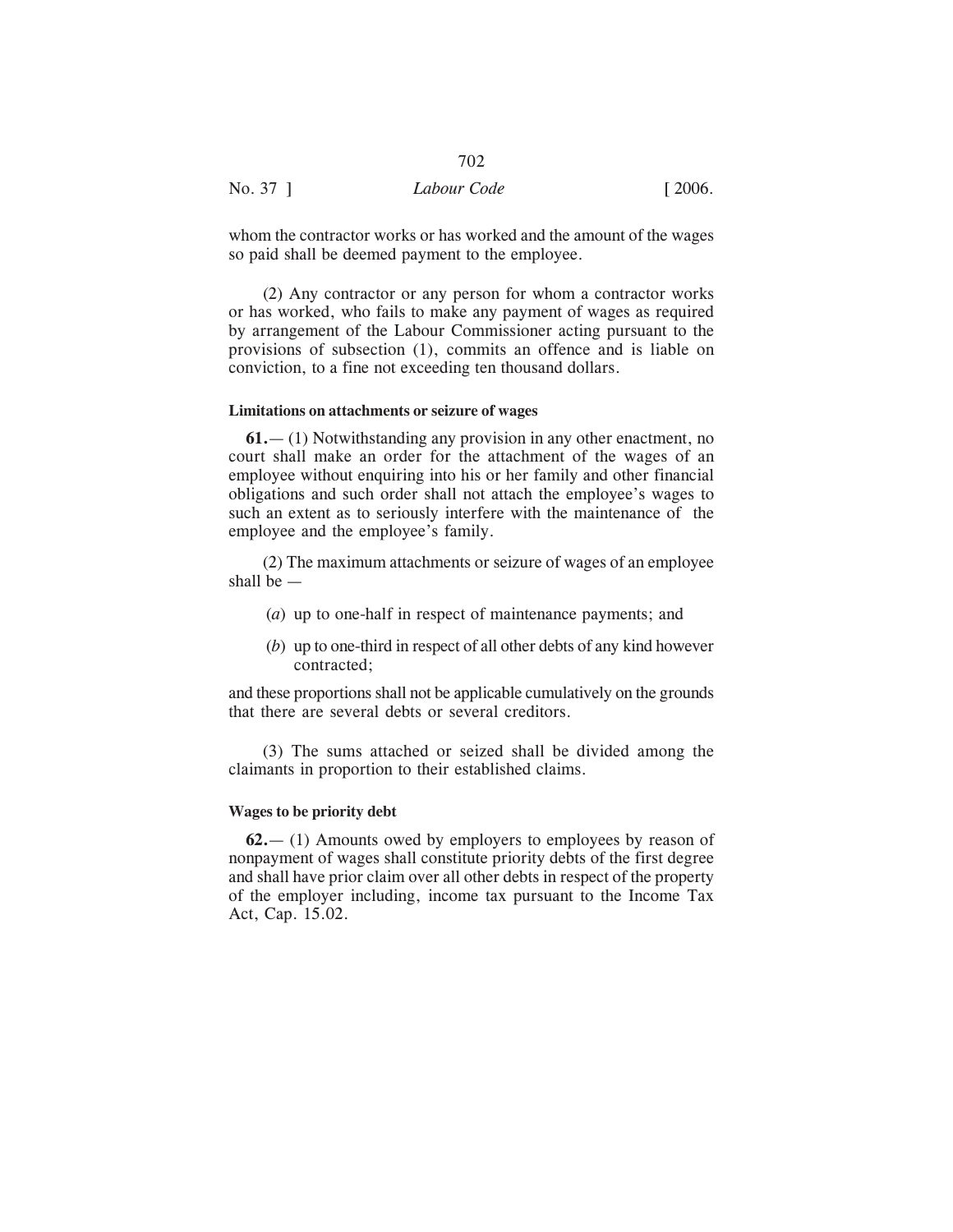(2) In the event of non-fraudulent bankruptcy, judicial liquidation or voluntary liquidation of the employer, the debts mentioned in subsection (1) shall be entered as a priority debt.

(3) For purposes of this section, wages include remuneration.

#### **Employers to issue details of wage payments**

**63.**— (1) An employer shall, at the time of paying wages to an employee, provide that employee with a wage slip containing the following written details in respect of the wage period to which the wages relate —

- (*a*) the name of the employee and his or her occupation;
- (*b*) the wage rate of the employee;
- (*c*) the period to which the wage relates;
- (*d*) in the case of daily paid workers, the number of hours paid for at ordinary time;
- (*e*) the number of hours paid for at overtime rate;
- (*f*) the nature and amount of any bonuses or allowances paid;
- (*g*) the gross wages earned by the employee;
- (*h*) the amounts and reasons for any deductions made from the gross wages; and
- (*i*) the amount of the net wage paid to the employee.

(2) The acceptance of wages or a wage slip by an employee without protest or reservation shall not prejudice his or her right to recover all or any part of wages due to him or her.

(3) Where pursuant to his or her contract of employment, an employee is entitled to a commission or share of the profits of the undertaking in which he or she is employed, the employee shall, at the time such commission or share is paid to him or her, be provided with full details as to the method of calculation of the commission.

# **Offences under this Division**

**64.** Any employer or his or her agent who —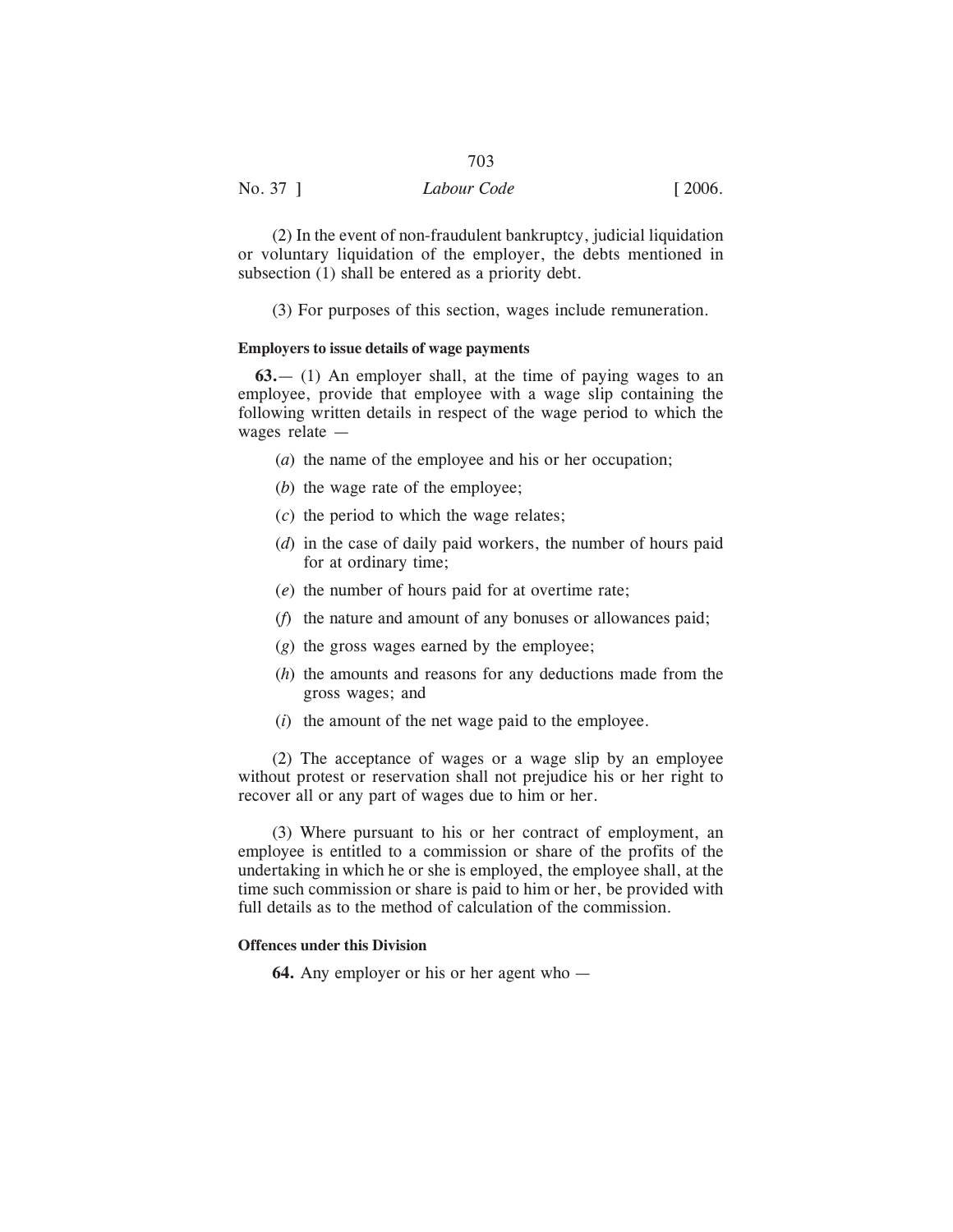- (*a*) fails to pay wages to an employee when those wages are due or payable;
- (*b*) pays wages in a form, manner or place contrary to the provisions of this Division;
- (*c*) makes any deduction from the wages of any employee or receives any payment from any employee contrary to the provisions of this Division;
- (*d*) fails to provide an employee with the details of wages due to him or her as required under section 63;
- (*e*) pays an employee wages in whole or in part in the form of intoxicating liquor, tobacco, cigarettes, noxious drugs or substance contrary to section 56;
- (*f*) fails to distribute a service charge, share of profits or commission as required by section 59; or
- (g) contravenes the provisions of this Division for which no offence has been prescribed;

commits an offence and is liable on summary conviction to a fine not exceeding ten thousand dollars.

# **Repayment of wages**

**65.**— (1) On conviction of an employer under this Division, the court shall have power to order the employer to pay the employee any part of his or her wages found by the court to have been unlawfully deducted from the employee's wages or to repay the employee any sum received by the employer from the employee contrary to any provisions of this Division.

(2) Payment of any sum ordered by a court to be paid under this section shall not be in derogation of any right of the employee to recover the sum by any other proceedings, save that an employee shall not be entitled in any other proceedings to recover any amount which a court had ordered to be paid under the provisions of this section.

#### **Regulations**

**66.** The Minister may make Regulations for the purpose of carrying out all or any of the provisions of this Division.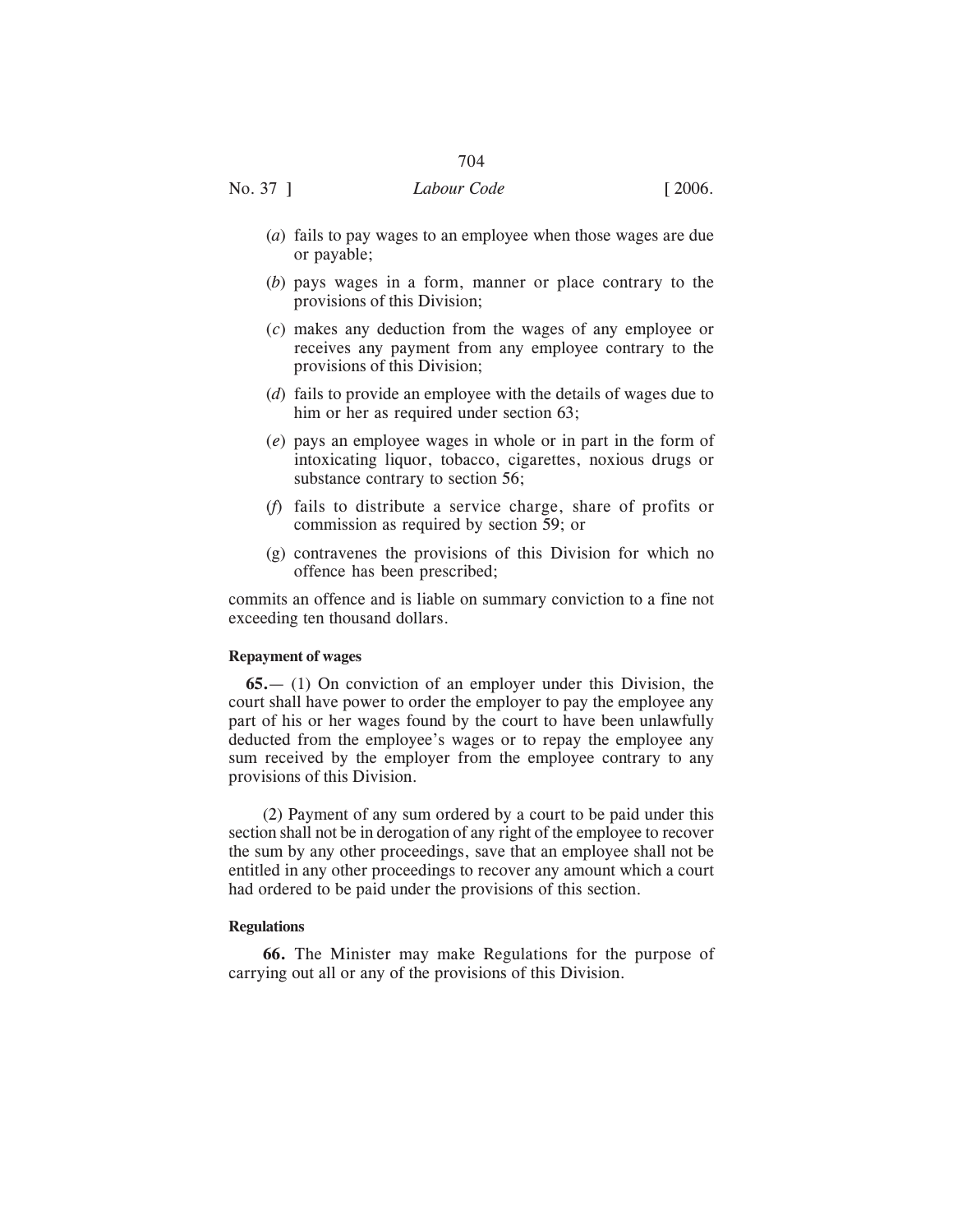#### **Deduction for provident or pension funds**

**67.**— (1) An employer may deduct from an employee's wages any of the following —

- (*a*) the employee's contribution to any provident or pension fund or schemes operated by the employer, either alone or in conjunction with other employers; or
- (*b*) where there is a collective agreement to that effect, any dues payable by the employee to a bargaining agent.

(2) An employer shall deduct from an employee's wages the employee's contribution to any provident fund or any other form of social security established under any enactment.

# DIVISION 5

# *Minimum Wages*

#### **Fixing of minimum wage**

**68.**— (1) Notwithstanding sections 69 to 81 or any other law in force in Saint Lucia relating to wages or remuneration of workers and subject to subsection (2), the Minister may, by Order published in the *Gazette* fix a minimum wage for  $-$ 

- (*a*) workers generally; or
- (*b*) any class of workers generally or for any class of employees in a particular industry or undertaking, and such minimum wage shall be not less than the minimum wage specified pursuant to paragraph (a).

(2) A Minimum Wage Order may contain such provisions as the Minister thinks fit and without prejudice to the generality of the foregoing  $may -$ 

- (*a*) specify hours of work and other terms and conditions of service or employment in relation to any minimum wage;
- (*b*) fix different minimum wages for employees in different categories of undertakings engaged in the same employment.

#### **Establishment and composition of Minimum and Equal Wages Commission**

**69.**— (1) There is hereby established a Commission to be known as the Minimum and Equal Wages Commission.

(2) The Commission shall comprise the following members appointed by Cabinet—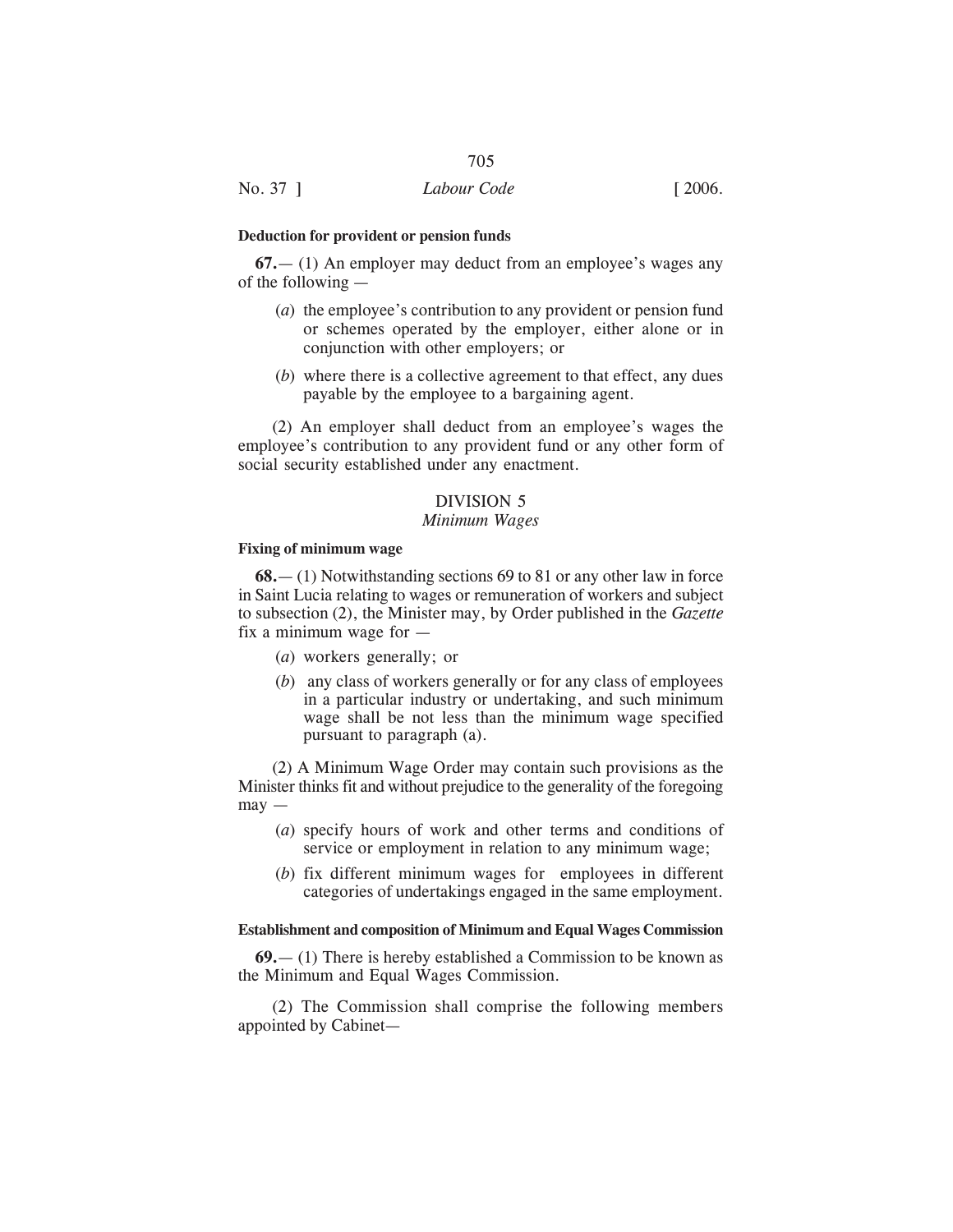- (*a*) a Chairperson who shall be nominated by the Minister; and
- (*b*) six other members as follows-
	- (i) one member nominated by the association that is most representative of employers;
	- (ii) one member nominated by the association that is most representative of labour;
	- (iii) one representative of the National Insurance Corporation nominated by the Board of the National Insurance Corporation; and
	- (iv) three other members nominated by Cabinet.

(3) The Commission shall select a Deputy Chairperson and a Secretary from amongst its members.

#### **Appointment and resignation**

**70.**— (1) Subject to subsection (2), a member shall serve on the Commission for the period specified in his or her instrument of appointment.

(2) A member, other than the Chairperson, may at any time resign by giving notice of the resignation in writing to the Chairperson who shall forward the notice to the Minister and the Chairperson may resign by giving notice thereof in writing to the Minister.

(3) A resignation made under subsection (2) shall be effective upon receipt of notice by the Minister.

(4) If a vacancy occurs among the members of the Commission, it shall be filled by the appointment of another member and in making the appointment the Minister shall have reference to section 69.

# **Remuneration of members**

**71.** Members of the Commission shall be paid such remuneration as may be authorized by the Minister.

# **Assignment of staff**

**72.** The Commission shall be assigned such staff as it requires to perform its functions under this Division.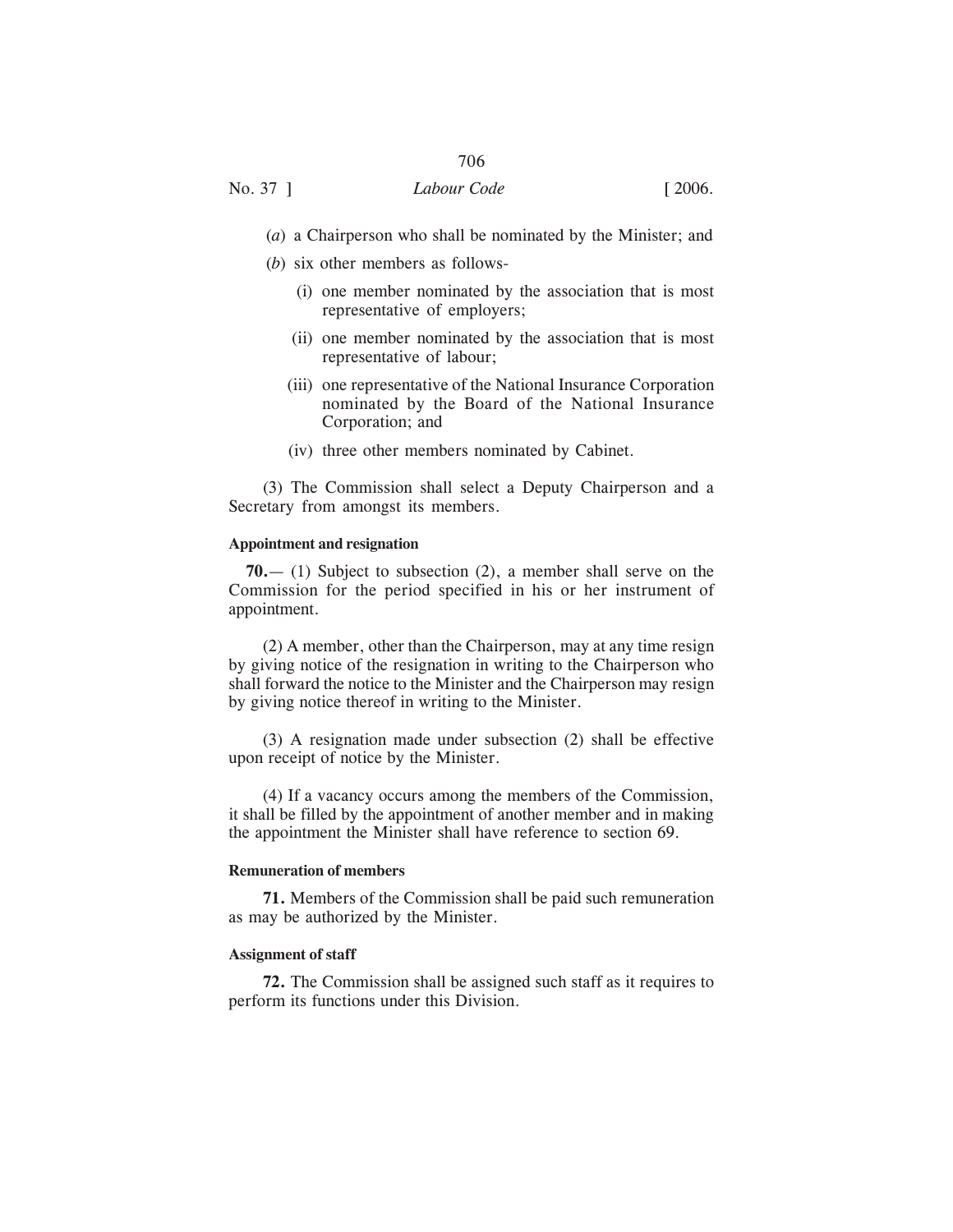# **Functions of Commission**

**73.** The Commission shall advise and make recommendations to the Minister on all matters relating to  $-$ 

- (*a*) the fixing of a minimum wage;
- (*b*) the determination of equal remuneration for work of equal value for purposes of Part V; and
- (*c*) terms and conditions of employment in relation to any minimum wage.

# **Procedure**

**74.**— (1) The Commission shall meet at such times as may be necessary or expedient for the discharge of its functions under this Division.

(2) The Chairperson, or in the Chairperson's absence, the Deputy Chairperson and three other members shall constitute a quorum.

(3) In the case of an equality of votes the Chairperson, or in the absence of the Chairperson, the Deputy Chairperson shall, in addition to his or her original vote, have a casting vote.

(4) Subject to this section, the Commission may make rules for the regulation of its own proceedings and procedures.

#### **Power to summon**

**75.**— (1) The Commission shall, for the purpose of the performance of its functions, have power, by summons signed by the Chairperson or by the Secretary of the Commission, to do any of the following —

- (*a*) summon and enforce the attendance of persons to the Commission;
- (*b*) examine such persons on oath so as to elicit information relevant to any matter under investigation by the Commission.

(2) A person summoned to attend and give evidence before the Commission shall be —

- (*a*) bound to obey the summons served upon him or her; and
- (*b*) entitled in respect of such evidence to the same right or privilege as before a court of law.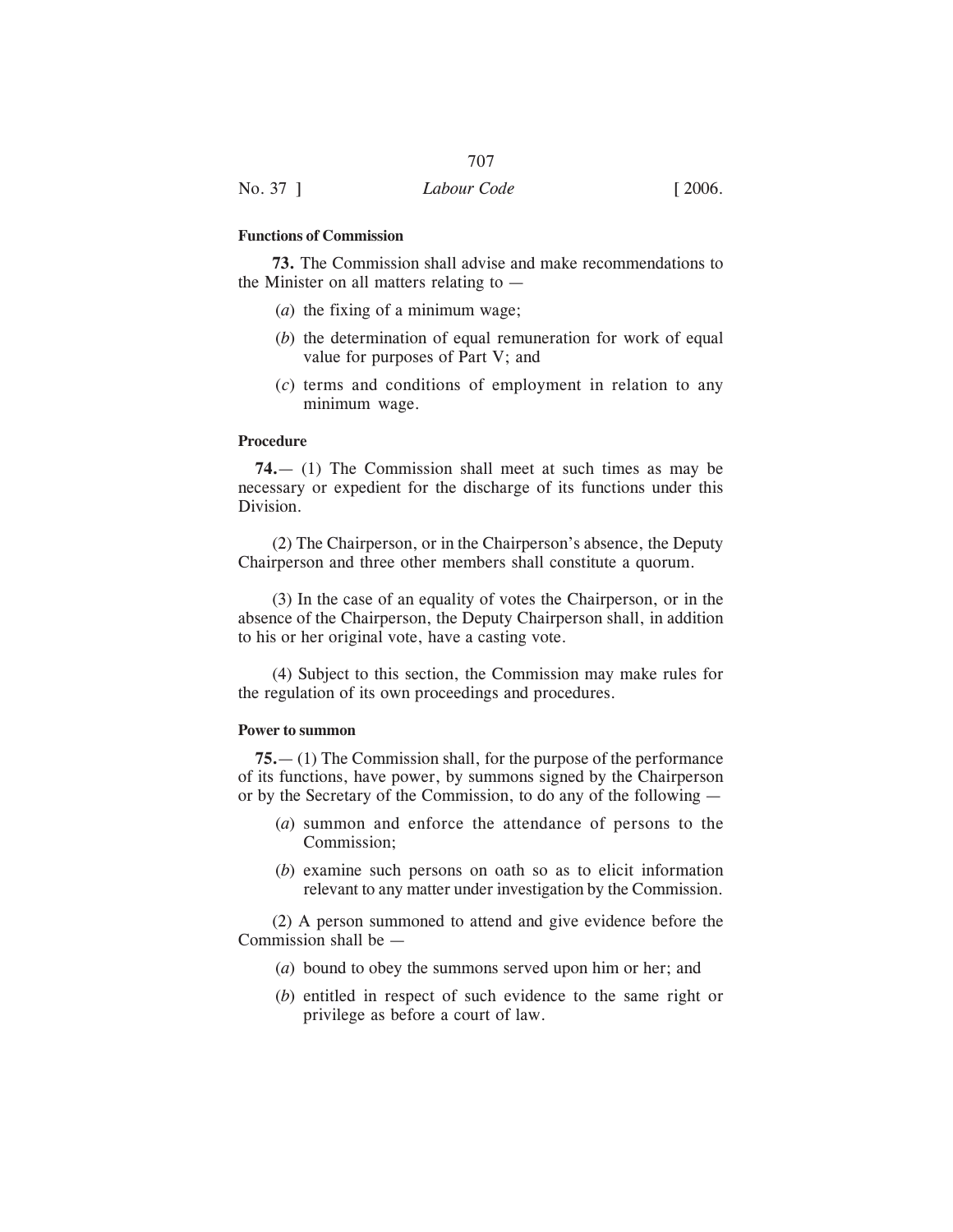No. 37 ] *Labour Code* [ 2006.

- $(3)$  A person shall not  $-$
- (*a*) without sufficient cause, fail or refuse to attend before the Commission in obedience to a summons;
- (*b*) being a witness, leave a meeting of the Commission without the permission of the Commission;
- (*c*) being a witness, refuse without sufficient cause to answer any question put to him or her by or with the permission of the Commission; or
- (*d*) wilfully obstruct or interrupt the proceedings of the Commission.

(4) A person who contravenes subsection (3) commits an offence and is liable on summary conviction to a fine not exceeding five thousand dollars and, in default of payment, to imprisonment for a term not exceeding one year.

(5) A person summoned to appear before the Commission may be accompanied by legal counsel at his or her expense.

# **Minister to refer to Commission**

**76.** Where in the opinion of the Minister or a registered organization representing employees or employers, it is necessary to fix or vary a minimum wage, or terms and conditions of employment for any employees, either because —

- (*a*) there is no machinery for the effective regulation of the remuneration or terms and conditions of employment for such employees; or
- (*b*) the existing machinery is not adequate or is likely to cease to be adequate for that purpose;

the Minister or the registered organization may refer the matter to the Commission for their recommendation and advice.

## **Invitation for comments and objections**

**77.** Where a matter is referred to the Commission pursuant to section 76, the Commission shall, by notice in the *Gazette,* and submitted to such organisation representing employees or employers as the Commission determines, invite comments or objections relating to the making of a Minimum Wage Order within twenty-one days of the publication.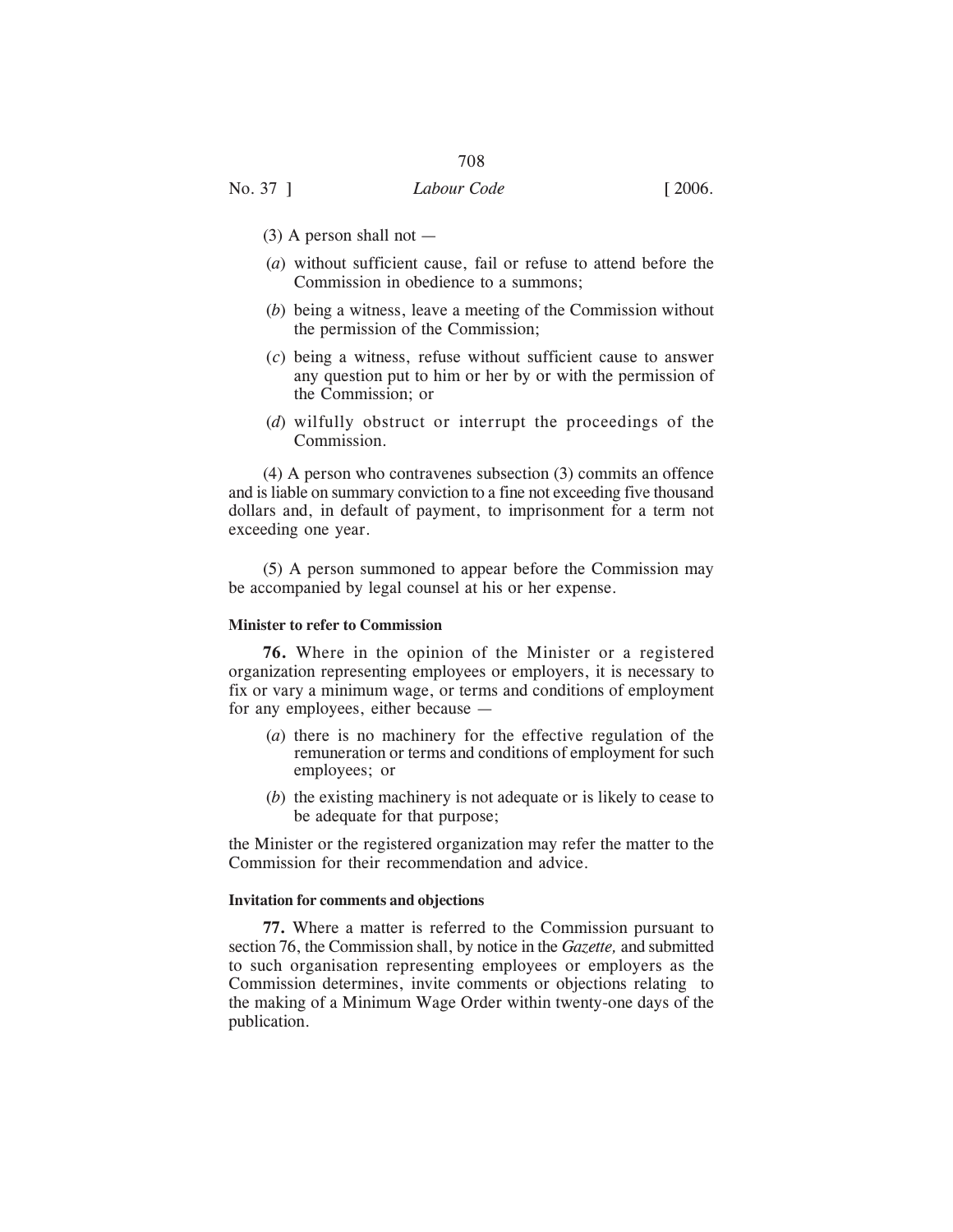| No. 37 ] | Labour Code | $\lceil 2006. \rceil$ |
|----------|-------------|-----------------------|

#### **Objection**

**78.** Any person objecting to the making of a Minimum Wage Order shall submit his or her objection to the Minister, stating —

- (*a*) the grounds of objection;
- (*b*) the nature of that person's interest in the matter; and
- (*c*) such additions, modifications or amendments to the draft order as that person may think fit.

# **Recommendation or advice by Commission**

**79.**— (1) Upon the expiry of the notice received pursuant to section 77, the Commission shall determine whether there exists any adequate machinery for the regulation of the remuneration or terms and conditions of employment of the employees in respect of whom the referral was made.

(2) Where pursuant to subsection (1), it is determined that regulatory machinery does exist, the Commission shall examine the adequacy of that machinery and report thereon to the Minister.

(3) The Commission shall include in a report made under subsection (2) such recommendations as the Commission may think fit for improving the efficiency of the machinery.

(4) Where pursuant to subsection (1), in the opinion of the Commission, there are among the employees in respect of whom the referral was made, any whose case should be dealt with separately, either on the ground that there exists regulatory machinery in respect of some of the employees and not others or that the nature or hours of employment of some employees differs from that of others or for any other reason, the Commission shall so advise the Minister.

(5) Where upon the expiry of the notice period pursuant to subsection 77 and having considered any comments or objections submitted pursuant to sections 77 and 78, the Commission is of the opinion that the Minister should fix a minimum wage or other terms and conditions of service or employment or that equal remuneration is not being granted for work of equal value in respect of the employees in respect of whom the referral was made, the Commission, subject to section 80, shall so recommend and may include in the recommendation —

(*a*) a proposed minimum wage; and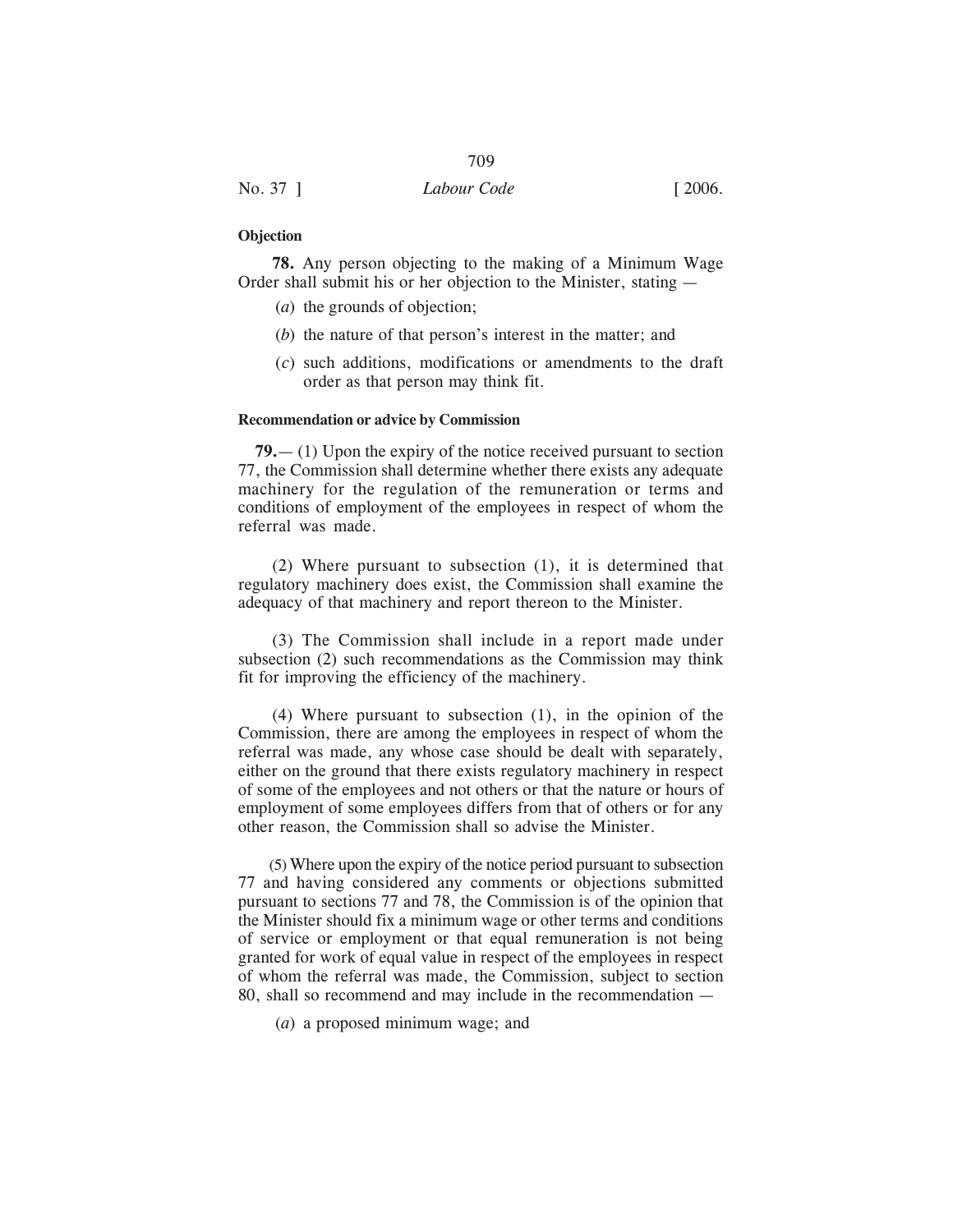# No. 37 ] *Labour Code* [ 2006.

710

(*b*) such other basic conditions as the nature of the case may require.

# **Matters for consideration in proposing a minimum wage**

**80.** In considering a proposed minimum wage or other terms and conditions of employment, the Commission shall have regard to —

- (*a*) the general level of wages in Saint Lucia;
- (*b*) the cost of living in Saint Lucia;
- (*c*) contributions payable and benefits provided under a system of national insurance established under any enactment;
- (*d*) other economic factors, including the requirements of economic development, levels of productivity, the desirability of attaining and maintaining high levels of employment and the desirability of attracting and maintaining foreign investment; and
- (e) the protection of workers.

# **Advice of Commission**

**81.**— (1) The Minister may accept the recommendation or advice of the Commission either fully or in part, or may reject the recommendation.

(2) Where the Minister either fully or in part rejects the recommendation of the Commission, the Minister shall provide the Commission with reasons for the rejection and may request that the Commission reconsider the matter.

(3) In making a request under subsection (2), the Minister may provide additional information as he or she considers necessary.

# **Effect of Minimum Wage Order**

**82.**— (1) An employer to whom a Minimum Wage Order applies shall, as from the making of the Minimum Wage Order, pay to the employees wages which are not less than the minimum wage prescribed in the Minimum Wage Order, and the employee shall enjoy such other terms and conditions of employment no less favourable than the terms and conditions of employment prescribed in the Minimum Wage Order, notwithstanding that the remuneration or terms and conditions of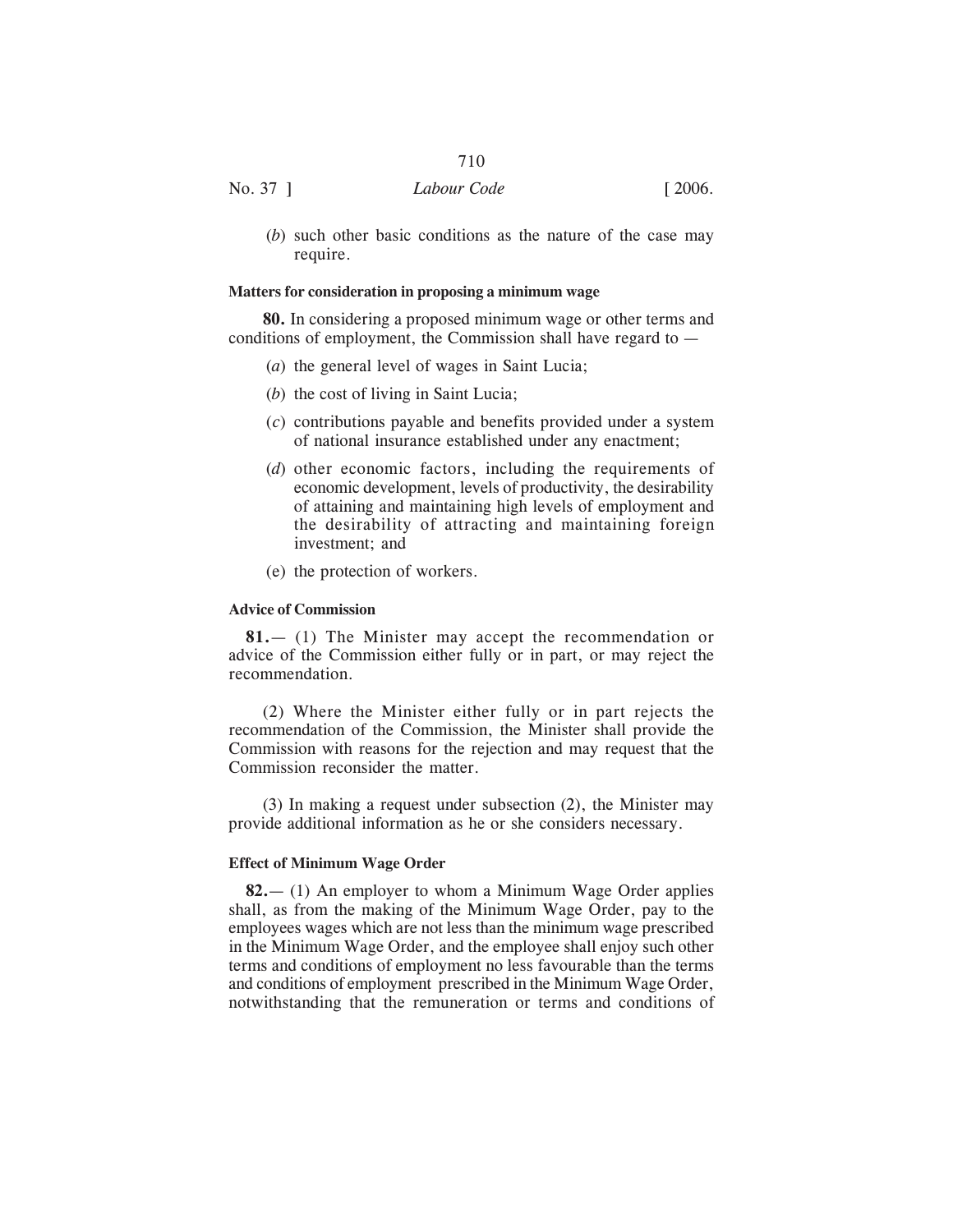employment of the employee may be provided for in a collective agreement or in a contract of employment.

711

(2) Where at the commencement of a Minimum Wage Order under which scope an employee falls, the wages and other terms and conditions of employment of an employee are not subject to a collective agreement, the Minimum Wage Order shall take effect in respect of that employee as soon as it comes into force.

#### **Saving of existing level of wages**

**83.**— (1) An employee to whom a Minimum Wage Order applies and who receives wages more than the statutory minimum wages and enjoys other terms and conditions of employment more favourable than the terms and conditions of employment prescribed in the Minimum Wage Order shall in no way be adversely affected by reason only of the making of the Order.

(2) Where a Minimim Wage Order fixes a minimum wage for employees in a particular class of employees in an industry, an employee in that class shall not be adversely affected or prejudiced by the Minimum Wage Order if it is lower than the wage agreed to by the employer and the employee.

(3) An employer or group of employers shall not, as a result of provisions in this Part, reduce a wage paid to an employee or class of employee in a particular undertaking or industry to the level of a minimum wage set under this Code.

#### **Records**

**84.** An employer to whom a Minimum Wage Order applies shall keep and maintain such records in respect of that employee as may be necessary to show whether or not the provisions of the Minimum Wage Order are being complied with in respect of that employee and unless seized and taken away by an authorized officer under the provisions of section 85(1), such records shall be retained by the employer for a period of six years.

# **Powers of inspection**

**85.**— (1) A labour officer may exercise any of the powers granted to him or her under section 407 in order to seek compliance with the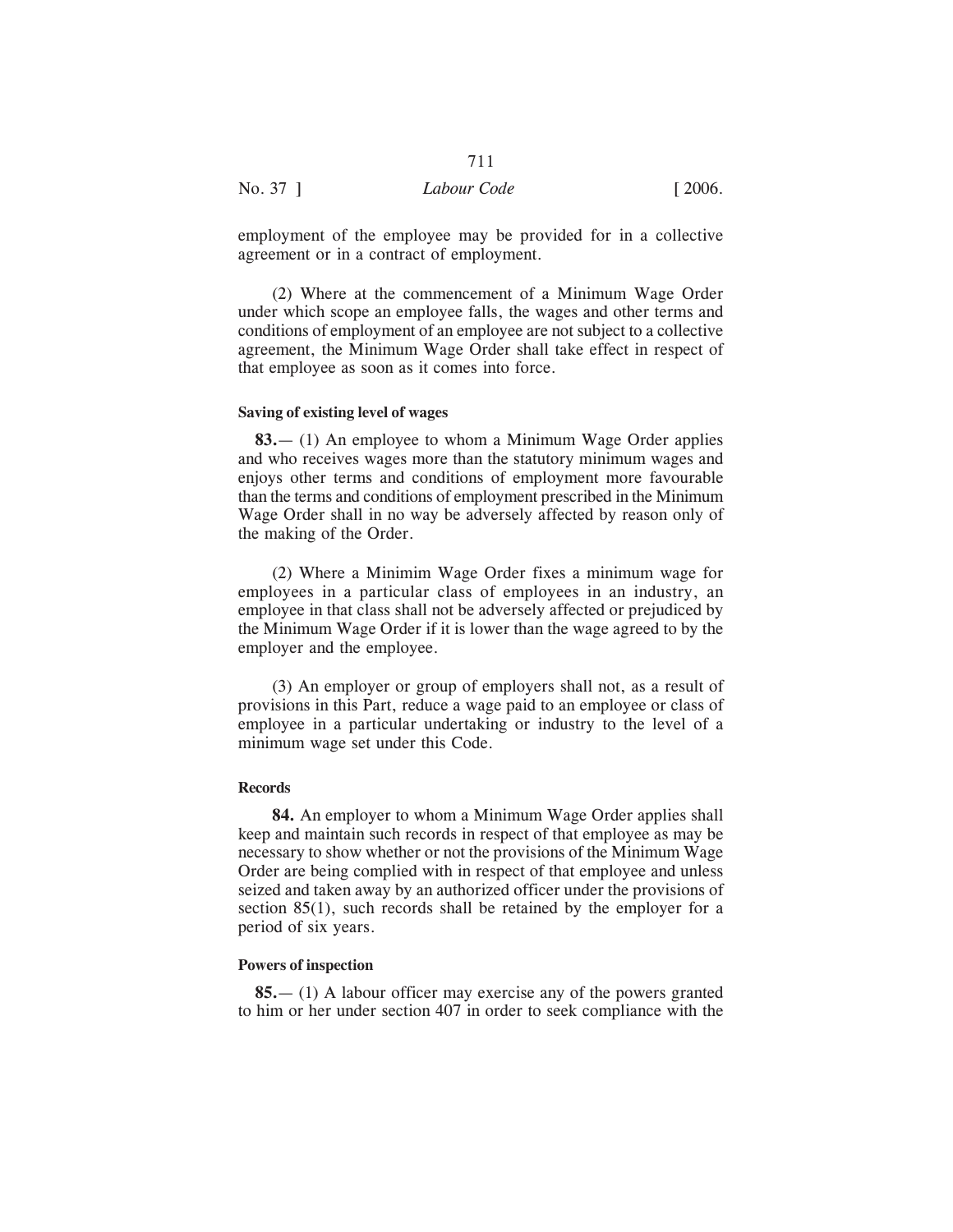|          | 712         |                       |
|----------|-------------|-----------------------|
| No. 37 ] | Labour Code | $\lceil 2006. \rceil$ |

provisions of this Division including, but not limited to powers to inspect books, records, pay sheets and other documents and to search for and seize relevant books, records, pay sheets or other documents.

(2) An authorised officer may require an employer or a person authorized by an employer to —

- (*a*) give the authorised officer information with respect to remuneration paid to and terms and conditions of employment enjoyed by employees in respect of whom a Minimum Wage Order applies, in the service of that employer;
- (*b*) permit the authorised officer to inspect any books, records, pay sheets or other documents relating to such employees.

# **Authorization for Commission to obtain information**

**86.**— (1) An authorised officer who, pursuant to section 85(2), has obtained information or books, records, pay sheets or other documents shall make such information available to any member of the Commission or any other authorised officer for the purposes of facilitating the establishment of minimum wages in accordance with this Code.

(2) Where information has been provided by an authorised officer in accordance with subsection (1), this shall not constitute a breach of confidentiality as defined under section 409.

# **Recovery of wages**

**87.** Where an employer has been convicted of paying less than the statutory minimum wage to any employee, he or she shall be liable to pay to the employee a sum equal in amount to the difference between the amount actually paid as wages and the statutory minimum wage.

#### **Offences in relation to this Division**

**88.**— (1) An employer who contravenes section 83 or 84, commits an offence and is liable on summary conviction to a fine not exceeding ten thousand dollars or to imprisonment for a term not exceeding six months or to both.

(2) A person who furnishes any particulars required under this Division which the person knows to be misleading, false or deceptive in any material particular commits an offence and is liable on summary conviction to a fine not exceeding ten thousand dollars.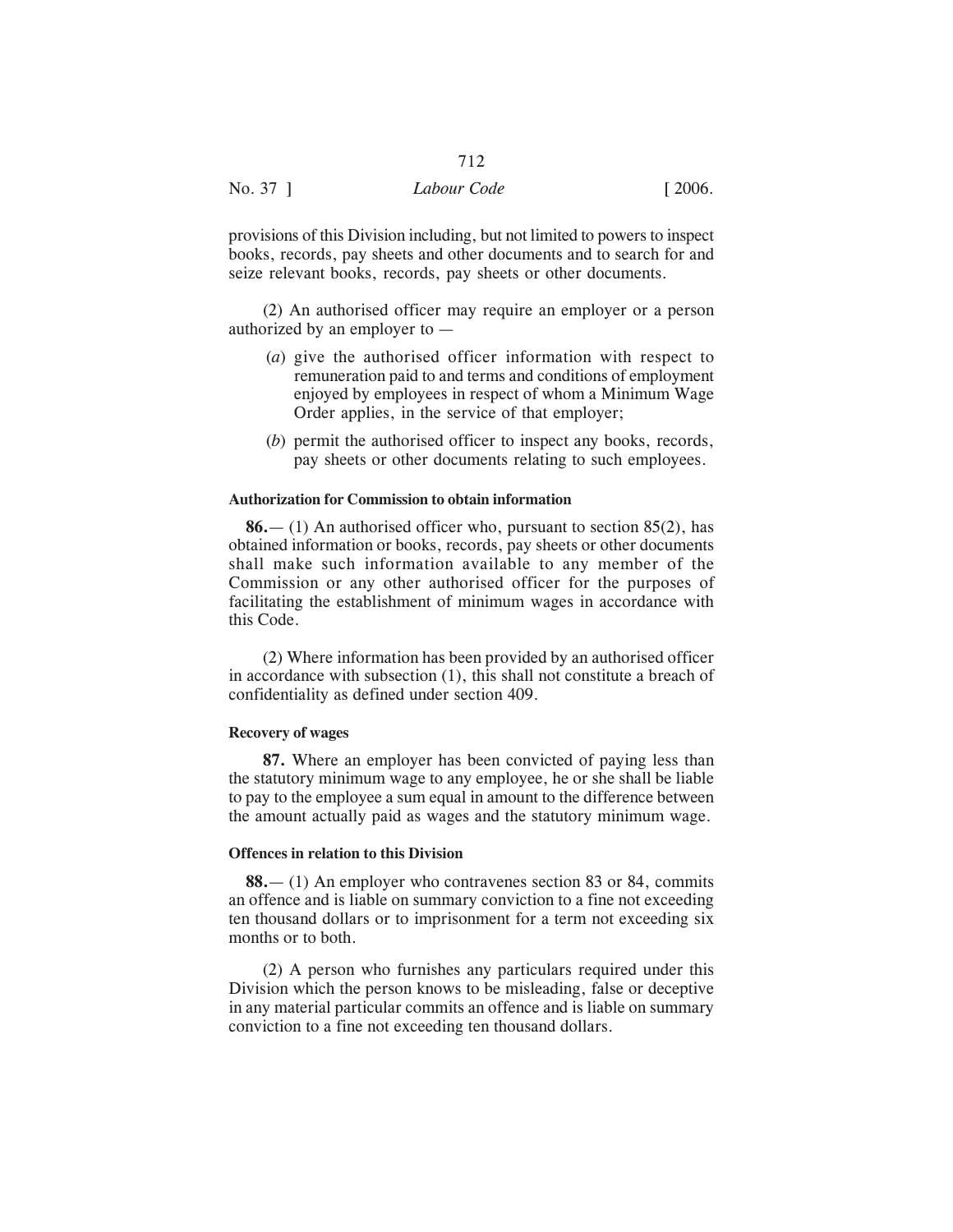| No. 37 ] | Labour Code | $\lceil 2006. \rceil$ |
|----------|-------------|-----------------------|

(3) An employer who pays an employee less than the statutory minimum wage prescribed in a Minimum Wage Order which applies to the employee, commits an offence and is liable on summary conviction to a fine not exceeding ten thousand dollars.

(4) It shall be a defence for an employer to satisfy the Court that the contravention of subsection (3) was not wilful, or due to his or her negligence or that of a person in his or her employment who is authorized to deal with the payment of an employee.

#### **Application**

**89.** This Division binds the Crown.

# DIVISION 6 *Sick Leave and Benefits*

# **Sick pay**

**90.** Subject to sections 91 and 92, after not less than six months continuous service, an employee shall be eligible for paid leave at the normal rate of wages for actual illness or physical incapacitation.

#### **Uncertified sick leave pay**

**91.** — (1) Subject to subsection (2), an employee is entitled to be paid sick leave for actual illness or actual physical incapacitation without requirement of medical certification where —

- (*a*) each such period of sick leave does not exceed two days; and
- (*b*) the aggregate of such periods of sick leave does not exceed twelve days per annum.

(2) Where an employer reasonably believes that any purported sick leave, no matter how short, forms part of a course or pattern of absenteeism and is an abuse of sick leave provisions under this Code, he or she may require an employee to furnish him or her with a medical certificate.

#### **Certified sick leave**

**92.** Where a period of sick leave exceeds two days, the employee shall produce a medical certificate certifying the illness or injury and the duration of sick leave from a medical practitioner for the period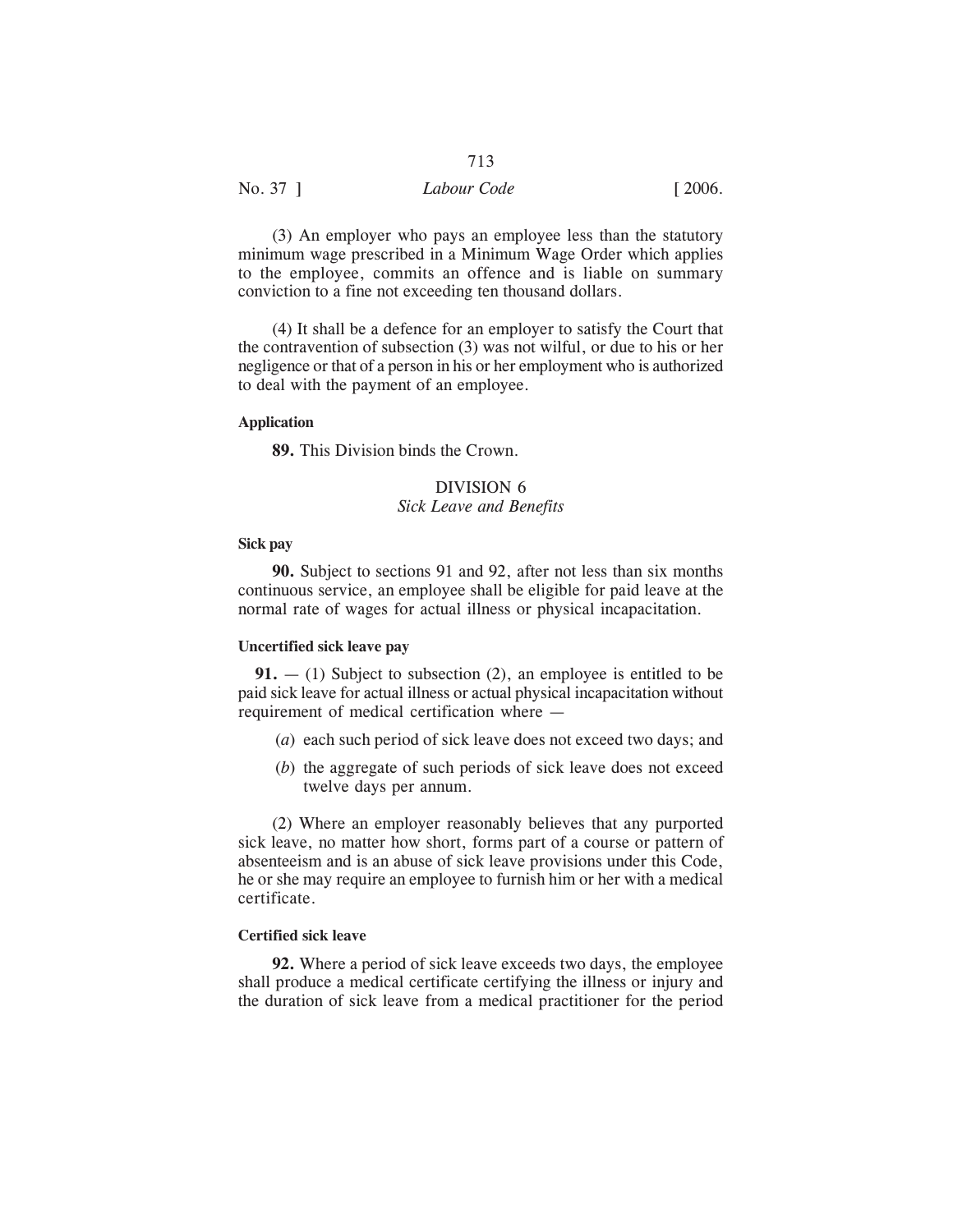|          | 714         |                       |
|----------|-------------|-----------------------|
| No. 37 ] | Labour Code | $\lceil 2006. \rceil$ |

commencing on the third day of sick leave in order to be entitled to paid sick leave.

# **Employer's obligation toward sick pay**

**93.**— (1) During the first two days of leave in any period of sick leave to which the employee is entitled to paid leave, the employer shall pay to the employee the total amount of pay at the normal rate of wages.

(2) Subject to subsection (3), after the first two days of leave in any period of sick leave to which the employee is entitled to paid leave, the employer shall pay to the employee the total amount of pay at the normal rate of wages less any amount to which the employee is entitled as a benefit by virtue of the National Insurance Corporation Act for a period not exceeding three months for any continuous period of incapacity.

(3) In determining any period of incapacity, any period separated by no more than eight weeks shall be treated as one continuous period of incapacity for work, starting on the first day of such period.

#### **Determination of medical matters**

**94.** Where there is an issue relating to —

- (*a*) incapacity due to a job related illness or injury leave;
- (*b*) abusive sick leave;
- (*c*) medical certificates issued for the purpose of sick leave, injury at work, illness connected with pregnancy, illness or injury determined to be sufficient for termination of employment in accordance with this Code; or
- (*c*) any other medical matter;

the issue shall be determined by the Tribunal having regard to the recommendation of a medical committee established pursuant to section 428.

# DIVISION 7

# *Vacation Leave*

# **Interpretation**

**95.** For the purposes of this Division —

"continuous employment" has the meaning given to it pursuant to section 23;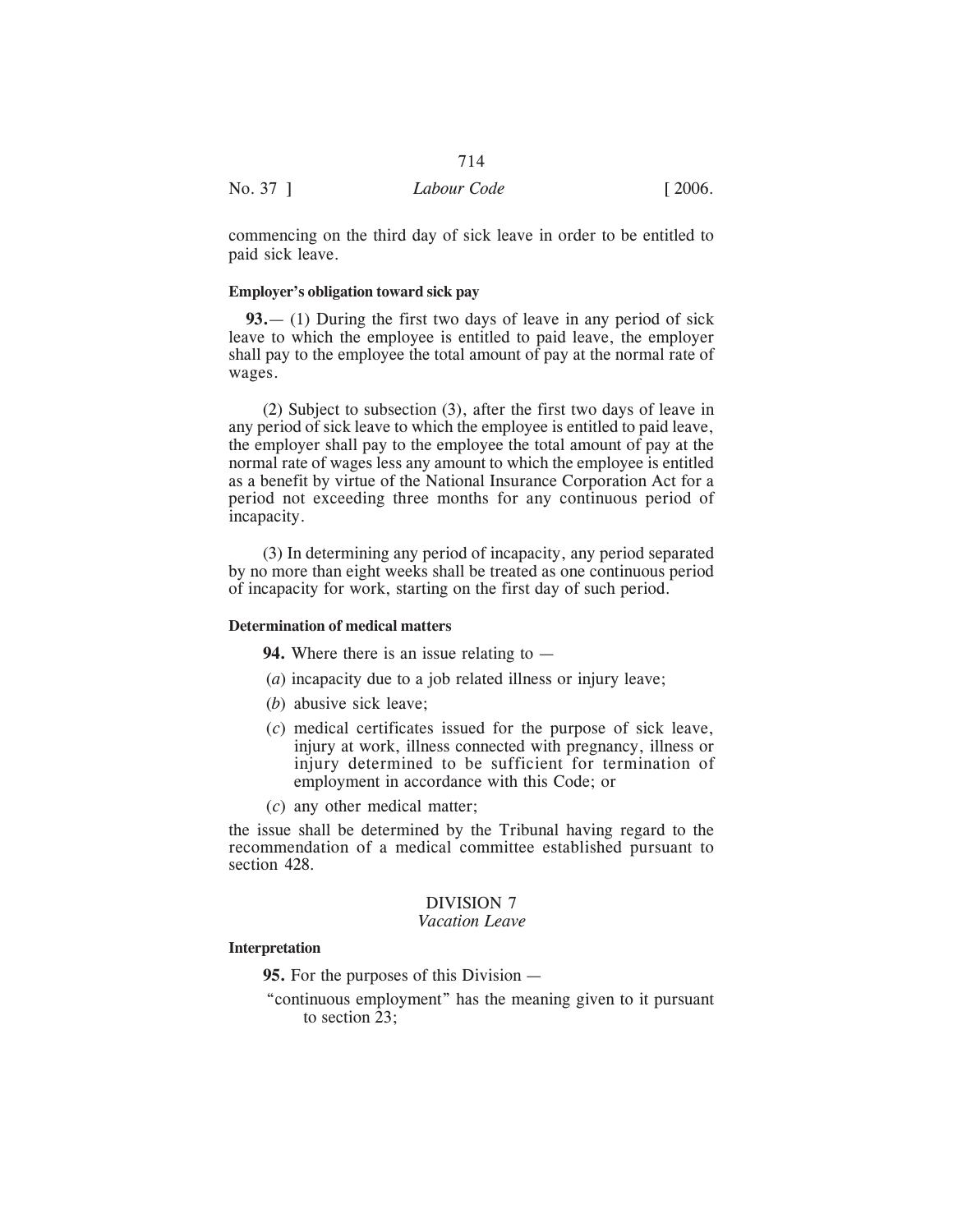- "working day" means a day on which the employee would normally work if not on vacation;
- "year of employment" in relation to any employee means any continuous employment for any period of twelve consecutive months during which the employee has actually performed labour or rendered services for the same employer for —
	- (*a*) at least two hundred days in the case of employees employed on a weekly, fortnightly, monthly or yearly basis; and
	- (*b*) at least one hundred and fifty days in the case of employees employed hourly, daily or part-time.

# **General entitlement to vacation leave**

**96.**— (1) An employee shall, at the end of his or her first year of employment and at the end of each year of employment thereafter, be entitled to annual vacation leave with pay for a period of working days as laid down under section 97.

(2) Subject to section 100, the vacation leave referred to in subsection (1) shall be computed on working days between Monday and Friday inclusive.

# **Amount of vacation leave with pay**

**97.**— (1) The amount of vacation leave with pay shall be the amount the employee would have received had the employee not taken the leave calculated at the rate of remuneration immediately preceding the period of vacation leave.

(2) The minimum entitlement of vacation leave with pay referred to in subsection (1) shall be as set out in the Second Schedule.

#### **Existing rights to vacation saved**

**98.**— (1) Nothing in this Division shall affect any right to vacation with pay acquired by any employee under any collective agreement, employment contract or other agreement existing before the commencement of this Code where such right to vacation with pay is equivalent to or more than the amount of leave with pay granted under this Division.

(2) Where an employee or a group of employees at a workplace, before the commencement of this Code, was entitled to a period of vacation leave with pay greater than that prescribed under section 97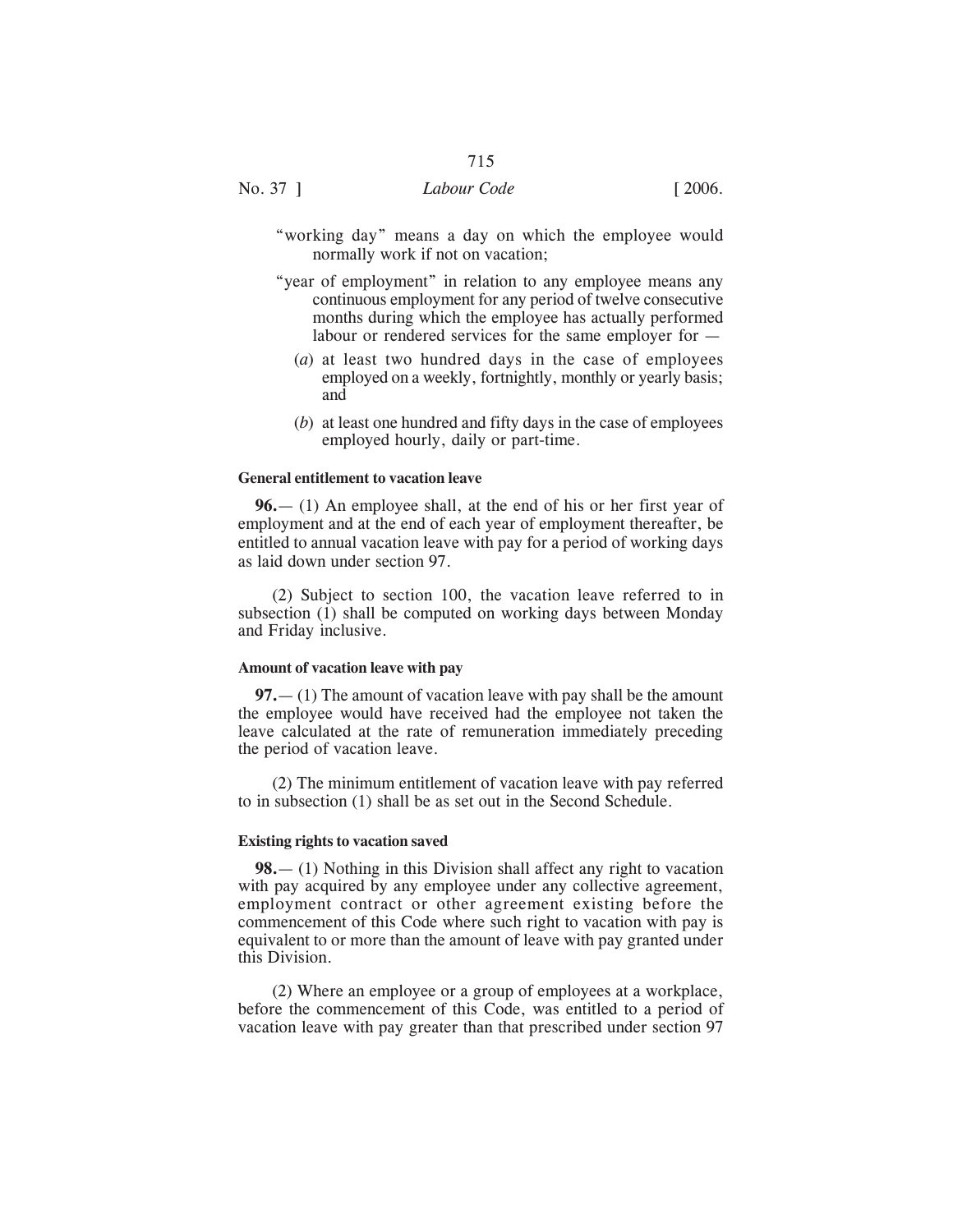|          | 716         |                       |
|----------|-------------|-----------------------|
| No. 37 ] | Labour Code | $\lceil 2006. \rceil$ |

whether by collective agreement or custom, his or her employer shall not decrease the period of vacation leave due to that employee or at the workplace.

# **Periods of vacation leave**

**99.**— (1) The annual vacation leave shall be given by the employer and taken by the employee in one period, or separate periods, as agreed to between the employer and the employee.

(2) If the employer and employee so agree, the vacation leave may be taken wholly or partly in advance before the employee has become entitled to such vacation.

(3) The vacation leave shall be given by the employer and shall be taken by the employee before the expiration of six months after the date upon which the right to such vacation accrues except where, by agreement between the employer and employee, such vacation is postponed.

(4) The employer shall determine the date on which the vacation shall commence and shall give to the employee not less than seven days' notice of such date.

(5) Where the vacation leave or any part thereof has been taken before the right to such vacation has accrued, the right to a further vacation leave shall not begin to accrue until after the expiration of the period of the year of employment in respect of which the vacation leave or part thereof has been so taken.

#### **Public holidays not to be counted**

**100.** Where a public holiday occurs during any period of vacation leave taken by an employee pursuant to section 97, the period of vacation shall be increased by one day in respect of each Saturday, Sunday or public holiday, as the case may be.

# **Employee not to be terminated during vacation leave**

**101.** Any notice of termination of employment given by an employer to an employee during a vacation leave shall be void and of no effect.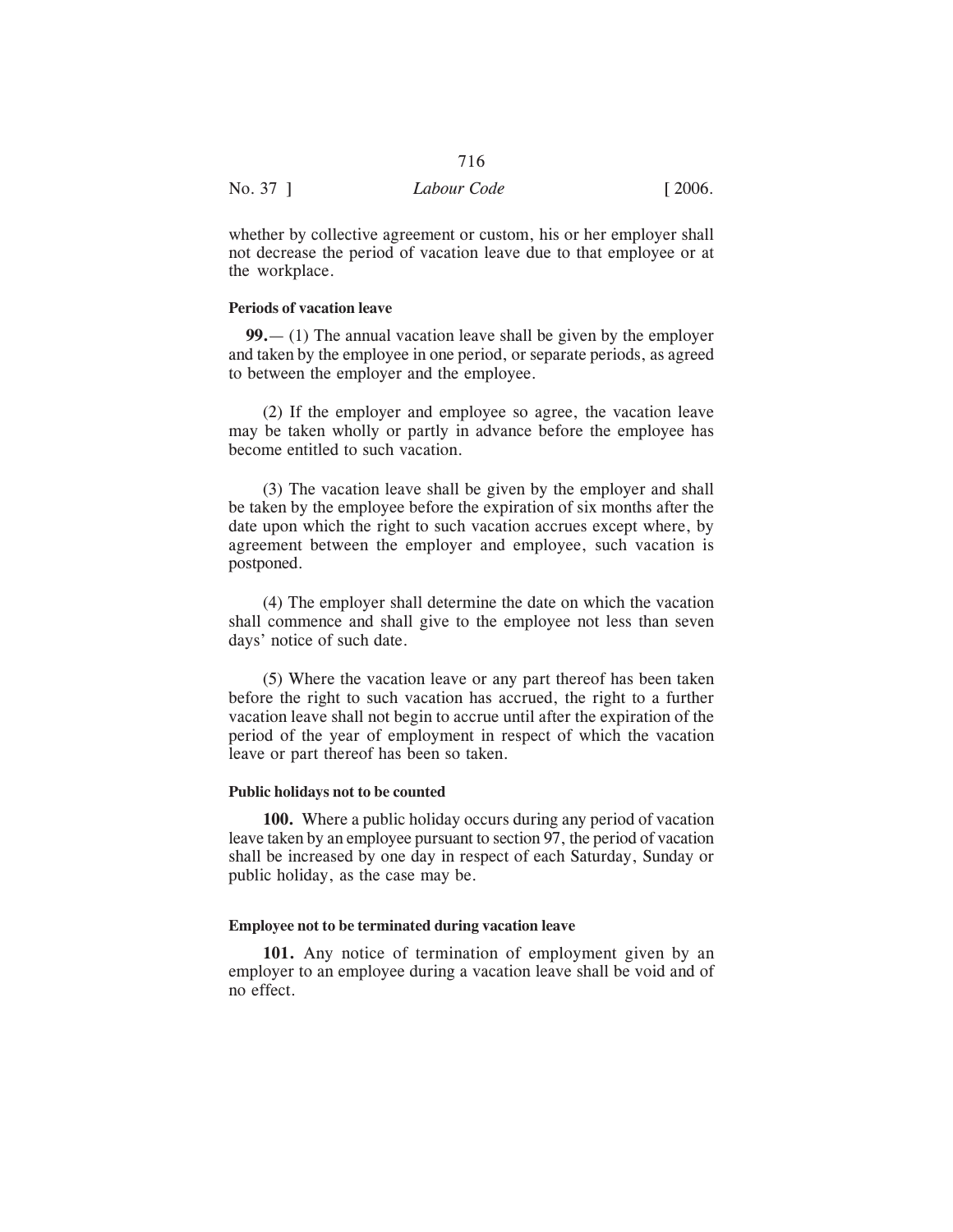#### **Exclusions from vacation leave**

**102.** A period of vacation leave given to an employee shall not include any period —

- (*a*) of sick leave to which he or she is entitled under the terms of his or her contract of employment or otherwise;
- (*b*) of maternity leave to which a female employee is entitled under the terms of her contract of employment or otherwise;
- (*c*) of disability caused by accident or disease for which compensation is payable under the provisions of this Code or any law in force;
- (*d*) for which an employee is called to serve on jury duty or national service or public duty;
- (*e*) of off days specific to the employee; or
- (*f*) of public holidays.

#### **Employee not to be compelled to forego vacation leave**

**103.** An employer shall not compel an employee to forego the taking of earned vacation leave irrespective of an offer to pay remuneration in lieu of the leave.

#### **Proportionate vacation leave**

**104.** An employer and employee may agree that the entitlement of vacation leave with pay accrue proportionately to the employee during each twelve month period of employment or two hundred days or one hundred and fifty days, as the case may be.

#### **Vacation leave pay upon termination**

**105.**— (1) Where the employment of an employee who has become entitled to vacation leave pay is terminated, and the employee has not taken any or any part of such vacation, the employer shall pay to the employee, in addition to all other amounts due to the employee, vacation leave pay in respect of the period of vacation leave due to him or her at the time of such termination.

(2) Where the employment of an employee who has become entitled to vacation leave is terminated and the employee has taken a period of the vacation leave to which he or she is entitled, the employer shall pay to the employee, in addition to all other amounts due, the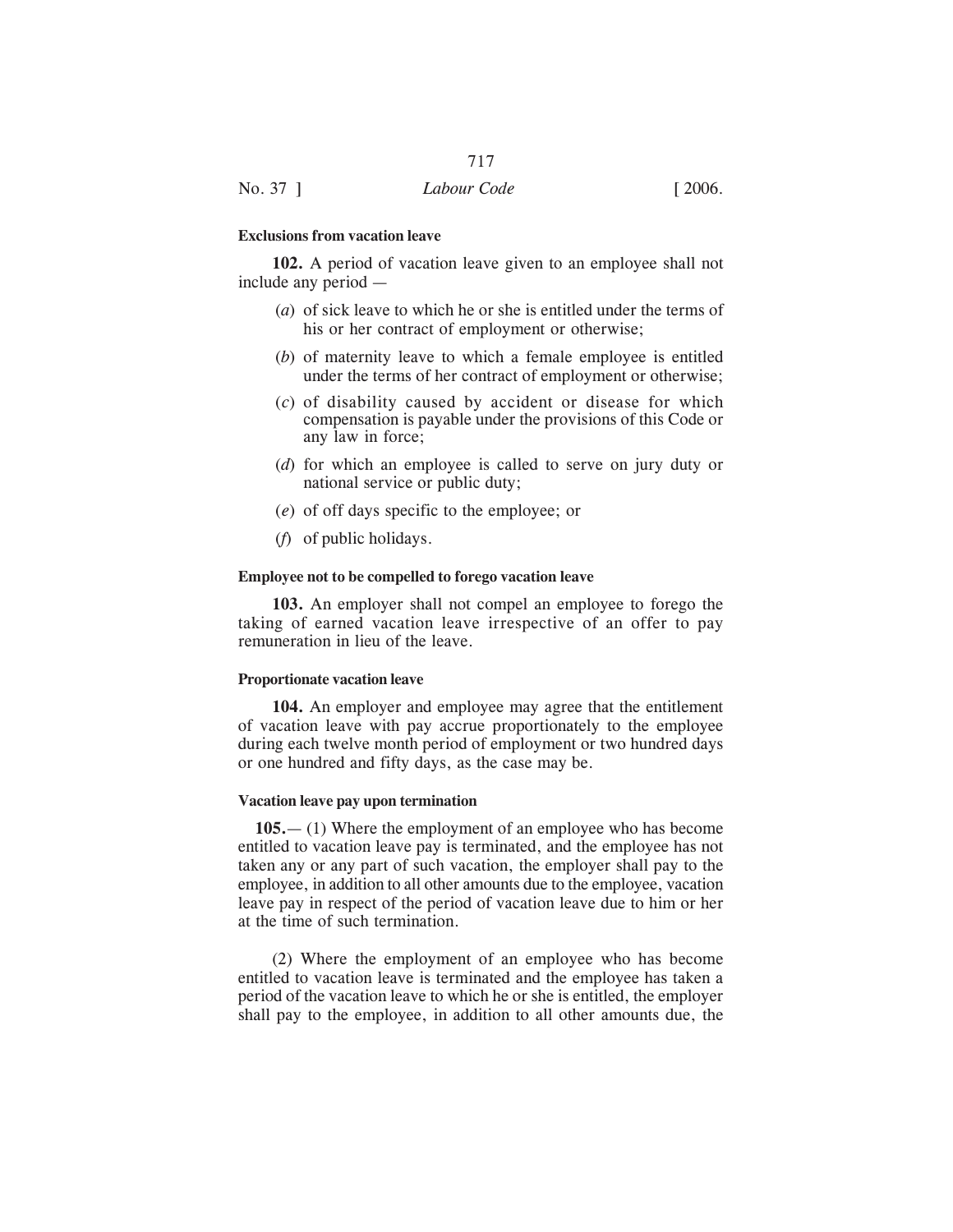corresponding proportionate part of the vacation leave pay referred to in subsection (1).

(3) Where the vacation leave or any part of it has been taken in advance by an employee, and the sum paid by the employer to the employee in respect of such vacation leave or part of it exceeds the sum which the employer is required to pay to the employee under subsection (1), the employer shall not be liable to make any payment to the employee under that subsection, and shall be entitled to deduct the amount of such excess from any amounts payable to the employee upon the termination of his or her employment.

# **Vacation leave pay upon termination before qualifying period**

**106.**— (1) Subject to subsection (2), where any employee who has been continuously employed for three months or more is laid off or the employment contract is terminated and the employee has not completed the twelve month period necessary for entitlement to vacation leave with pay in accordance with section 96, such employee shall be entitled to vacation leave with pay calculated on the basis of the formula specified in section 96(2).

(2) If an employee has at any time taken any vacation leave under this Part while in the employ of an employer, the employer shall be deemed to have complied with the provisions of this section if the employee is paid promptly, in addition to all other amounts due, the employee's full pay for the period of employment between the day on which the employee became entitled to his or her last vacation leave and the date of the termination of employment.

#### **Records**

**107.** An employer shall keep records of the remuneration, periods of employment and vacation leave of every employee employed by him or her in such manner as deemed satisfactory by the Labour Commissioner.

#### **Complaints**

**108.**— (1) A complaint alleging a violation by an employer of the provisions of this Division shall be made to the Tribunal.

(2) An employer who contravenes subsection (1) is liable, on successful complaint to the Tribunal, for damages and the Tribunal may order the employer to rectify the offending act.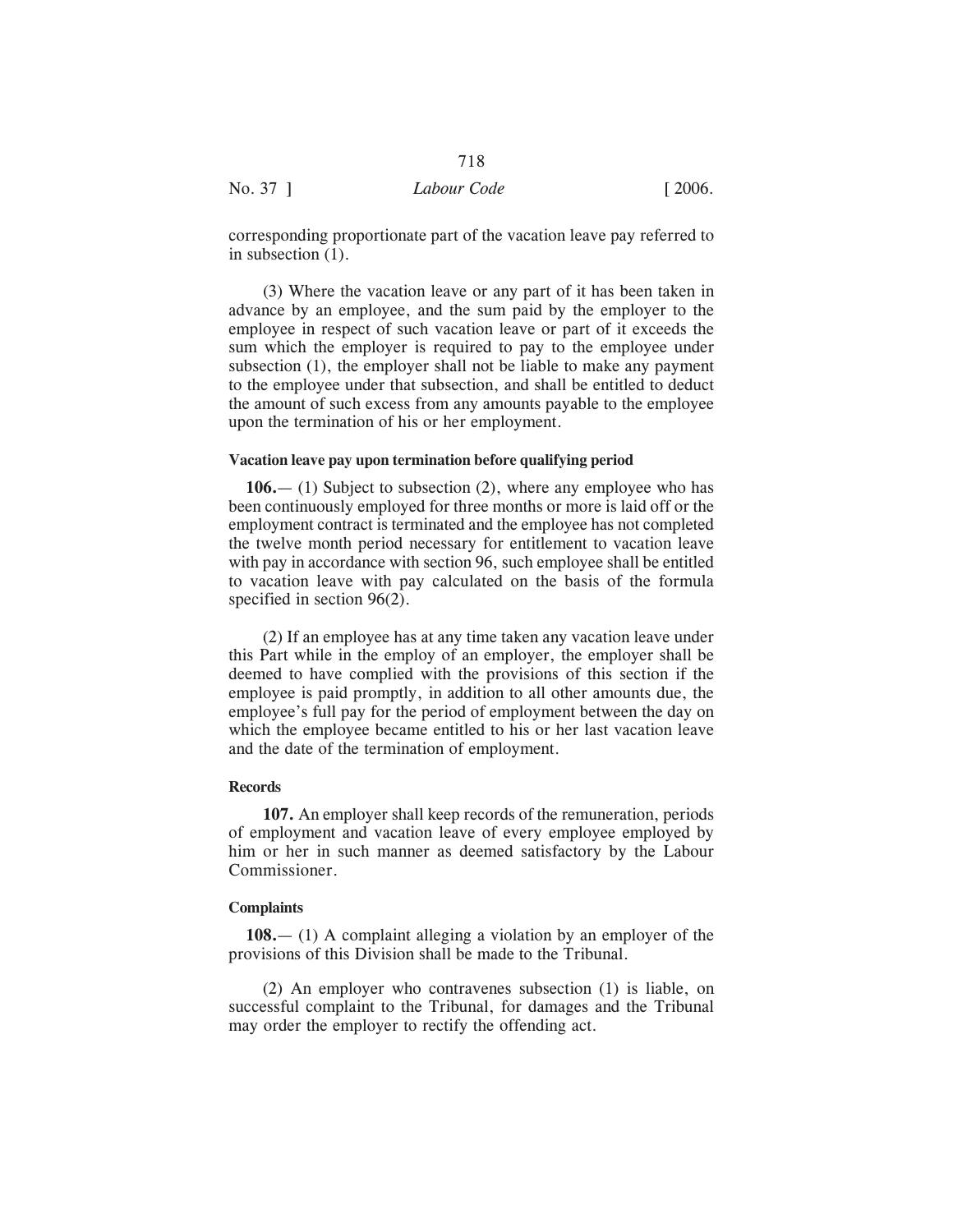No. 37 ] *Labour Code* [ 2006.

### DIVISION 8 *Public Contracts*

#### **Interpretation**

**109.** In this Division —

"contract" means a contract for —

- (*a*) the construction, alteration, repair or demolition of public works;
- (*b*) the manufacture, assembly, handling or shipment of materials, supplies or equipment;
- (*c*) the performance or supply of services;

"public authority" means any body —

- (*a*) established by or under the Constitution;
- (*b*) established by Statute;
- (*c*) which forms part of any level or branch of Government;
- (*d*) owned, controlled or substantially financed by funds provided by the Government or the State; or
- (*e*) carrying out a statutory or public function to the extent of the statutory or public function;
- "public contract" means a contract involving the expenditure of funds by any department of the Government of Saint Lucia or by any local Government or public authority.

#### **Provisions deemed to be included in public contracts**

**110.** A public contract shall be deemed to include and to incorporate the provisions, conditions or stipulations contained in this Division to all intents and purposes as if they were expressly set out as conditions or covenants to be observed and performed on the part of either or both of the parties to the public contract.

#### **Established rates and conditions of employment**

**111.**— (1) The contractor shall pay rates of remuneration and observe hours and conditions of employment no less favourable than those established in the trade or industry in the district where the work is carried out by agreement, negotiation or arbitration by employers and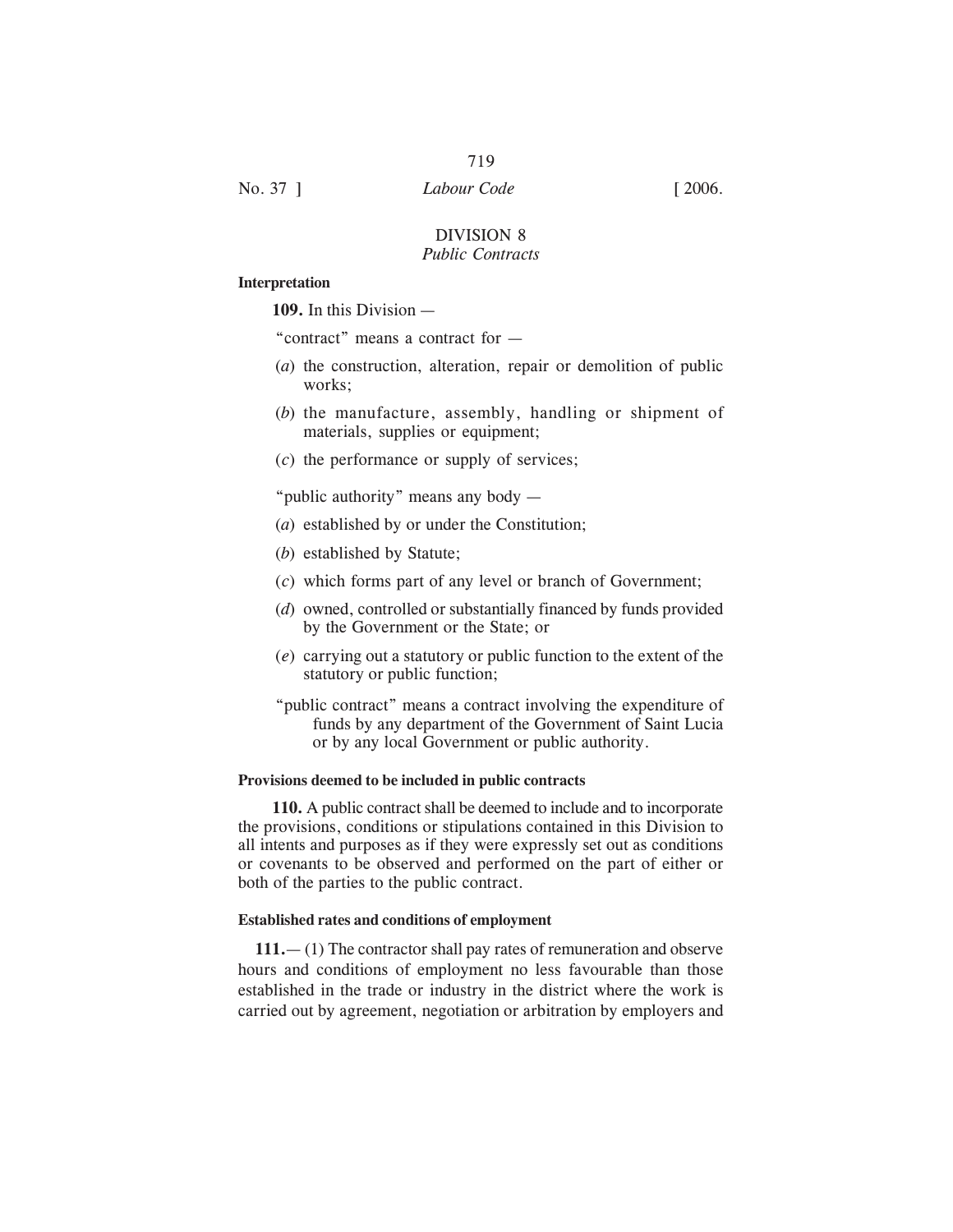|          | 720         |                       |
|----------|-------------|-----------------------|
| No. 37 ] | Labour Code | $\lceil 2006. \rceil$ |

trade union representatives of substantial proportions of the employers and employees engaged in the trade or industry or district, to be called "established rates and conditions".

(2) In the absence of any established rates and conditions referred to under subsection (1), the rates and conditions of employment in other districts where the trade or industry is carried on under similar circumstances shall be deemed to be the established rates and conditions.

(3) Established conditions of employment shall be no less favourable than those set out under this Code, and where such conditions are less favourable, the conditions established under this Code shall prevail.

#### **Labour Commissioner to set rates and conditions**

**112.** In the absence of any established rates and conditions as referred to under section 111, the Labour Commissioner shall, after consultation with representatives of employers and employees or their trade union representatives, prepare and furnish a schedule establishing fair and reasonable rates and conditions to be observed in the execution of the public contract, having regard to established rates and conditions in respect of persons employed in a capacity and in general circumstances similar to those of the persons engaged on the public contract, or failing such established rates and conditions, any fair standards of rates and conditions commonly recognized in respect of persons employed in a similar capacity and in similar general circumstances.

# **Certificate of fair and reasonable conditions**

**113.** Before being placed on any list of Government contractors or being allowed to tender for Government contracts, the contractor shall certify that to the best of his or her knowledge and belief, the remuneration, hours of work and conditions of labour of all employees employed by him or her in the trade or industry in which the person is offering himself or herself as a contractor, are fair and reasonable having regard to the provisions of section 111.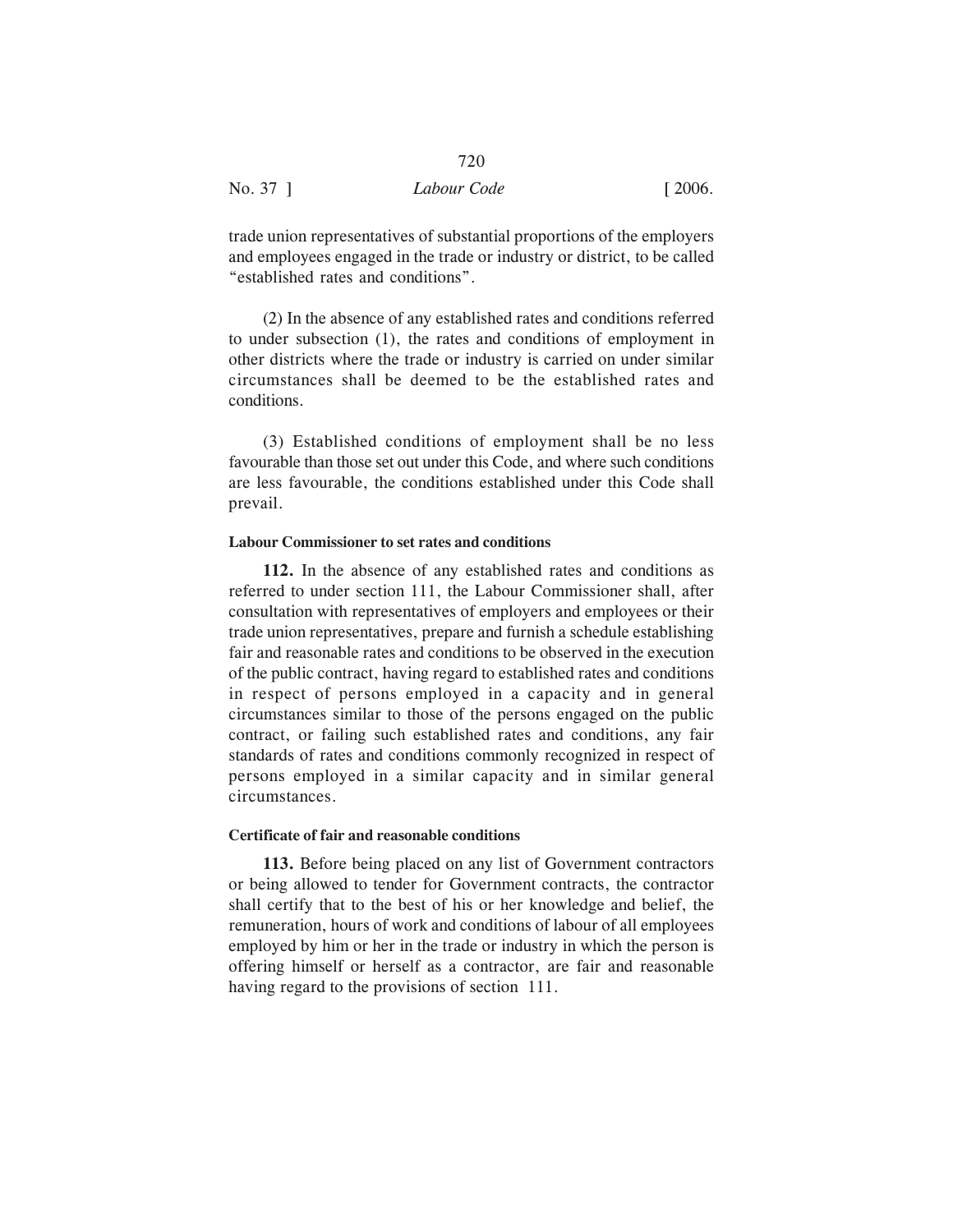#### **Disputes on remuneration**

**114.**— (1) Where there is any dispute concerning remuneration or other terms and conditions of employment, such dispute shall, if not resolved voluntarily between the parties to the dispute, be referred to the Labour Commissioner, who may, in his or her discretion, determine the matter, or refer it to the Tribunal.

(2) In arriving at a decision for a dispute referred to under subsection (1), the Labour Commissioner, or the Tribunal, as the case may be, in the absence of any established rates and conditions of employment in the trade or industry concerned, shall have regard to any agreement, custom, practice or award that may be brought to its notice relating to remuneration, hours or terms and conditions of employment of persons employed in a capacity similar to that of the persons to whom the dispute relates in trade or industry carried on under similar general circumstances.

#### **Accounts**

**115.** The contractor shall keep proper books and accounts demonstrating the remuneration paid to and time worked by the workers, and he or she shall, whenever required, produce such wages, books and accounts for the inspection of any labour officer.

#### **Sub-contractors**

**116.**— (1) A sub-contractor shall be bound to conform to the conditions of the main contract and the main contractor shall be responsible for the observance of all contractual conditions on the part of the sub-contractor.

(2) The principles of freedom of association and freedom of organization and representation laid down under this Code shall apply to all contractors and to all sub-contractors for public contracts.

## **Withholding payments**

**117.** A contractor shall not be entitled to payment of any money which would otherwise be payable under the terms of the public contract in respect of the work performed in the execution of the public contract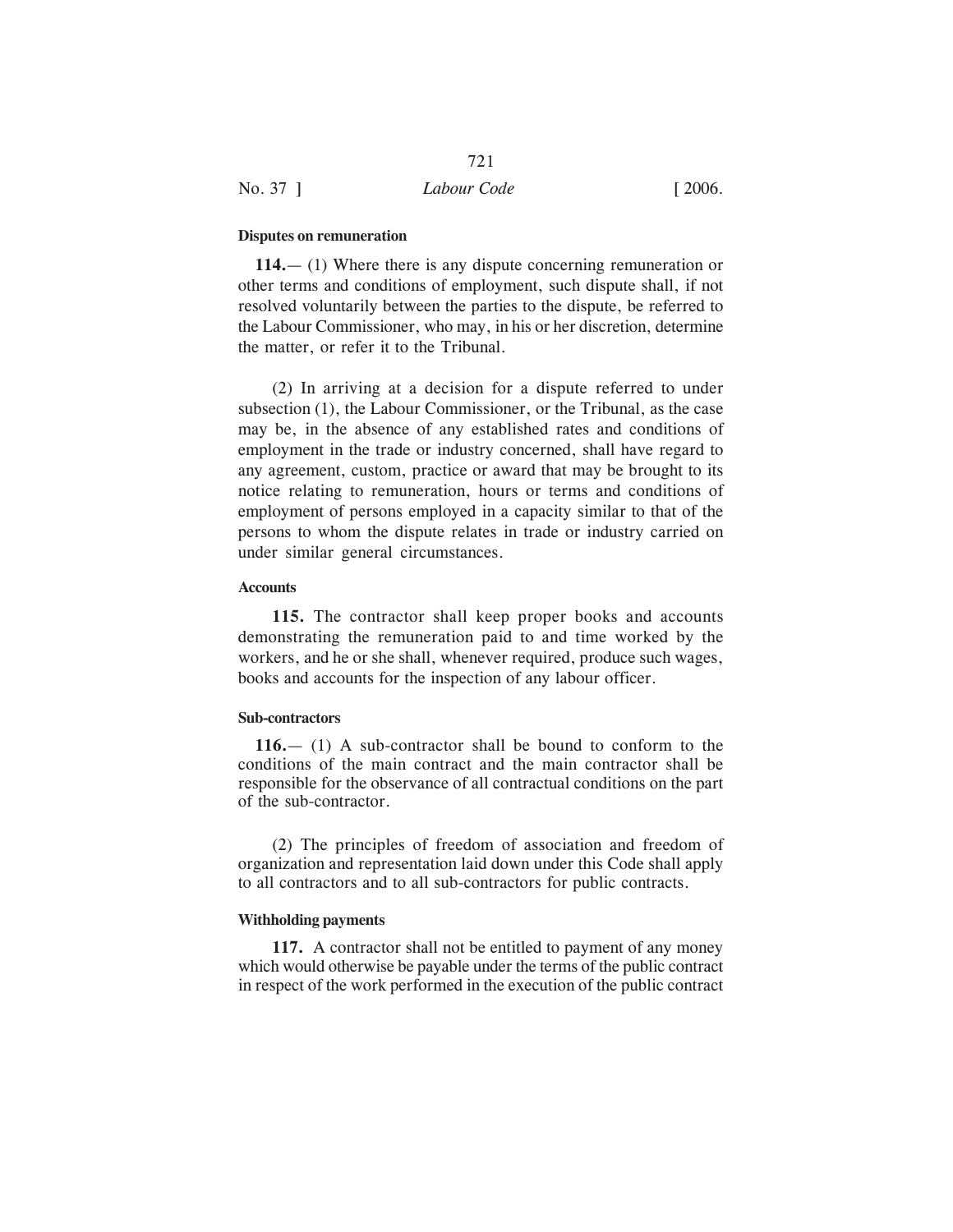unless and until he or she has filed with the other party to the public contract, together with his or her claim for payment, a document stating —

- (*a*) whether any wages or other remuneration in respect of the said work and labour remain in arrears;
- (*b*) that all the labour conditions of the public contract have been duly complied with; and
- (c) all requirements pursuant to the National Insurance Corporation Act with respect to the payment of contributions have been completed.

#### **Information**

**118.** The contractor shall, from time to time, furnish to the Labour Commissioner such detailed information and evidence as the Labour Commissioner may determine to satisfy himself or herself that the provisions of this Part have been complied with.

# **Default in payments**

**119.**— (1) Where a contractor fails to pay the employee's wages or other remuneration, the employee may apply to the Labour Commissioner and if the Labour Commissioner is satisfied that the employee has not been paid, he or she shall make arrangements for the payment of the wages or other remuneration due to such employee out of any monies at anytime payable by the person or persons for whom the contractor works or has worked, and the amount of the wages or other remuneration so paid shall be deemed to be payments by the contractor.

(2) Any contractor or any person for whom a contractor works or has worked who fails to make any payment of wages or other remuneration as required by arrangements made by the Labour Commissioner acting pursuant to the provisions of subsection (1) of this section, commits an offence and is liable on conviction to a fine not exceeding ten thousand dollars.

#### **Posting of conditions of work**

**120.** The contractor shall post notices in conspicuous places at the workplace concerned, with a view to informing the employees of their conditions of work.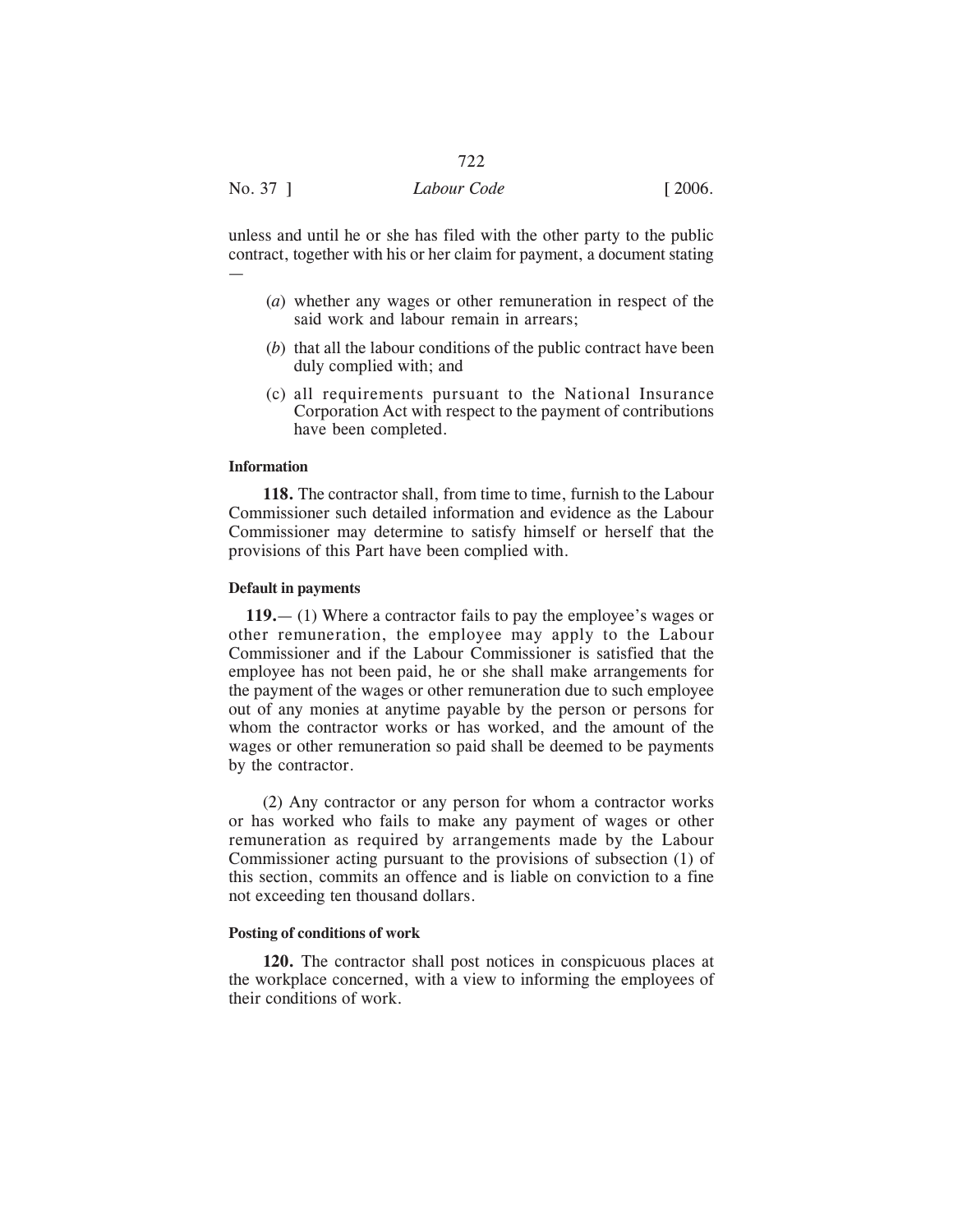#### **Prohibition on non-compliant contractors**

**121.**— (1) Any contractor or sub-contractor who fails to comply with any of the provisions of this Division shall cease to be an approved contractor or sub-contractor for such period as the Labour Commissioner may determine.

(2) The Minister may make Regulations prescribing the procedure for approval of contractors and sub-contractors.

# DIVISION 9

# *Employment of Children and Young Persons*

# **Prohibition of child labour**

**122.**— (1) Notwithstanding section 18 (2) and subject to subsection (2), a person shall not employ or allow to be employed any child who is under the minimum school leaving age as declared by any law in force in Saint Lucia except for employment during school holidays in light work.

(2) A person may not employ or allow to be employed a child or young person in employment that is inappropriate for a person of that age, being work which places at risk the child or young person's wellbeing, education, safety, physical or mental health, or spiritual, moral or social development.

- (3) The provisions of subsection (1) do not apply to  $-$
- (*a*) work done by children or young persons in technical schools as part of their technical program where such work is approved and supervised by the relevant public authority;
- (*b*) work done under order of detention in a reformatory or industrial school where such work is approved and supervised by the relevant public authority; or
- (*c*) work done by children on job training or work experience activities where such work is approved and supervised by the relevant public authority;
- (*d*) non-hazardous work done as a community service or for a charity outside of normal school hours where such work does not prejudice the child's capacity to benefit from the instruction received;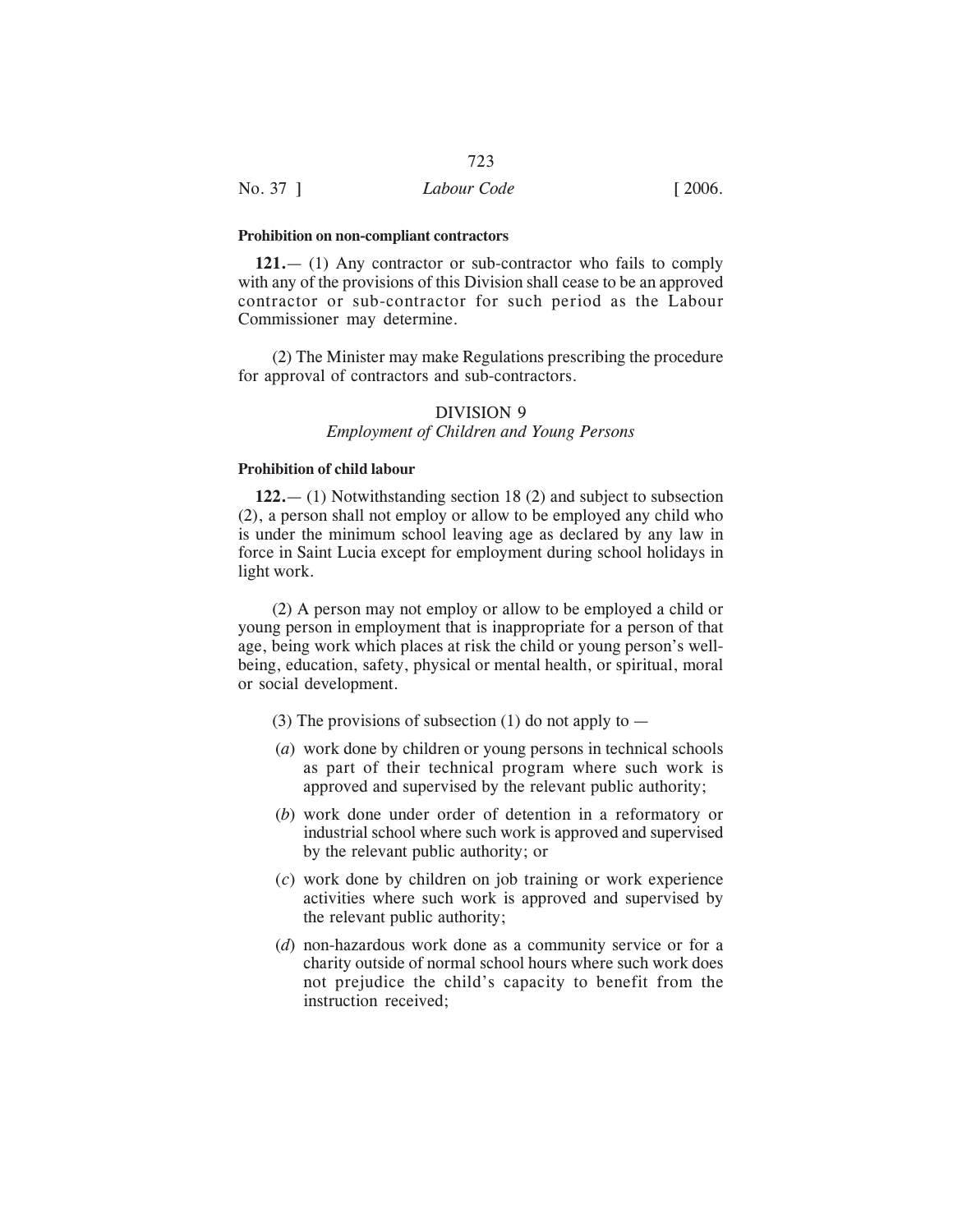# No. 37 ] *Labour Code* [ 2006.

- (*e*) work done by members of a recognized youth organization which is engaged collectively in such employment for the purposes of fund raising for such organization or charity outside of normal school hours where such work does not prejudice the child's capacity to benefit from the instruction received;
- (*f*) work done by persons over the age of thirteen years which is characterised as light work which is not harmful, prejudicial or dangerous to the child or young person and does not place at risk the child's well-being, education, physical or mental health, or spiritual, moral or social development and such light work may include but is not limited to —
	- (i) newspaper rounds;
	- (ii) car-washing;
	- (iii) cake sales and other sales at school and charity fairs;

if such light work is approved by the Labour Commissioner by Order published in the *Gazette* after consultation with organizations of employers and employees concerned;

(*g*) work done by children or young persons participating in artistic performances based on a permit granted by the Minister in his or her discretion on a case by case basis limiting hours to be worked and indicating conditions of work.

# **Medical certificate of fitness**

**123.** A young person shall not be employed or allowed to be employed unless he or she has been certified as fit and suitable for the work which he or she is expected to perform by a medical practitioner after a medical examination and thereafter his or her employment shall be subject to annual medical supervision until he or she reaches the age of eighteen years.

# **Register of children and young persons**

**124.**— (1) An employer shall keep a register of all children and young persons employed by him or her.

(2) Such register shall contain particulars of the names, addresses and dates of birth and national insurance numbers of such persons, and of the dates on which they enter and leave employment and the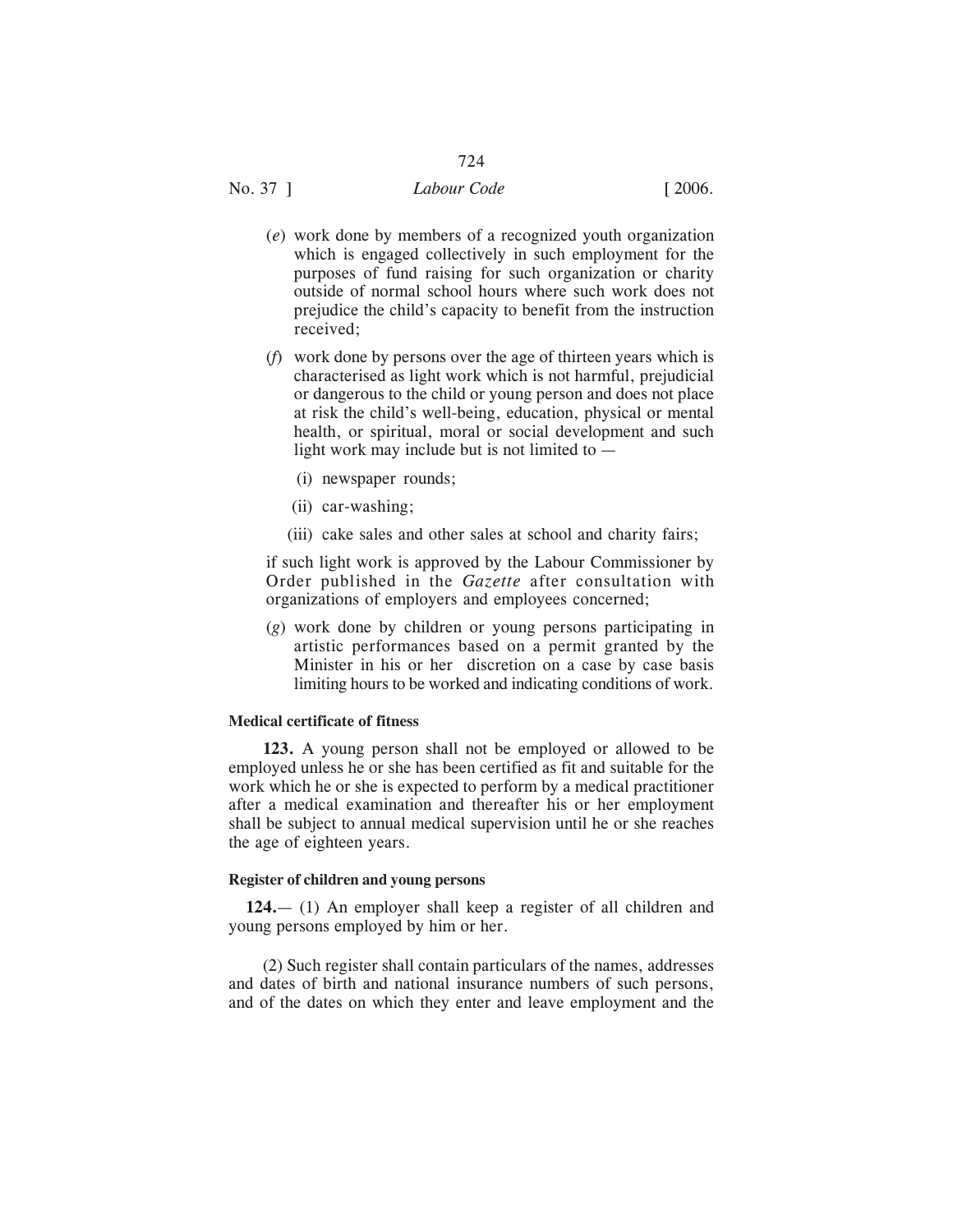|          | 725         |        |
|----------|-------------|--------|
| No. 37 ] | Labour Code | [2006] |

employer shall make available to any labour officer or inspector such register for inspection.

## **False certificates**

**125.** Where a young person is employed in contravention of this Division —

- (*a*) with the permission or knowledge of his or her parent or guardian; or
- (*b*) because of the production of a false or forged birth certificate, passport or other document attesting to his or her identity; or
- (*c*) on the false representation of his or her parent or guardian that such child or young person is of an age at which such employment is not in contravention of this Division;

his or her parent or guardian commits an offence and is liable, on summary conviction, to a fine not exceeding two thousand dollars.

## **Regulations for the employment of young persons**

**126.** The Minister, may, on the advice of the Labour Commissioner and the Medical Board, make Regulations —

- (*a*) to prohibit or place conditions on the employment of children and young persons who are no longer subject to compulsory schooling under any enactment;
- (*b*) to prescribe categories of work in which children and young persons cannot be employed;
- (*c*) permitting persons over the age of thirteen years to engage in work;
- (*d*) with respect to the conditions required to protect the health, safety and welfare of any child or young person employed at any work place; or
- (*e*) after consultation with organizations of employers and workers concerned, setting out the types of employment or work to which section 122(2) applies.

## **Penalties for child and young person labour**

**127.** Any employer who contravenes sections 122, 123 or 124 commits an offence and is liable on summary conviction to a fine not exceeding ten thousand dollars or to imprisonment for a term of two years or both.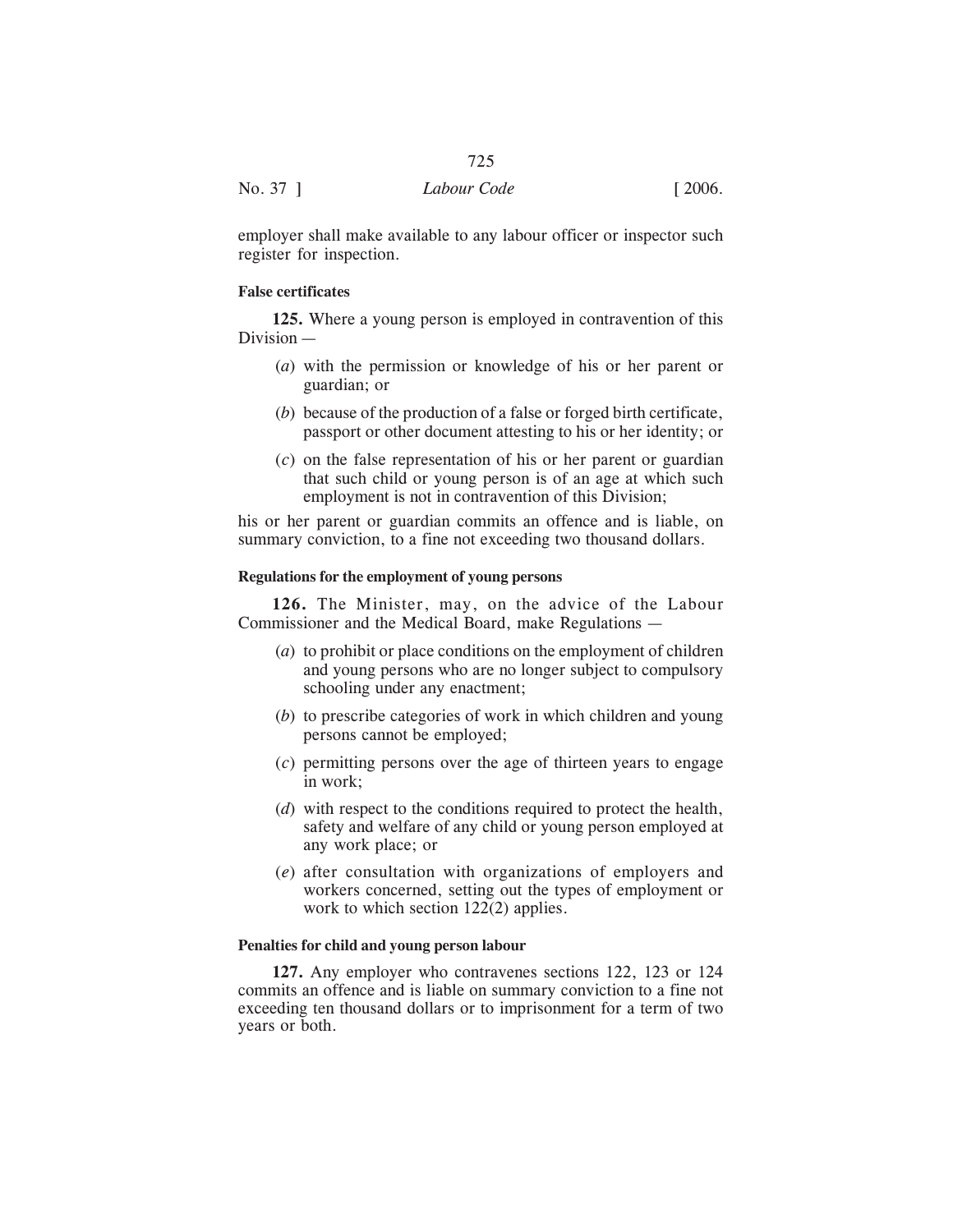# No. 37 ] *Labour Code* [ 2006.

## DIVISION 10 *Termination of Employment*

## **Non-application**

**128.** This Division shall not apply to persons who have been engaged under a contract of employment as apprentices or for purposes of training and who have been so engaged for a period of less than twelve weeks where such a contract of employment fulfills the conditions laid down under this Code.

## **Valid reason for dismissal**

**129.** The employment of an employee —

- (*a*) without reference to limit of time;
- (*b*) for a specific task where that task is not completed; or
- (*c*) for a time period where that time period is not completed;

shall not be terminated by an employer, unless there is a valid reason for such termination connected to the capacity, performance or conduct of the employee or for reasons of redundancy and, unless in accordance with the principles and procedures under this Division.

## **Probationary period**

**130.**— (1) Subject to subsection (2), a new employee may be required to serve a probationary period of not more than twelve weeks or a shorter or longer period of time agreed to between the employer and the employee.

(2) Subject to subsection (3), an employee's rights accruing pursuant to section 21 shall not be prejudiced by a probationary period which exceeds twelve weeks.

(3) The employer or employee may terminate employment at any time during the probationary period for any reason and dismissal of a person on probation shall not be construed as being an unfair dismissal for purposes of this Division.

#### **Unfair dismissal**

**131.**— (1) An employer shall not dismiss an employee or institute disciplinary action based on —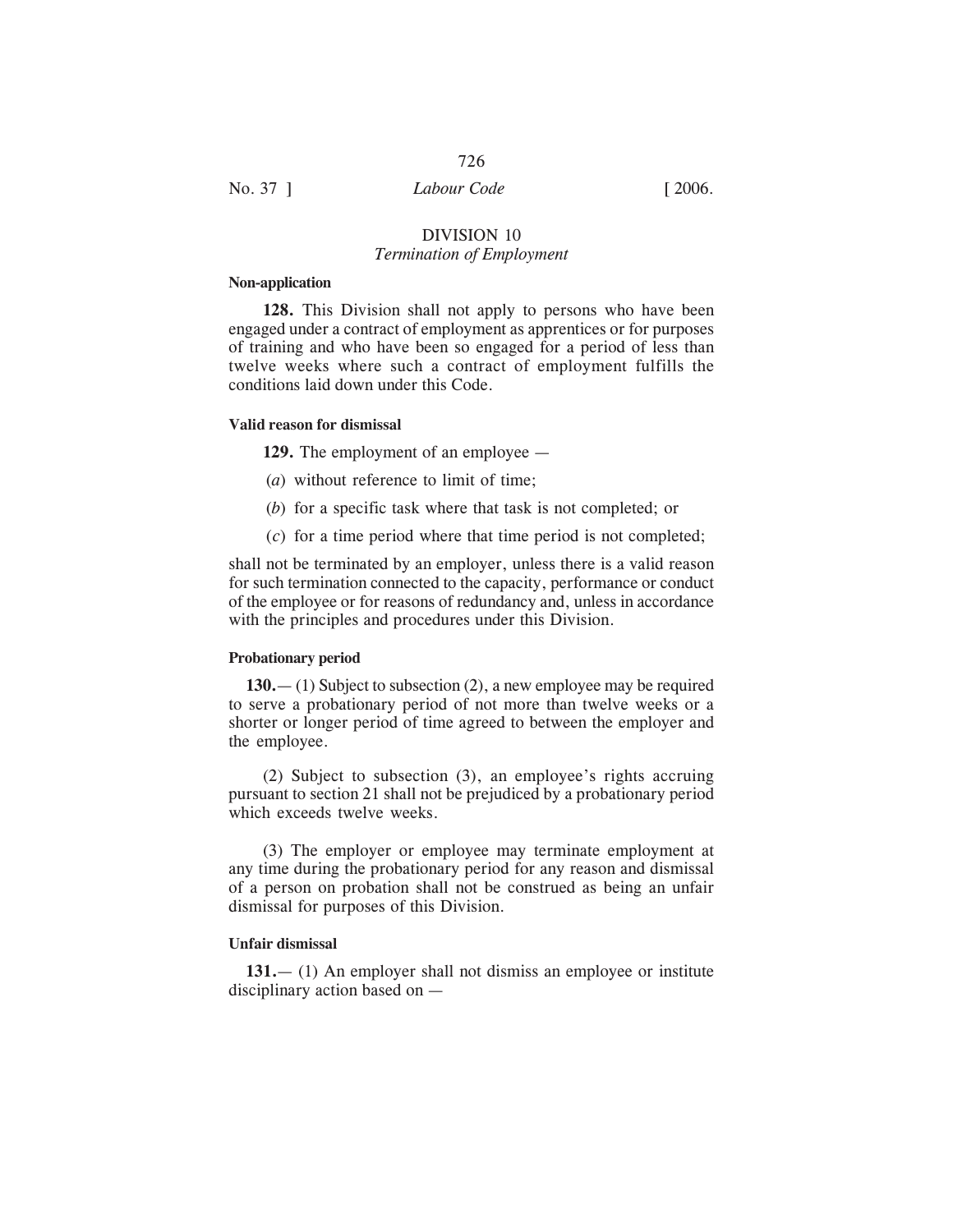- (*a*) an employee's race, sex, religion, colour, ethnic origin, national extraction, indigenous origin, social origin, political opinion or affiliation, trade union affiliation or activity, disability, sexual orientation, serious family responsibility or marital status;
- (*b*) an employee's age, subject to any other enactment in force, or collective bargaining provisions or contractual provisions regarding retirement;
- (*c*) a female employee's maternity leave or benefits, pregnancy or a reason connected with her pregnancy;
- (*d*) an employee's exercise of any of his or her organizational or associative rights as specified under this Code;
- (*e*) an employee's temporary absence from work because of sickness or injury, unless it occurs frequently and is found to be an abuse of sick leave provisions under this Code;
- (*f*) the perception that the employee has or is carrying the HIV/ AIDS unless the employee is engaged in work established as putting other persons at risk of contracting the HIV/AIDS or unless the inherent requirements of the job permit the removal of that employee to other duties;
- (*g*) an employee's absence from work due to compulsory military service, national service, public duty or other civic obligation in accordance with any enactment or practice in force;
- (*h*) an employee's exercise or proposed exercise of the right to remove himself or herself from a work situation which he or she reasonably believes presents an imminent or serious danger to life, health or safety;
- (*i*) an employee's participation, or proposed participation, in industrial action, including strikes;
- (*j*) the filing of a complaint or the participation in proceedings against an employer involving alleged violations of this Code;
- (*k*) an employee's refusal to do work usually performed by another employee or employees currently engaged in industrial action where that work does not form part of his or her contract of employment; or
- (*l*) a conviction which is spent in accordance with the Criminal Records (Rehabilitation of Offenders) Act 2004, No. 2.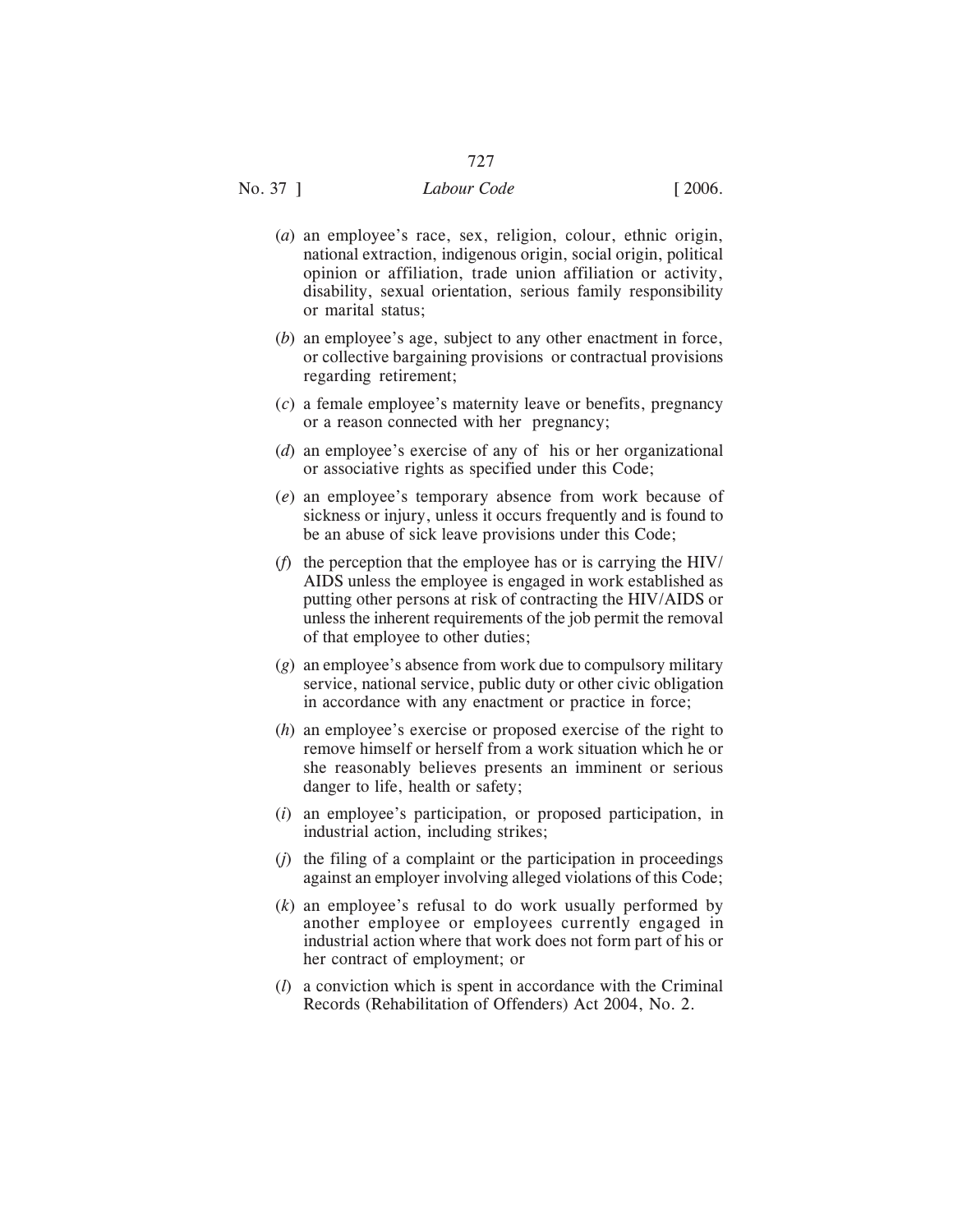| No. 37 1 | Labour Code | [2006] |
|----------|-------------|--------|
|          |             |        |

(2) A dismissal on any grounds specified in subsection (1) constitutes unfair dismissal and entitles the employee to compensation in accordance with this Code.

## **Constructive dismissal**

**132.**— (1) An employee is entitled to terminate the contract of employment without notice or with less notice than that to which the employer is entitled by any statutory provision or contractual term on grounds of constructive dismissal where the employer's conduct has made it unreasonable to expect the employee to continue the employment relationship.

(2) Where the contract of employment is terminated by the employee pursuant to subsection (1), the employee shall be deemed to have been unfairly dismissed by the employer and shall be entitled to compensation in accordance with this Code.

## **Summary dismissal for serious misconduct**

**133.**— (1) An employer is entitled to dismiss, summarily without notice, an employee who is guilty of serious misconduct of such a nature that it would be unreasonable to require the employer to continue the employment relationship.

- (2) Serious misconduct includes but is not limited to —
- (*a*) wilful disobedience of lawful orders given by the employer;
- (*b*) repeated substantial neglect of duties;
- (*c*) repeated absence from work without the permission of the employer or without reasonable excuse;
- (*d*) refusing to follow health and safety measures instituted at work thereby endangering the health and safety of employees or members of the public;
- (*e*) theft or wilful damage of property of the employer or another employee at the work place; or
- (*f*) conduct inconsistent with the fulfillment of the expressed or implied terms of the employee's contract of employment.

(3) The serious misconduct referred to in subsection (1) is restricted to conduct which is directly related to the employment relationship or has a detrimental effect on the business of the employer or the work relationship.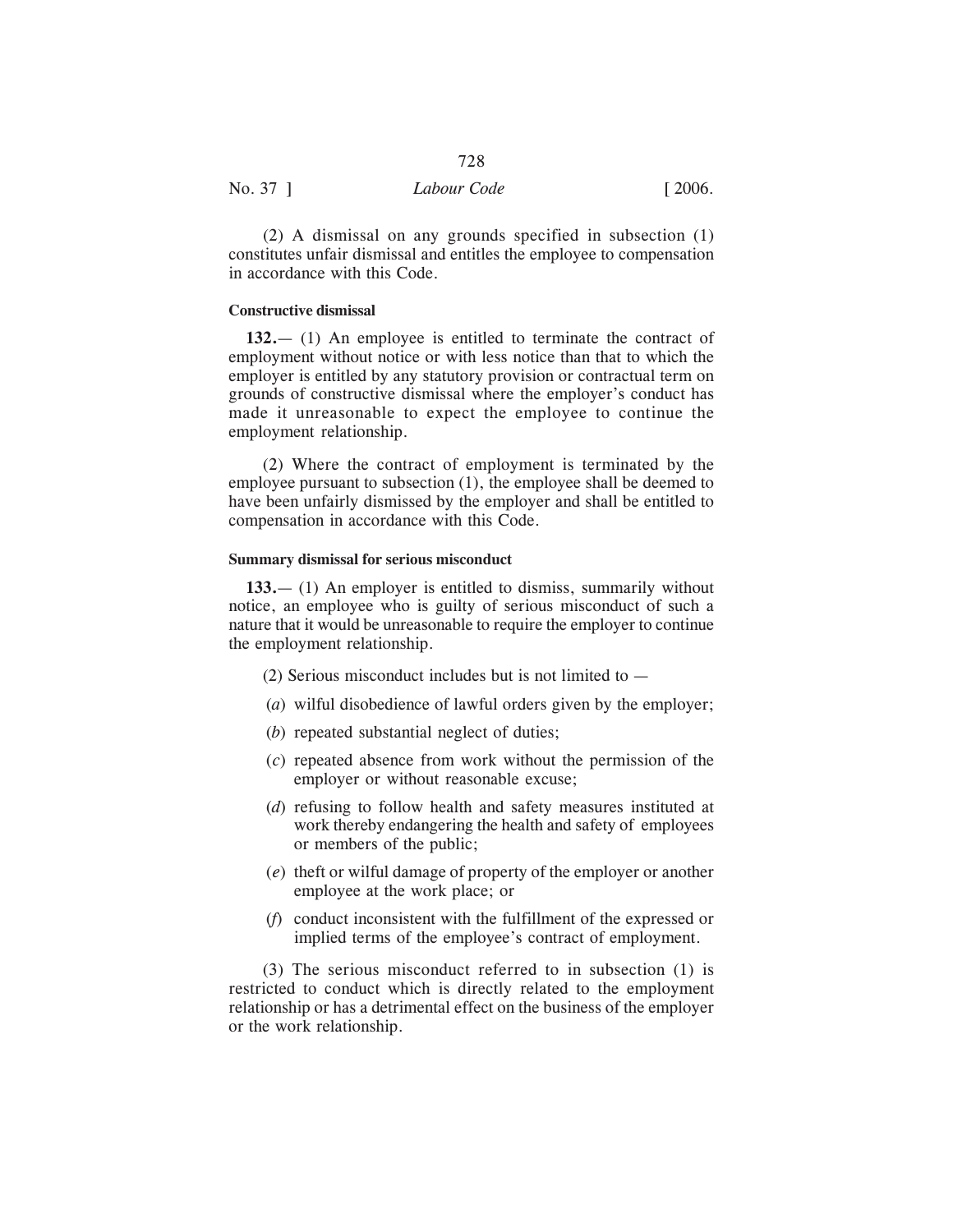#### **Entitlement to remuneration on summary dismissal**

**134.** Where an employee is dismissed summarily for misconduct or where he or she is dismissed for unsatisfactory performance in accordance with 136(5), that employee is entitled to all remuneration, including accrued leave, up to the date of dismissal.

729

## **Warnings and termination for misconduct**

**135.**— (1) Where an employee is found to be in breach of his or her terms and conditions of employment or is guilty of any misconduct such that the employer cannot reasonably be expected to continue to employ him or her if it is repeated, the employer may give the employee a written warning outlining the particulars of the offence.

(2) If an employee after being warned two more times after the warning referred to in subsection  $(1)$ , is again found to be in breach of his or her terms and conditions of employment or is guilty of any misconduct in the following twelve months, the employer may dismiss the employee.

(3) An employer shall be deemed to have waived his or her right to dismiss an employee for a particular offence or instance of misconduct if he or she has failed to do so within the twelve months period after having knowledge of the particular offence or misconduct provided that any investigation has been completed.

## **Unsatisfactory performance**

**136.** —(1) Where the employee is not performing his or her duties in a satisfactory manner, the employer shall give him or her a written warning and appropriate instructions to correct the unsatisfactory performance.

(2) If the employee, after being warned a further two times after the warning in subsection (1), does not at any time during the following one month period demonstrate that he or she is able to perform and has performed duties in a satisfactory manner, the employer may dismiss the employee.

## **Dismissal where unsatisfactory performance is due to the natural aging process**

**137.**— (1) Where an employer alleges that an employee is performing unsatisfactorily or is incompetent and such unsatisfactory performance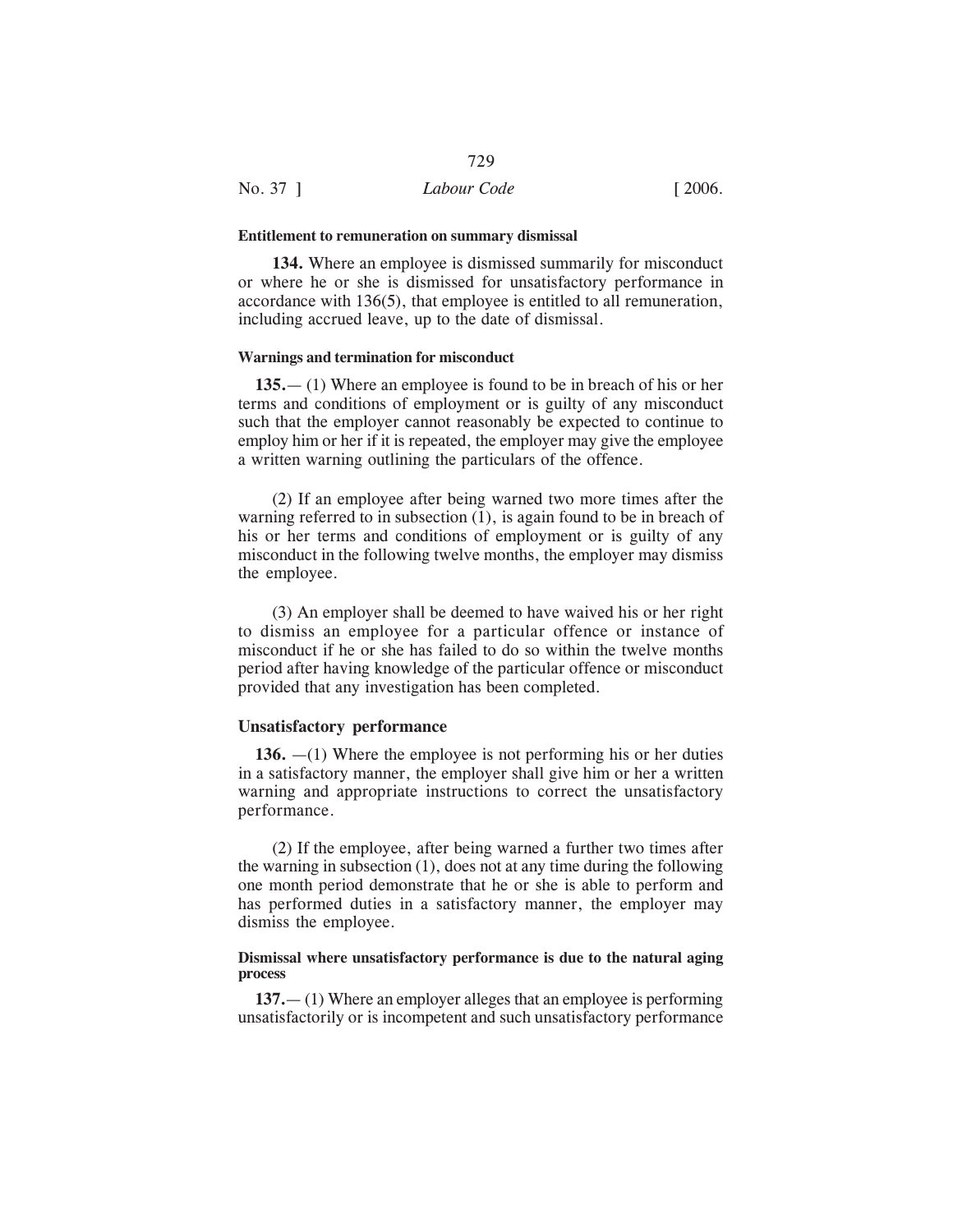| No. 37 1 | Labour Code | $\lceil 2006. \rceil$ |
|----------|-------------|-----------------------|

or incompetence is due to the reasonable effect of the natural aging process, an employer shall not dismiss that employee for unsatisfactory performance in accordance with section 136(2), but shall offer to that employee the option of early retirement or shall redeploy the employee within the establishment or in any other establishment under the control of the employer, provided that the employee shall not lose any benefits as a result of the redeployment.

(2) Where an employee is offered early retirement, he or she shall be entitled to a payment of termination benefits calculated in accordance with this Part up to the day of termination for early retirement.

## **Dismissal for lack of qualifications or skills**

**138.** Where an employer terminates the employment of an employee because that employee does not possess the qualifications or skills which he or she purported to hold in order to perform the kind of work which he or she was employed to do, the termination shall not be construed as an unfair dismissal.

## **Dismissal for fundamental breach of contract**

**139.** Where an employer dismisses an employee because that employee has breached a fundamental term of the contract of employment, this shall not be construed as an unfair dismissal.

## **Natural justice safeguards**

**140.** Where an employee is accused of misconduct he or she is entitled to have the principles of natural justice applied to his or her case.

## **Options to suspend or warn in lieu of dismissal**

**141.** An employer may, where he or she is entitled to dismiss an employee fairly, choose the option of —

- (*a*) warning the employee; or
- (*b*) suspending that employee without pay for a period not exceeding one month;

in lieu of dismissal.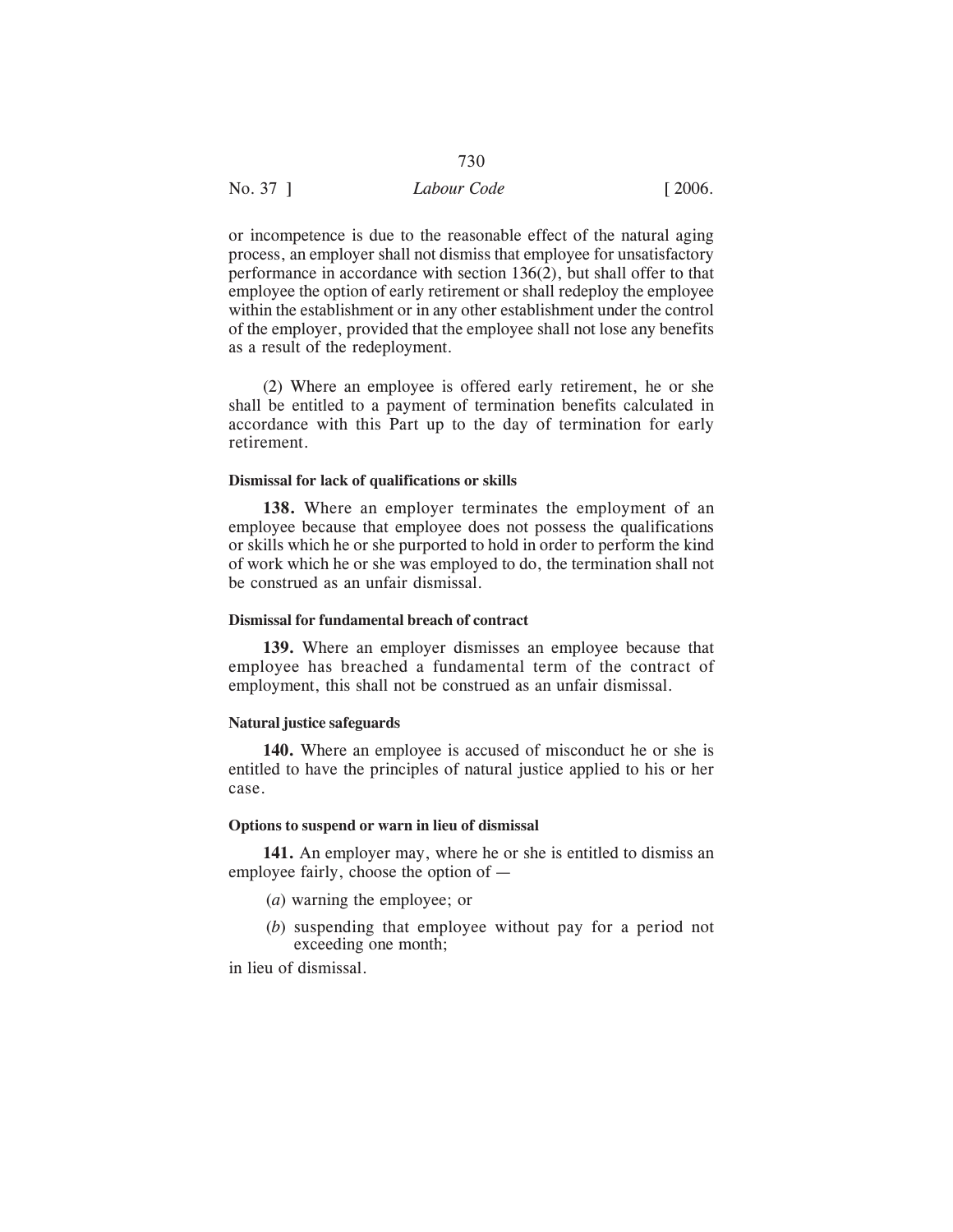## **Suspension with pay**

**142.** — (1) Subject to subsections (2) and (3), where an employee is alleged to have committed an act of serious misconduct or gross incompetence, the employer may suspend that employee with pay for a period not exceeding four weeks in order to investigate the complaint.

731

(2) The right of an employer to dismiss an employee summarily for serious misconduct or to dismiss the employee for incompetence or unsatisfactory performance in accordance with this Part is not waived by exercising the option of suspension if the allegation of serious misconduct or incompetence is proved to the satisfaction of the employer.

(3)Where an allegation of serious misconduct sufficient to ground a charge of summary dismissal in accordance with section 133 is proved after an investigation pursuant to subsection (1), the employer shall be entitled to claim any amounts of wages paid during the time of suspension referred to in subsection  $(1)$ .

## **Dismissal for reason of incapacity or abuse of sick leave**

**143.**— (1) Where an employee has been —

- (*a*) continuously ill for a period exceeding twenty six weeks such that he or she is no longer capable of adequately performing his or her job; or
- (*b*) injured in a manner that makes it difficult or impossible for him or her to continue to perform his or her job;

the employer, after a registered medical practitioner has certified such incapacity and it is determined that the employee is incapable of performing his or her job, may dismiss the employee if such incapacity presents an undue hardship to the business or enterprise.

(2) Where an employee has taken sick leave frequently with or without a medical certificate such that the employer reasonably determines that such absences present an undue hardship to the business enterprise or amounts to an abuse of sick leave provisions under this Code, the employer may dismiss the employee.

(3) The burden of proving that the employee's sick leave absences were abusive or that such absences present an undue hardship to the business enterprise shall rest on the employer.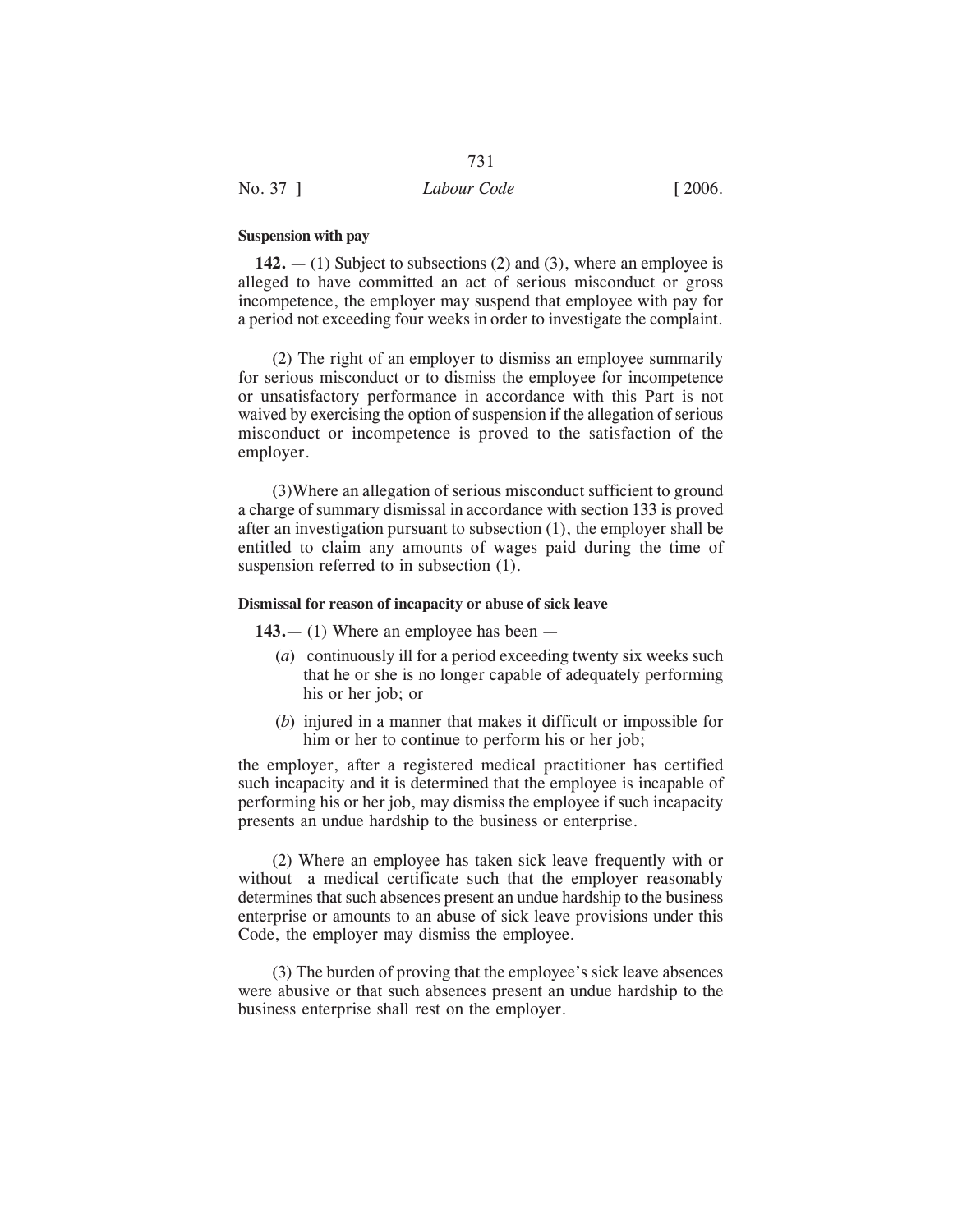|          | 732         |                       |
|----------|-------------|-----------------------|
| No. 37 1 | Labour Code | $\lceil 2006. \rceil$ |

#### **Remuneration due upon dismissal**

**144.** Where an employee is dismissed for misconduct or for unsatisfactory performance or for breach of contract in accordance with this Division, he or she is entitled to remuneration and accrued leave up to and including the date of the dismissal.

## **Termination due to redundancy**

**145.**— (1) An employer may terminate the employment of the employee because conditions of redundancy exist which make the employee's position redundant pursuant to subsection (2).

(2) For purposes of subsection (1), an employee's position may be made redundant where the termination is because —

- (*a*) the employer has modernized, automated or mechanized all or part of the business;
- (*b*) the employer has discontinued to carry on all or part of the business;
- (*c*) the employer has sold or otherwise disposed of all or part of the business;
- (*d*) the employer has reorganized all or part of the business;
- (*e*) it has become impossible or impracticable for the employer to carry on all or part of the business at its usual rate or level or at all, due to –
	- (i) a shortage of materials;
	- (ii) a mechanical breakdown;
	- (iii) an act of God; or
- (*f*) a reduced operation in all or part of the employer's business has been made necessary by economic conditions, including a lack of or change in markets, contraction in the volume of work or sales, reduced demand or surplus inventory.

(3) Prior to terminating the employment of any employee pursuant to this section, the employer shall —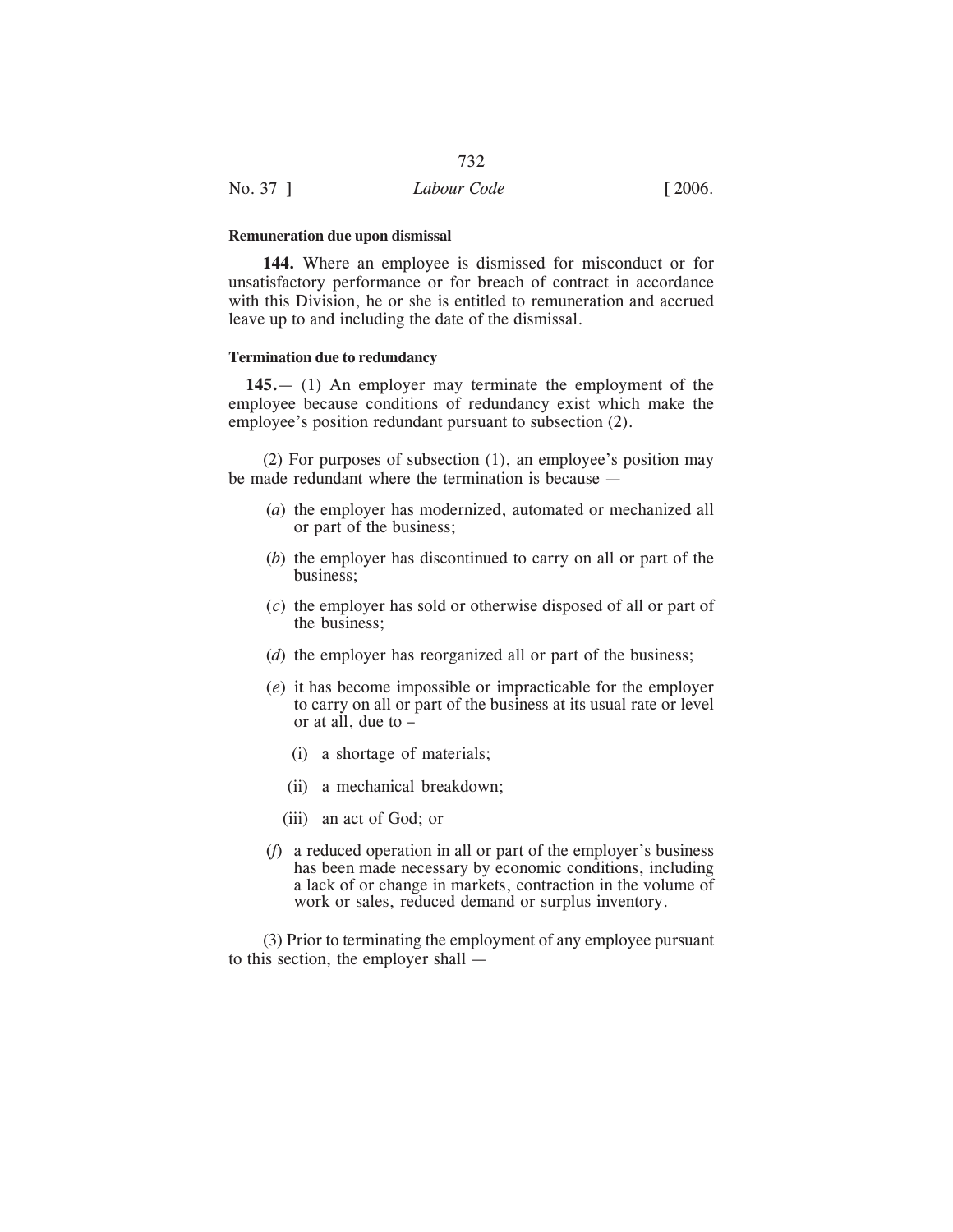- (*a*) inform the trade union recognized in accordance with Division 2 of Part VII or, if none exists, the employees' representative and the employee as early as possible, of i*nter alia* —
	- (i) the existence of any situation described under subsection  $(2)$ :
	- (ii) the reasons for the terminations contemplated;
	- (iii) the number and categories of the persons likely to be affected; and
	- (iv) the period over which such terminations are likely to be carried out;
- (*b*) consult as early as possible with that recognized trade union, or if none exists, the employees' representative, and the employee on —
	- (i) the possible measures that could be taken to avert or minimize the adverse effects of such situations on employment; and
	- (ii) the possible measures that could be taken to mitigate the adverse effects of any terminations on the employees concerned;
- (*c*) notify the Labour Commissioner as early as possible, giving relevant information, including a written statement of —
	- (i) the reasons for the terminations;
	- (ii) the number and categories of workers likely to be affected; and
	- (iii) the period over which the terminations are likely to be carried out.

## **Constructive redundancy**

**146.**— (1) An employee shall be deemed to have been made redundant where his or her contract of employment is terminated due to the changing requirements of the business relating to new skills, qualifications or expertise.

(2) Where an employee, without his or her consent, is consistently provided with terms and conditions of work which are not of the kind which he or she is employed to do, that employee shall be deemed to be in a situation of redundancy and is entitled to compensation for redundancy pay in accordance with Division 11.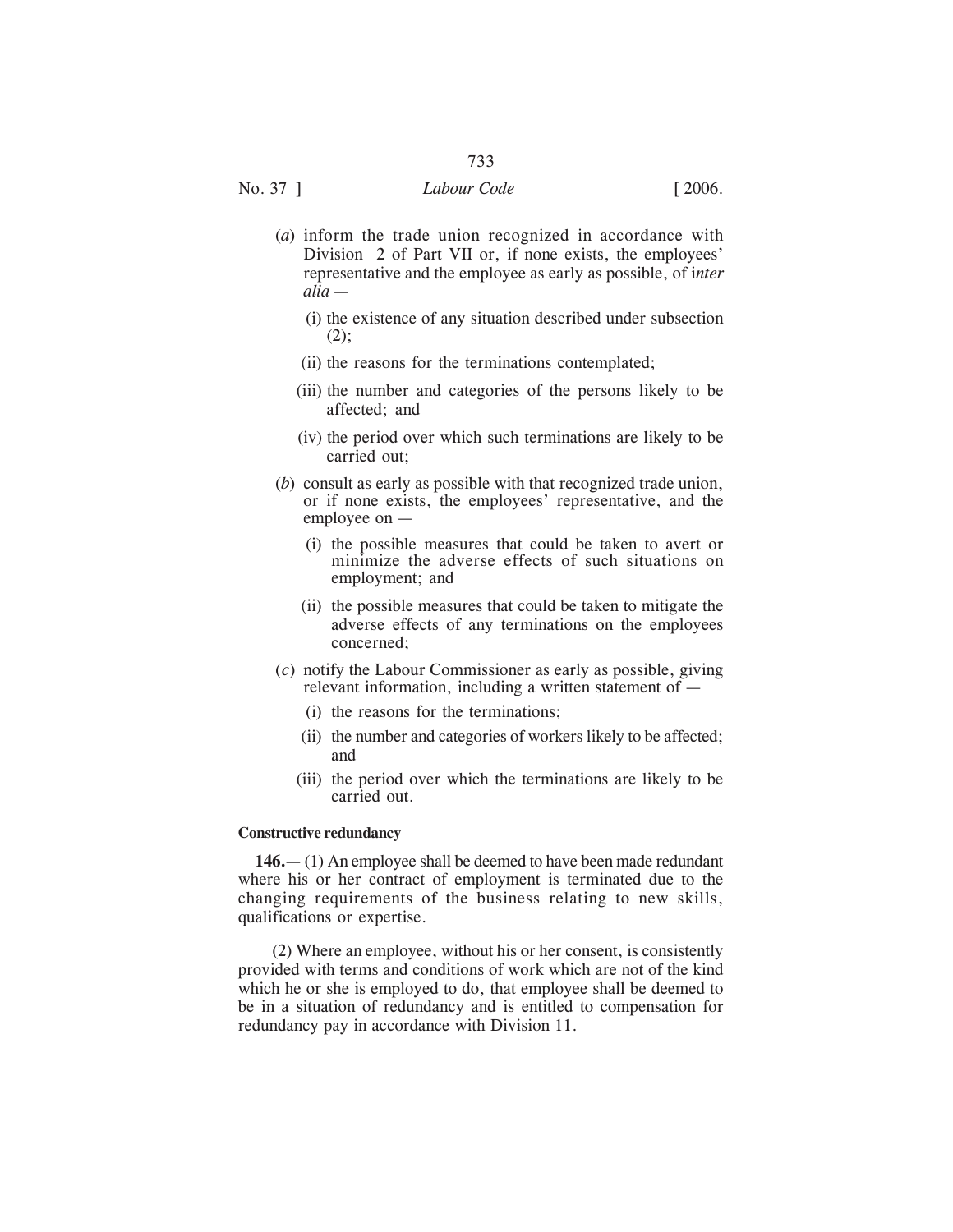| No. 37 ] | Labour Code | $\lceil 2006. \rceil$ |
|----------|-------------|-----------------------|

## **Effect of sale**

**147.**— (1) Where one of the purposes of a sale or other disposition of a business or part of a business is to enable an employer to avoid any of his or her obligations under this Code or to deprive any employee of any right under this Code, all of the obligations of the person selling or otherwise disposing of the business under this Code shall be binding on the person acquiring the business or part of a business.

(2) Nothing in subsection (1) shall be interpreted as restricting an employer from making a *bona fide* sale of his or her business or part of a business.

## **Lay-offs and suspensions**

**148.**— (1) Subject to subsection (2), where an employee has been laid-off for a continuous period of at least twelve weeks, such lay-off shall be deemed a termination due to redundancy in accordance with this Division.

(2) The provisions of subsection (1) do not apply to an employee who is employed in the hospitality industry or any other industry designated by the Minister as a seasonal industry and who actually performs work on a seasonal basis, except where work which the employee is habitually employed to do is not offered to that employee for the following season.

(3) If after two consecutive seasons an employee habitually engaged in seasonal work is not offered work, the employer shall be deemed to have terminated the employee's contract of employment.

(4) The Minister may, after consultation with employees and employers representatives, make special Regulations for lay-off and redundancy for certain sectors of industry and for specific categories of workers from time to time as he or she deems necessary.

## **Option for severance pay from successor employer**

**149.** Where there is a successor employer of an enterprise an employee of the former employer shall have the option to have his or her contract of employment terminated and receive severance pay calculated in accordance with Division 11 or to continue with the successor employer within four weeks of the transfer of the enterprise to the successor employer.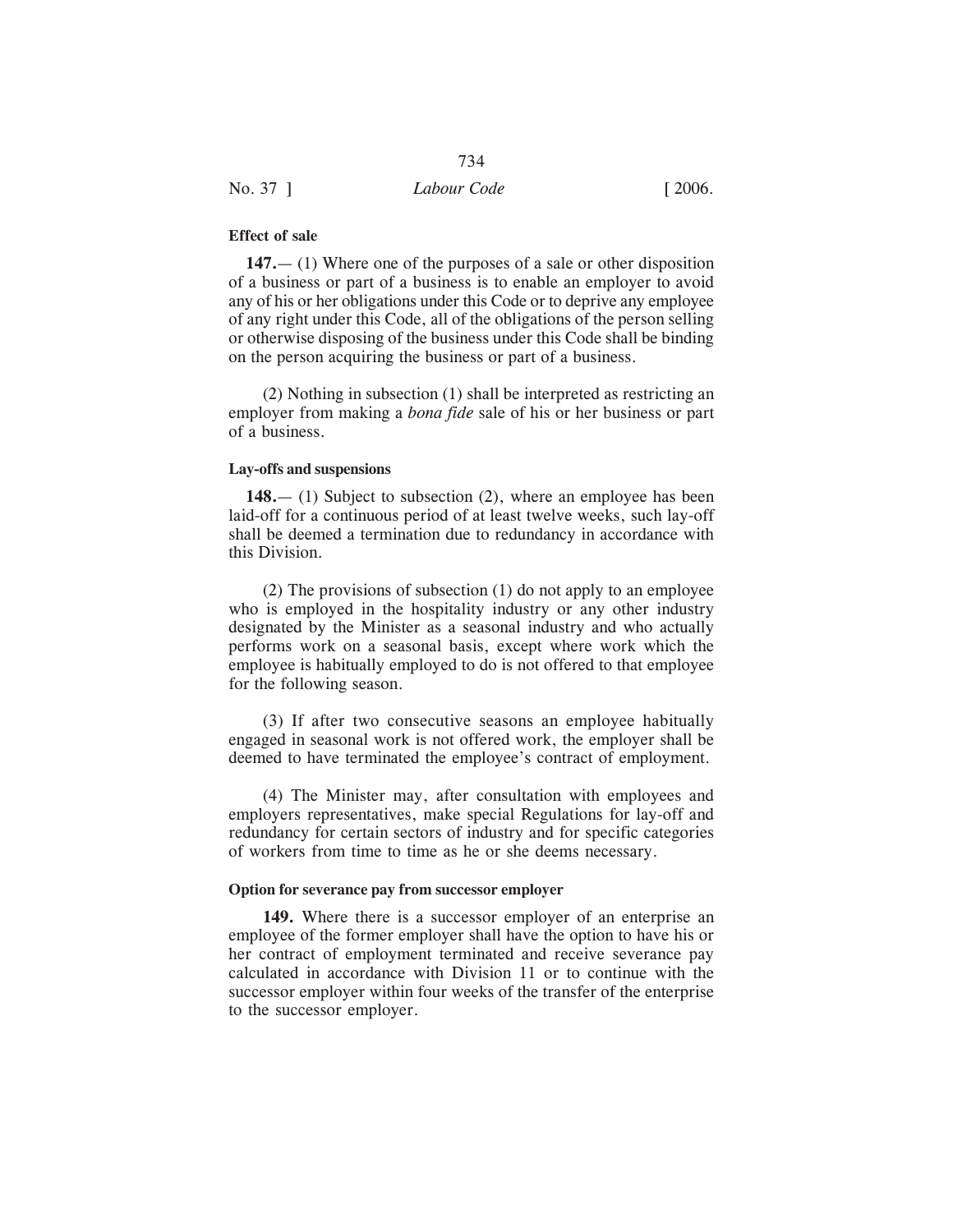| No. 37 ] | Labour Code | $\lceil 2006. \rceil$ |
|----------|-------------|-----------------------|

#### **Winding up**

**150.**— (1) The winding up or insolvency of an employer's business shall cause the contract of employment of any employee to terminate one month from the date of winding up or the appointment of a receiver, unless the employment is otherwise terminated before that period.

(2) This section shall not apply where, notwithstanding the winding up or insolvency, the business continues to operate.

(3) On the winding up or appointment of a receiver of an employer's business, the claim of an employee or those legally entitled to make a claim on his or her behalf to wages and other payments to which he or she is entitled under this Code or any contract shall have priority over all other creditors, including the State and the social security system for the following amounts —

- (*a*) wages, overtime pay, commissions and other forms of remuneration relating to work performed;
- (*b*) accrued vacation leave benefits as a result of work performed during the two years preceding the date of the opening of winding-up or appointment of the receiver;
- (*c*) amounts due in respect of other types of paid absence accrued during the twelve months preceding the date of the opening of winding up or appointment of the receiver;
- (*d*) redundancy pay, severance pay, compensation for unfair dismissal and other payments due to employees upon termination of their employment.

## **Death of employer**

**151.** When the employer's personal or legal position formed the basis of the contract of employment, the death of the employer shall cause the contract of employment to terminate one month from the date of the employer's death, unless the employment is otherwise terminated.

#### **Priority debts on death of employer**

**152.** On the death of an employer, the claim of an employee or those legally entitled to make a claim on his or her behalf to wages, severance pay, compensation for dismissal and any other employment terminal payments or benefits shall have priority over all other creditors, including the State and the social security system.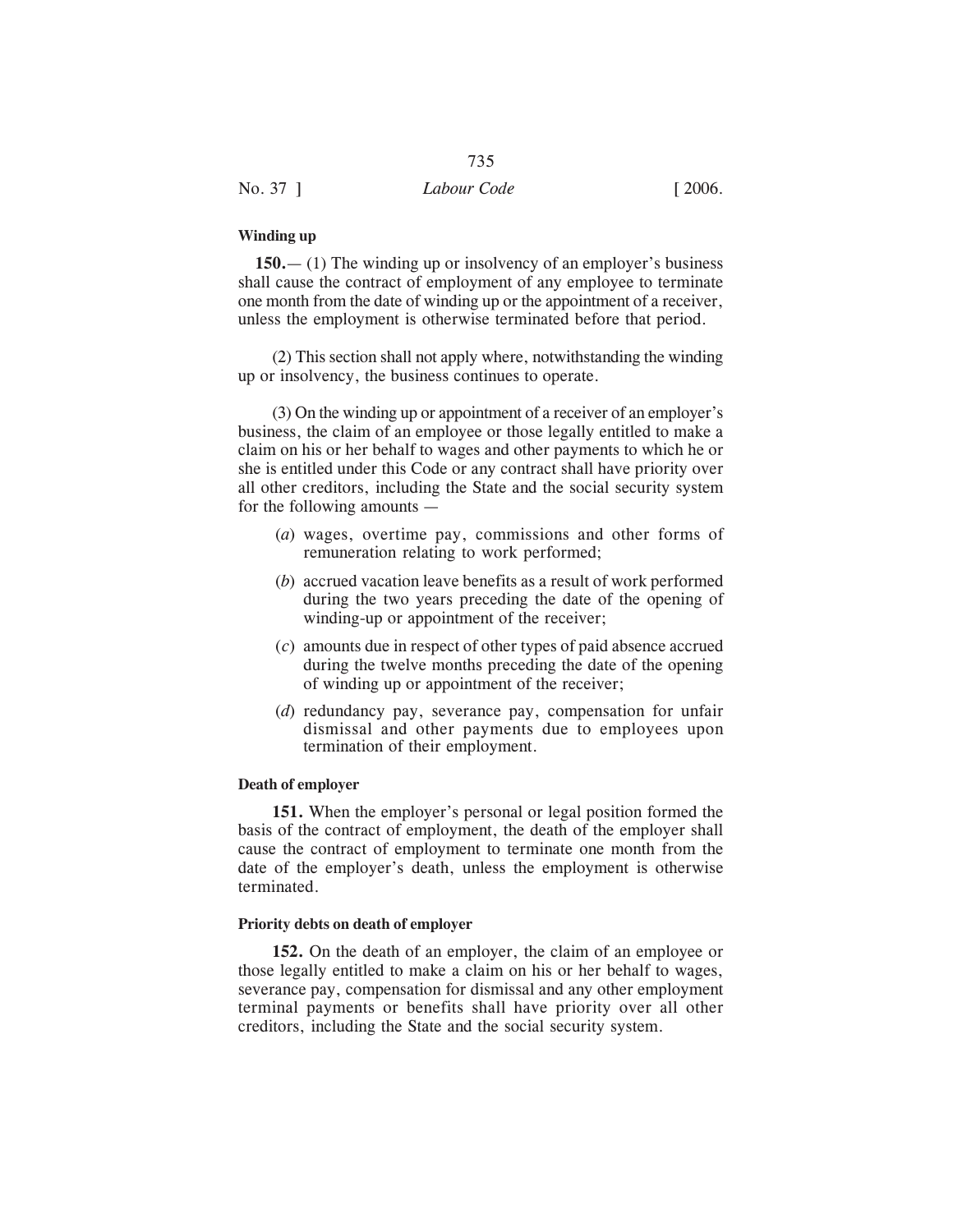## **Notice periods and exemptions from notice**

**153.**— (1) Where a valid reason for termination exists in accordance with this Code, a contract without reference to limit of time, except during the probationary period, may be terminated by the employer upon giving to the employee the following minimum periods of notice in writing —

- (*a*) one week's notice if the period of continuous employment is more than twelve weeks but less than two years;
- (*b*) two weeks' notice if the period of continuous employment is two years or more but less than five years;
- (*c*) four weeks' notice if the period of continuous employment is five years or more but less than ten years; and
- (*d*) six weeks' notice if the period of continuous employment is more than ten years.

(2) The notice required to be given by an employee who has been continuously employed for an indefinite period to terminate his or her contract of employment shall not be less than —

- (*a*) one week's notice if his or her period of continuous employment is more than twelve weeks but less than five years; and
- (*b*) two weeks' notice if his or her period of continuous employment is five years or more.

(3) Any provision for notice in any contract of employment with an employee shall have effect subject to the foregoing subsections, but nothing in this section shall be taken to prevent either party from waiving his or her right to notice on any occasion or from accepting a payment in lieu of notice.

(4) The periods of notice under subsections (1) and (2) shall not apply where longer periods of notice are regulated by a collective agreement or by mutual agreement.

- (5) The periods of notice under subsection (1) shall not apply  $-$
- (*a*) where the employer is entitled to summarily dismiss an employee for serious misconduct under this Code;
- (*b*) where there is agreement of both parties in writing to terminate the contract of employment; or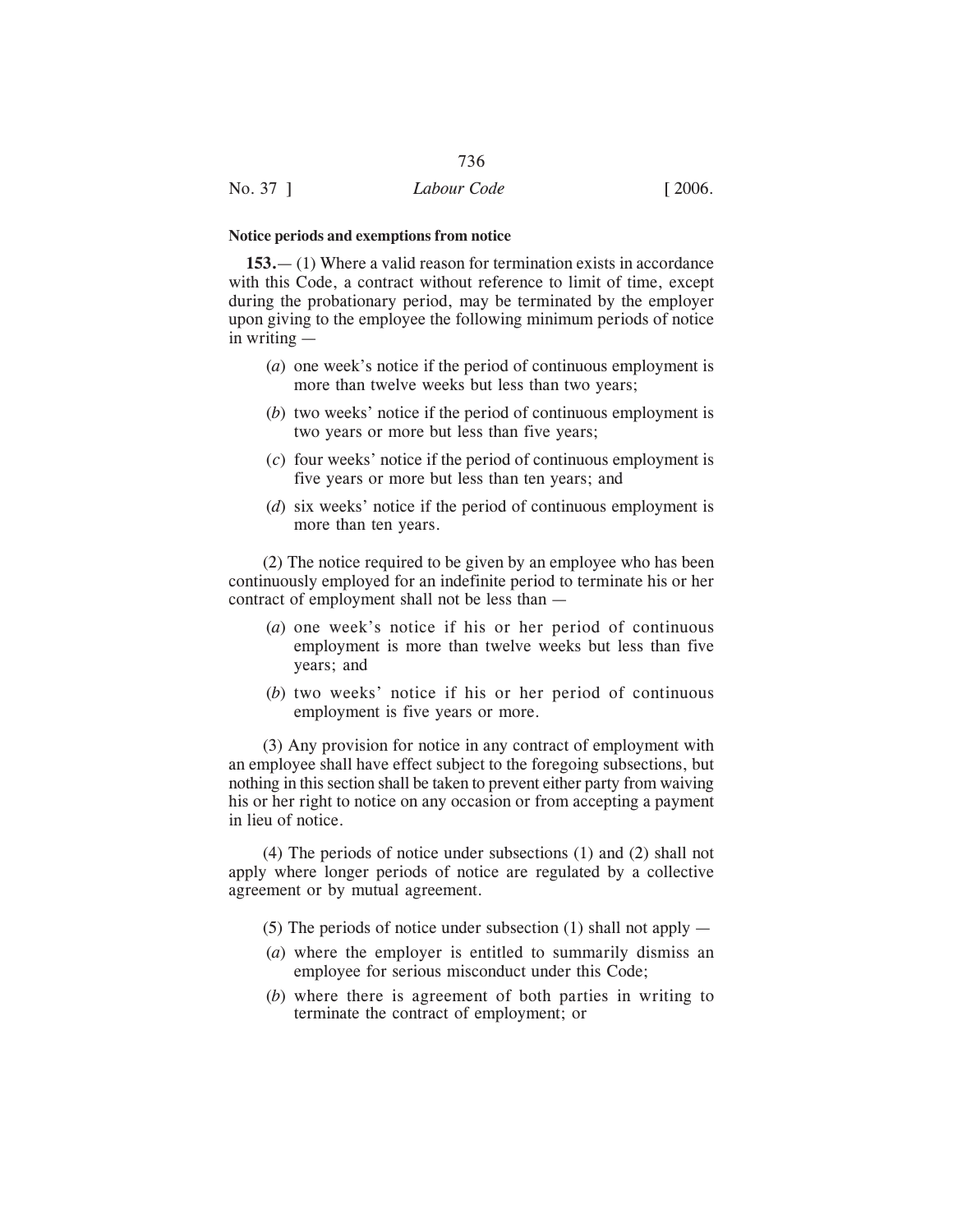(*c*) where the termination is due to an act of God, civil commotions, riots, destruction of all or part of the plant or business by fire not caused by the wilful act or negligence of the employer.

(6) A notice of termination under subsection (1) shall not be given by an employer during an employee's period of absence on any leave granted under any enactment in force.

(7) For the purpose of subsection (6), leave includes paid annual leave, maternity leave, sick leave, leave for national service, leave for public duty and leave for serious family responsibility.

(8) Where the contract of employment is terminated at the end of a specified period of time or because of the attainment by the employee of the normal age of retirement by virtue of custom, laws, collective agreement, work rules or otherwise, no notice of termination is required.

## **Notice not relevant to question of unfair dismissal**

**154.** The question of whether an employee has been dismissed by his or her employer with or without notice shall not be relevant to the question of whether the employee was dismissed fairly or unfairly.

### **Payment in lieu of notice**

**155.**— (1) In lieu of providing notice of termination, the employer may opt to pay the employee a sum equal to the employees' wages and other remuneration and confer on the employee all other benefits up to the expiry of any period of notice.

(2) Where an employee terminates the contract of employment without notice in circumstances in which notice is required and the employer has not waived the right to notice, the employee is entitled to be paid such wages and other remuneration and to receive such other benefits which occured at the date of termination and the employer is entitled to deduct a sum in lieu of notice.

## **Certificate of termination**

**156.**— (1) On the termination of a contract of employment, an employer, if so requested by the employee, shall provide the employee with a certificate of termination indicating —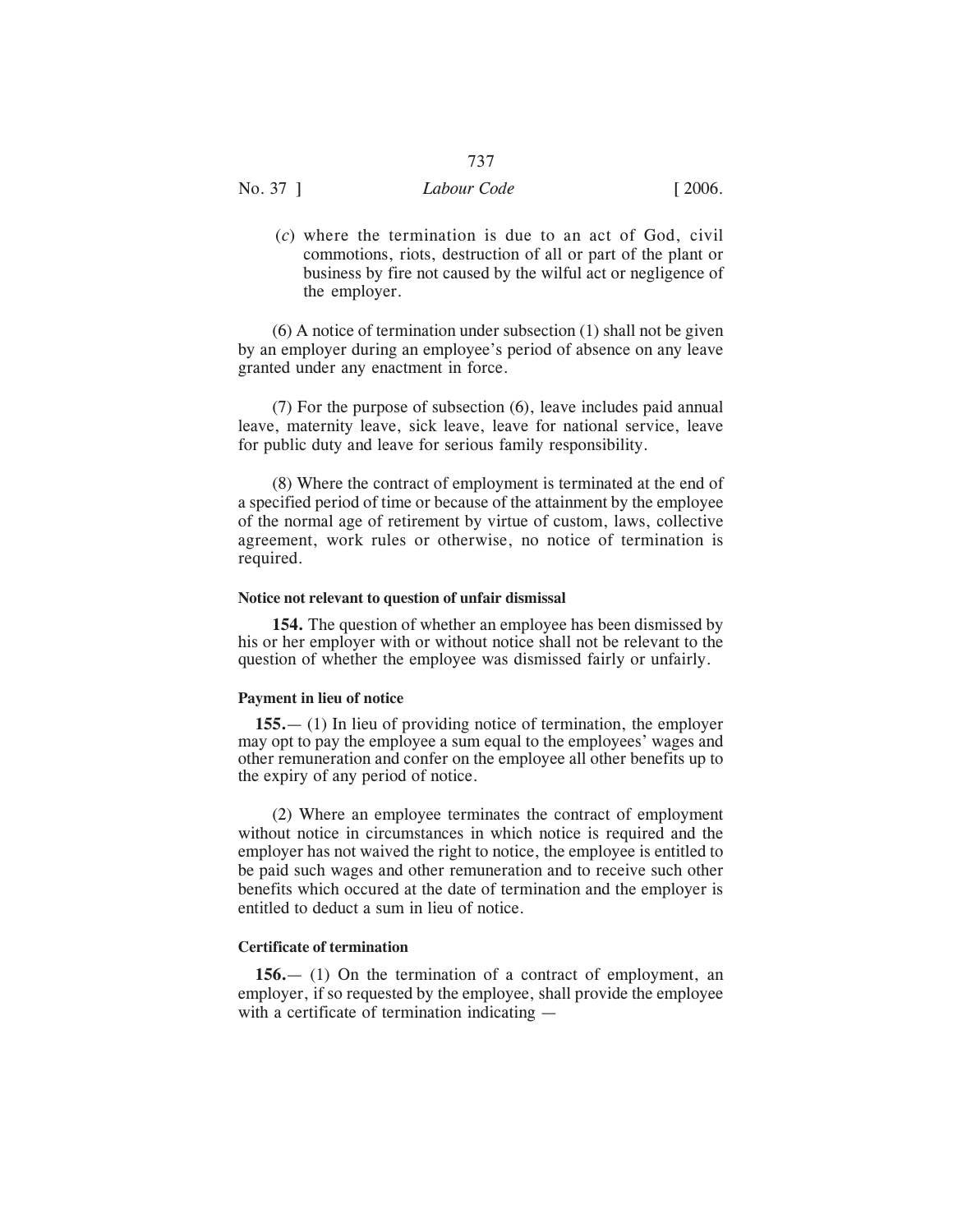- (*a*) the name and address of the employer;
- (*b*) the nature of the employer's business;
- (*c*) the length of the employee's continuous service;
- (*d*) the capacity in which the employee was employed prior to termination;
- (*e*) the wages and other remuneration payable at the date of termination of the contract; and
- (*f*) the reason for the termination of employment unless the employee indicates otherwise.

(2) A certificate provided pursuant to subsection (1) shall not contain any evaluation of the employee's work unless this is requested by the employee.

## **Fines and discipline**

**157.**— (1) An employer shall not impose a fine or other monetary penalty on an employee, except in cases where a requirement of restitution is appropriate, nor impose any other disciplinary action except in accordance with this Code.

(2) An employee may make a complaint to the Labour Commissioner that disciplinary action is unreasonable.

## **Burden of proof**

**158.**— (1) In any claim or complaint arising out of the dismissal of an employee at the initiative of the employer, it shall be for the employer to prove the reason for the dismissal and if the employer fails to do so there shall be a conclusive presumption that the dismissal was unfair or wrongful.

(2) In any claim arising out of constructive dismissal, it shall be for the employee to prove the reason which made the continuation of the employment relationship unreasonable.

## **Age of retirement**

**159.** —(1) The age of retirement for all employees shall be the age deemed to be the pensionable age in accordance with the National Insurance Corporation Act.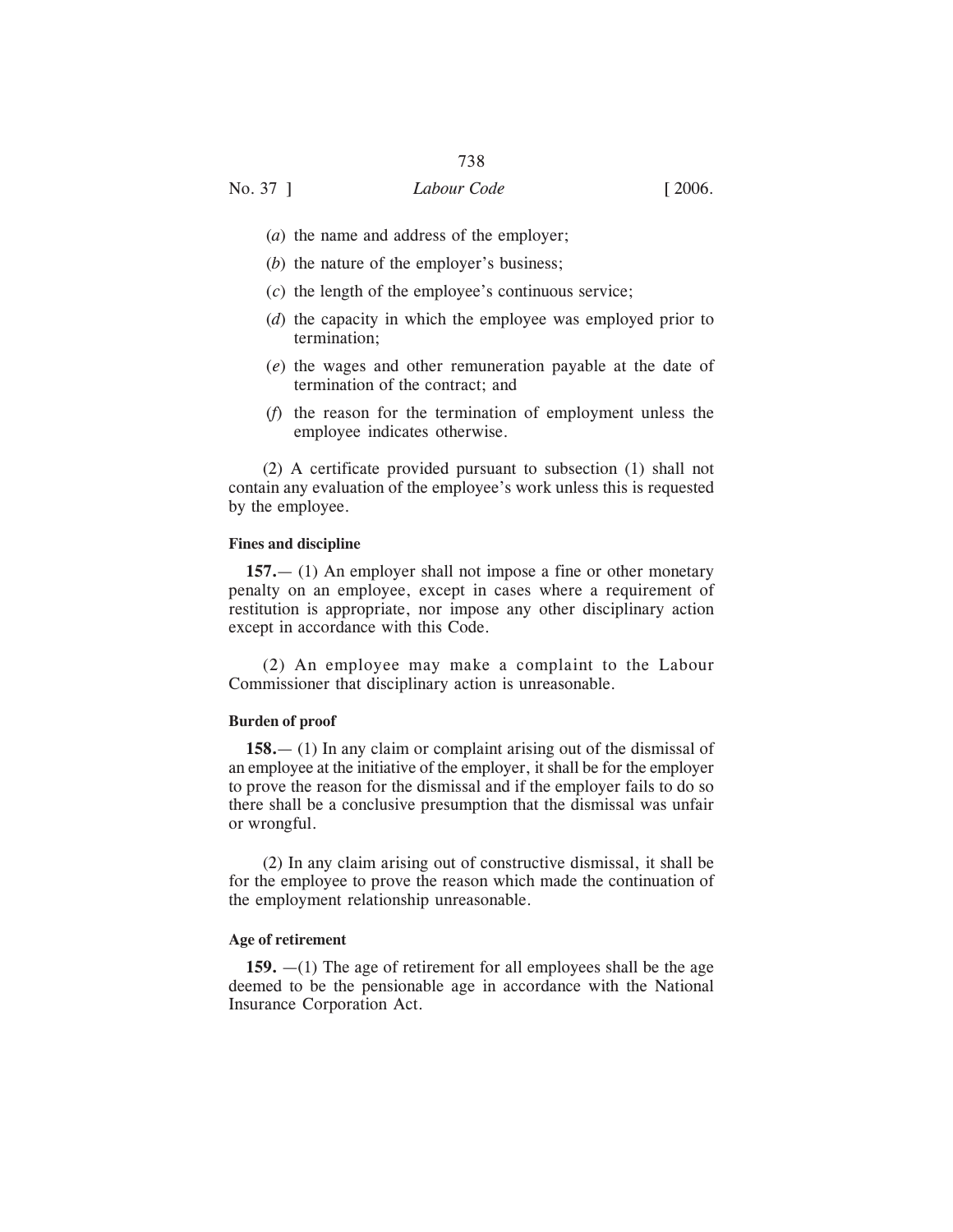| No. 37 ]<br>$\lceil 2006. \rceil$<br>Labour Code |  |
|--------------------------------------------------|--|

(2) The parties to a contract of employment may, by agreement, agree to an age of retirement exceeding the pensionable age in force pursuant to the National Insurance Corporation Act.

## DIVISION 11 *Termination Benefits*

# **Redundancy pay**

**160.**— (1) On termination of employment due to redundancy an employee who has completed no less than two years of continuous employment with his or her employer is entitled to be paid by the employer redundancy pay equivalent to —

- (*a*) one week's basic pay for each completed year of service up to the first three years;
- (*b*) two weeks' basic pay for each completed year of service in excess of three years and up to seven years; or
- (*c*) three weeks' basic pay for each completed year of service in excess of seven years of service.

(2) For the purposes of subsection (1), the amount of a week's pay shall be the amount the employee would be entitled to in the last week of his or her employment or three hundred and fifty dollars whichever is lower.

(3) The payment of redundancy pay under subsection (1), shall not affect the employee's entitlement, if any, to payment in lieu of notice under section 155 or to compensation or award or to any outstanding wages, benefits, other remuneration for work performed by that employee or any other termination benefits.

## **Severance pay**

**161.**— (1) The Minister may, after consultation with the trade unions and the employers' organizations, make Regulations relating to severance.

(2) Until such time as the Minister makes Regulations pursuant to subsection (1), the existing collective agreements and practices relating to severance shall continue.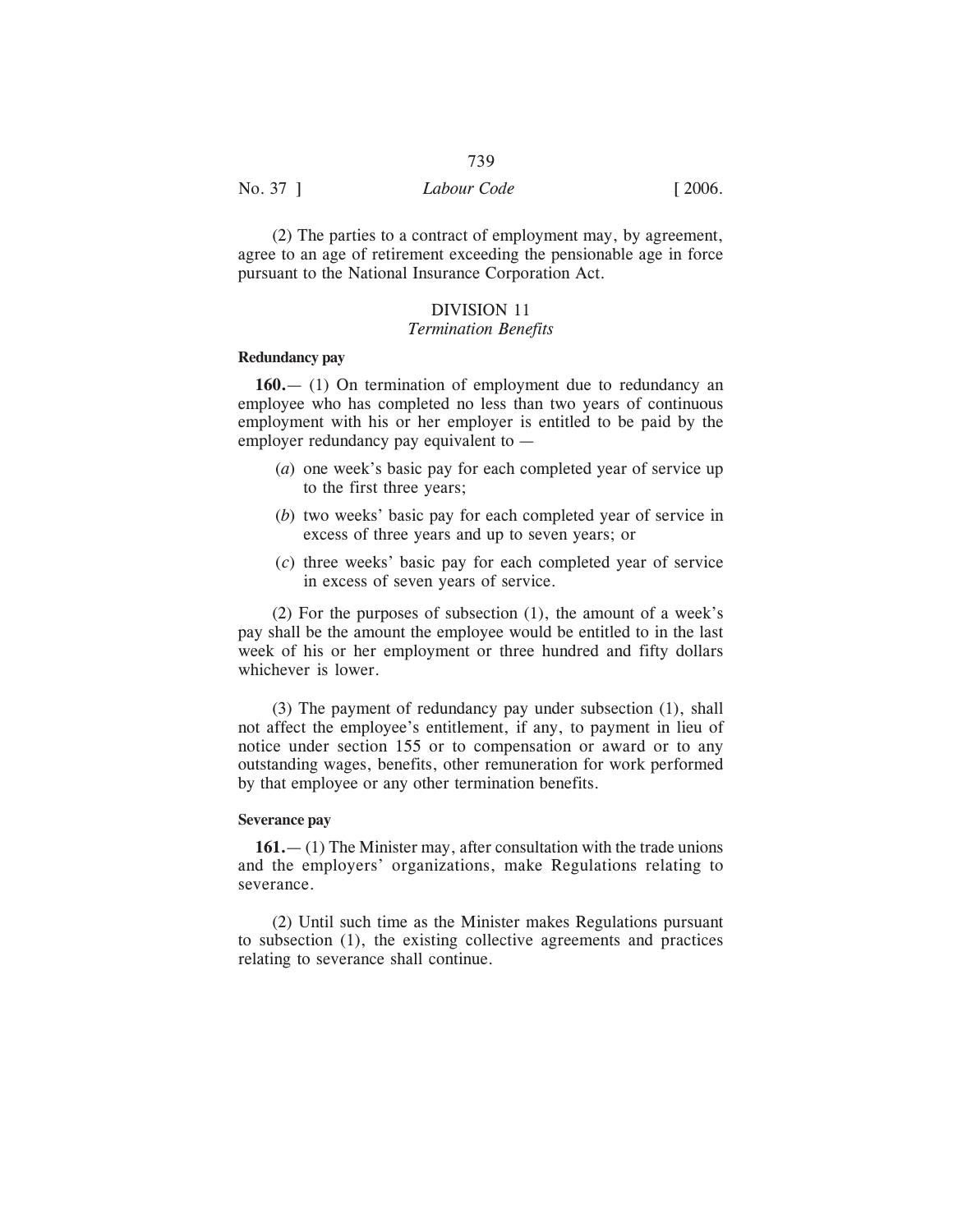#### **Non-entitlement to redundancy pay**

**162.**— (1) An employee is not entitled to a redundancy payment where the employee —

740

- (*a*) is fairly dismissed in accordance with this Code for serious misconduct or misconduct, fundamental breach of the employment contract, or lack of qualification or skill where the employee purported to have such qualification or skill;
- (*b*) unreasonably refuses to accept an offer in writing of re-employment by the employer at the same place of work, under no less favorable terms and conditions than he or she was employed immediately prior to the termination;
- (*c*) is employed under a contract of employment for a specified period of time and that period expires on the relevant date without being renewed under the same contract;
- (*d*) refuses to accept a suitable offer of re-employment made in writing by the employer to the employee before the redundancy, for employment in a different capacity and in a different place or under different terms and conditions of employment which would take effect not later than four weeks after the redundancy.
- (*e*) is employed by a partnership and his or her employment ceases on the dissolution of the partnership, and he or she either enters into employment with one or more of the partners immediately after such dissolution, or unreasonably refuses to accept an offer of employment by any such partner on no less favorable terms than he or she was employed immediately prior to the dissolution;
- (*f*) is employed by an employer who dies, and the employee either enters into the employment of the personal representative, widow, widower, or any heir of the deceased employer immediately after such death, or he or she unreasonably refuses to accept an offer of employment by any such person on no less favorable terms than those under which he or she was employed immediately prior to the death; or
- (*g*) voluntarily terminates the contract of employment except in a situation of constructive dismissal or where he or she, in agreement with his or her employer, or pursuant to the terms of a collective agreement or the contract of employment, chooses to retire from employment.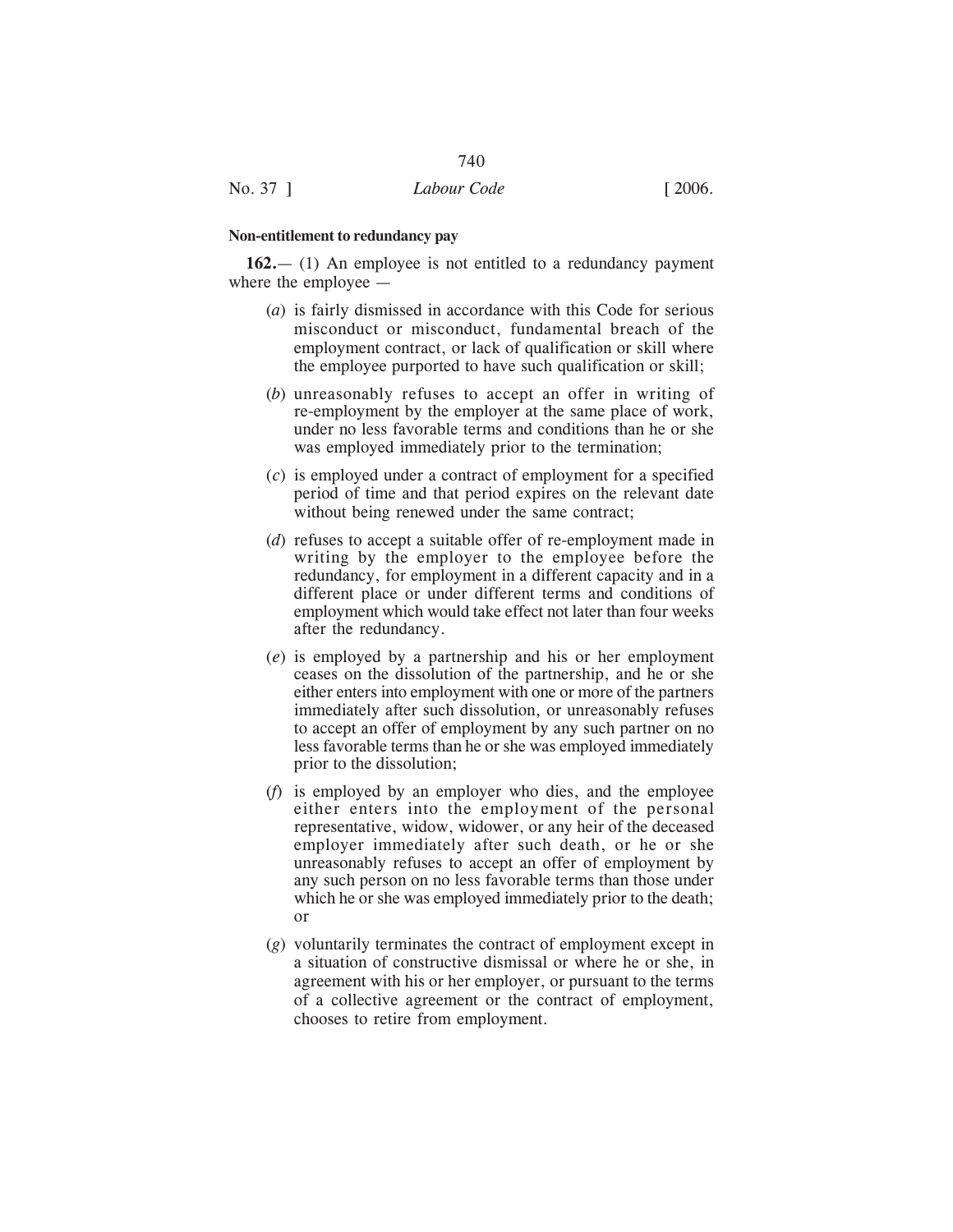#### **Payment to beneficiary and complaint against non-payment**

**163.**— (1) Where a contract of employment is terminated by reason of the death of an employee, termination benefit shall be paid  $to -$ 

- (*a*) the named beneficiary; or
- (*b*) in the absence of the named beneficiary, the surviving spouse of the deceased employee; or
- (*c*) in the absence of a spouse or named beneficiary of the deceased employee, to such other dependant relative of the deceased employee as the court may decide.

(2) A complaint that termination benefits have not been paid within two weeks from the date of termination may be taken to court, and if the complaint is found to be proven to the satisfaction of the court, it shall order payment of the amount due.

#### **Special provisions for hospitality and other seasonal employees**

**164.**— (1) For the purposes of this Division, where a seasonal employee in the hospitality industry or any industry or employment of a seasonal nature or an industry designated as seasonal by the Minister pursuant to section 2 has been engaged in employment by a particular employer for a period in aggregate of twenty-six weeks or more in any one year, that employee shall be treated as being continuously employed for that year by his or her employer.

(2) Where a seasonal employee has been continuously employed in accordance with subsection (1) for a period amounting to twentyfour months, that employee shall be deemed to come under the provisions of this Division for the purposes of severance pay or redundancy pay.

(3) In the case of hospitality employees and other seasonal employees designated by the Minister to come under the provisions of this Division, a week's basic pay for the purposes of computing redundancy pay in relation to a hospitality employee or other seasonal employee designated by the Minister means the average basic pay per week in the two full seasons immediately preceding the date on which he or she ceases to be employed and the number of weeks to be computed in accordance with subsection (1).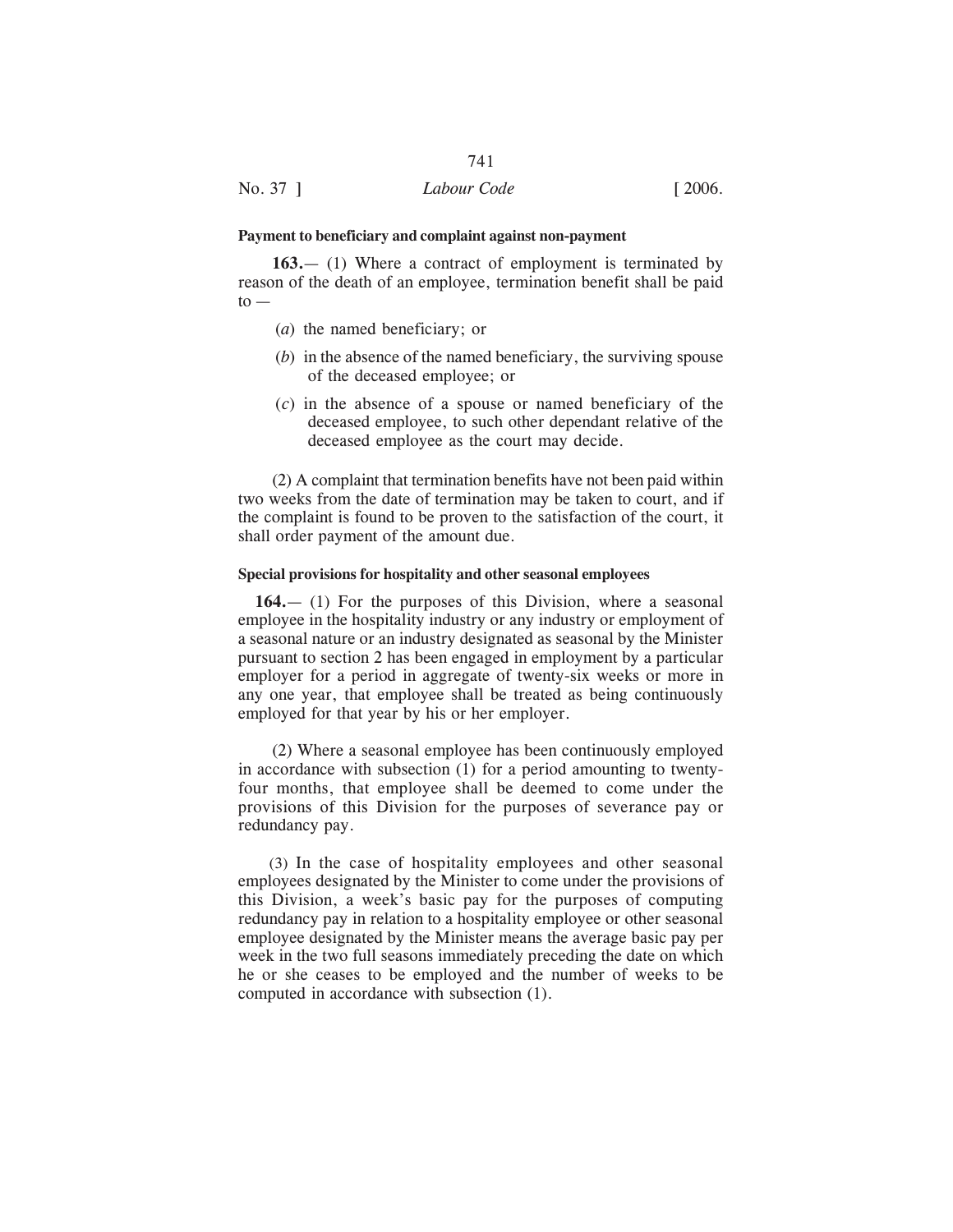## **Part-time employees**

**165.**— (1) A part-time employee shall qualify for redundancy pay where he or she has been continuously employed for an aggregate of two years and he or she works for not less than three days of each week.

(2) Any week in which the employee is employed for twenty-four hours or more shall count in computing a period of employment for the purposes of severance pay or compensation for unfair dismissal.

## **Provision for pro rata payment**

**166.**— (1) Where any debt arising out of obligations under this Division is owed by the employer to the employee, the Labour Commissioner may, in his or her discretion, permit the payment of such debt to be made *pro rata.*

(2) An arrangement for payment of a debt to be paid on a *pro rata* basis as referred to in subsection (1) shall be administered by the Labour Commissioner, who shall cause such payment to be lodged and recorded at the Labour Department and shall cause such payment to be issued to the employee named as the beneficiary of the debt payment.

## **Contesting of redundancy**

**167.**— (1) Where the certified trade union at the workplace is of the opinion that conditions of redundancy as defined under this Code do not exist at the workplace, the trade union may lodge an objection to the redundancy with the Labour Commissioner.

(2) An objection to a redundancy shall be in writing, setting out the reasons for the objection.

(3) Where the Labour Commissioner is of the opinion that an objection to a redundancy is reasonable, the Labour Commissioner shall, in writing, notify the employer of the objection and shall order the employer to make immediately available to the Labour Commissioner the accounts, statements and other relevant documents of the industrial establishment of the employer claimed to be in a condition of redundancy.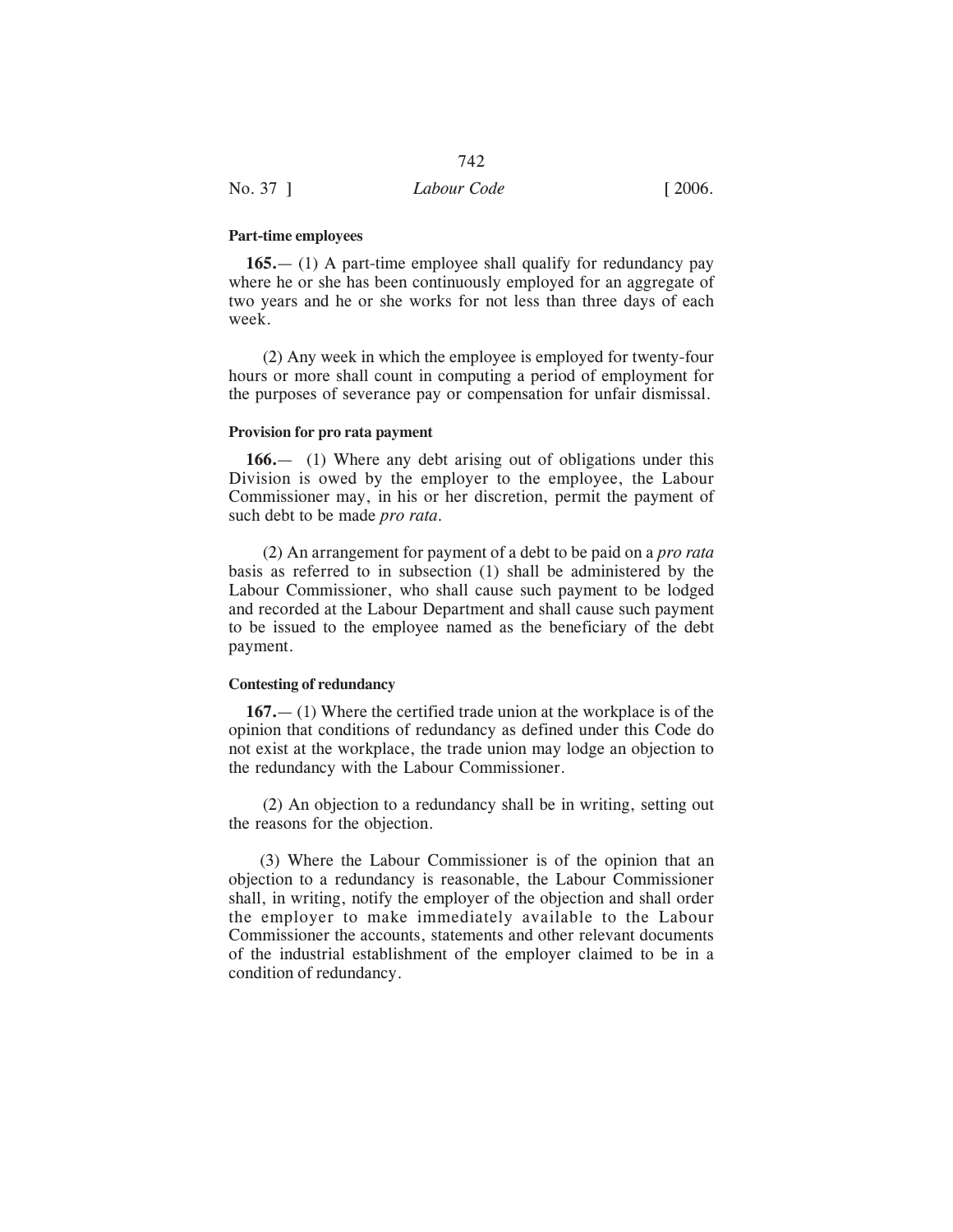## No. 37 ] *Labour Code* [ 2006.

(4) Where an employer receives an order from the Labour Commissioner pursuant to subsection (3) and the employer refuses to obey the order, the employer commits an offence and is liable to a fine not exceeding ten thousand dollars.

## PART IV

## OCCUPATIONAL SAFETY AND HEALTH

## DIVISION 1 *Registration and Requirements of Industrial Establishments*

#### **Interpretation**

**168.**— (1) In this Part —

- "article" means an object which is formed to a specific shape or design during its manufacture or which in its natural shape, and which use in that form is dependent in whole or in part on its shape or design;
- "employer" includes, as the context requires, the operator, principal contractor, contractor or subcontractor;
- "committee" means a joint workplace safety and health committee established pursuant to section 192;
- "committee member" means a member of a committee established pursuant to section 192.

(2) A person who is employed in an industrial establishment whether for wages or not, either in a process or in cleaning or oiling any part of the machinery or plant, or in any other kind of work whatsoever incidental to or connected with the process, or connected with the article made or otherwise the subject of the process therein, shall, save as is otherwise provided by this Part, be deemed to be employed therein for the purposes of this Part and any proceedings thereunder.

(3) A young person who works in an industrial establishment, whether for wages or not, in collecting, carrying or delivering goods, carrying messages or running errands shall be deemed to be employed in the industrial establishment for the purposes of this Part or of any proceedings under this Part.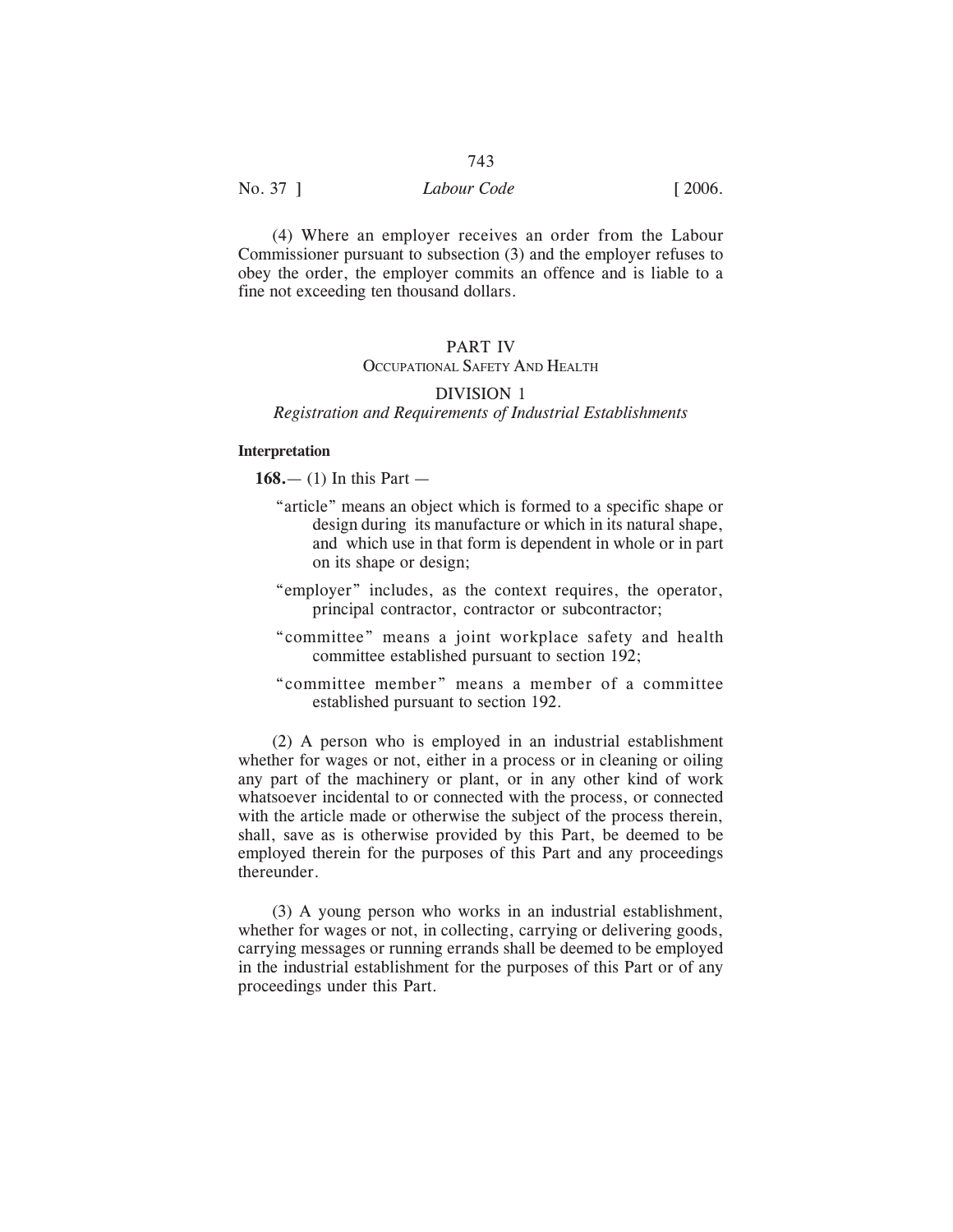| No. 37 ] | Labour Code | $\lceil 2006. \rceil$ |
|----------|-------------|-----------------------|
|          |             |                       |

(4) For the purposes of this Part and Regulations made pursuant to this Part, a ship being manufactured or under repair shall be deemed to be a construction site.

(5) An owner does not become an employer at a construction site by virtue only of the fact that the owner has engaged an architect, professional engineer or other person solely to oversee quality control at a construction site.

## **General application**

**169.**— (1) Except where otherwise expressly provided, this Part shall apply to every industrial establishment, to all owners and occupiers of industrial establishments, and to all employers and all employees.

(2) Except where otherwise provided, this Part shall apply to industrial establishments belonging to or occupied by the State, but in case of any public emergency, the Minister may, by Order published in the *Gazette*, for the duration of the period specified in the Order, exempt from this part any industrial establishment —

- (*a*) belonging to or occupied by the State;
- (*b*) in which work is being carried out on behalf of the State; or
- (*c*) whose activities are vital to the national interest.

## **Work in private residences**

**170.**— (1) This Part shall not apply to work performed by the owner or occupier of a private residence in or about a private residence or the lands and appurtenances used in connection therewith.

(2) The provisions of this Part shall apply to homeworkers who employ other employees in the home for the purpose of such homework, and to homeworkers who are employed under contracts of employment.

## **Appointment of Chief Occupational Safety and Health Officer and other officers**

**171.**— (1) The Public Service Commission shall appoint the Chief Occupational Safety and Health Officer and such other occupational safety and health officers as are necessary to enforce and administer the provisions of this Part.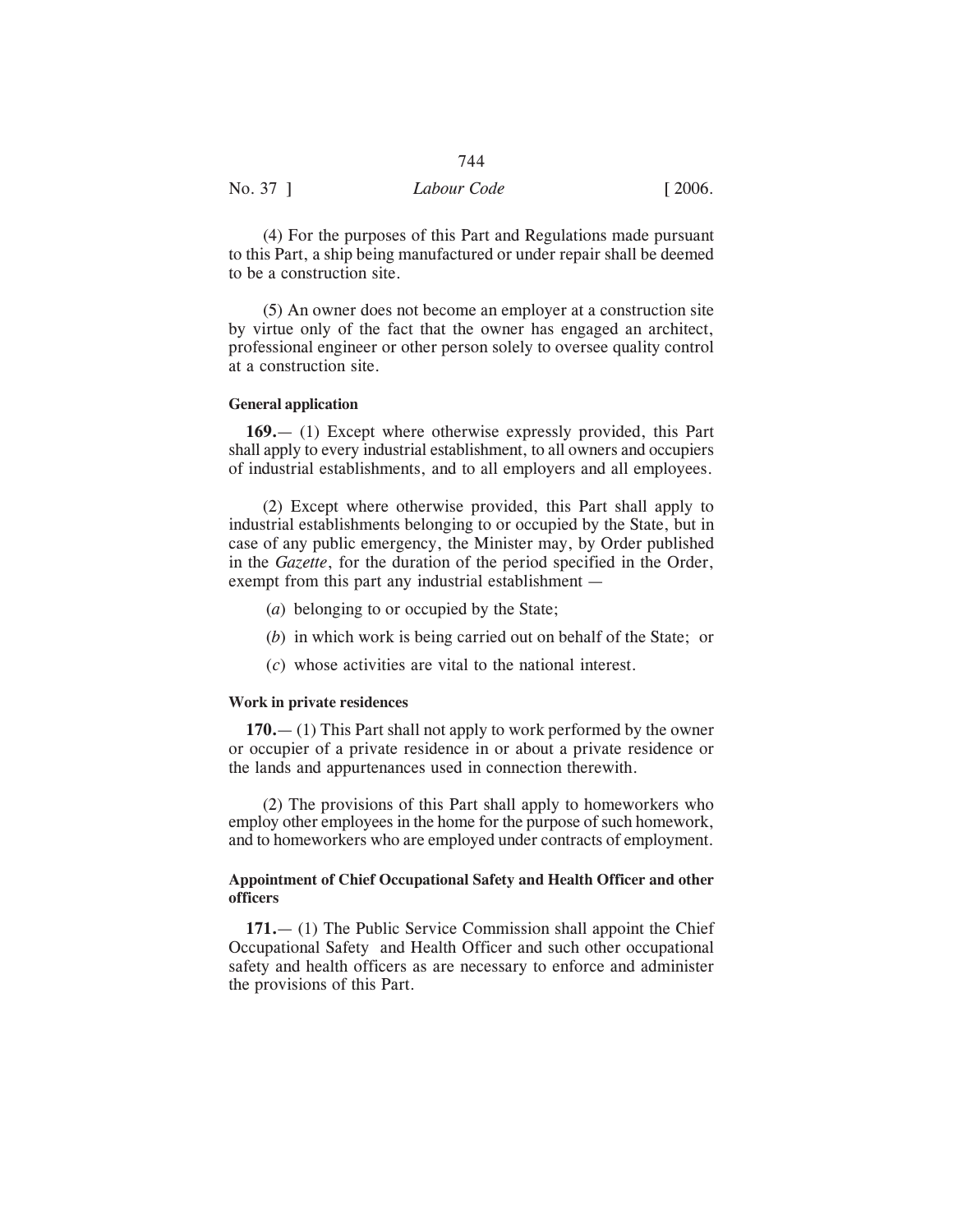(2) The authorised officers appointed pursuant to subsection (1) shall be under the control and direction of the Labour Commissioner and shall be supervised by the Chief Occupational Safety and Health Officer.

745

(3) Subject to subsection (4), all industrial establishments and all machinery and equipment shall be inspected by the authorised officers on behalf of the Department of Labour.

(4) The Minister may make Regulations for the inspection of industrial establishments, machinery and equipment or of some classes of industrial establishments or of certain kinds of machinery, by persons other than the authorised officers as may be designated in the Regulations.

(5) A person who is an employer or person having control of any industrial establishment or is directly or indirectly interested in such establishment or in any process or business carried on therein, or in a patent connected therewith, or is employed in or about such establishment, shall not be appointed as an authorised officer or act as such.

(6) The Chief Occupational Safety and Health Officer shall make reasonable efforts to ensure that persons and organizations concerned with the purposes of this Part are provided with information and advice pertaining to its administration and to the protection and safety of workers generally.

(7) An authorised officer shall be furnished with a prescribed certificate of his or her appointment.

(8) When visiting an industrial establishment or place to which any of the provisions of this Division applies, the authorised officer, if required so to do, produce the certificate referred to in subsection (1) to the employer or person having control of the industrial establishment.

## **Requirement for registration and pre-existing registration**

**172.**— (1) An employer or other person having control of an industrial establishment shall apply to the Department of Labour in the prescribed form for the registration of the industrial establishment —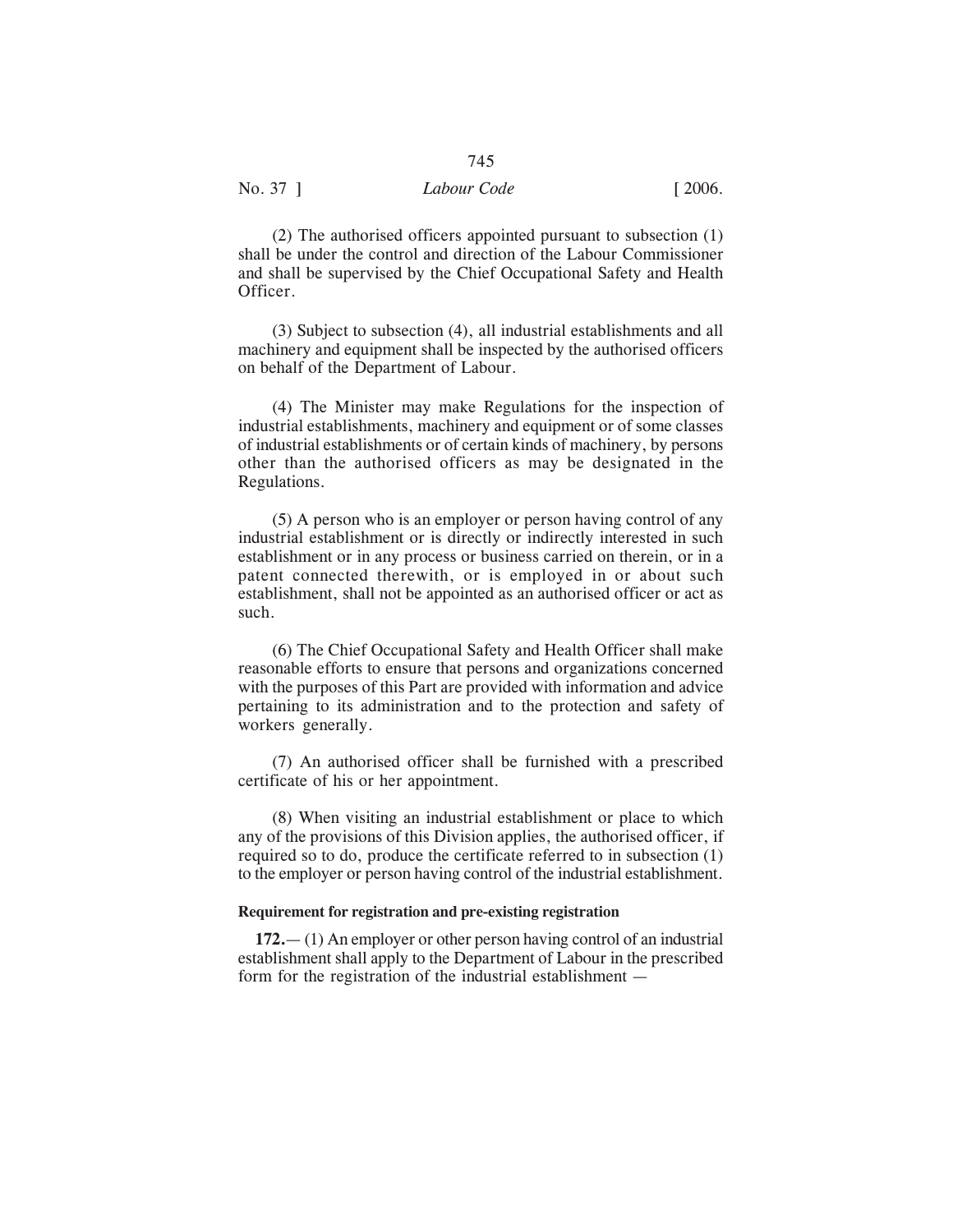## No. 37 ] *Labour Code* [ 2006.

- (*a*) within thirty days after the coming into force of this Part, in the case of an existing industrial establishment not already registered under any other enactment; or
- (*b*) within thirty days after the industrial establishment commences to operate as such, in the case of a new industrial establishment.

(2) A registration effected pursuant to any other law before the date of commencement of this Part in respect of any existing industrial establishment shall be deemed to have been done under this Division and shall continue in effect under this Division for the purpose of the application of the provisions of this Part to such industrial establishment until registration is effected in accordance with this Division.

(3) An employer or other person having control of an existing industrial establishment referred to in subsection (2) shall, within one year after the coming into force of this Part, make application to the Department of Labour for a certificate of continuation of registration pursuant to this Division.

## **Application for registration and Register**

**173.** — (1) An application pursuant to subsection 172 shall contain the following particulars —

- (*a*) the name and address of the employer or other person having control of the industrial establishment to which the application relates;
- (*b*) the address and location of the industrial establishment and the National Insurance Corporation Employers' Registration Number;
- (*c*) the nature and the object of the process carried on in the industrial establishment;
- (*d*) the number of employees employed in the industrial establishment-
	- (i) normally; and
	- (ii) at the date of application;
- (*e*) the hazardous substances present in the industrial establishment, as listed in the hazardous materials inventory required to be prepared under this Part; and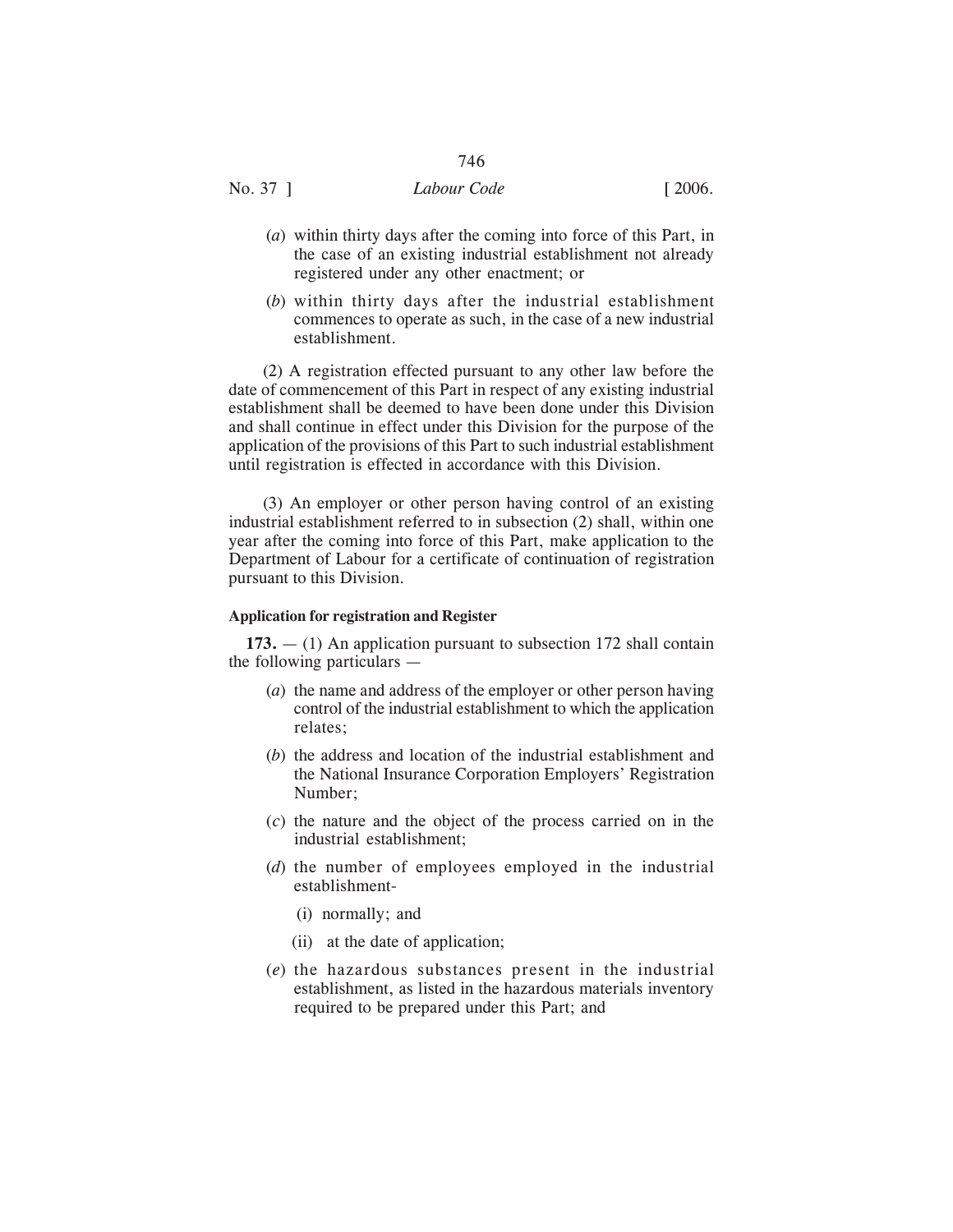(*f*) whether the industrial establishment is a major hazard installation.

(2) Where the Department of Labour receives an application for registration or continued registration from an industrial establishment, the Department of Labour shall, within fourteen days of receipt of the application, register it and issue to the applicant a certificate of registration or continuance of registration in the prescribed form.

(3) Subject to subsection (1), an application for registration or continuation of registration or renewal of registration shall be made on the prescribed form and shall be accompanied by the prescribed fee and any other information requested by the Department of Labour.

(4) A person who intends to erect or cause to be erected a new industrial establishment or any new building appurtenant to any existing industrial establishment shall, before the erection of such industrial establishment or building is commenced, give notice of his or her intention in writing to the Physical Planning and Development Division and shall consult with the Department of Labour and the Fire Service prior to making any determination relating to the erection of the industrial building.

(5) The Chief Occupational Safety and Health Officer shall cause the particulars of any industrial establishment registered under this section to be entered in a register to be kept and maintained for such purpose.

## **Application for registration of change of particulars**

**174.** Where any significant change takes place in any of the particulars registered under section 173(5), the employer or other person having control of the industrial establishment shall, within thirty days after the date upon which the change takes place, apply to the Department of Labour for the registration of the change, and the Chief Occupational Safety and Health Officer shall amend the register of the industrial establishment accordingly and issue to the applicant a verification of registration of the change in the prescribed form within fourteen days of the change being made.

## **Chief Occupational Safety and Health Officer to monitor registered industrial establishment**

**175.**— (1) The Chief Occupational Safety and Health Officer may take such steps as considered necessary to ascertain whether —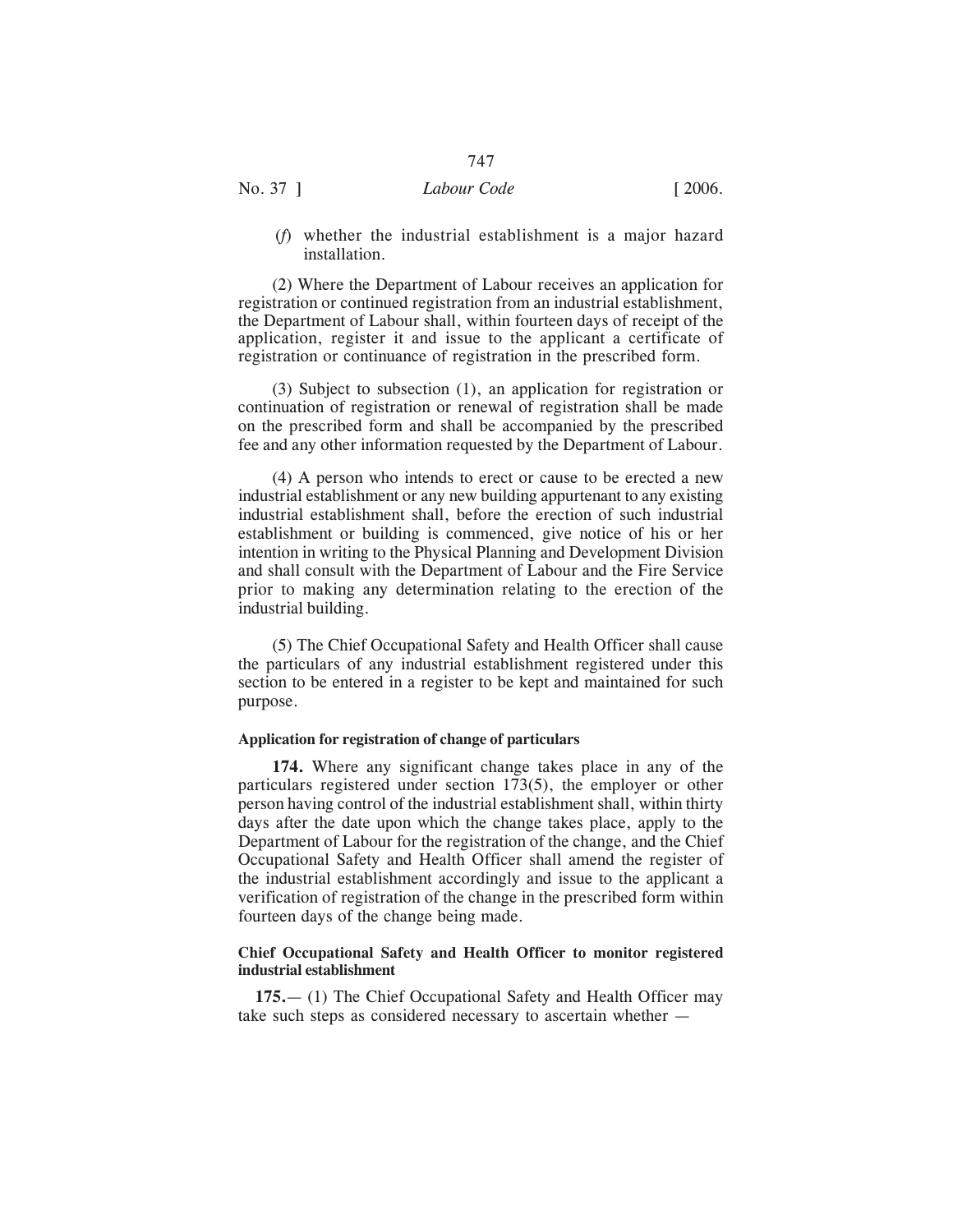# No. 37 ] *Labour Code* [ 2006.

- (*a*) any industrial establishment registered under this Part is being operated as an industrial establishment; or
- (*b*) any change has taken place in the particulars registered under section 173(5) in respect of any industrial establishment.

(2) Where the Chief Occupational Safety and Health Officer ascertains that any registered industrial establishment is not being operated as an industrial establishment, or that a change has taken place in the particulars as registered in respect of any industrial establishment, the Chief Occupational Safety and Health Officer shall remove the name of the industrial establishment from the register kept and maintained pursuant to section 173(5) or shall make such amendment to the register as the circumstances may require.

## **General powers of authorised officers**

**176.**— (1) An authorised officer shall, for the purposes of this Part, have power—

- (*a*) where he or she has reasonable cause to believe that any place is an industrial establishment or that any person is employed in an industrial establishment, to enter, inspect and examine the industrial establishment or part of an industrial establishment as he or she deems fit;
- (*b*) where he or she has reasonable cause to believe that explosives or highly flammable materials or toxic substances are stored or used in any building of which an industrial establishment or workplace forms part, to enter, inspect and examine any part of that building as he or she deems fit;
- (*c*) to require the production of any registers, certificates, licences, records, reports, notices and documents kept pursuant to this Part and to inspect, examine and copy the same;
- (*d*) upon giving a receipt, to remove any register, certificate, licence, record, report, notice and document kept pursuant to this Part for the purpose of making copies of or extracts from them, and upon making copies or extracts thereof, to promptly return the same to the person who produced or furnished them within seven days of the removal;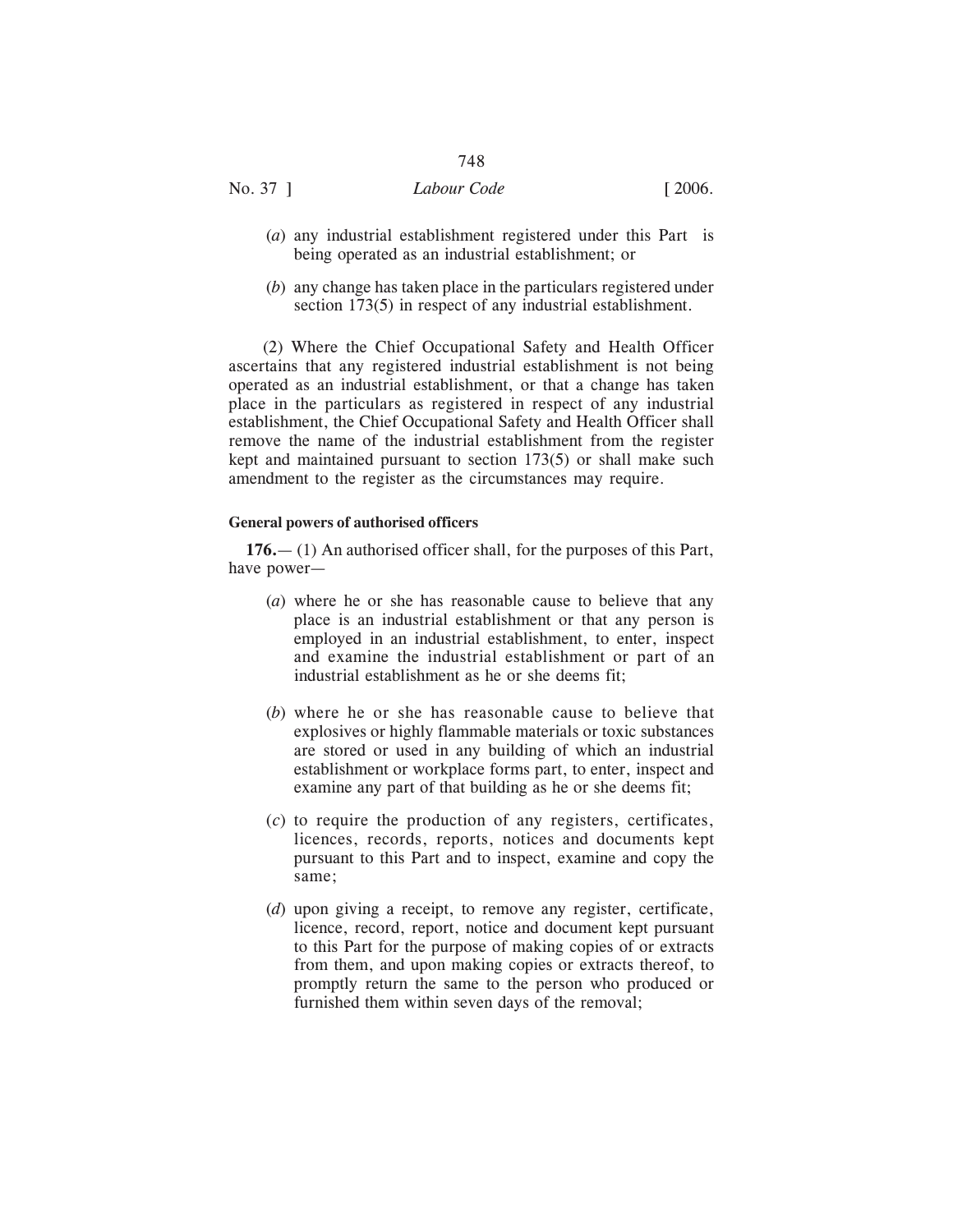- (*e*) to make such examination, inquiry or test as may be necessary to ascertain whether, in respect of any industrial establishment or its employees, or in respect of any prescribed occupation, the provisions of this Part and of the enactments for the time being in force relating to public health are being complied with;
- (*f*) to conduct tests, without unduly disturbing the workplace, of any equipment, machine, device, article, material, chemical, physical agent or biological agent in or about a work place and for such purposes and, upon notifying the employer, or person having control of an industrial establishment to take and carry away samples as may be necessary;
- (*g*) to require in writing an employer or person having control of the industrial establishment to cause any tests described in paragraph (f) to be conducted, at the expense of the employer, by a person possessing such special expert or professional knowledge or qualifications as specified by the authorised officer and to provide, at the expense of the employer, a report or assessment by that person;
- (*h*) to require any person who the authorised officer finds in an industrial establishment to give such information as it is in that person's power to give as to who is the employer or person having control of the industrial establishment;
- (*i*) to examine any person who the authorised officer finds in an industrial establishment or whom the authorised officer has reason to believe to be an employee in that industrial establishment or to have been employed within the preceding two months in that industrial establishment or in respect of any prescribed occupation, and to require every such person to sign a declaration of the truth of the matters about which he or she is so examined;
- (*j*) to require, upon at least twenty four hours notice to an employee that any equipment, machine, device, article or process be operated or set in motion or that a system or procedure be carried out that may be relevant to an examination, inquiry or test;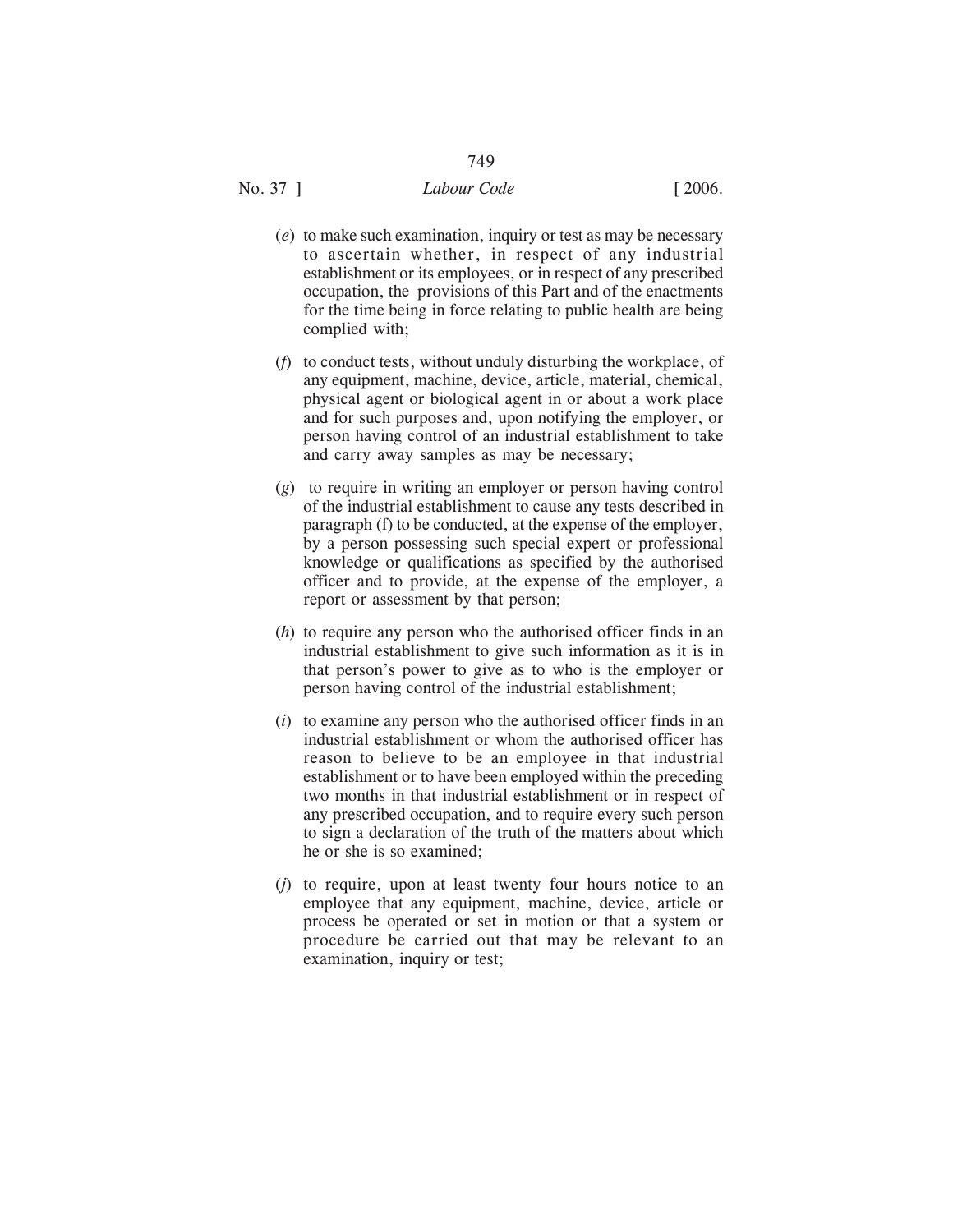# No. 37 ] *Labour Code* [ 2006.

- (*k*) to require, in writing, an employer or person having control of the industrial establishment to have equipment, machinery or device tested, at the expense of the employer, by a professional engineer and to provide, at the expense of the employer, a report bearing the seal and the signature of the professional engineer stating that the equipment, machinery or device is not likely to endanger a worker;
- (*l*) to require in writing that any equipment or device not be used pending testing described in paragraph (k);
- (*m*) to require in writing that an employer or person having control of the industrial establishment to provide a report stating —
	- (i) the load limits of a floor, roof, part of a building, structure or temporary structure;
	- (ii) that a floor, roof, part of a building, structure or temporary structure is capable of supporting or withstanding the loads being applied to it or likely to be applied to it; or
	- (iii) that a floor, roof, part of a building, structure or temporary structure is capable of supporting or withstanding all loads to which it may be subjected without causing the materials therein to be stressed beyond the allowable unit stresses established under any building code or law;

and where the authorised officer has reason to believe that this report is inadequate may cause an independent report to be prepared;

(*n*) to require, in writing, an employer or person having control of a mine or part thereof to provide, at the expense of the employer or person having control of the industrial establishment or part thereof, a report in writing bearing the seal and the signature of a professional engineer stating that the ground stability of the mine, the mining methods and the support or rock reinforcement used in the mine or part thereof, is such that an employee is not likely to be endangered;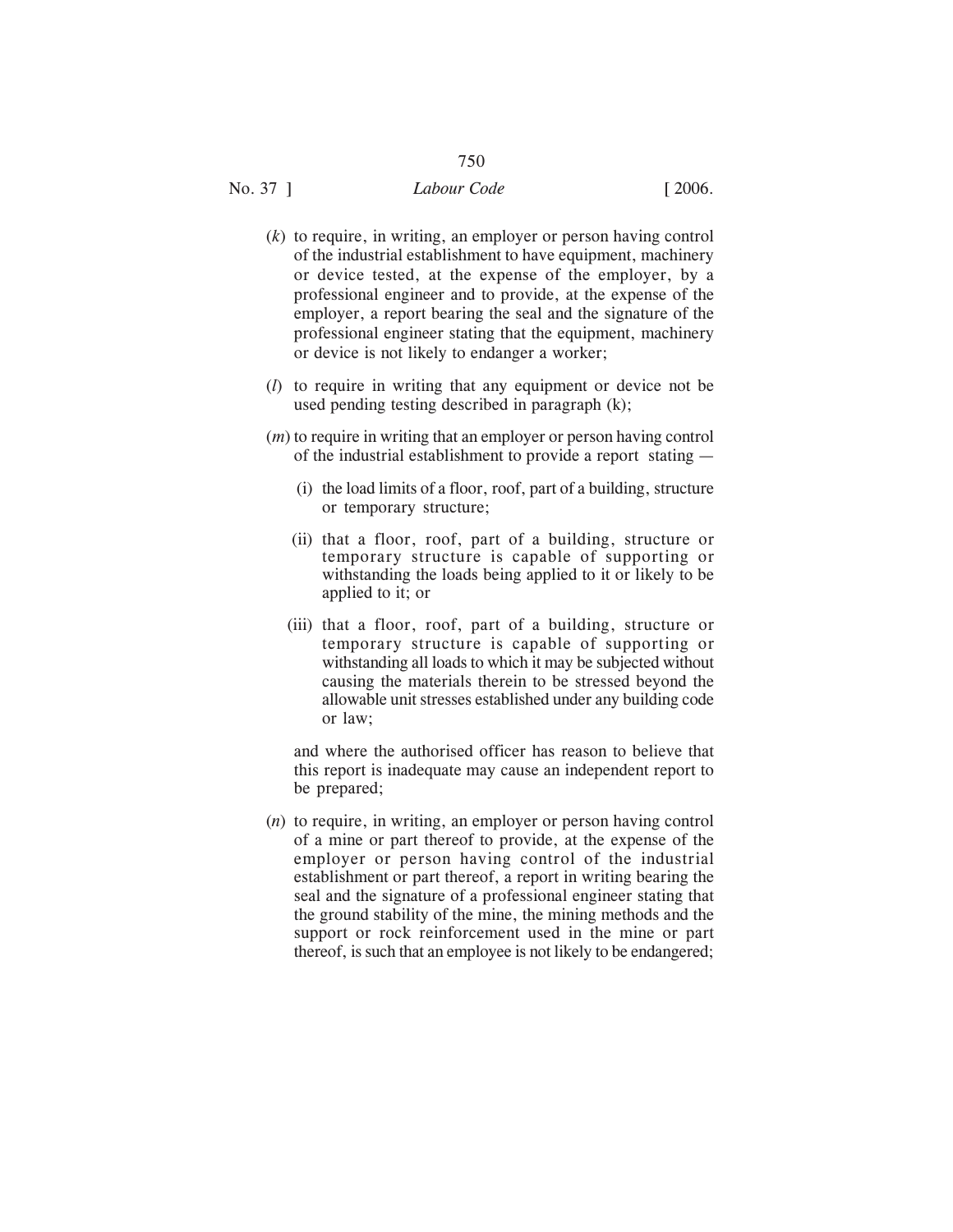# No. 37 ] *Labour Code* [ 2006.

751

- (*o*) to require in writing, within such time as is specified, that a person who is an employer, manufacturer, producer, importer, distributor or supplier to produce records or information or to provide, at the expense of such person a report or evaluation made by a person or organization having special, expert or professional knowledge or qualifications as are specified by the authorised officer, of any process, chemical, physical agent or biological agent or a combination thereof, used or intended for use in a workplace and the manner of use, including —
	- (i) the ingredients thereof and their common or generic name or names;
	- (ii) the composition and property thereof;
	- (iii) the toxicological effect thereof;
	- (iv) the effect of exposure thereto, whether by contact, inhalation or ingestion;
	- (v) the protective measures used or to be used in respect thereof;
	- (vi) the emergency measures used or to be used to deal with exposure in respect thereof; and
	- (vii) the effect of the use, transport and disposal thereof;
- (*p*) to require the production of any material concerning the content, frequency and manner of instruction of any training programme and inspect, examine and copy the material and attend any such programme;
- (*q*) where the authorised officer is a registered medical practitioner, to carry out such medical examinations as may be necessary for the purposes of his or her duties under this Part;
- (*r*) whenever he or she has reasonable cause to believe that there may be any serious obstruction in the execution of the powers, duties and functions given to him or her under this Part, to take a police officer with him or her into the industrial establishment, building, ship or vessel, as the case may be;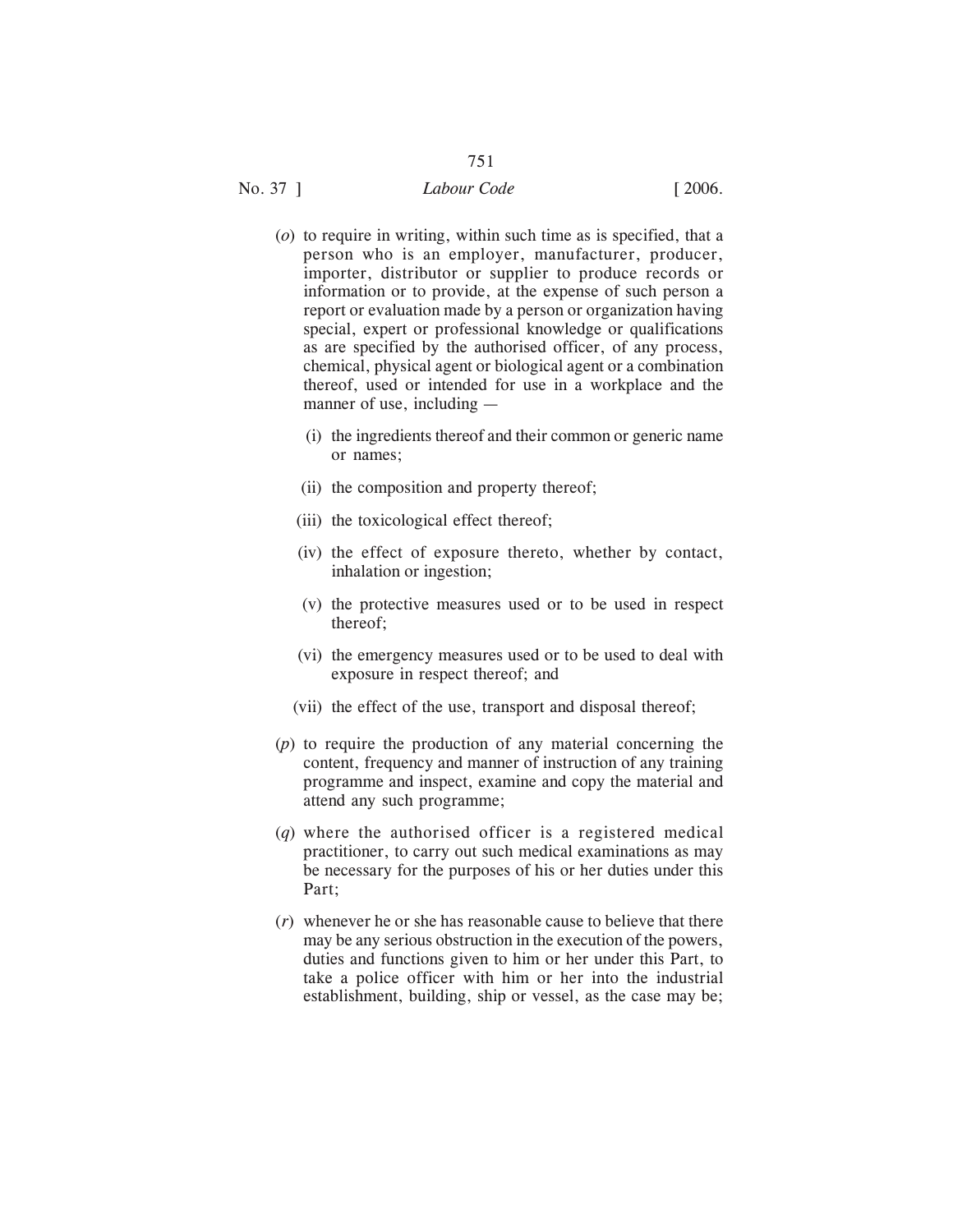# No. 37 ] *Labour Code* [ 2006.

- (*s*) in the presence of the employer or a representative of the employer, to seize and remove any article or document as evidence of a violation of this Part where he or she reasonably believes that a violation of this Part or the Regulations has been committed;
- (*t*) to halt the operations of an industrial establishment where he or she reasonably believes that there is a serious and imminent threat to life or of grave physical injury to the workers of that industrial establishment or to the public;
- (*u*) without prejudice to the powers and duties granted to a medical inspector, investigate and inquire into the causes and circumstances of any accident or other dangerous occurence occurring at an industrial establishment and make a report thereof;
- (*v*) to exercise such other powers, duties and functions as may be necessary to give full effect of the provisions of this Part.

(2) An authorised officer may, in any inspection, examination, inquiry or test —

- (*a*) be accompanied and assisted by a police officer or any person having special, expert or professional knowledge of any relevant matter; or
- (*b*) take photographs and use any equipment or material required for such purpose.

(3) Where an article or document has been seized by an authorised officer in the exercise of his or her duties, that authorised officer —

- (*a*) shall undertake the seizure in the presence of an employer or a representative of the employer;
- (*b*) may remove the article or document seized or may detain it in the place in which it is seized; and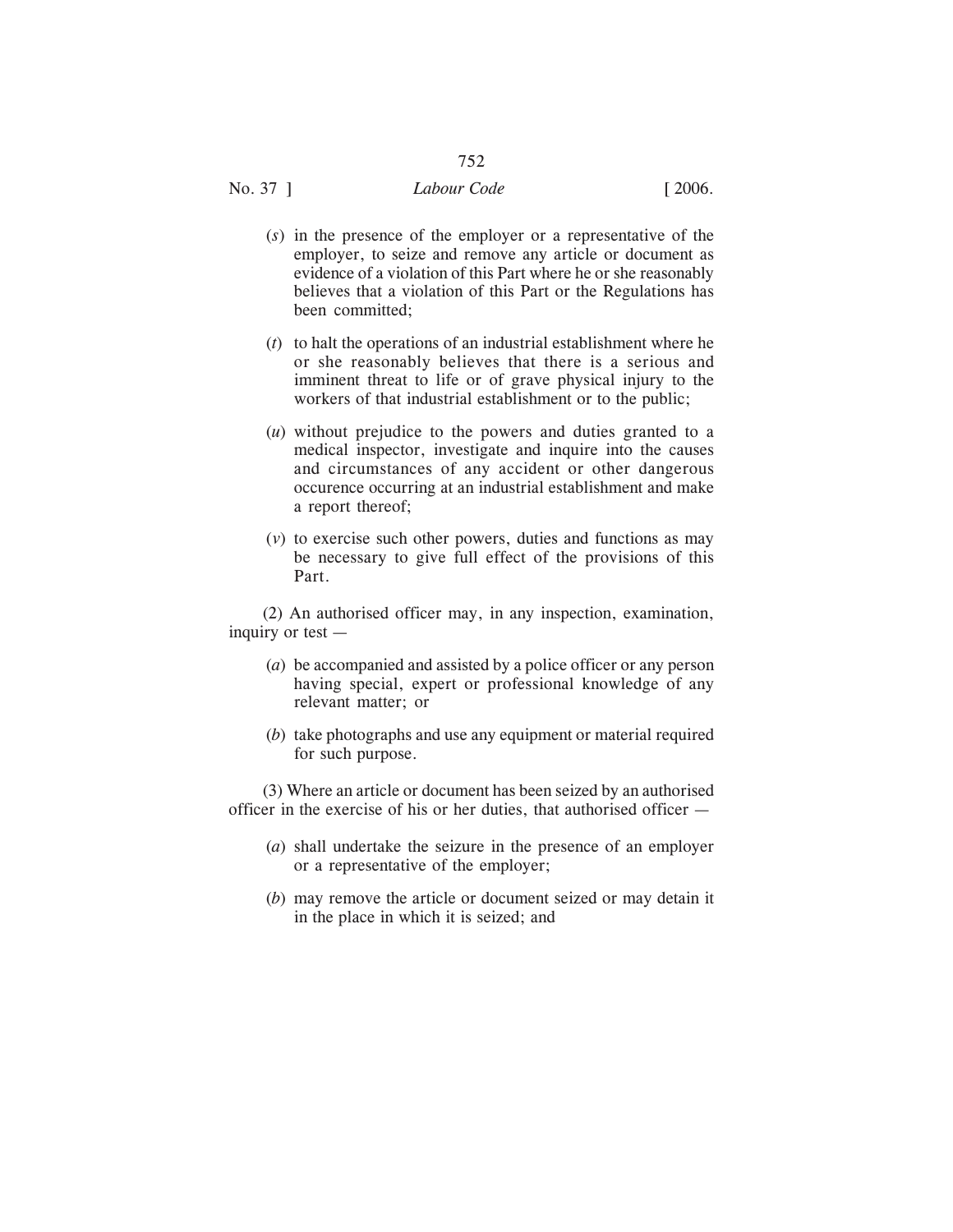No. 37 ] *Labour Code* [ 2006.

(*c*) shall inform the person from whom the article or document is seized as to the reason for the seizure and shall give the person a receipt for it;

and the person from whom the article or document is seized, shall immediately bring the fact of the seizure to the attention of management.

(4) An authorised officer shall take all necessary steps to preserve the integrity of an article or a document seized pursuant to this section.

(5) The employer or person having control of an industrial establishment and his or her agents and servants shall furnish the means required by an authorised officer as necessary for the entry, inspection, examination, inquiry, the taking of samples or otherwise for the exercise of his or her powers, duties and functions in relation to that industrial establishment.

(6) The Department of Labour shall ensure that persons and organizations concerned with issues at the workplace are provided with information and advice pertaining to its administration, and to the protection of the occupational safety and health of employees generally.

## **Notice of discontinuance for work for young person**

**177.**— (1) Where an authorised officer is of the opinion that the employment of any young person in an industrial establishment or in any particular process or kind of work in an industrial establishment is prejudicial to the health of the young person or to the health of other persons, he or she may serve notice in writing on the employer or person in control of the industrial establishment requiring that the employment of that young person in the industrial establishment or in the process or kind of work, as the case may be, be discontinued.

(2) The notice shall specify the time by which such employment has to be discontinued and such time shall not be more than seven days from the date of the notice.

## **Non-compliance with notice**

**178.**— (1) An employer or person in control of an industrial establishment shall not, after the period named in the notice under section 177, employ the young person to whom the notice relates contrary to requirements set out in the notice, unless a medical inspector has, after the service of the notice, personally examined the young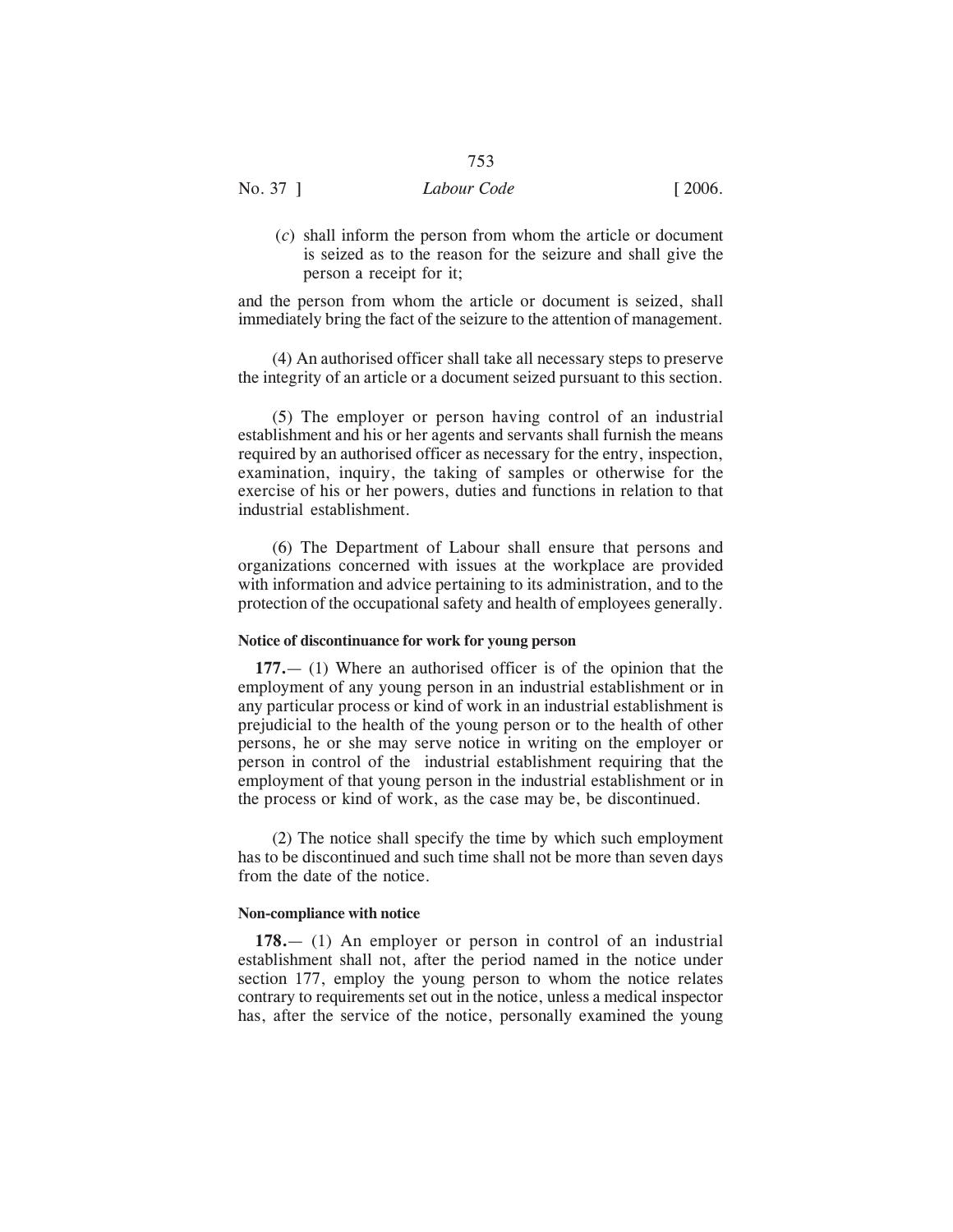|          | 754         |                       |
|----------|-------------|-----------------------|
| No. 37 1 | Labour Code | $\lceil 2006. \rceil$ |

person and certified that he or she is fit for employment in the industrial establishment or in the process or kind of work, as the case may be.

(2) An employer or person in control of an industrial establishment who fails to comply with subsection (1) commits an offence and is liable on summary conviction to a fine not exceeding five thousand dollars or imprisonment to a term not exceeding one year or both.

## **Orders**

**179.**— (1) Where an authorised officer finds that a provision of this Part or Regulations made thereunder is being contravened, that authorised officer may order, orally or in writing, the owner, employer, or person in charge of a workplace to comply with the provision and may require the order to be carried out promptly or within such period of time as the authorised officer specifies.

(2) Where an authorised officer makes an oral order under subsection (1), he or she shall confirm the order in writing before leaving the workplace.

(3) An order made under subsection (1) shall indicate generally the nature of the contravention and, where appropriate, the location of the contravention.

(4) An order made under subsection (1) may require an employer or person in control to submit to the Department of Labour a compliance plan prepared in the manner as directed by the Chief Occupational Safety and Health Officer and including such items as required by the order.

(5) The compliance plan shall specify what the employer or person in control has to do to comply with the order and when the employer intends to achieve compliance.

(6) Where an authorised officer makes an order under subsection (1) and finds that the contravention of this Part or the Regulations is a danger or hazard to the safety and health of employees, he or she  $\text{max}$  —

(*a*) order that any place, equipment, machine, device, article or any process or chemical shall not be used until the order is complied with;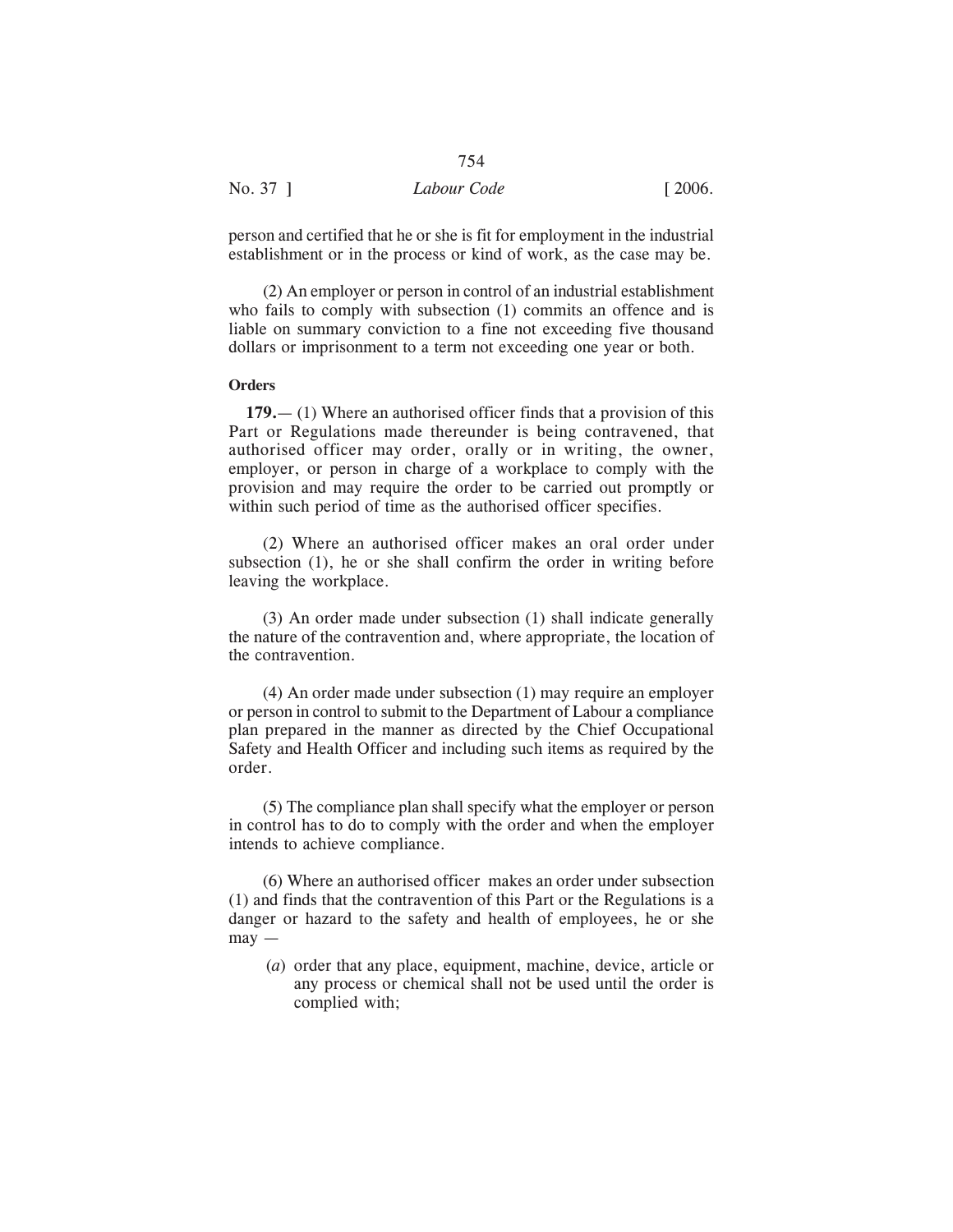No. 37 ] *Labour Code* [ 2006.

- (*b*) order that the work at the workplace or in the affected area as indicated in the order shall stop until the order to stop work is withdrawn or cancelled by the Department of Labour after an inspection; or
- (*c*) order that the workplace or the affected area where the contravention exists be cleared of employees and isolated by barricades, fencing or any other means suitable to prevent access thereto by any employee until the danger or hazard to the safety or health of employees is removed.

(7) Notwithstanding subsection (6)(b), an employer or person in control who gives notice to the authorised officer of compliance with an order made under subsection (6), may resume work pending an inspection and decision by the Department of Labour respecting compliance with the order and the employer shall bear all liability arising out the decision to resume.

(8) Where an authorised officer makes an order under subsection (1), or where the Department of Labour has been advised of an employer's inability to obtain an unexpired chemical safety data sheet, an authorised officer may order that the hazardous chemical shall not be used or that the article that causes, emits or produces the hazardous physical agent shall not to be used or operated until the order is withdrawn or cancelled.

(9) Where an authorised officer makes an order under this section, he or she may affix to the workplace, or to any equipment, machine, device or article a copy thereof or a notice in the prescribed form and no person, except an authorised officer, shall remove such copy or notice unless authorized to do so by an authorised officer.

(10) Where an authorised officer makes an order in writing or issues a report of his or her inspection to an employer or person in charge of the workplace, the employer or person in charge of the workplace shall promptly cause a copy or copies of the order to be posted in a conspicuous place or places at the workplace where it is most likely to come to the attention of the employees and shall furnish a copy of such order or report to the safety and health representative or the committee, and the recognized trade union, if any.

(11) An authorised officer shall hold or afford to an employer or a person in charge of a workplace, an opportunity for a hearing before making an order.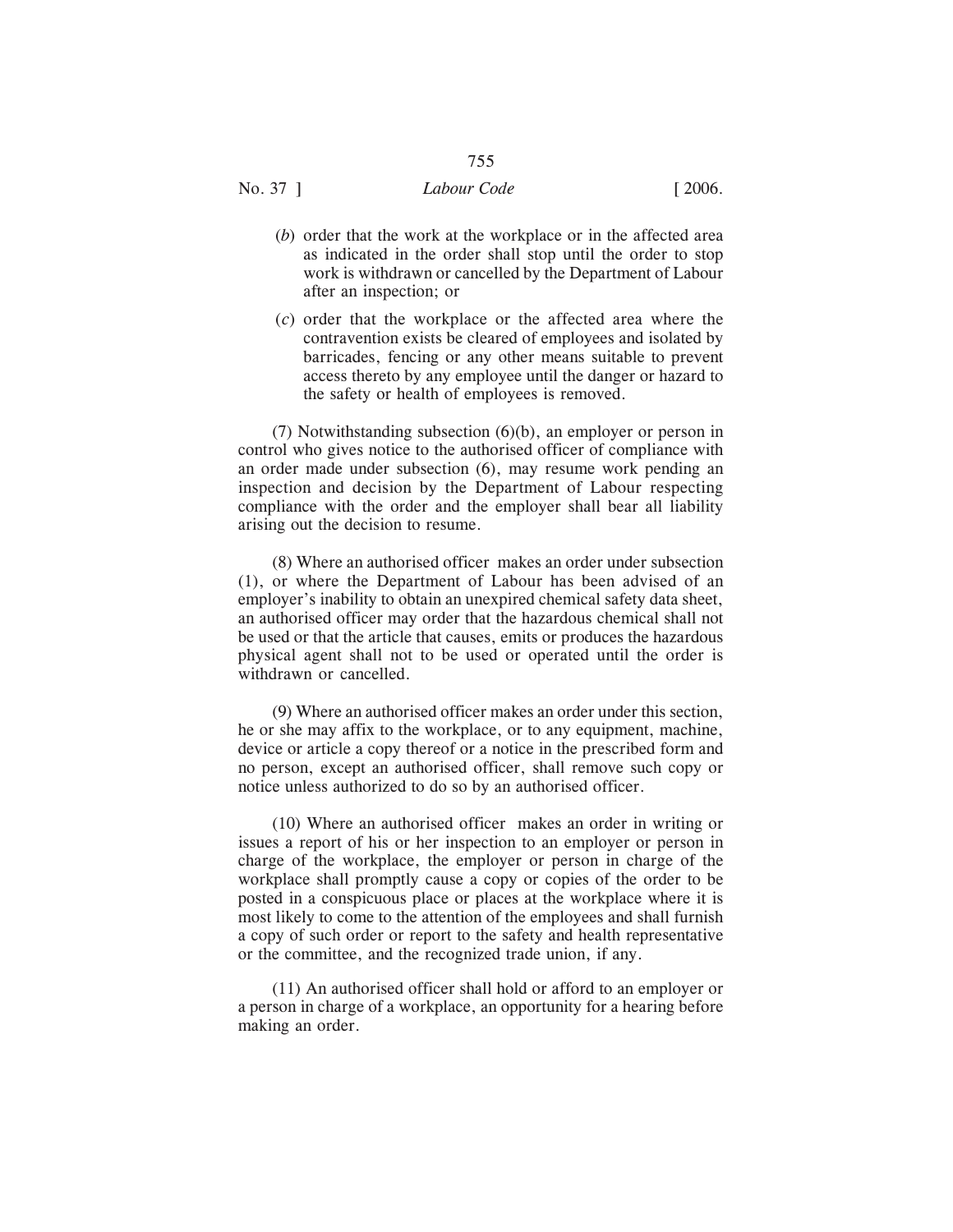| No. 37 ] | Labour Code | $\lceil 2006. \rceil$ |
|----------|-------------|-----------------------|
|          |             |                       |

(12) Where an order is made pursuant to this section, the Chief Occupational Safety and Health Officer shall notify the National Insurance Corporation in writing and the relevant recognised trade union, if any.

## **Appeals from Orders**

**180.**— (1) Any employer or person in control of a workplace, employee or trade union aggrieved by any order made by the Chief Occupational Safety and Health Officer may, within seven days of the making of the order, appeal to the Tribunal.

(2) On an appeal under this section, the Tribunal may rescind or affirm the order or substitute a new order.

(3) On an appeal under this section, the Tribunal may suspend the operation of the order appealed against, pending the disposition of the appeal.

## **Prohibition on entering workplace after order**

**181.** Where an order is made under section 179(6)(c), an employer or person in control shall not require or permit any employees to enter the workplace or affected area except for the purpose of doing work that is necessary or required to remove the danger or hazard and only where the employees are protected from the danger or hazard.

## **Notice of compliance**

**182.**— (1) Where an employer or person in control of a workplace complies with an order issued pursuant to section 179, he or she shall submit to the Department of Labour a notice of compliance.

(2) The notice shall be signed by the employer or person in control and shall be accompanied by —

- (*a*) a statement of agreement or disagreement with the contents of the notice, signed by a member of the committee representing employees or by a safety and health representative, as the case may be; or
- (*b*) a statement that the member or representative has declined to sign the statement referred to in paragraph (a).

(3) The employer shall post the notice of compliance for a period of fourteen days following its submission to the Department of Labour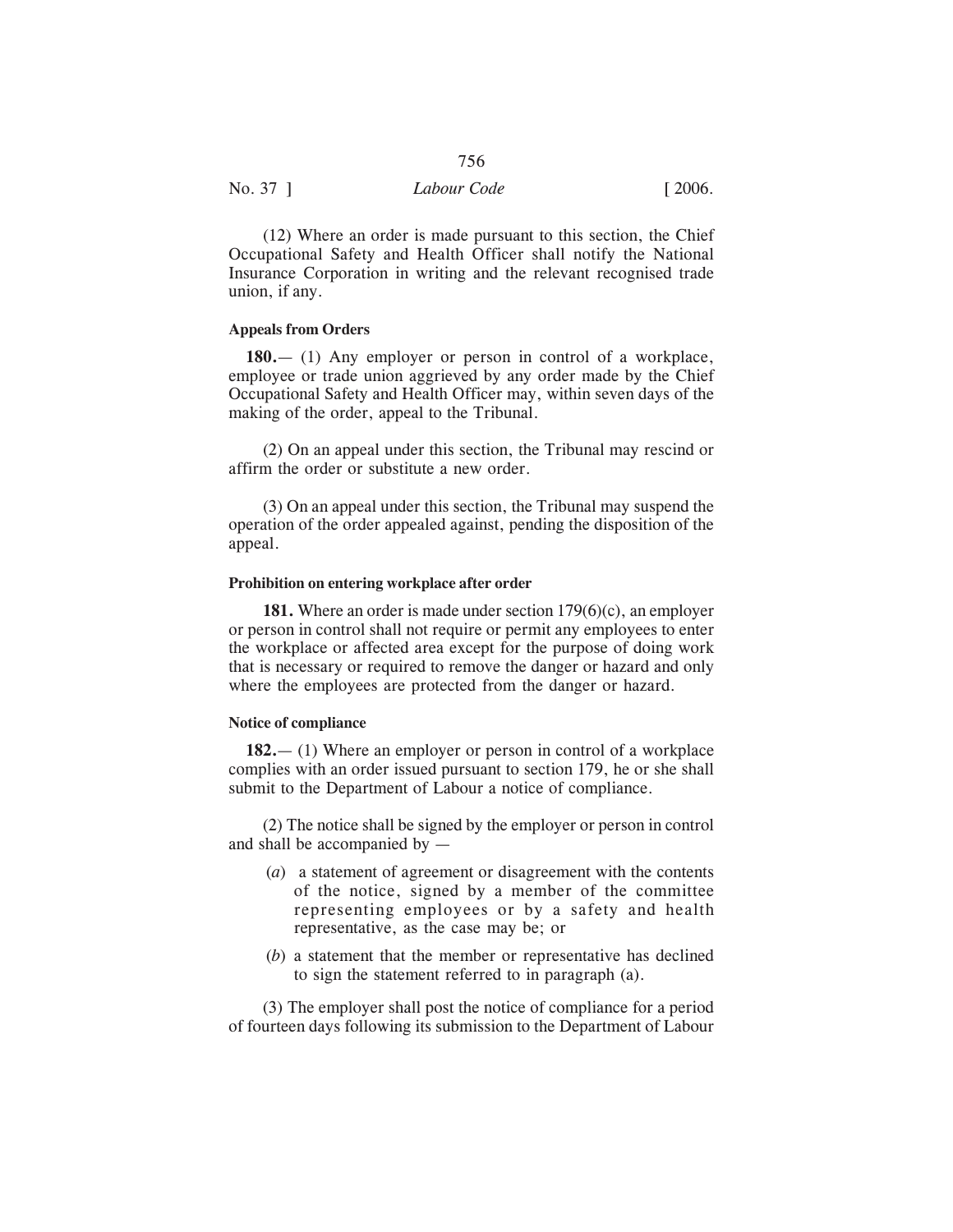|          | 757         |                       |
|----------|-------------|-----------------------|
| No. 37 ] | Labour Code | $\lceil 2006. \rceil$ |

in a place or places in the workplace where it is most likely to come to the attention of employees.

## **Injunction**

**183.** The Department of Labour may apply to the High Court for a restraining order where a contravention of section 179(6) has occurred.

## **Establishment of Advisory Council**

**184.**— (1) The Minister shall establish an advisory council to be known as the Advisory Council on Occupational Safety and Health consisting of seven members appointed by the Minister from among persons nominated for such appointment by bodies or persons representative of the concerns referred to in subsection (2), one of whom shall be the Chief Occupational Safety and Health Officer.

(2) The members of the Advisory Council shall be appointed for a term as the Minister determines and shall be as follows —

- (*a*) the Chief Occupational Safety and Health Officer;
- (*b*) two persons nominated by bodies representing employers' organisations;
- (*c*) two persons nominated by trade unions;
- (*d*) one person concerned with and knowledgeable in matters relevant to occupational safety, welfare and health; and
- (*e*) one person nominated by the National Insurance Corporation.

(3) The Minister shall designate a chairperson and a vice chairperson of the Advisory Council from among the members appointed.

(4) The Minister may fill any vacancy that occurs in the membership of the Advisory Council in accordance with subsection (2).

(5) Any remuneration and expenses of the members of the Advisory Council shall be determined by the Minister and shall be paid out of monies approved by Parliament for that purpose.

(6) The Advisory Council, with the approval of the Minister, may make rules and pass resolutions governing its procedure, including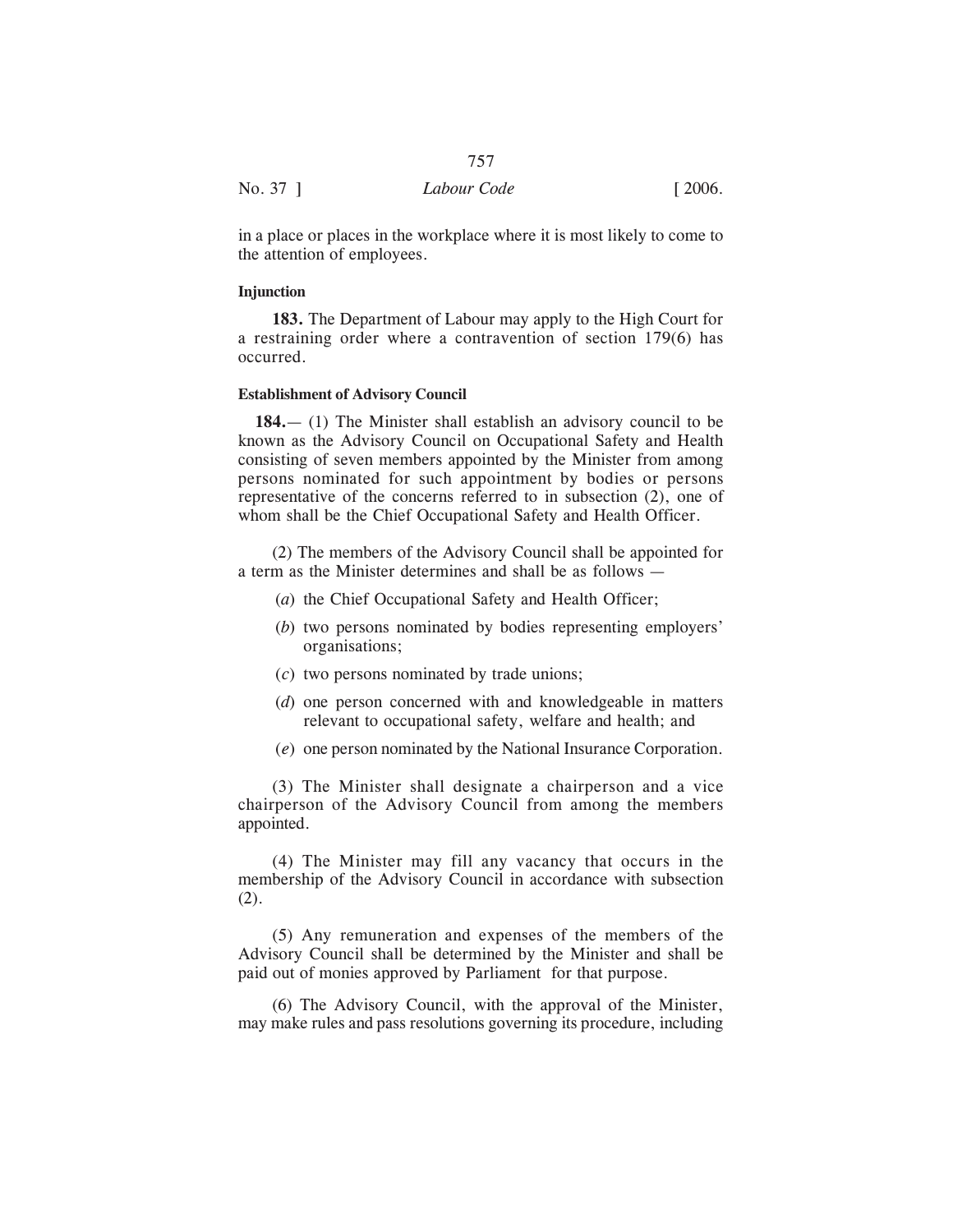the calling of meetings, the establishment of a quorum and the conduct of meetings.

- (7) The functions of the Advisory Council are —
- (*a*) to hear and receive proposals from interested persons and the public at large on a national policy on occupational safety and health and ways to improve occupational safety and health in Saint Lucia;
- (*b*) to advise the Minister on general matters relating to occupational safety and health, or arising out of the operation of this Part which may be brought to its attention or be referred to it, and to formulate a national policy on occupational safety and health;
- (*c*) to make recommendations to the Minister relating to programmes of the Department of Labour in occupational safety and health, including enforcement, and the implementation of a national policy on occupational safety and health;
- (*d*) to promote public awareness of occupational safety and health; and
- (*e*) any other function assigned to the Advisory Council by the Minister.

(8) The Advisory Council shall file with the Minister, not later than the first day of June in each year, an annual report on the affairs of the Advisory Council for the previous year.

(9) The Minister shall lay the report of the Advisory Council before Parliament.

## **Establishment of technical committees**

**185.**— (1) The Advisory Council may establish technical committees to assist it in the performance of its functions and may appoint persons from outside of the membership of the Advisory Council as it may deem fit to be members of any such committees.

(2) A person appointed under subsection (1) who is not a member of the Advisory Council or a public officer may be paid such remuneration and expenses as may be determined by the Minister.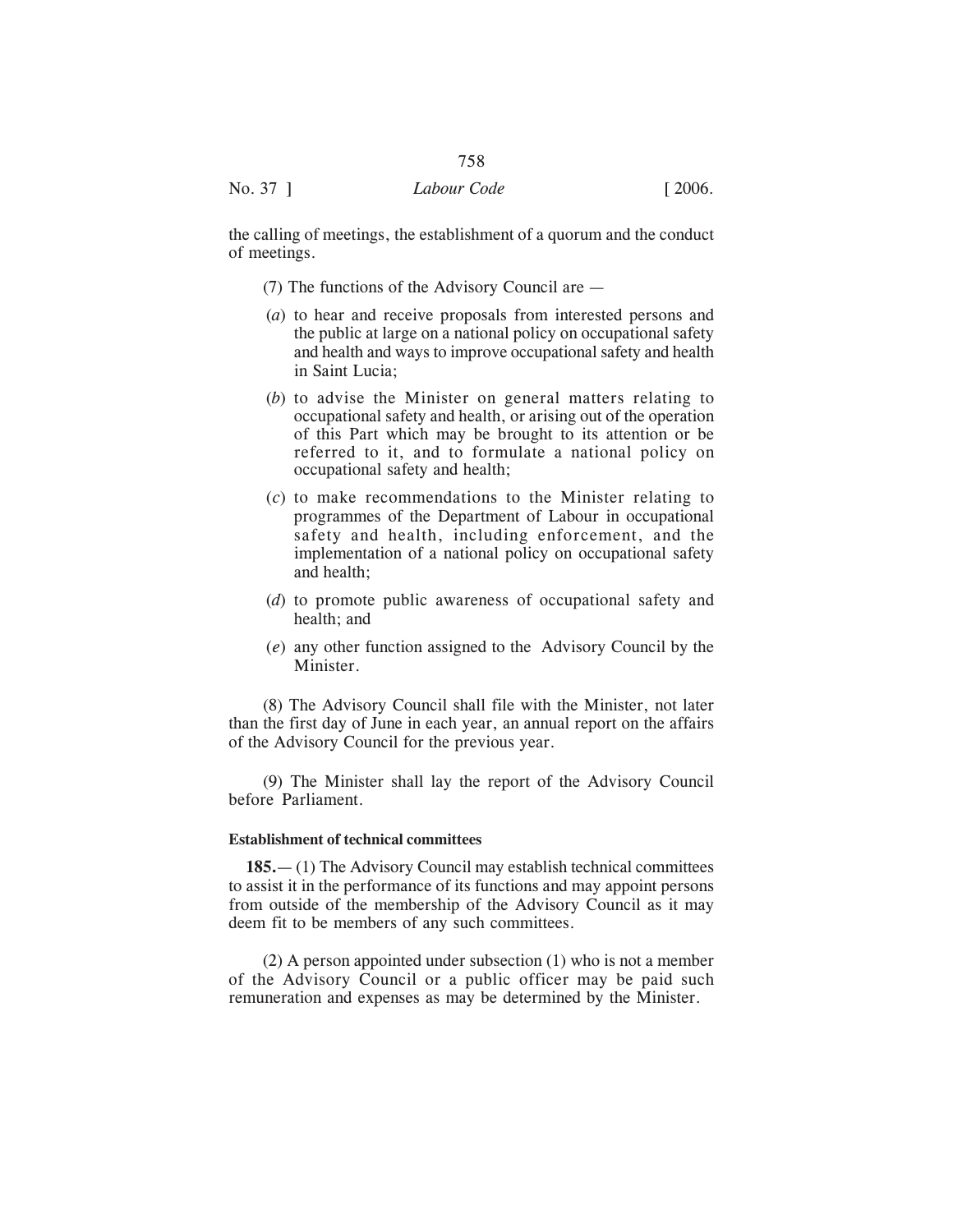| No. 37 ]<br>$\lceil 2006. \rceil$<br>Labour Code |  |
|--------------------------------------------------|--|

## **Appointment of medical inspectors**

**186.**— (1) The Minister may, by notice published in the *Gazette*, designate a sufficient number of registered medical practitioners to be medical inspectors for any of the purposes of this Part.

(2) A medical practitioner who is an employer or person in control of an industrial establishment, or is directly or indirectly interested therein, or in any process or business carried on therein, or in a patent connected therewith, shall not act as medical inspector for that industrial establishment.

## **Duties and powers of medical inspectors**

**187.**— (1) A medical inspector appointed pursuant to section 186 shall have power at all reasonable times to inspect the general register referred to in section 209.

(2) It shall be the duty of a medical inspector to investigate and report on —

- (*a*) any case of death or injury caused by exposure to fumes or other noxious substances in an industrial establishment, or due to any other special cause specified in instructions of the Minister as requiring investigation;
- (*b*) any case of death or injury which the Department of Labour, in pursuance of any general or special instructions of the Minister, may refer to the medical inspector for that purpose; and
- (*c*) any case of disease of which he or she receives notice under this Part.

(3) A medical inspector, for the purpose of any investigation under this section, shall have all the powers of an authorised officer under this Part.

- (4) The Minister may make Regulations to regulate —
- (*a*) the duties of medical inspectors; and
- (*b*) any special inquiry, examination or investigation held or performed by medical inspectors pursuant to instructions or directions of the Minister.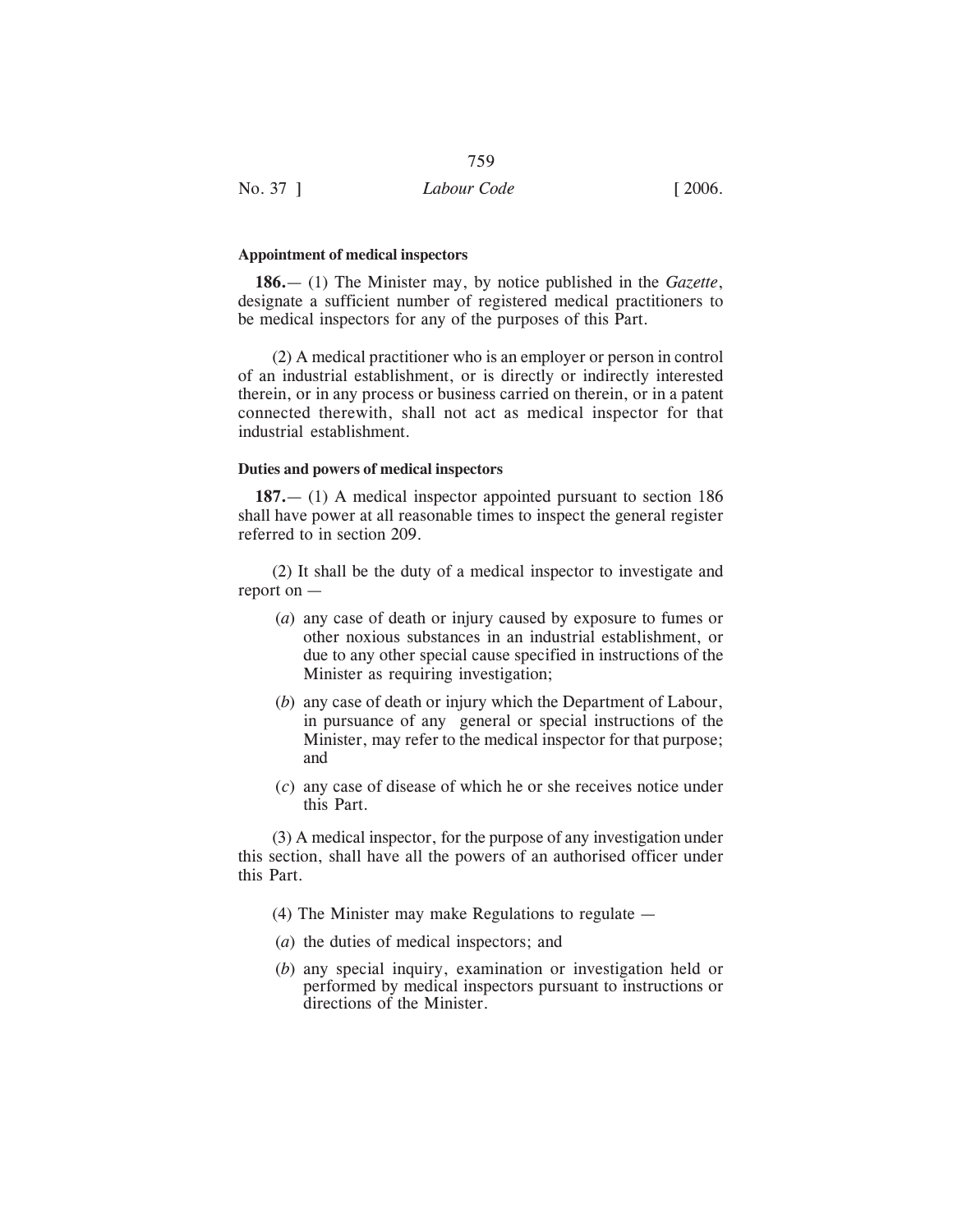#### **Periodic report of medical inspectors**

**188.** A medical inspector shall in each year make at the prescribed time a report in the prescribed form to the Department of Labour as to the examinations made or duties performed by him or her in pursuance of this Division.

## **Appointment of technical examiners**

**189.**— (1) The Minister responsible for Planning may, by notice published in the *Gazette*, designate persons who, by virtue of training and experience, are qualified to examine equipment, drawings, plans or specifications of any workplace to be technical examiners for the purposes of carrying out such examination or other duty under this Part.

(2) The Minister responsible for Planning may prescribe the fees to be paid to technical examiners for any examination or duty carried out by them under this Part.

## **Selection of safety and health representatives**

**190.**— (1) At a workplace to which the provisions of section 192 do not apply and where the number of employees exceeds ten, the employer or person having control shall cause the employees to select at least one safety and health representative who is competent to perform such functions from among the employees at the workplace.

(2) If a safety and health representative is not required under subsection (1) and a committee is not required pursuant to section 192, the Labour Commissioner may, by order, require an employer to cause the employees to select one or more safety and health representative from among the employees at the workplace and may provide in the order for the qualifications of such representatives.

(3) Every order made under subsection (2) may contain directions as the Labour Commissioner considers advisable concerning the carrying out of the functions of a safety and health representative.

(4) In exercising the power conferred under subsection (2), the Labour Commissioner shall consider the matters set out in subsection (5).

(5) The selection of a safety and health representative shall be made by those employees who will be represented by the safety and health representative in the workplace, or the part or parts thereof, as the case may be.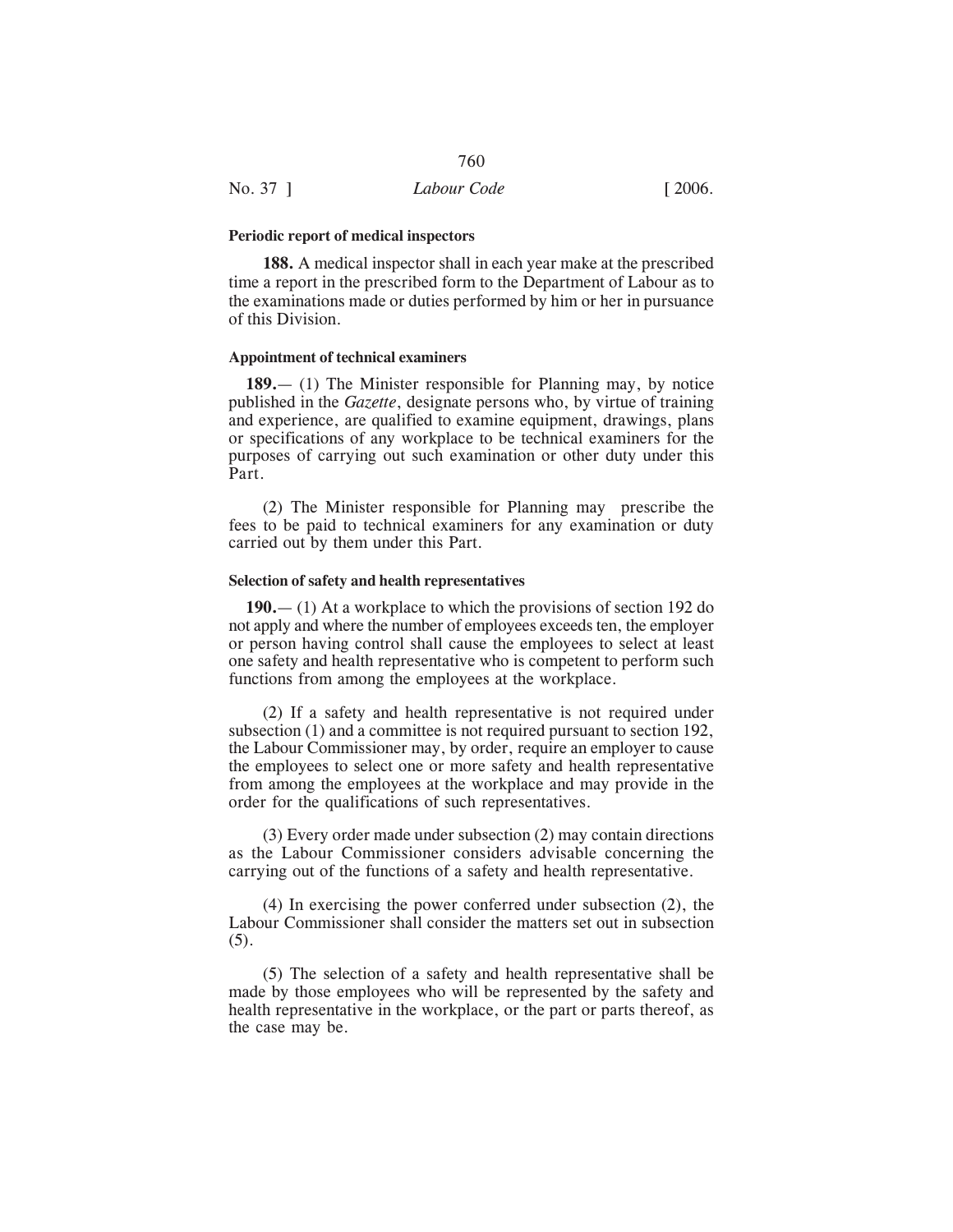| No. 37 ] | Labour Code | $\lceil 2006. \rceil$ |
|----------|-------------|-----------------------|
|          |             |                       |

(6) Where there is a trade union or trade unions representing the employees referred to in subsection (5), the selection of a safety and health representative may be delegated by a majority of such employees to the trade union or trade unions.

## **Functions and powers of safety and health representatives**

**191.**— (1) Unless otherwise required under the Regulations or by an order of an authorised officer, a safety and health representative shall inspect the physical conditions of the workplace at least once a month.

(2) If it is not practical to inspect the workplace at least once a month, the safety and health representative shall inspect the physical condition of the workplace at least once a year, inspecting at least a part of the workplace in each month.

(3) The inspection required by subsection (2) shall be undertaken in accordance with a schedule agreed upon by the employer and the safety and health representative.

(4) The employer and workers shall provide a safety and health representative with such information and assistance as such representative may require for the purpose of carrying out an inspection of the workplace.

(5) A safety and health representative who identifies situations that may be a source of danger or hazard to employees shall make recommendations or report his or her findings thereon to the Department of Labour, the employer, the employees and the trade union or trade unions representing the employees.

(6) A safety and health representative has the power—

- (*a*) to obtain information from an employer concerning the conducting of tests on any equipment, machine, device, article, material, chemical, physical agent or biological agent in or about a workplace for the purpose of ensuring or safeguarding occupational safety and health;
- (*b*) to be consulted about and be present at the beginning of testing referred to in paragraph (a), if the representative believes his or her presence is required to ensure that valid testing procedures are used or to ensure that the test results are valid; and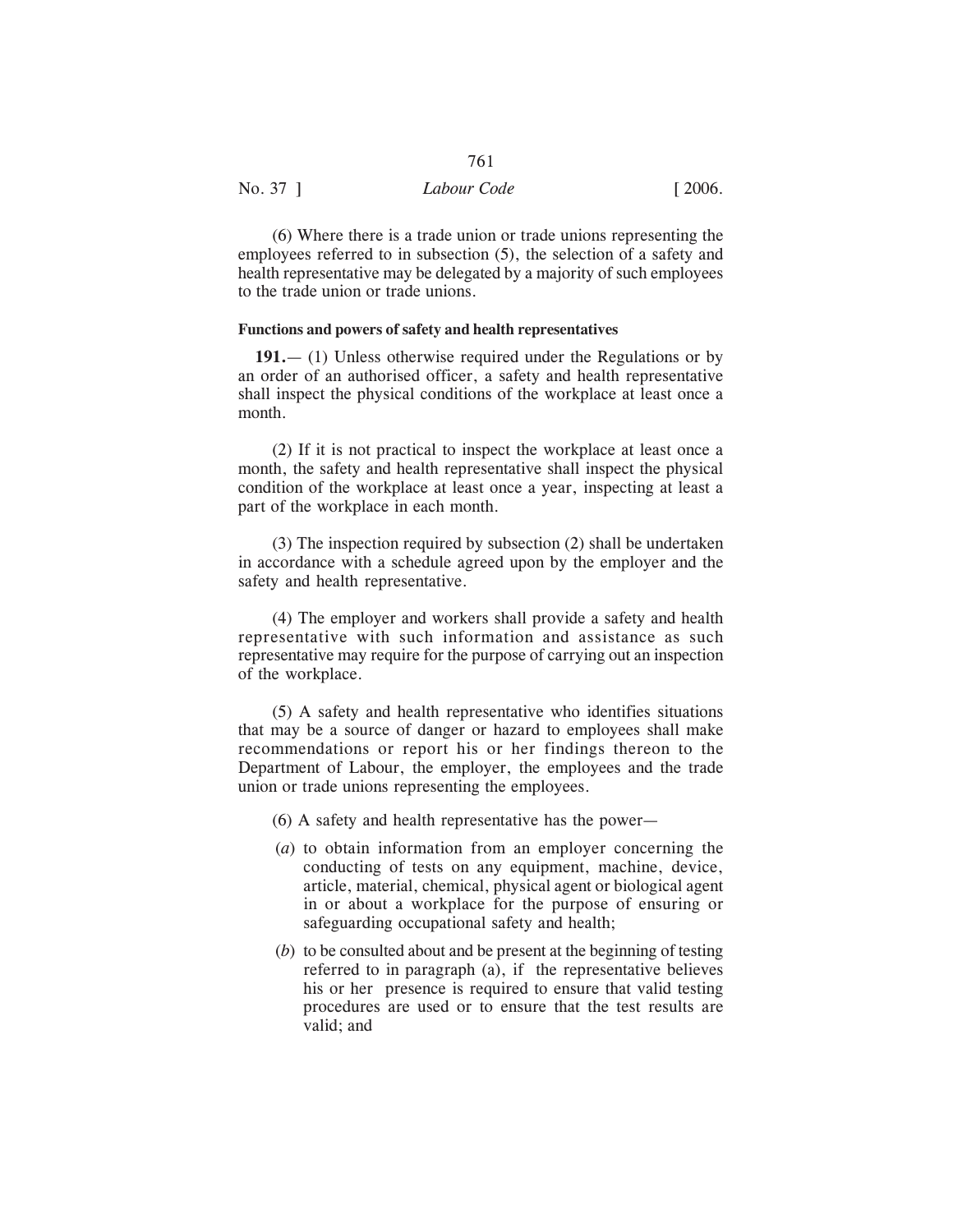# No. 37 ] *Labour Code* [ 2006.

- (*c*) to obtain information from an employer respecting
	- (i) the identification of potential or existing hazards of materials, processes or equipment; and
	- (ii) safety and health, experience and work practices and standards in similar or other industries of which the employer has knowledge.

(7) An employer who receives recommendations from a safety and health representative pursuant to subsection (5), shall respond in writing within twenty one days and a response of an employer under this subsection shall contain a timetable for implementing the recommendations the employer agrees with and where he or she does not agree with any of the recommendations shall give reasons why he or she disagrees with the recommendations.

(8) Where a person is killed or critically injured at a workplace, the safety and health representative shall notify the Department of Labour, the employer and the Police immediately.

(9) A safety and health representative or a representative of like nature appointed or selected under the provisions of a collective agreement or other agreement or arrangement between the employer and the employees has, in addition to his or her functions and the powers under the provisions of the collective agreement or other agreement or arrangement, the functions and powers conferred upon safety and health representatives by this section.

(10) A safety and health representative shall maintain and keep a record of the exercise of his or her functions and powers conferred upon him or her by this section and shall make the same available for examination by an authorised officer.

#### **Establishment of joint workplace safety and health committees**

**192.**— (1) A joint workplace safety and health committee representing both employers and employees is required to be established —

- (*a*) at a workplace at which twenty or more employees are regularly employed;
- (*b*) at a workplace with respect to which an order to an employer is in effect under section 236; or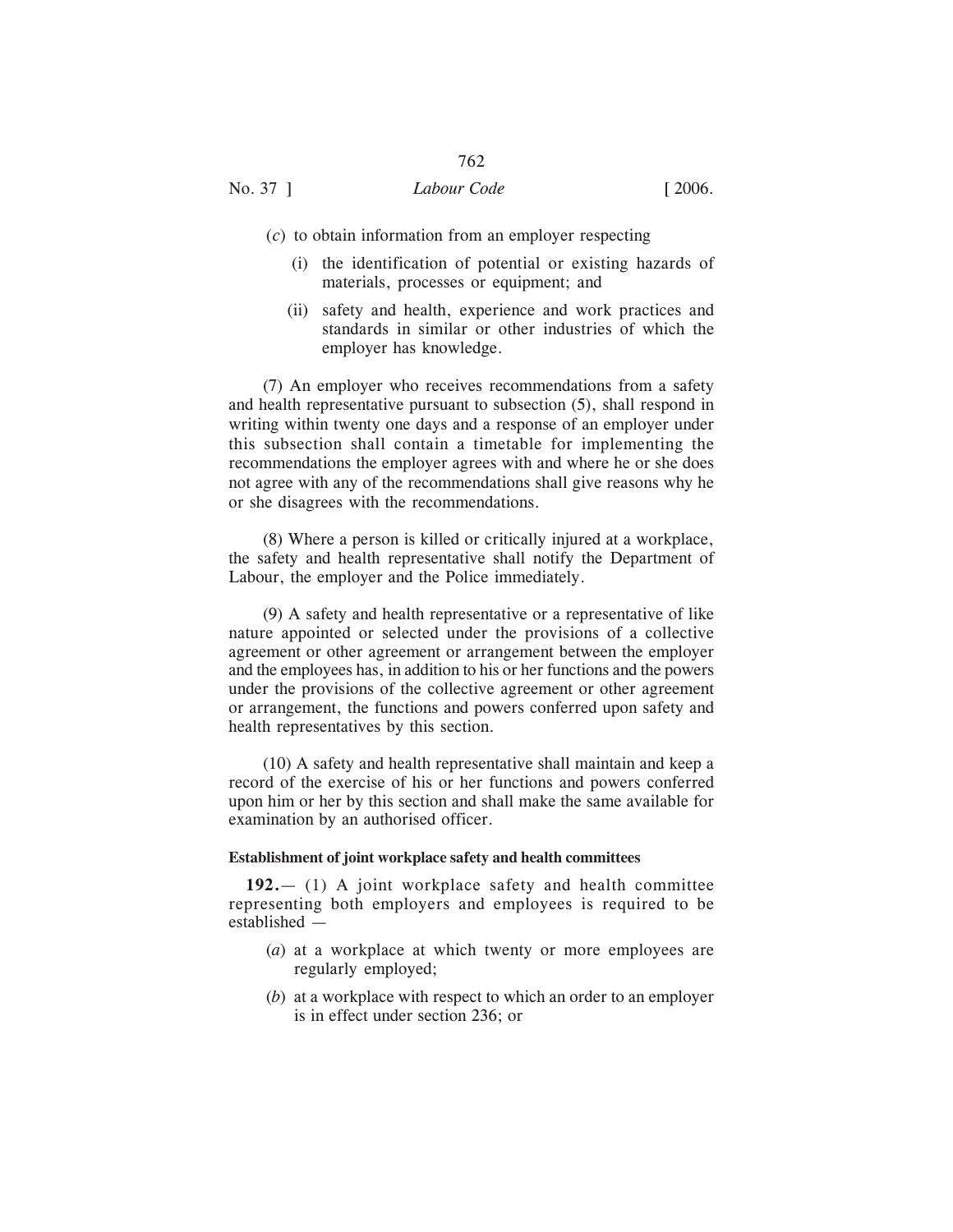| ۰,<br>×<br>۰.<br>w<br>× |
|-------------------------|
|-------------------------|

(*c*) at a workplace where fewer than twenty employees are regularly employed, with respect to a prescribed critical substance.

(2) This section does not apply to an employer at a construction site at which work is expected to last less than three months.

(3) The Minister may make Regulations exempting an employer or workplace or class of employers or workplaces from the provisions of this section.

(4) The employers of a workplace referred to in the Tenth Schedule are exempt from the requirements of this section.

(5) Notwithstanding subsections (1), (2) and (3), the Labour Commissioner may, by order, require an employer to establish and maintain one or more joint workplace safety and health committees for a workplace or a part thereof and may, in such order, provide for the composition, practice and procedure of any committee so established.

(6) The employer shall cause a joint workplace safety and health committee to be established and maintained at the workplace unless the Labour Commissioner is satisfied that a committee of like nature or an arrangement, programme or system in which the workers participate was, on the date of commencement of this Code, established and maintained pursuant to a collective agreement or other agreement or arrangement and that such committee, arrangement, programme or system provides benefits for the safety and health of the employees equal to or greater than the benefits to be derived under a committee established under this section.

(7) In exercising the power conferred under subsection (5), the Labour Commissioner shall consider —

- (*a*) the nature of the work being done;
- (*b*) the request of an employer, a group of the employees or the trade union or trade unions representing the employees in a workplace;
- (*c*) the frequency and severity of occupational disease, occupational illness, or injury in the workplace or in the industry of which the employer is a part;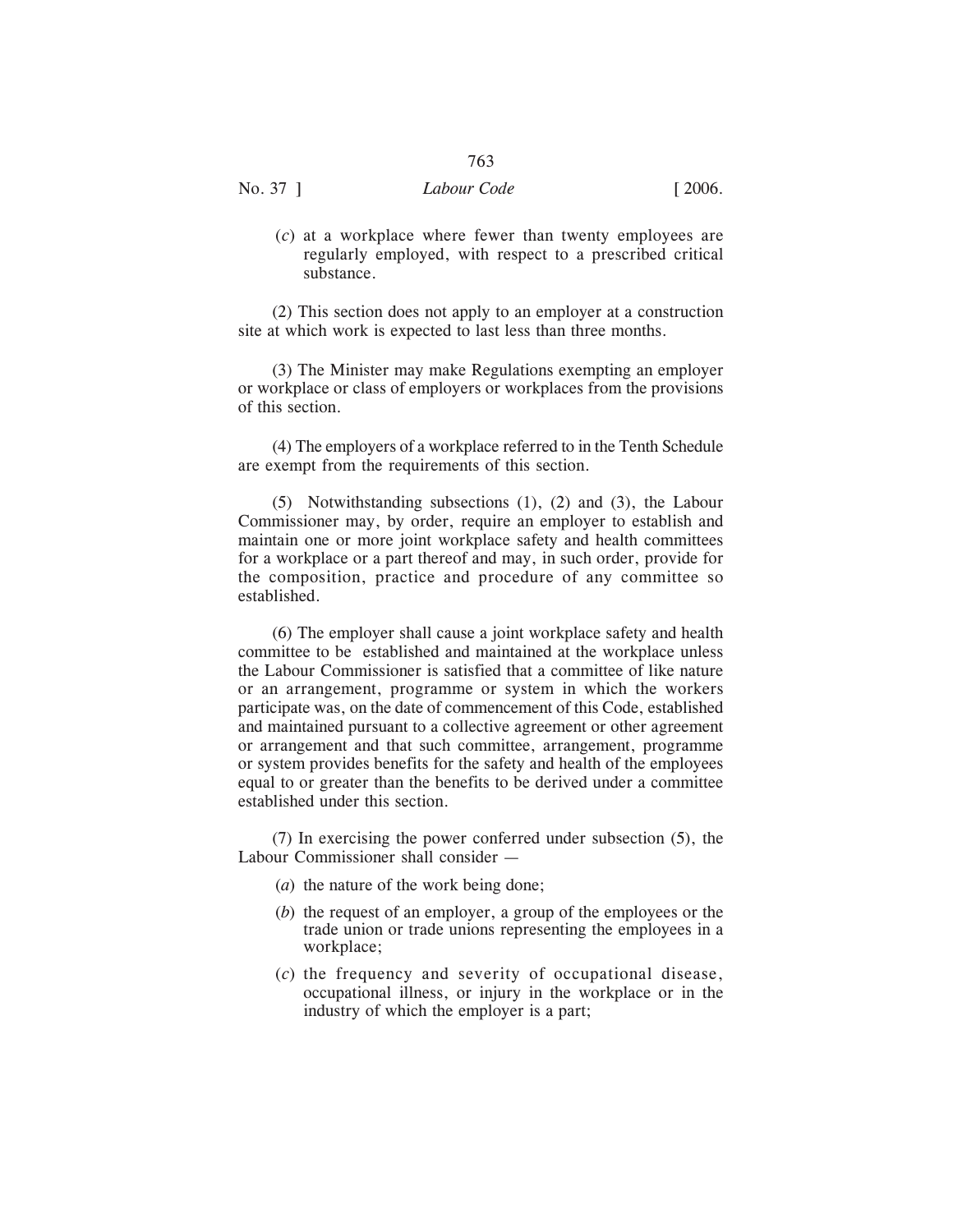- (*d*) the existence of safety and health programmes and procedures in the workplace and the effectiveness thereof; and
- (*e*) such other matters as the Labour Commissioner considers advisable.
- $(8)$  A committee shall, pursuant to subsection  $(6)$ , consist of  $-$
- (*a*) at least four persons, for a workplace where fewer than fifty employees are regularly employed; or
- (*b*) at least six persons or such greater number of persons as may be prescribed, for a workplace where fifty or more employees are regularly employed.

(9) Where an employer establishes a committee pursuant to this section the employer shall in writing notify the Labour Commissioner of the same within fourteen days after the establishment of the committee.

#### **Composition and selection of committee**

**193.** — (1) At least half the members of a committee shall be employees employed at the workplace who do not exercise managerial functions.

(2) The members of a committee who represent employees shall be selected by those employees who do not exercise managerial functions and who will be represented by those members of the committee in the workplace or the part or parts thereof, as the case may be.

(3) Where there is a trade union or trade unions representing the employees referred to in subsection (2), the selection of the members of a committee referred to in subsection (2) may be delegated by a majority of such employees to the trade union or trade unions.

(4) The employer shall select the remaining members of a committee from amongst persons who exercise managerial functions for the employer.

(5) A member of the committee who ceases to be employed at the workplace ceases to be a member of the committee.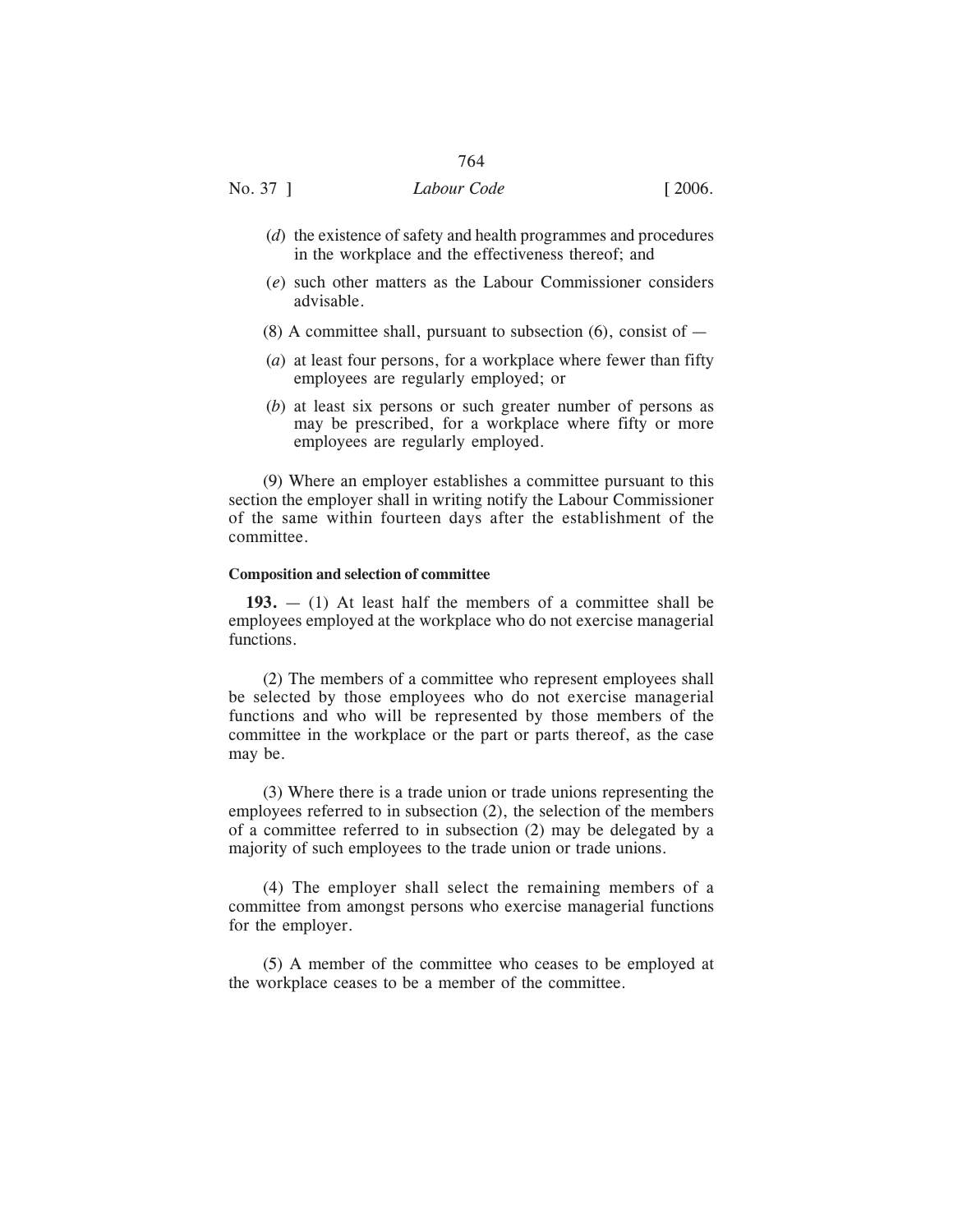| No. 37 ] | Labour Code | [2006] |
|----------|-------------|--------|
|          |             |        |

(6) The members of a committee shall, on a rotating basis, select a chairperson from among its members.

## **Functions and powers of committee**

## $194. - (1)$  A committee shall  $-$

- (*a*) identify situations that may be a source of danger or hazard to employees;
- (*b*) make recommendations to the employer and the employees for the improvement of the health and welfare of employees;
- (*c*) recommend to the employer and the employees the establishment, maintenance and monitoring of programmes, measures and procedures respecting the safety of employees.

(2) In carrying out its functions pursuant to subsection (1) a committee may —

- (*a*) obtain information from the employer respecting
	- (i) the identification of potential or existing hazards of materials, processes or equipment;
	- (ii) safety and health experiences and work practices and standards in similar or other industries of which the employer has knowledge; and
	- (iii) maintenance of safety and health and preventative safety and health measures;
- (*b*) obtain information on chemical and safety data sheets;
- (*c*) obtain information from the employer concerning the conducting or taking of tests of any equipment, machine, device, article, material, chemical, physical agent or biological agent in or about a workplace for the purpose of occupational safety and health;
- (*d*) be consulted about and have a designated member representing employees present at the beginning of testing referred to in clause (c) conducted in or about the workplace if the designated member believes his or her presence is required to ensure that valid testing procedures are used, or to ensure that the test results are valid; and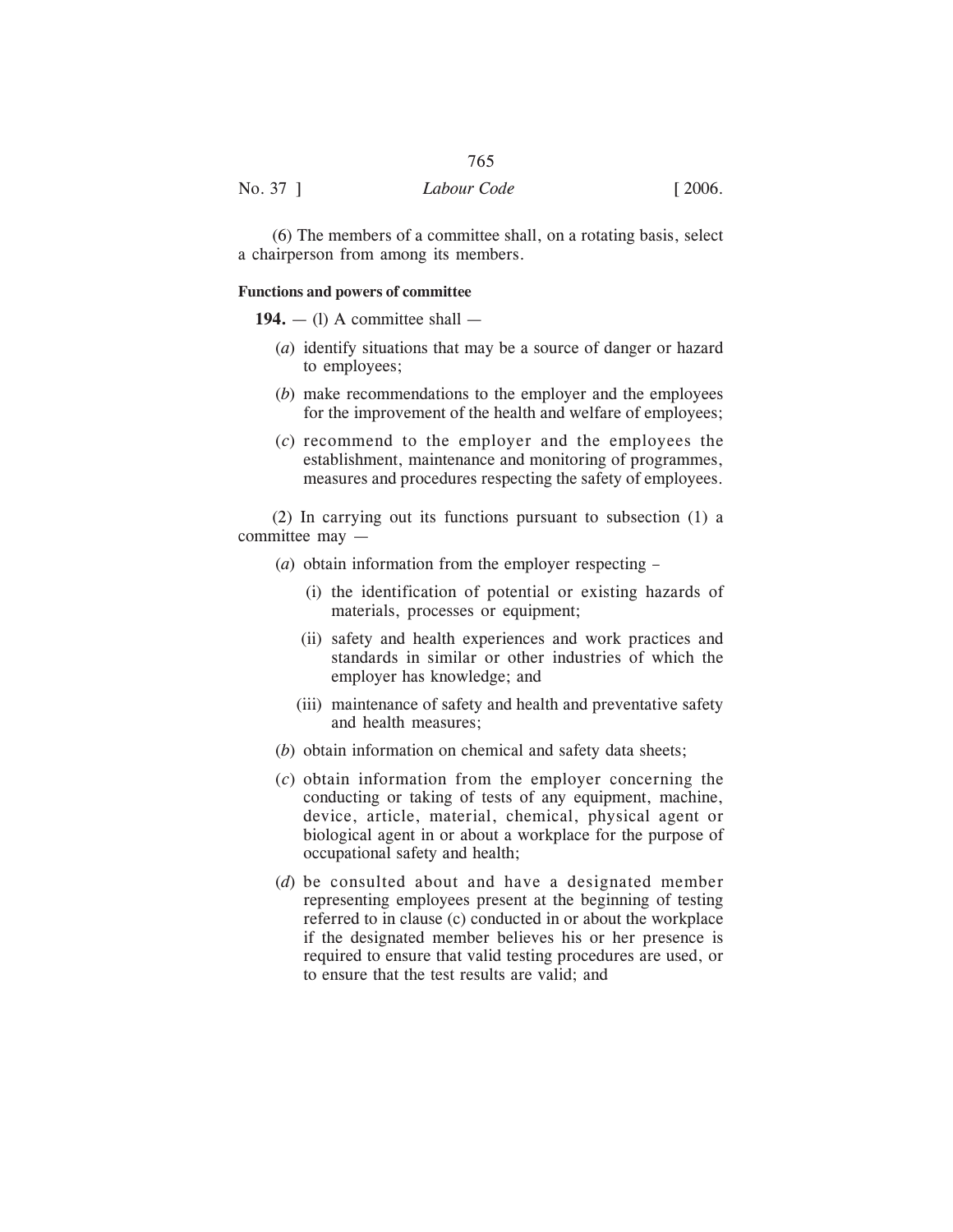| No. 37 ] | Labour Code | [2006] |
|----------|-------------|--------|

(*e*) obtain information on any routine maintenance of equipment or other safety and health measures of a preventive nature.

#### **Entitlement to be present**

**195.** The members of the committee who represent workers shall designate one of them who is entitled to be present at the beginning of testing described in subsection  $(194)(2)(c)$ .

## **Response by employers**

**196.** — (1) An employer who receives written recommendations from a committee shall respond in writing within twenty one days.

(2) A response of an employer under subsection (1) shall contain a time table for implementing the recommendations the employer agrees with and give reasons why the employer disagrees with any recommendations that the employer does not accept.

## **Minutes of proceedings**

**197.** A committee shall maintain and keep minutes of its proceedings and make the same available for examination and review by an authorised officer or any other competent authority.

## **Inspection of workplace**

**198.**— (1) The members of a committee who represent employees shall designate a member to inspect the physical condition of the workplace.

(2) Unless otherwise required by the Regulations or by an order of the Department of Labour, a member designated under subsection (1) shall inspect the physical condition of the entire workplace at least once every three months.

(3) If it is not practical to inspect the entire workplace in any one day in a month, in accordance with subsection (2), the member designated under subsection (1), shall continue on any remaining day of the said month to inspect at least a part of the workplace until the entire workplace is inspected in that month.

(4) The inspection required by subsection (3) shall be undertaken in accordance with a schedule established by the committee.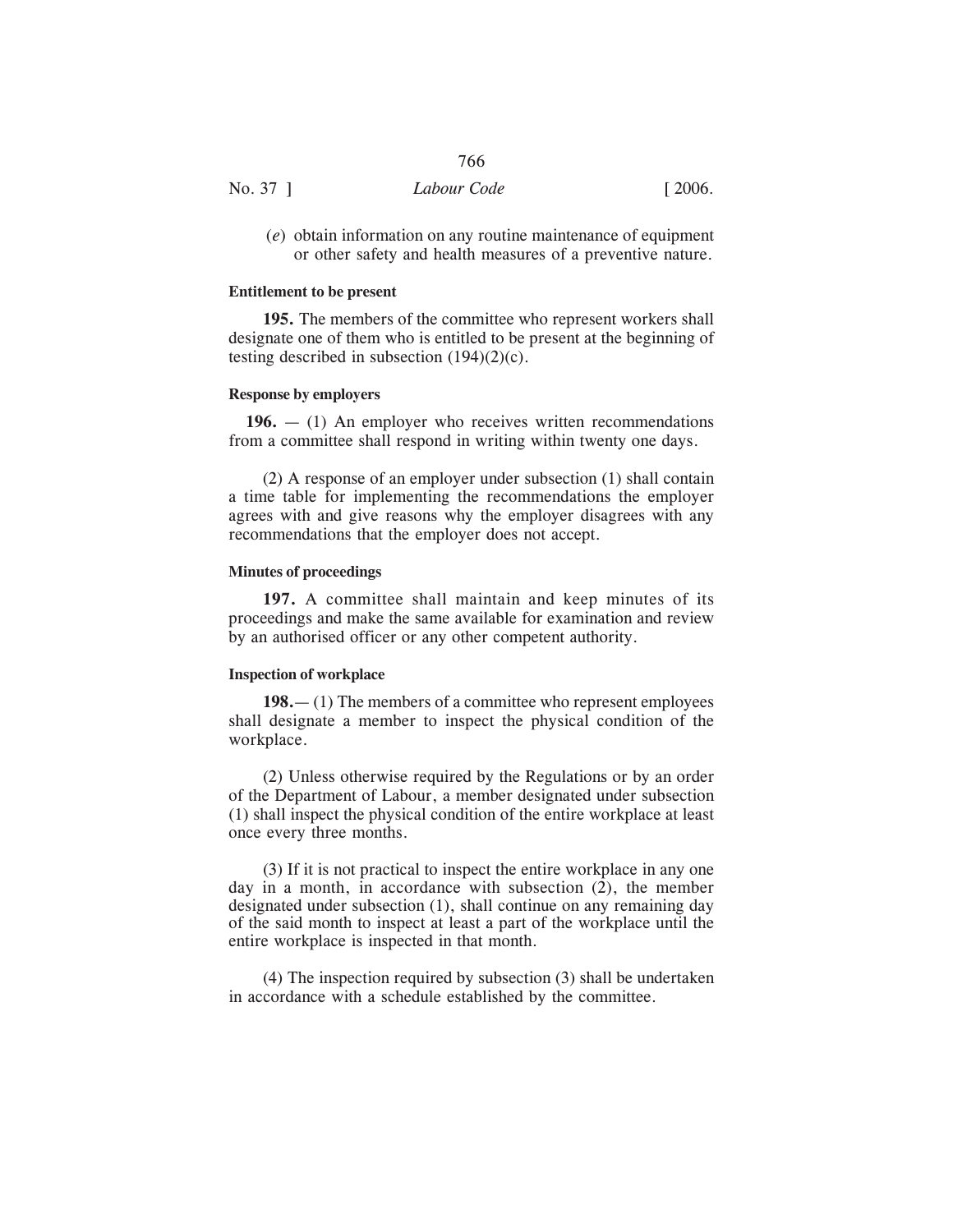| No. 37 ] | Labour Code | $\lceil 2006. \rceil$ |
|----------|-------------|-----------------------|
|          |             |                       |

(5) The employer and the employees shall provide a member designated under subsection (1) with such information and assistance as the member may require for the purpose of carrying out an inspection of the workplace.

767

(6) The member designated under subsection (1) shall inform the committee of situations that may be a source of danger or hazard to employees and the committee shall consider such information within a reasonable period of time.

(7) The Labour Commissioner shall after investigation by a coroner, if required, and the Police cause a review to be done where an employee is killed or injured at a workplace from any cause.

## **Names of members of a committee to be posted**

**199.** An employer required to establish a committee under this section shall post and keep posted at the workplace the names and work locations of the committee members in a conspicuous place or places where they are most likely to come to the attention of the employees.

## **Meetings of committees**

**200.—** (1) A committee shall meet at least once every three months at the workplace and may be required to meet by order of the Labour Commissioner.

- (2) A member of a committee is entitled to  $-$
- (*a*) one hour or such longer period of time off from work duties as the committee determines is necessary to prepare for each committee meeting; and
- (*b*) such time as is necessary to carry out the member's duties under this Part.

(3) A member of a committee shall be deemed to be at work during the times mentioned in subsection (3) and the member's employer shall pay the member for those times at the members' regular rate as may be appropriate.

## **Committees of a like nature**

**201.**— (1) Any other committee of a like nature to a committee established under this section in existence in a workplace under the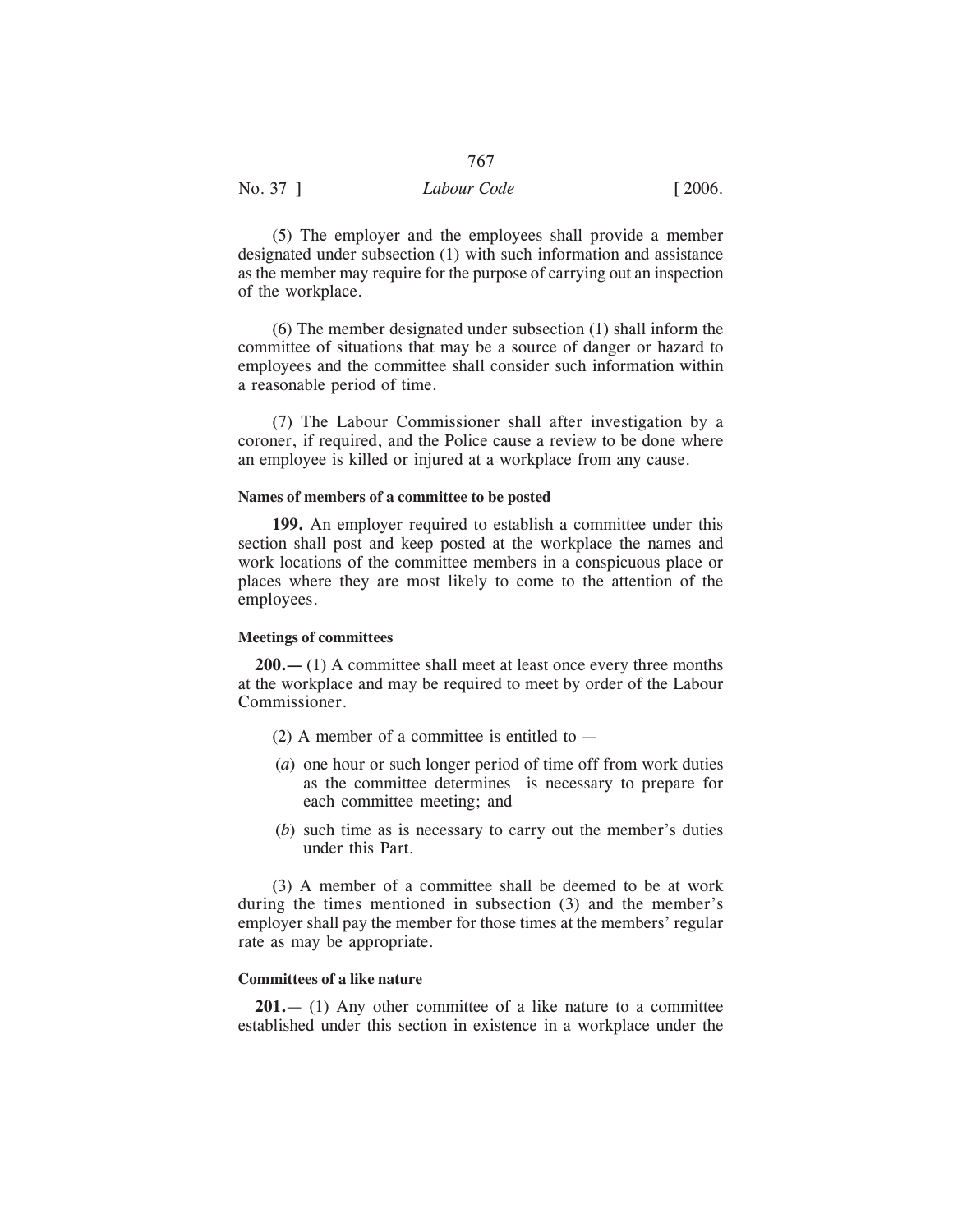| No. 37 ] | Labour Code | $\lceil 2006. \rceil$ |
|----------|-------------|-----------------------|
|          |             |                       |

provisions of a collective agreement or other agreement or arrangement between an employer and the employees has, in addition to its functions and powers under the provisions of the collective agreement or arrangement, the functions and powers conferred on a committee under this Division.

768

(2) Where a dispute arises as to the application of subsection (1), or the compliance or purported compliance therewith by an employer, the dispute shall be decided by the Labour Commissioner after consulting the employer and the employers' trade union or trade unions representing the employers.

## **Consultation with committees on hygiene**

**202.**— (1) The employer shall provide information to a safety and health representative or the committee concerning testing strategies to be used to investigate industrial hygiene at the workplace.

(2) Subject to subsection (3), a safety and health representative or a designated member of a committee representing employees at a workplace, is entitled to be present at the beginning of testing conducted with respect to industrial hygiene at the workplace if the representative or the member of the committee believes his or her presence is required to ensure that valid testing procedures are used or to ensure that the test results are valid.

(3) The members of the committee representing employees shall designate one of their members for the purpose of subsection (2).

### **Request for National Insurance data**

**203.**— (1) A committee established or a safety and health representative selected under this Division may request the Department of Labour to obtain from the National Insurance Board, an annual summary of data relating to such employer in respect of the number of work accident fatalities, the number of lost workday cases, the number of lost workdays, the number of non fatal cases that required medical attention without lost workdays, the incidence of occupational diseases, the number of work related injuries and such other data as the committee or safety and health representative may request.

(2) Upon receipt of such annual summary of data, the Department of Labour shall send copies thereof to the committee, safety and health representative and the employers and the employer shall cause a copy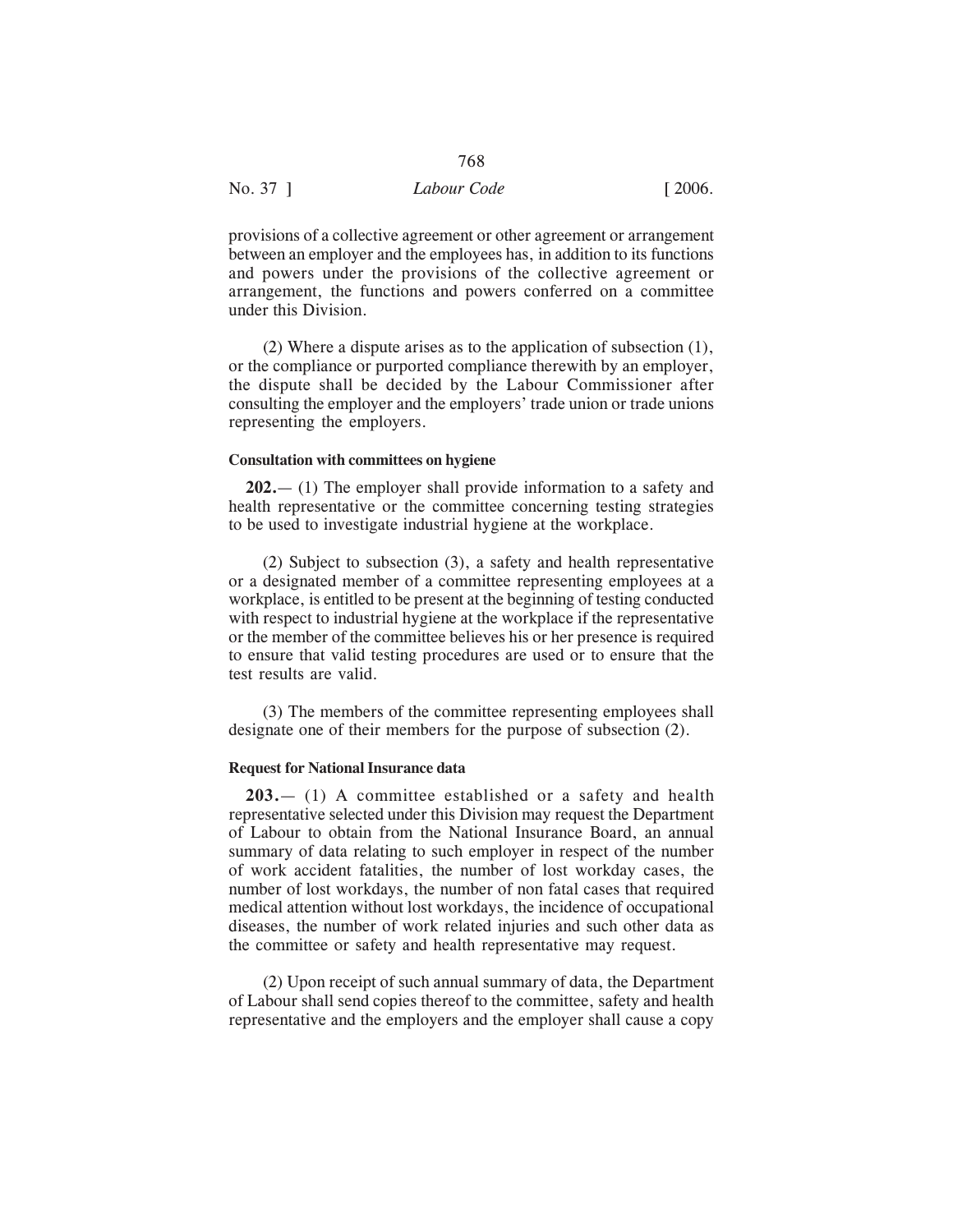| No. 37 ] | Labour Code | $\lceil 2006. \rceil$ |
|----------|-------------|-----------------------|

thereof to be posted in a conspicuous place or places at the workplace where it is most likely to come to the attention of the employees.

769

## **Representation during inspections**

**204.**— (1) Where an authorised officer makes an inspection of a workplace, the employer shall afford a committee member representing employees or a safety and health representative, if any, or an employee selected by a trade union or trade unions, if any, to represent it and where there is no trade union, an employee selected by the employees to represent them, the opportunity to accompany the authorised officer during the physical inspection of a workplace, or any part thereof.

(2) Where there is no member of a committee representing employees, or safety and health representative, or employee selected in accordance with this Division, the authorised officer shall consult during the physical inspection with a reasonable number of the employees concerning matters of safety and health at their workplace.

(3) The time spent by a member of a committee representing employees, a safety and health representative or an employee selected in accordance with this Division in accompanying an authorised officer during an inspection, shall be deemed to be work time of which he or she shall be paid by the employer at his or her regular rate.

### **Obstruction of authorised officers and safety and health representatives**

**205.**— (1) A person shall not hinder, obstruct or in any way interfere with or attempt to hinder obstruct or interfere with any authorised officer in the exercise of a power or the performance of a duty under this Division or the Regulations made pursuant to this Part.

(2) An employer or person in control of a workplace, shall furnish all necessary means in his or her power to facilitate any entry, inspection, examination, testing or inquiry by an authorised officer in the exercise of his or her powers or duties under this Part or the Regulations made pursuant to this Part.

(3) A person shall not knowingly furnish an authorised officer with false information or neglect or refuse to furnish information required by an authorised officer in the exercise of his or her duties under this Division or the Regulations made pursuant to this Part.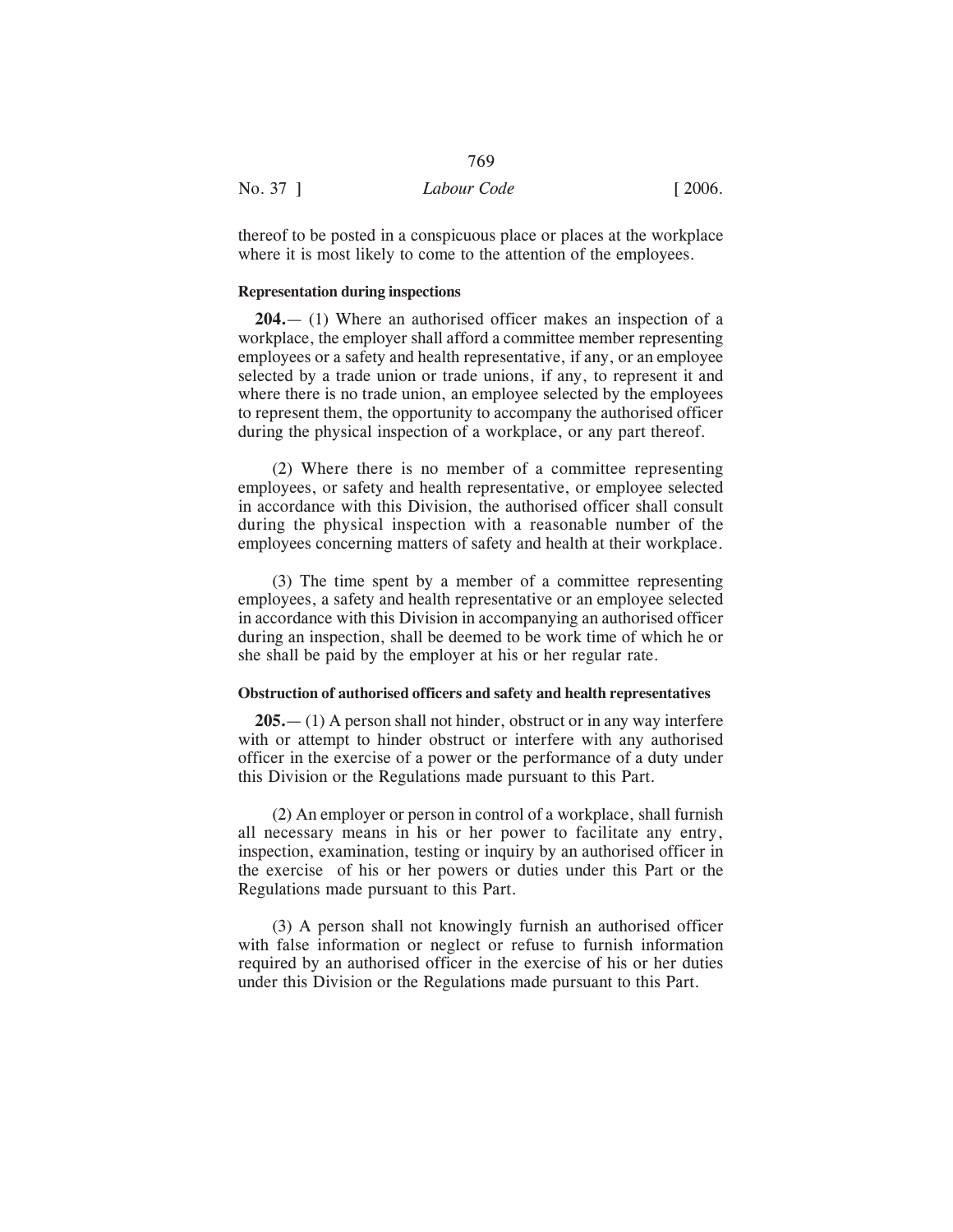(4) A person shall not interfere with any monitoring equipment or device in a workplace so as to obstruct an authorised officer in the performance of his or her duty or exercise of his or her power pursuant to this Division.

770

- (5) A person shall not knowingly —
- (*a*) hinder or interfere with a committee, a committee member or a safety and health representative in the exercise of a power or performance of a duty under this Part;
- (*b*) furnish a committee, a committee member or a safety and health representative with false information in the exercise of a power or performance of a duty pursuant to this Part; or
- (*c*) hinder or interfere with an employee selected by the workers to represent them in the exercise of a power or performance of a duty pursuant to this Part.

(6) A person who contravenes a provision of this section commits an offence and on summary conviction is liable to a fine not exceeding ten thousand dollars or to imprisonment for a term not exceeding two years or to both.

#### **Confidential information**

**206.**— (1) Except for the purposes of this Part and the Regulations made pursuant to this Part or as required under any other law in force in Saint Lucia —

- (*a*) an authorised officer, a person authorised in writing by the Labour Commissioner accompanying him or her or a person who, at the request of an authorised officer makes an examination, test or inquiry, shall not publish, disclose or communicate to any other person any information, material statement, report or result of any examination, test or inquiry acquired, furnished, obtained, made or received in the exercise of his or her powers and duties under this Part or Regulations made pursuant to this Part;
- (*b*) a person shall not publish, disclose or communicate to any other person any secret manufacturing process or trade secret acquired, furnished, obtained, made or received in the exercise of his or her powers or duties under the provisions of this Part or the Regulations made pursuant to this Part;
- (*c*) a person to whom information is communicated under this Part and Regulations made pursuant to this Part, shall not divulge the name of the informant to any other person;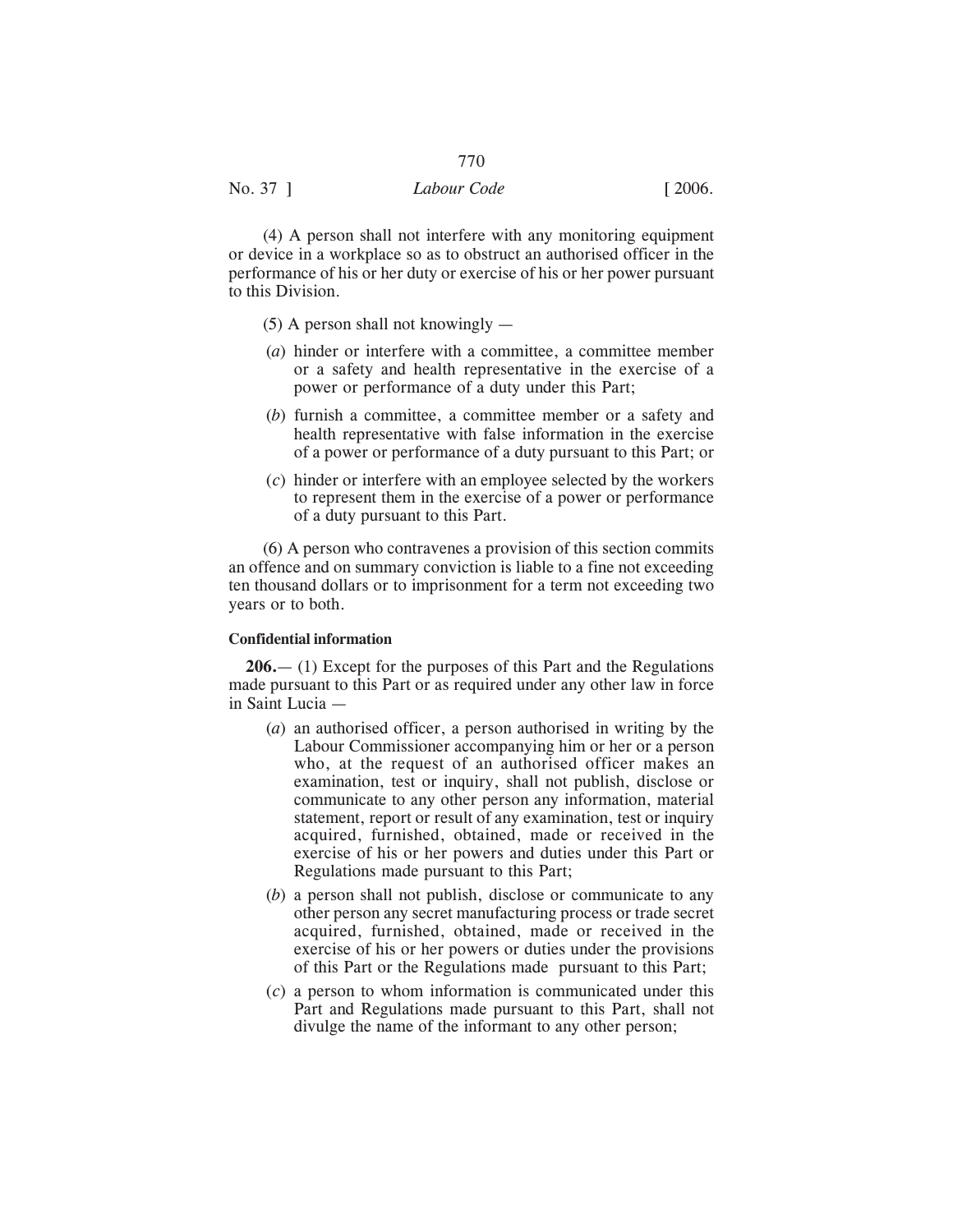# No. 37 ] *Labour Code* [ 2006.

(*d*) a person shall not disclose any information obtained in any medical examination, of an employee pursuant to this Part, made or taken under this Part except in a form calculated to prevent the information from being identified with a particular person or case.

(2) An employer shall not seek to gain access, except by an order of the Tribunal or in order to comply with this Code, or in order to employ or continue to employ an employee in an establishment, to a health record concerning an employee without the employee's written consent.

(3) An authorised officer or a person authorised in writing by the Labout Commissioner who at the request of an inspector accompanies that member, or a person who makes an examination, test, inquiry or takes samples at the request of the Department of Labour, is not a compellable witness in a civil suit or any proceeding, except an inquest in accordance with this Part, respecting any information, material, statement or test acquired, furnished, obtained, made or received under this Part or the Regulations made pursuant to this Part.

(4) Subsection (1) shall not apply so as to prevent any person from providing any information in the possession of the person, including confidential business information, in a medical emergency for the purpose of diagnosis or treatment.

(5) A person who contravenes this section commits an offence and is liable on summary conviction to a fine not exceeding ten thousand dollars or to imprisonment for a term not exceeding two years.

#### **Copies and reports**

**207.** The Department of Labour may, upon receipt of a request in writing from the owner of an industrial establishment who has entered into an agreement to sell the same and upon payment of the fee or fees prescribed, furnish to the owner or a person designated by the owner copies of reports or orders of an authorised officer with respect to that industrial establishment.

#### **Immunity**

**208.** An action or other proceeding for damages or prohibition shall not be instituted with respect to any act done in good faith in the execution of a person's duties under this Part or in the exercise of a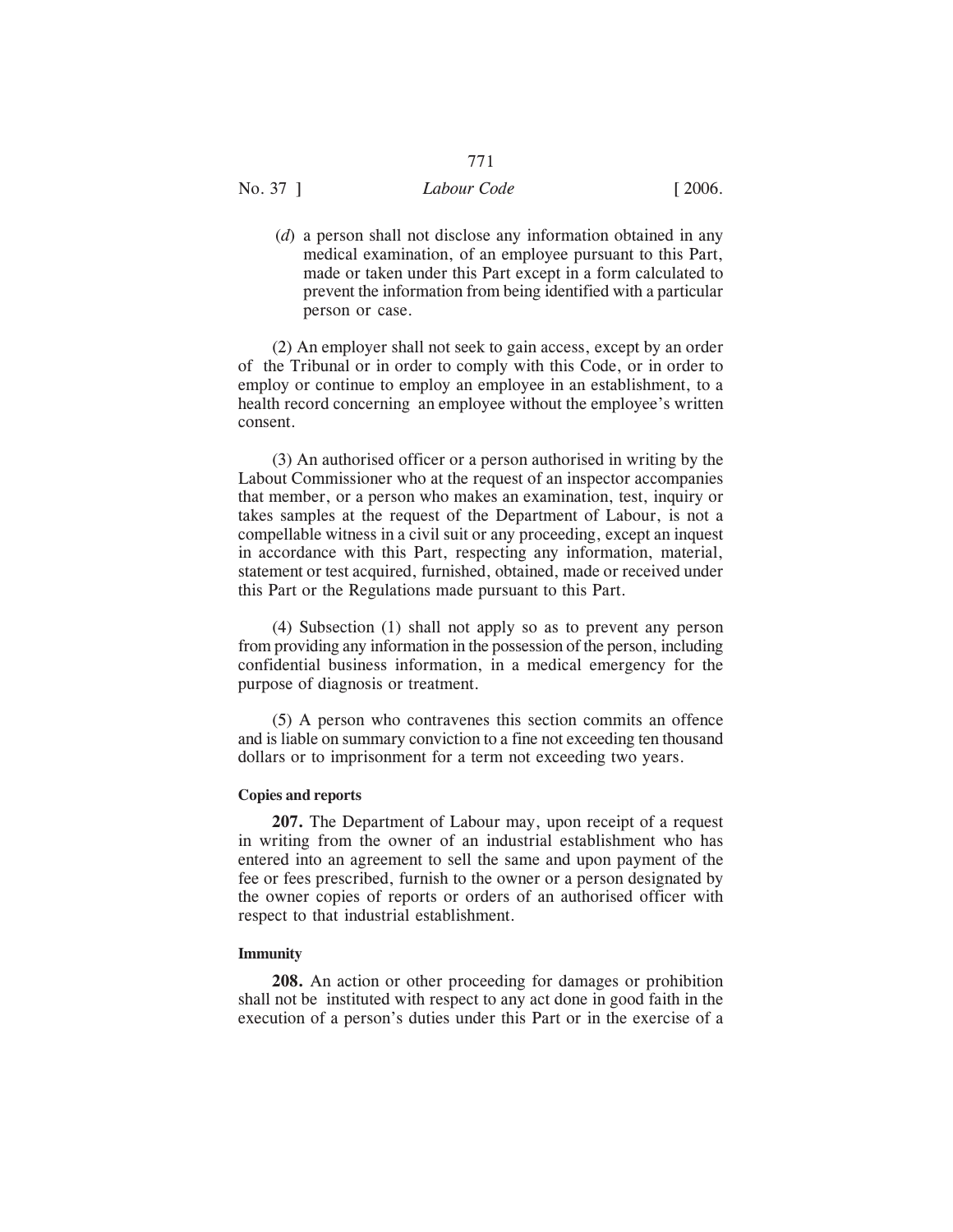# No. 37 ] *Labour Code* [ 2006.

person's powers under this Part or for any alleged neglect or default in the execution or performance in good faith of the person's duties or powers if the person is —

- (*a*) an authorised officer, a medical inspector, a technical examiner;
- (*b*) an advisor for the Department of Labour;
- (*c*) a safety and health representative or a committee member;
- (*d*) an employee selected by a trade union or trade unions or by other employees to represent them.

## **General register**

**209.**— (1) There shall be kept in every industrial establishment, or such place outside the industrial establishment as may be approved by the Department of Labour, a register, in the prescribed form, called the general register and there shall be entered in or attached to that general register—

- (*a*) the prescribed particulars relating to the persons employed in the industrial establishment who have not attained the age of eighteen;
- (*b*) the prescribed particulars as to the washing, white-washing or colour washing, painting or varnishing, of the industrial establishment;
- (*c*) the prescribed particulars relating to every accident and case of industrial disease occurring in the industrial establishment of which notice is required to be sent to an authorised officer;
- (*d*) all reports and particulars required by any other provision of this Part to be entered in or attached to the general register; and
- (*e*) such other matters as may be prescribed.

(2) The employer or person in control of an industrial establishment shall send to an inspector such extracts from the general register as the inspector may from time to time require for the purpose of the execution of his or her duties under this Part.

## **Guarding of machinery**

**210.**— (1) Subject to subsection (3), all parts of machinery liable to cause injury shall be effectively guarded with guards of sound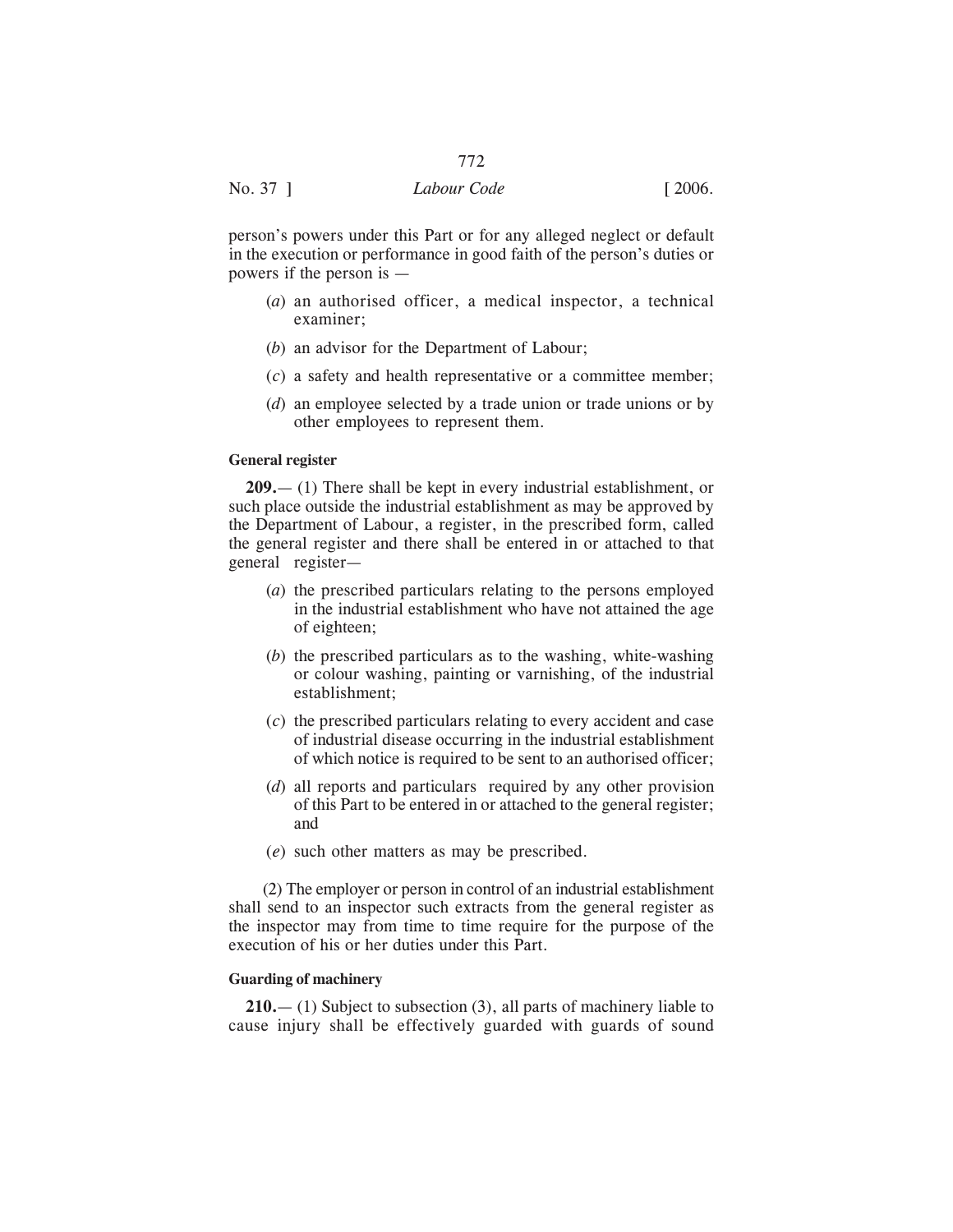construction, properly maintained and kept in position whenever the parts required to be guarded are in motion or in use at any speed and for any purpose.

(2) Subject to subsection (3), whenever practicable, guards on power driven machines shall be interlocked with machine controls so as to prevent operation of the machines unless the guards are properly in position.

(3) The provisions of subsections (1) and (2) shall not apply where a part of machinery covered therein is necessarily exposed for examination or for any testing, lubrication or adjustment shown by the examination to be necessary and the examination, testing, lubrication or adjustment can only be carried out while the part is in motion.

#### **Cleaning and repair of machinery**

**211.**— (1) Where any cleaning or repair work has to be undertaken on a power driven machine, the machine shall be stopped before the work is begun and adequate measures taken to ensure that the machine cannot be restarted until the work has been completed except that the machine may be restarted under the immediate control of the person responsible for the repair work where such is necessary for testing, lubrication or adjustment purposes.

(2) If any cleaning or repair work has to be carried out on a machine, any part of which may move without the power being applied, that part shall be effectively blocked before the work is begun.

## **Marking of safe working load**

**212.** The safe working load or loads shall be clearly marked upon every lifting appliance and shall not be exceeded.

#### **Notice of assessment of risk**

**213.** — (1) Where, during an inspection, it appears to the Department of Labour that any building or part of a building, or any part of the ways, machinery or plant, in an industrial establishment is in such a condition as to be likely to cause risk of bodily injury to, or to endanger the safety of persons employed in connection with the industrial establishment or any class of such persons, the Department of Labour may serve on the employer or person in control of the establishment a notice in writing—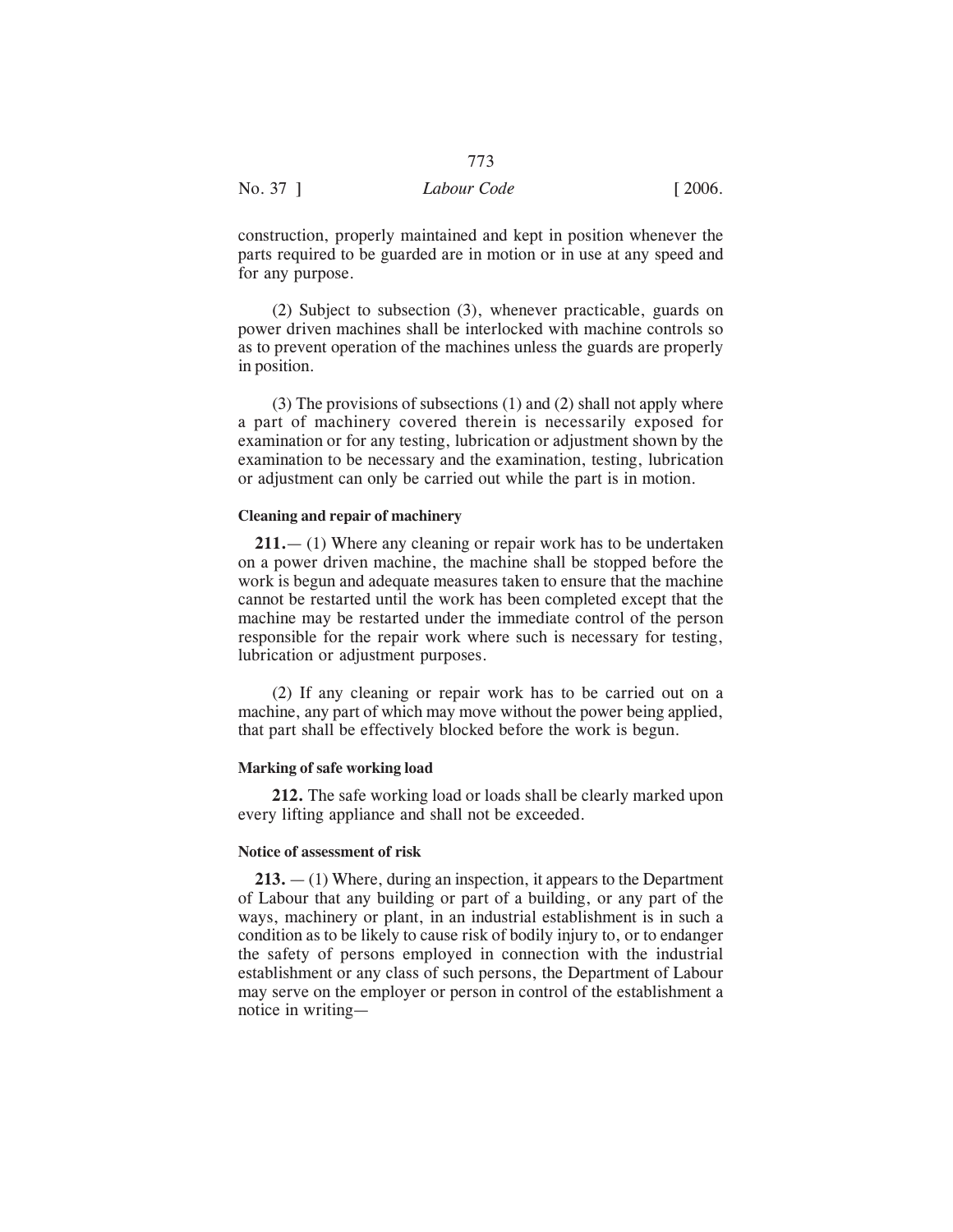# No. 37 ] *Labour Code* [ 2006.

- (*a*) requiring the occupier, before a date to be specified in the notice
	- (i) to furnish such drawings, specifications and other particulars as may be necessary to determine whether such building or part of the building, or such part of the ways, machinery or plant can be used without risk of bodily injury or danger to safety;
	- (ii) to carry out such tests as may be necessary to determine the strength or quality of any specified parts of a building, ways, machinery or plant and to inform the Department of Labour of the results of such tests; or
- (*b*) specifying the measures which should be adopted to remove the risk of bodily injury, or the danger to safety as aforesaid, and requiring such measures to be carried out before a date to be specified in the notice.

(2) Where, during an inspection, it appears to the Department of Labour that the use of any building or part of a building, or any part of the ways, machinery or plant, in an industrial establishment involves imminent risk of bodily injury, or imminent danger to the safety of persons employed in connection with the industrial establishment or any class of such persons, or to the public, the Department of Labour may serve on the employer or person in control of the industrial establishment, a notice in writing prohibiting such use until the building or part of the building, or part of the ways, machinery or plant, has been repaired or altered in such a manner as to remove such imminent risk or danger.

## **Prohibition of children in an industrial establishment**

**214.** Where it appears to the Department of Labour that it may be dangerous or injurious to have children present in any industrial establishment or part of the industrial establishment during an inspection, the Department of Labour may serve on the employer or person in control of the industrial establishment a notice in writing requiring him or her to prohibit and to prevent the admission of such children to the industrial establishment, or part of the industrial establishment as, the case may be.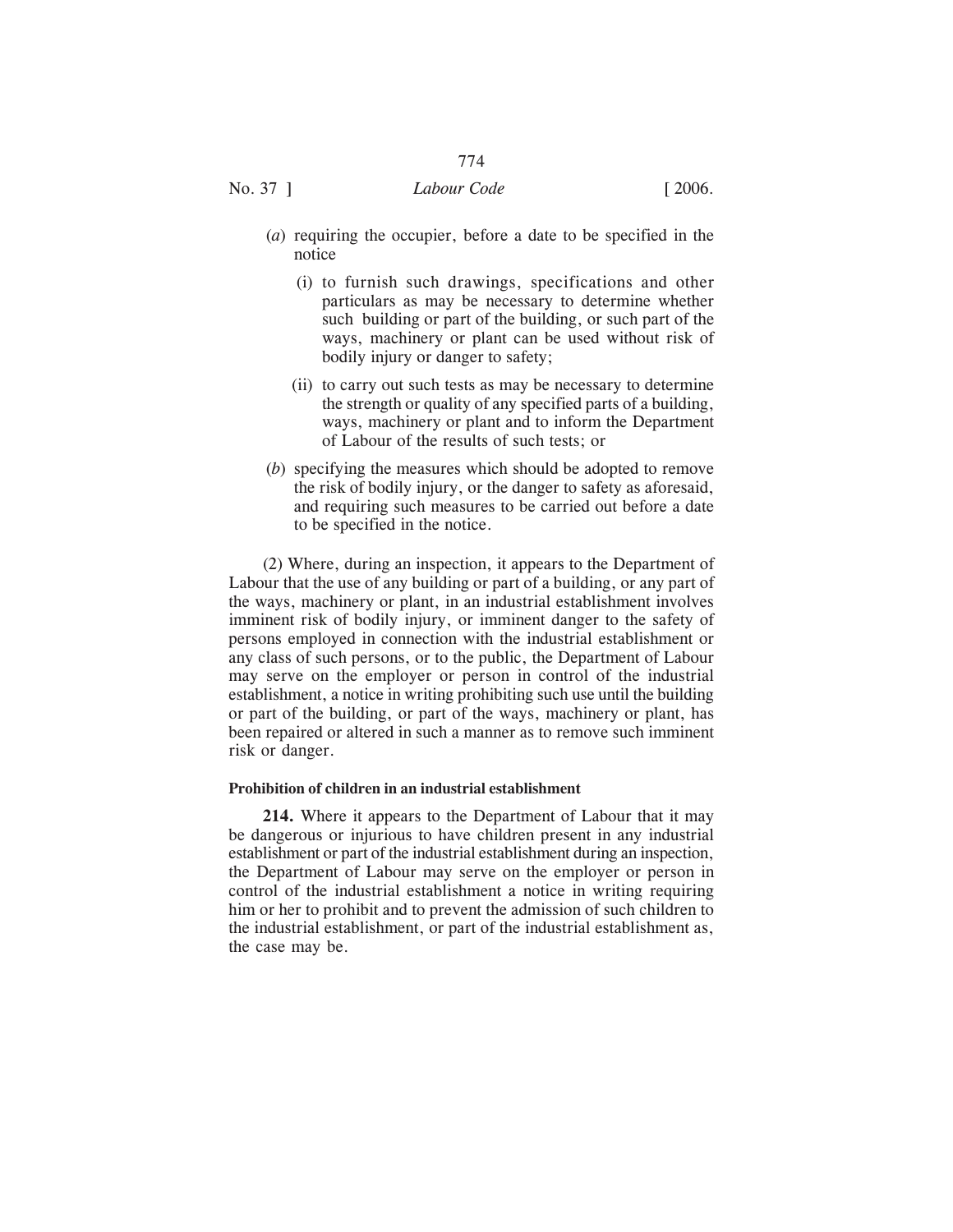#### **Construction and sale of new machinery**

**215.**— (1) In the construction of any machine in an industrial establishment being a machine intended to be driven by mechanical power —

- (*a*) every set screw, bolt or key on any revolving shaft, spindle, wheel or pinion shall be so sunk, encased or otherwise effectively guarded by situation and design as to prevent danger; and
- (*b*) all spur and other toothed or friction gearing, which does not require adjustment while in motion, shall be completely encased unless it is so situated, or is of such a design, as to be as safe as it would be if completely encased.

(2) Any person who sells, or lets on hire, or as agent of the seller or hirer causes or procures to be sold or let on hire for use in an industrial establishment, any machine intended to be driven by mechanical power which does not comply with the requirements of this section, commits an offence.

(3) The Minister may make Regulations extending subsection (2) to machinery or plant which does not comply with such requirements of this Division as may be specified in the Regulations and any Regulations made under this subsection may relate to machinery or plant in a specified process.

#### **Instructions on use of machines**

**216.** In every industrial establishment,an employee shall not work at a machine, unless he or she has been fully instructed as to the dangers arising in connection with its operation, and the precautions to be observed, and —

- (*a*) has received sufficient training in work at the machine; or
- (*b*) is under adequate supervision by an employee who has special knowledge and experience in the operation of the machine.

#### **Protective clothing and devices**

**217.** — (1) All persons entering an area in an industrial establishment where they are likely to be exposed to the risk of head or bodily injury, injury from air contamination or any other bodily injury, shall be provided with suitable standard protective clothing and devices, and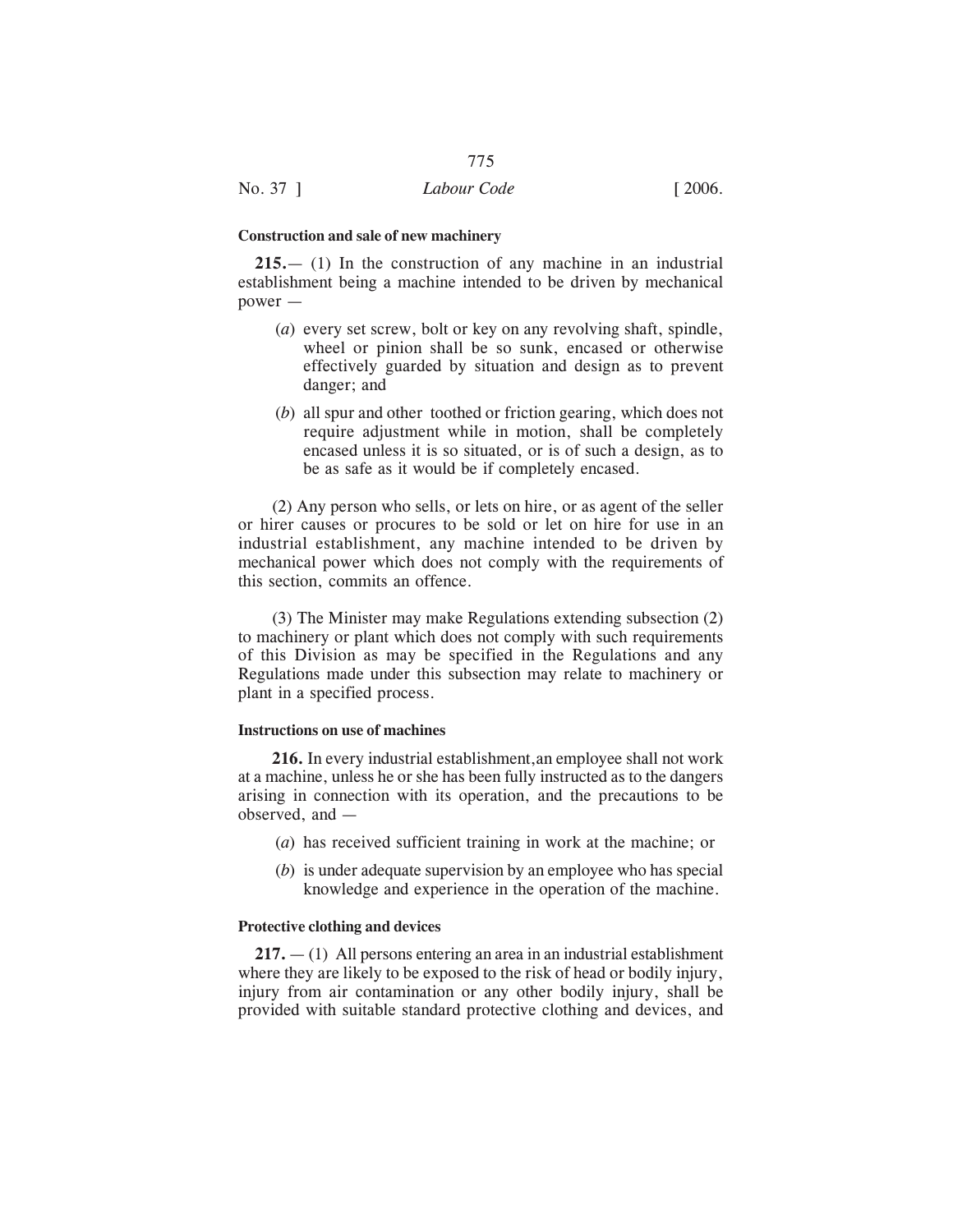|          | 776         |                       |
|----------|-------------|-----------------------|
| No. 37 ] | Labour Code | $\lceil 2006. \rceil$ |

adequate instructions in the use of such protective clothing and devices, and a person shall not be permitted to be in any such area unless he or she is wearing such protective clothing or device.

(2) In every area where protective clothing or devices are required to be worn, a notice to that effect shall be conspicuously displayed.

## **Contravention of safety**

**218.**— (1) If it appears to the Department of Labour that there has been, in the case of any industrial establishment, a contravention of any of the provisions of section 210 or 211, the Department of Labour shall, by notice served on the occupier of the industrial establishment, require him or her to take, within such time as may be specified in the notice, such action as may be specified in the notice for the purpose of securing compliance with the said provisions.

(2) The Department of Labour may extend the time for compliance with the notice pursuant to subsection (1) if satisfied that the industrial establishment has made or is making reasonable efforts to comply with the notice.

(3) A person who, within the time specified in subsection (1) or the extension of time specified in subsection (2), fails to comply with a notice issued under subsection (1) commits an offence and is liable for a first offence on summary conviction to a fine of ten thousand dollars or on summary conviction for a second or subsequent offence to a fine not exceeding five hundred dollars for each day on which the offence continues after conviction for the prior offence.

#### **Drinking water**

**219.** In an industrial establishment there shall be provided and maintained at suitable points conveniently accessible to all employees, an adequate supply of wholesome potable water.

#### **Meals and lunchrooms**

**220.** — (1) Subject to subsection (2), where employees take any meals in the industrial establishment, there shall be provided and maintained suitable and sufficient facilities for the taking of those meals.

(2) Where twenty five or more persons are employed in an industrial establishment, the employer or person in control of the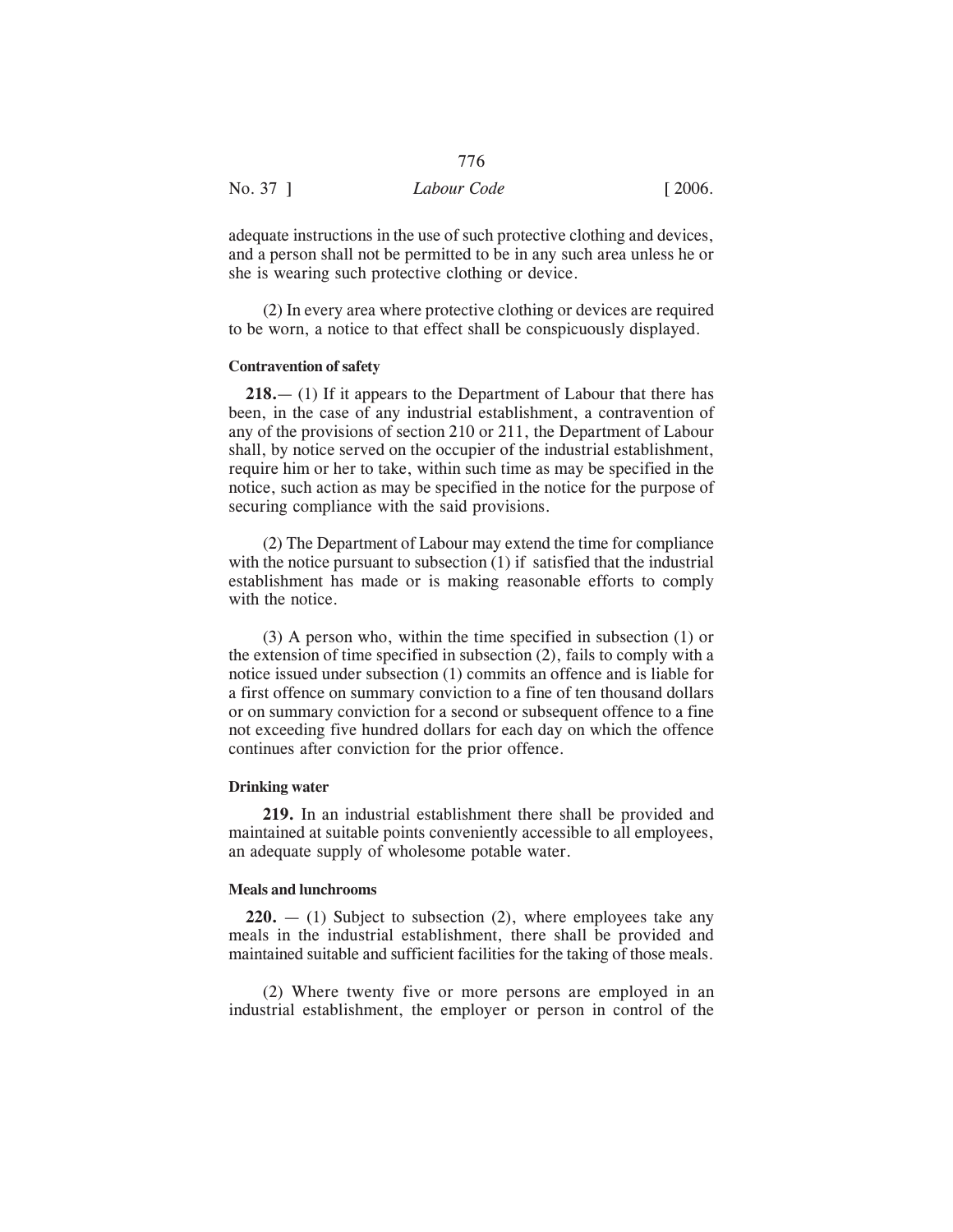| No. 37 ] | Labour Code | $\lceil 2006. \rceil$ |
|----------|-------------|-----------------------|

industrial establishment shall provide and maintain for persons employed in the industrial establishment, adequate and suitable lunchrooms, and such lunchrooms shall be convenient for the eating of meals and shall be provided with adequate lighting, ventilation and drinking water.

#### **Changing facilities**

**221.** In an industrial establishment, there shall be provided and maintained for the use of the industrial establishment, suitable and sufficient accommodation for change of clothing not worn during working hours.

## **Dangerous fumes, dust or other impurities**

**222.**— (1) Where, in connection with the carrying on of a process, there is given off dust, fumes or other impurities of such a character and to such an extent as to be likely to be injurious or offensive to employees in an industrial establishment, all practicable measures shall be taken by an employer or person in control to protect the employees against inhalation of the dust or other impurity and to prevent its accumulation in any workroom, and where the nature of the process makes it practicable, exhaust appliances shall be provided and maintained as near as possible to the point of origin of the dust or fumes or other impurity, so as to prevent contamination of the air in the workroom.

(2) Where steam is discharged into a room where persons are normally required to work, effective steps shall be taken to dissipate the steam from that room.

(3) In any industrial establishment, a person shall not enter or be permitted to enter a chamber, tank, vat, pit, pipe, flue or other confined space in which dangerous fumes are likely to be present to such an extent as to involve risks of persons being overcome thereby, unless there is a manhole of adequate size or other effective means of egress.

(4) In every industrial establishment, a person shall not enter or be permitted to enter any confined space such as is referred to in subsection (3) until all practical measures have been taken to remove the fumes which may be present and to prevent the ingress of fumes and unless —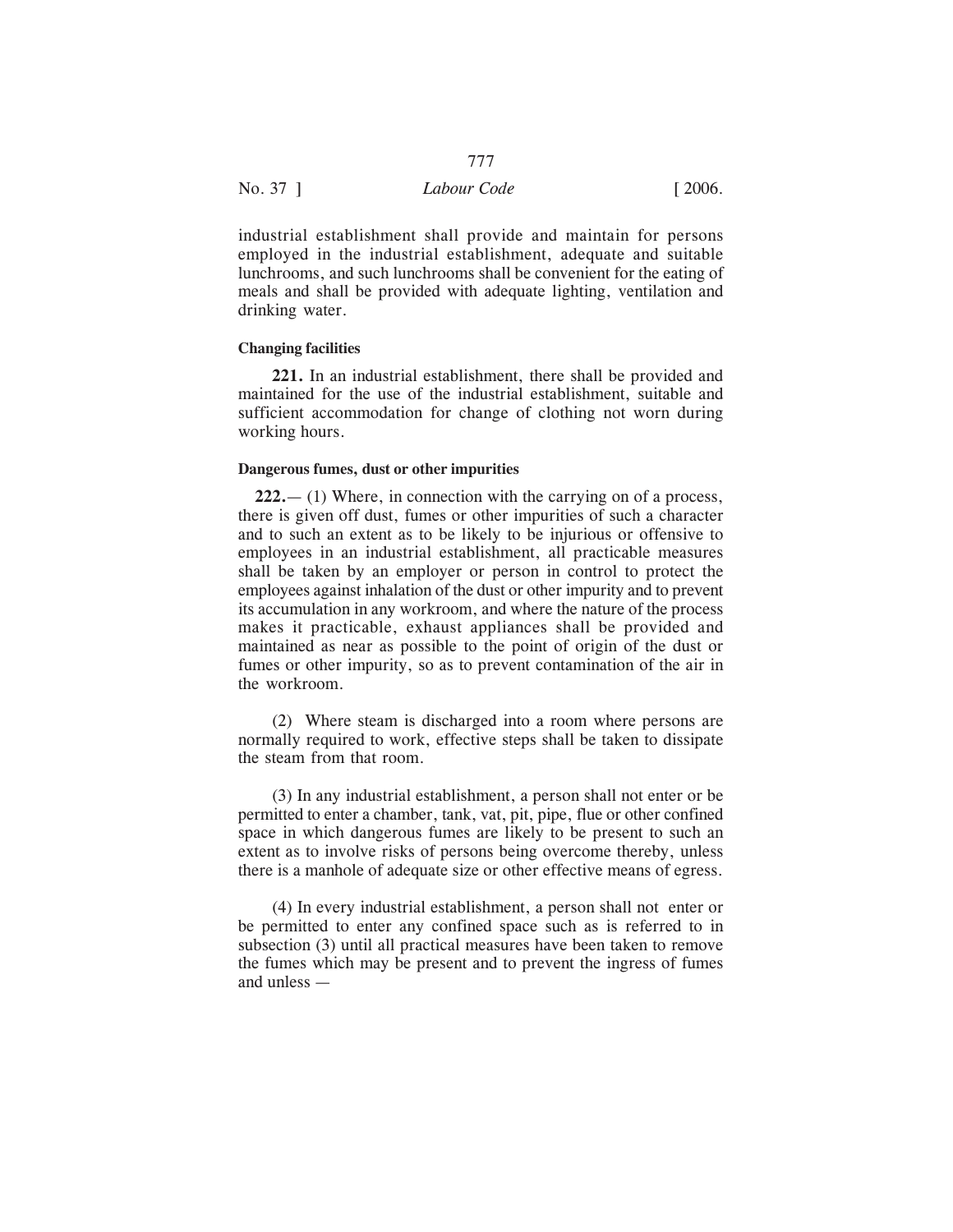- (*a*) the sludge or other deposit likely to give off dangerous fumes has been removed and the space contains no other material likely to give off dangerous fumes;
- (*b*) the space has been adequately ventilated and tested for dangerous fumes and has a supply of air adequate for respiration; and
- (*c*) a certificate in writing has been given by a competent person, for a period of validity which shall not exceed eight hours, based on a test carried out by that person, that the space is free from dangerous concentrations of dangerous fumes and fit for persons to enter; and

the person is wearing suitable breathing apparatus and a belt securely attached to a lifeline, the end of which is safely secured by another person standing outside the confined space.

(5) In every industrial establishment in which work is to be done in a confined space and in which dangerous fumes are likely to be present, there shall be provided and kept readily available for instant use —

- (*a*) a sufficient supply of breathing apparatus of a type approved by the Department of Labour; and
- (*b*) belts, ropes or other appropriate life lines and suitable reviving apparatus and oxygen;

and the apparatus, ropes or other appropriate life lines shall be maintained and shall be thoroughly examined by a competent person and a report on every such examination, signed by the person making the examination and containing the required particulars, shall be kept available for inspection.

(6) A sufficient number of employees shall be trained and practiced in the use of the apparatus mentioned in subsection (5) and in a method of restoring respiration and at least one such person shall be available at any time when work is being carried on in any confined space referred to in subsection (3).

(7) A person shall not enter or remain in any confined space in which the proportion of oxygen in the air is or is likely to be substantially reduced unless either —

(a) he or she is wearing suitable breathing apparatus; or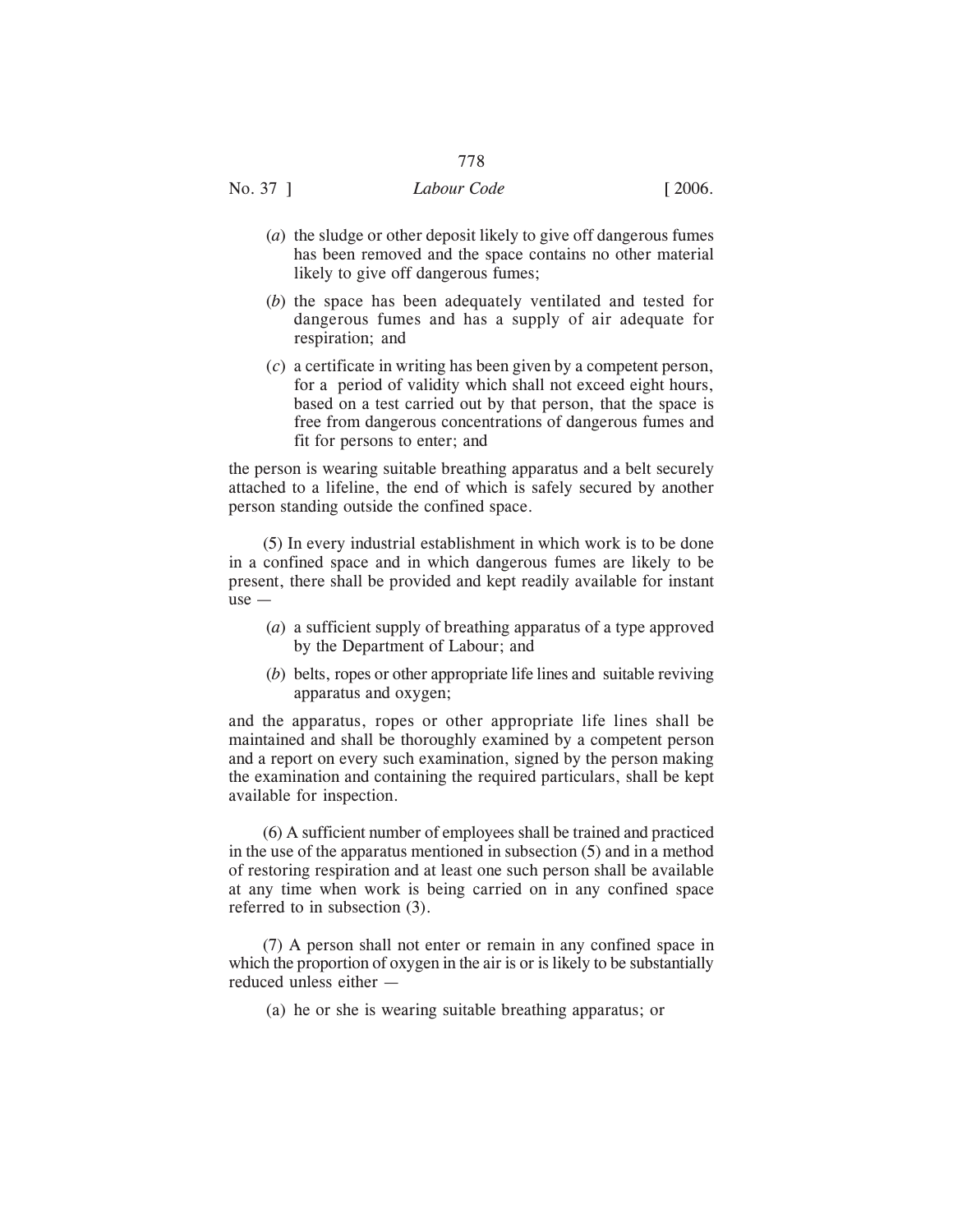(b) the space has been and remains adequately ventilated and a competent person has tested and certified it as safe for entry without breathing apparatus.

(8) A person shall not be permitted to enter a furnace, boiler, chamber, kiln, tank, vat, pipe, flue or other confined space for the purpose of working or making an examination therein until it has been sufficiently cooled by ventilation or otherwise to be safe for persons to enter.

(9) A portable electric light of voltage exceeding twenty-four volts shall not be permitted for use inside any confined space referred to in subsection (3) and where the fumes present are likely to be flammable, no lamp or light, other than one with a flame-proof enclosure or one that is intrinsically safe, shall be permitted to be used in such confined space, except that where the conditions are arduous, a centre-taped transformer shall be used so that the potential differences between the live conductors and earth will not exceed twelve volts.

(10) It shall be the duty of an employer or a person in control of an industrial establishment to ensure that as far as is reasonably possible the requirements of this section are complied with to the satisfaction of the Department of Labour.

(11) For the purposes of this section "competent person" means a person whether employed by an employer or person in control or not, who has adequate knowledge of and experience in dealing with dangerous fumes, and who is certified by the Department of Labour, to perform examinations and issue certificates under this section.

#### **Cleanliness**

**223.**— (1) Every industrial establishment shall be kept clean and free from effluvia arising from any drain, sanitary convenience or other source, and without prejudice to the generality of the forgoing provision —

(*a*) accumulations of dirt and refuse shall be removed daily, where practicable, by suitable methods from the floors, benches, furniture, furnishings and fittings of workrooms, and from the staircases and passages;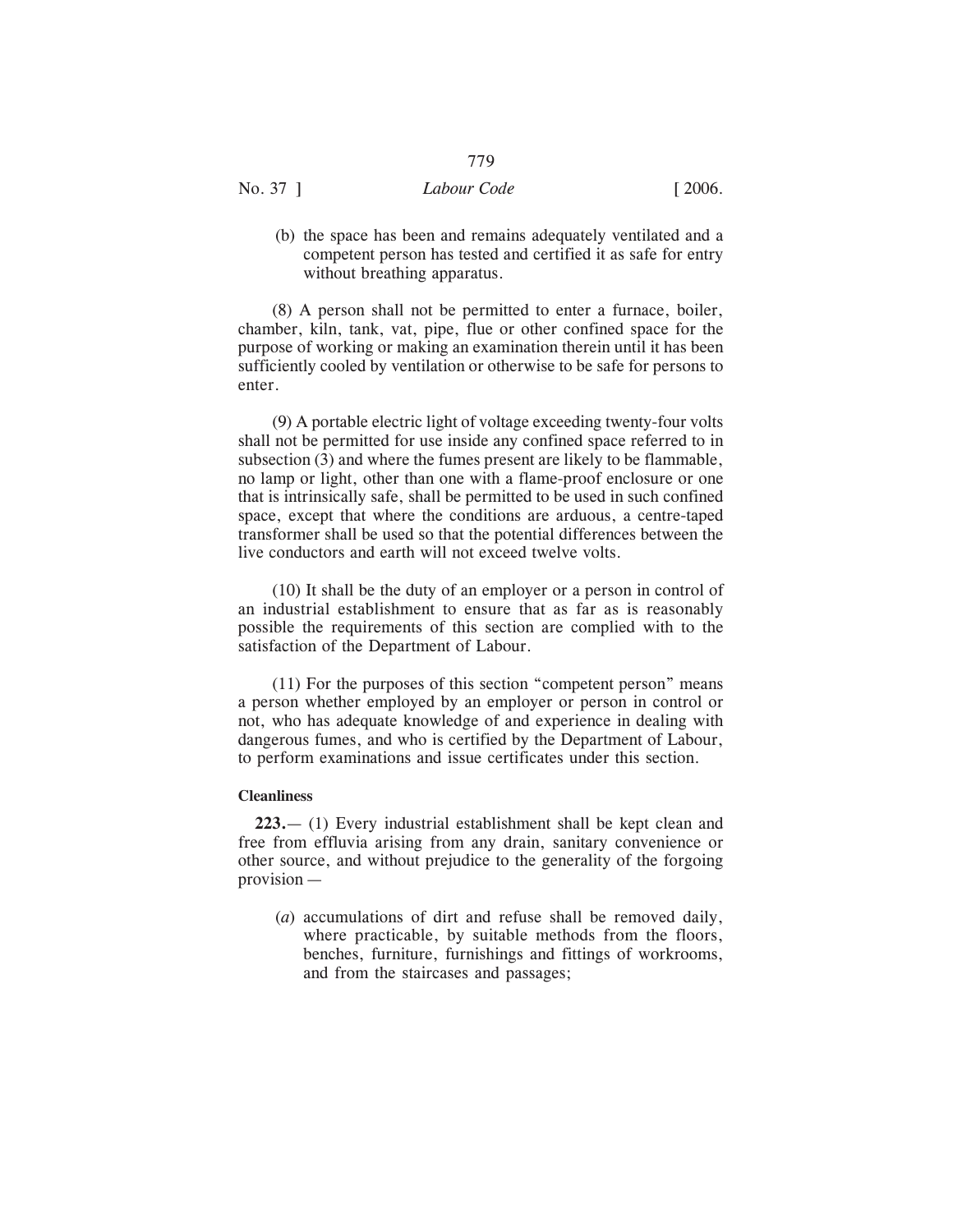- (*b*) the floors of every workroom shall be cleaned at least once every week by washing or, if it is effective and suitable, by sweeping or other method;
- (*c*) all dirt and refuse and all waste matter, whether resulting from a process carried on in the industrial establishment or from other cause, shall be removed daily or at reasonable intervals and be suitably disposed of;
- (*d*) effective means shall be provided, maintained and used to prevent the breeding of insects, rats, mice or other vermin;
- (*e*) effective means shall be provided and maintained for the draining of wet floors, where necessary; and
- (*f*) all inside walls and partitions, and all ceilings or tops of rooms, and all walls, sides and tops of passages and staircases shall be suitably washed or cleaned.

(2) Where, during an inspection, it appears to the Department of Labour that in any industrial establishment any of the provisions of this section are not required for the purpose of keeping the industrial establishment clean or are by reason of special circumstances inappropriate or inadequate for that purpose, the Department of Labour may direct that the employer or person in control of that industrial establishment be exempt from compliance with those provisions or that those provisions shall apply as varied by that directive.

#### **Disposal of wastes**

**224.** Every employer or person in control shall, before the expiration of one year from the date on which this Division comes into force or of such longer period as the Minister may, upon application in writing by an employer approve, make arrangements for the safe and efficient disposal of wastes and effluents resulting from any processes carried on in the industrial establishment and such arrangements shall be designed so as to ensure that the disposal does not result in any danger to persons, property or to the environment.

#### **Sufficient lighting**

**225.**— (1) Every part of an industrial establishment where employees work or pass shall be provided with sufficient and suitable lighting natural or artificial or both, in accordance with approved standards.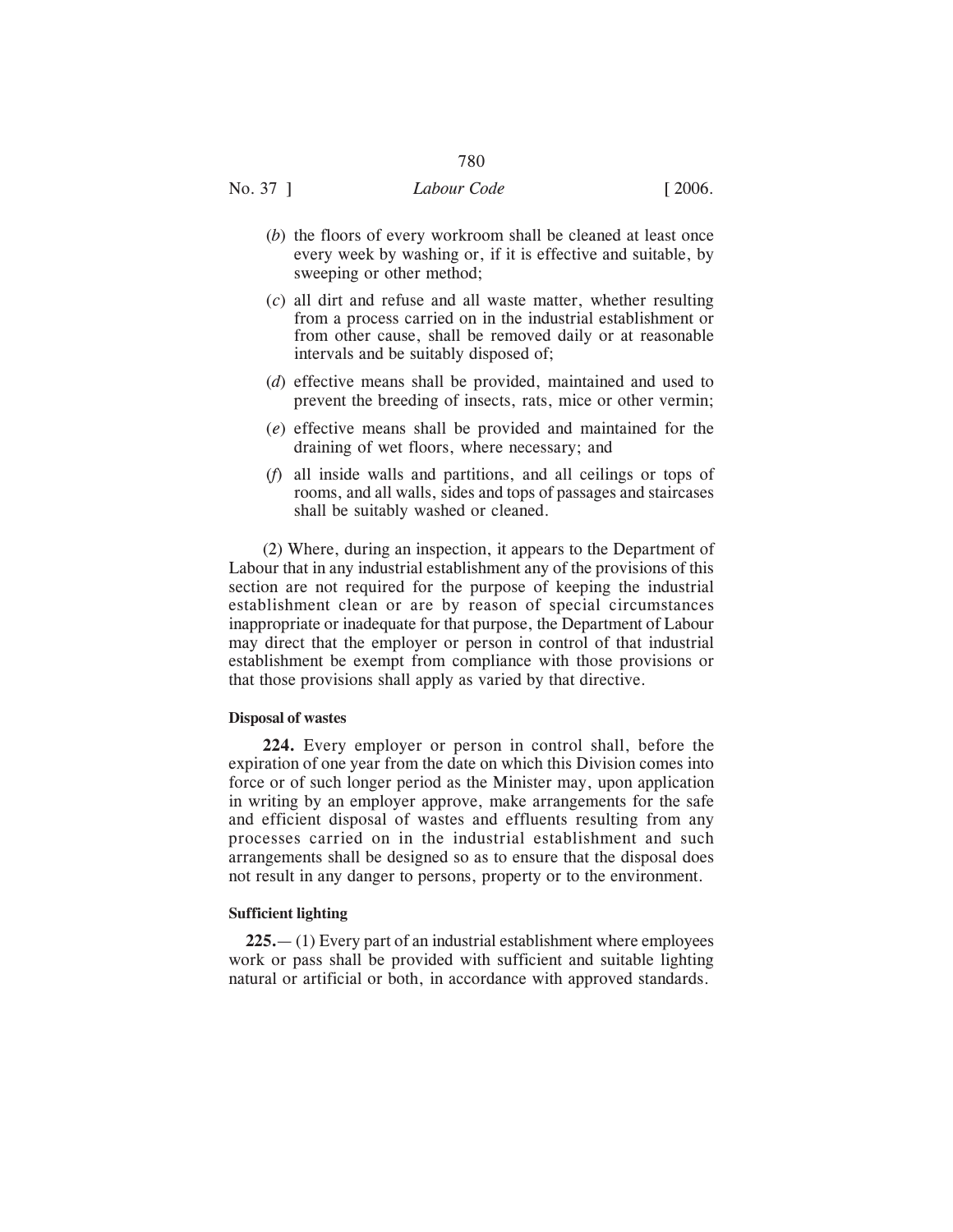(2) In every industrial establishment, effective provision shall, so far as is practicable and in accordance with prescribed standards, be made for the prevention of —

- (*a*) glare, either directly from a source of light or reflection from a smooth or polished surface; and
- (*b*) the formation of shadows to such an extent as to cause eyestrain or the risk of accident to any person.

## **Noise**

**226.** Every employer shall take adequate steps to prevent hearing impairment caused by noise and diseases caused by vibration, from occurring to persons in, or in the vicinity of the industrial establishment and shall comply with such directives as —

- (a) the Department of Labour may issue, in order to reduce the level of noise or vibration generated by a machine, device or process; and
- (*b*) the Chief Medical Officer or other competent person may issue, in order to protect persons employed or in the vicinity of the industrial establishment from hearing impairment caused by noise or from diseases caused by vibration.

#### **Overcrowding**

**227.** — (1) Subject to subsection (2), an industrial establishment shall not be so overcrowded as to cause risk of injury or to the health of the persons employed therein.

(2) The minimum floor space required for the purpose of compliance with subsection (1) shall be as prescribed.

## **Ventilation**

**228.** In every part of an industrial establishment in which employees are employed, adequate and suitable ventilation by the circulation of fresh air shall be provided and maintained.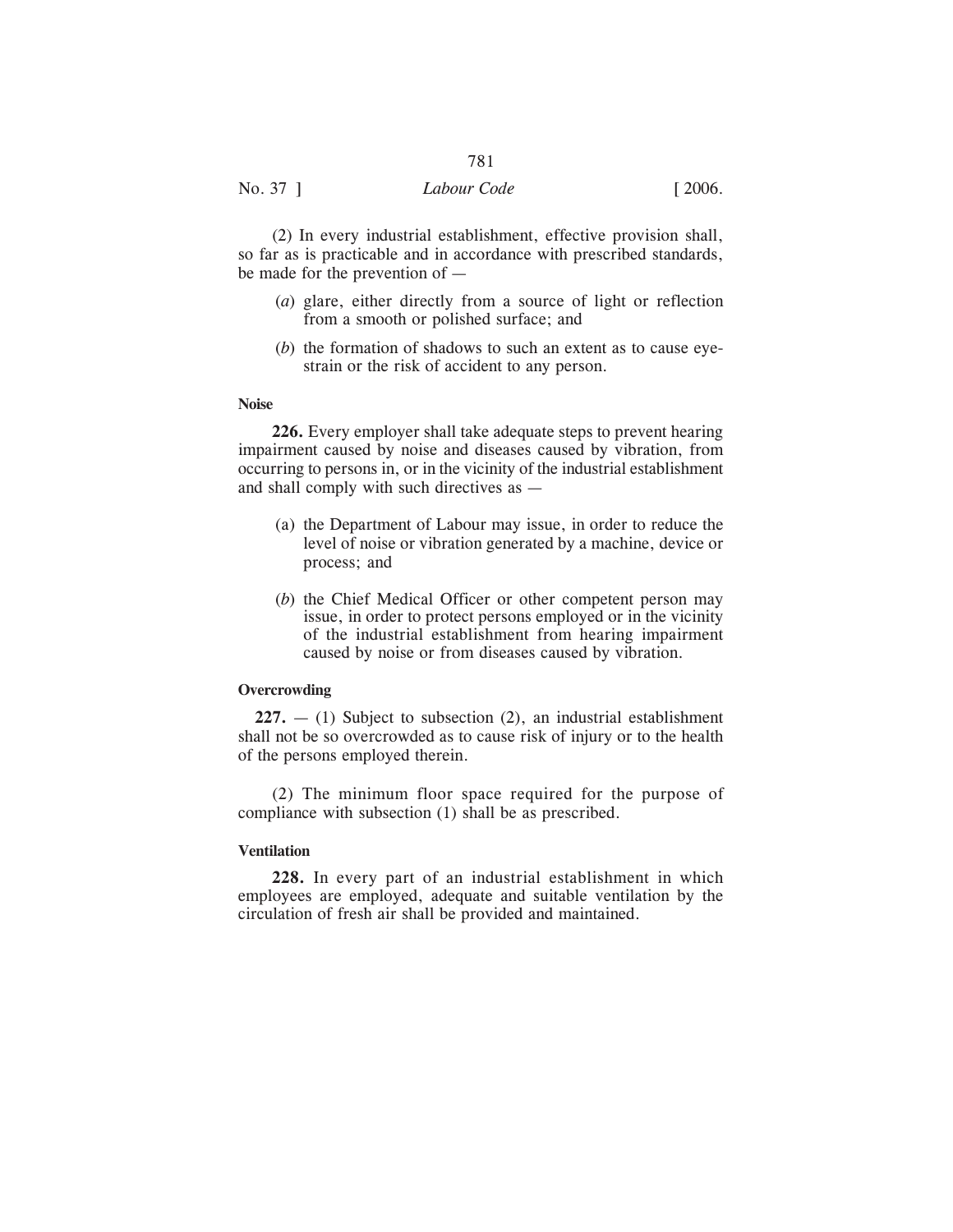**229.—**(1) Subject to subsection (2), the occupier of every industrial establishment shall provide and maintain for men and women employees separately, adequate, clean and easily accessible sanitation and washing facilities and such other provisions as are prescribed.

(2) Where there are twenty or more persons employed in an industrial establishment, the employer or other person in control of the industrial establishment shall provide and maintain separate sanitation and washing facilities for men and women in accordance with subsection  $(1)$ .

#### **First Aid**

**230.**— (1) Every employer shall keep, maintain and make available to employees in the workplace, in a location that is readily accessible, a medicine chest or first aid kit with suitable contents and provide other first aid devices as appropriate.

(2) Each first-aid kit or cupboard shall be under the control of responsible persons who are trained in first aid treatment and tested every three years and one of whom shall always be readily available during the working hours of the industrial establishment.

## **Medical examinations**

**231.**— (1) A person who seeks employment in an industrial establishment, shall be required by the employer to undergo medical examination as a pre-condition for employment, in places of work as the Minister may, by Order published in the *Gazette*, declare.

(2) The cost of a medical examination shall be borne by the employer if a medical examination is required for the purpose of the employer after the expiration of the probationary period.

(3) Where a medical inspector is of the opinion that the health of a person employed in an industrial establishment has been injured by reason of the nature of work he or she is called upon to do, the medical inspector —

- (*a*) shall inform the Chief Medical Officer; and
- (*b*) may, with the written consent of the employee, serve on the employer a written notice requiring the employer to facilitate the medical examination of the person.

(4) The notice under subsection (3), shall name the place where the medical examination is to be conducted and the date and time when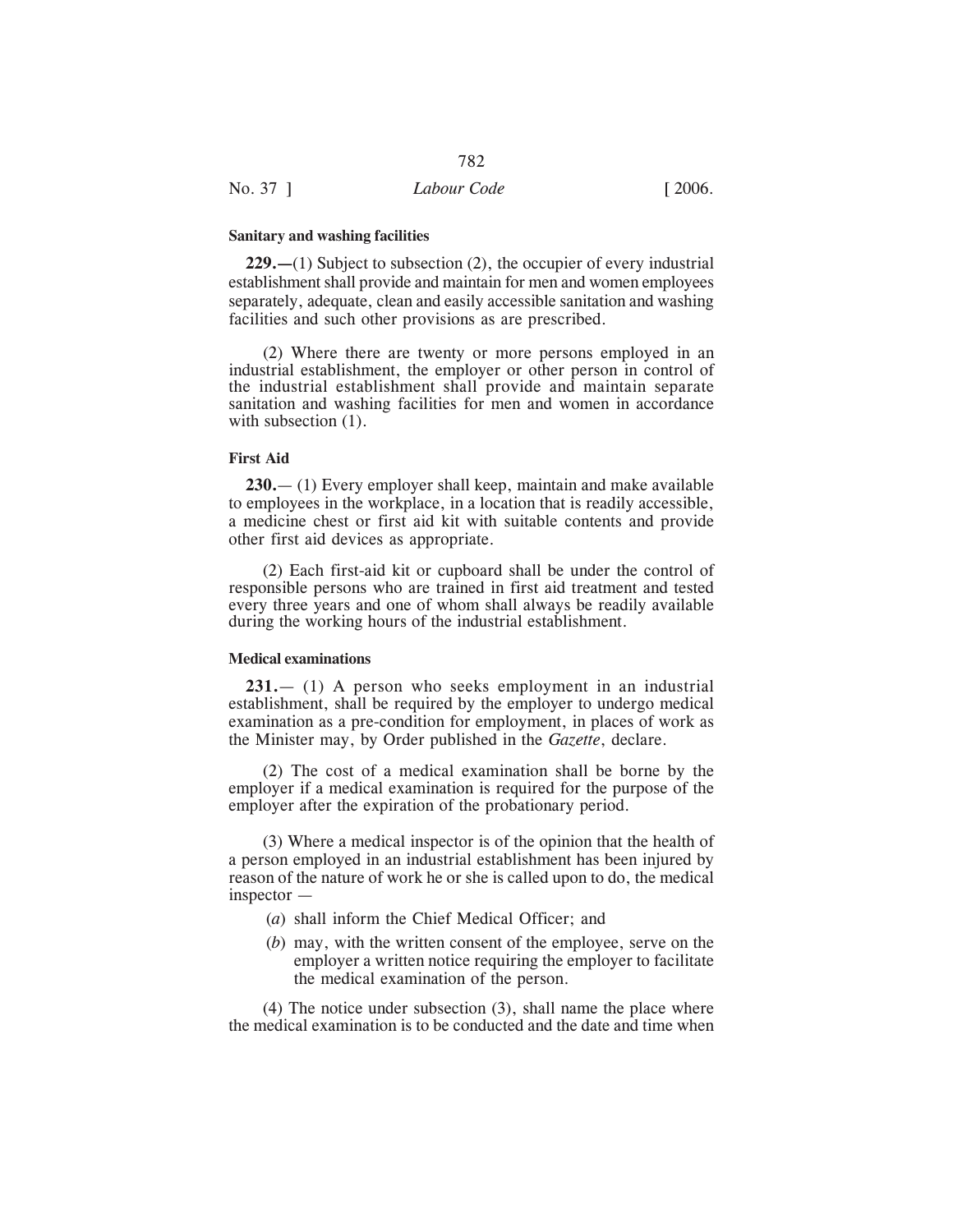| No. 37 ] | Labour Code | [2006] |
|----------|-------------|--------|
|          |             |        |

it will begin and, if the examination is to be conducted at the industrial establishment, the occupier shall provide suitable accommodation for the conduct of the examination.

(5) In this section, "medical examination" includes pathological, chemical, physiological, radiological and audiometric tests and relevant investigations.

## **Minister to make Regulations for medical supervision**

**232.** Where the Minister is of the opinion —

- (*a*) that in any industrial establishment-
	- (i) a case of illness has occurred which he or she has reason to believe may be due to the nature of a process or other condition of work; or
	- (ii) by reason of changes in any process or in the substances used, or of the introduction of a new process, there may be risk of injury to the health of employees in that process; or
- (*b*) that there may be risk of injury to the health of employees in an industrial establishment —
	- (i) from any substance or material brought to the industrial establishment to be used or handled therein; or
	- (ii) from any change of conditions of work or other conditions in the industrial establishment;

he or she may make Regulations specifying the arrangements to be made for the medical supervision of those employees or any class of those employees.

#### **Certification for fire safety**

**233.** — (1) An employer or a person in control of an industrial establishment shall ensure that his or her industrial establishment is certified every twenty-four months by the Chief Fire Officer as having means of escape, in the case of fire, by the persons employed therein as may reasonably be required in the circumstances of each case.

(2) Subject to subsection (3), where a certificate is not in force in respect of premises used as an industrial establishment, the employer or person in control commits an offence and is liable on summary conviction to a fine not exceeding five thousand dollars or on second or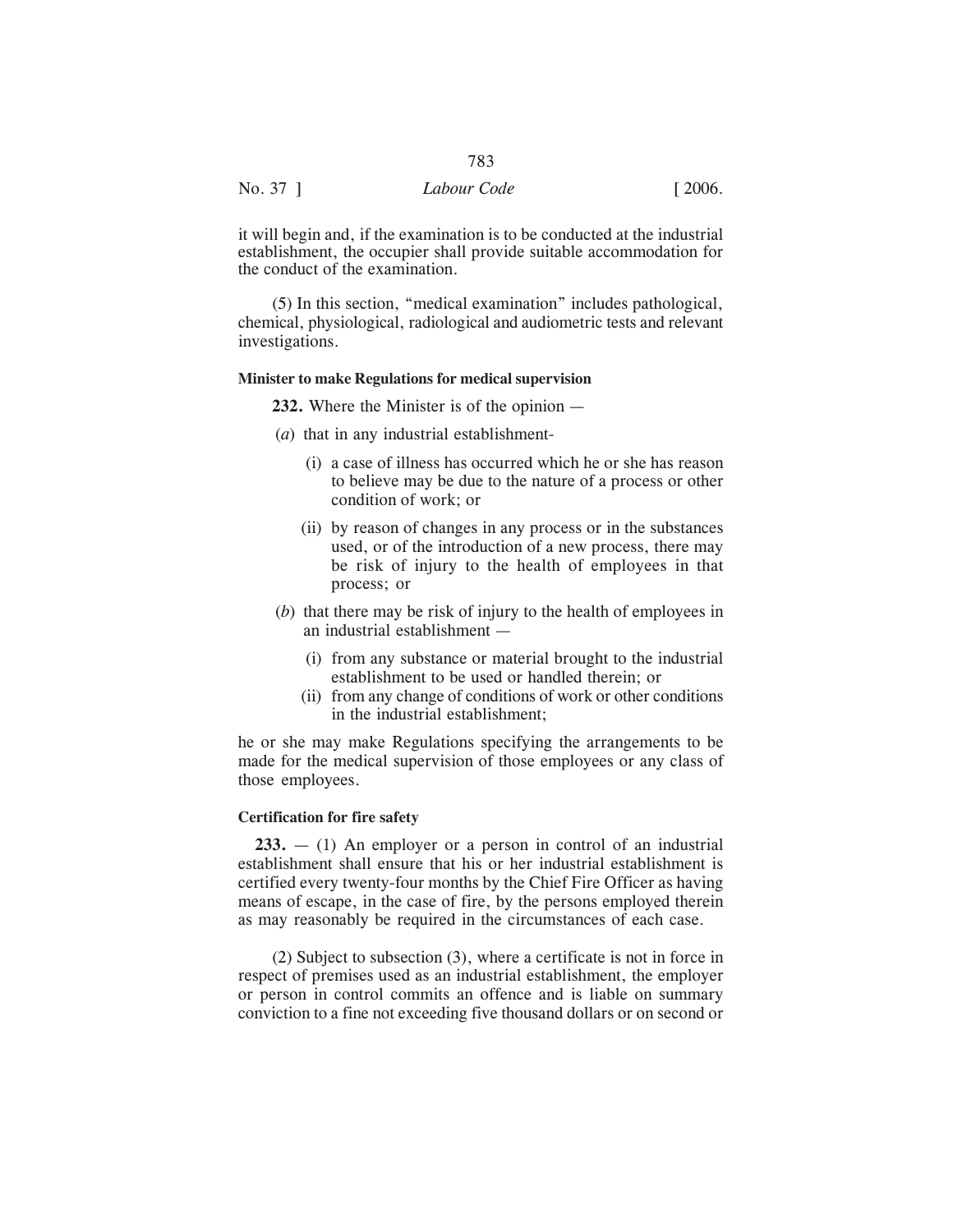subsequent conviction for this offence to a fine not exceeding five hundred dollars for each day on which the offence continues after conviction for the prior offence.

(3) Subject to subsection (4), an employer or a person in control of an industrial establishment that was occupied before the date of commencement of this Code, shall be deemed to have complied with this section if, within three months of the coming into operation of this Division, he or she applies in writing to the Chief Fire Officer for a certificate under this Division; and the employer or person in control may continue to operate the place of employment until the Chief Fire Officer has determined the application.

(4) The Chief Fire Officer may, after consultation with the Department of Labour, extend the time period referred to in subsection (3) having regard to all the circumstances.

(5) It shall be the duty of the Chief Fire Officer to examine the industrial establishment and on being satisfied that subsection (3) is complied with, issue a certificate to that effect, and where that subsection is not complied with, the Chief Fire Officer may, by notice in writing, require the employer or person in control to make such alteration, within such period as may be specified in the notice.

(6) The Chief Fire Officer may extend the period specified in the notice if satisfied that the employer is taking or has taken reasonable steps to make the alternations.

(7) An employer who fails to comply with a notice pursuant to subsection (5), within the period specified in the notice or the extended period pursuant to subsection (6), commits an offence and is liable to a fine not exceeding five thousand dollars.

(8) The certificate issued pursuant to subsection (5), which shall be kept on the premises by an employer or person in control and made available for inspection by the Chief Fire Officer or the Department of Labour, shall specify precisely and in details the means of escape provided and shall contain particulars as to —

(*a*) the maximum number of persons employed or proposed to be employed in the industrial establishment as a whole and, where appropriate, the maximum number in any specified part thereof;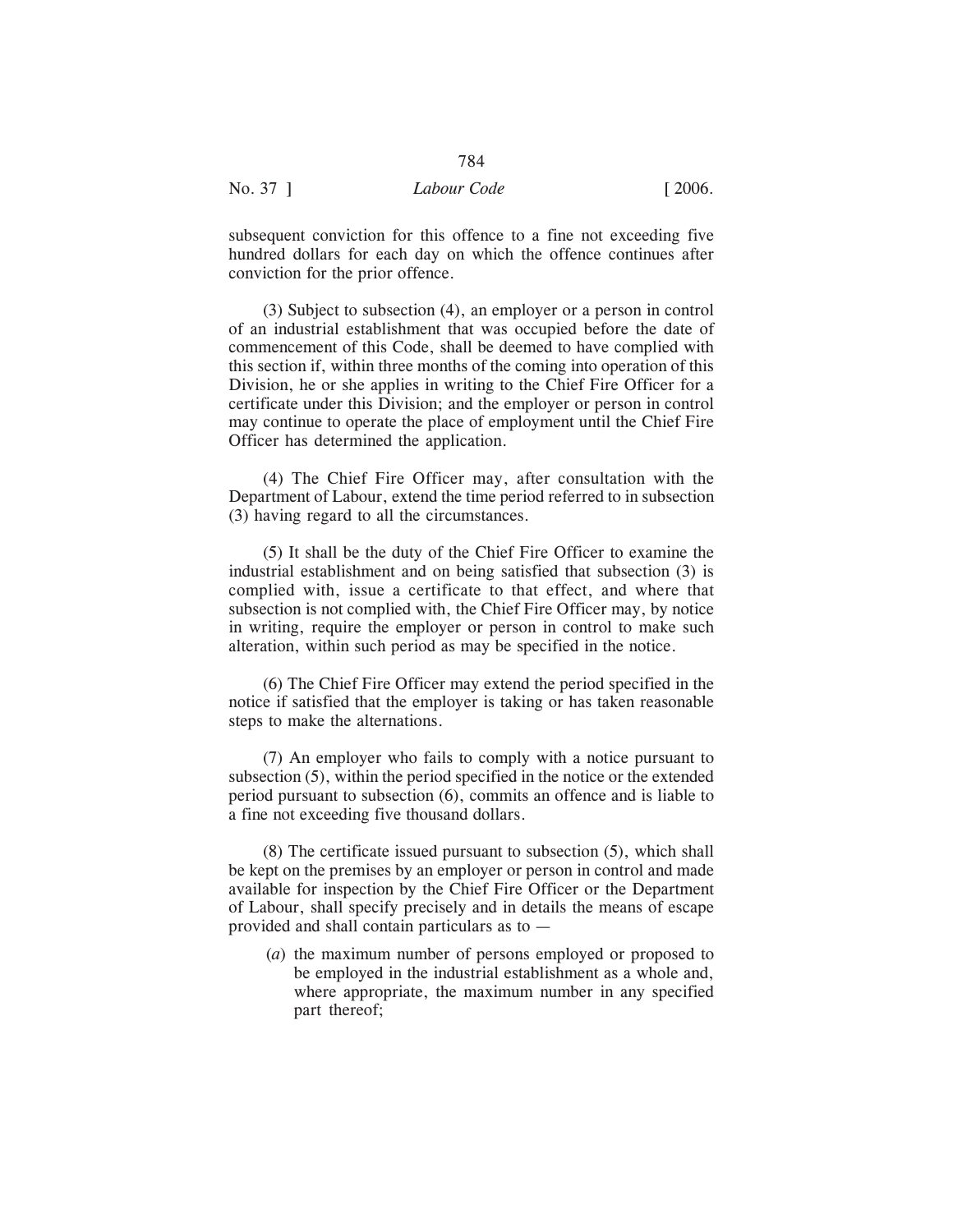- (*b*) explosive or highly flammable materials stored or used;
- (*c*) the nature and frequency of the periodic fire fighting drills;
- (*d*) the purposes for which the premises are used;
- (*e*) the means for giving warning in the event of a fire;
- (*f*) the means available to persons on the premises for fighting fire;
- (*g*) the measures for securing the means of escape; and
- (*h*) any other matters taken into account in granting the certificate;

and the Chief Fire Officer shall send a copy of the certificate to both the Physical Planning and Development Division who shall consult with the Department of Labour.

(9) The means of escape specified in the certificate shall be properly maintained and kept free from obstruction at all times.

#### **Alternations after certification for fire safety**

**234.**— (1) Where, after the grant of a certificate, it is proposed to make any extension or structural alteration of the premises or to increase the number of persons employed in the industrial establishment, or to store or use explosive or highly flammable material in the industrial establishment or to increase the extent of such storage or use, the employer or person in control shall give notice in writing of the proposal to the Chief Fire Officer and to the Department of Labour.

(2) Where the Chief Fire Officer on receipt of the notice referred to in subsection (1) is of the opinion that the means of escape will be adversely affected by the proposed changes, or that such means have by reasons of changed conditions become insufficient, he or she may, by notice in writing, require the employer or person in control to comply with such directives, within such period of time, as it may specify.

(3) The Chief Fire Officer may, by notice in writing, prohibit or restrict the use of an industrial establishment or require an employer or person in control to make, within the period specified in the notice, alterations for the purposes of providing a safe means of escape in case of fire if it appears to the Chief Fire Officer that dangerous conditions with regard to escape in case of fire exist in the industrial establishment.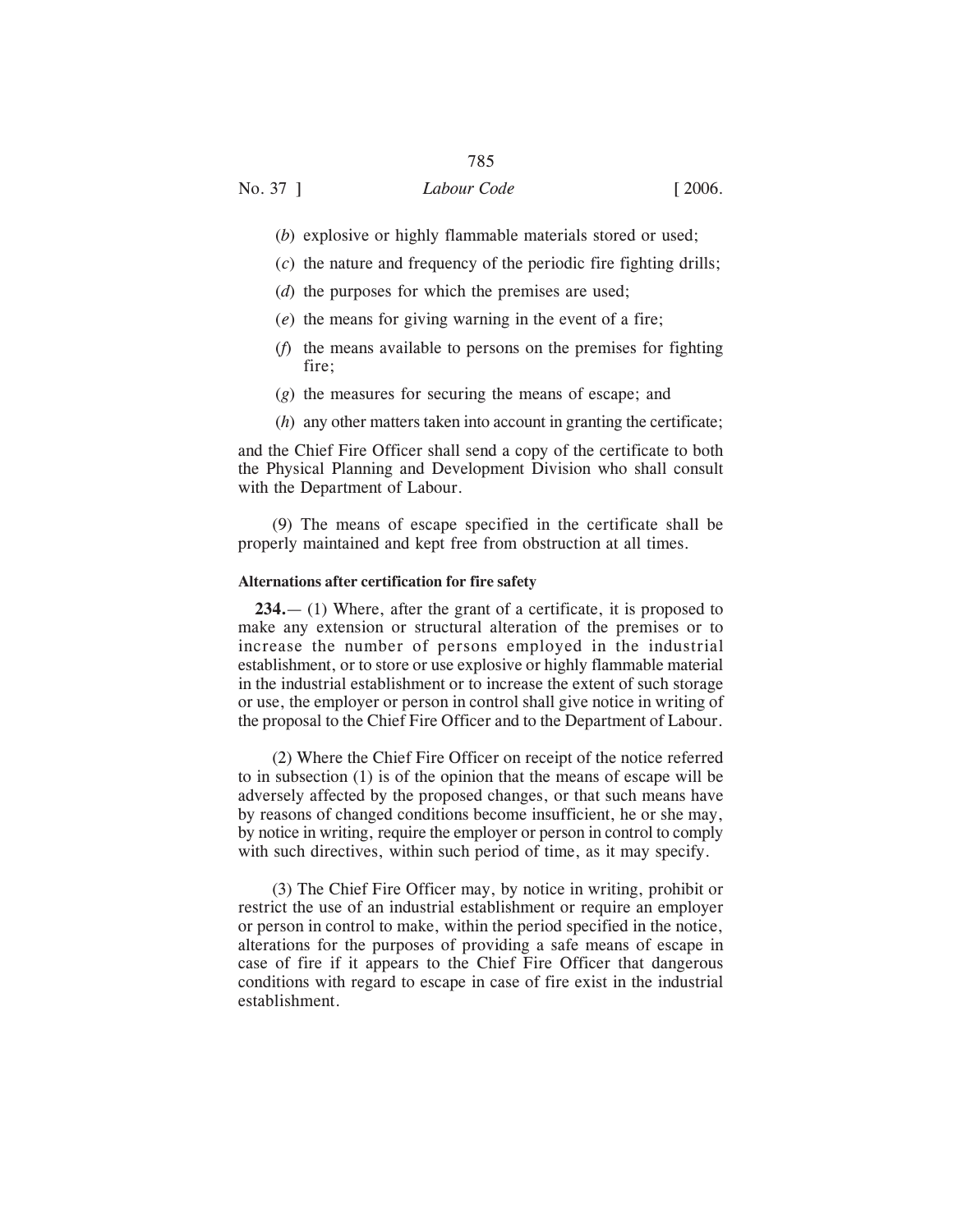# No. 37 ] *Labour Code* [ 2006.

(4) An employer or person in control shall, within the period specified in the notice issued by the Chief Fire Officer under this section, carry out the alteration required by the notice, and on completion, shall notify the Chief Fire Officer in writing.

(5) Where an employer or person in control fails to notify the Chief Fire Officer in respect of the matters referred to in subsection (1), or where he or she fails to comply with such directives as the Chief Fire Officer may give under subsection (2) or (3), he or she commits an offence and is liable for a first offence on summary conviction to a fine of ten thousand dollars or on summary conviction for a second or subsequent offence to a fine not exceeding five hundred dollars for each day on which the offence continues after conviction for the prior offence.

(6) Where the Chief Fire Officer, issues a notice pursuant to subsection (3), he or she shall inform the Department of Labour.

(7) The Chief Fire Officer may, for the purposes of exercising his or her powers under subsection (6), enter an industrial establishment at any time, on the condition that the officer produces documentary evidence of his or her authority if required to do so.

(8) A person who wilfully obstructs the Chief Fire Officer in the exercise of his or her duty under this Part commits an offence and is liable, on summary conviction, to a fine not exceeding two thousand dollars or to imprisonment for a term not exceeding six months.

(9) For purposes of this section Chief Fire Officer includes a fire officer authorised in writing by the Chief Fire Officer.

#### **Safety provisions in case of fire**

**235.**— (1) In every industrial establishment, the doors that are provided for use as fire exits shall, while work is in progress at that industrial establishment, be either left unlocked, or secured in such a way as to be capable of being readily and quickly opened from the inside.

(2) Every door opening onto a stair-case or corridor from a room and all other doors affording a means of exit from an industrial establishment for persons employed therein, shall be constructed to open outwards and a sliding door shall not be the exit of an industrial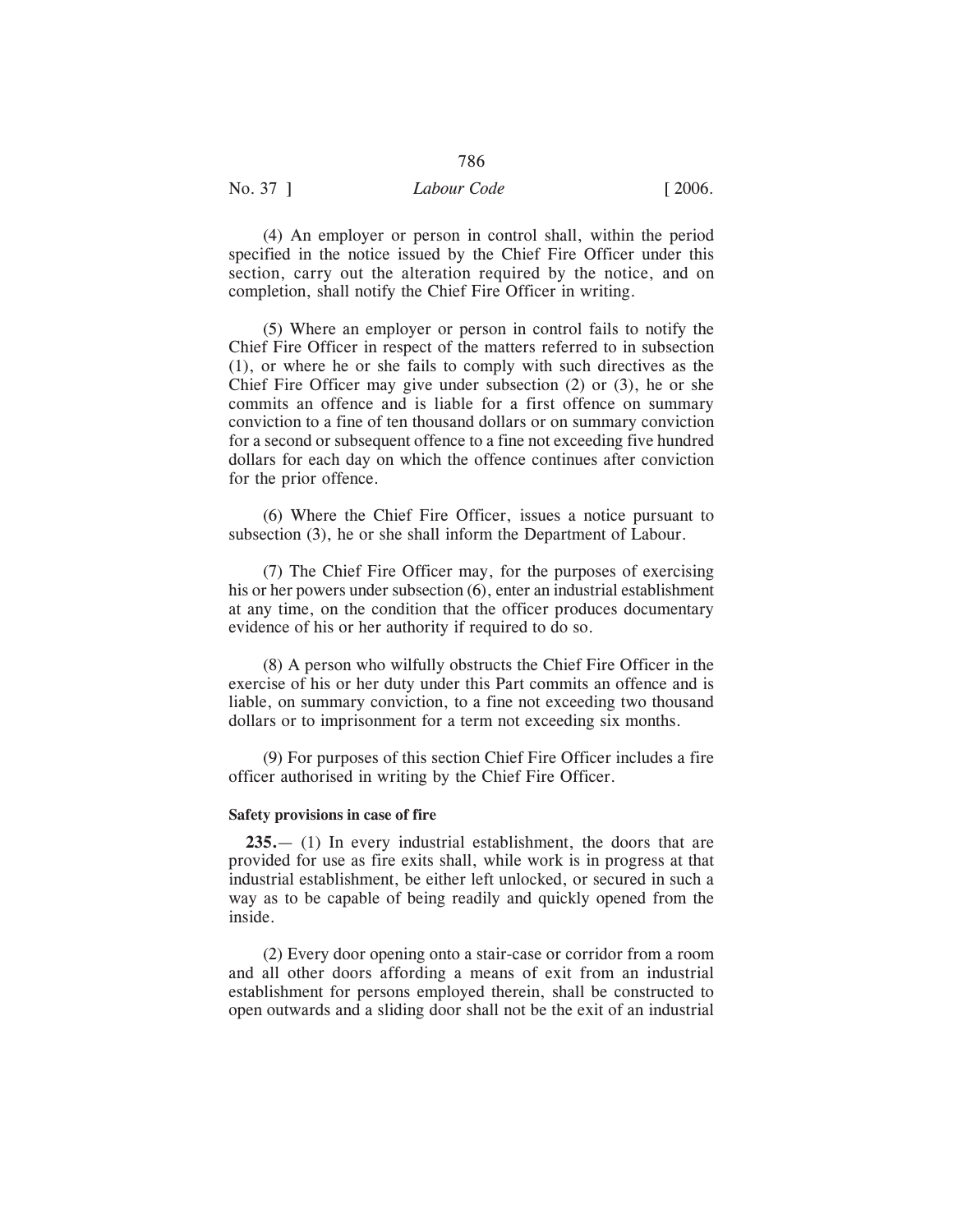establishment unless the employer or person in control obtains the written permission of the Chief Fire Officer to have such a door as the exit door.

(3) Every liftway inside a building shall be completely enclosed with fire-resisting material, and all means of access to the lift shall be fitted with doors of fire-resisting materials, except that the top of such liftway shall be enclosed by some material easily broken in case of fire, or shall be provided with a vent.

(4) Every door or other exit or exit route affording means of escape in case of fire or giving access thereto, other than the means of exit in ordinary use, shall be distinctly and conspicuously marked by a notice printed in green letters on a white background and the letters shall be of such size as the fire authority may specify.

(5) The doors, exit or exit routes mentioned in subsection (4) shall be fitted with emergency lighting and well maintained luminous or illuminated exit signs if the industrial establishment is used at night or where insufficient lighting is likely to occur during an electrical power failure.

(6) In every industrial establishment the employer, or person in control, shall make such effective provisions as the fire authority thinks fit, for giving warning in case of fire, and such warning shall be clearly audible throughout the building and distinct from any other signal in use on the premises.

(7) Effective steps shall be taken to ensure that all employees are familiar with the means of escape in case of fire, the routine to be followed in case of fire and the use of fire extinguishers.

(8) Such warning signs as the fire authority may specify shall be prominently displayed in any industrial establishment in which explosives or highly flammable materials are stored or used.

(9) The contents of every room in which employees work shall be so arranged that there is for all employees in the room a free passageway leading to a means of escape in case of fire.

(10) Where ten or more persons are employed in an industrial establishment in the same building above the ground floor, or where explosive or highly flammable materials are stocked or used in a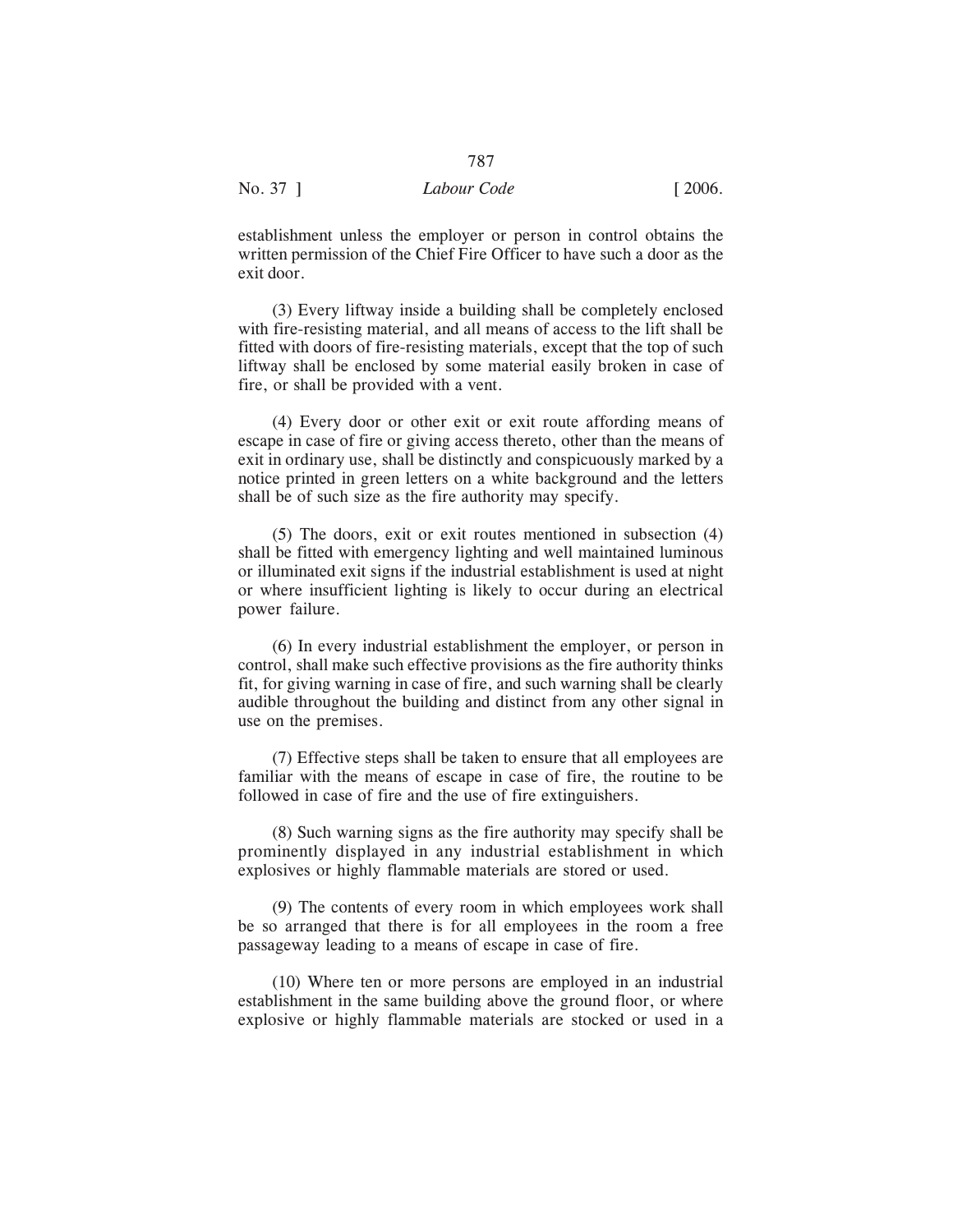building where persons are employed, effective steps shall be taken to ensure that all employed persons are familiar with the means of escape, their use and the routine to be followed in case of fire, and a record of the number and frequency of evacuation drills shall be kept and presented on demand, for inspection by the fire authority.

788

(11) In every industrial establishment there shall be provided, maintained and kept readily available for use, appropriate fire equipment approved by the Chief Fire Officer for fighting fire and an employer or person in control shall ensure that a sufficient number of employees are trained in the use of such equipment and are available during working hours.

## DIVISION 2

## *Hazardous Chemicals, Physical Agents and Biological Agents*

#### **Prohibition of certain chemicals and appeals against prohibition orders**

**236.**— (1) Where a chemical, physical agent or biological agent or a combination of such chemical, physical and biological agents is used or is intended to be used in the workplace and its presence in the workplace or the manner of its use is, following an inspection, in the Chief Occupational Safety and Health Officer's opinion, likely to endanger the health of an employee, the Chief Occupational Safety and Health Officer shall by notice in writing to the employer order that the use, intended use, presence or manner of use be —

- (*a*) prohibited;
- (*b*) limited or restricted in such manner as the Chief Occupational Safety and Health Officer specifies; or
- (*c*) subject to such conditions regarding administrative control, work practices, engineering control and time limits for compliance as the Chief Occupational Safety and Health Officer specifies.

(2) Where the Chief Occupational Safety and Health Officer makes an order under subsection (1), the order shall —

- (*a*) identify the chemical, physical agent or biological agent, or a combination of such a chemical and agents, and the manner of use that is the subject matter of the order; and
- (*b*) state the opinion of the Chief Occupational Safety and Health Officer as to the likelihood of the danger to the health of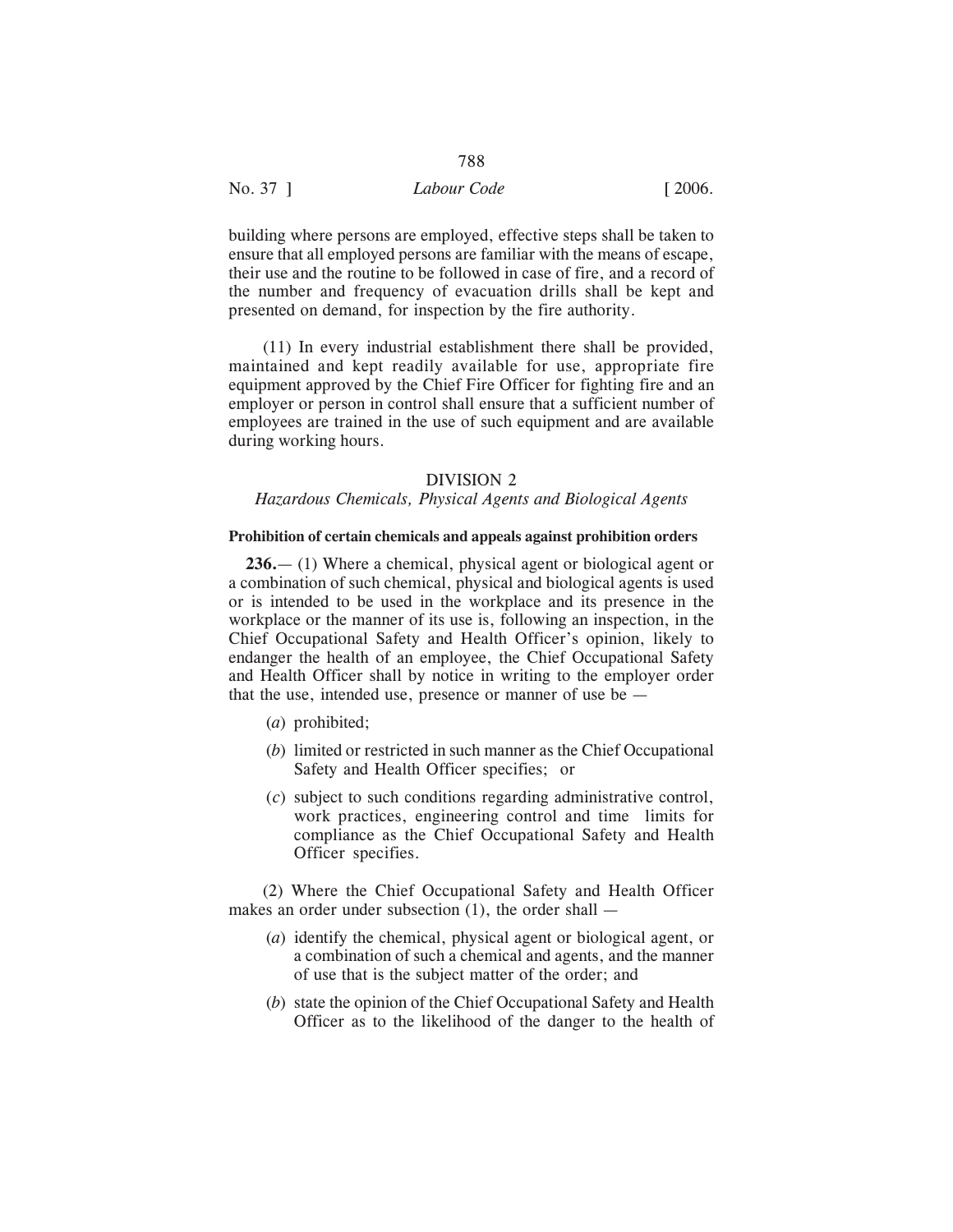employees, and the Chief Occupational Safety and Health Officer reasons in respect thereof, including the matters or causes which give rise to the Chief Occupational Safety and Health Officer's opinion.

(3) The employer shall provide a copy of an order made under subsection (1), to the committee, safety and health representative and trade union, if any, and shall cause a copy of the order to be posted in a conspicuous place in the workplace where it is most likely to come to the attention of the employees who may be affected by the use, presence or intended use of the chemical, physical agent or biological agent or a combination of such a chemical and agent.

(4) Where an employer, considers that he or she is aggrieved by an order made under subsection (1), the employer may, by notice in writing, within seven days of the making of the order, appeal to the Tribunal.

(5) On receipt of a notice of appeal under subsection (4), the Tribunal may suspend the operation of the order appealed from pending the disposition of the appeal.

(6) The Tribunal may, having regard to the circumstances, determine the appeal within thirty days of notice of such appeal.

(7) On an appeal, the Tribunal, may substitute its findings for those of the Chief Occupational Safety and Health Officer and may rescind or affirm the order appealed from or make a new order in substitution therefor and such order shall stand in the place of and have the like effect as the order of the Chief Occupational Safety and Health Officer.

(8) The Chief Occupational Safety and Health Officer, in making a decision or order under subsection (1), or the Tribunal under subsection (8), shall consider as relevant factors —

- (*a*) the relation to the chemical or agent, combination of chemicals and agents or by product to a chemical or a biological agent that is known to be a danger to health;
- (*b*) the quantities of the chemical or agent, combination of chemicals and agents or by product used or intended to be used or present;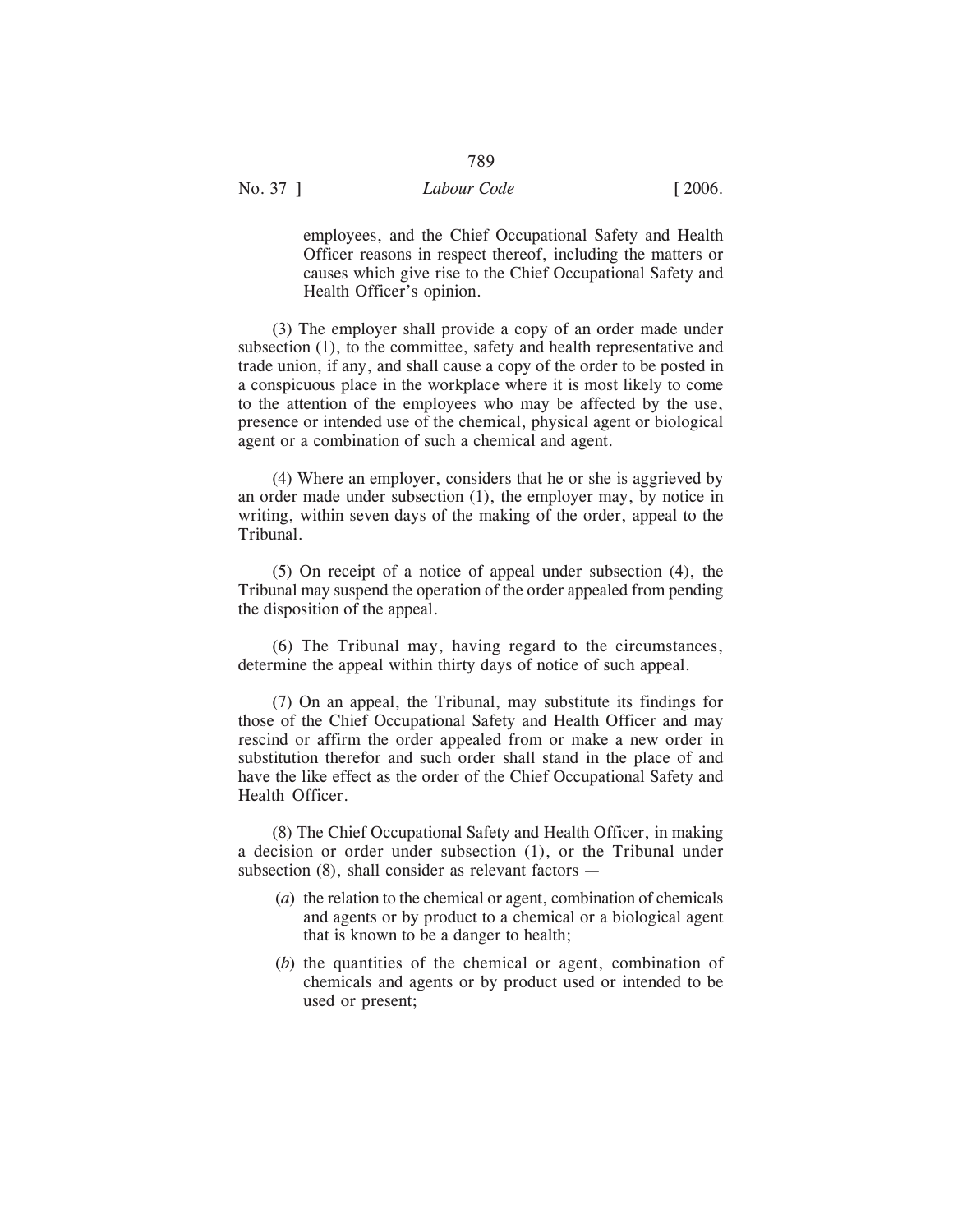- (*c*) the extent of exposure;
- (*d*) the availability of other processes, chemicals and agents or equipment for use or intended use;
- (*e*) data regarding the effect of the process or chemical or agent on health; and
- (*f*) any criteria or guide with respect to the exposure of employees to a chemical, physical agent or biological agent or a combination of such a chemical and agents that are adopted by the Regulations.
- (10) This section does not apply to critical substances.

#### **Notice for new chemicals or biological agents**

**237.**— (1) Except for purposes of research and development, a person shall not —

- (*a*) manufacture;
- (*b*) distribute; or
- (*c*) supply;

for commercial or industrial use in a workplace any new chemical or new biological agent unless the person first submits to the Department of Labour notice in writing of the person's intention to manufacture, distribute or supply such new chemical or agent and the notice shall include the ingredients of such a new chemical or agent and their common or generic names, the composition and properties thereof and relevant safety data sheets.

(2) Where, in the opinion of the Chief Occupational Safety and Health Officer, which opinion shall be made within twenty-four hours, the introduction of the new chemical or new biological agent referred to in subsection (1) may endanger the safety or health of the employees in a workplace, the Chief Occupational Safety and Health Officer shall require the manufacturer, distributor or supplier, as the case may be, to provide, at the expense of the manufacturer, distributor or supplier, a report or assessment, made or to be made by a person possessing such special, expert or professional knowledge or qualifications as are specified by the Chief Occupational Safety and Health Officer, of the new chemical or agent intended to be manufactured, distributed or supplied and the manner of use.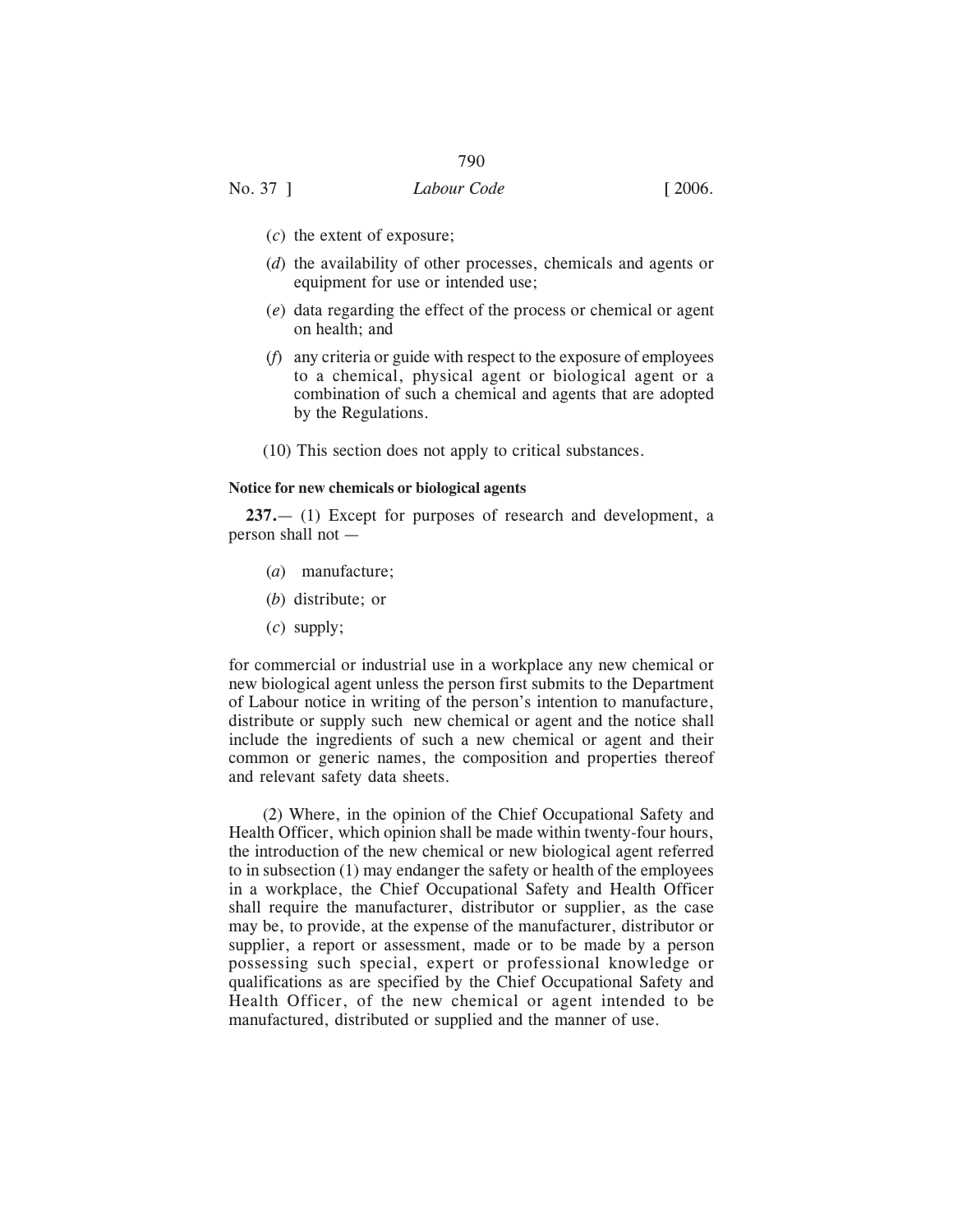| No. 37 ] | Labour Code | $\lceil 2006. \rceil$ |
|----------|-------------|-----------------------|

(3) For the purpose of this section, a chemical or biological agent is not considered to be new if, before a person manufactures, distributes or supplies the chemical or agent in Saint Lucia, it was used in a workplace other than the person's workplace in Saint Lucia, or it is included in an inventory compiled or adopted by the Department of Labour.

## **Inventory of chemicals and physical agents**

**238.**— (1) An employer shall make or cause to be made and shall maintain an inventory of all hazardous chemicals and all hazardous physical agents that are present in the workplace.

- (2) The inventory required under subsection  $(1)$  —
- (*a*) shall contain such information as may be prescribed, and in addition shall include —
	- (i) toxic properties, including both acute and chronic health effects to any part of the body;
	- (ii) chemical or physical characteristics, including flammable, explosive, oxidising and dangerously reactive properties;
	- (iii) corrosive and irritant properties;
	- (iv) allergenic and sensitising effects;
	- (v) carcinogenic effects;
	- (vi) teratogenic and mutagenic effects;
	- (vii) effects on the reproductive system;
- (*b*) shall be prepared in consultation with the committee or safety and health representative, if any, for the workplace or with an employee selected by the employees to represent them, if there is no committee or safety and health representative.

(3) Where an inventory required by subsection (1), is amended during a year, the employer, not later than the 1st day of February in the following year, shall prepare a revised version of the inventory incorporating all changes made during the preceding year.

(4) Where an employer is required to identify or obtain the identity of the ingredients of a hazardous chemical, the employer shall not be in contravention of this Code if the employer has made every effort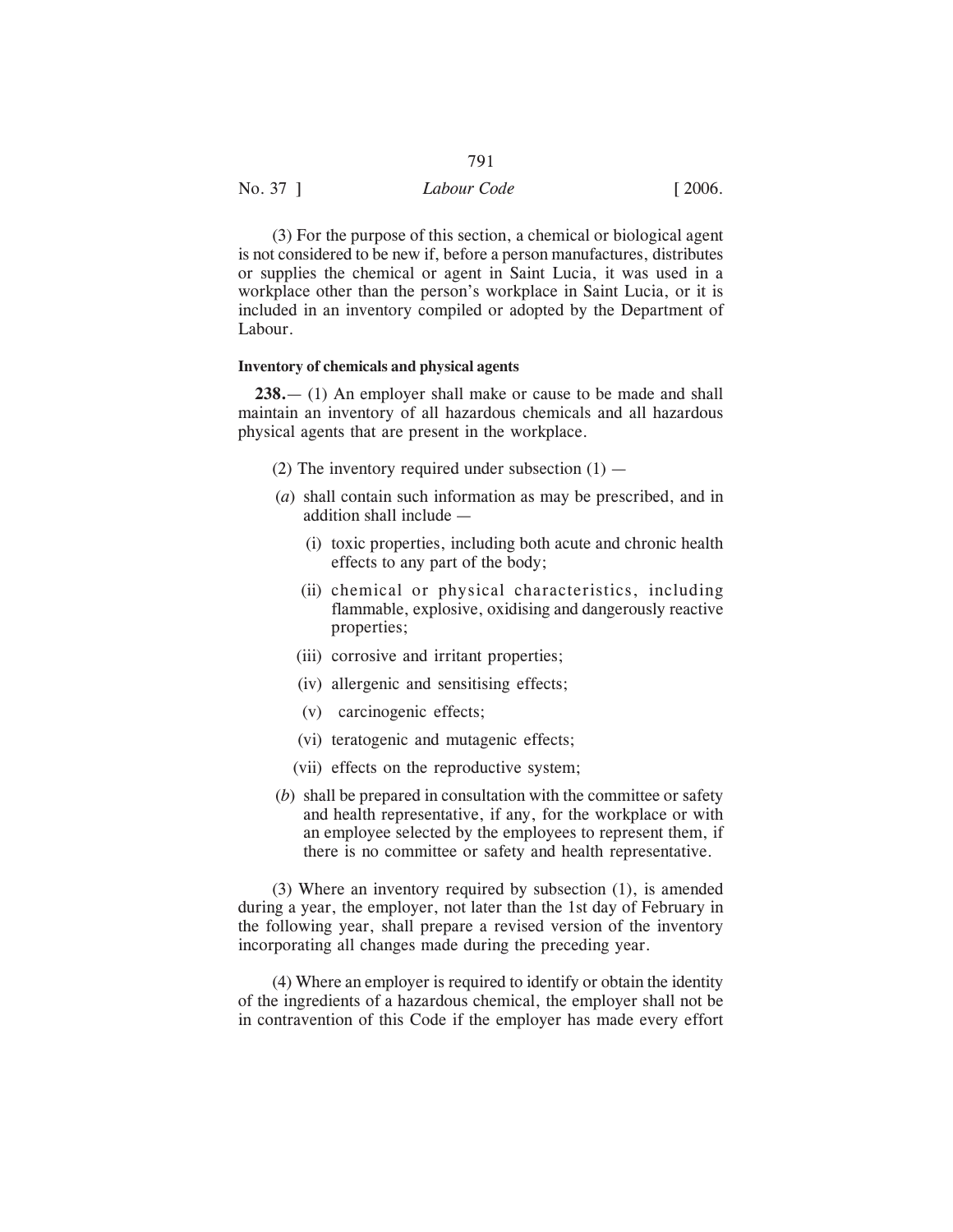| No. 37 | Labour Code | [2006] |
|--------|-------------|--------|
|        |             |        |

reasonable in the circumstances to identify or obtain the identity of the ingredients, but has been unable to do so due to circumstances beyond the employer's control.

(5) An employer shall advise the Department of Labour in writing if, after making reasonable efforts, the employer is unable to identify or obtain the identity of the ingredients of a hazardous chemical as required under this Code.

(6) Except as may be prescribed, subsection (1) does not apply to an employer who undertakes to perform work or supply services on a construction site in respect of chemicals to be used on the site.

(7) The employer shall keep readily accessible at the workplace a floor plan showing the names of all hazardous chemicals and their locations and shall post a notice stating where the floor plan is kept in a place or places where it is most likely to come to the attention of employees.

#### **Labelling of chemicals**

**239.**— (1) An employer —

- (*a*) shall ensure that all hazardous chemicals present in the workplace are labelled in a way easily understandable to the employees, or are identified in the prescribed manner;
- (*b*) shall obtain or prepare, as may be prescribed, an unexpired chemical safety data sheet for all hazardous chemicals present in the workplace;
- (*c*) shall ensure that
	- (i) the identification required under paragraph (*a*); and
	- (ii) the chemical safety data sheets required by paragraph (*b*);

are available in English and such other languages as may be prescribed;

(*d*) shall ensure that when hazardous chemicals are transferred into other containers or equipment, the contents are indicated in a manner which will make known to employees their identity, any hazards associated with their use, and any safety precautions to be observed; and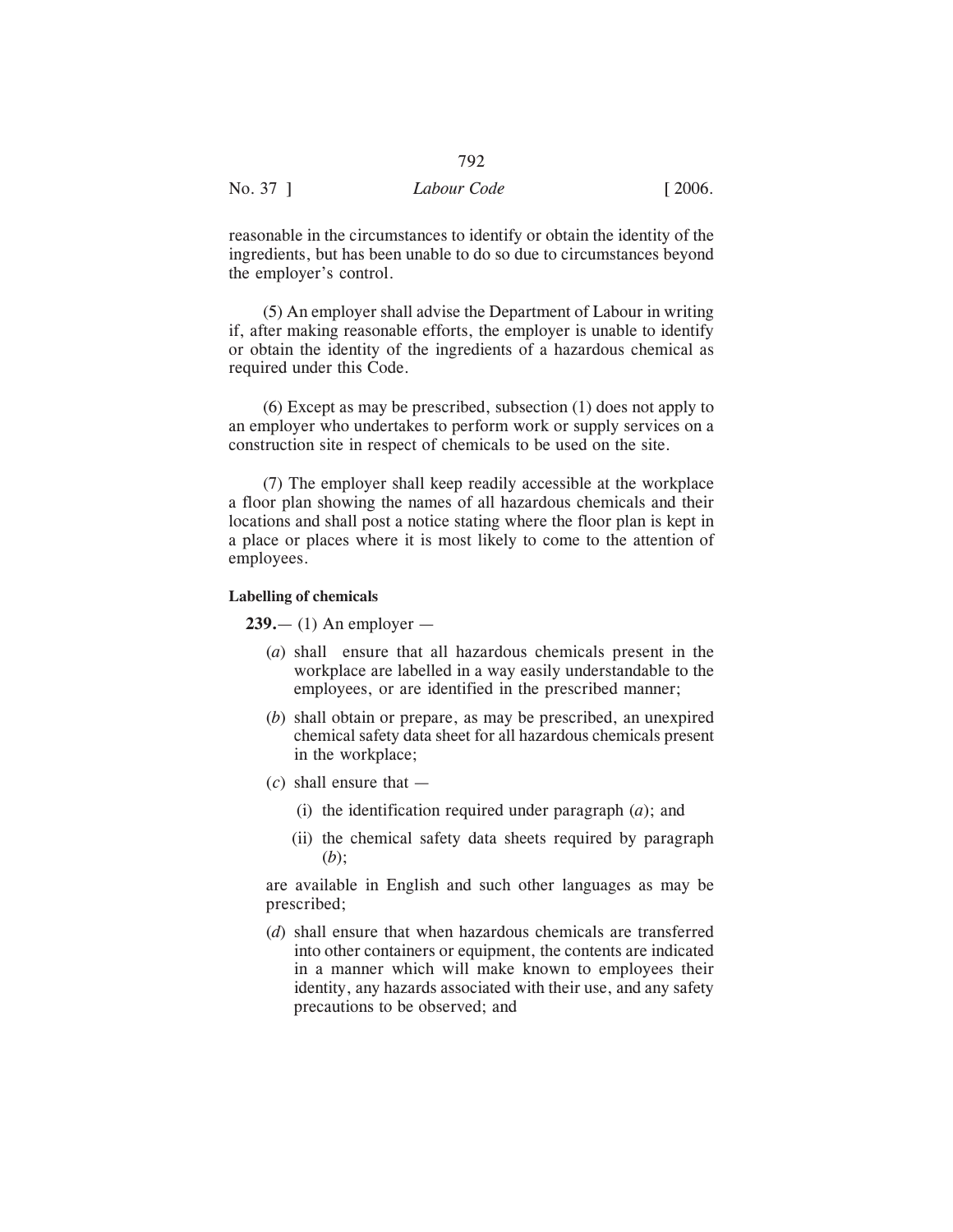## No. 37 ] *Labour Code* [ 2006.

(*e*) shall ensure that information is provided on the handling and disposal of hazardous chemicals which are no longer required and containers which have been emptied but which may contain residues of hazardous chemicals, so that the risk to safety and health and to the environment is eliminated or minimized.

(2) A person shall not remove or deface the label or identification referred to in subsection  $(1)(a)$ .

(3) An employer shall ensure that a hazardous chemical is not used, handled or stored at a workplace, unless the prescribed requirements concerning identification, chemical safety data sheets and employee instruction and training are met.

(4) An employer shall advise the Department of Labour in writing if the employer, after making reasonable efforts, is unable to obtain a label or chemical safety data sheet required under subsection (1).

(5) A chemical safety data sheet expires three years from the date it was prepared.

#### **Copy of inventory to be made available**

**240.**— (1) A copy of the most recent version of the inventory and of a chemical safety data sheet in respect of hazardous chemicals in a workplace shall be —

- (*a*) made available by the employer in the workplace in such a manner as to be accessible and to allow examination by the employees;
- (*b*) furnished by the employer to the committee or safety and health representative, if any, for the workplace or to an employee selected by the employees to represent them if there is no committee or safety and health representative;
- (*c*) furnished by the employer on request, to the medical inspector of the district in which the workplace is located;
- (*d*) furnished by the employer on request, to the Chief Fire Officer; and
- (*e*) filed by the employer with the Department of Labour on request.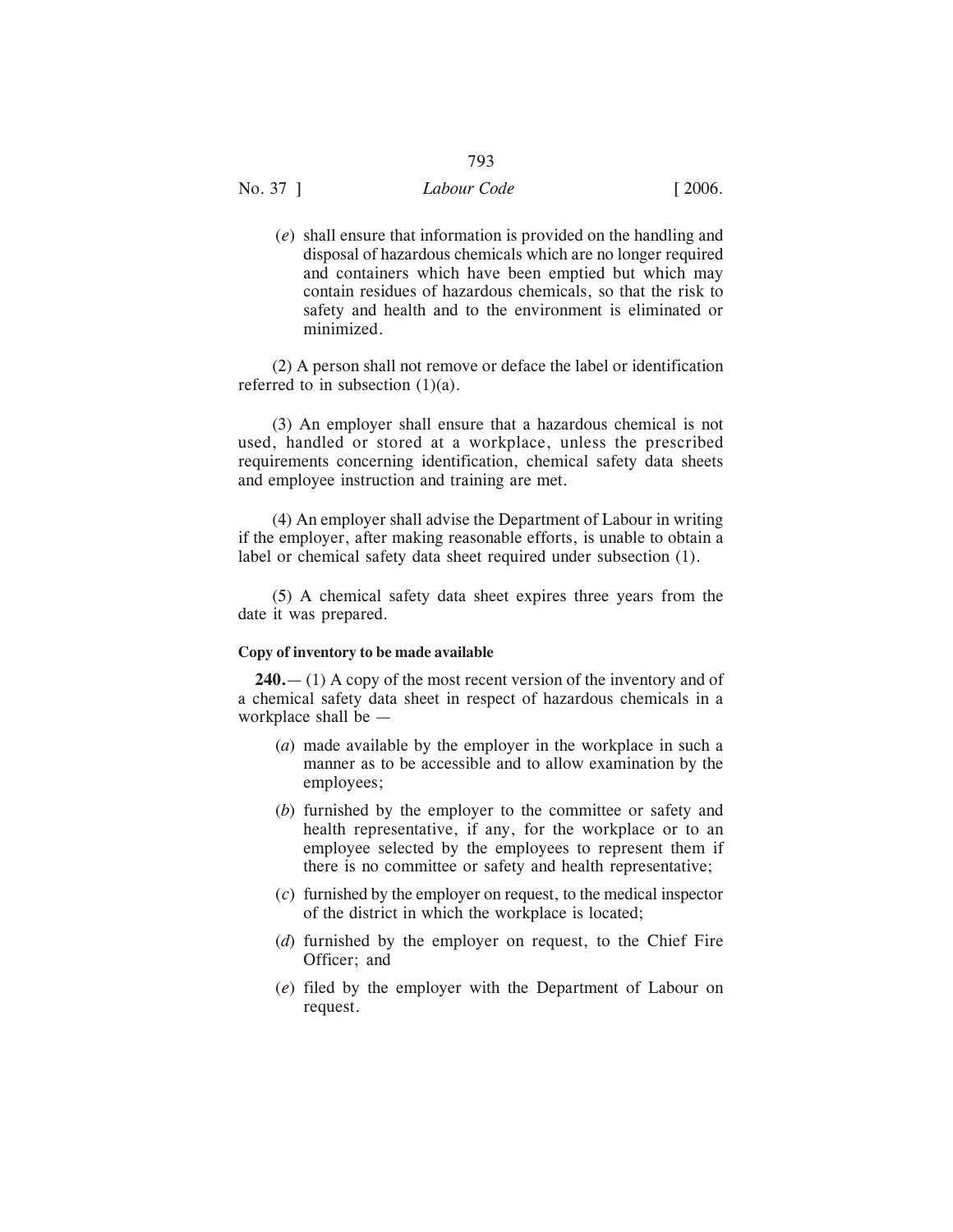(2) The Department of Labour, at the request of any person with a relevant interest, shall request an employer to furnish a copy of the most recent version of the inventory or of an unexpired chemical safety data sheet, as the case may be.

794

(3) At the request of any person with a relevant interest, the Department of Labour shall make available to the person, for inspection, a copy of any inventory or chemical safety data sheet requested by the person and in the possession of the Department of Labour.

(4) The Department of Labour shall not disclose the name of any person who makes a request under subsection (2) or (3).

(5) An employer who makes a chemical safety data sheet readily accessible on a computer terminal at a workplace —

- (*a*) shall take all reasonable steps necessary to keep the terminal in working order;
- (*b*) shall give an employee upon request a copy of the chemical safety data sheet; and
- (*c*) shall teach all employees who work with or in proximity to hazardous chemicals, the safety and health representative, if any, at the workplace and the members of the committee, how to retrieve the chemical safety data sheet on the computer terminal.

## **Assessment of chemicals**

**241.**— (1) An employer shall assess all chemicals and biological agents produced in the workplace for use therein to determine if they are hazardous.

(2) The assessment required under subsection (1) shall be in writing and a copy of it shall be —

- (*a*) made available by the employer in the workplace in such a manner as to allow examination by the employees;
- (*b*) furnished by the employer to the committee or safety and health representative, if any, for the workplace or to an employee selected by the employees to represent them, if there is no committee or safety and health representative.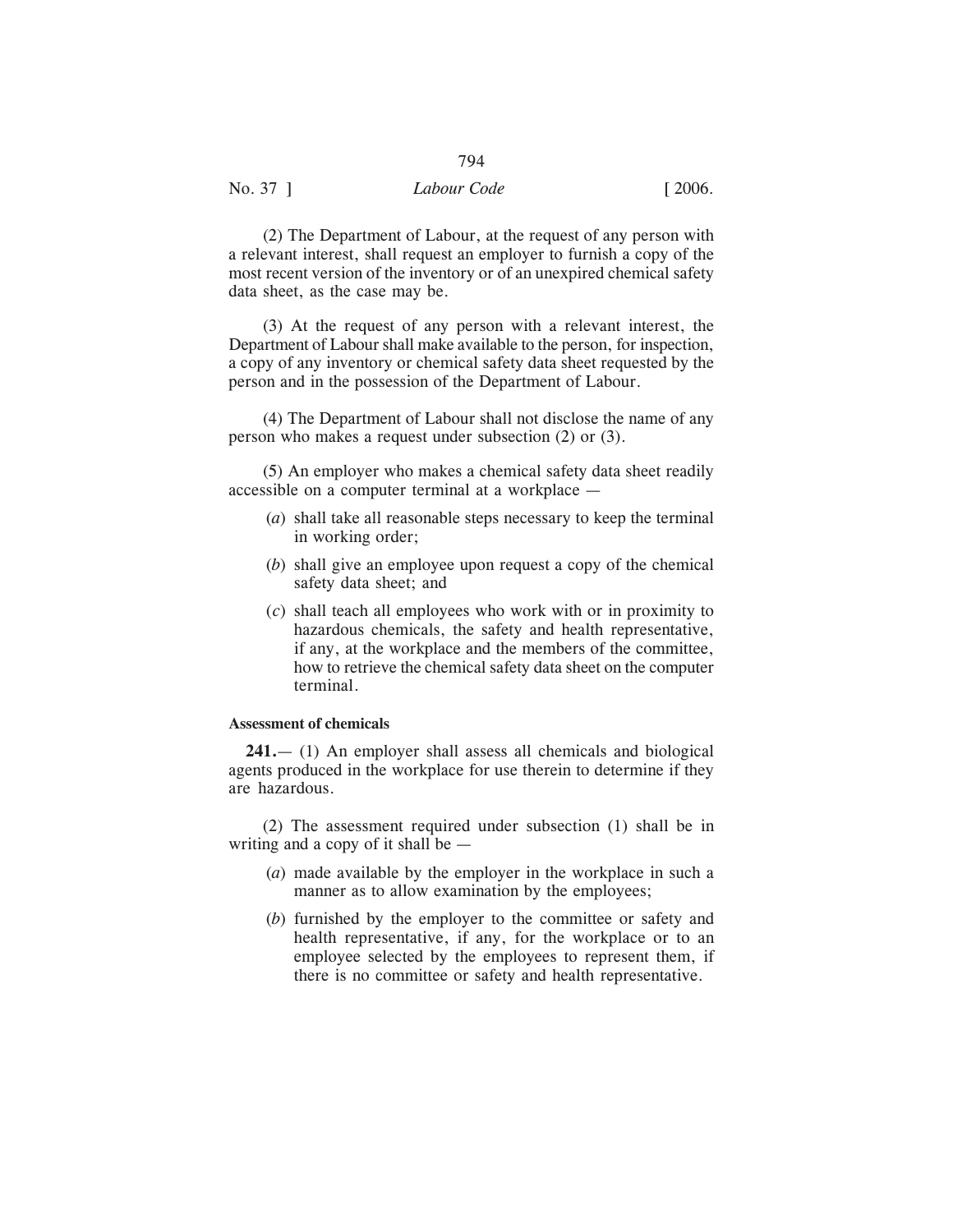#### **Information from manufacturers**

**242.**— (1) A person who distributes or supplies, directly or indirectly, or manufactures, produces or designs an article for use in a workplace that causes, emits or produces a hazardous physical agent when the article is in use or operation shall ensure that such information as may be prescribed is readily available respecting the hazardous physical agent and the proper use or operation of the article.

(2) Where an employer has an article described in subsection (1), in the workplace, the employer shall ensure that the information referred to in that subsection has been obtained and is —

- (*a*) made available in the workplace for employees who use or operate the article or who are likely to be exposed to the hazardous physical agent; and
- (*b*) furnished by the employer to the committee or safety and health representative, if any, for the workplace or an employee selected by the employees to represent them, if there is no committee or safety and health representative.

(3) An employer to whom subsection (2) applies, shall make available to employees or post prominent notices identifying and warning of the hazardous physical agent in the part of the workplace in which the article is used or operated or is to be used or operated.

(4) Notices required under subsection (3), shall contain such information as may be prescribed and shall be in English and such other language as may be prescribed.

#### **Participation in training**

**243.**— (1) In addition to providing information and instruction to an employee as required by section 242(2)(a), an employer shall ensure that an employee exposed or likely to be exposed to a hazardous chemical or to a hazardous physical agent receives, and participates in, such instruction and training as may be prescribed.

(2) The instruction and training to be given under subsection (1), shall be developed and implemented by the employer in consultation with the committee or safety and health representative, if any, for the workplace.

(3) An employer shall review, in consultation with the committee or safety and health representative, if any, for the workplace, the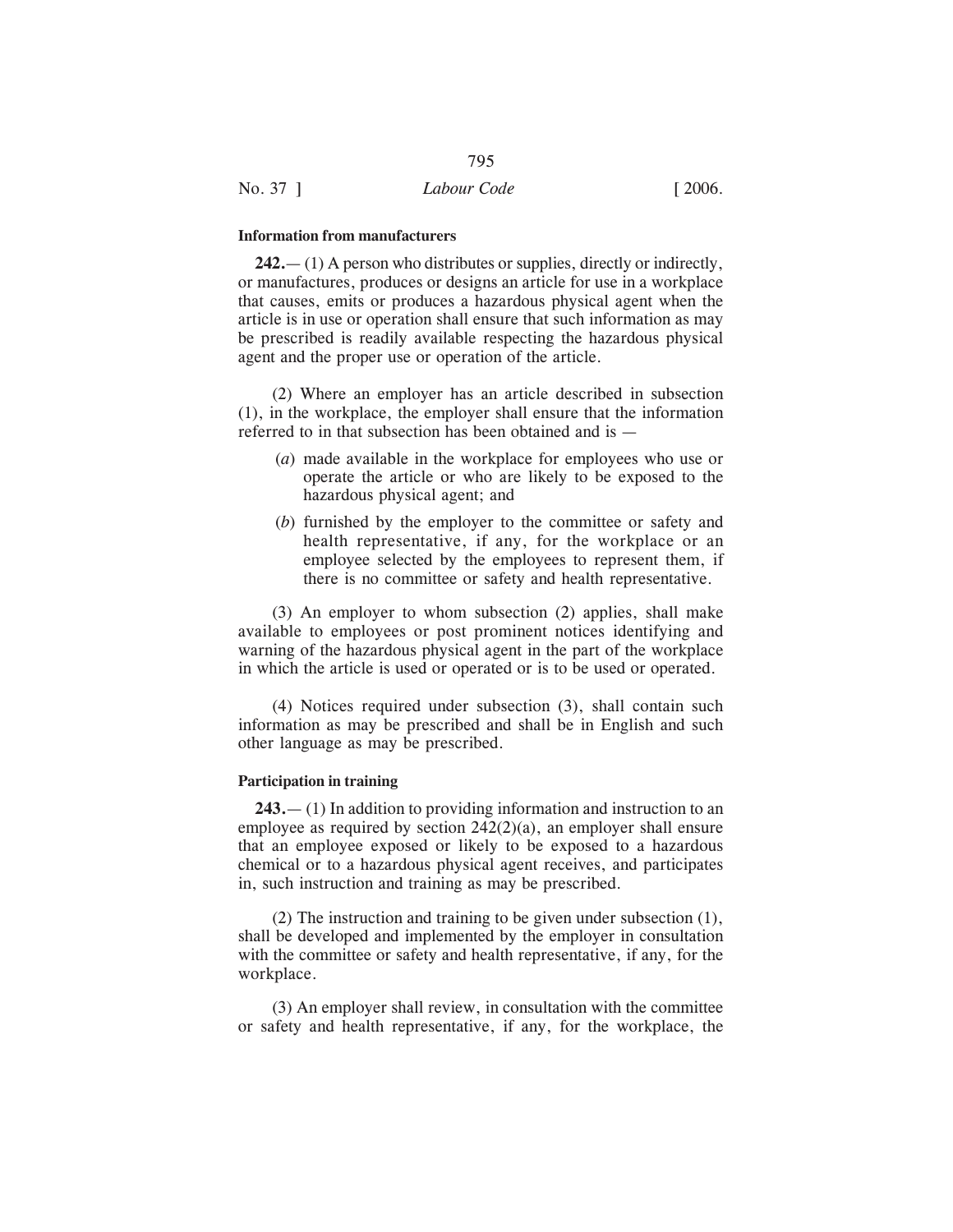training and instruction provided to an employee and his or her familiarity therewith at least annually.

(4) The review referred to in subsection (3), shall be held more frequently than annually, if —

- (*a*) the employer, on the advice of the committee or safety and health representative if any, for the workplace, determines that such reviews are necessary; or
- (*b*) there is a change in circumstances that may affect the safety or health of employees.

## **Exemptions from disclosure**

**244.**— (1) An employer may file a claim with the Minister for an exemption from disclosing —

- (*a*) information required under this Division in relation to an inventory, label or chemical safety data sheet; or
- (*b*) the name of a toxicological study used by the employer to prepare a chemical safety data sheet;

on the grounds that it is confidential business information and that disclosure of such information to a competitor would be liable to cause harm to an employer's business, so long as the safety and health of employees are not compromised thereby.

(2) An application under subsection (1), shall be made only in respect of such types of confidential business information as may be prescribed.

(3) Any employee or any trade union representing the employees of the employer may file with the Minister, an objection to the request made by the employer under subsection (1) specifying the reasons for the objection.

(4) The Minister shall make a determination or direct the Labour Commissioner to make a determination on his or her behalf, on any request made under subsection (1) and on any objection made under subsection (3).

(5) Information that an employer considers to be confidential business information is exempt from disclosure from the time a request for exemption is sent to the Minister under subsection (1) until the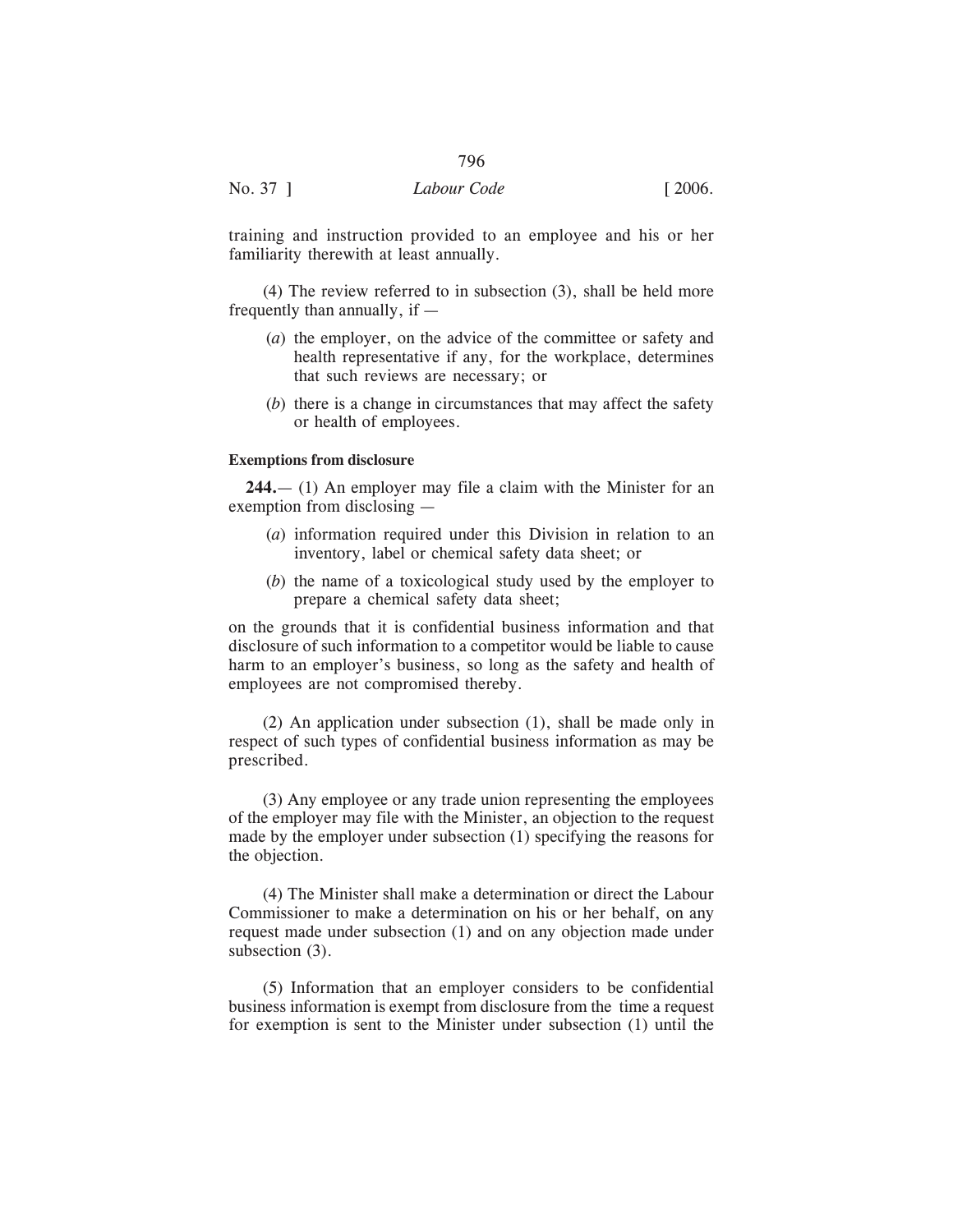| No. 37 ] | Labour Code | [2006] |
|----------|-------------|--------|
|          |             |        |

request is finally determined and for three years thereafter, if the request is found to be valid.

# DIVISION 3

# *Notification of Accidents and Occupational Diseases*

## **Meaning of employer**

 $245. - (1)$  In this Division  $-$ 

employer includes —

- (*a*) any body of persons corporate or incorporate and the legal personal representative of a deceased employer;
- (*b*) a person who operates from his or her home, whether or not self-employed.

(2) Where the services of a worker are temporarily lent or let on hire to another person by the person with whom the worker has entered into a contract of service or apprenticeship, the latter shall, for the purposes of this Division be deemed to continue to be the employer of the worker whilst he or she is working for that other person.

(3) In relation to a person plying for hire with any vehicle or vessel the use of which is obtained by that person under a contract of bailment, other than hire purchase agreement, the person from whom the use of the vessel or vehicle is so obtained shall, for the purposes of this Division, be deemed to be the employer.

- (4) In relation to a person employed for the purpose of  $-$
- (*a*) any gain and engaged through a club; or
- (*b*) recreation and paid through a club;

the manager or members of the managing committee of the club shall, for the purposes of this Division, be deemed the employer.

# **Requirement to give notice of accidents**

**246.**— (1) Subject to subsection (2), where any accident arising out of, and in the course of the employment of an employee occurs and —

- (*a*) causes loss of life to such employee; or
- (*b*) disables such employee, for more than one day, from earning full wages at the work at which the employee was employed at the time of such accident;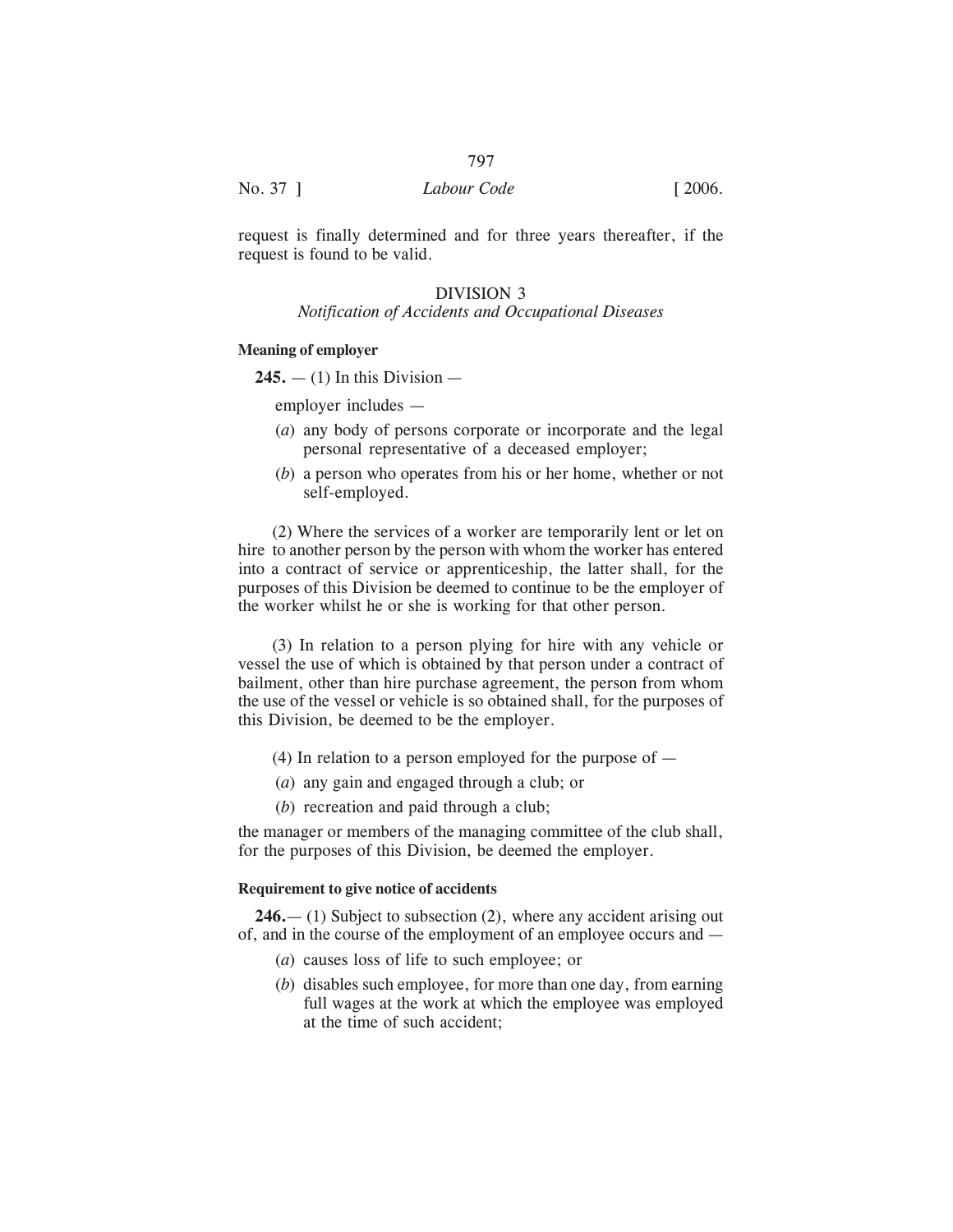written notice of the accident in the form and accompanied by the particulars prescribed, shall promptly in the case of paragraph (a) and within four days in the case of paragraph (b), be sent by the employer to the Department of Labour and the committee, safety and health representative or trade union, if any, and the National Insurance Corporation.

798

(2) In the case of a self-employed person, notification of death pursuant to subsection (1), shall be made by the deceased's next of kin, or in the case of a partnership, by the partner in the industrial establishment.

(3) Where any accident causing disablement has been notified under this section, and after such notification the accident results in the death of the person disabled, notice in writing of the death shall promptly be sent by the employer to the Department of Labour and the committee, safety and health representative or trade union, if any, as soon as the fact of the death comes to the knowledge of the employer.

(4) Where an accident causing disablement has been notified under this section and the said disablement has ceased, notice in writing of the date when the disablement ceased shall be sent by the employer to the Department of Labour and the committee, safety and health representative or trade union, if any, within two weeks from that date, in the form and accompanied by the particulars set out in the Third Schedule.

(5) Any employer who fails to comply with the requirements of subsection  $(1)$ ,  $(2)$  or  $(4)$  shall be liable on summary conviction to a fine not exceeding ten thousand dollars.

(6) Where any accident to which this section applies occurs to a worker whose services are for the time being temporarily lent or let on hire to another person by the employer, such other person, if he or she fails to report the accident to the employer immediately, commits an offence, and the employer shall not be liable under the provisions of subsection (5) unless it is established that he or she knew of the accident.

(7) Where a person loses his or her life or is disabled under subsection  $(1)$ , a person shall not, except for the purpose of  $-$ 

(*a*) saving life or relieving human suffering;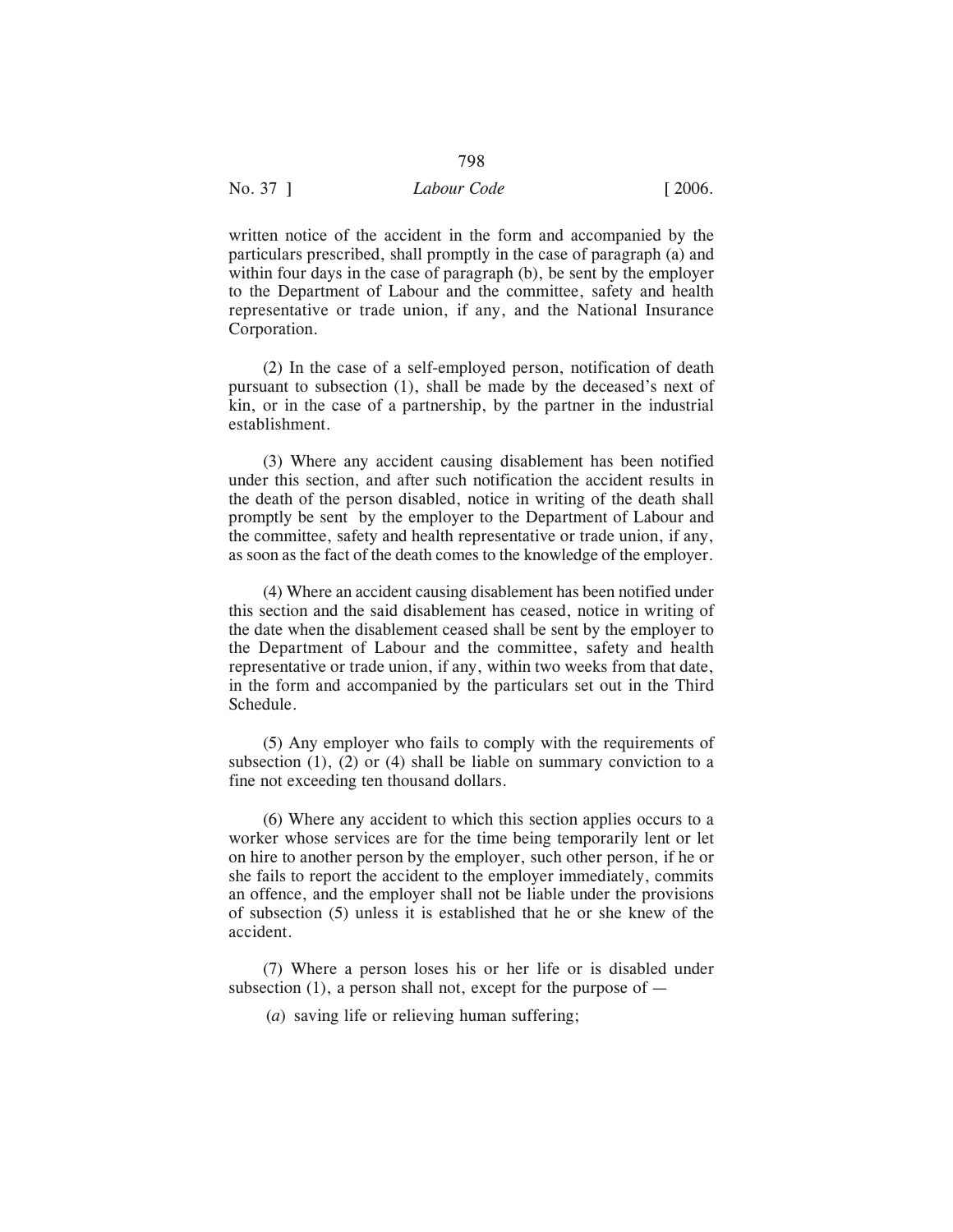- (*b*) maintaining an essential public utility service or a public transportation system; or
- (*c*) preventing unnecessary damage to equipment or other property;

interfere with, disturb, destroy, alter or carry away any wreckage or article at the scene or connected with the occurrence which gave rise to loss of life or disablement until permission so to do has been given by the Police and the coroner.

(8) A register of all accidents to which this section applies shall be kept and maintained by the employer in the prescribed form.

#### **Notification of occupational diseases and other diseases**

**247.**— (1) A registered medical practitioner attending to or called in to visit a patient whom he or she believes to be suffering from an occupational disease or other disease contracted in the course of his or her employment shall, unless such a notice has been previously sent, promptly send, addressed to the Department of Labour and the Chief Medical Officer, a notice stating the name and full postal address of the patient and the disease from which, in the opinion of such medical practitioner, the patient is suffering and the name and address of the place at which, and of the employer by whom, he or she is or was last employed.

(2) If a registered medical practitioner fails to send any notice in accordance with the requirements of this section, he or she shall be liable on summary conviction to a fine not exceeding two thousand dollars.

(3) Any employer who believes or suspects, or has reason to believe or suspect that a case of an occupational disease has occurred among the employees, shall promptly send written notice of such case in the form, and accompanied by the particulars, set out in the Fourth Schedule to  $-$ 

- (*a*) the Department of Labour;
- (*b*) the committee;
- (*c*) the safety and health representative or trade union, if any;
- (*d*) the relevant local sanitary authority of the area within the work place of such employees is scheduled; and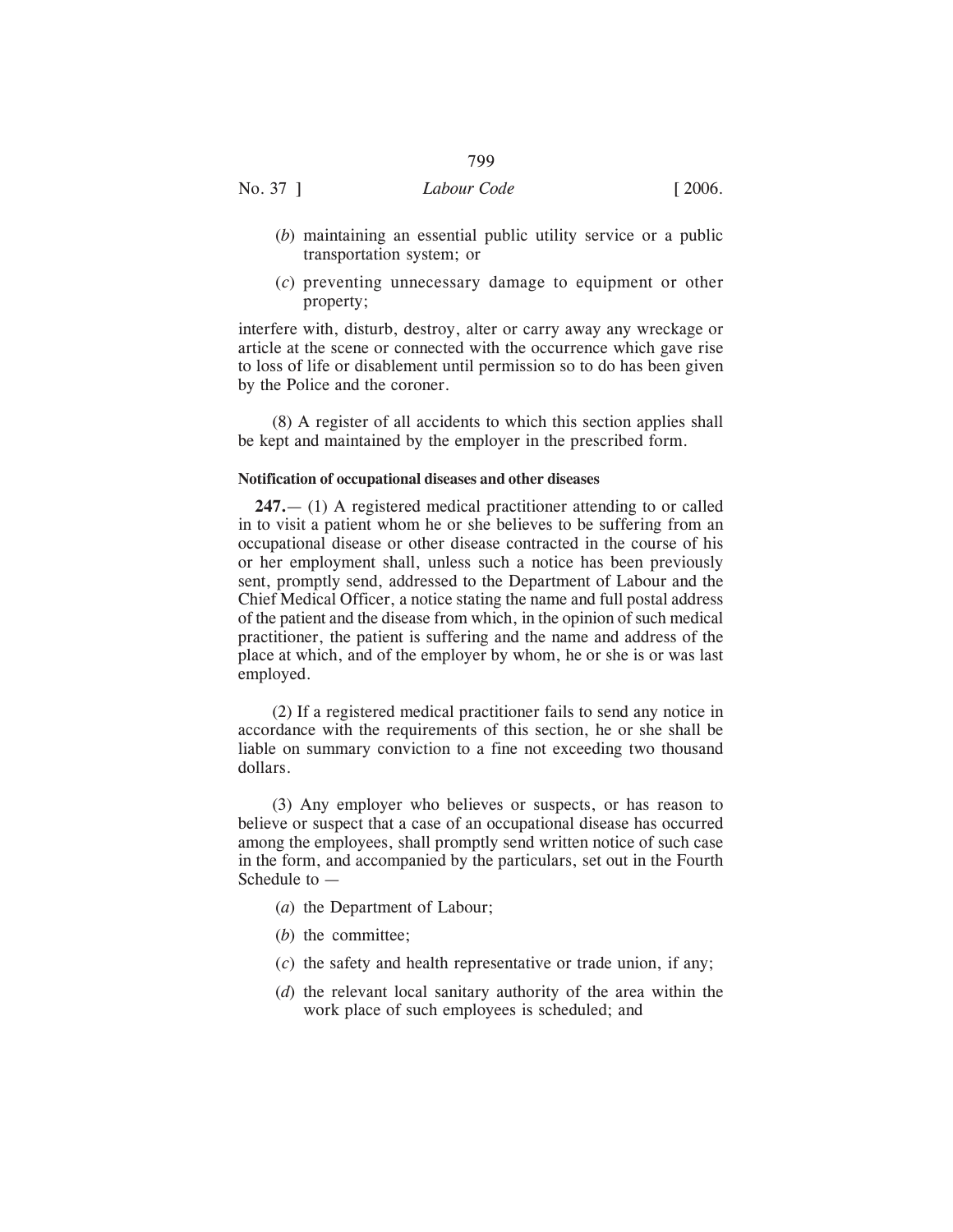No. 37 ] *Labour Code* [ 2006.

(*e*) in the case of employees employed in industrial establishments, the medical inspector for the area within which the workplace of such employees is situated;

and the provisions of this Code with respect to the notification of accidents shall apply with the necessary modification to any such case.

(4) If an employer is advised by or on behalf of an employee that a claim in respect of a "prescribed disease" as defined in the National Insurance Corporation Act has been filed with the National Insurance Board by or on behalf of the employee, the employer shall give notice in writing within four days of being so advised, to the Department of Labour and to the committee, safety and health representative or trade union, if any, containing such information and particulars as are prescribed.

(5) The Minister may, in relation to any class or description or place where employees are employed, by Regulations, apply this section to any disease, other than an occupational disease.

#### **Inquest in case of death**

**248.** — (1) Where a coroner holds an inquest into the death of a person whose death may have been caused by an accident or a disease of which notice is required under this Code, the coroner shall, at least four days before holding the inquest, submit to the Department of Labour notice in writing of the time and place of holding the inquest and an authorised officer shall be authorised to be present at and to watch the inquest on behalf of the Department of Labour.

(2) The following provisions shall have effect with respect to an inquest held pursuant to this section —

- (*a*) a person having a personal interest in or employed in or about or in the management of the place of employment in or about which the accident or disease occurred or was contracted, shall not be qualified to serve on the jury empanelled on the inquest;
- (*b*) it shall be the duty of the coroner or other officer not to summon any person disqualified under paragraph (a), and it shall be the duty of the coroner not to allow any such person to be sworn or to sit on the jury;
- (*c*) the following persons shall, subject to the power of the coroner to disallow any question which in his or her opinion is not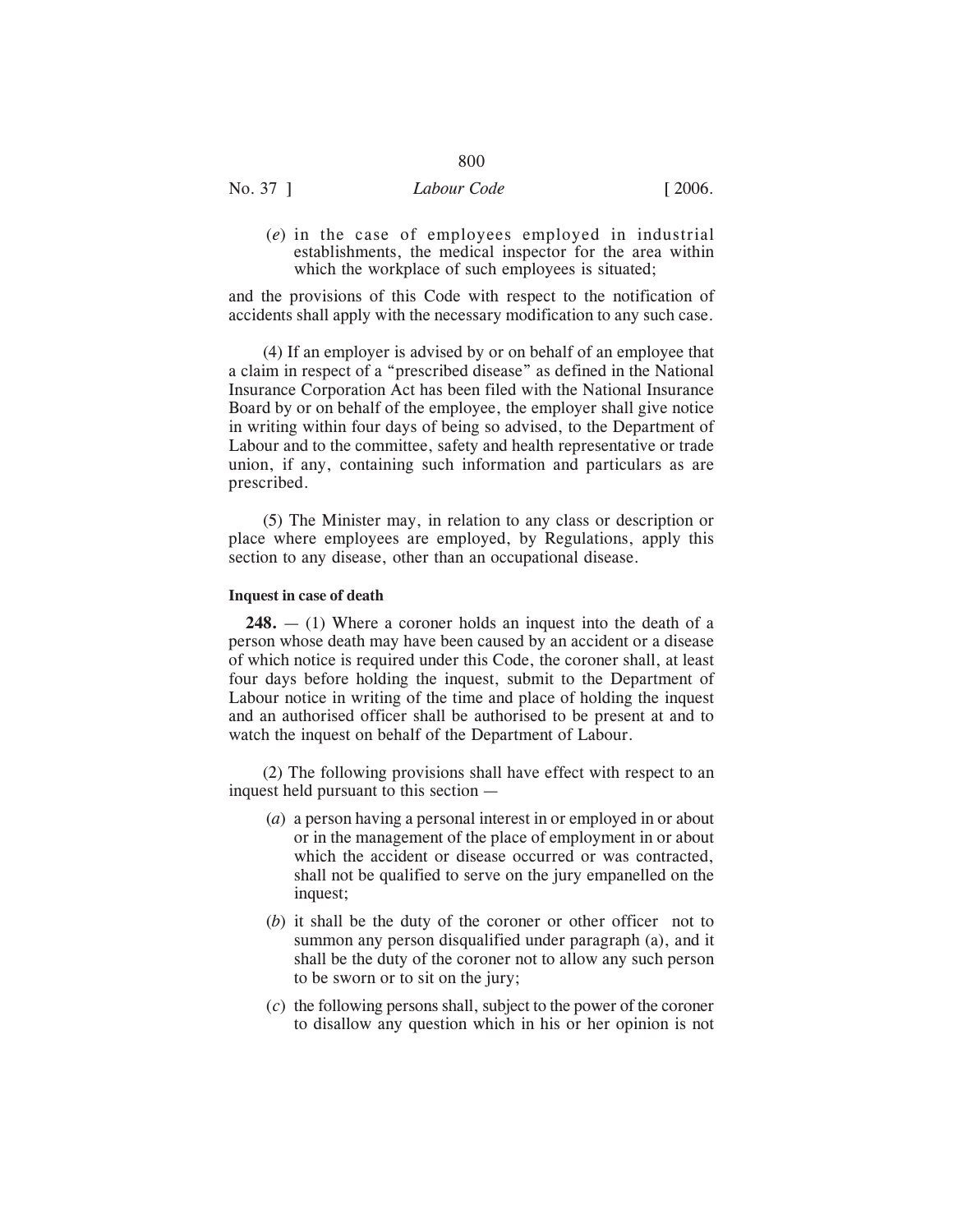relevant or is otherwise not a proper question, be entitled to examine any witness either in person or by counsel, solicitor or agent that is to say-

- (i) any authorised officer;
- (ii) any relation of the person in respect of whose death the inquest is being held;
- (iii) the occupier of the workplace in which the accident or disease occurred or was contracted;
- (iv) the employer of the deceased;
- (v) any person appointed in writing by the majority of the persons employed in the workplace in which the accident or disease occurred or was contracted;
- (vi) any person appointed in writing by any trade union, friendly society or other association of persons to which the deceased at the time of his or her death belonged or to which any person employed in the workplace in which the accident occurred or the disease was contracted, belongs;
- (vii) any association of employers of which the said employer is a member.

(3) Where at such inquest the Department of Labour is not present and there is evidence of any neglect as having caused or contributed to the accident or disease, or of any defect in or about the place of employment appearing to the coroner to require a remedy, the coroner shall send to the Department of Labour notice in writing of the neglect or defect.

#### **Application to the State**

**249.** This Division shall apply in the case of accidents, occupational disease, or disease occurring to persons employed by or under —

- (*a*) any Department of Government other than members of the Police Force;
- (*b*) such persons or class of persons, not being members of the Police Force, employed by or under any department of Government as may be specified by Order of the Minister published in the *Gazette;*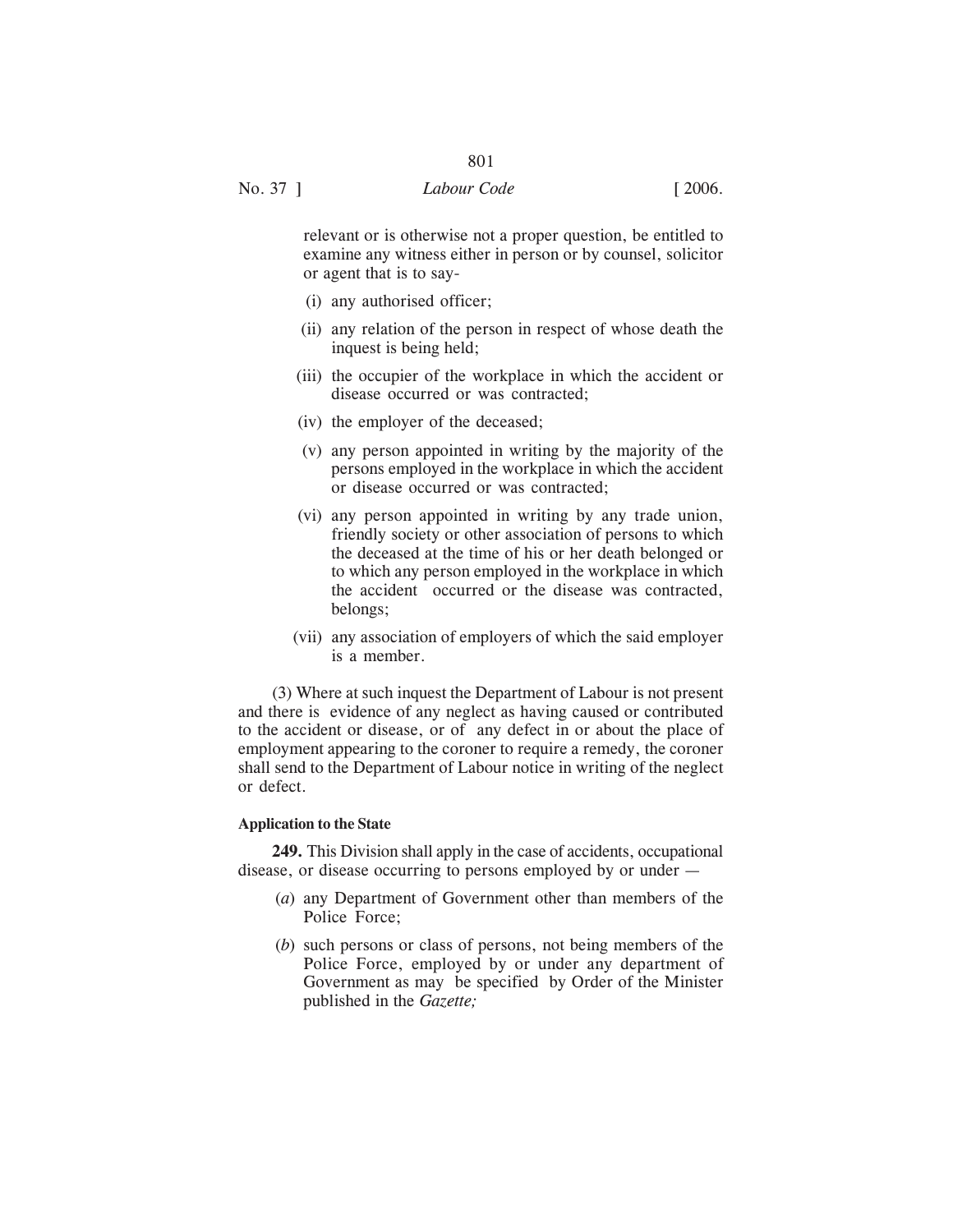| No. 37 ] | Labour Code | $\lceil 2006. \rceil$ |
|----------|-------------|-----------------------|
|          |             |                       |

and in such cases notice to be given under this Division by the employer shall be given by such person as the head of the department of Government shall by written instructions direct.

## **Notification of other accidents**

**250.** Where, at an industrial establishment an accident, unexpected explosion, fire, flood or inrush of water, failure of any equipment, machine, device, article, cave-in, subsidence, rockburst, or other incident occurs, not being an accident for which notice is required to be given under sections 247 and 248, notice in writing of the occurrence shall be given to the Department of Labour and to the committee, safety and health representative or trade union, if any, by the employer at such industrial establishment within two days of the occurrence giving such information and particulars as are necessary.

### **Power of Minister to make Regulations**

**251.** The Minister may make Regulations for any of the purposes listed in the Fifth Schedule.

#### **Presumption of employment**

**252.** — (1) Subject to subsection (2), any person who is found in an industrial establishment at any time at which work is going on or the machinery is in motion, except during the intervals for meals or rest, shall, until the contrary is proved, be deemed for the purposes of this Part to have been then employed in the industrial establishment.

(2) Subsection (1) shall not apply to an industrial establishment in which the only persons employed are members of the same family who are dwelling there.

#### **Offences**

**253**— (1) A person who —

- (*a*) being the owner or occupier, or manager of an industrial establishment fails within the time specified under section 172 to make application to the Department of Labour for registration of an industrial establishment; or
- (*b*) fails to give notice to the Department of Labour as required by section  $172(1)$ ; or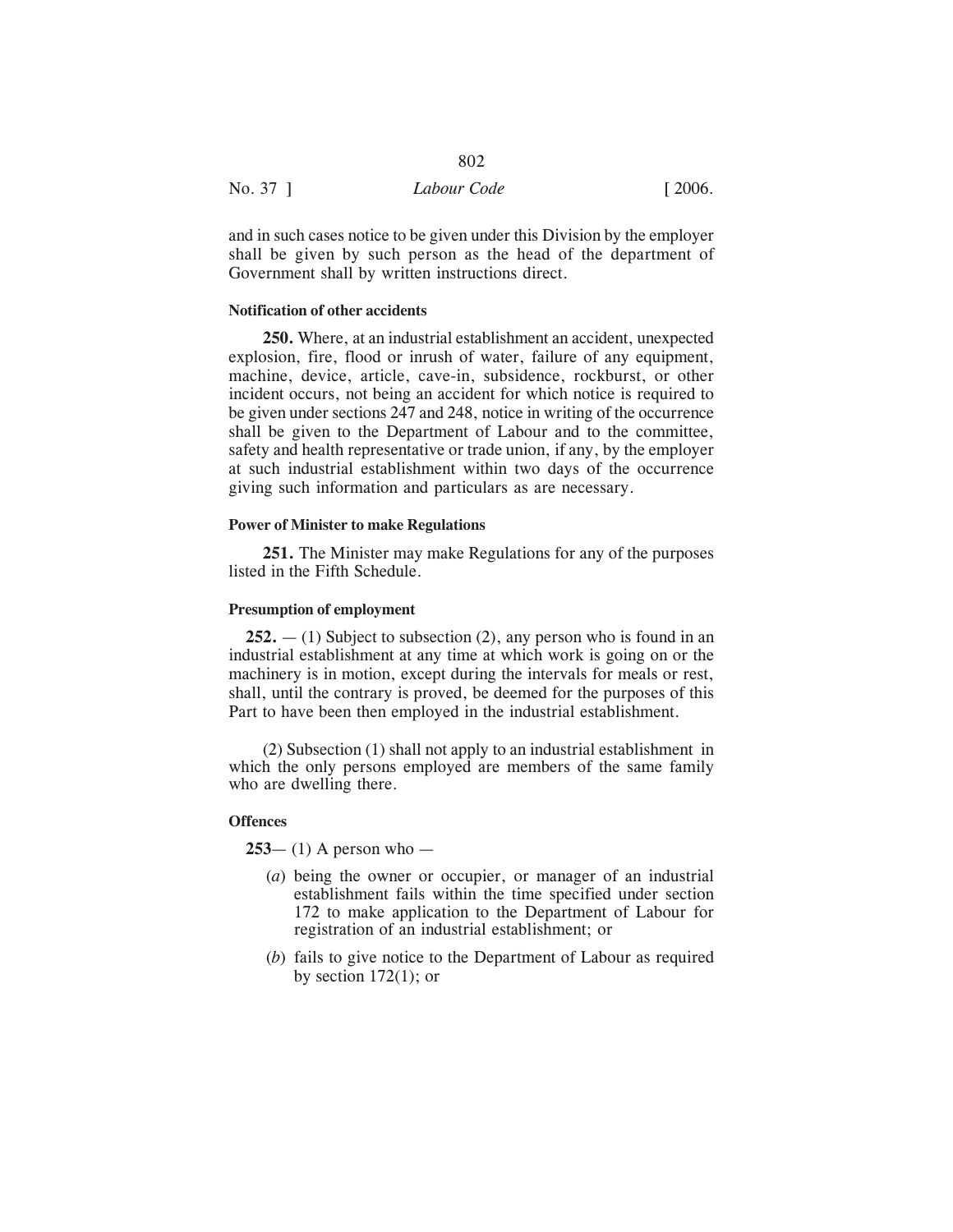No. 37 ] *Labour Code* [ 2006.

- (*c*) fails to furnish the Department of Labour within a reasonable time with the information required by him or her under section 172; or
- (*d*) being the owner, occupier or the manager of an industrial establishment contravenes or fails to comply with section 173;

commits an offence and is liable to a fine not exceeding three thousand dollars.

- $(2)$  A person who —
- (*a*) wilfully delays any authorised officer in the exercise of any power under section 176;
- (*b*) fails to comply with any requirement of an authorised officer or an inspector in pursuance of section 176;
- (*c*) fails to produce any register, certificate, notice or document which he or she is required by or in pursuance of this Part to produce;
- (*d*) wilfully withholds any information as to who is an employer or person in control of an industrial establishment, or as to who is an employer in the case of a prescribed occupation;
- (*e*) conceals or prevents, or attempts to conceal or prevent a person from appearing before or being examined by an authorised officer; or
- (*f*) in any way obstructs an authorised officer in the execution of his or her duties;

commits an offence and is liable on summary conviction to a fine not exceeding five thousand dollars or to imprisonment for a term not exceeding one year or to both.

- $(3)$  A person who —
- (*a*) obstructs a medical inspector in the exercise of his or her powers under section 187;
- (*b*) being an employer or person in control of an industrial establishment, contravenes or fails to comply with any requirement of a notice under section 177;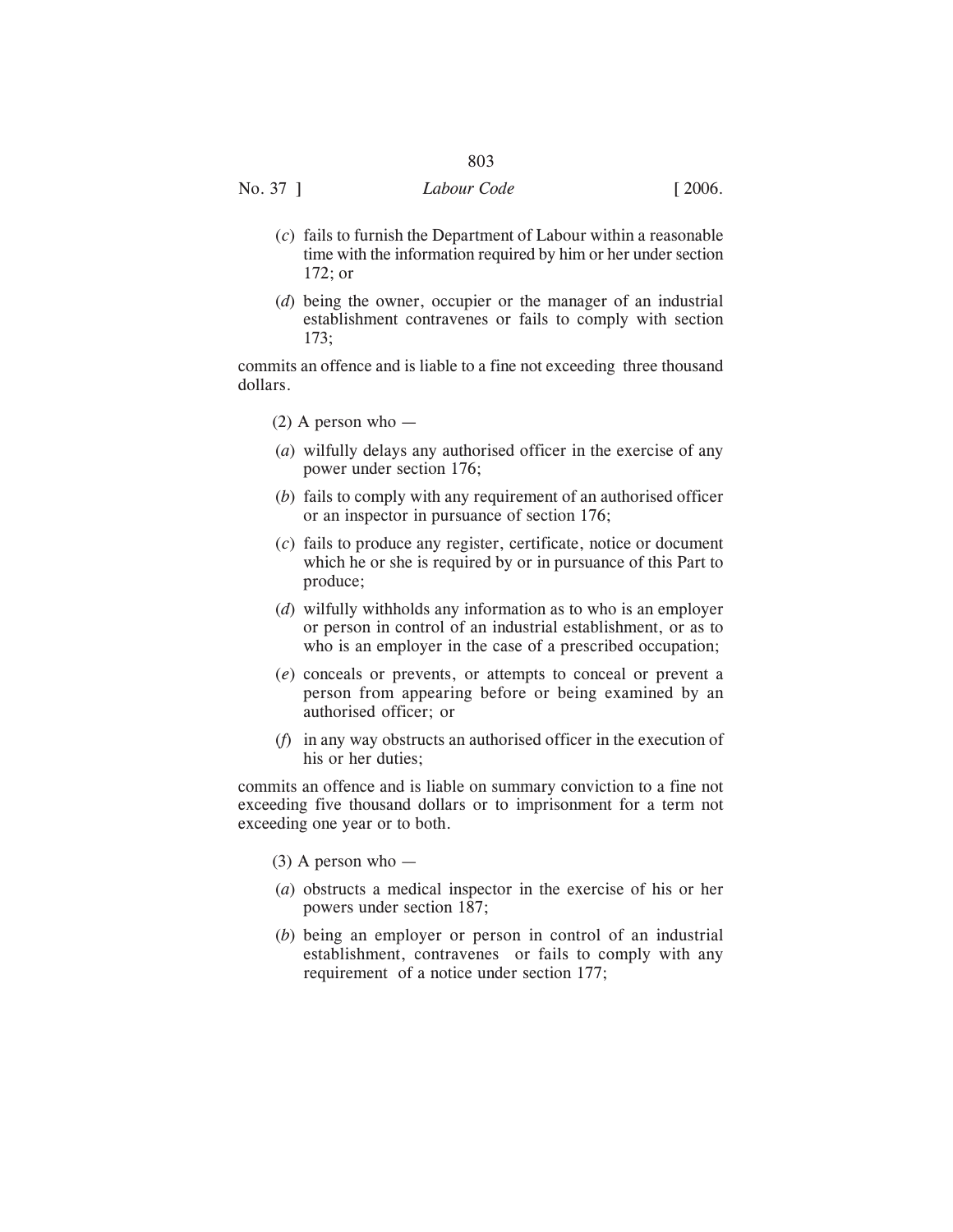# No. 37 ] *Labour Code* [ 2006.

- (*c*) being an employer or person in control of an industrial establishment, contravenes or fails to comply with any requirement of a notice under this Division; or
- (*d*) being an employer or person in control of an industrial establishment, contravenes or fails to comply with any of the duties placed on occupiers under this Division;

commits an offence and is liable for a first offence on summary conviction to a fine of ten thousand dollars or on summary conviction for a second or subsequent offence to a fine not exceeding five hundred dollars for each day on which the offence continues after conviction for the prior offence.

## **Special rules for making complaints**

**254.**— (1) The Labour Commissioner may institute proceedings for the purpose of enforcing any of the provisions of this Part or the Regulations and any authorised officer may appear for and on behalf of the Labour Commissioner.

(2) All complaints under this Division may be heard and determined and all offences and penalties may be prosecuted and enforced under summary jurisdiction proceedings.

(3) Prosecution under this Division shall not be instituted except by or with the previous sanction of the Labour Commissioner.

(4) Subject to section 265, prosecution under this Division shall not be instituted more than one year after the last occurence, act or default upon which the prosecution is based.

#### **Power of the Department of Labour to require returns**

**255.** The Department of Labour may require occupiers or managers of industrial establishments to submit such returns, occasional or periodical, as may, in its opinion, be required for the purpose of this Division.

## **DIVISION 4**

#### **DUTIES OF EMPLOYERS, EMPLOYEES AND OTHER PERSONS**

#### **Duties of employers at construction sites**

**256.**— (1) An employer at a construction site shall ensure that —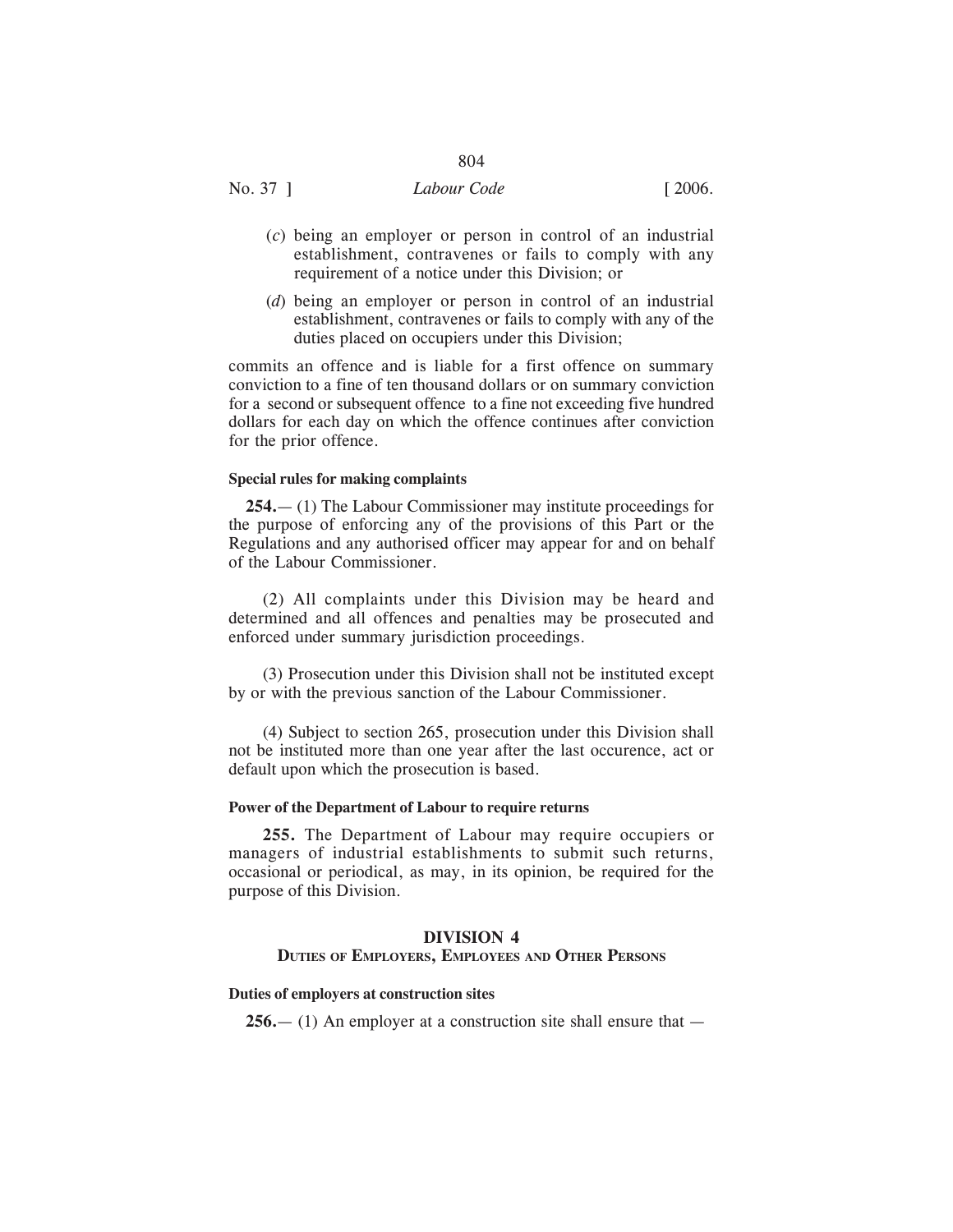- (*a*) the measures and procedures prescribed by this Code and the Regulations are carried out on the construction site;
- (*b*) he or she and every employee performing work on the construction site complies with this Code and the Regulations;
- (*c*) the safety and health of employees on the construction site are protected.

(2) Where so prescribed, an employer at a construction site shall, before commencing any work on the construction site, give to the Department of Labour notice in writing of the construction work to be carried out, containing such information as may be prescribed.

#### **General duties of employers**

**257.**— (1) An employer shall ensure that —

- (*a*) a safe, sound, healthy and secure working environment is provided and maintained as far as is reasonably practicable;
- (*b*) the equipment, materials and protective devices and clothing as prescribed are provided;
- (*c*) the equipment, material and protective devices and clothing provided by the employer are suitable and adequate and maintained in good condition;
- (*d*) the measures and procedures prescribed are carried out in the workplace;
- (*e*) the equipment, materials and protective devices and clothing provided by the employer are used as prescribed;
- (*f*) a floor, roof, wall, pillar, support or outer part of a workplace is capable of supporting all loads to which it may be subjected without causing the materials therein to be stressed beyond the allowable unit stresses established under any Act, regulations made under this Part, or work practice;
- (*g*) without prejudice to the provisions of any other enactment governing environmental protection and pollution control in Saint Lucia, work in a workplace is carried out without causing a discharge of noxious, hazardous or polluting matter into air, water or soil so far as is reasonably practicable or except under and in accordance with any licence for the purpose granted under the authority of any other enactment governing such matters.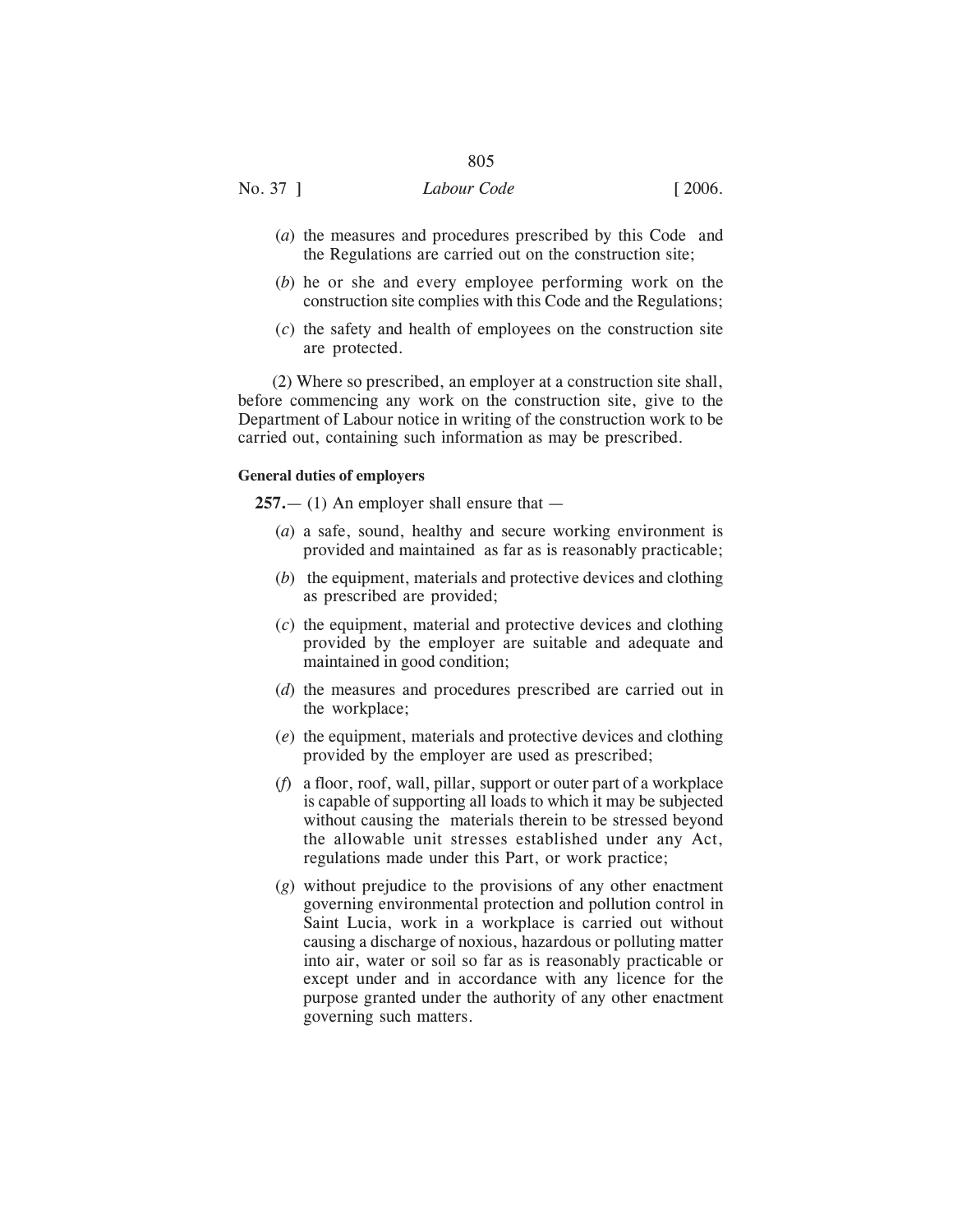(2) In addition to the duties imposed by subsection (1), an employer shall —

806

- (*a*) provide information, instruction and supervision to employees to protect the safety and health of those employees;
- (*b*) in a medical emergency, for the purpose of diagnosis or treatment upon request, provide information in the possession of the employer, including confidential business information to a registered medical practitioner and to such other persons as may be prescribed;
- (*c*) afford assistance and co operation to a committee, if any, and to a safety and health representative, in the carrying out by the committee and the safety and health representative of any of their functions;
- (*d*) post, in the workplace or make available to the employee, a copy of this Part and any explanatory material prepared by the Department of Labour outlining the rights, responsibilities and duties of employees;
- (*e*) prepare and review at least annually, a written occupational safety and health policy in consultation with the committee or safety and health representative, if any, or an employee selected by the employees to represent them, and develop and maintain a programme to implement that policy;
- (*f*) post or make available to the employee at a conspicuous location in the workplace a copy of the occupational safety and health policy;
- (*g*) provide to the committee or to a safety and health representative or an employee selected by the employees to represent them, information concerning a copy of any report on occupational safety and health in the employer's possession;
- (*h*) take reasonable precaution for the protection of the general public who comes into contact with the workplace or emissions from the workplace.

## **Duty to pregnant workers**

**258.** Subject to subsection (2), an employer shall, after being notified by a female employee that she is pregnant, adapt the working conditions of that employee, or ensure that she is not involved in the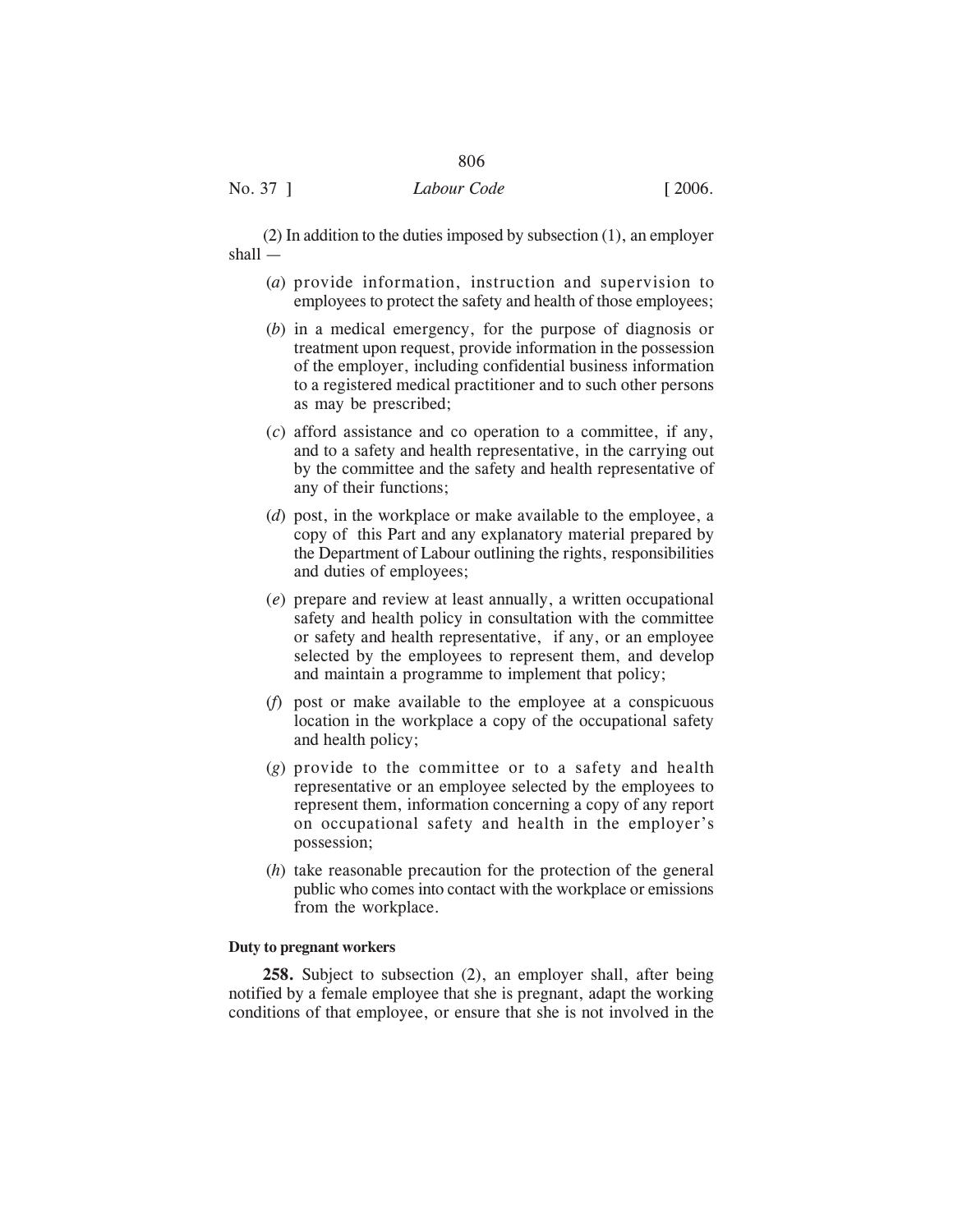| No. 37 ] | Labour Code | [2006] |
|----------|-------------|--------|

use of or exposure to chemicals or substances or conditions of work which are hazardous to her health and the health of the unborn child.

807

(2) Where alternative work not involving the use or exposure or conditions referred to in subsection (1) is available, such work shall be assigned to the employee during pregnancy with the right of such employee to return to her previous work after the birth of her child.

#### **Reports and records**

**259.**— (1) In addition to the duties imposed by section 257, an employer shall —

- (*a*) establish an occupational health programme for employees and maintain the same according to the standards prescribed;
- (*b*) keep and maintain accurate records of the handling, storage, use and disposal of chemicals, physical agents or biological agents as prescribed;
- (*c*) accurately keep, maintain and make available to an employee affected such records of the exposure of the employee to chemicals, physical agents or biological agents as may be prescribed;
- (*d*) notify the Department of Labour of the use or introduction into a workplace of such chemicals, physical agents or biological agents as may be prescribed;
- (*e*) monitor at such times or at such intervals the levels of chemicals, physical agents or biological agents in a workplace and keep and post accurate records thereof as prescribed;
- (*f*) comply with any standards limiting the exposure of employees to chemicals, physical agents or biological agents as prescribed;
- (*g*) establish a medical surveillance program for the benefit of workers as prescribed;
- (*h*) provide for medical examinations and tests for employees as prescribed;
- (*i*) only permit an employee to work in a workplace who has undergone such medical examinations, tests or X rays and who is found to be physically fit to work in the workplace;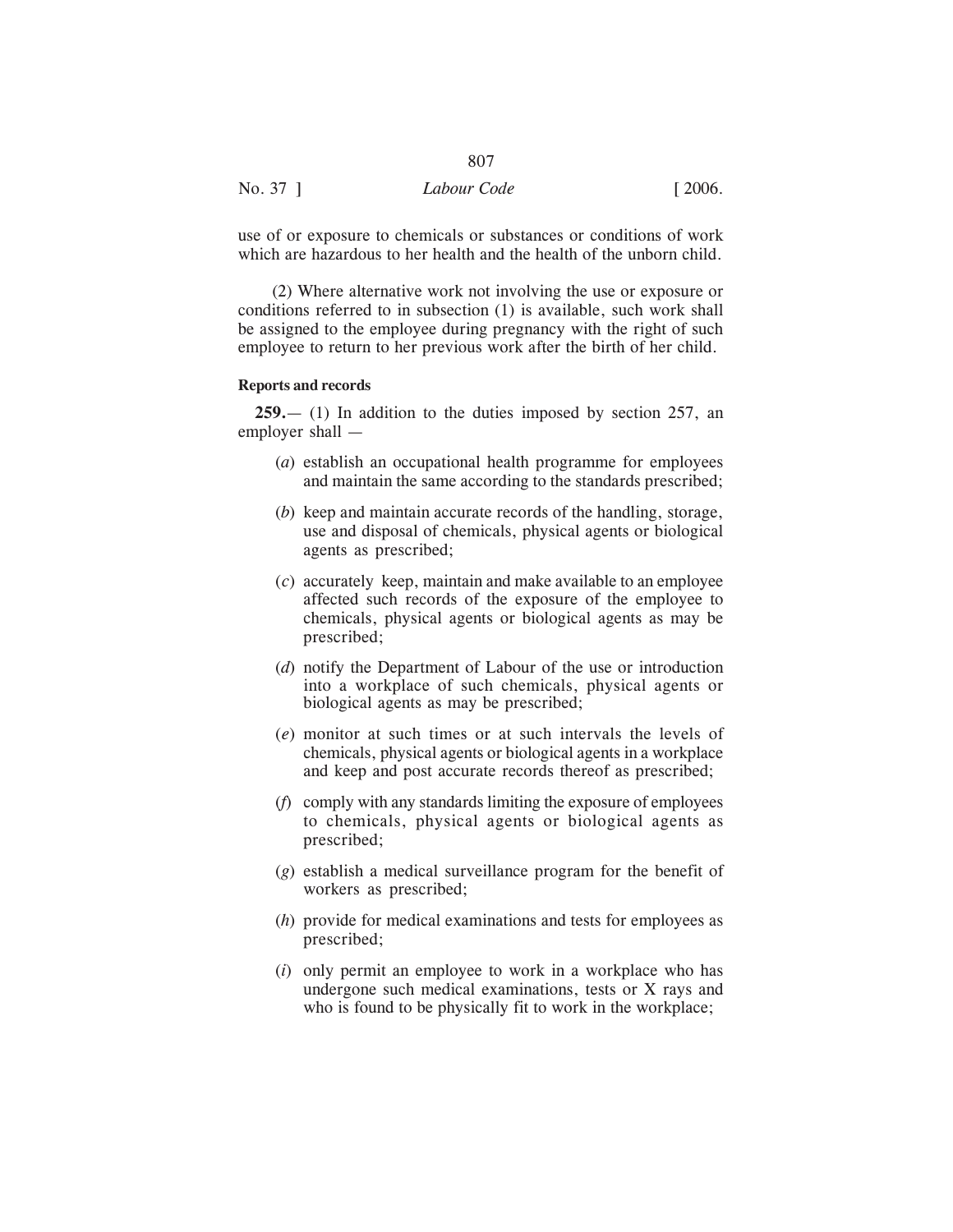# No. 37 ] *Labour Code* [ 2006.

- (*j*) where so prescribed, provide an employee with written instructions as to the measures and procedures to be taken for the protection of the employee;
- (*k*) adopt measures to protect the privacy of employees and ensure that medical information is not used for discriminatory purposes or in any manner prejudicial to their interests; and
- (*l*) adopt measures to ensure the welfare, safety and health of physically challenged employees.

(2) Where an employee undergoes prescribed medical examinations or tests, his or her employer shall pay —

- (*a*) the employee's costs for medical examinations or tests required by the medical surveillance programme or required pursuant to the Regulations;
- (*b*) the reasonable travel costs, examinations or tests of the employee; and
- (*c*) for the time the employee spends to undergo the examinations or tests, including travel time, which shall be deemed to be work time for which the employee shall be paid at his or her regular rate.

(3) In addition to providing information and instruction to an employee as required under this Part, an employer shall provide —

- (*a*) to every employee, training on the safe and healthy manner of carrying out his or her work; and
- (*b*) subject to subsection (5), to every committee member who represents employees, if any, or a safety and health representative, if any, training pursuant to this Code and the Regulations that apply to the workplace.

(4) In relation to the training that an employee, a committee member who represents employees, if any, or a safety and health representative, if any, receives under subsection (3), his or her employer shall pay for the employee's, committee member's, or representative's —

- (*a*) costs for the training;
- (*b*) reasonable travel to the location where the training is provided; and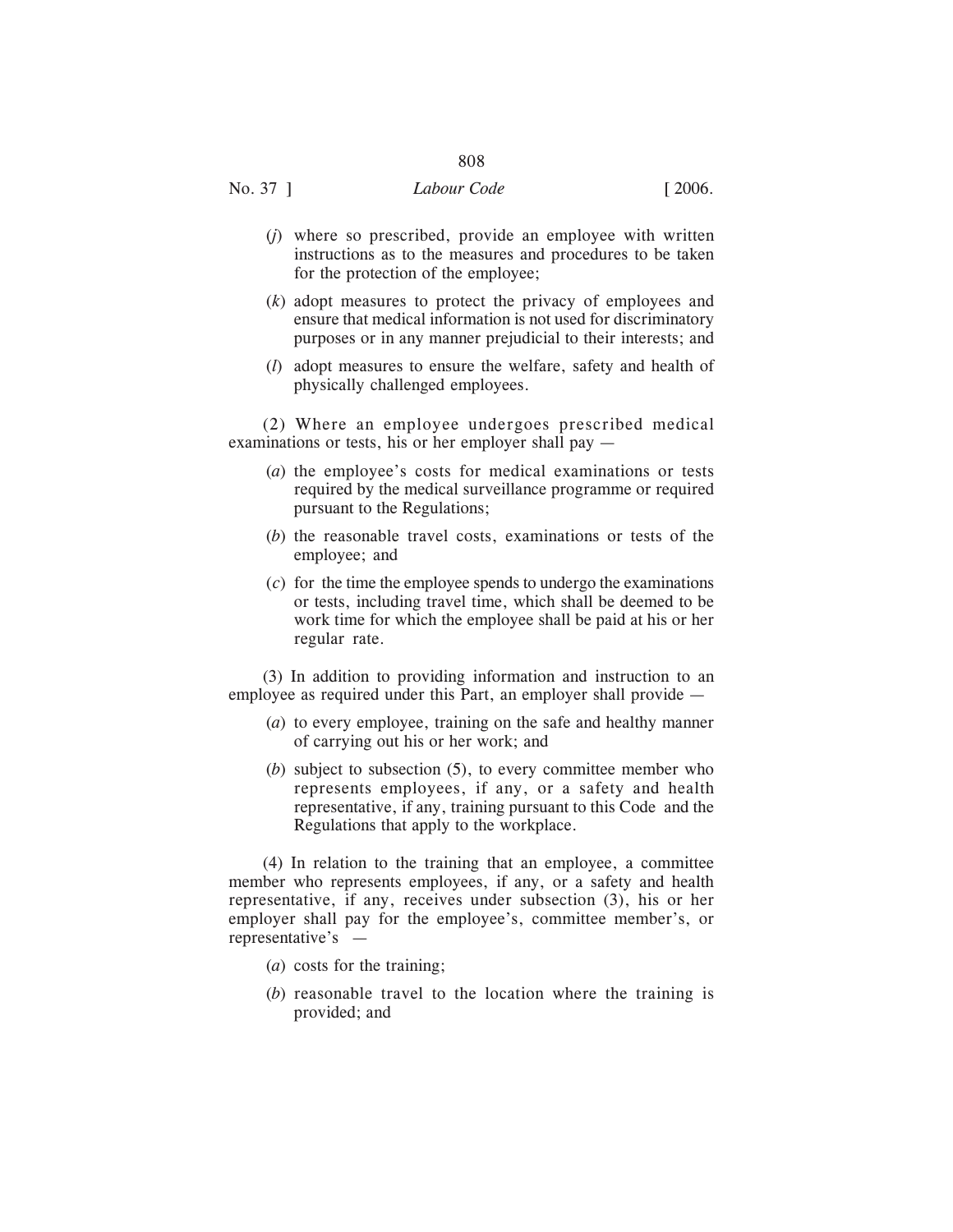|          | $\sim$ $\sim$ $\sim$ |        |
|----------|----------------------|--------|
| No. 37 ] | Labour Code          | [2006] |

(*c*) time spent to undergo the training which shall be deemed to be work time which the worker, committee member or representative shall be paid at his or her regular rate.

(5) If a trade union exists at the workplace, the employer shall involve the trade union in the provision of any occupational safety and health training required under this Code.

#### **Duties of employees**

 $260 - (1)$  An employee shall  $-$ 

- (*a*) work in compliance with the provisions of this Code and the Regulations made thereunder;
- (*b*) use or wear protective devices or clothing that the employer requires to be used or worn at the workplace;
- (*c*) report to his or her employer the absence of or defect in any equipment or protective clothing or device of which the worker is aware and which may endanger himself or herself or another employee;
- (*d*) report to his or her employer any contravention of this Code or the Regulations or the presence of any hazard of which he or she is aware;
- (*e*) take care of the protective, clothing or devices issued by the employer to that employee; and
- (*f*) exercise reasonable care in his or her work and at the workplace so as not to cause injury to self and others.
- (2) An employee shall not —
- (a) remove or make ineffective any protective device required by his or her employer;
- (b) use or operate any equipment, machine, device or article in a manner that may endanger himself or herself or any other worker; or
- (c) at the workplace, engage in any conduct which may cause harm to the safety and health of any person.

(3) Where an employee is required to make use of a temporary protective device, the employee shall notify the employer who shall provide the temporary protective device.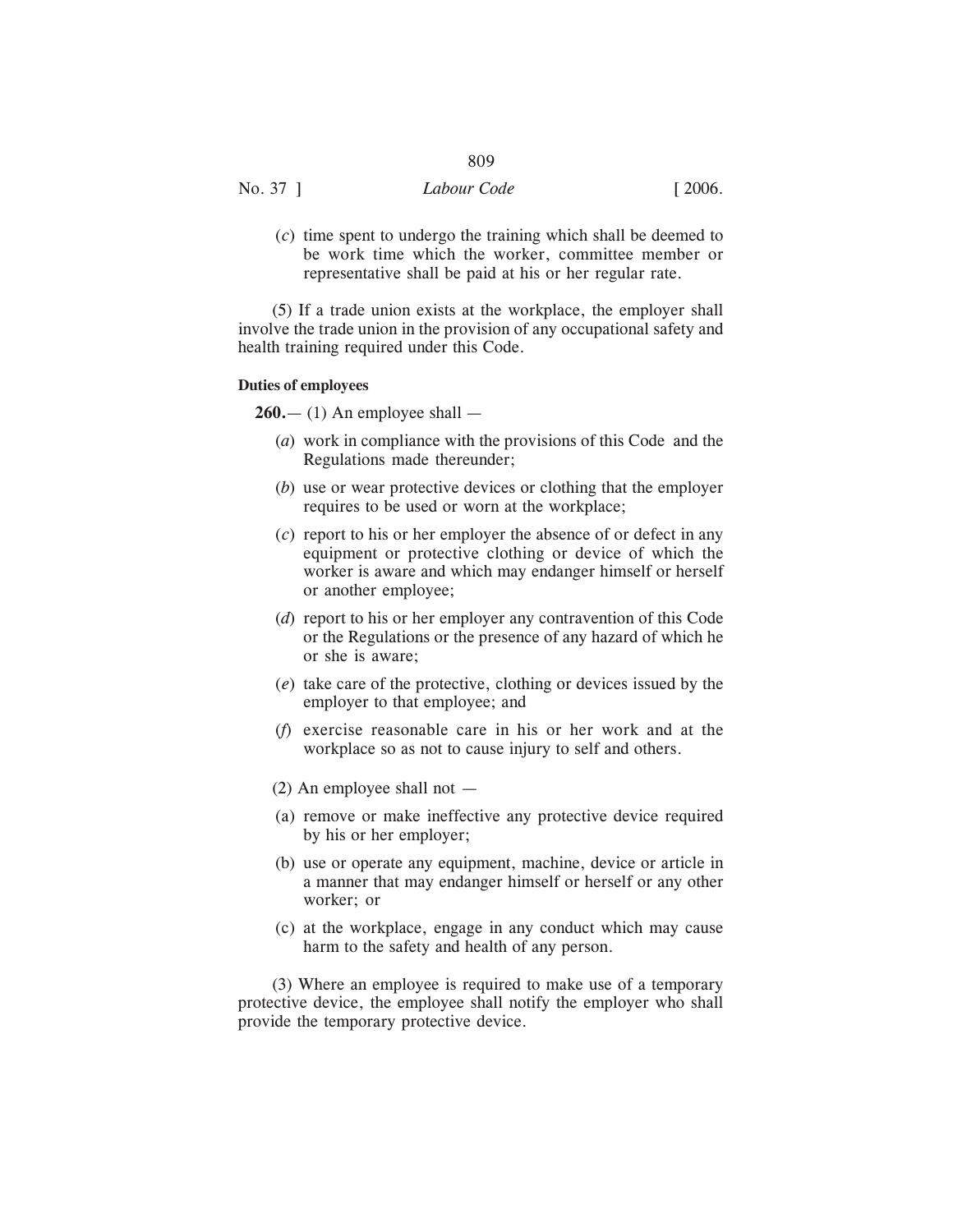| No. 37 ] | Labour Code | $\lceil 2006. \rceil$ |
|----------|-------------|-----------------------|
|          |             |                       |

(4) An employee shall not be required to operate equipment or machinery without the use of any protective device required by his or her employer.

# **Duties of owners at construction sites**

**261.**— (1) Before beginning construction work, the owner shall determine whether any critical substances are present at the construction site and shall prepare a list of all critical substances that are present at the site.

(2) If any work on a construction site is tendered, the person issuing the tenders shall include, as part of the tendering information, a copy of the list referred to in subsection (1).

(3) An owner shall ensure that a prospective employer at a construction site on the owner's property has received a copy of the list referred to in subsection (1) before entering into a binding contract with the employer.

(4) The employer at a construction site shall ensure that each prospective contractor and subcontractor for the construction work has received a copy of the list referred to in subsection (1) before the prospective contractor or subcontractor enters into a binding contract for the supply of work on the construction site.

(5) An owner who fails to comply with this section is liable to the employer at a construction site and every contractor and subcontractor who suffers any loss or damages as a result of the subsequent discovery on the construction site of a critical substance that the owner ought reasonably to have known of but that was not on the list prepared under subsection (1).

(6) An employer at a construction site who fails to comply with this section is liable to every contractor and subcontractor who suffers any loss or damage as a result of the subsequent discovery on the construction site of a critical substance that was not on the list prepared under subsection (1).

# **Duties of suppliers**

**262.** Every person who supplies any machine, device, tool or equipment under any rental, leasing or similar arrangement for use in or about a workplace shall ensure —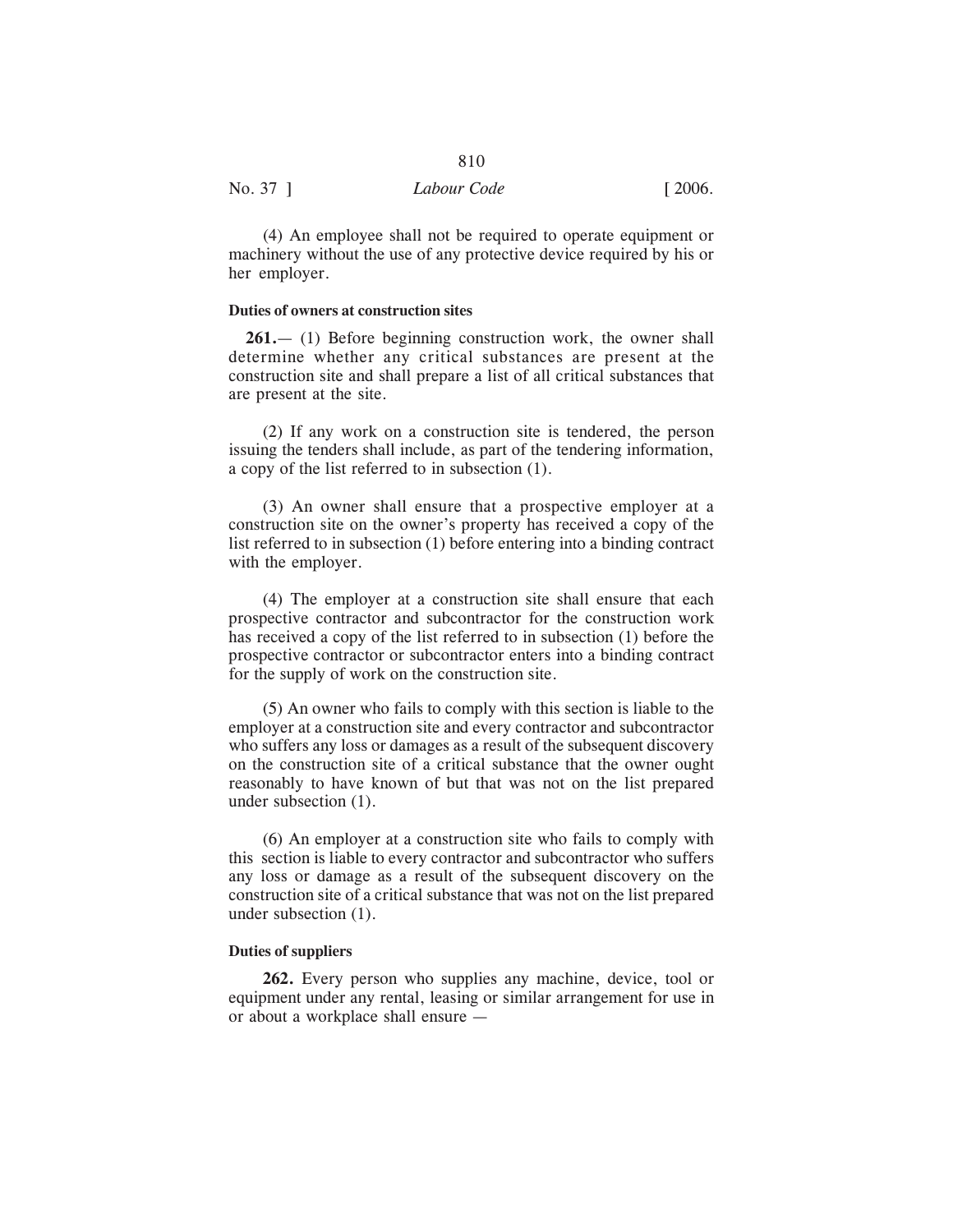No. 37 ] *Labour Code* [ 2006.

- (*a*) that the machine, device, tool or equipment is in good condition;
- (*b*) that the machine, device, tool or equipment complies with the requirements of this Code and the Regulations made hereunder; and
- (*c*) if it is the supplier's responsibility under the rental, leasing or similar arrangement to do so, that the machine, device, tool or equipment is maintained in good condition.

#### **Refusal to work on safety and health grounds**

**263.**— (1) An employee may refuse to work or do particular work where the employee has reason to believe that —

- (*a*) any equipment, machine, device, substance or article the employee is to use or operate presents an imminent and serious danger to the life or health of himself or herself or another worker; or
- (*b*) the physical condition of the workplace or the part thereof in which the employee works or is to work presents an imminent and serious danger to his or her life, safety or health;

until such time as the employee believes that measures have been undertaken by the employer to address the employees concerns.

(2) The provisions in this section shall not apply to an employee who belongs to any of the categories of persons specified for such purpose in an Order of the Minister published in the *Gazette*.

(3) The categories of persons to which subsection (2) refer may be —

- (*a*) persons employed in or members of the Police Force or the Fire Service;
- (*b*) persons employed in or members of the Correctional Service the operation of a correctional institution or facility;
- (*c*) persons employed in the operation of
	- (i) a hospital, sanatorium, nursing home, home for the aged, psychiatric institution, mental health centre or a rehabilitation facility;
	- (ii) an ambulance service or a first aid clinic or station;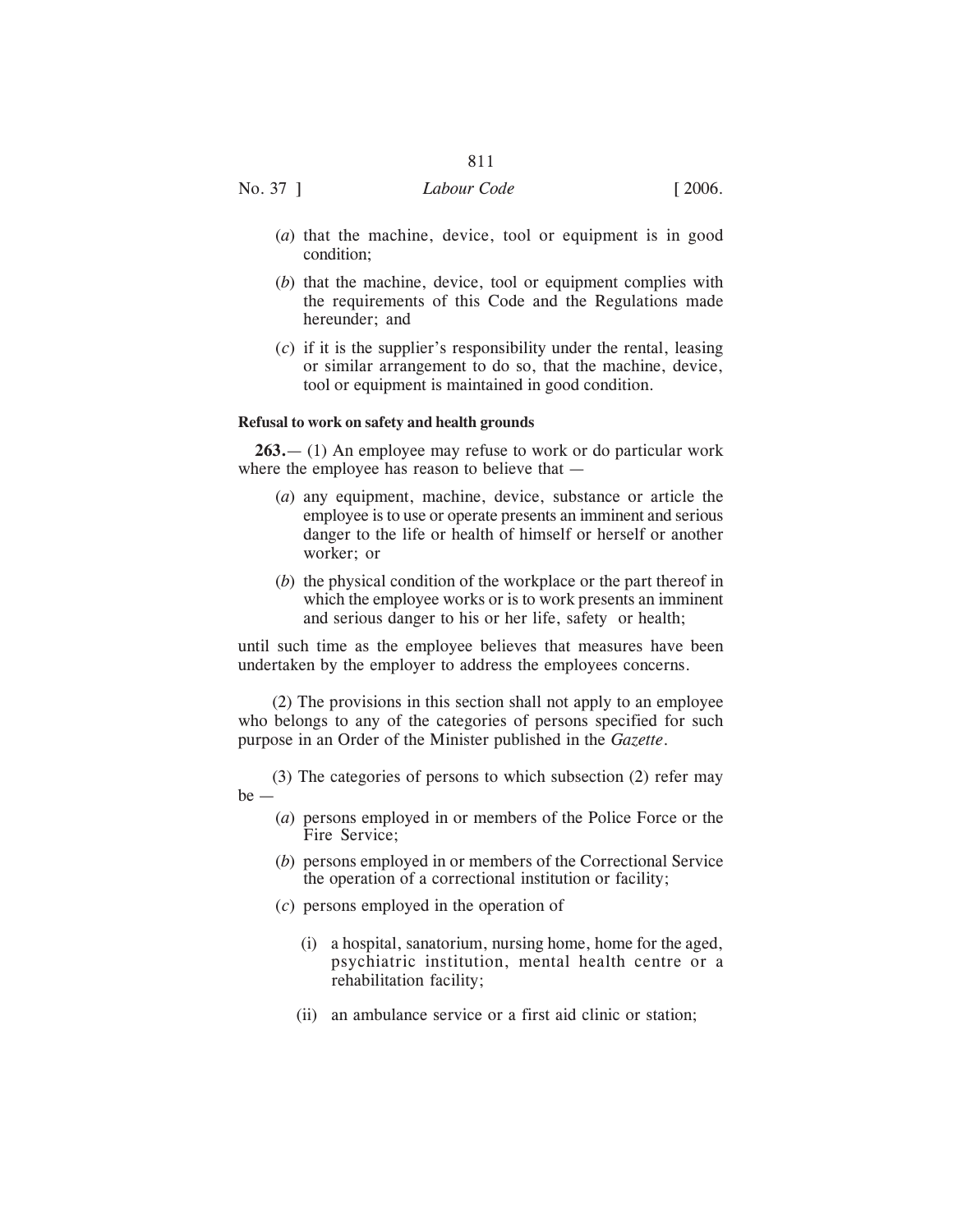- (iii) a power plant or technical service or facility used in conjunction with an institution, facility or service described in paragraph (c) (i) and (ii);
- (*d*) persons who are employed by the State to carry out public health or public utility duties such as quarantine, emergency health containment or other emergency or public health services; or
- (*e*) persons employed in waste disposal or sanitation; or
- (*f*) persons employed in any essential service.

(4) Upon refusing to work or do particular work, the employee shall promptly report the circumstances of his or her refusal to the employer who shall promptly investigate the report in the presence of the employee and, if there is such, in the presence of one of the following —

- (*a*) a committee member who represents employees;
- (*b*) a safety and health representative; or
- (*c*) an employee who because of knowledge, experience and training is selected by a trade union that represents the employee, or if there is no trade union, is selected by the employees to represent them, and who shall attend without delay.

(5) Until the investigation is completed, the employee shall remain in a safe place near his or her work station.

(6) An employee who refuses to work under subsection (1), shall be deemed to be at work and his or her employer shall pay him or her at the regular or premium rate, for the time extending from the time when the employee started to refuse to work under subsection (1) to the time when the investigation mentioned in subsection (4) is completed.

(7) An employer shall report the employees concerns to the Department of Labour which shall investigate the refusal to work in the presence of the employer or a person representing the employer, the employee, and the person mentioned in subsection (4), if any.

(8) The Department of Labour shall, following the investigation referred to in subsection (7), decide whether the machine, device, article or the workplace or part thereof presents an imminent and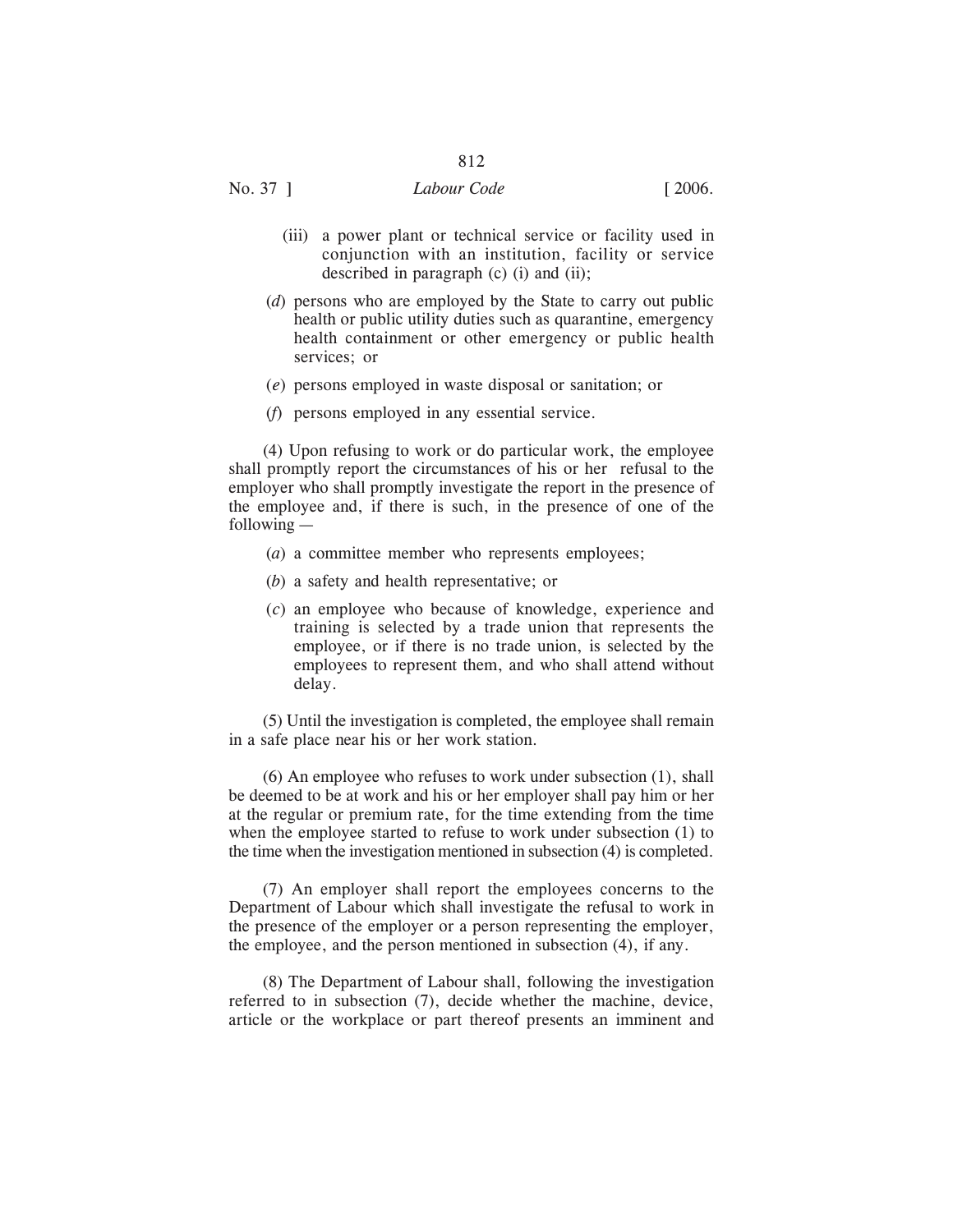serious danger to the life, safety or health of the employee or another person.

813

(9) The Department of Labour shall, within five working days of a report to it under subsection (7), give its decision in writing to the employer, the employee, and the person mentioned in subsection (4), if any.

(10) Pending an investigation and decision of the Department of Labour, an employer, subject to the provisions of a collective agreement, if any, shall —

- (*a*) assign the employee reasonable alternative work during such hours; or
- (*b*) where an assignment of reasonable alternative work is not practicable, give other directions to the employee.

(11) Pending an investigation and decision of the Department of Labour, no employee shall be assigned to use or operate the equipment, machine, device or article or to work in the workplace or in the part of the workplace being investigated as long as there is continuing imminent and serious danger to the life, safety or health of any employee or person and until after the employer has taken remedial action, if necessary, to deal with the circumstances that caused the employee to refuse to do particular work.

(12) A person mentioned in subsection (4), shall be deemed to be at work and the person's employer shall pay him or her at the regular or premium rate for the time spent by the person carrying out the duties under this section.

#### **Complaint for reckless or frivolous refusal to work**

**264.**— (1) An employer may file a complaint with the Department of Labour if he or she has reason to believe that the employee acted frivolously, recklessly or in bad faith with respect to the refusal to work under section 263.

(2) A complaint shall be filed not later than seven days after the event to which the complaint relates.

(3) The Department of Labour shall, within two working days of any reference to it, make a decision respecting the complaint.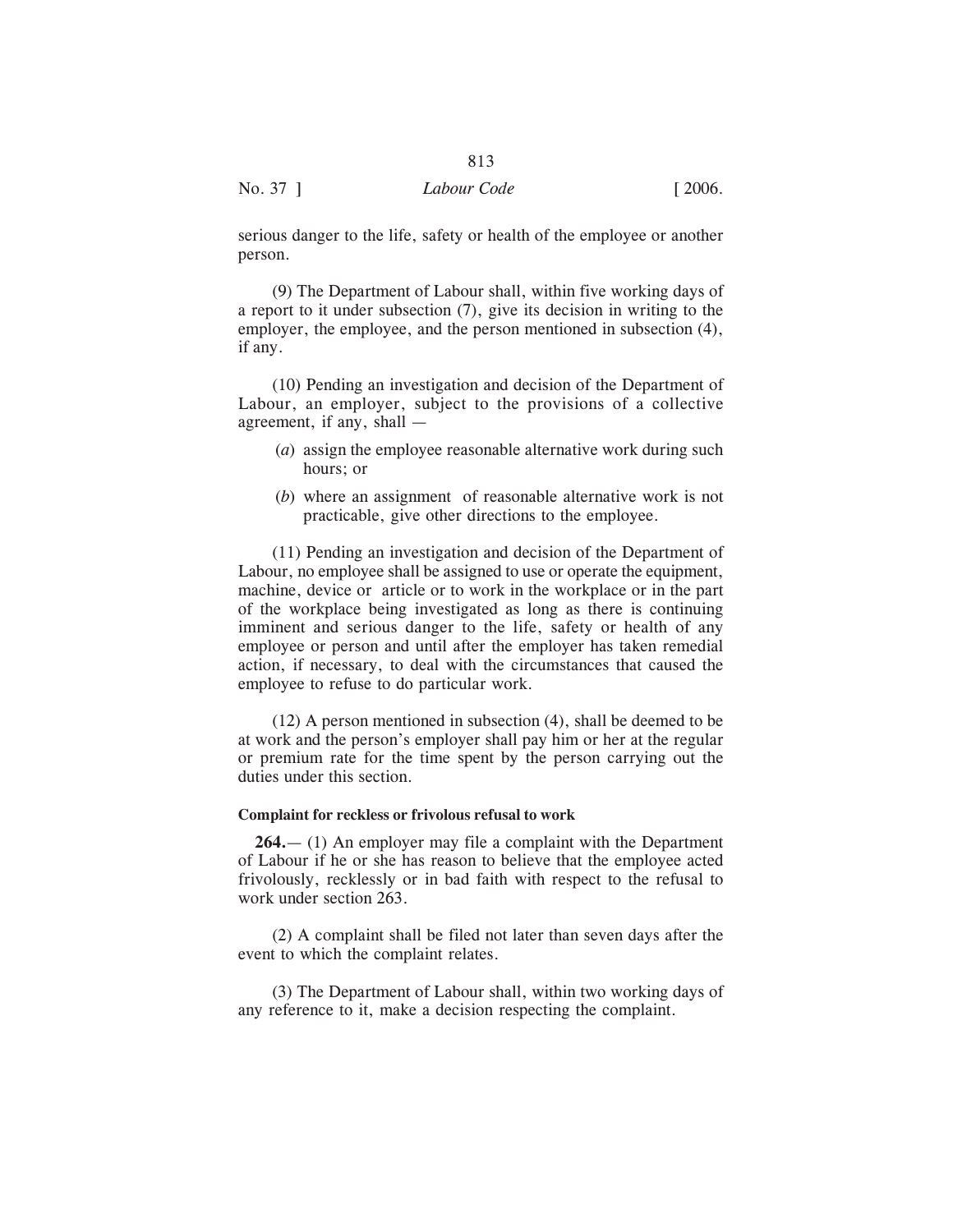No. 37 ] *Labour Code* [ 2006.

(4) Where, following an investigation, the Department of Labour decides that the refusal to work by the employee was frivolous, reckless, or in bad faith, the Department of Labour shall refer the matter to the Labour Commissioner who shall make such order as he or she deems appropriate in the circumstances.

#### **Threats and discrimination for compliance**

 $265. - (1)$  An employer shall not  $-$ 

- (*a*) dismiss or threaten to dismiss an employee;
- (*b*) discipline or suspend or threaten to discipline or suspend an employee,
- (*c*) impose any penalty upon an employee;
- (*d*) intimidate or coerce an employee; or
- (*e*) discriminate against an employee in any way;

because that employee has acted in compliance with this Code or the Regulations or an order made thereunder, or has sought the enforcement of this Code or the Regulations or has observed the procedures established by the employer or has given evidence in a proceeding in respect of the enforcement of this Code or the Regulations.

(2) Where a person complains that another person has contravened subsection (1) the matter shall be determined by complaint to the Tribunal, and in a case of dismissal in contravention of subsection (1), the matter shall be treated as a complaint of unfair dismissal in accordance with this Code.

(3) On an inquiry into a complaint filed under subsection (2), the burden of proof that an employer or person acting on behalf of an employer did not act contrary to subsection (1) lies upon the employer or the person acting on behalf of the employer.

# PART V EQUALITY OF OPPORTUNITY AND TREATMENT IN EMPLOYMENT

# DIVISION 1 *Discrimination*

# **Interpretation**

**266.** For the purposes of this Division, "occupation and employment" include access to vocational training, access to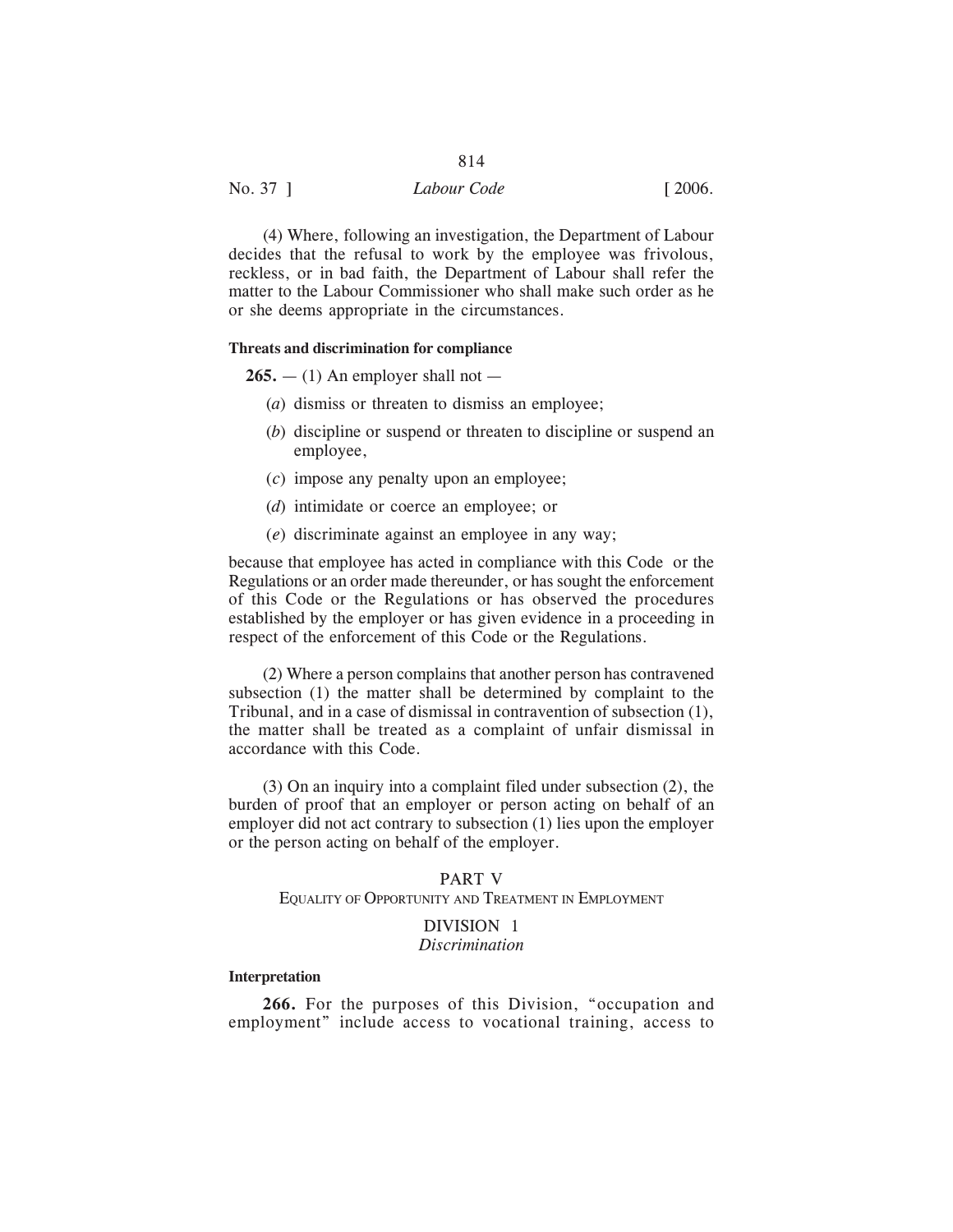|          | 815         |        |
|----------|-------------|--------|
| No. 37 ] | Labour Code | [2006] |

employment and particular occupations, and terms and conditions of employment.

## **Definition and prohibited grounds of discrimination**

**267.**— (1) For the purposes of this Division, a person discriminates against another person if the first-mentioned person makes, on any of the grounds specified in subsection (2), any distinction, exclusion or preference, the intent or effect of which is to nullify or impair equality of opportunity or treatment in occupation or employment.

- (2) The grounds referred to in subsection (1) are —
- (*a*) race, sex, religion, colour, ethnic origin, social origin, political opinion or affiliation, disability, serious family responsibility, pregnancy, marital status, HIV/AIDS, trade union affiliation or activity, or age except for purposes of retirement and restrictions on work and employment of minors or for the protection of children and young persons;
- (*b*) any characteristic which appertains generally or is generally imputed to persons on the basis of race, sex, religion, colour, ethnic origin, social origin, political opinion or affiliation, disability, serious family responsibility, pregnancy, marital status, HIV/AIDS, trade union affiliation, or age except for purposes of retirement, and restrictions on work and employment of children and young persons or for the protection of children and young persons; or
- (c) a conviction which is spent pursuant to the Criminal Records (Rehabilitation of Offenders) Act 2004, No. 2.

(3) Any act or omission or any practice or policy that directly or indirectly results in discrimination against a person on the grounds referred to in subsection (2) is an act of discrimination regardless of whether the person responsible for the act or omission or the practice or policy intended to discriminate.

## **Prohibition on discrimination against applicant and employees**

**268.**— (1) Any person who is an employer or any person acting or purporting to act on behalf of a person who is an employer in relation to recruitment, selection or employment of any other person for purposes of training, apprenticeship or employment shall not discriminate against that other person on the grounds specified under section  $267(2)$  —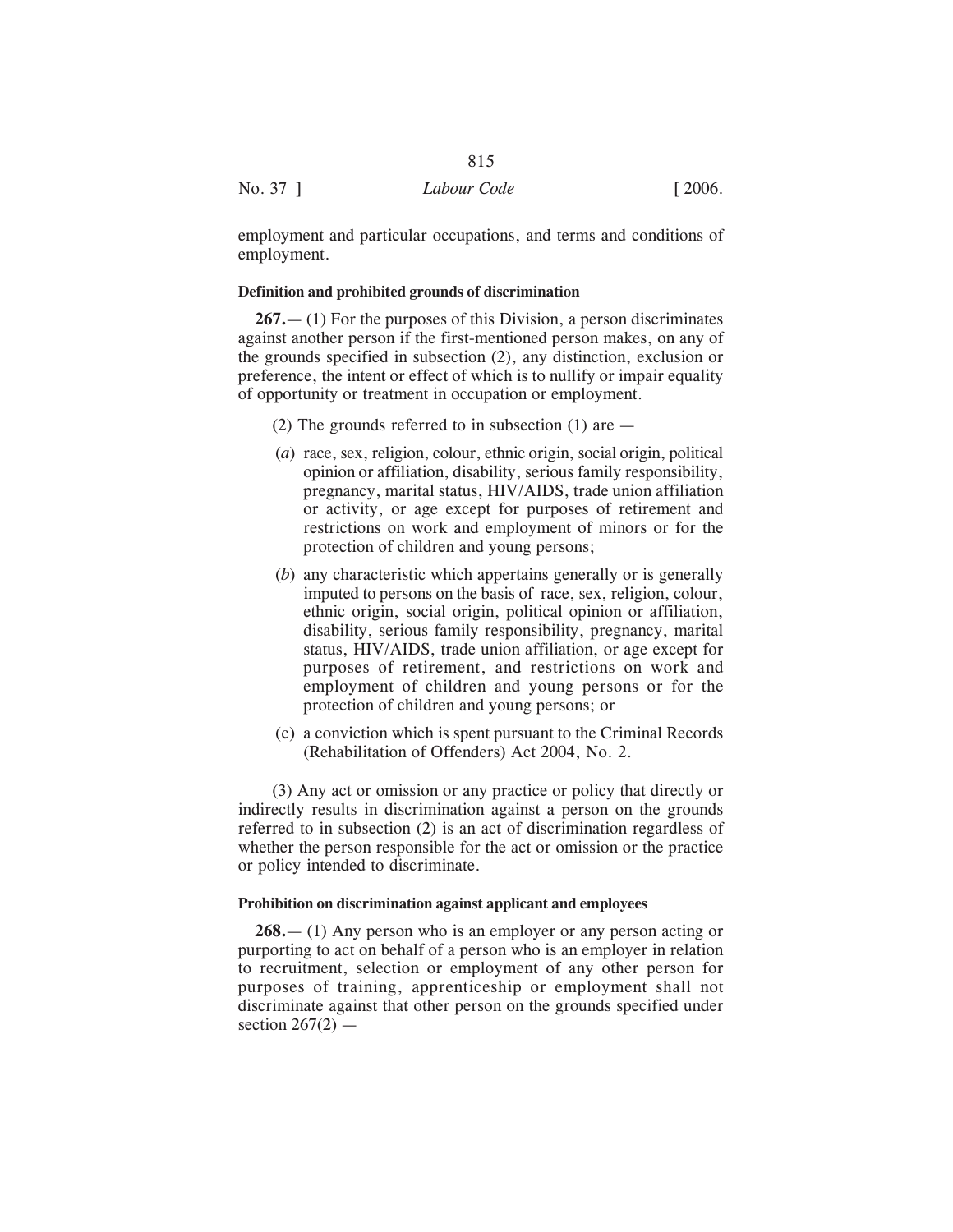# No. 37 ] *Labour Code* [ 2006.

- (*a*) in the advertisement of the job;
- (*b*) in the arrangements made for the purpose of determining who should be offered that employment;
- (*c*) in determining who should be offered employment;
- (*d*) in the terms or conditions on which employment is offered; or
- (*e*) in the creation, classification or abolition of jobs.

(2) An employer shall not discriminate against an employee on the grounds specified under section 267 —

- (*a*) in terms or conditions of employment afforded to that employee by the employer;
- (*b*) in conditions of work or occupational safety and health measures;
- (*c*) in the provision of facilities related to or connected with employment;
- (*d*) by denying access, or limiting access to opportunities for advancement, promotion, transfer or training, or to any other benefits, facilities or services associated with employment;
- (*e*) by making the employee redundant or dismissing the employee except as provided for under this Code; or
- (*f*) by subjecting the employee to any other disadvantage.

(3) A person who contravenes subsection (1) or (2) is liable for damages on successful complaint to the Tribunal and the Tribunal may order the person to rectify the offending act in addition to the award of damages.

(4) The burden of proving that subsection (1) or (2) was not contravened shall be on the person against whom the complaint is made.

# **Exceptions in respect of** *bona fide* **occupational qualifications**

**269.**— (1) Nothing in section 268 shall apply to any distinction, exclusion or preference based on the grounds specified under section 267(2) where a genuine occupational qualification exists.

(2) For the purposes of this Division, a genuine occupational qualification for a job exists where —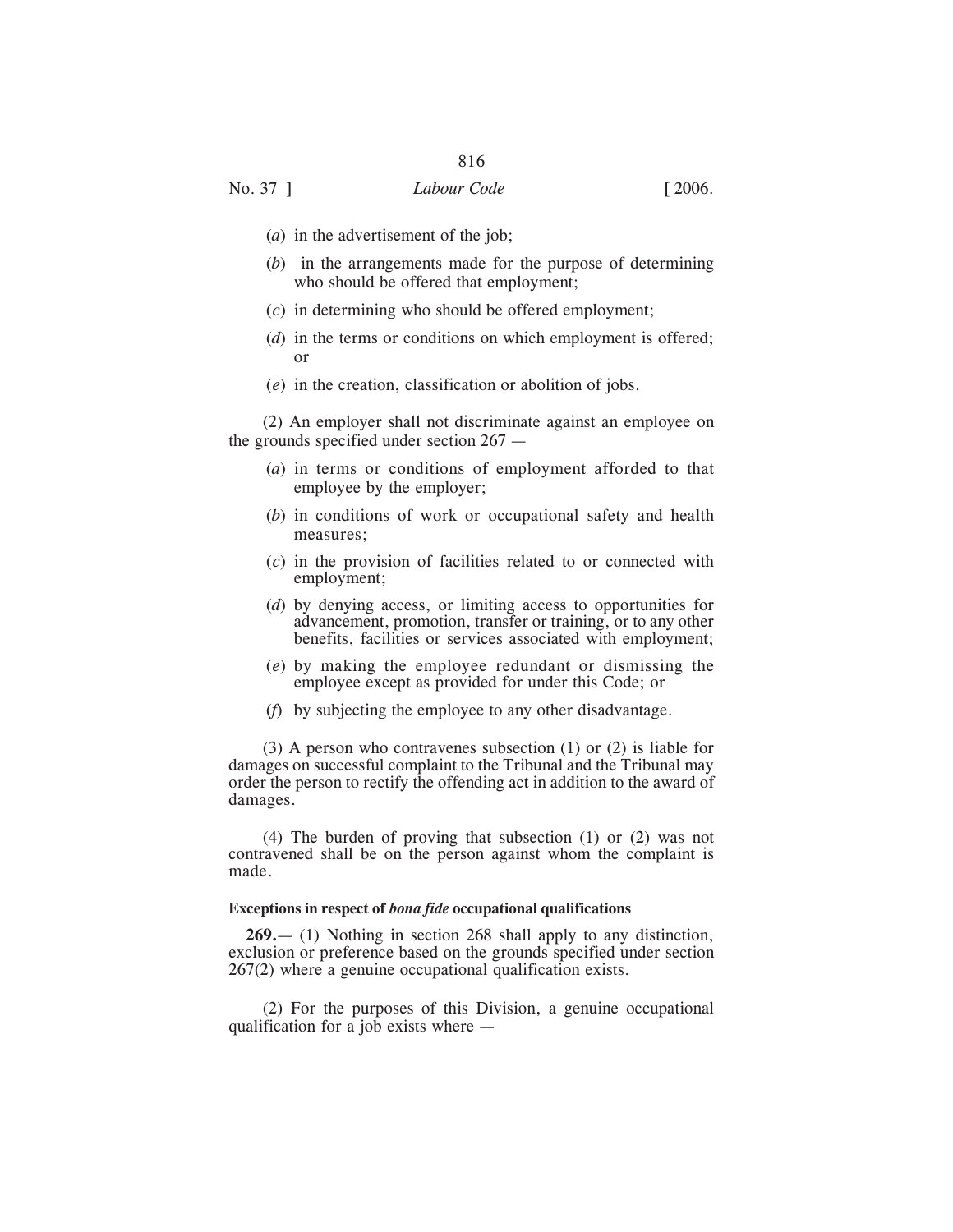- (*a*) the essential nature of the job calls for a particular sex, ethnic origin, race, non-disability, for reasons of physiology excluding physical strength or stamina;
- (*b*) in dramatic performances or other entertainment, for reasons of authenticity, the essential nature of the job would be materially different if carried out by a person of the opposite sex or different race, ethnic or social origin or religion to the person chosen to do the job;
- (*c*) in a religious institution, the essential nature of the job calls for a particular religious affiliation or belief and the essential nature of the said job would be materially different or unable to be carried out if performed by a person of a different religious affiliation or belief;
- (*d*) the job needs to be held by a man or a woman to preserve decency or privacy because-
	- (i) it is likely to involve physical contact with other persons in circumstances where those persons might reasonably object to its being carried out by persons of the opposite sex or conversely, by persons of the same sex;
	- (ii) the holder of the job is likely to do work in circumstances where persons of the same sex might reasonably object to the presence of a person of the opposite sex because they are in a state of undress or are using sanitary facilities;
- (*e*) the nature or location of the establishment makes it impracticable for the holder of the job to live elsewhere than in premises provided by the employer, and —
	- (i) the only such premises which are available for persons holding that kind of job are occupied or normally occupied by persons of the same sex and are not equipped with separate sleeping accommodation and sanitary facilities for persons of the opposite sex; and
	- (ii) it is not reasonable to expect the employer either to equip those premises with such accommodation and facilities or to provide other premises for persons of the opposite sex or to work out a practicable solution of usage of such facilities for members of both sexes;
- (*f*) the job requires a married couple;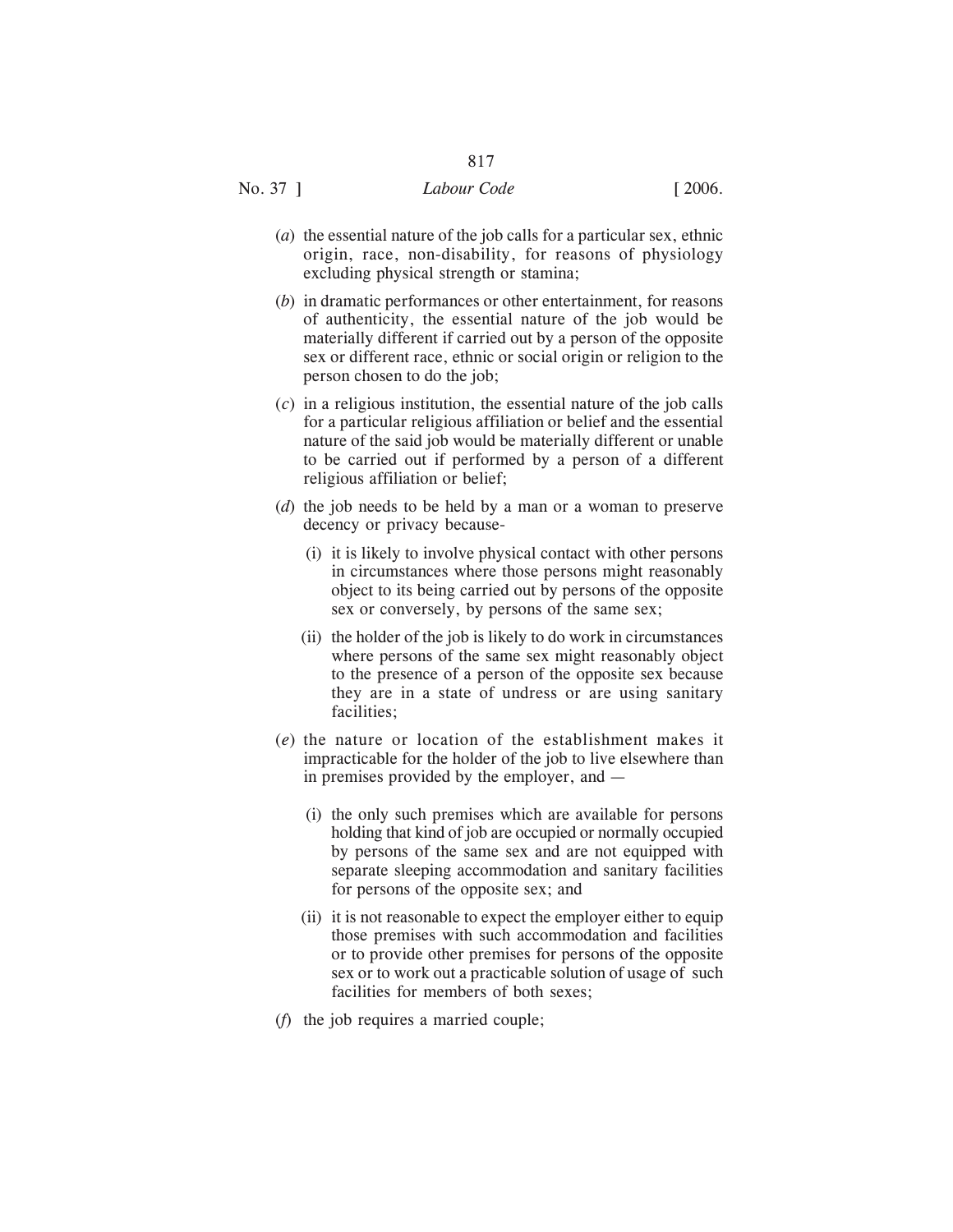- (*g*) the nature of the establishment, or the part of it where the work is carried out, requires the job to be held by a person of a particular sex because —
	- (i) it is or is part of a hospital, correctional facility, or other establishment for persons requiring special care, supervision or attention;
	- (ii) those persons are all of the same sex, disregarding any person of the opposite sex whose presence is exceptional; and
	- (iii) it is reasonable, having regard to the essential character of the establishment or of the part of the establishment, that the job should not be held by a person of the opposite sex;
- (*h*) the holder of the job provides individuals with personal services promoting their health, welfare or education, and those services can most effectively be provided by a person of a particular sex; or
- $(i)$  on the grounds of disability it is shown that
	- (i) the disability in question was or will be a relevant consideration in relation to the particular requirements of the employment concerned and the performance of the job cannot be carried out as a result of the disability; or
	- (ii) special facilities or modifications, whether physical, administrative, or otherwise, are required to be made at the work place to accommodate the disabled person which the employer cannot be expected to make except with undue financial hardship.

### **Equal remuneration**

**270.**— (1) Employers and persons acting on behalf of employers shall pay equal remuneration to men and women performing work of equal value.

- (2) For purposes of subsection  $(1)$  —
- "equal remuneration" means rates of remuneration established without differentiation based on the grounds of gender;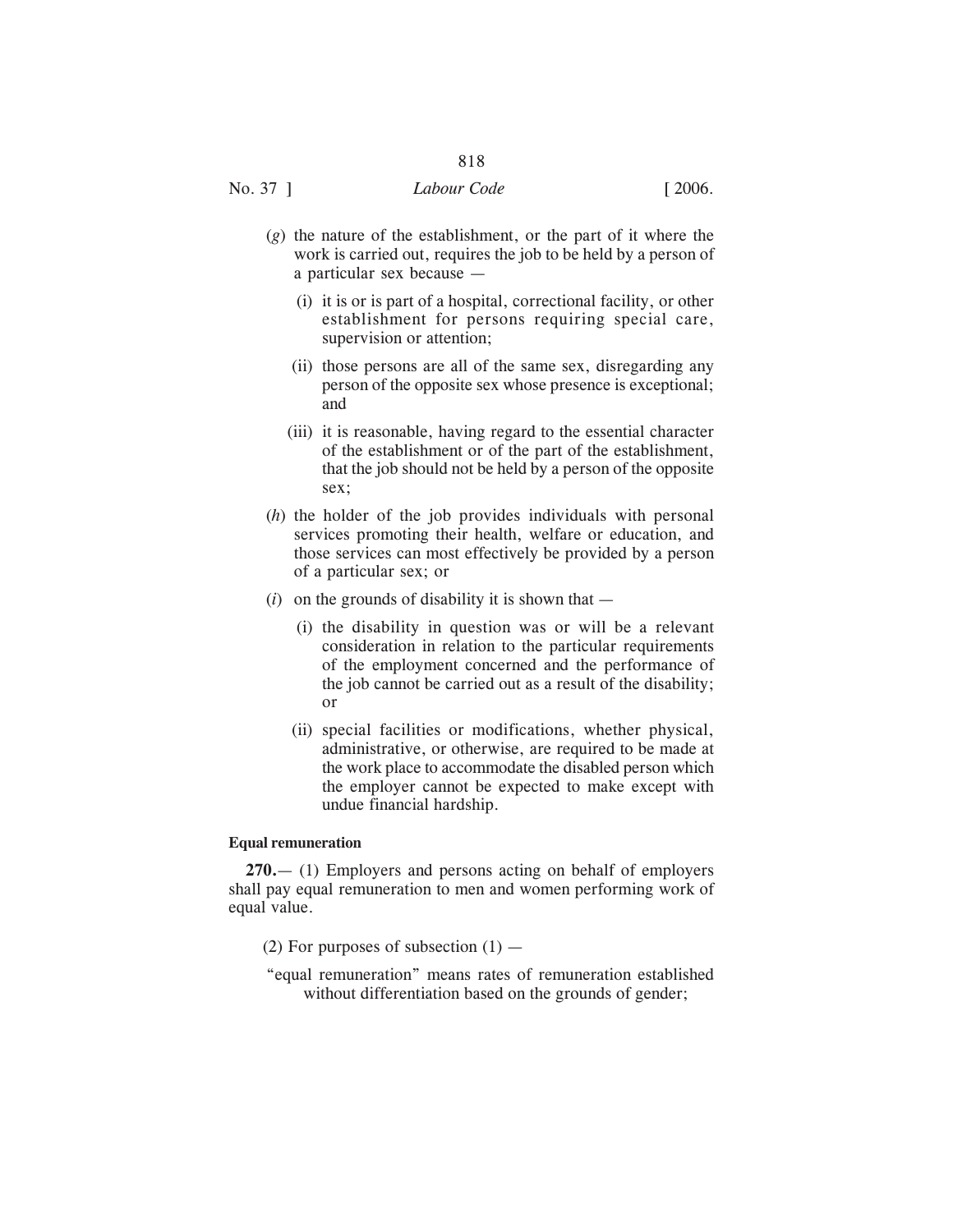"work of equal value" means work equal in value in terms of the demands it makes in relation to such matters as skill levels, duties, physical and mental effort, responsibility and conditions of work.

(3) The burden of proof to establish that equal remuneration has been paid shall rest on the employer.

#### **Temporary measures to promote equality**

**271.**— (1) Subject to subsection (3), special measures of a temporary nature taken by employers to promote equality of opportunity in employment based on the grounds set out in section 267(2), shall not be considered to be unlawful discrimination within the meaning of this Part.

(2) An employer shall not continue a special measure undertaken under subsection (1), for a period of more than two years.

(3) The employer shall advise the Labour Commissioner of the measures the employer proposes to undertake and the Labour Commissioner shall monitor the implementation of those measures.

#### **Sexual harassment**

**272.** Notwithstanding the provisions of the Criminal Code 2004, No.10, creating the offence of sexual harassment, any act of sexual harassment against an employee committed by an employer, managerial employee or co-employee shall constitute unlawful discrimination based on sex within the meaning of section 267 and the employee shall be entitled to compensation in accordance with this Code.

## **Particular profession or trade**

**273.** — (1) An organization of employers, a trade union organization of employees or any other organization whose members carry on a particular profession or trade for the purpose of which the organization exists, shall not discriminate against any person on the grounds set out in section  $267(2)$  —

- (*a*) by refusing or failing to accept a person's application for membership;
- (*b*) in the terms on which it is prepared to admit a person to membership; or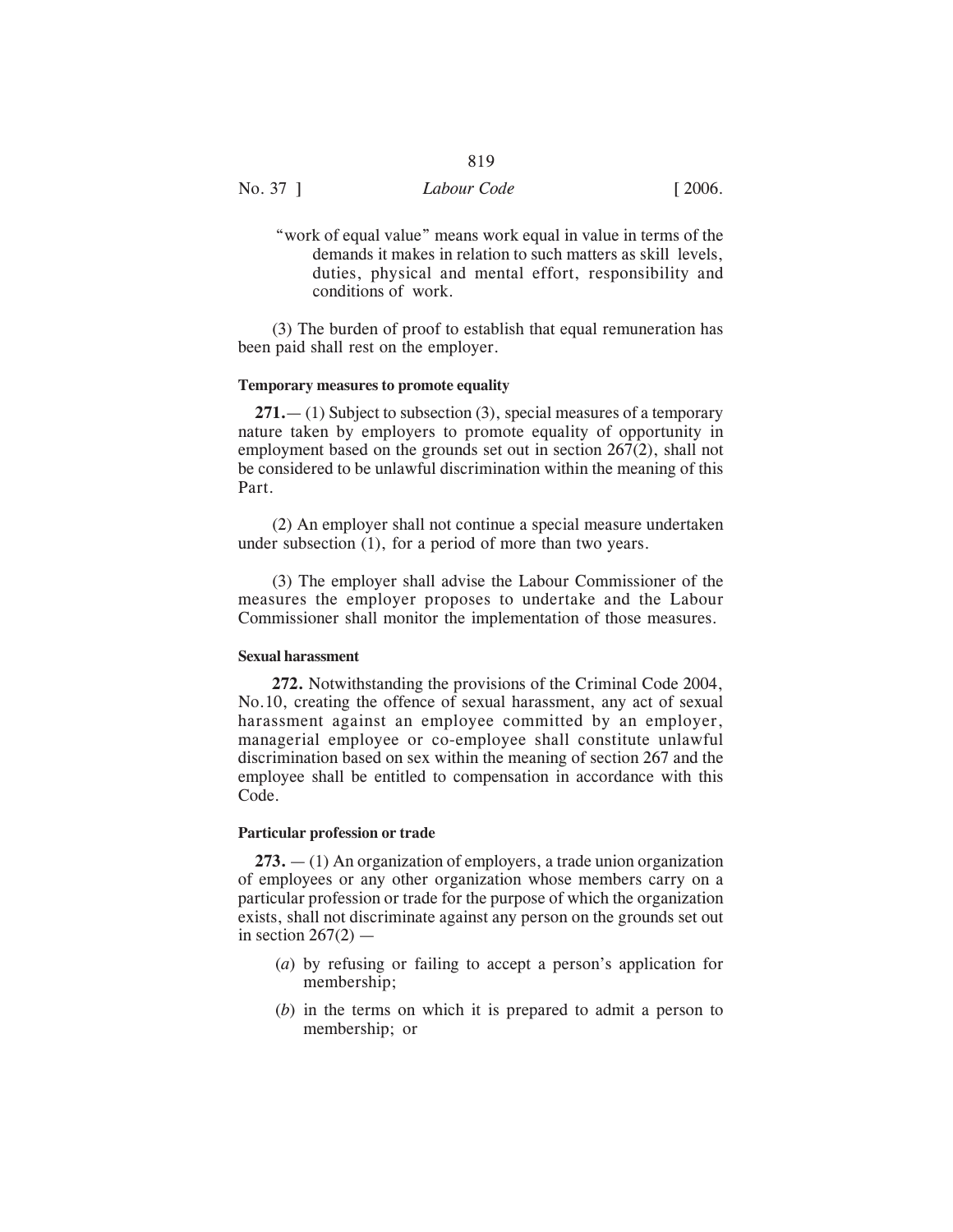# No. 37 ] *Labour Code* [ 2006.

- (*c*) in the case of a person who is a member of the organization-
	- (i) by denying, limiting or deliberately omitting to afford access to any benefits, facilities or services provided by the organization;
	- (ii) by depriving that person of membership or varying the terms of membership;
	- (iii) by limiting or depriving that person access or acquisition to a leadership position within the organization; or
	- (iv) by subjecting that person to any other detriment.

(2) An organization of employers, a trade union, an organization of employees or any other organization that contravenes subsection (1) is liable for damages on successful complaint to the Tribunal and the Tribunal may order the person to rectify the offending act in addition to the award for damages.

### **Burden of proof for section 273**

**274.** The burden of proving that section 273 was not contravened lies on the organization of employers, trade union, organization of employees or other organization, as the case may be.

#### **Qualifying bodies**

**275.**— (1) An authority or a body responsible for the conferring, renewing, extending, revoking or withdrawing of an authorization or qualification that is needed for or facilitates the practice of a profession, the carrying on of a trade or the engaging in of an occupation shall not discriminate against a person on the grounds set out under section  $267(2)$  —

- (*a*) by refusing or failing to confer, renew or extend the authorization or qualification;
- (*b*) in the terms and conditions on which it is prepared to confer the authorization or qualification or to renew or extend it; or
- (*c*) by revoking or withdrawing the authorization or qualification or varying the terms or conditions upon which it is held.

(2) An authority or a body to which subsection (1) applies that contravenes subsection (1) is liable on successful complaint to the Tribunal for damages and the Tribunal may order the authority or body to rectify the offending act in addition to the award for damages.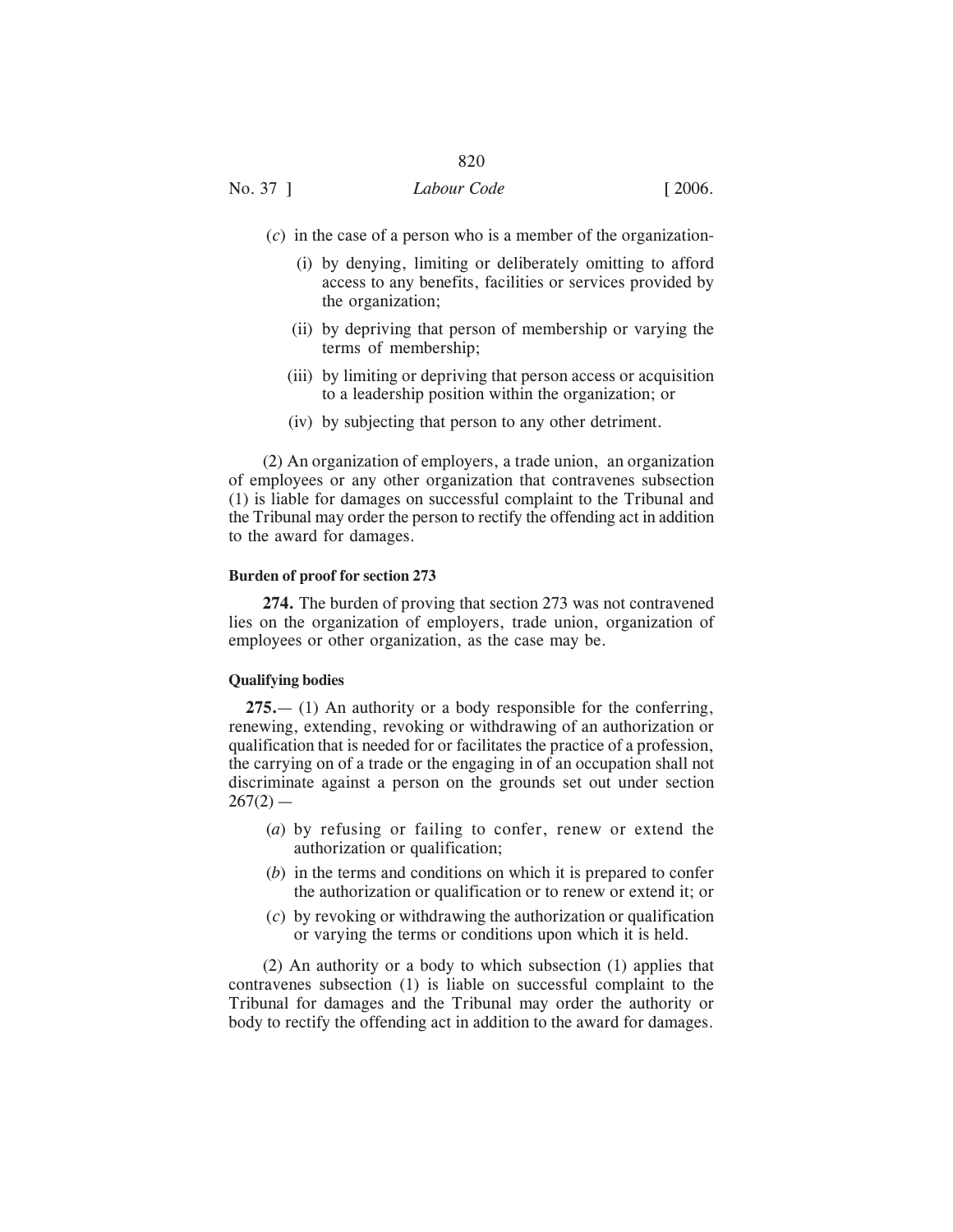(3) The burden of proving that subsection (1) was not contravened lies on the authority or body as the case may be.

(4) In this section "authorization or qualification" includes recognition, registration, enrolment, approval and certification.

## **Vocational training bodies**

**276.**— (1) Subject to subsection (2), an organization of employers which comprises employers and has as its principal objective or one of its principal objectives, affording its employees access to training facilities or for any other person recognized as providing facilities for training for employment or occupation shall not discriminate on the grounds set out in section 267(2) against a person who is seeking or undergoing technical vocational training which would help to make that person fit for any kind of employment or occupation —

- (*a*) in the arrangements made for the purpose of determining who should be offered training;
- (*b*) in the terms and conditions on which that person is afforded access to training courses or other facilities and services including vocational counselling and guidance;
- (*c*) by refusing or deliberately omitting to afford access as in paragraph (b) to that person; or
- (*d*) by terminating that person's training.

(2) It is not unlawful under subsection (1) to give preference to nationals above non-nationals.

(3) An organization of employers that contravenes subsection (1) is liable for damages on successful complaint to the Tribunal and the Tribunal may order the person to rectify the offending act in addition to the award for damages.

(4) The burden of proving that subsection (1) was not contravened lies on the organization of employers.

#### **Employment agencies**

**277.**— (1) It is unlawful for an employment agency to discriminate against a person on the grounds set out in section  $267(2)$  —

(*a*) by refusing to provide that person with any of its services; or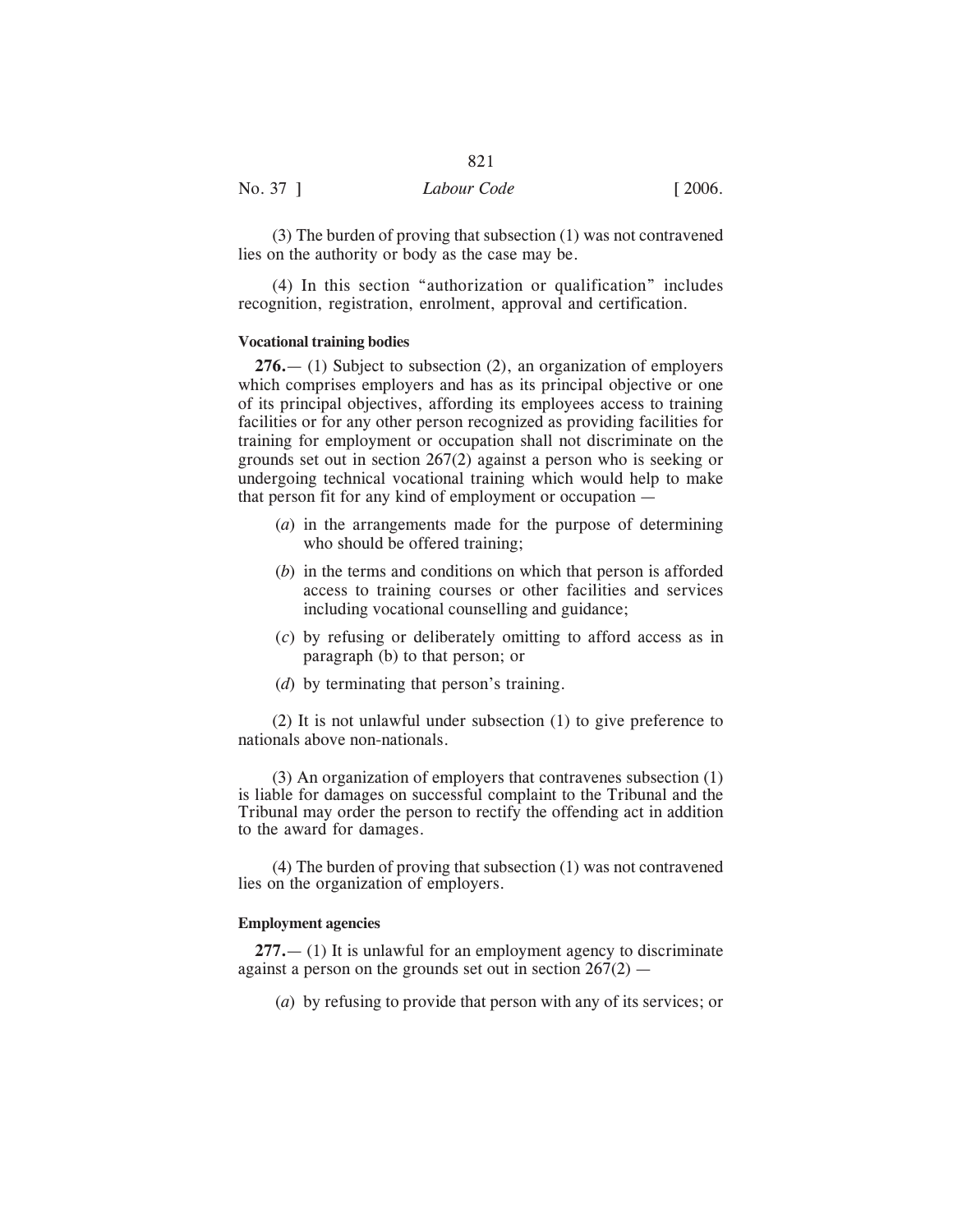# No. 37 ] *Labour Code* [ 2006.

- (*b*) in the terms on which it offers to provide that person with any of its services; or
- (*c*) in the manner in which it provides that person with any of its services; or
- (*d*) in any other manner in which it facilitates the hire or employment of that person.

(2) This section does not apply if the discrimination concerns employment which the employer could lawfully refuse to offer that person.

(3) An employment agency shall not be liable under this section if it proves —

- (*a*) that it acted in reliance on a statement made to it by an employer to the effect that, by reason of the operation of subsection (2), its actions would not be lawful; and
- (*b*) that it was reasonable for it to rely on the statement.

(4) An employer, who makes a statement referred to in subsection (3)(a) which is false or misleading in a material respect, commits an offence and is liable on summary conviction to a fine not exceeding five thousand dollars.

#### **Discrimination by subterfuge**

**278.** Where a requirement or condition which is not apparently in contravention of this Division has the effect of giving preference to a person on the grounds set out in section 267(2) in a situation where such preference would be unlawful under this Division, the imposition of that condition or requirement shall be unlawful unless the person imposing it establishes good reason for its imposition and shows that its imposition is not a subterfuge to avoid complying with this Division.

#### **Advertisement**

**279.**— (1) A person shall not publish or display or cause or allow to be published or displayed, any advertisement or notice which indicates or could reasonably be understood as indicating, an intention to commit a breach of any provision under this Division.

(2) A publisher or person displaying an advertisement made unlawful by subsection (1), shall not be subject to any liability under that subsection if the publisher or person proves —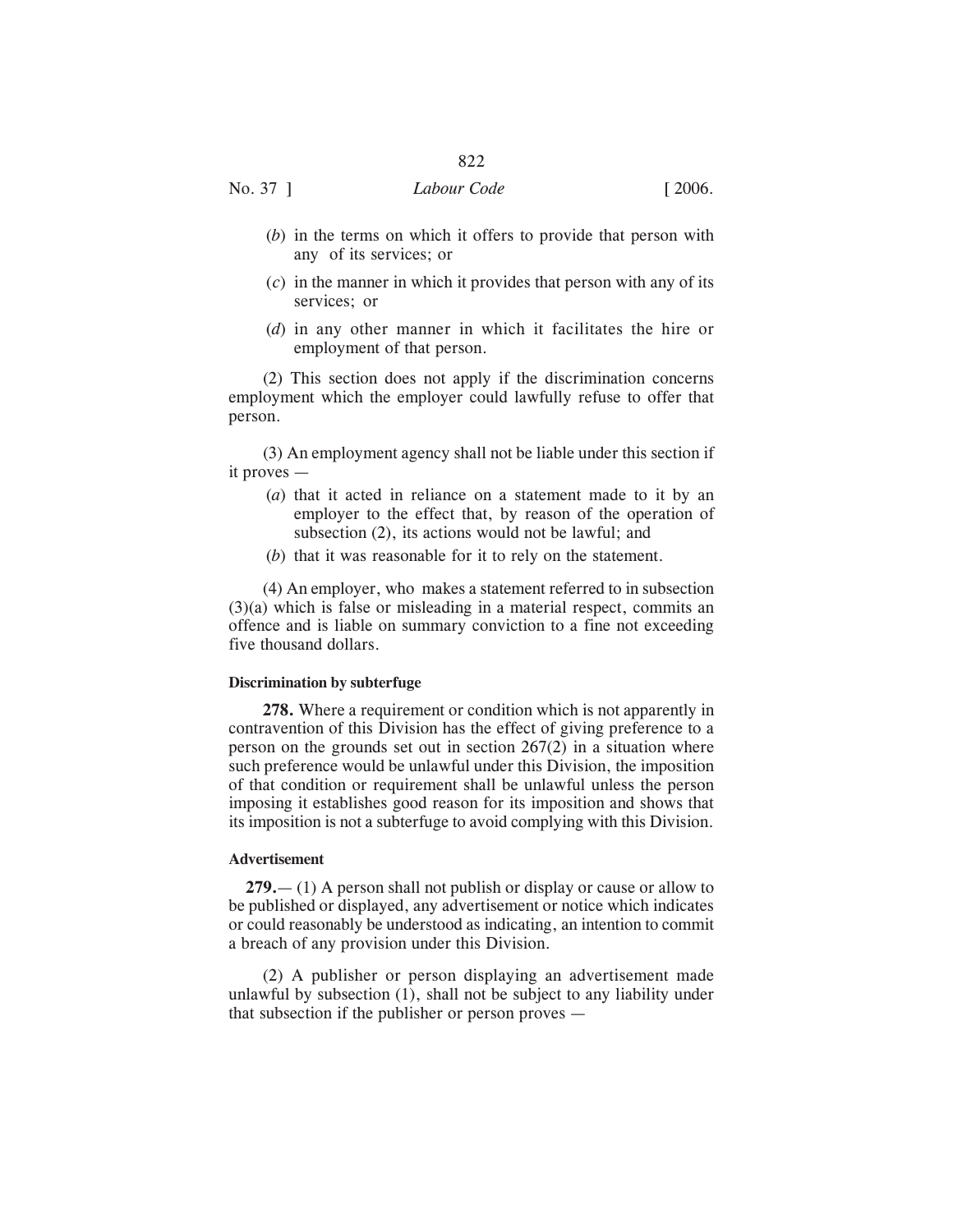No. 37 ] *Labour Code* [ 2006.

- (*a*) that the advertisement was published or displayed in reliance on a statement made by the person who caused it to be published or displayed to the effect that the publication would not be unlawful; and
- (*b*) that it was reasonable for the publisher or person displaying to rely on that statement.

(3) A person who contravenes subsection (1) or who makes a statement referred to in subsection (2) which is false or misleading in a material respect commits an offence and is liable on summary conviction to a fine not exceeding five thousand dollars.

# **Application forms**

**280.** Where, by virtue of this Division, it would be unlawful, in particular circumstances, for a person to discriminate against another person on the grounds set out in section 267(2), it is unlawful for that person to request or require that other person to provide information whether by way of completing a form which would not, in the same or substantially similar circumstances, be required or requested of that person of the opposite sex, or of a different race, religion, colour, political opinion, ethnic origin, indigenous population, social origin, pregnancy, trade union affiliation or marital status.

# **Mechanism to determine work of equal value**

**281.** The Minister —

- (*a*) shall consider the advise or recommendation of the Commissioner pursuant to section 73; and
- (*b*) may carry out or cause to be carried out an inquiry into different types of work, whether within the same industries or between different industries;

in order to determine which work is work of equal value for purposes of making a determination in relation to equal remuneration for work of equal value.

# **Exception for charities**

**282.**— (1) Nothing in this Division affects —

(*a*) a provision in a deed, will or other document, whether made before or after the coming into operation of this Part, that confers charitable benefits or enables charitable benefits to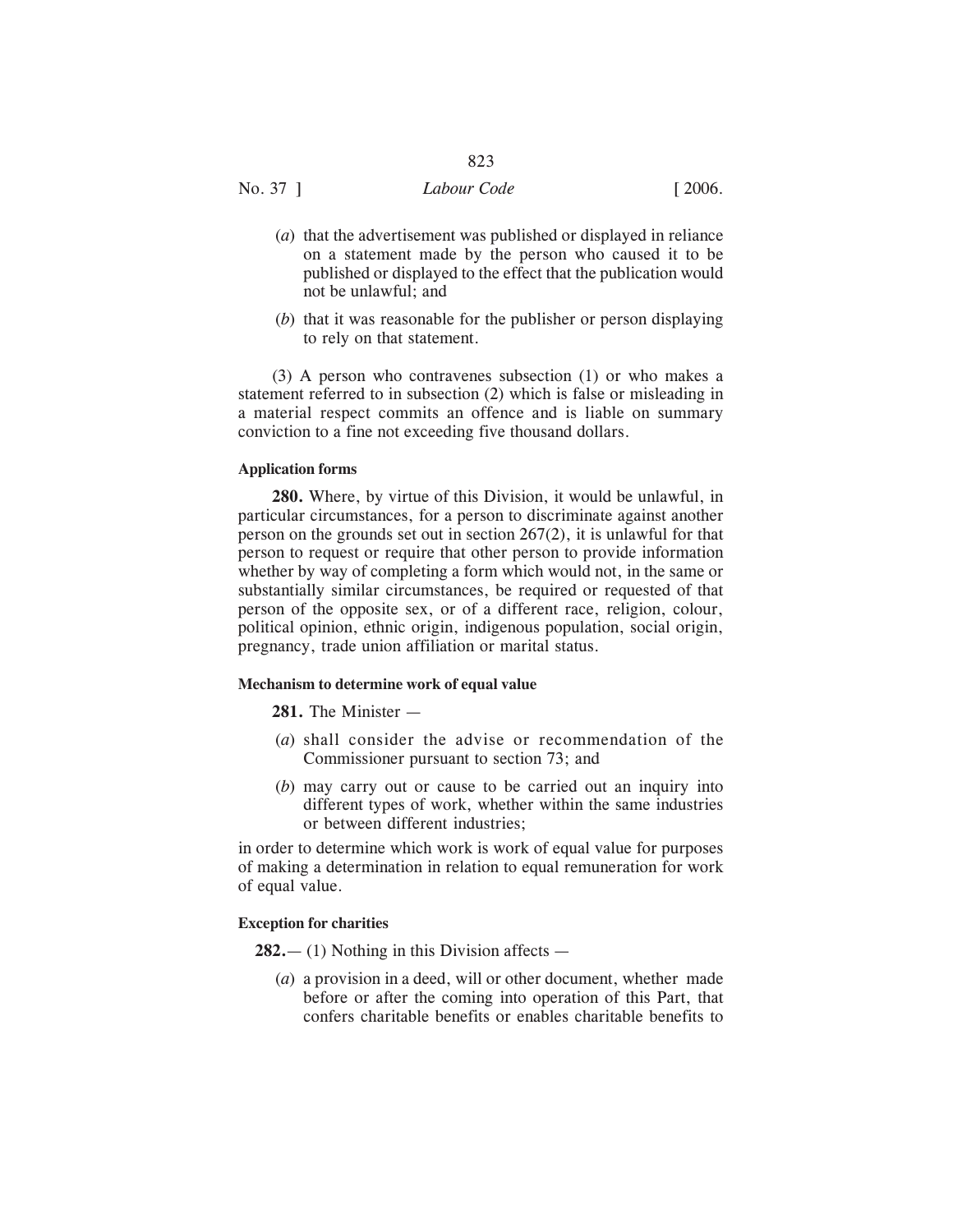No. 37 ] *Labour Code* [ 2006.

be conferred on persons on the basis of the grounds set out in section  $267(2)$ ; or

(*b*) an act that is done in order to give effect to such a provision.

(2) In this section "charitable benefits" means benefits for purposes that are exclusively charitable according to existing laws.

#### **Exception for religious bodies**

**283.** Nothing in this Division affects —

- (*a*) the ordination of a priest, a minister of religion or members of that body;
- (*b*) the training or education of persons seeking ordination or appointment as priests, ministers of religion or members of a religious order;
- (*c*) the selection or appointment of persons to perform duties or functions for the purpose of, or in connection with, or otherwise to participate in any religious observance or practice; or
- (*d*) any other act or practice of a body established for religious purposes, if it is an act or practice that conforms to the doctrines, tenets or beliefs of that religion or is necessary to avoid injury to the religious susceptibilities or adherents to that religion.

# DIVISION 2

#### *Pregnancy and Maternity Benefits and Protection*

#### **Interpretation**

**284.** In this Division "confinement" means labour resulting in the issue of a living child, or labour after twenty-eight weeks of pregnancy resulting in the issue of a child whether alive or dead, and "confined" shall be construed accordingly.

#### **Prohibition against discrimination on grounds of pregnancy**

**285.**—(1) Without prejudice to the provisions under this Division, an employer shall not refuse to employ a person, demote or dismiss a female employee, alter the terms and conditions of her contract of employment, refuse her promotion or training or in other way discriminate against her because she is or was pregnant or for any reason connected with pregnancy.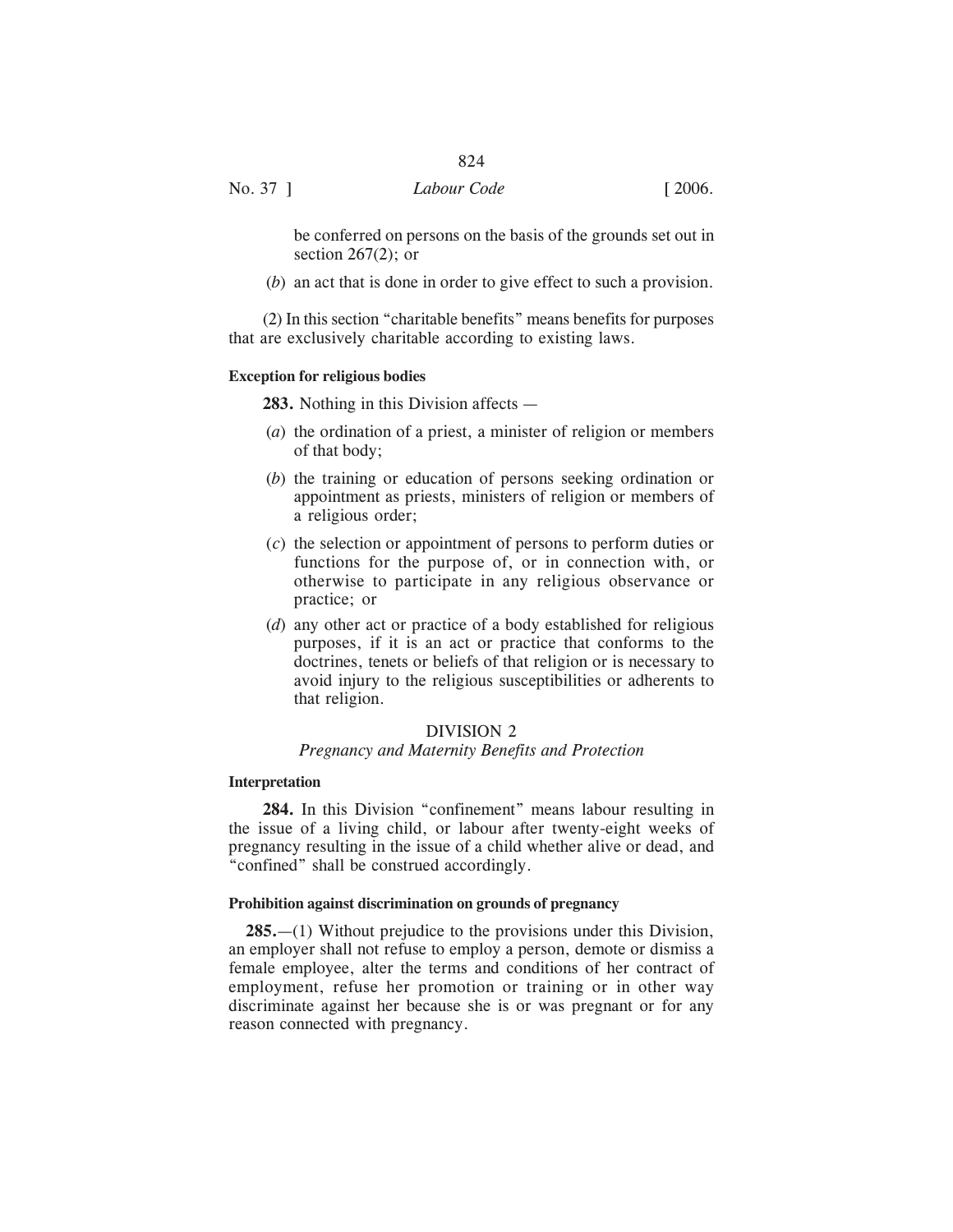(2) An employer who contravenes subsection (1) is liable for damages on successful complaint to the Tribunal and the Tribunal may order the employer to rectify the offending act.

(3) A complaint to the Tribunal shall be referred by the employee in accordance with Part VIII.

# **Marital status**

**286.** An employer may not deny a female employee maternity leave or entitlements, or any of the protections afforded under this Division by reason that she is not married to the father of the child carried during a pregnancy term or relevant to the period to which she is entitled to maternity or pregnancy benefits.

#### **Rights of pregnant employees**

**287.**— (1) Subject to subsection (2), an employee who is pregnant shall be entitled as of right to take maternity leave in accordance with this Code and shall be entitled to return to the same job which she held before commencement of maternity leave or an equivalent position.

(2) An employee shall only be entitled to return to the same job under subsection (1), if—

- (*a*) at the date of her expected confinement she would have been continuously employed by that employer or a successor to that employer for a period of eighteen months or more or in the case of a daily paid, part-time, or seasonal worker, one hundred and fifty days in a period of eighteen months;
- (*b*) subject to subsection (3), she informs her employer either orally or upon request by the employer, in writing, at least three weeks before the commencement of the maternity leave required -
	- (i) that she will be requiring maternity leave because of pregnancy; and
	- (ii) that she intends to return to work for the employer; and
- (*c*) she provides a certificate from a registered medical practitioner confirming her pregnancy.

(3) Where an employee requires maternity leave immediately in the case of a premature delivery of her baby, the requirement pursuant to subsection (2) (b) shall be waived and the employee will be required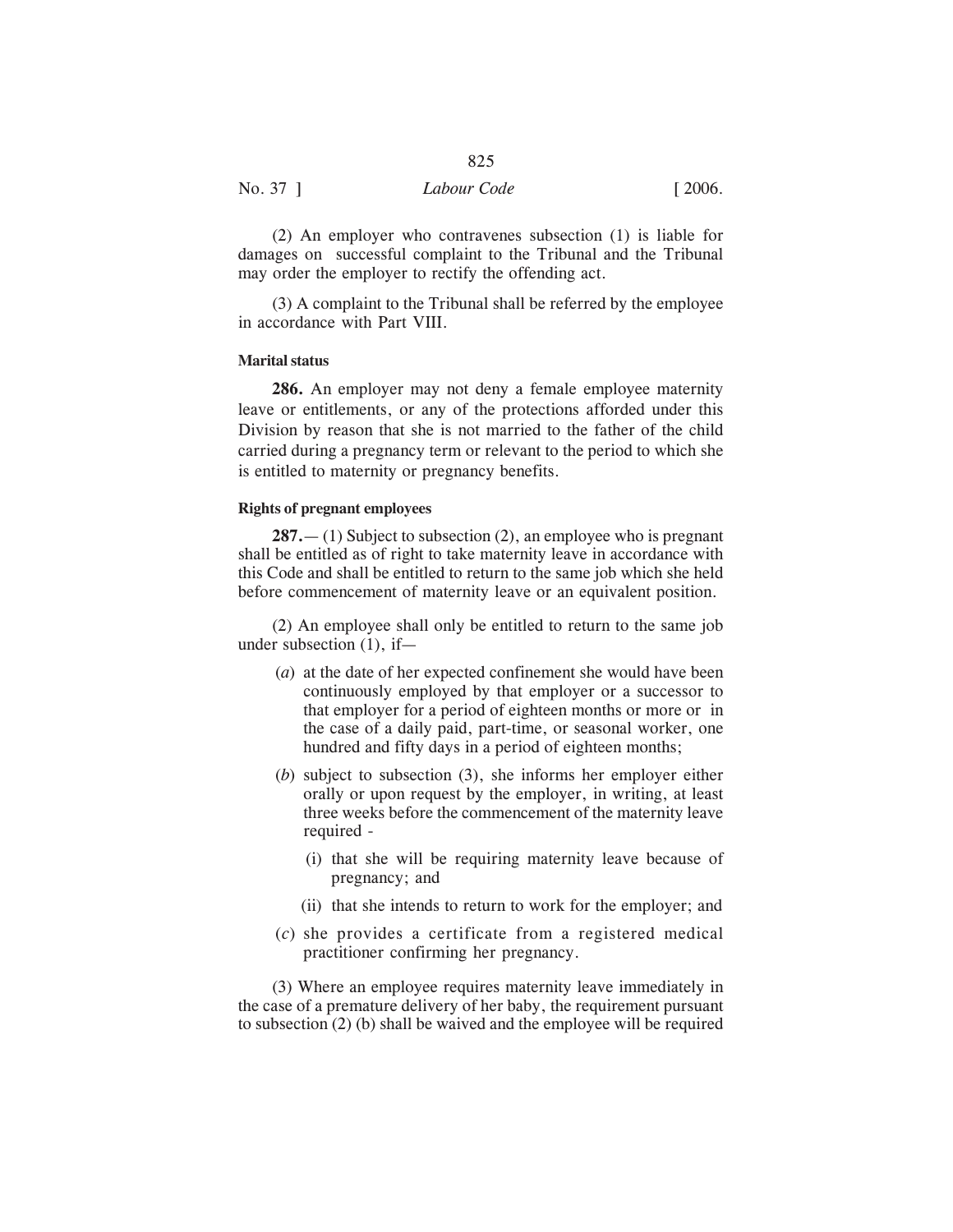| No. 37 | Labour Code | [2006] |
|--------|-------------|--------|
|        |             |        |

to provide to her employer a certificate from a registered medical practitioner confirming her premature delivery.

## **Duration of maternity leave**

**288.**— (1) Subject to subsection (2), an employee shall be entitled under this Division to maternity leave for a period deemed to be the period of entitlement to maternity leave and benefits under the National Insurance Corporation Act, provided that such period of entitlement shall not be less than thirteen weeks and such leave shall, except in the case of premature delivery, be comprised of —

- (*a*) at least six weeks before confinement; and
- (*b*) at least six weeks after confinement unless the employee chooses to return to work before that time.

(2) An employee and an employer may agree that the employee commences maternity leave on a date later than six weeks before confinement.

(3) An employee shall not be obliged to return to work before the expiration of the period of her maternity leave but she may choose to return to work with full pay at anytime before the expiration of three months.

### **Maternity leave without pay**

**289.** An employee whose pregnancy commences before she has worked for her employer for a period of eighteen months or in the case of a daily paid, part-time or seasonal worker, one hundred and fifty days in a period of eighteen months, shall be entitled to take maternity leave without pay for a period of six weeks, and that employee has the right to return to her job after such maternity leave and shall not be prejudiced in any way by the exercise of such a right to maternity leave, on condition that she gives to the employer a certificate from a medical practitioner confirming her pregnancy.

## **Exercise of right of return**

**290.** An employee shall exercise her right to return to work after maternity leave by notifying her employer at least two weeks before the day on which she proposes to return, of her intention to return.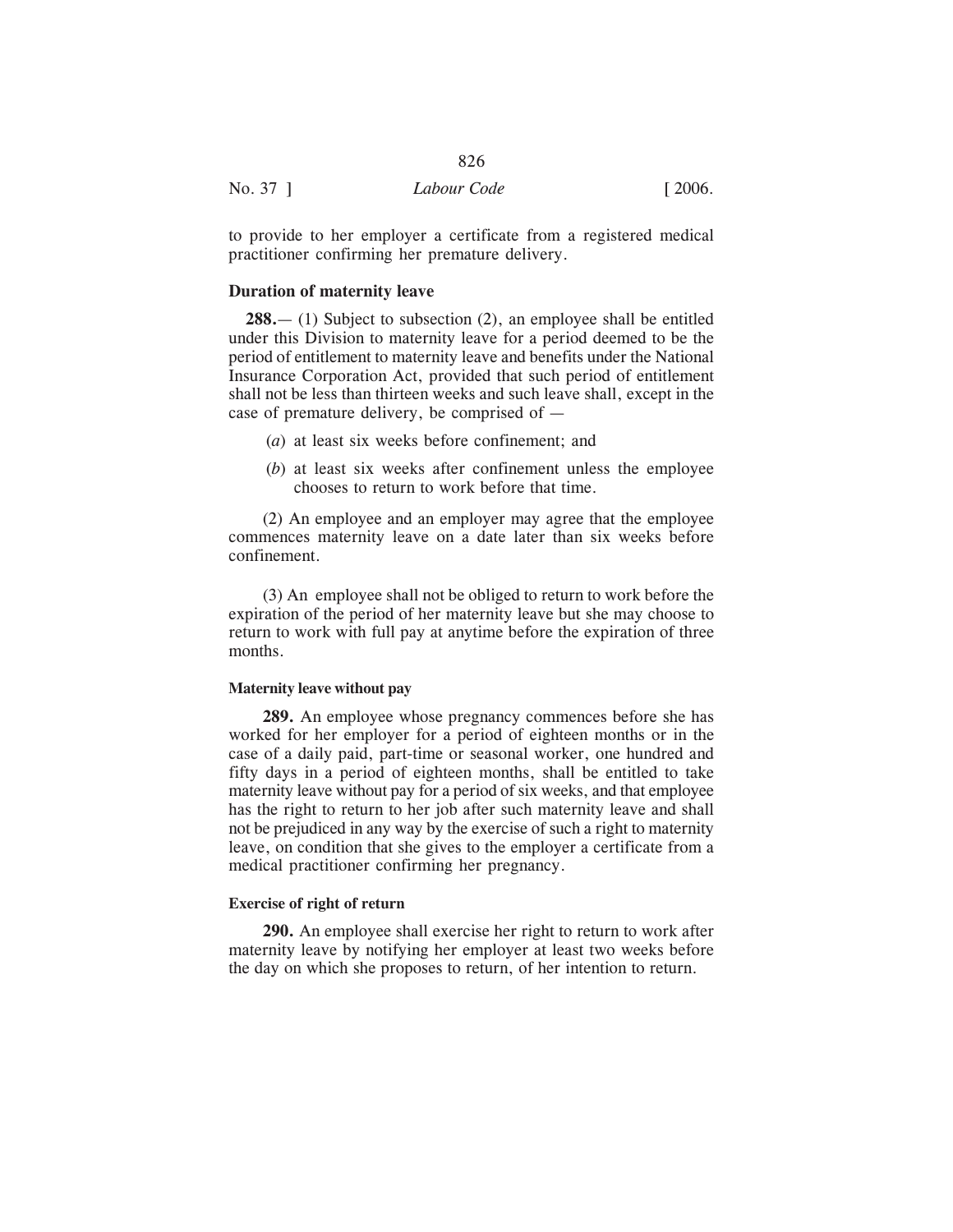#### **Postponement of return**

**291.**— (1) An employee may postpone her return to work for a total period of not more than sixty days without pay if, before the notified day of return, she gives her employer a certificate from a medical practitioner stating that, by reason of disease or physical or mental disablement arising out of, or connected with her pregnancy or of her newborn child, she will be unable to return to work on the notified day of return.

(2) Where an employee exercises her right to postpone her return to work under subsection (2), she shall suffer no prejudice and no discrimination.

(3) If an employee has notified a day of return and an intervening interruption of work whether due to industrial action or some other reason outside of the control of the employee renders it unreasonable to expect the employee to return to work on the notified day of return, she may instead return to work when work resumes.

(4) For the purposes of this section "notified day of return" means the day on which the employee intends to return as notified to her employer pursuant to subsection (1).

# **Higher maternity benefits**

**292.** Where higher maternity benefits including maternity pay than that granted under this Division exist in an establishment whether through agreement or custom, the employer shall not deny female employees, whether existing or future, such benefits because of the enactment of this Code.

## **Record of female employees**

**293.** Every employer shall keep, in relation to each female employed by him or her, a record showing —

- (*a*) the date of commencement of her employment;
- (*b*) her normal pay and normal working week;
- (*c*) the date and duration of any previous periods of maternity leave granted pursuant to this Division to the employee; and
- (*d*) all maternity pay which has been paid to the employee on any and every previous occasion.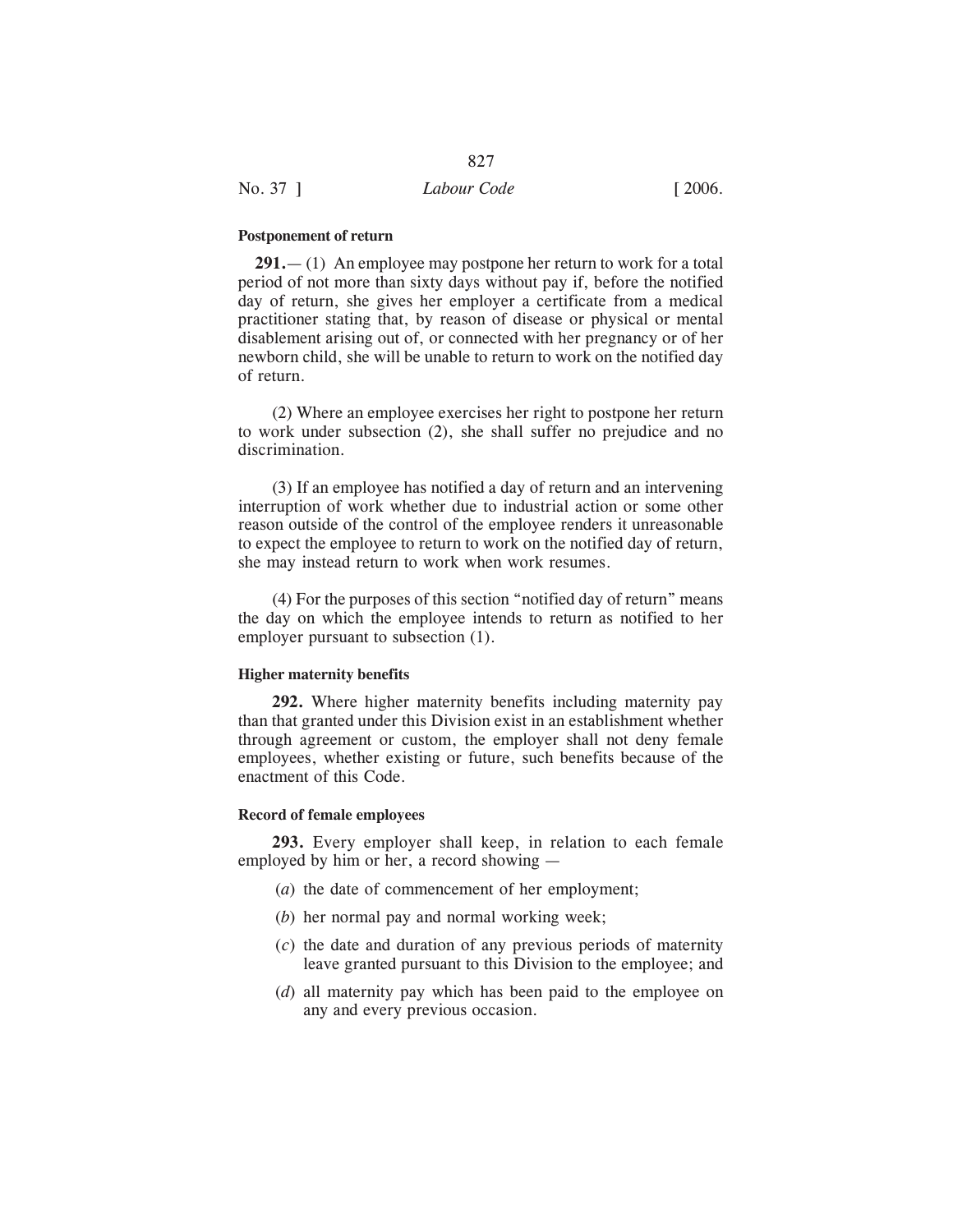#### **Maternity leave in addition to vacation leave and sick leave**

**294.** For the avoidance of doubt it is declared that maternity leave granted under this Division shall be in addition to any vacation leave or sick leave to which an employee may be entitled under this Code.

# **Remedies in relation to maternity leave entitlement**

**295.**— (1) An employer shall not refuse or wrongfully fail to accord to an employee her entitlements due under this Division.

(2) Subject to section 296, an employer who contravenes subsection (1) is liable for damages on successful complaint to the Tribunal and the Tribunal may order the employer to reinstate or promote the employee or rectify the offending act as the case may be, in addition to the award of damages.

(3) A complaint to the Tribunal shall be referred by the employee in accordance with Part VIII.

#### **Burden of proof**

**296.** The burden of proving that section 295 (1) was not contravened shall lie on the employer.

## **Inducements and threats**

**297.**— (1) It is unlawful to induce or attempt to induce, a person to do any act which contravenes this Division by —

- (*a*) providing or offering to provide the person with any benefit; or
- (*b*) subjecting or threatening to subject the person to any detriment.

(2) An offer or threat may fall under subsection (1) whether it is made directly or indirectly to the person in question, if it is made in such a way that the person is likely to hear it or hear of it.

(3) A person who contravenes subsection (1) commits an offence and is liable on summary conviction to a fine not exceeding five thousand dollars or to imprisonment for a term not exceeding one year or to both.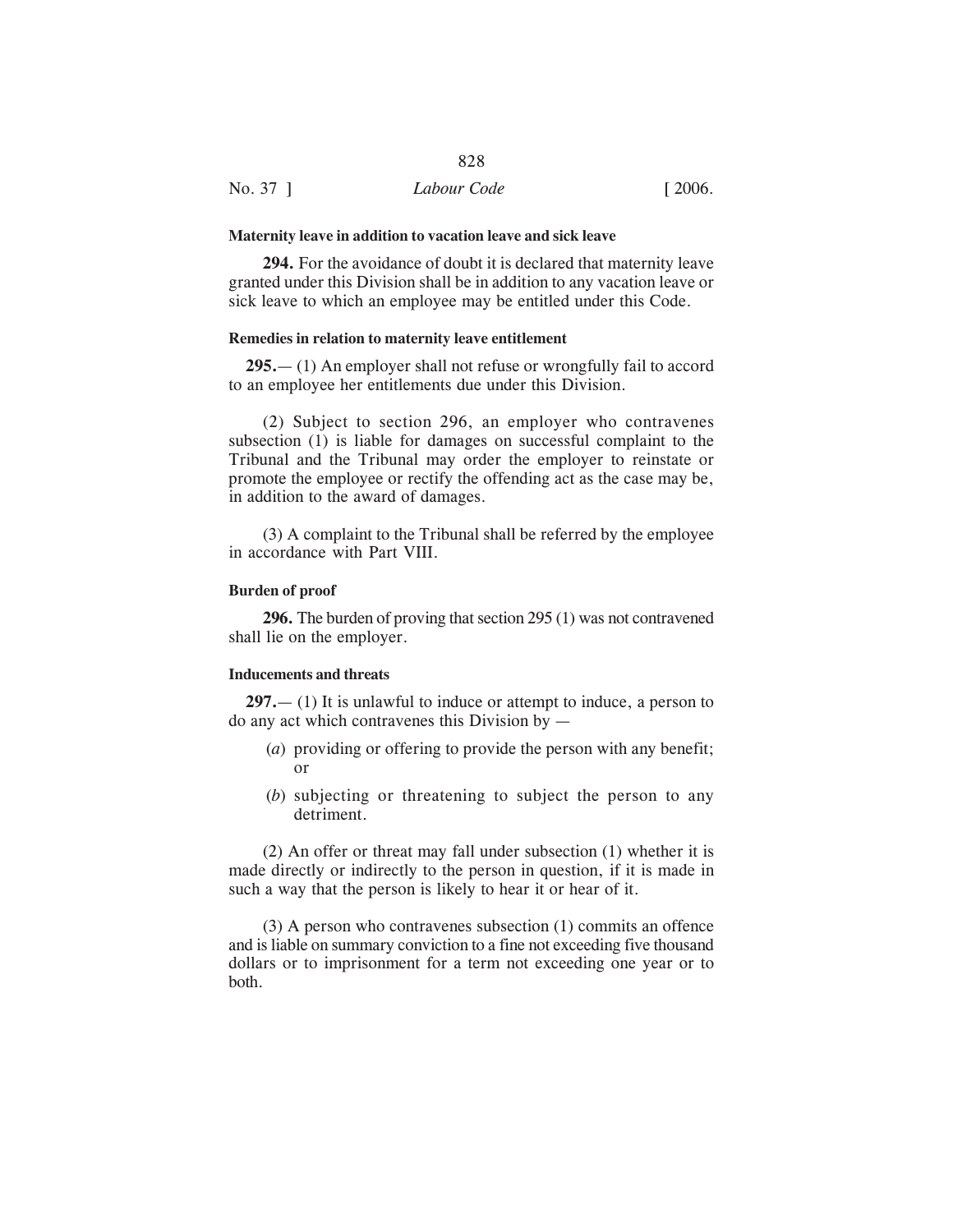## **Victimization**

**298.**—(1) A person shall not subject or threaten to subject another person to any detriment —

- (*a*) on the ground that the other person-
	- (i) has made, or proposes to make, a complaint under this Division;
	- (ii) has brought, or proposes to bring proceedings under this Division against any person;
	- (iii) has furnished or proposes to furnish any information, or has produced, or proposes to produce, any documents to a person exercising or performing any power or function under this Division;
	- (iv) has attended or proposes to attend an inquiry under this Division or to provide evidence or testimony as a witness; or
	- (v) has made in good faith, an allegation that a person has committed an act of discrimination in contravention of this Division; or
- (*b*) on the ground that the first mentioned person believes that the other has done, or proposes to do any of the things referred to in paragraph  $(a)(i)$  to  $(v)$ .

(2) A person who contravenes subsection (1) commits an offence and is liable on summary conviction to a fine not exceeding five thousand dollars or to imprisonment for a term not exceeding one year or to both.

#### **Burden of proof in respect of discrimination cases**

**299.**— (1) Except where otherwise provided in this Division, a person alleging a violation of this Division shall bear the burden of presenting a *prima facie* case of discrimination or an offence related to discrimination.

(2) Upon a *prima facie* showing of discrimination, the burden of proof shall shift to the respondent to disprove the allegations.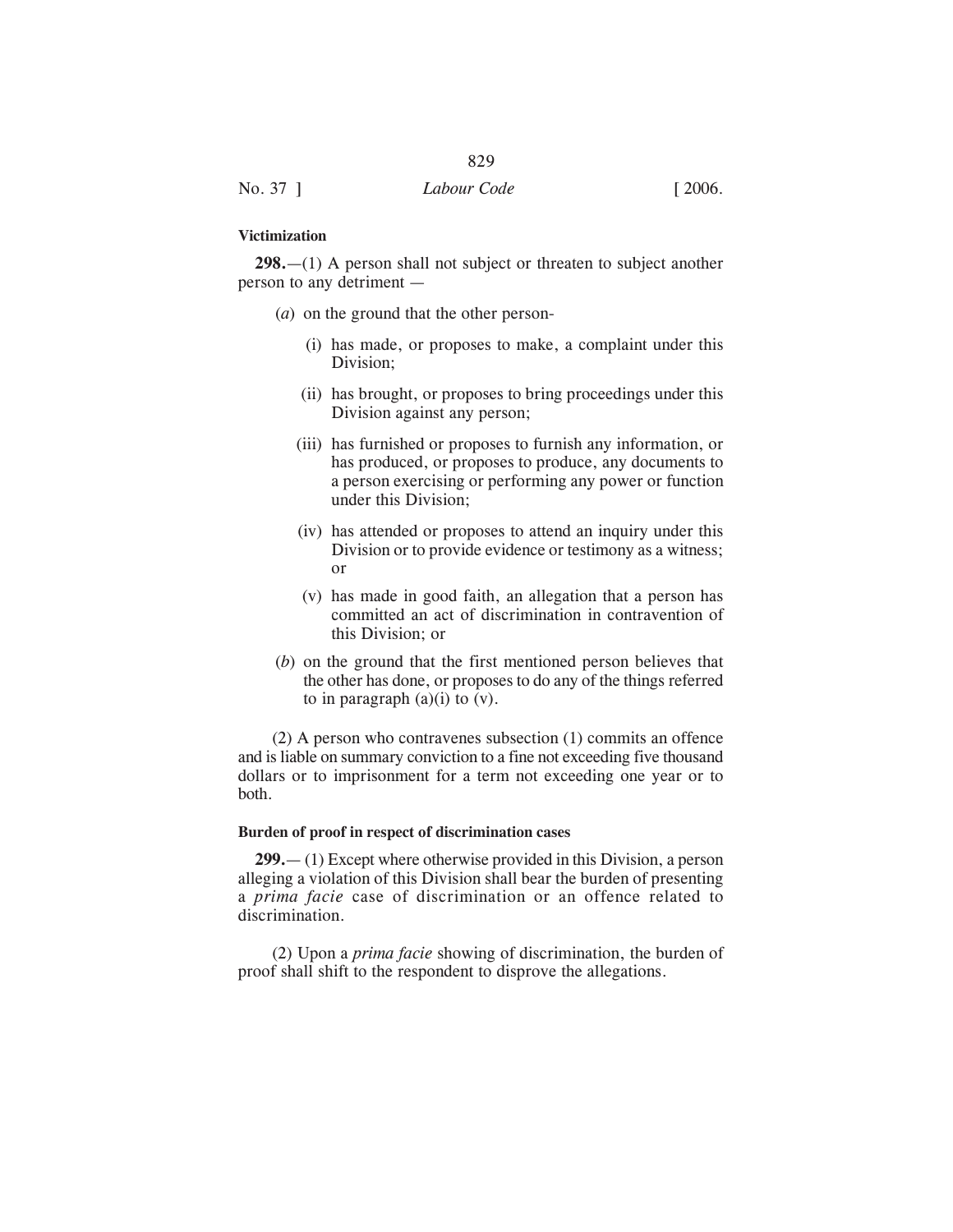#### **Burden of proof exceptions**

**300.** In any proceedings under this Division the burden of proof of any conduct that is claimed to be an exception to conduct that is unlawful under this Division, lies on the party claiming the exception.

830

## **Remedies**

**301.** Notwithstanding any other remedy that may be available in any court of competent jurisdiction or tribunal, any person who is aggrieved by any act or omission of an employer in contravention of this Division, is entitled to claim or apply for all or any of the following remedies —

- (*a*) damages from the employer for any loss caused directly or indirectly as a result of the contravention;
- (*b*) an order directing the employer to redress the contravention, including an order to employ, re-employ or reinstate any person, notwithstanding that the vacancy in question has already been filled and notwithstanding that the employer may be liable to any claim arising from the need to dismiss or terminate the services of any other employee who has been engaged;
- (*c*) an order making voidable any decision found to have been based on unlawful discrimination;
- (*d*) any other order the Tribunal may deem fair and just to remedy the cause and effect of the discrimination.

### **Direct complaint to the Tribunal**

**302.** Without prejudice to any other remedy available under this Division, a person who alleges that he or she has been discriminated against may make a complaint to the Tribunal in accordance with the provisions of this Code.

# PART VI

RECRUITMENT OF EMPLOYEES FOR OVERSEAS EMPLOYMENT AND WORK PERMIT

> DIVISION 1 *Recruiting*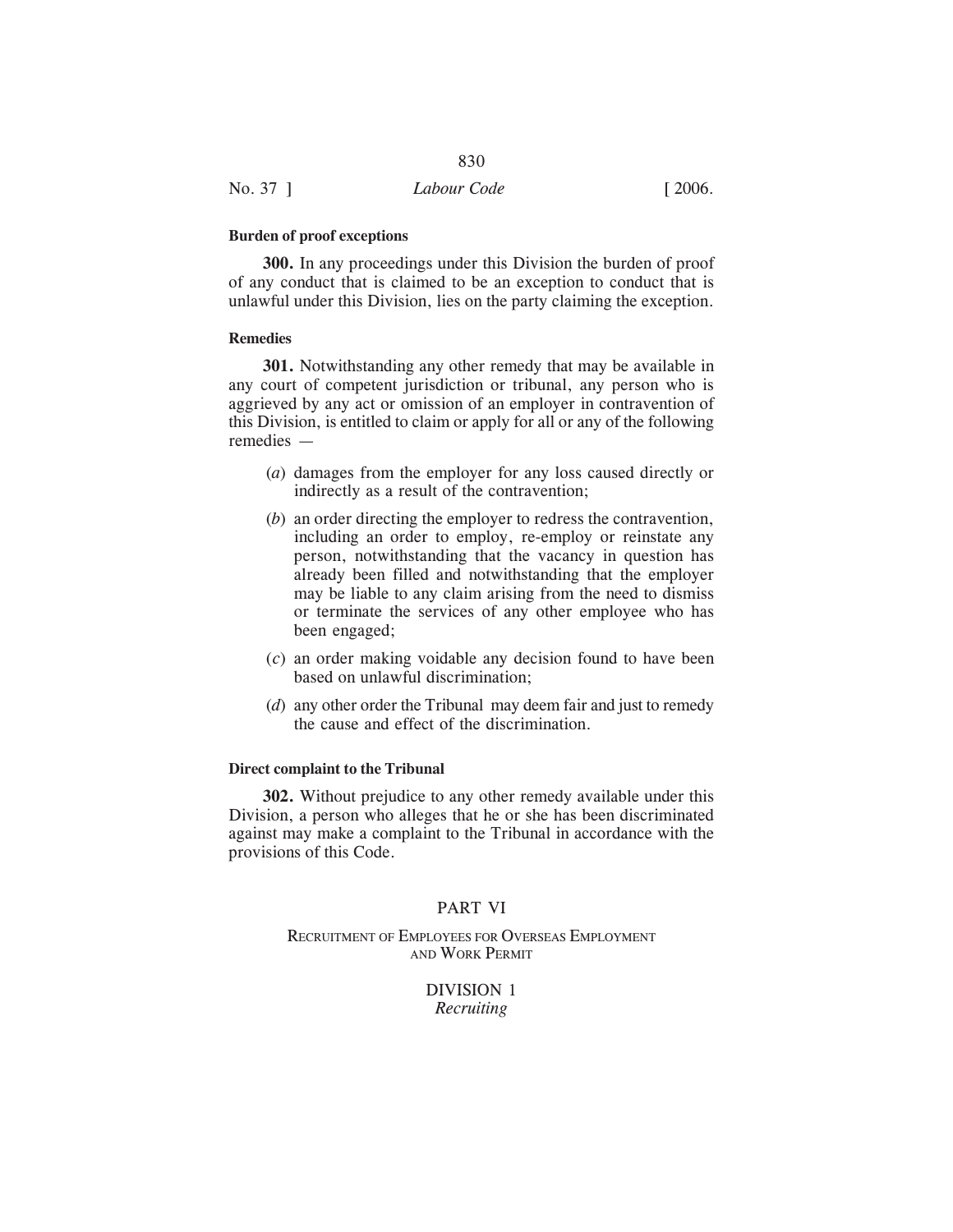#### **Interpretation and application**

**303.**— (1) In this division "employment agent" includes a person who is a body corporate or an unincorporated body carrying out the functions of an employment agent.

(2) This Division applies only to the recruitment of persons within Saint Lucia for employment outside of Saint Lucia.

#### **Restriction on recruitment of children and young persons**

**304.**— (1) A person shall not recruit a person aged sixteen years or under for employment to be performed outside of Saint Lucia.

(2) A person shall not recruit a young person over the age of sixteen for employment to be performed outside of Saint Lucia except with the written consent of his or her parent or guardian.

(3) A person who contravenes subsection (1) or (2) commits an offence and is liable on summary conviction to a fine not exceeding ten thousand dollars or to imprisonment for a term not exceeding two years or to both.

#### **Licensing of employment**

**305.—** (1) A person shall not perform the functions of an employment agent unless he or she is the holder of an employment agent's licence issued, subject to subsection (5), by the Labour Commissioner and complies with the employment agent's licence and this Act.

(2) A person who contravenes subsection (1) commits an offence and is liable on summary conviction to a fine not exceeding ten thousand dollars or to imprisonment for a term not exceeding two years or to both.

(3) The following provisions shall apply to an employment agent's licence —

- (*a*) an employment agent's licence shall be valid for a period of up to twelve months and shall expire on the 31st day of December in the year in which the employment agent's licence was issued; and
- (*b*) an employment agent's licence shall not be transferable between one person and another.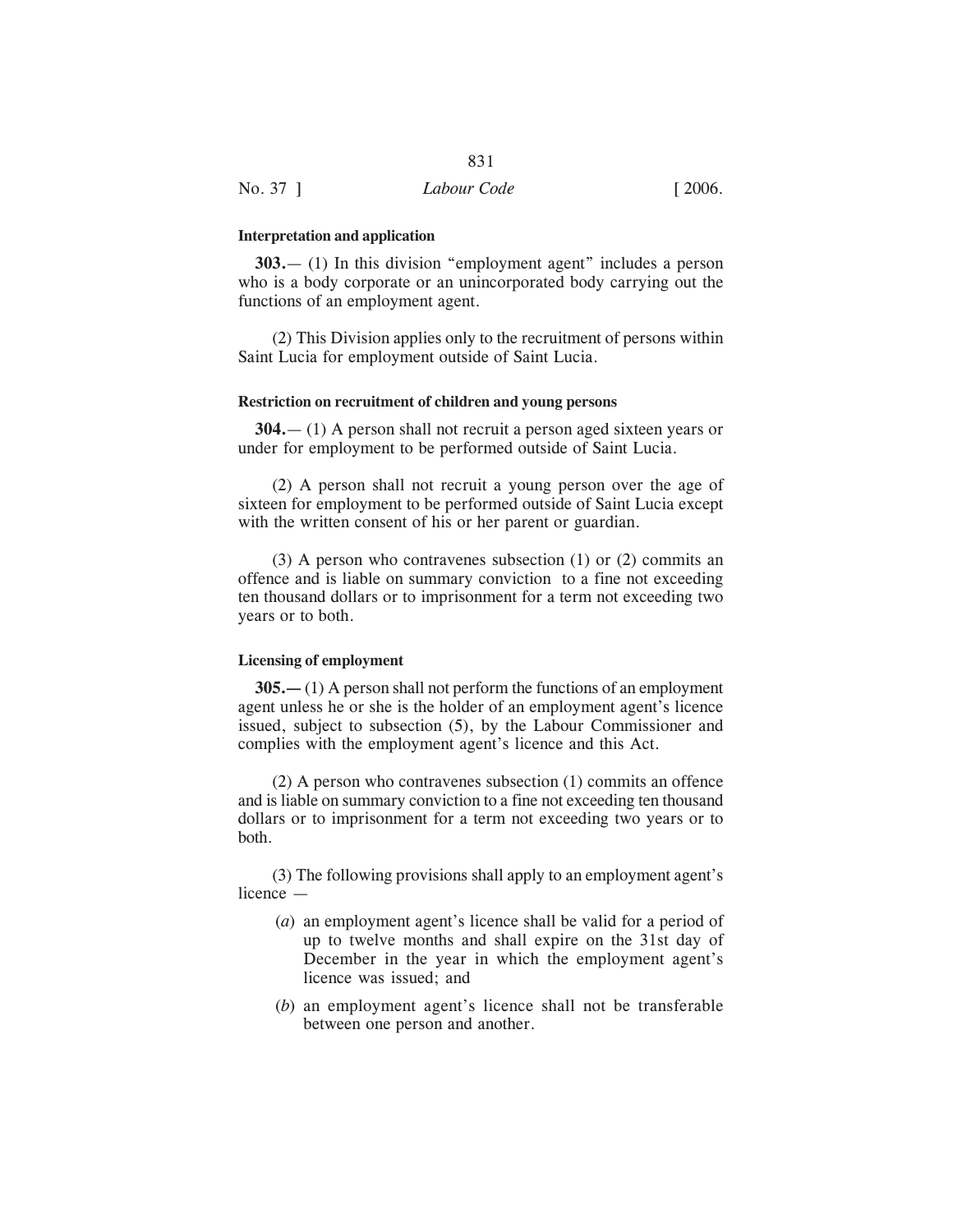# No. 37 ] *Labour Code* [ 2006.

(4) The fees payable for an employment agent's licence shall be prescribed by the Minister by Order published in the *Gazette*.

(5) An employment agent's licence shall be in the form pescribed.

#### **Application for employment agent's licence**

**306.** An application for an employment agent's licence or for the renewal of an employment agent's licence, shall be in the prescribed form and shall be accompanied by such information as the Labour Commissioner may require and by the prescribed fee.

#### **Issuance of employment agent's licence**

**307.**— (1) The Labour Commissioner may —

- (*a*) if he or she is satisfied that the applicant is a fit and proper person to be issued an employment agent's licence, issue or renew the employment agent's licence;or
- (*b*) refuse to issue the employment agent's licence if not satisfied pursuant to paragraph (*a*).

(2) An employment agent's licence shall be issued subject to such conditions as the Labour Commissioner may impose.

#### **Revocation or suspension of employment agent's licence**

**308.** The Labour Commissioner may revoke or suspend an employment agent's licence, if the Labour Commissioner is satisfied that the person holding the licence —

- (*a*) has breached a condition of the employment agent's licence; or
- (*b*) has conducted himself or herself in such a way, that it is undesirable that he or she should continue to hold an employment agent's licence; or
- (*c*) has committed an offence pursuant to this Act.

#### **Appeal against revocation or suspension**

**309.** A person whose licence is revoked or suspended under subsection (1) may, within seven days of being notified in writing of such action, appeal in writing to the Minister against the revocation or suspension, as the case may be, and where such appeal is lodged, the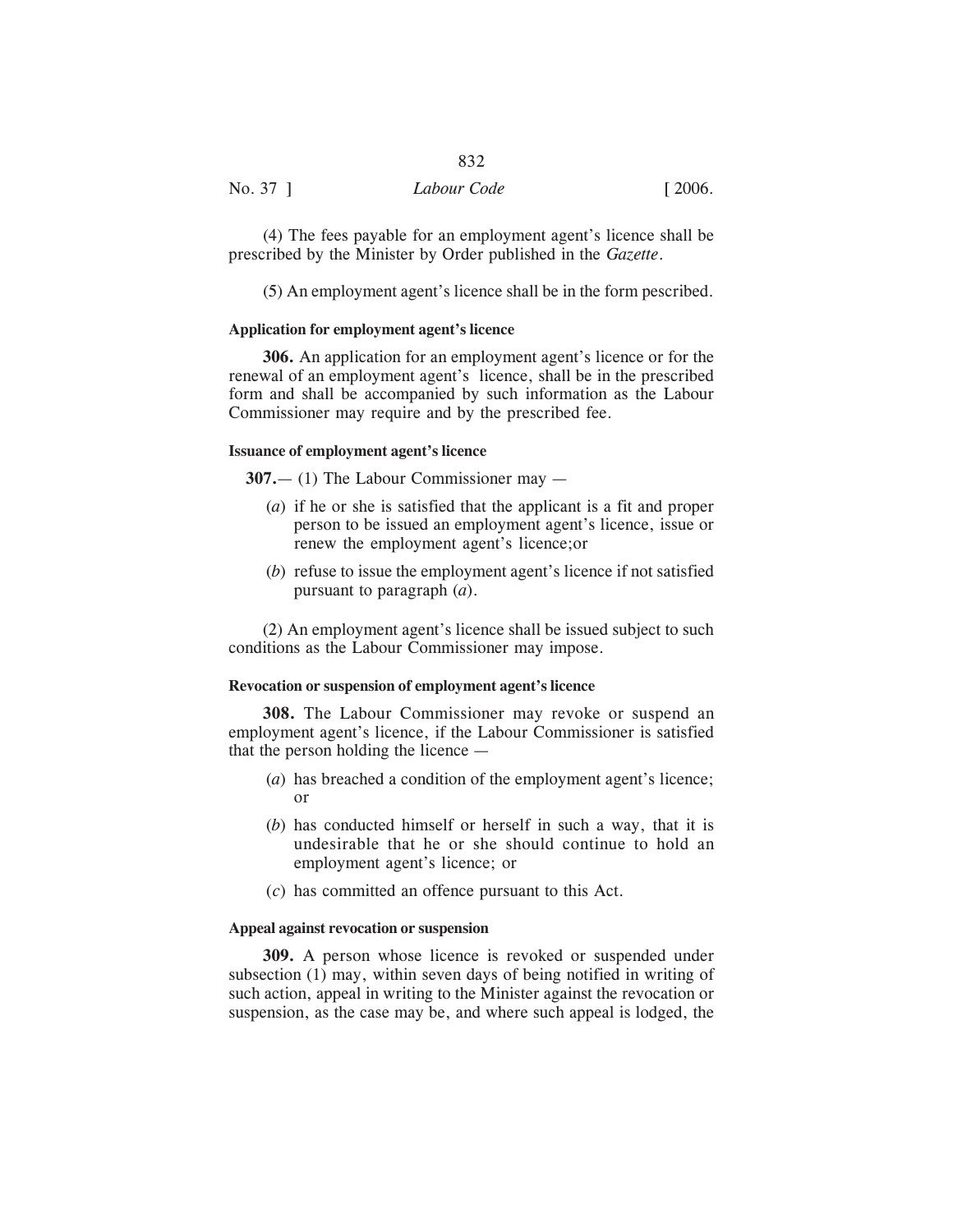|          | 833         |        |
|----------|-------------|--------|
| No. 37 ] | Labour Code | [2006] |

revocation or suspension shall be stayed until the Minister has made his or her decision, which shall be final.

# **Demand for production of licence**

**310.** The Labour Commissioner or a labour officer may at any time demand that a person exercising the functions of an employment agent or a recruiting assistant produce his or her employment agent's licence.

#### **Offence of failure to produce licence**

**311.**— (1) A person exercising the function of an employment agent shall not fail to comply with a demand made pursuant to section 310.

(2) A person who contravenes subsection (1) commits an offence and is liable on summary conviction to a fine not exceeding two thousand dollars.

# **False representation**

**312.**— (1) A person shall not induce any other person to engage himself or herself for employment by either a representation as to terms and conditions which he or she knows to be false.

(2) A person who contravenes subsection (1) commits an offence and is liable on summary conviction to a fine not exceeding ten thousand dollars or to imprisonment for a term not exceeding two years or to both.

# **Investigation of conditions of recruiters**

**313.** Where the Labour Commissioner is of the opinion that there is a threat or danger to the health or welfare of any persons being recruited because of the employment conditions for which such persons are being or may be recruited, the Labour Commissioner may investigate the matter.

# **Report on conditions of recruiters**

**314.**— (1) Where after an investigation initiated pursuant to section 313, the Labour Commissioner is satisfied that recruitment is not in the best interests of the persons who are being or who may be recruited, he or she may —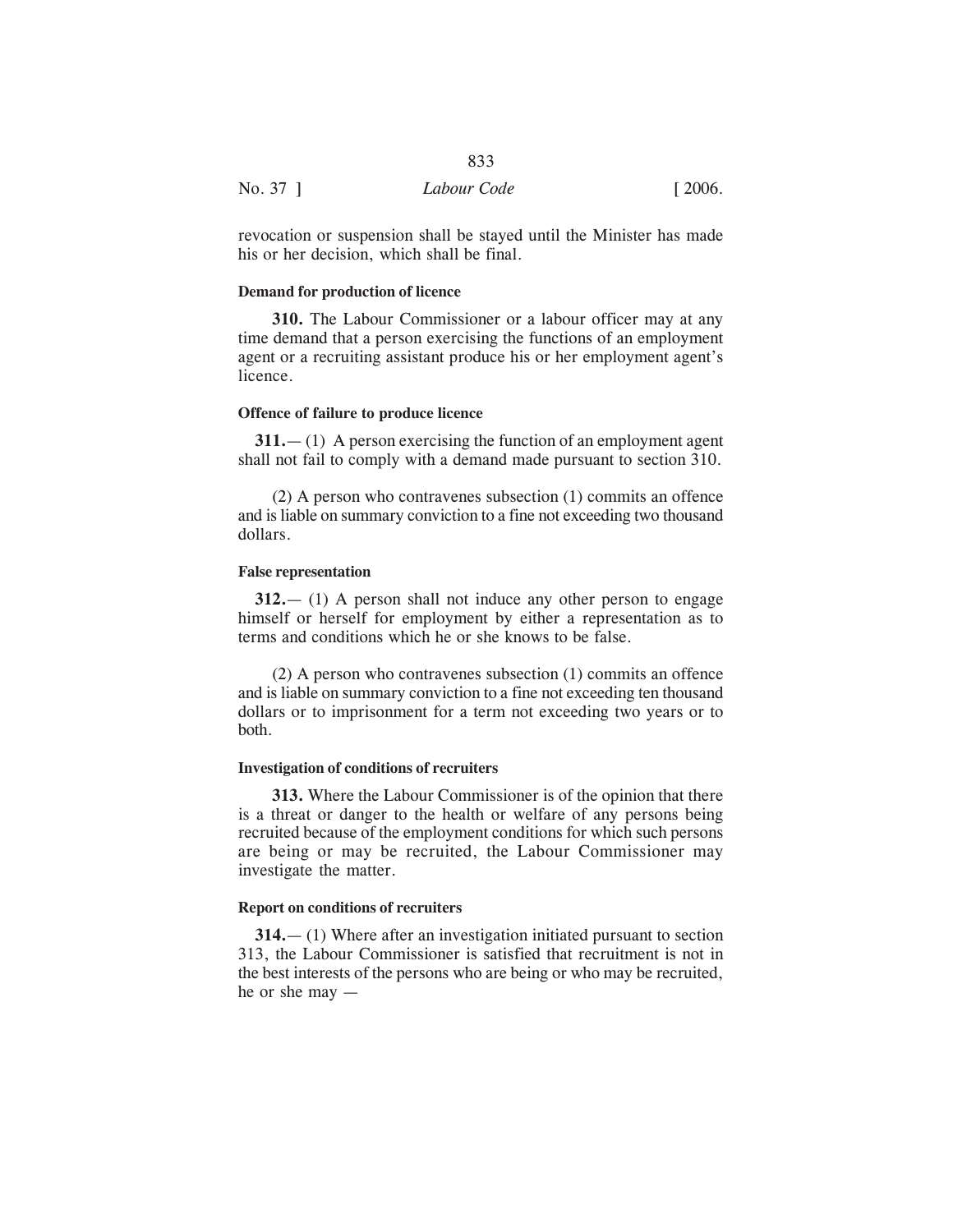# No. 37 ] *Labour Code* [ 2006.

- (*a*) make a written report setting out the findings of his or her investigation;
- (*b*) stop the recruitment of any persons by the person named in the investigation initiated pursuant to paragraph (a); or
- (*c*) intervene in the recruitment for the purpose of laying down any conditions which the Labour Commissioner reasonably believes are necessary to rectify any of the problems revealed in his or her investigation.

(2) The Labour Commissioner shall submit a copy of the report completed pursuant to subsection (2) to the Minister.

## **Power to make Regulations**

**315.** The Minister may make Regulations establishing any condition for the recruitment of workers in Saint Lucia for employment outside of Saint Lucia.

# DIVISION 2 *Work Permits*

#### **Interpretation**

**316.** In this Division —

- "foreign national" means a person who is not a citizen of Saint Lucia but does not mean —
- (*a*) a person who holds a permit issued under the provisions of the Immigration Ordinance, Cap 76, Revised Laws of Saint Lucia 1957 or any other enactment replacing it which entitles him or her to reside permanently in Saint Lucia;
- (*b*) a person under the age of eighteen years who is the child, stepchild of a citizen of Saint Lucia or child adopted in a manner recognized by law by a citizen of Saint Lucia.

# **Control of employment**

**317.**— (1) A foreign national shall not engage in any occupation in Saint Lucia for reward or profit, or be employed in Saint Lucia, unless there is in force in relation to him or her —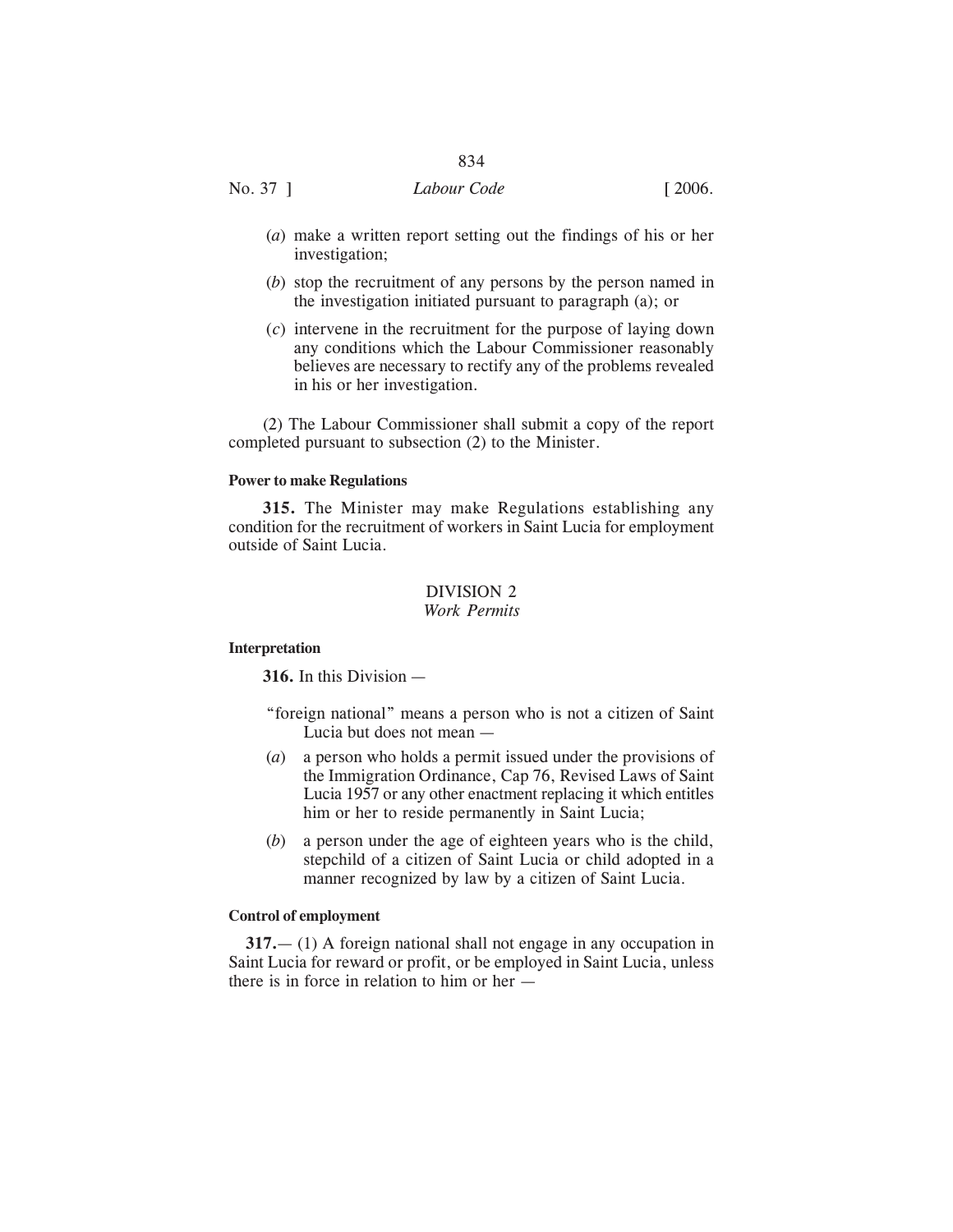- (*a*) a valid work permit and he or she so engages or is so employed in accordance with the terms and conditions which may be specified in the permit; or
- (*b*) an exemption from the requirement for a work permit pursuant to this Code or any other law in force in Saint Lucia.

(2) A person shall not have in his or her employment in Saint Lucia a foreign national without there being in force a valid work permit or an exemption from the requirement for a work permit pursuant to this Code or any other law in force in Saint Lucia in relation to that employment.

- $(3)$  Any —
- (*a*) foreign national who engages in any occupation in Saint Lucia or is employed in Saint Lucia in contravention of the provisions of subsection (1) of this section; and
- (*b*) person who has in his or her employment in Saint Lucia a foreign national in contravention of the provisions of subsection (2) of this section;

is liable on summary conviction to a fine not exceeding five thousand dollars or imprisonment for a term not exceeding one year or to both; and in the case of a subsequent offence to a further fine not exceeding five hundred dollars for each day upon which the offence continues after the prior offence or to imprisonment for a term not exceeding two years or both.

(4) It shall be presumed, upon the trial of any person for a contravention of the provisions of subsection (1) or (2) of this section that the person is a foreign national unless the contrary is proved by the person charged.

(5) For the avoidance of doubt, it is hereby declared that the provision of this Division shall not apply to —

- (*a*) a Judge or the Chief Registrar of the Eastern Caribbean Supreme Court or Caribbean Court of Justice;
- (*b*) any person employed in the public service in a civil capacity in respect of the Government of Saint Lucia; or
- (*c*) professional occupation by a legal representative in or for defending a person charged with a criminal offence.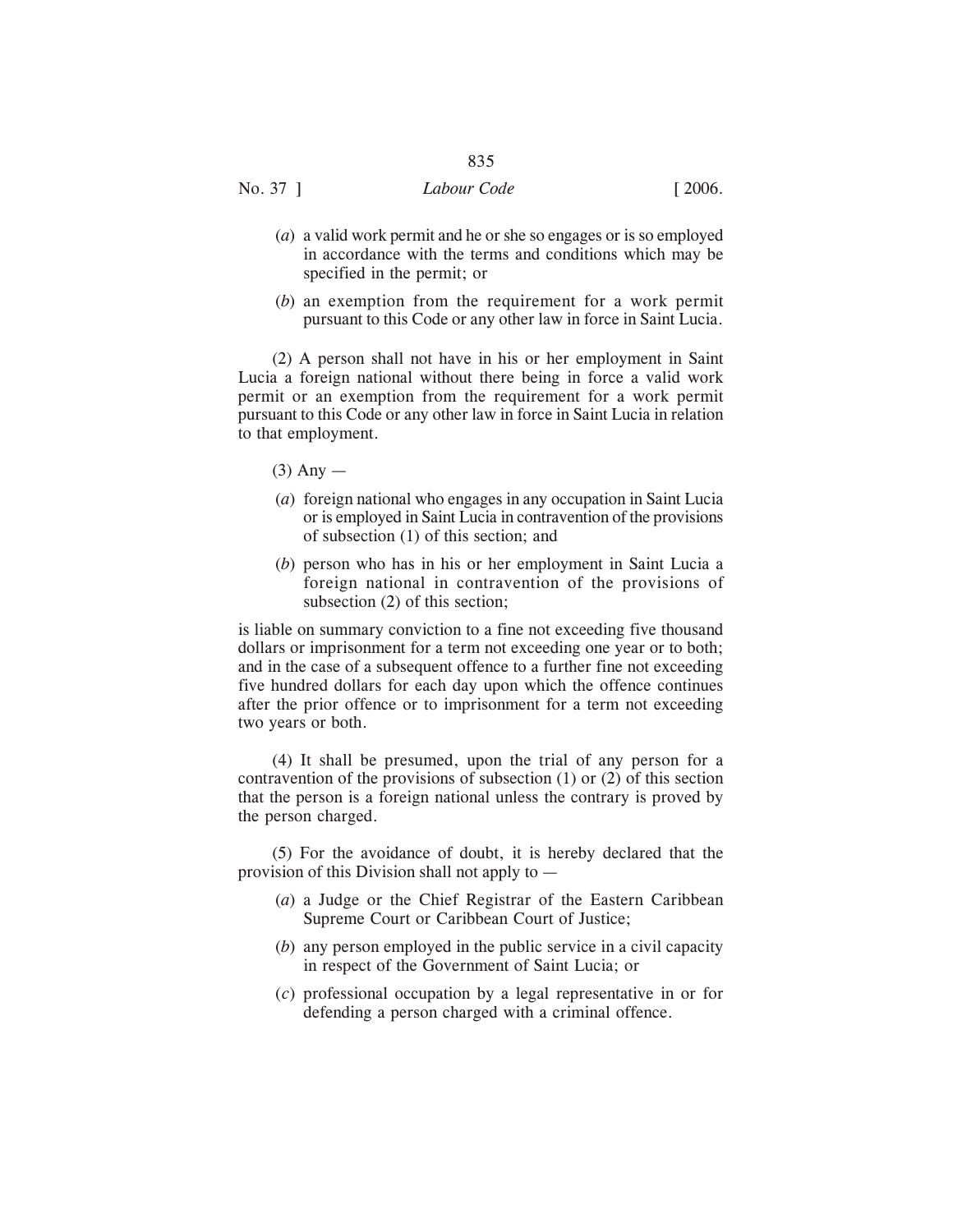(6) The manifestation or propagation of any religion or belief in religious worship, teaching, practice or observance by any person entitled to be in or to enter Saint Lucia shall be exempt from the requirements of a work permit where, upon application by that person, the Minister grants a certificate of exemption, in the form prescribed to that person having regard to the recommendation of the Minister responsible for Eccelesiastical Affairs.

(7) In this section "legal representative" means a person entitled to be in or to enter Saint Lucia and entitled to practise as an attorneyat-law in Saint Lucia.

(8) In this section a reference to a religion shall be construed as including a reference to a religious denomination and cognate expressions shall be construed accordingly.

#### **Application for and grant of work permit**

**318.**— (1) An application for the grant of a work permit shall be submitted to the Minister in the prescribed form and shall be accompanied by the prescribed fee and such other information as the Minister may require or as may be prescribed.

(2) The Minister may grant a work permit either conditionally or without conditions or may refuse to grant it.

(3) A work permit shall be in the prescribed form and different forms of work permits may be prescribed for different classes of persons as the circumstances require.

#### **Appointment of authorised persons**

**319.**— (1) The Minister may appoint such persons as he or she thinks fit to be authorised persons for the purposes of this Division.

(2) Every authorised person appointed under this section shall be furnished with a certificate of appointment and where he or she seeks to exercise his or her power under this Division shall, if so required, produce his or her certificate of appointment.

# **Production of work permit**

**320.**— (1) Every work permit shall be kept by the person to whom it is issued, who shall at all times produce the permit to an authorised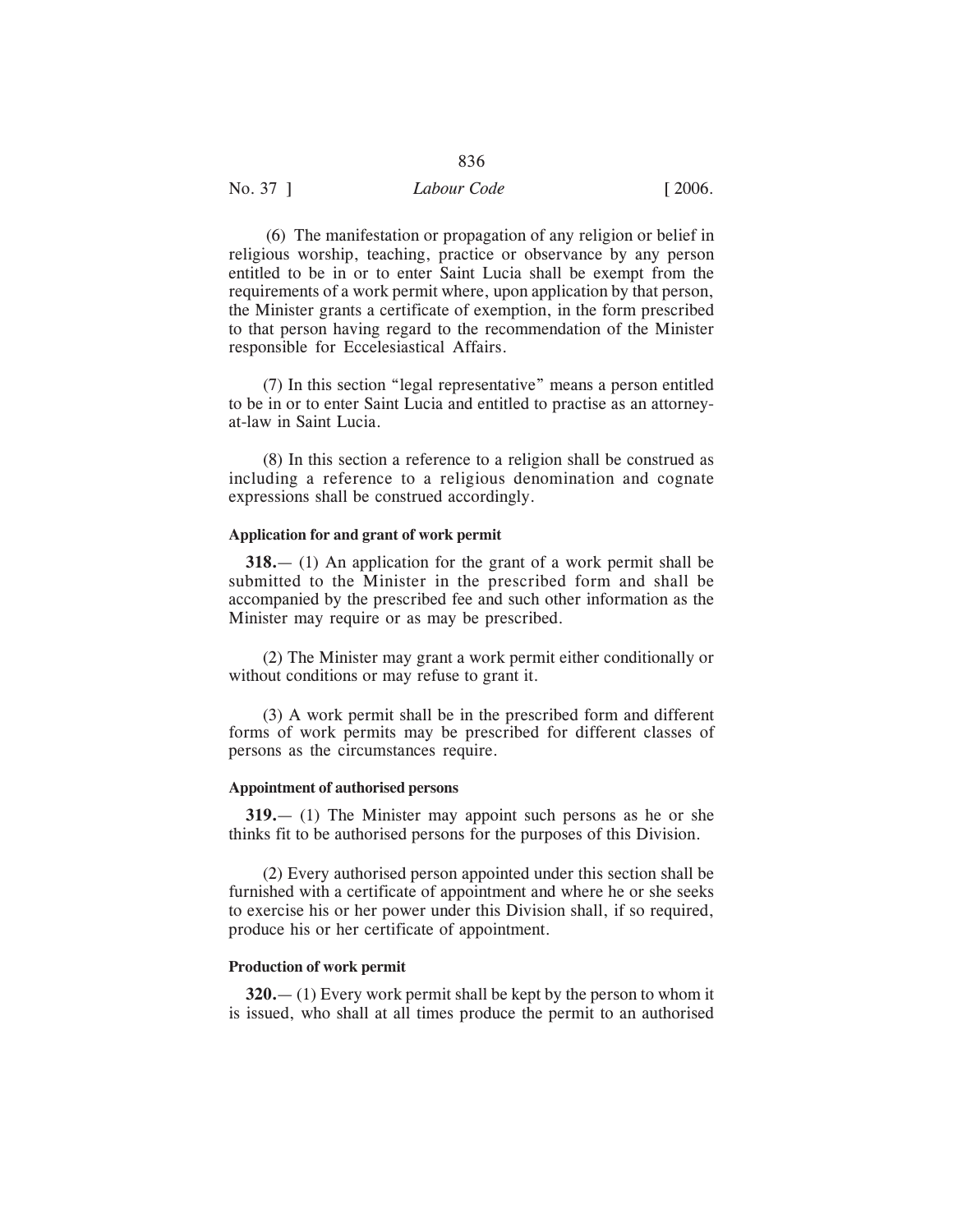| No. 37 ] | Labour Code | [2006] |
|----------|-------------|--------|
|          |             |        |

person or a police officer on demand, or within three days after such demand at such police station as may be specified by the person first mentioned at the time of the demand.

(2) A person having in his or her possession a work permit appearing to have been issued under this Division shall answer all questions put to him or her by an authorised person or a police officer for the purpose of establishing his or her identity.

- (3) Any person who —
- (*a*) fails without reasonable excuse or refuses to produce a permit as required by subsection (1) of this section; or
- (*b*) refuses to answer any question put to him or her, contrary to subsection (2) of this section;

is liable on summary conviction to a fine not exceeding five hundred dollars or to imprisonment for a term not exceeding six months.

## **Minister to vary or cancel work permit**

**321.** The Minister may, after giving the holder of a work permit not less than thirty days written notice, vary or cancel a work permit.

# **Power to grant exemptions**

**322.** The Minister may, by Order published in the *Gazette,* declare that any person or class of persons shall be exempt, either unconditionally or subject to such conditions as he or she may so prescribe, from all or any of the provisions of this Division.

# **Offences and penalties**

**323.**  $- (1)$  A person shall not  $-$ 

- (*a*) make any statement which he or she knows to be false for the purpose of procuring, whether for himself or herself or for any other person, the grant of a permit under this Division;
- (*b*) unlawfully use or permit to be so used any work permit issued under this Division;
- (*c*) obstruct, hinder or oppose any authorised person or police officer in the execution of his or her duty under this Division; or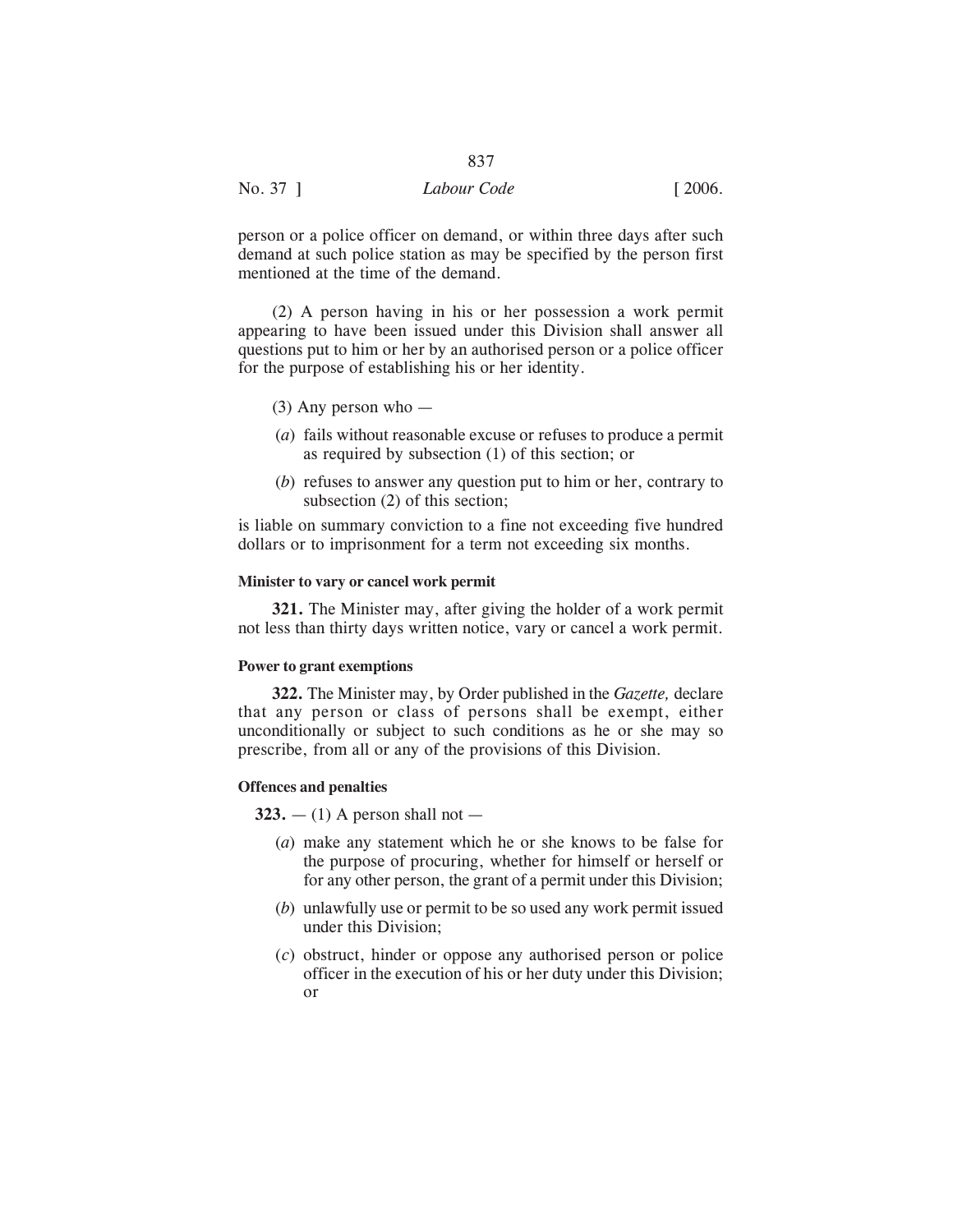# No. 37 ] *Labour Code* [ 2006.

(*d*) being a person exempt, subject to conditions imposed by the Minister, from all or any of the provisions of this Division, contravene any such condition.

(2) A person who contravenes subsection (1) commits an offence and is liable on summary conviction to a fine not exceeding one thousand dollars or to imprisonment for a term not exceeding one year.

# PART VII

TRADE UNIONS AND EMPLOYERS' ORGANIZATIONS

# DIVISION 1 *Rights to Association*

#### **Interpretation**

**324.** In this Division "register" means the register maintained by the Registrar pursuant to section 334.

# **Non-application**

**325.** The provisions of this Division shall not apply to the protective services except where expressly stated.

#### **Basic employee rights**

**326.** Every employee has the right to —

- (*a*) take part in the formation of any trade union;
- (*b*) be or not to be a member of any trade union;
- (*c*) take part in lawful trade union activities;
- (*d*) hold office in any trade union or federation of trade unions;
- (*e*) take part in the election of shop stewards;
- (*f*) be elected a shop steward or be a candidate for such election;
- (*g*) act in the capacity of a shop steward; and
- (*h*) exercise any right conferred or recognized by this Code or any law in force and assist any employee, shop steward, safety and health representative or trade union in the exercise of such rights.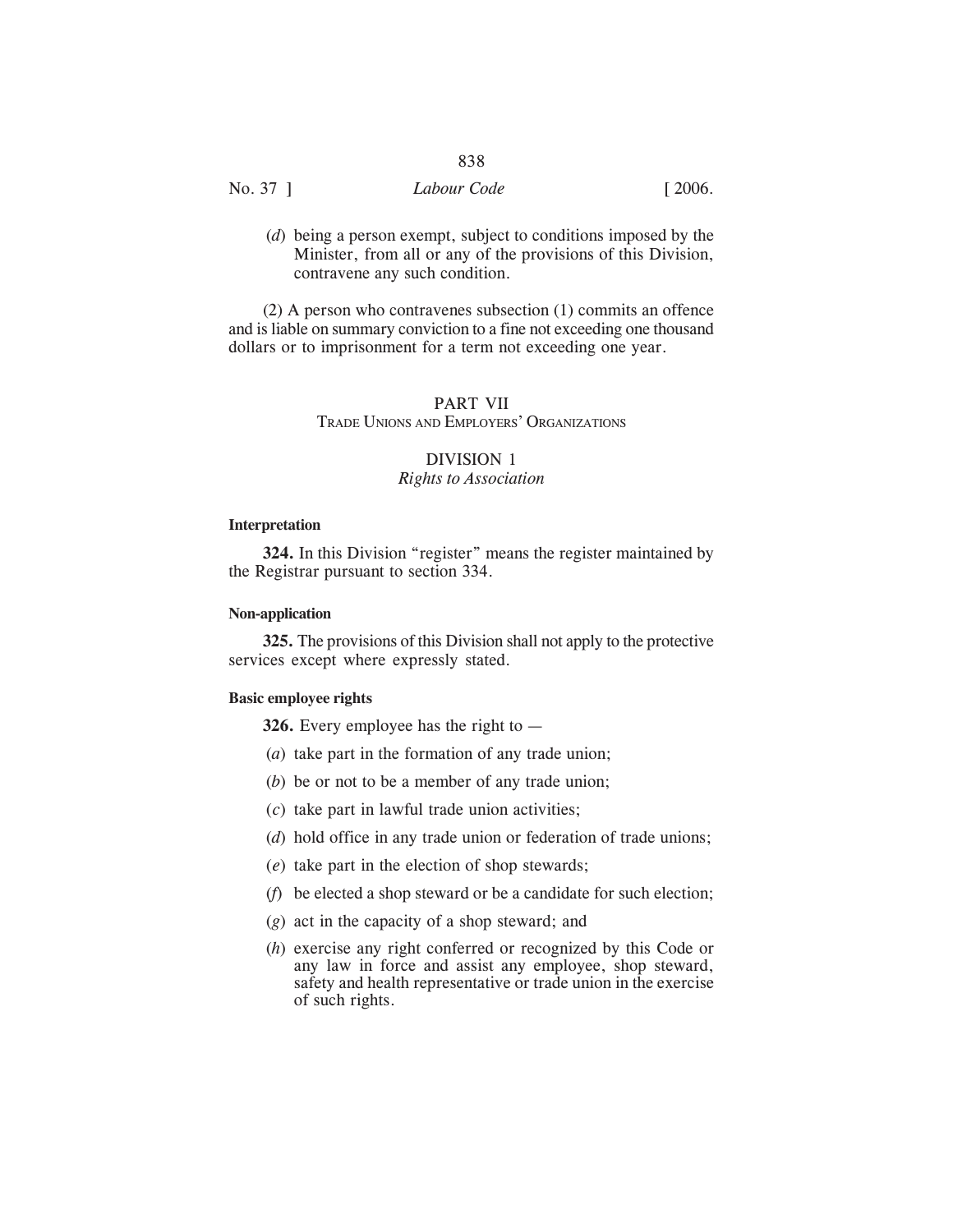**327.**— (1) An employer or employers' organization, or person acting on behalf of an employer or an employers' organization, shall not, with respect to any employee or any person seeking employment —

839

- (*a*) require that he or she does not join a trade union or relinquish trade union membership;
- (*b*) discriminate or take any prejudicial action, including discipline or dismissal against such employee or person by reason of trade union membership or representation or because of participation in lawful trade union activities, whether past, anticipated or present;
- (*c*) discriminate or take any prejudicial action, including discipline or dismissal, against such employee or person because of his or her exercise or anticipated exercise of any right to association conferred or recognized under this Division or under any law in force in Saint Lucia relating to employment or labour relations;
- (*d*) threaten such employee or person that he or she will suffer any disadvantage from exercising any right conferred or recognized under this Code or under any other law in force in Saint Lucia or under any collective agreement;
- (*e*) promise such employee or person any benefit or advantage for not exercising any right to association conferred or recognized under this Division or under any law in force in Saint Lucia relating to employment or labour relations;
- (*f*) restrain or seek to restrain such an employee or person by a contract of employment or otherwise from exercising any right to association conferred or recognized under this Division or under any law in force in Saint Lucia relating to employment or labour relations; or
- (*g*) discriminate against or impose any discipline or disadvantage upon an employee for refusing to do work outside of the terms of his or her contract of employment, being work normally done by an employee who is on strike or who is locked out, unless such work must be done to prevent actual danger to life, health or personal safety.

(2) Any contractual term which purports to exert any restraint referred to under subsection (1) is void, whether agreed to before or after the coming into force of this Code.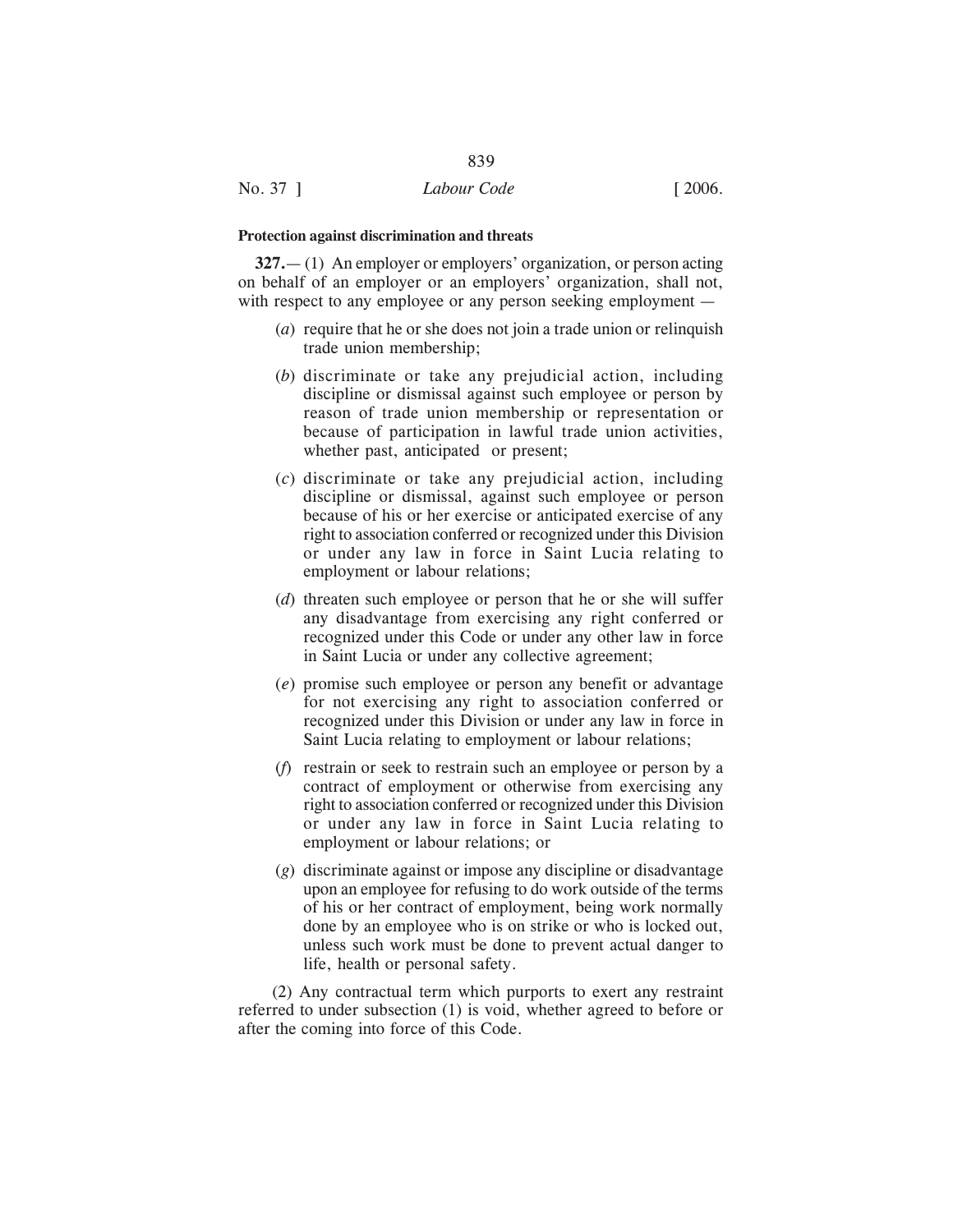(3) Nothing in this section shall be interpreted as preventing an employer from dismissing or otherwise disciplining an employee for a valid reason in accordance with this Code.

840

#### **Protection of trade union from employer interference**

**328.**— (1) A person shall not engage in any activity designed to promote the establishment of a trade union under the domination of an employer or employers' organization, or to support trade unions by financial or other means with the object of placing the trade union under the control of employers or employers' organizations.

(2) A person who contravenes subsection (1) commits an offence and is liable on summary conviction to a fine not exceeding ten thousand dollars or to imprisonment for a term not exceeding two years or to both.

#### **Basic employer rights**

**329.** An employer has the right to —

- (*a*) take part in the formation of an employers' organization;
- (*b*) be a member of an employers' organization or association, and take part in its lawful activities;
- (*c*) hold office in an employers' organization; and
- (*d*) exercise any or all rights conferred or recognized by this Division or any law in force on employment or labour relations, and assist any employer or employers' organization in the exercise of such rights.

#### **Interference with individual's freedom of association**

**330.** — (1) A person shall not seek by the use of any threat or intimidation, to compel or coerce any other person to join or not to join, or to support or not to support, any trade union or employers' organization.

(2) A person who contravenes subsection (1) commits an offence and is liable on summary conviction to a fine not exceeding ten thousand dollars or to imprisonment for a term not exceeding two years or to both.

## **Membership of trade unions and employers' organizations**

**331.** Any person eligible for membership in a trade union or employers' organization under its constitution has the right to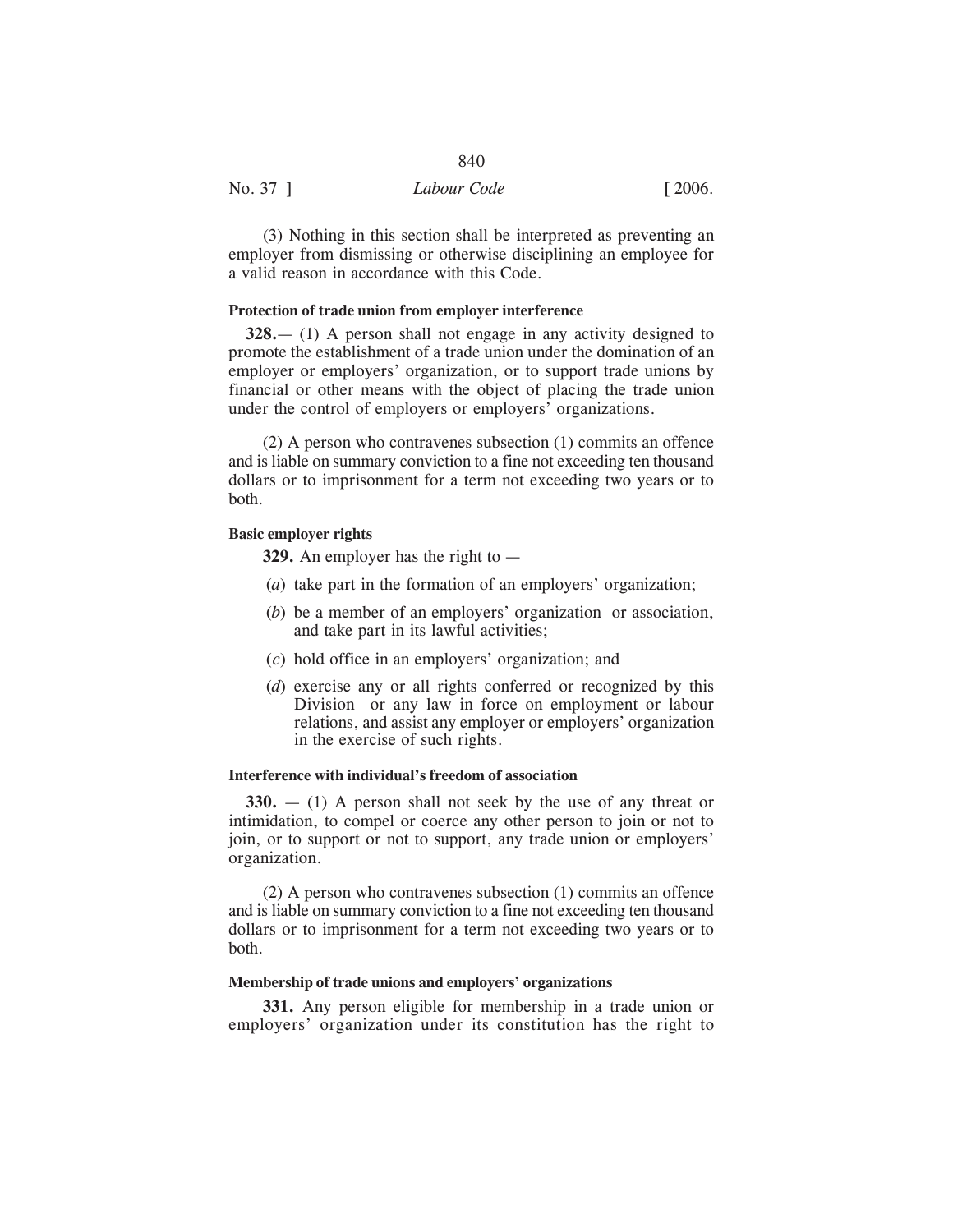| No. 37 ] | Labour Code | [2006] |
|----------|-------------|--------|

membership in that trade union or employers' organization if he or she pays the fees that are due to it, and such person has the right to remain a member as long as he or she complies with the rules of the trade union or employers' organization.

841

#### **Federations**

**332.** A trade union or an employers' organization may form, participate in, be affiliated to, contribute to or join any national or international federations of trade unions or employers' organizations.

#### **Remedies**

**333.**— (1) Any complaint with respect to infringement of the rights and protections contained in this Division may be presented to the Tribunal.

(2) Where it is alleged in a complaint presented to the Tribunal that an employee or person seeking employment was dismissed or denied employment contrary to section 327, the burden is on the employer to prove that the dismissal or denial had no connection to the trade union membership or activities of the employee or the person seeking trade union membership.

(3) Where the Tribunal finds that a complaint presented to it under subsection (1) is well founded, it shall make such order as it deems necessary to secure compliance with this Division, including an order for the reinstatement of an employee and, if requested and deemed appropriate, the restoration to him or her of any benefit, entitlement or advantage.

#### **Registrar**

**334.**— (1) The Public Service Commission shall appoint a person to be the Registrar of Trade Unions and Employers' Organizations.

(2) The Registrar shall keep a register of all trade unions and employers' organizations registered under this Division in the prescribed form and shall discharge all the duties required pursuant to this Division and the Regulations.

# **Registration**

**335.**— (1) A trade union and employers' organization to which this Division applies shall be registered in accordance with this Division.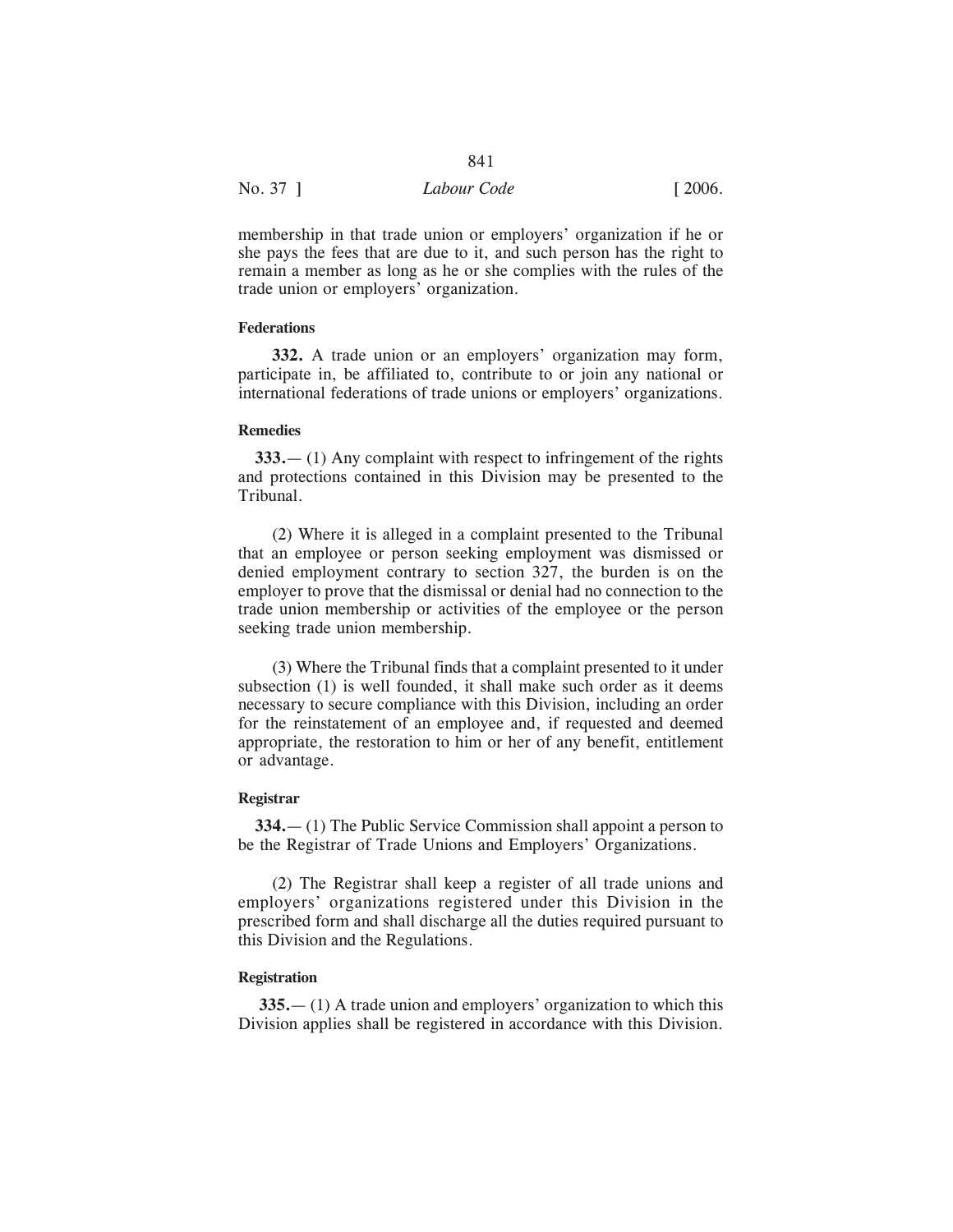(2) The rights or benefits conferred by this Division on a trade union, or an employers' organization, or its members, may be exercised only if it is registered in accordance with this Division.

# $(3)$  Any —

- (*a*) twenty members or more of a trade union, other than a federation of trade unions;
- (*b*) two or more members of a federation of trade unions; or
- (*c*) six members or more of an employers' organization;

may by subscribing their names to the rules of the trade union or employers' organization and otherwise complying with the provisions of this Division, apply to the Registrar for registration as a trade union or employers' organization.

(4) Three copies of the constitution of the trade union or employers' organization, duly authenticated by the signature of the president or chairperson and secretary, shall be submitted by the members to the Registrar along with the application.

(5) If the Registrar is satisfied in respect of an application made under subsection (3) that —

- (*a*) the requirements of this section have been met;
- (*b*) the constitution of the trade union or employers' organization is consistent with this Division and the Constitution of Saint Lucia and does not contain provisions which are contrary to any enactment in force in Saint Lucia;
- (*c*) the name of the trade union or employers' organization is not identical to that of any existing trade union or employers' organization or so closely resembles such name as to be likely to deceive its own members or the members of the public; and
- (*d*) none of the proposed officers of the trade union is a person who has been convicted of an offence involving fraud or dishonesty unless that conviction is spent pursuant to the Criminal Records (Rehabiliation of Offenders) Act 2004; No. 2;

the Registrar shall forthwith register the trade union or employers' organization and furnish it with a certificate of registration.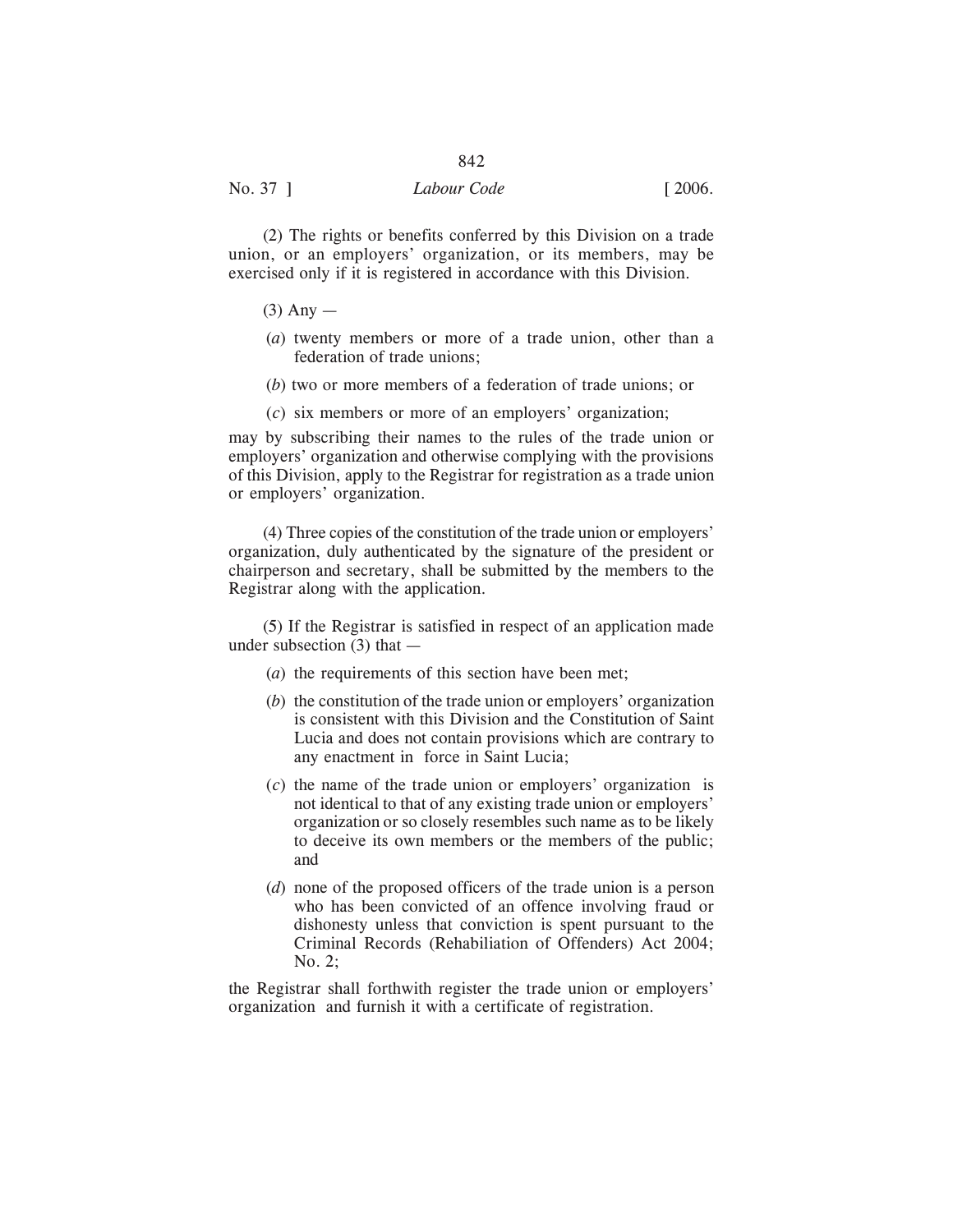|          | $\cup$ 12   |                       |
|----------|-------------|-----------------------|
| No. 37 ] | Labour Code | $\lceil 2006. \rceil$ |
|          |             |                       |

# **Disqualification from office**

**336.** A person who, while holding office in a trade union or employers' organization, is convicted of an offence involving fraud or dishonesty shall be disqualified from holding such office for a minimum period of five years.

# **Objection to registration**

**337.**— (1) Where the Registrar is satisfied that a trade union or employers' organization making an application is not entitled to be registered because it does not fulfill the requirements of this Division, he or she shall, within twenty one days of the receipt of the application serve notice on the trade union or employers' organization , specifically indicating in the notice the reasons for the objections and giving to the applicant a reasonable period which shall not, in any case, exceed six months after the date of the notice for the purpose of complying with the requirements of the notice, and submitting the answers to the objections.

(2) If, after the receipt of the answers raised in the objections of the Registrar and after such further discussion as the Registrar may allow in respect of the matter, the Registrar is satisfied that the objections raised in subsection (1) have been satisfactorily met, he or she shall register and issue a certificate of registration in the prescribed form on the payment of the prescribed fee.

(3) Where the Registrar is not satisfied after such further discussion as the Registrar may allow in respect thereof that the objections have been met, he or she shall reject the application.

#### **Existing registration**

**338.** A trade union or employers' organization which was registered prior to the commencement of this Code shall be deemed to be registered under this Division and shall be furnished by the Registrar with a certificate of registration.

#### **Fees**

**339.**— (1) The fees prescribed in the Sixth Schedule shall be payable to the Accountant General.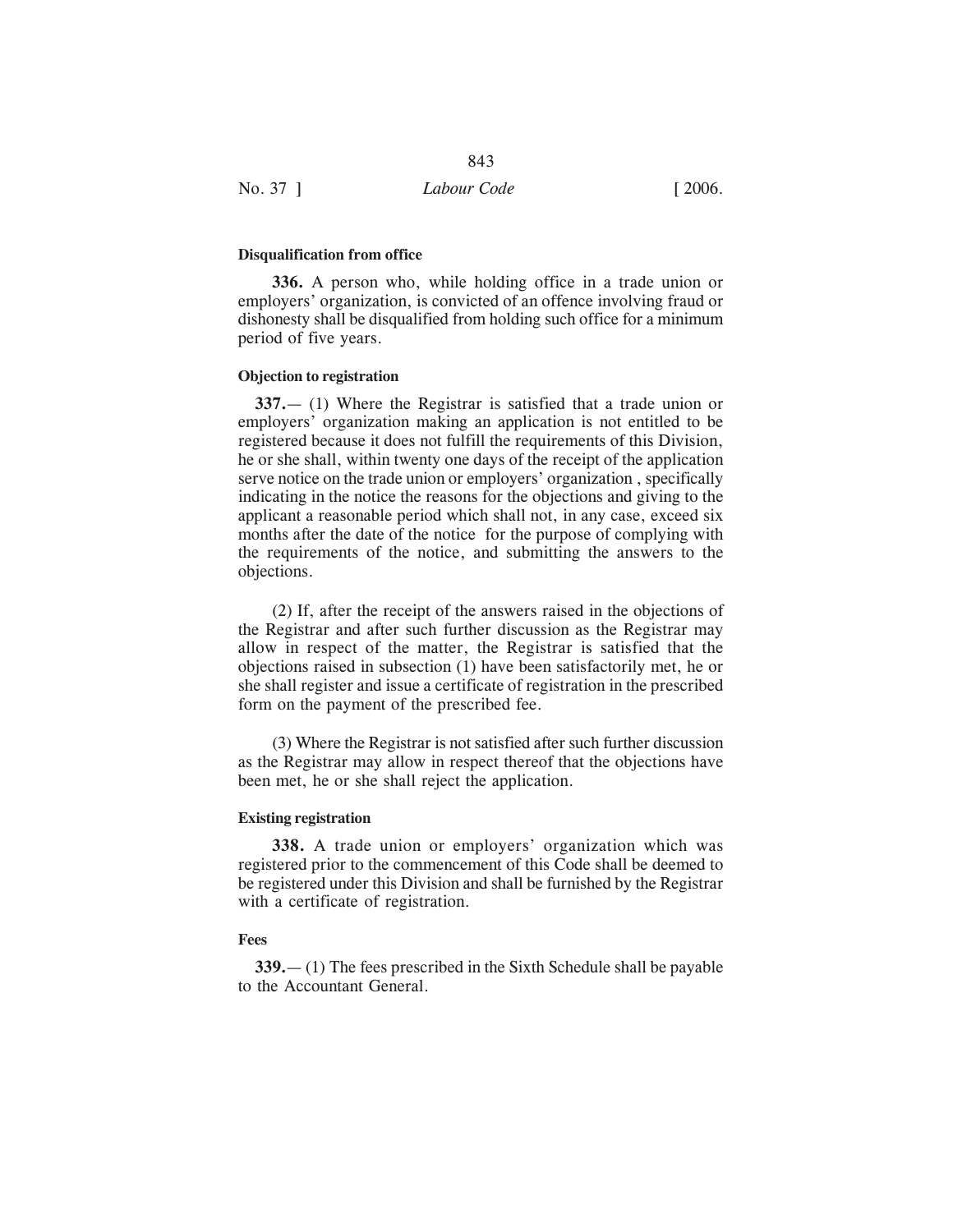| No. 37 1 | Labour Code | $\lceil 2006. \rceil$ |
|----------|-------------|-----------------------|

(2) A trade union or an employers' organization to which section 338 applies, is exempted from the provisions of this section.

# **Constitution**

**340.**— (1) Every trade union and employers' organization shall have a constitution duly approved and ratified by the general membership.

(2) The constitution of every trade union or employers' organization shall incorporate the information contained in the Seventh Schedule.

(3) A trade union or employers' organization existing at the commencement date of this Division shall comply with subsection (1) within one year of that date.

#### **Alterations in constitution or name**

**341.**— (1) A trade union or employers' organization may alter its constitution in accordance with the procedures set out in its own constitution.

(2) A trade union or employers' organization shall transmit any proposed alterations to its constitution to the Registrar and, if the Registrar is satisfied that the said alterations are consistent with the provisions of this Division, the Registrar shall certify the alterations to the constitution and shall issue a written certificate stating the approval and the date on which it was given and, as from that date the new or altered constitution shall have effect.

(3) Subject to section  $335(5)(c)$ , a trade union or employers' organization may change the name under which it is registered in the same manner as an alteration of its constitution, and if this section has been complied with, the Registrar shall issue a new certificate and make the necessary alterations in the register.

#### **Annual return to Registrar**

**342.** Within six calendar months after the end of its financial year, a trade union or employers' organization shall submit to the Registrar an annual return which shall include —

- (*a*) the address of the trade union or employers' organization;
- (*b*) the names and addresses of its current office holders;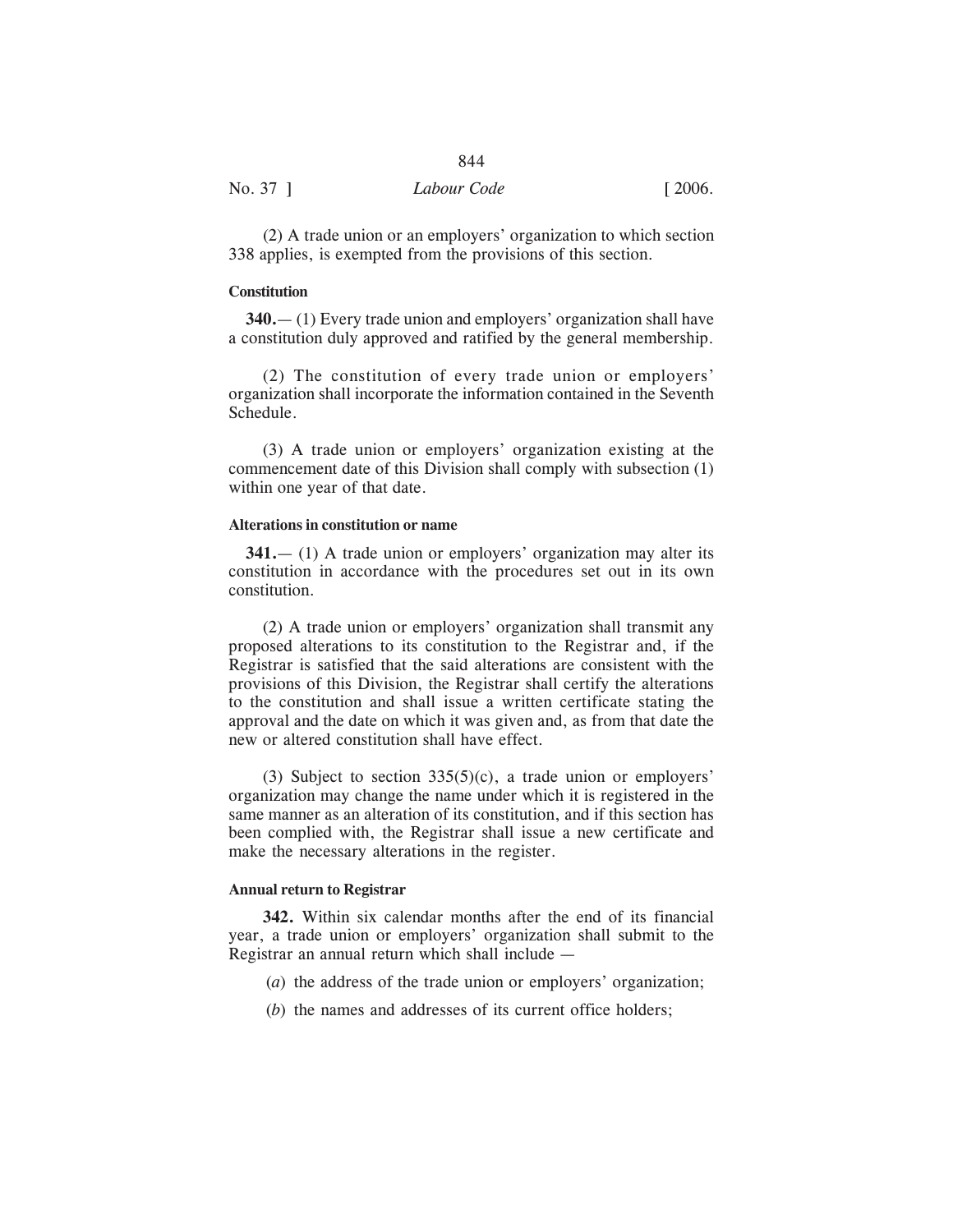- (*c*) the number of fully paid up members of the trade union or employers' organization; and
- (*d*) an audited annual financial statement.

#### **Suspension and cancellation of registration**

**343.**— (1) The Registrar may suspend, cancel or withdraw registration of any trade union or employers' organization —

- (*a*) where it fails to submit an annual return in accordance with this Division;
- (*b*) if he or she is satisfied that the registration was obtained by fraud or by mistake;
- (*c*) where, by reason of a change in its constitution, the principal objects of the trade union or employers' organization, in his or her opinion, are no longer statutory objects or where in his or her opinion the principal objects for which the trade union or employers' organization is actually carried on are unlawful or against its constitution;
- (*d*) where the trade union or employers' organization has violated a requirement relating to the matters imposed on it by or under this Division and has persisted in its default after the Registrar has given it notice to remedy such default and the time for remedying such is expired;
- (*e*) at the request of the trade union or employers' organization;
- (*f*) on satisfactory proof that the trade union or employers' organization or its funds are being used for an unlawful purpose or a purpose not authorized under this Code or its own constitution;
- (*g*) on satisfactory proof that the accounts of the trade union and employers' organization are not being kept in accordance with this Division and its own constitution.

(2) In the case of the grounds specified in subsections  $(1)(a)$ ,  $(c)$ , (f) and (g), the Registrar shall cause to be served a notice on the trade union or employers' organization specifying the grounds on which he or she intends to withdraw or cancel the registration, and the organization shall within eight weeks or such longer period as the Registrar may grant, commencing from the date of the service of the notice, comply with the requirements of the notice and remedy the default, failing which the Registrar shall cancel the registration.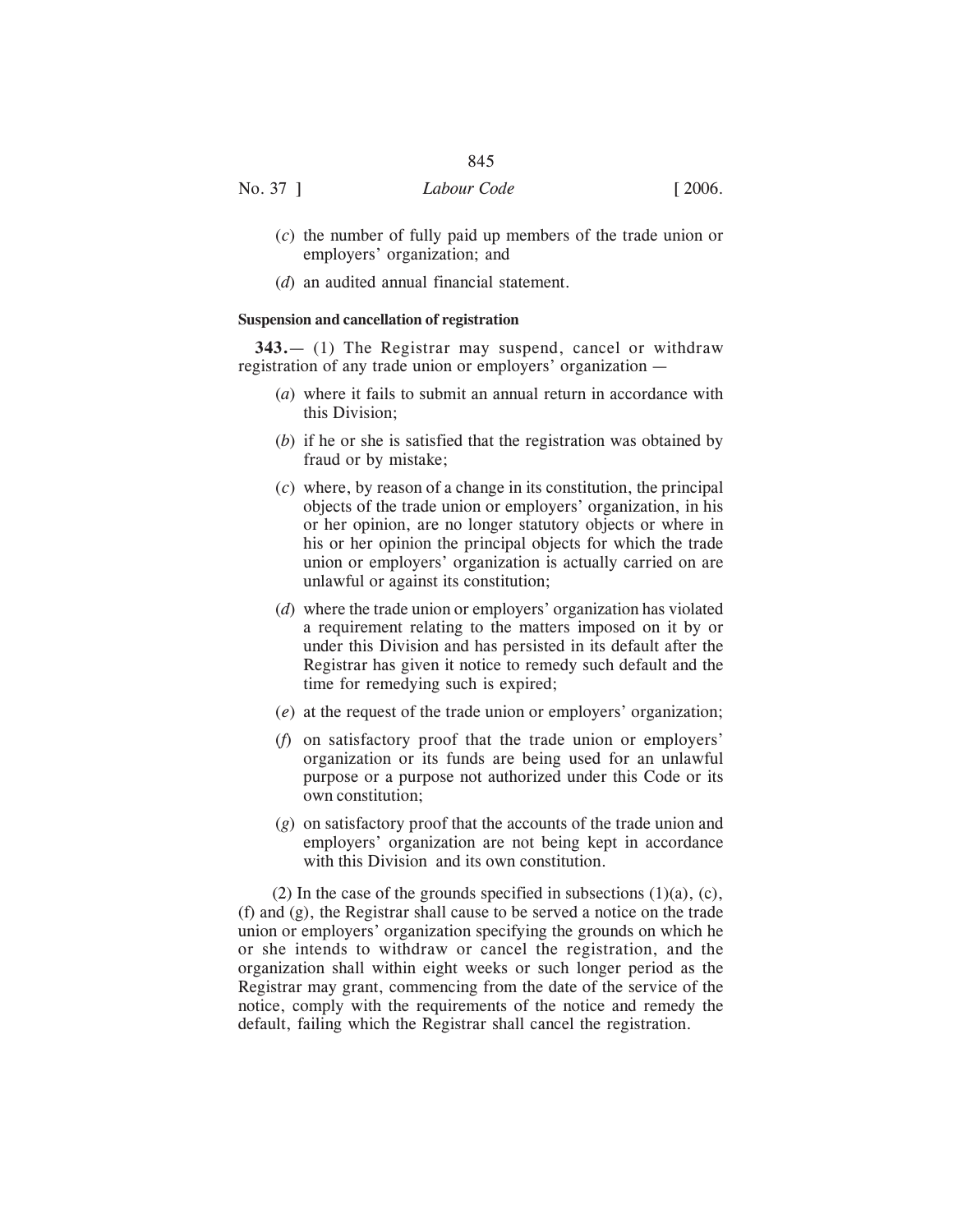| No. 37 ] | Labour Code | $\lceil 2006. \rceil$ |
|----------|-------------|-----------------------|
|          |             |                       |

(3) A trade union or employers' organization whose certificate of registration has been withdrawn or cancelled, shall, from the time of such withdrawal or cancellation, absolutely cease to enjoy the rights and privileges of a registered trade union or employers' organization and pursuant to subsection (4) shall proceed to wind up its affairs, but without prejudice to any liability actually incurred by such trade union or employers' organization which may be enforced against the same as if such withdrawal or cancellation had not taken place.

(4) Every trade union or employers' organization not registered in accordance with the provisions of this Division shall be dissolved within three months from the date when any of the events mentioned in paragraph (a) or (b) shall have taken place, that is  $-$ 

- (*a*) where the Registrar has refused or rejected an application to register or has withdrawn or cancelled the registration of a trade union or employers' organization and in either case, the period provided for in this Division for appealing therefore has expired; or
- (*b*) where an appeal has been unsuccessfully maintained by a trade union or employers' organization in respect of a refusal or rejection to register or withdrawal or cancellation of registration by the Registrar.

# **Appeals for refusal to register**

**344.**— (1) A trade union or employers' organization aggrieved by a refusal or failure of the Registrar to register it, or the suspension, withdrawal, or cancellation of its registration by the Registrar, is entitled to apply to the Tribunal within thirty days of the Registrar's decision or, after such reasonable time, where the Registrar fails to register, for redress.

(2) A review by the Tribunal of a decision of the Registrar to refuse to register, suspend or cancel registration or his or her failure to register, shall determine the matter.

#### **Defunct organization**

**345.** — (1) The Registrar may, on his or her initiative or application by another person, after making such inquiries as he or she may consider necessary, declare a trade union or an employers' organization to be defunct if the Registrar is satisfied that it is no longer carrying on any of its activities for a period of at least two years.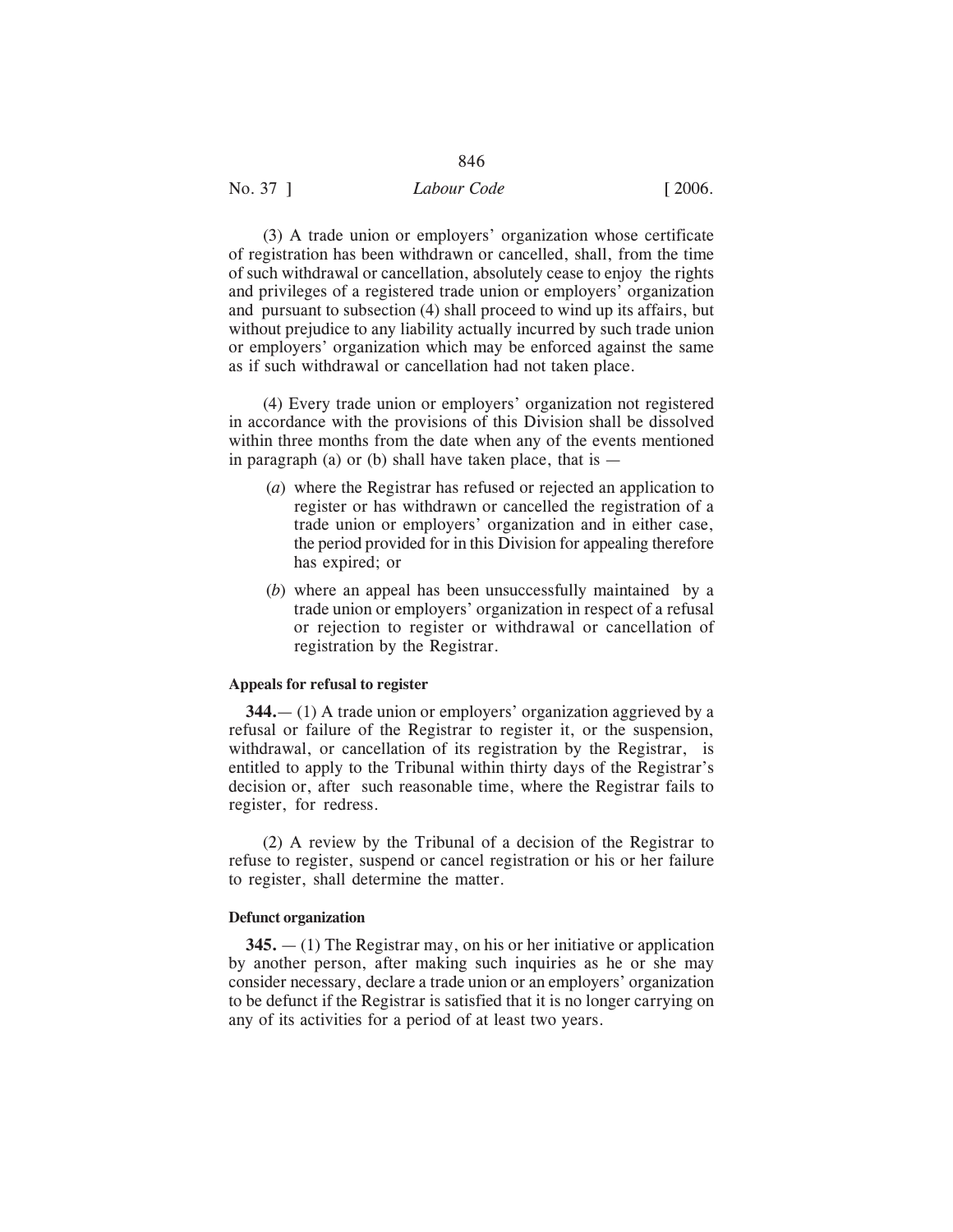| Labour Code<br>$\lceil 2006. \rceil$<br>No. 37 ] |  |
|--------------------------------------------------|--|

(2) A declaration made under this section shall include the winding up of the trade union or employers' organization and direction for the disposal of the trade unions or employers' organization's assets, as the Registrar may deem just, having regard to the objects and the constitution of the trade union or the employers' organization or a resolution of the majority members of the trade union or employers' organization in good standing.

(3) A trade union or employers' organization may, subject to a declaration made under this section, appeal to the Tribunal.

#### **Legal status, immunity from civil suits and restraint of trade**

**346.**— (1) A registered trade union or registered employers' organization shall have capacity to contract and to hold property, and to sue and be sued.

(2) Notwithstanding subsection (1), civil proceedings except those expressly allowed under this Code or any enactment in force in Saint Lucia shall not be brought against a trade union or employers' organization issued with a certificate of registration in accordance with this Division, or against any officer, representative or member of a trade union or employers' organization, in respect of any act done in good faith, done by, or on behalf of the trade union or employers' organization in contemplation and furtherance of a trade dispute or the objects of its constitution.

(3) An act done by a person in contemplation or furtherance of a trade dispute shall not be actionable on the ground only that it induces some other person to break a contract of employment or that it is an interference with the trade, business or employment of some other person, or with the right of some other person to dispose of his or her capital or labour as he or she wishes.

(4) Subsection (2) shall not be construed as exempting a trade union or employers' organization or any of its officers, representatives or members from contractual liability for goods or services, from obligations incurred in respect of property, or from liability for any criminal, malicious or negligent act.

(5) The purpose of a registered trade union or employers' organization shall not, by reason merely that it is in restraint of trade, be deemed to be unlawful so as to render any member of such organization liable to conspiracy or otherwise.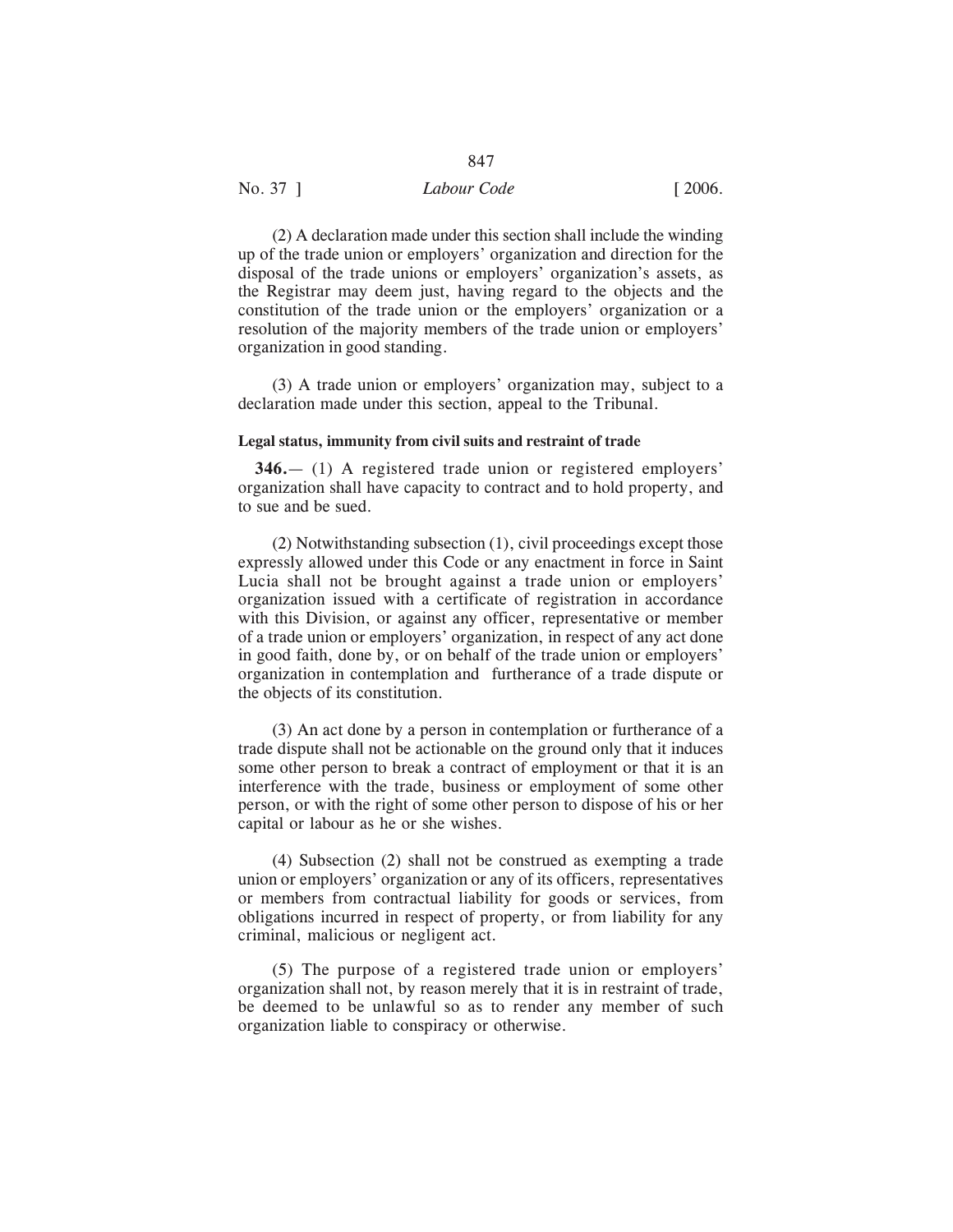| No. 37 1 | Labour Code | $\lceil 2006. \rceil$ |
|----------|-------------|-----------------------|

(6) The purpose of a registered trade union or an employers' organization shall not, by reason only that they are in restraint of trade be unlawful so as to render voidable any agreement or trust.

#### **Amalgamation**

**347.** A trade union or employers' organization may, in accordance with its constitution and subject to this Division, amalgamate with any other trade union or employers' organization.

#### **Compliance with constitution**

**348.** Subject to this Division, every former and current officer, member or employee of a trade union or employers' organization shall comply with the constitution of their trade union or employers' organization.

#### **Powers of discipline and expulsion**

**349.** A member of a trade union or employers' organization shall only be disciplined, suspended or expelled from that trade union in accordance with the constitution of that trade union or employers' organization and the rules of natural justice.

## **Improper election practices**

**350.**— (1) A person shall not attempt to influence the outcome of an election for any office in a trade union or employers' organization by improper means or conduct.

(2) Upon application to the Registrar by any member of a trade union or employers' organization, claiming, upon reasonable grounds, a violation of subsection (1), the Registrar may declare such election void, determine a date for the holding of a fresh election, or make provision for the filling of the offices concerned, pending the outcome of such fresh election, or make such other order relating to such election or fresh election as it may deem fit.

(3) A person aggrieved by the determination of the Registrar pursuant to subsection (1) may appeal to the Tribunal against the determination.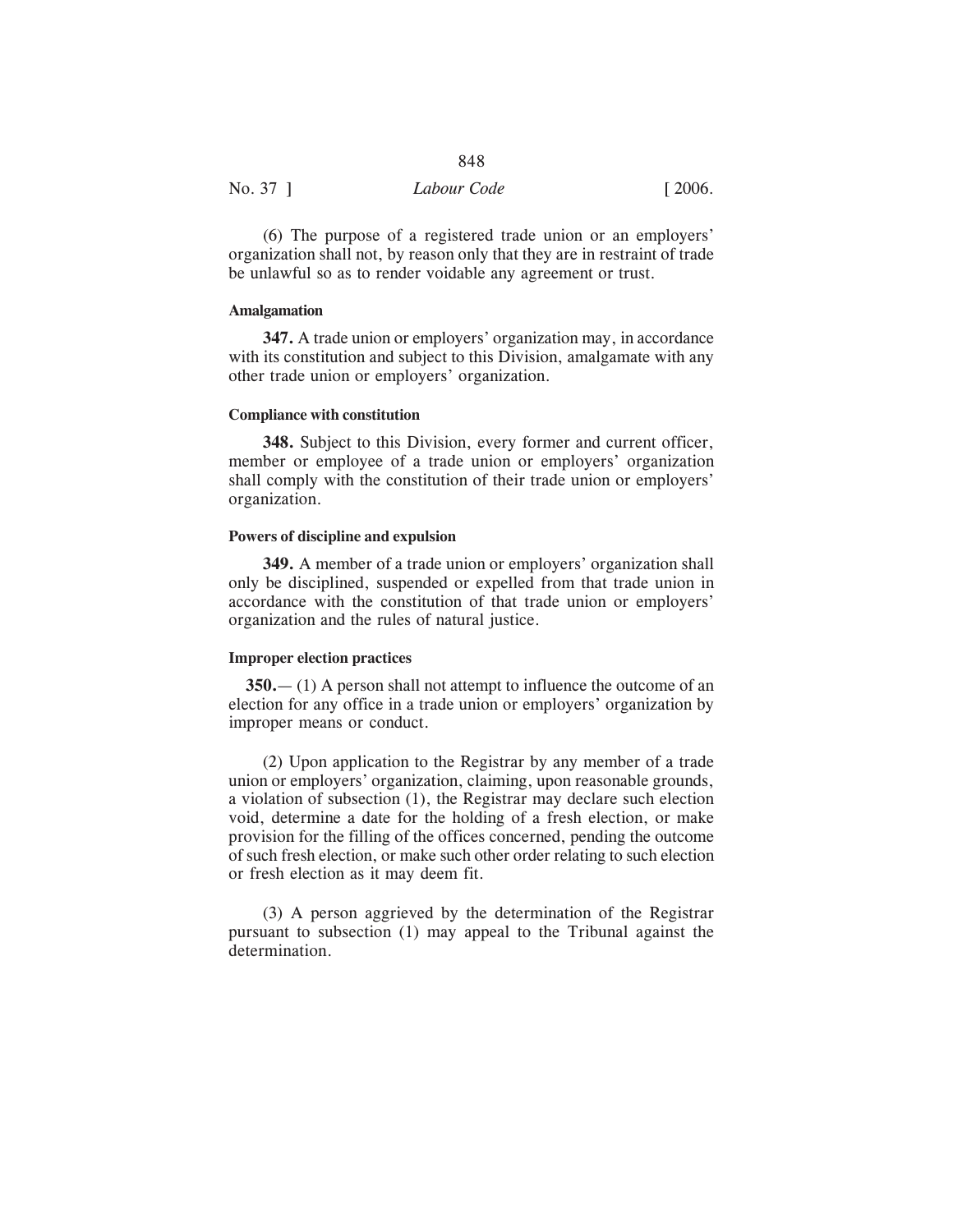#### **Deposit and safeguard of funds**

**351.**— (1) A trade union or employers' organization shall have power to apply the funds of the trade union or employers' organization for any lawful objects or purposes authorized under its constitution.

849

(2) All funds received by, or on behalf of a trade union or employers' organization, shall be deposited in a bank account of the trade union or employers' organization or in a financial institution approved by the Registrar.

(3) Any expenditure of funds by or on behalf of a trade union or employers' organization, shall be evidenced by a written receipt or voucher, which shall be kept with the accounts of the trade union or employers' organization.

(4) The person responsible for the custody of a trade union's or employers' organization's funds and property, including records, shall hand over such funds and property to the trade union or employers' organization when he or she leaves office, or earlier, if so directed by the governing body of the trade union or employers' organization.

(5) Upon the application of a member or officer of the trade union or employers' organization, the Tribunal may make such order as it deems necessary to secure compliance with this section.

#### **Accounting**

**352.**— (1) Every trade union or employers' organization registered under this Division shall keep a register of its members in such form as the Registrar may require and it shall be the duty of every Treasurer and Secretary of every such trade union or employers' organization to keep the register in such form.

- (2) Subject to subsection  $(3)$  —
- (*a*) every trade union or employers' organization registered under this Division shall cause the Treasurer or other officer to keep proper accounting records with respect to its assets and liabilities and cause the Treasurer or other officer to establish and maintain a satisfactory system of control of its accounting records, its cash holdings, receipts, remittances, bonds, securities or other assets at such times as are provided by the rules of the trade union or employers' organization for the rendering of accounts; or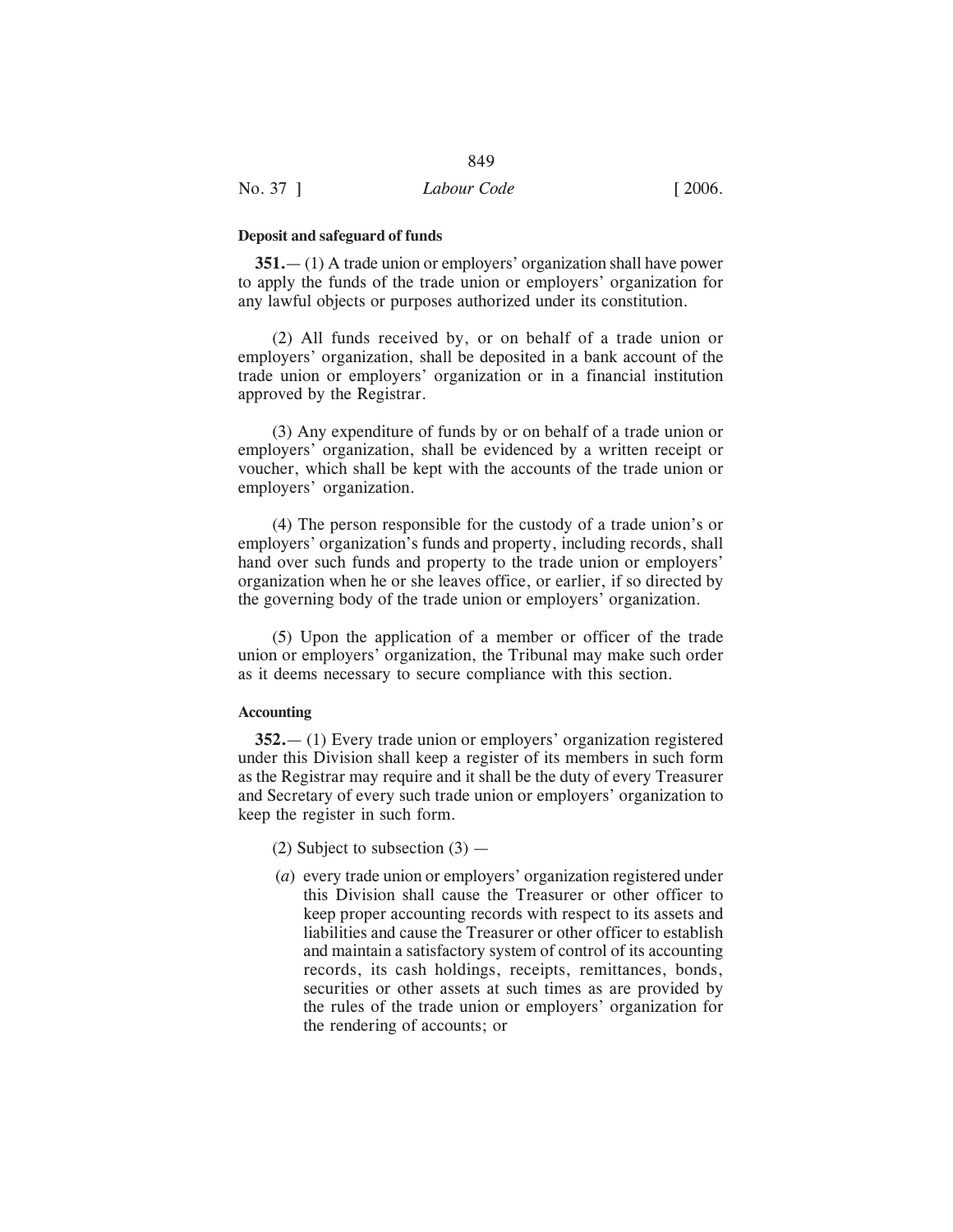# No. 37 ] *Labour Code* [ 2006.

(*b*) upon being required so to do, every treasurer or other officer shall account to the trustees of the trade union or employers' organization, or to the members of the trade union, or employers' organization, at a meeting of the trade union or employers' organization for all receipts, remittances and other monies and all bonds, securities or other assets in his or her custody since he or she last rendered such accounts.

(3) Every trade union or employers' organization registered under this Division, shall take steps to ensure that the accounting records referred to in subsection (2), are kept in such a manner as is necessary to give a true and fair view of the financial affairs of the trade union or employers' organization and to explain its transactions.

(4) Subject to the provisions of subsection (9), the trustees shall ensure that the accounts are audited promptly by a fit and proper person or persons appointed by the trade union or employers' organization and approved by the Registrar for that purpose.

(5) The Treasurer or other officer, on the request of the trustees in consequence of the audit referred to in subsection (4), shall hand over to the trustees any balance which on the audit appears to be due from him or her and shall also, if requested, hand over to the trustees all bonds, securities and other assets and all books, papers and documents in his or her custody.

(6) If the Treasurer or other officer fails to comply with the provisions of subsection (5), the trustees may sue the Treasurer or other officer in any competent court for —

- (*a*) any balance appearing to be due from the Treasurer or other officer upon the account audited in accordance with subsection (4);
- (*b*) all monies since received by the Treasurer or other officer on account of the trade union or employers' organization; or
- (*c*) all bonds, securities, other assets, and all books, papers and documents in the hands or custody of the Treasurer or other officer.

(7) The Treasurer or other officer may set off in any suit arising under paragraphs (6)(a) and (b) such sums, if any, which the Treasurer or other officer has since paid on account of the trade union or employer's organization and in any action arising under this subsection,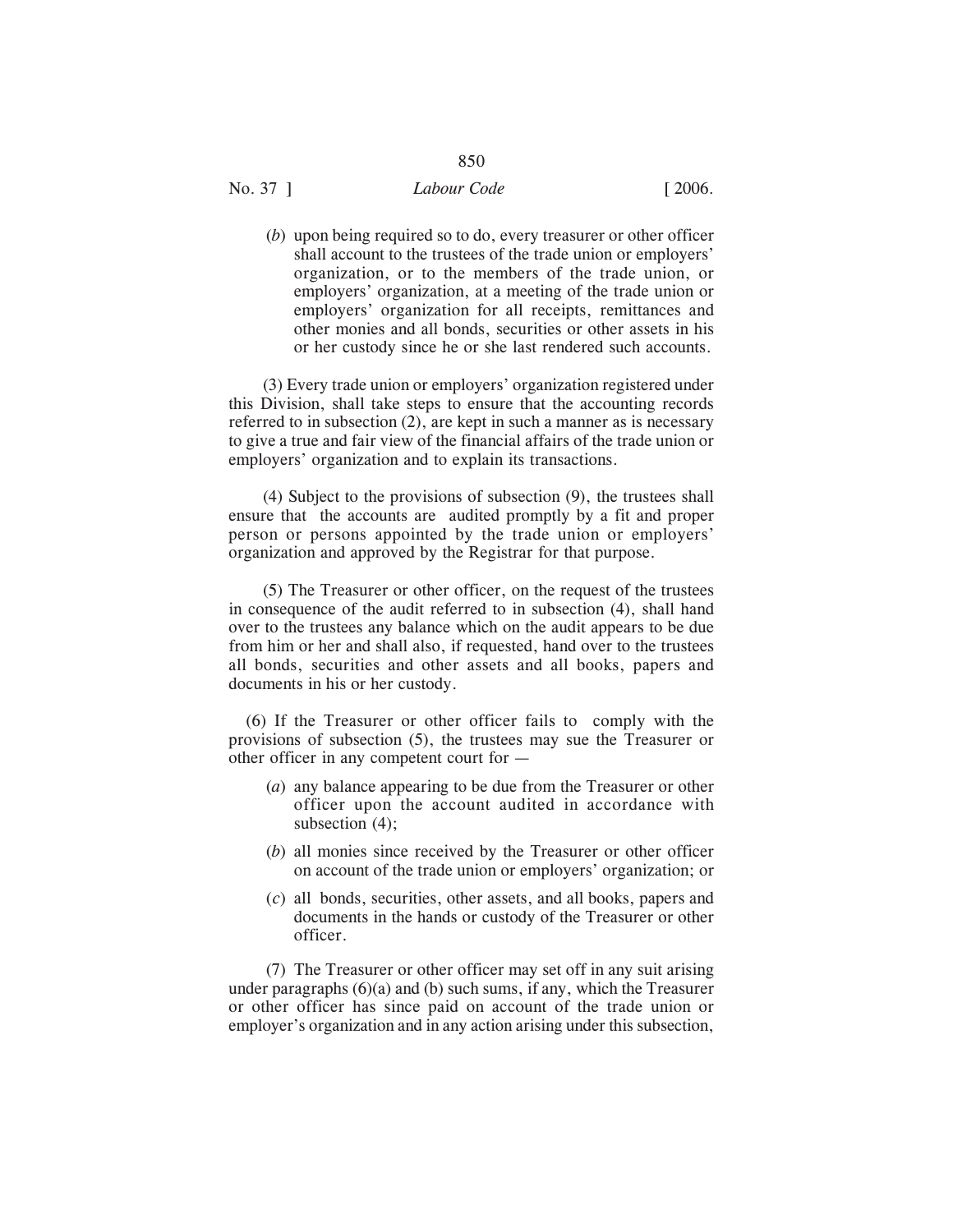the trustees shall be entitled to recover their full costs to be taxed as between attorney-at-law and client.

851

(8) The Registrar may, upon presentation of the audited annual return or financial statement of any trade union or employers' organization, or upon complaint by a member of a trade union or employers' organization, if it appears to him or her that there may be infringements concerning the accounts or financial affairs of a trade union or employers' organization, make an order in writing directing that the books, accounts, vouchers, documents, funds, bonds, securities and other assets of that trade union or employers' organization be inspected or audited.

(9) Where the Registrar makes an order pursuant to subsection (7), he or she shall give notice of such order to the Minister who may appoint some fit and proper person or persons for the purpose of conducting the inspection or audit.

(10) In order to assist the person or persons appointed to conduct an inspection or audit under subsection (8), a Treasurer, Secretary or other officer of a registered trade union or employers' organization has a duty to —

- (*a*) make available to the person or persons so appointed all books, accounts, vouchers, documents, funds, bonds, securities and other assets;
- (*b*) answer any inquires from the appointed person which that person deems necessary for the inspection or audit; and
- (*c*) give such information and explanation as is reasonable for the conduct of the inspection or audit.

(11) A person shall not perform any inspection or audit under this section in connection with a trade union or employers' organization if he or she is an officer, partner or employee of the trade union or an employers' organization.

(12) The Trustees shall pay to the person or persons appointed for the purpose of conducting an inspection or an audit under this section, such fees as shall be prescribed.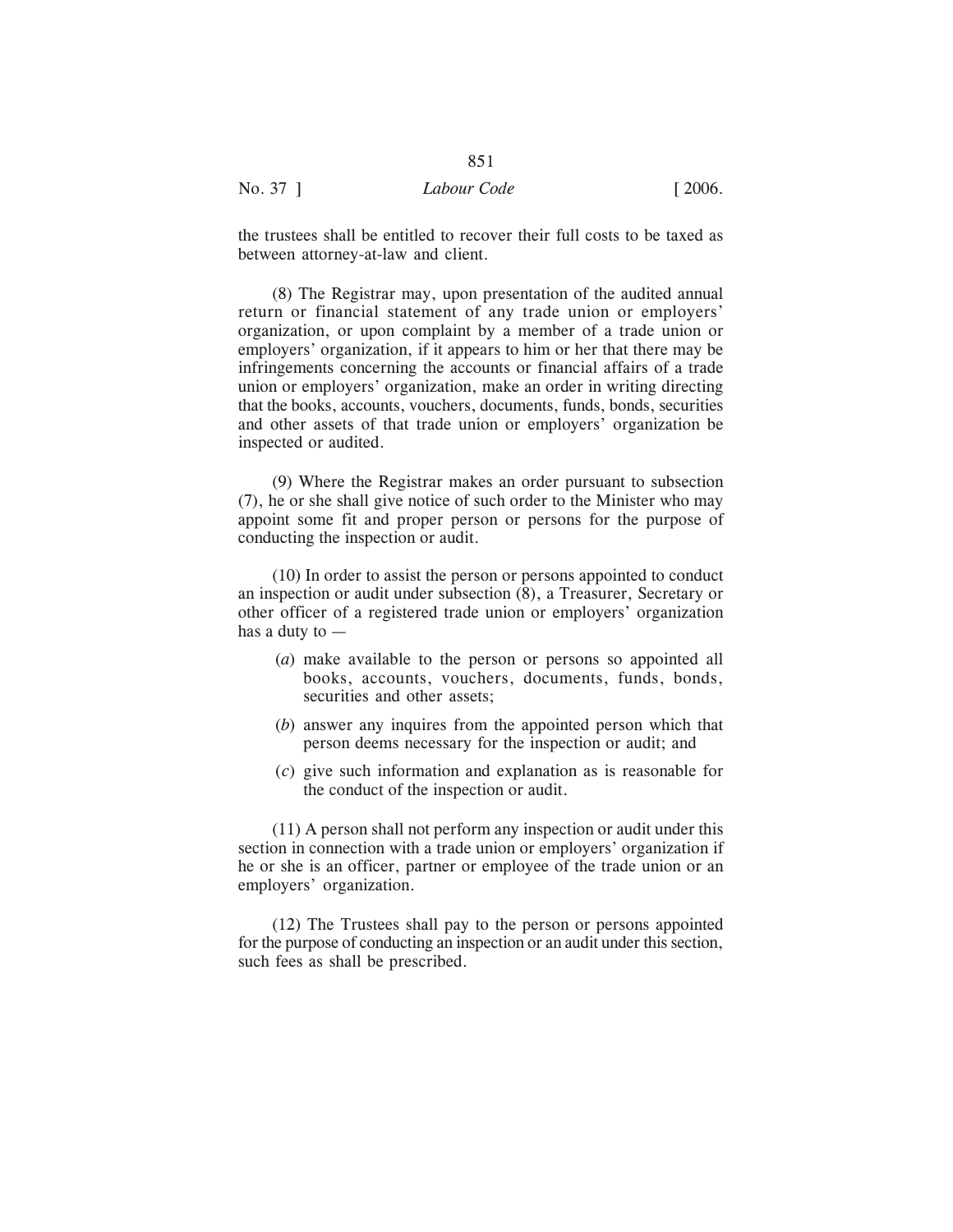# **Offences**

**353**— (1) A trade union or employers' organization which contravenes or fails to comply with any of the provisions of sections 351 and 352 or willfully neglects to perform any duty imposed on it by or under the provisions of those sections, commits an offence.

(2) Any offence committed by a trade union or employers' organization under subsection (1), shall be deemed to have been committed by any officer on whom a duty is imposed to perform the act of which the offence committed is a breach.

(3) Any person who with intent to falsify any document or enable a trade union or employers' organization to evade any of the provisions referred to in subsection (1), wilfully makes or alters, or causes to be made or altered, or omits or causes to be omitted from any document which is required for any of the purposes of those provisions commits an offence.

(4) A person, who commits an offence under this section, is liable to a fine not exceeding five thousand dollars.

#### **Provision for review**

**354.** A trade union or employers' organization that is aggrieved by any decision, request or penalty under this Division, may apply for a determination of the matter in accordance with the provisions of this Code.

### DIVISION 2

*Recognition of the Rights to Bargaining and Representation*

#### **Non- application**

**355.** The provisions of this Division shall not apply to —

- (a) the protective services; or
- (b) managerial employees.

### **Interpretation**

**356.** For the purposes of this Division, "majority" means not less than fifty percent plus one of the bargaining unit.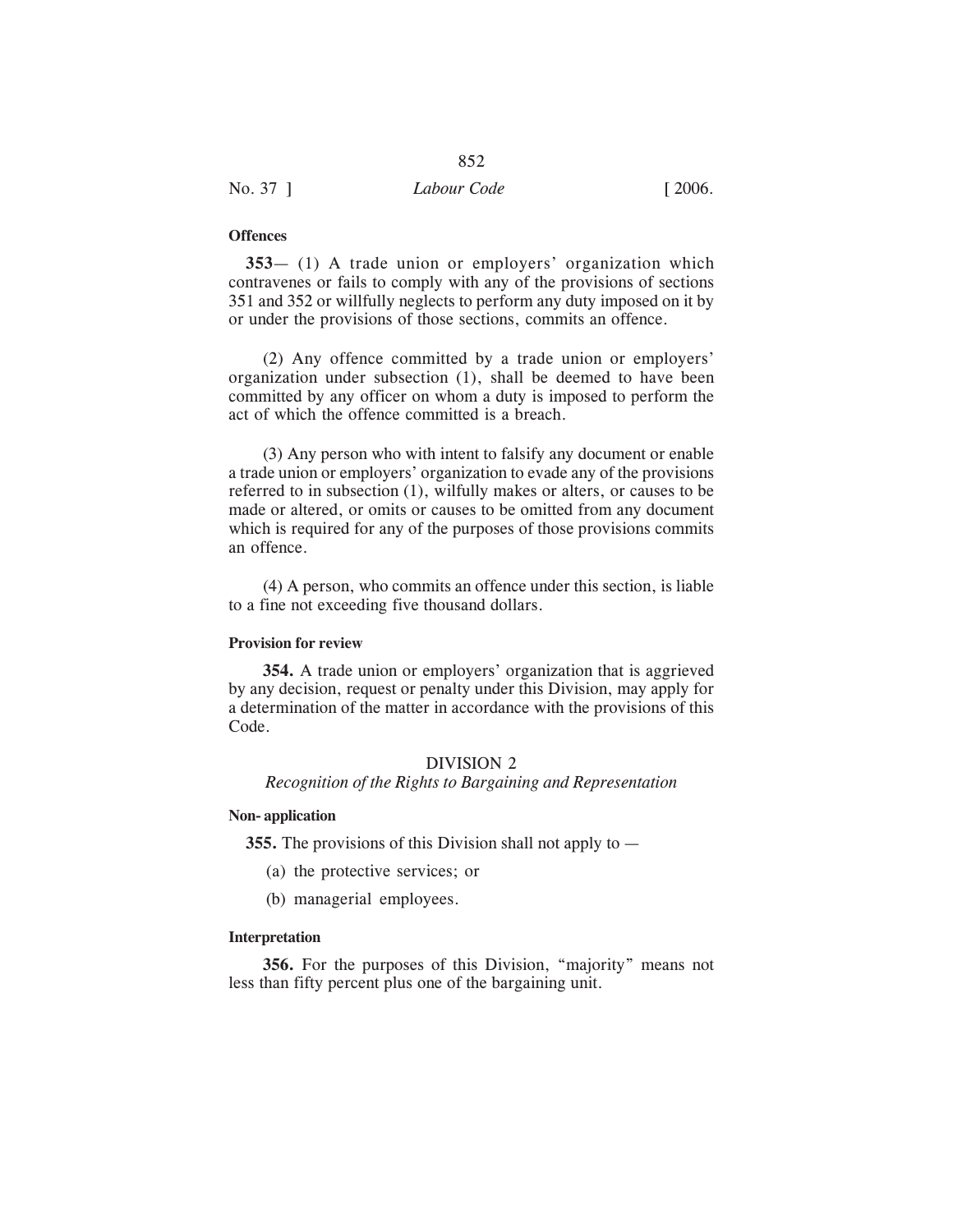#### **Application procedures**

**357.**— (1) A trade union claiming to have as members in good standing a majority of the employees of an employer in a bargaining unit may, subject to this Division, make an application to the Labour Commissioner to be certified as the exclusive bargaining agent of the employees in the bargaining unit.

(2) All existing trade unions which were certified as bargaining agents immediately before the coming into force of this Division shall be deemed to be certified.

#### **Certification particulars**

**358.**— (1) The application referred to in section 357 shall be in writing and shall include —

- (*a*) a description of the proposed bargaining unit; and
- (*b*) facts upon which the trade union relies to demonstrate that a substantial number of employees in the bargaining unit wish to have the trade union certified as their exclusive bargaining agent.

(2) The Labour Commissioner shall, subject to subsection (5), give notice in the prescribed form of an application or having determined the authenticity of an application shall notify the employer to which the application relates.

(3) Subject to subsection (4), an application made under subsection (1) shall be determined in accordance with this Division as soon as is practicable but not later than two months from the date of receipt of the application by the Labour Commissioner.

(4) The Labour Commissioner may, where the circumstances of the case demand, extend the time referred to in subsection (3) as he or she deems necessary to conclude the process.

(5) The Labour Commissioner shall not, in the notice pursuant to subsection (2), submit to an employer information which discloses the identity of any employee in the bargaining unit.

#### **Appropriateness of bargaining unit**

**359.**— (1) Where an application for recognition is made under section 357, the employer and the trade union applying for recognition may,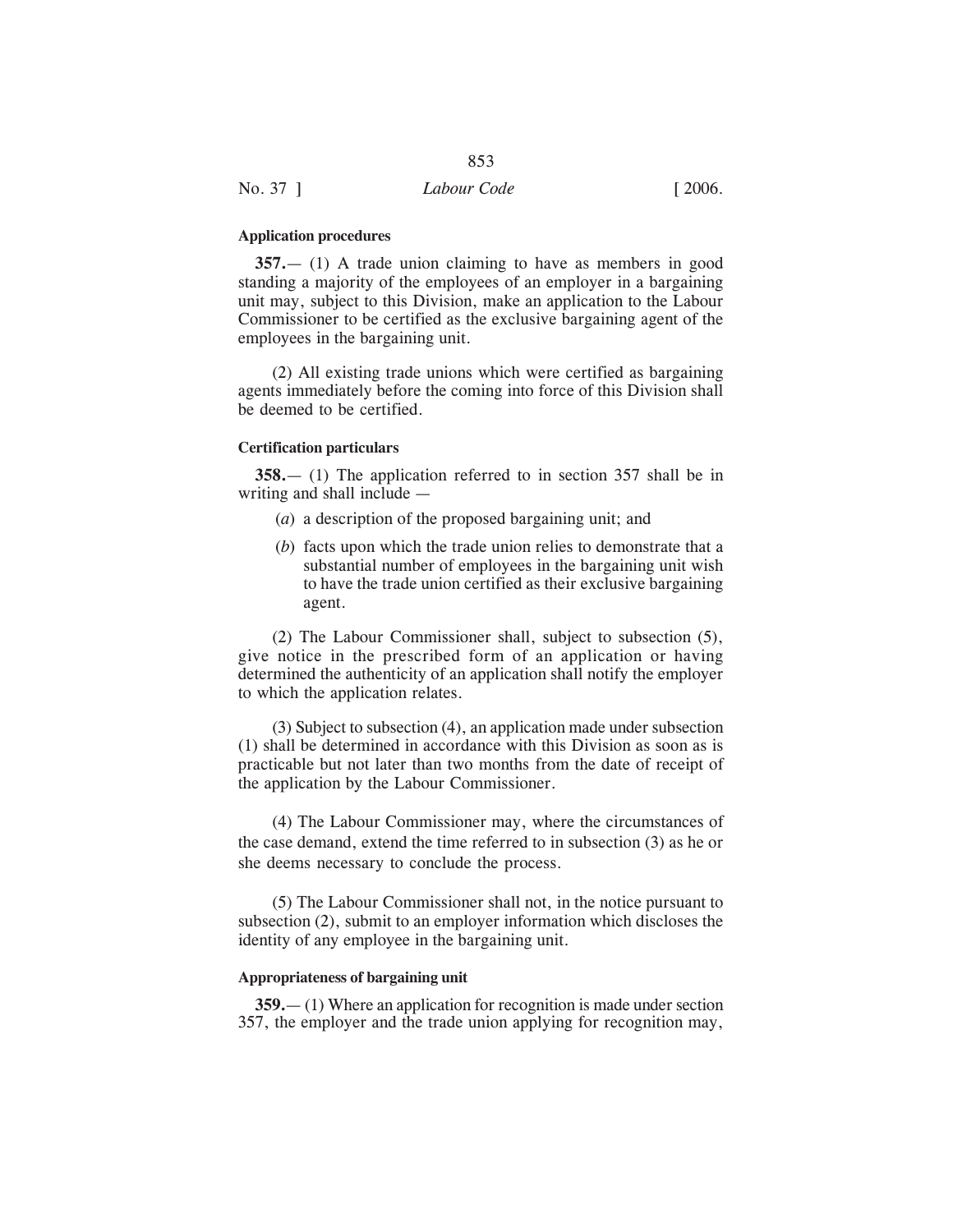| No. 37 ] | Labour Code | $\lceil 2006. \rceil$ |
|----------|-------------|-----------------------|
|          |             |                       |

through discussion, agree on the bargaining unit, and the Labour Commissioner shall be informed of such agreement, in writing, within seven days of the application being made.

(2) Where the Labour Commissioner is not informed of an agreement in accordance with subsection (1), the Labour Commissioner shall, after consultation with the employer and the trade union, determine the bargaining unit he or she considers appropriate in the circumstances and, in so doing, shall have regard to—

- (*a*) the community of interests among the employees in the proposed bargaining unit;
- (*b*) the nature and scope of the duties of the employees in the proposed unit;
- (*c*) the views of the employer and the trade unions concerned as to the appropriateness of the bargaining unit; and
- (*d*) the historical development, if any, of collective bargaining in the employer's undertaking.

(3) Where an agreement or determination is made pursuant to subsection (1) or (2), the Labour Commissioner may, before recognition, include additional employees in or exclude employees from the bargaining unit.

(4) Where an employer or a trade union is aggrieved by the determination of the Labour Commissioner pursuant to this section, the employer or trade union may appeal to the Tribunal against the determination.

#### **Employer's recognition**

**360.**— (1) Subject to subsections (2) and (3), upon receipt of a notice from the Labour Commissioner, under section 358, an employer shall, within twenty-one days of receiving the notice, communicate—

- (*a*) his or her agreement to recognize the trade union as the bargaining agent for that bargaining unit; or
- (*b*) that the employer doubts that the trade union is entitled to be recognized as the bargaining agent for that bargaining unit.

(2) A communication from an employer under subsection (1), shall be made in writing.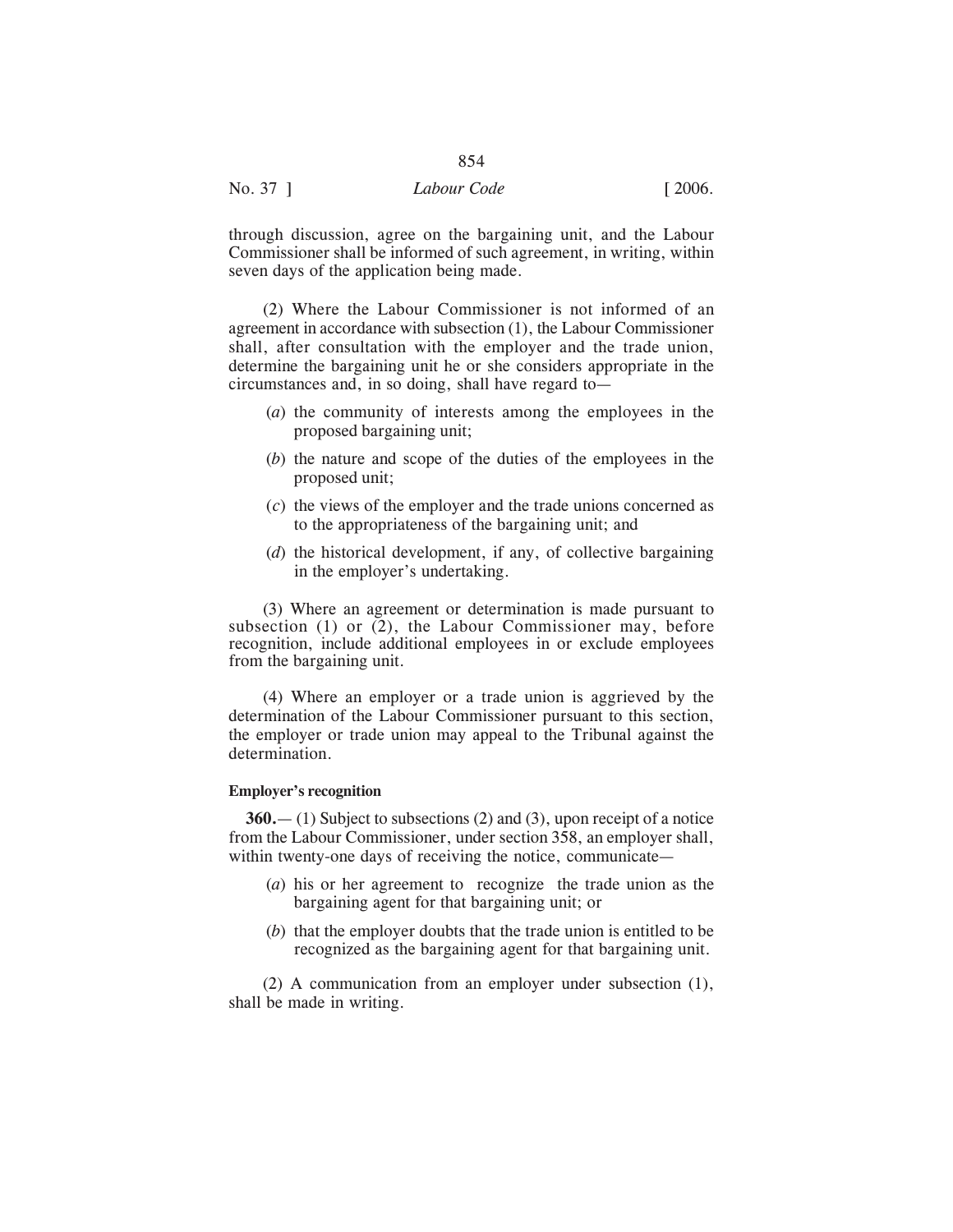(3) A communication from an employer under subsection (1) (b) shall specify the employer's reasons for doubting that the trade union is entitled to be so recognized.

### **Certification following employer recognition and refusal to recognize where one trade union applies**

**361.**—(1) Where only one trade union has applied for certification under section 357, and the employer has communicated his or her agreement to recognize the trade union as the bargaining agent under section 360, the Labour Commissioner shall certify the trade union.

(2) Where only one trade union has applied for certification under section 357 and the employer doubts that the trade union is entitled to be recognized as the bargaining agent for the bargaining unit under section 360, the Labour Commissioner shall carry out a secret poll among a bargaining unit and shall certify the trade union if the result of the secret poll show that the majority of workers within the bargaining unit voted in favour of the trade union.

(3) Where the results of the secret poll pursuant to subsection (2) show that the trade union does not have a majority of votes cast, the trade union involved or any other trade union shall not bring an application for certification to the Labour Commissioner until a period of three months has elapsed.

#### **Certification by poll majority**

**362.**— (1) Where two or more trade unions have applied under section 357 in relation to the same bargaining unit, the Labour Commissioner shall carry out a secret poll among employees in the bargaining unit and, in accordance with section 361, shall certify as the recognized bargaining agent for the bargaining unit the trade union which is shown by the secret poll to have the greatest support among the employees in the bargaining unit, where the total sum of the votes cast exceed fifty percent of the bargaining unit.

(2) Where the results of the secret poll pursuant to subsection (1) show a tie and the combined votes exceed fifty percent of the bargaining unit and joint representation is not requested by the trade unions, a second secret poll shall be carried out within seven days unless extended for good cause by the Labour Commissioner.

(3) Where the results of the second secret poll pursuant to subsection (2) show a tie and the combined votes exceeds fifty percent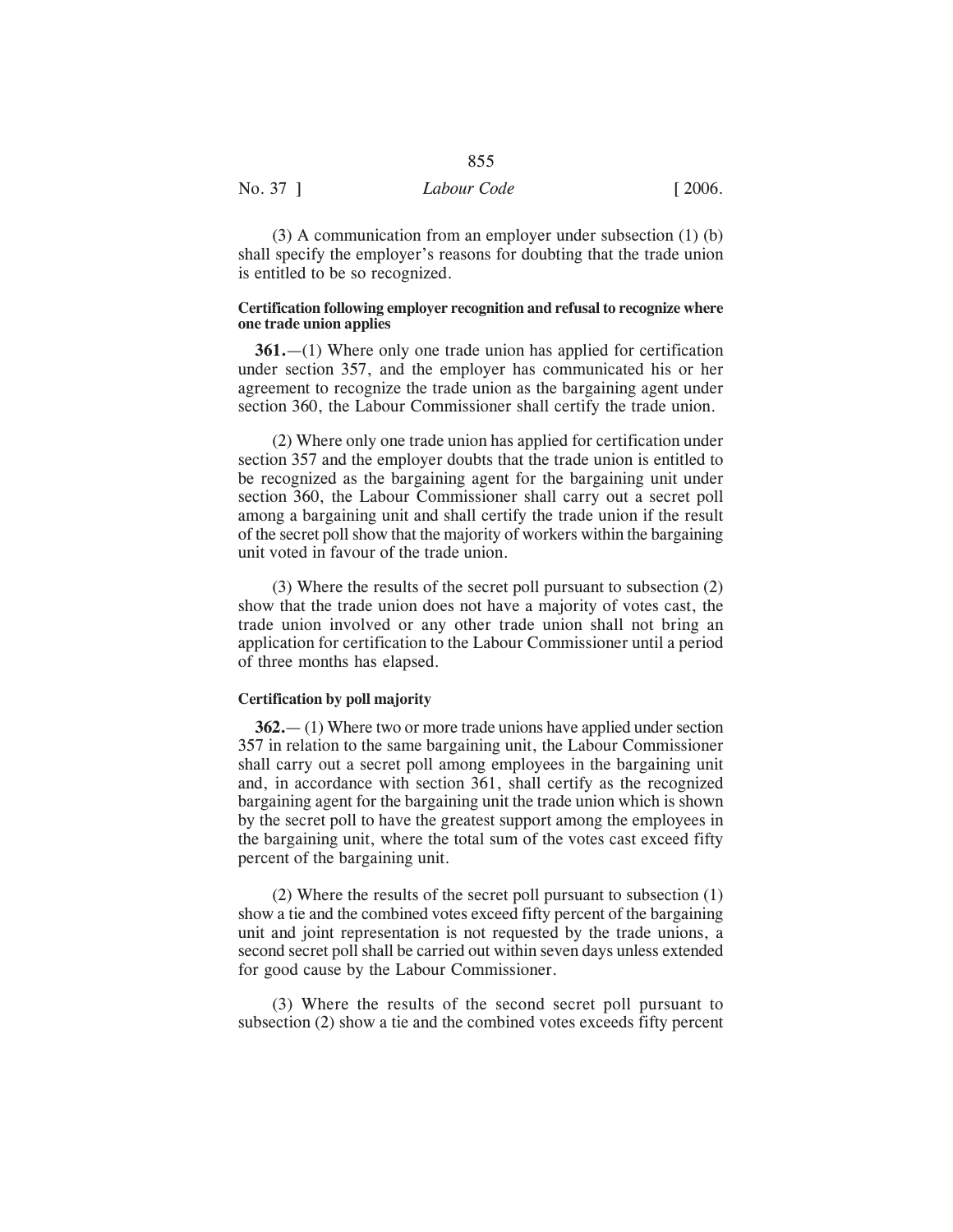| No. 37 1 | Labour Code | $\lceil 2006. \rceil$ |
|----------|-------------|-----------------------|

of the bargaining unit and joint representation is not requested by the trade unions, no trade union shall bring a further application for certification until a period of six months has elapsed since the taking of the second secret poll.

#### **Employer duties in conduct of poll**

**363.** In relation to the conducting of a secret poll, every employer shall—

- (*a*) take all necessary steps to ensure that the employees who are eligible to vote in a secret poll are given the opportunity to do so;
- (*b*) permit each such employee to be absent from work, for a reasonable period of time not to exceed two hours, without pay deduction for the purpose of voting; and
- (*c*) facilitate the conduct of a secret poll on the premises of the employer.

# **Penalty for breach to section 363**

**364.** An employer who contravenes section 363 is liable on summary conviction to a fine not exceeding two thousand dollars or to imprisonment for a term not exceeding one month.

#### **Restrictions in conduct of poll**

**365.**— (1) In relation to the conducting of a secret poll a person shall not —

- (*a*) seek, on any premises on the day on which the secret poll is being held or within one hundred yards of such premises, to influence an employee to vote or refrain from voting for a trade union; or
- (*b*) wilfully obstruct any person from voting or carrying out any function imposed on that person under this Division.

(2) A person who contravenes subsection (1) commits an offence and is liable on summary conviction to a fine not exceeding two thousand dollars or to imprisonment for a term not exceeding one month or to both.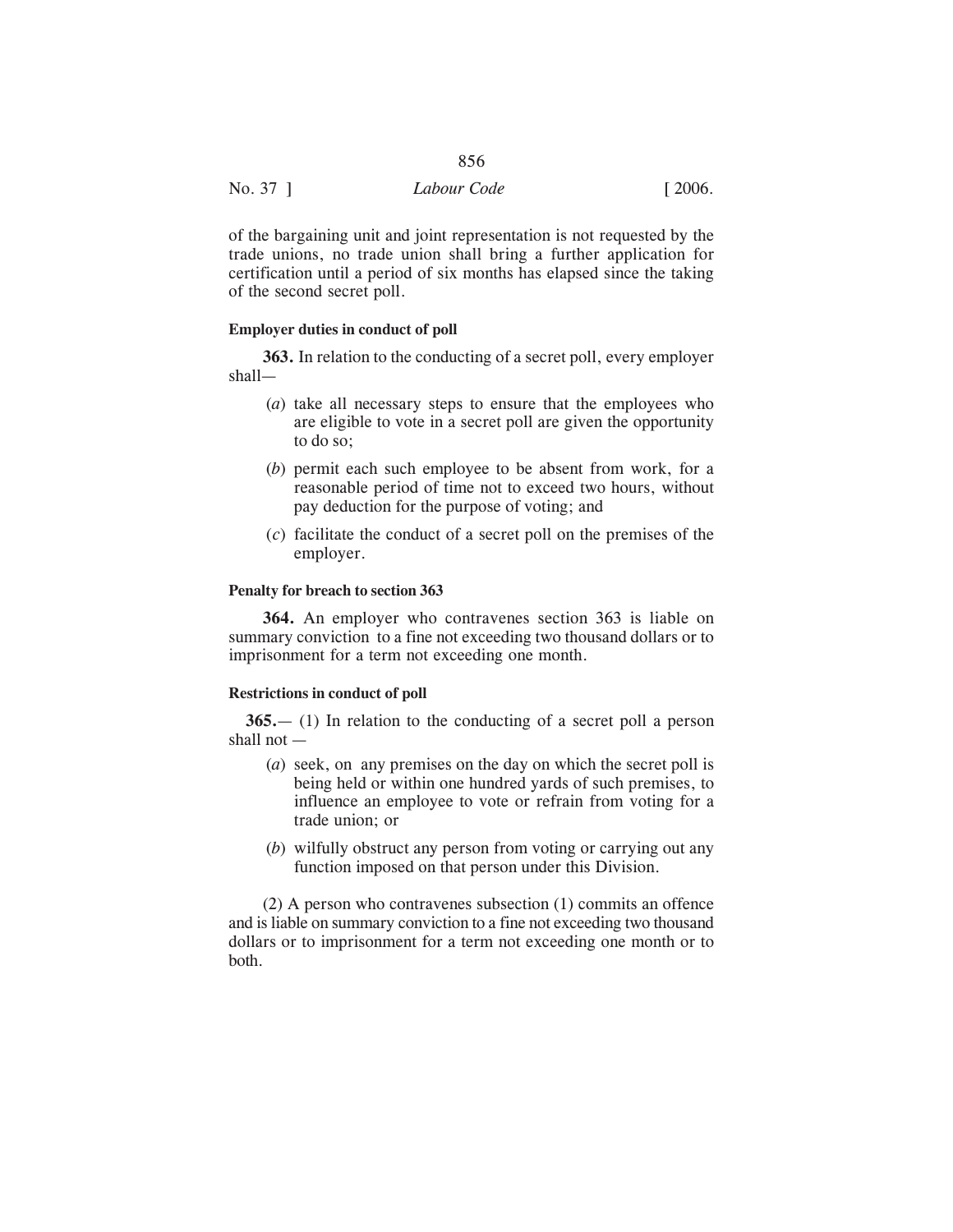# **Employee duties in conduct of poll**

**366.**— (1) In relation to the conducting of the secret poll, an employee shall not —

- (*a*) receive or agree to receive any money, loan, reward, office or place of employment for voting or agreeing to vote or for refraining or agreeing to refrain from voting for a trade union; or
- (*b*) accept or take any food or drink or provision from any person where the intent is to induce the employee to vote or refrain from voting or to reward the employee for having voted or refrained from voting.

(2) An employee who contravenes subsection (1) commits an offence and is liable on summary conviction to a fine not exceeding two thousand dollars or to imprisonment for a term not exceeding one month or both.

# **Grant or refusal of certification**

**367.** The Labour Commissioner shall, in writing, within a period of forty-five days of the receipt of the application under section 357 —

- (*a*) in accordance with this Division, certify the trade union as the recognized bargaining agent for the bargaining unit;
- (*b*) refuse to certify the trade union on the grounds that it has not satisfied the requirement in accordance with section 362; or
- (*c*) refuse to certify the trade union on the grounds that the bargaining unit identified by the trade union is not appropriate.

## **Effect of certification and compulsory recognition and duty to negotiate in good faith**

**368.—** (1) Where a trade union is certified under this Chapter as the exclusive bargaining agent for the employees in the bargaining unit —

(*a*) the trade union shall replace any other trade union that before such certification was the bargaining agent for the employees in the bargaining unit and shall have exclusive authority to bargain collectively on behalf of the employees in the bargaining unit and to bind them by a collective agreement so long as such certification remains in force;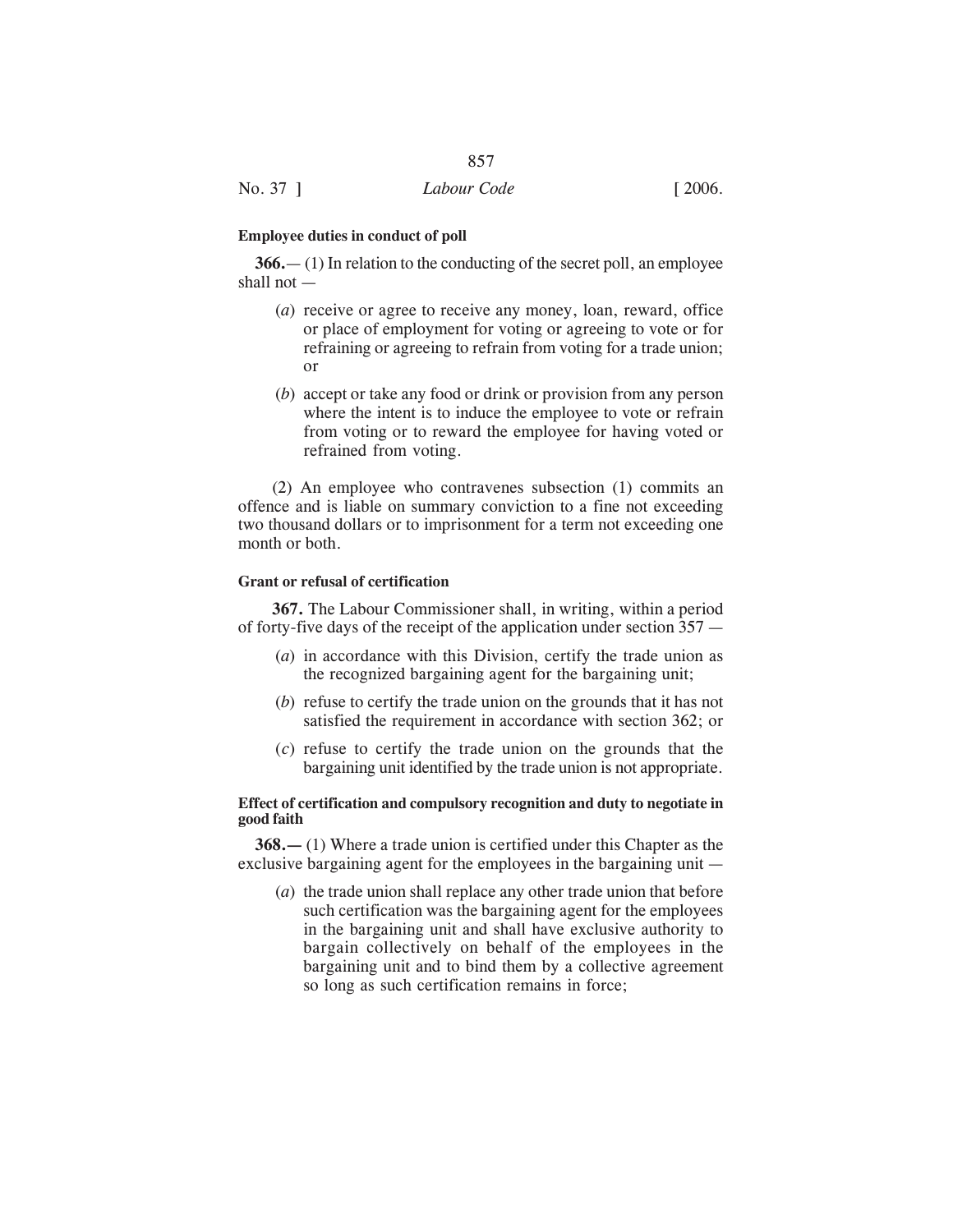# No. 37 ] *Labour Code* [ 2006.

- (*b*) if another trade union had previously been certified or was deemed to have been certified in respect of employees in the bargaining unit, the certification of the last mentioned trade union shall be deemed to be revoked in respect of such employees; and
- (*c*) the certified trade union shall be substituted as a party to any collective agreement applicable to any employees in the bargaining unit in the place of the bargaining agent named in the collective agreement.

(2) Where a trade union has been certified as the recognized bargaining agent for a bargaining unit in accordance with this Division, the employer shall recognize the trade union and the trade union and the employer shall meet and engage in collective bargaining in good faith and make every reasonable effort to conclude a collective agreement.

# **Closing or restructuring of undertaking**

**369.**— (1) Where a trade union has been certified in accordance with this Division, or has made application for certification pursuant to this Division, an employer who decides to close or restructure an undertaking must communicate in writing to the Labour Commissioner and to the trade union —

- (*a*) reasonable notice of intention;
- (*b*) reason for closure or restructuring; and
- (*c*) the number and categories of employees to be affected.

(2) An employer who closes an undertaking without complying with subsection (1) commits an offence and is liable on summary conviction to a fine not exceeding ten thousand dollars.

(3) In any prosecution under subsection (2), the onus shall be on the employer to prove that he or she gave the Labour Commissioner and the trade union concerned reasonable notice and reasons for the closure or restructuring.

#### **New collective agreement**

**370.** A collective agreement shall remain in force until a new agreement is signed by the certified trade union and the employer.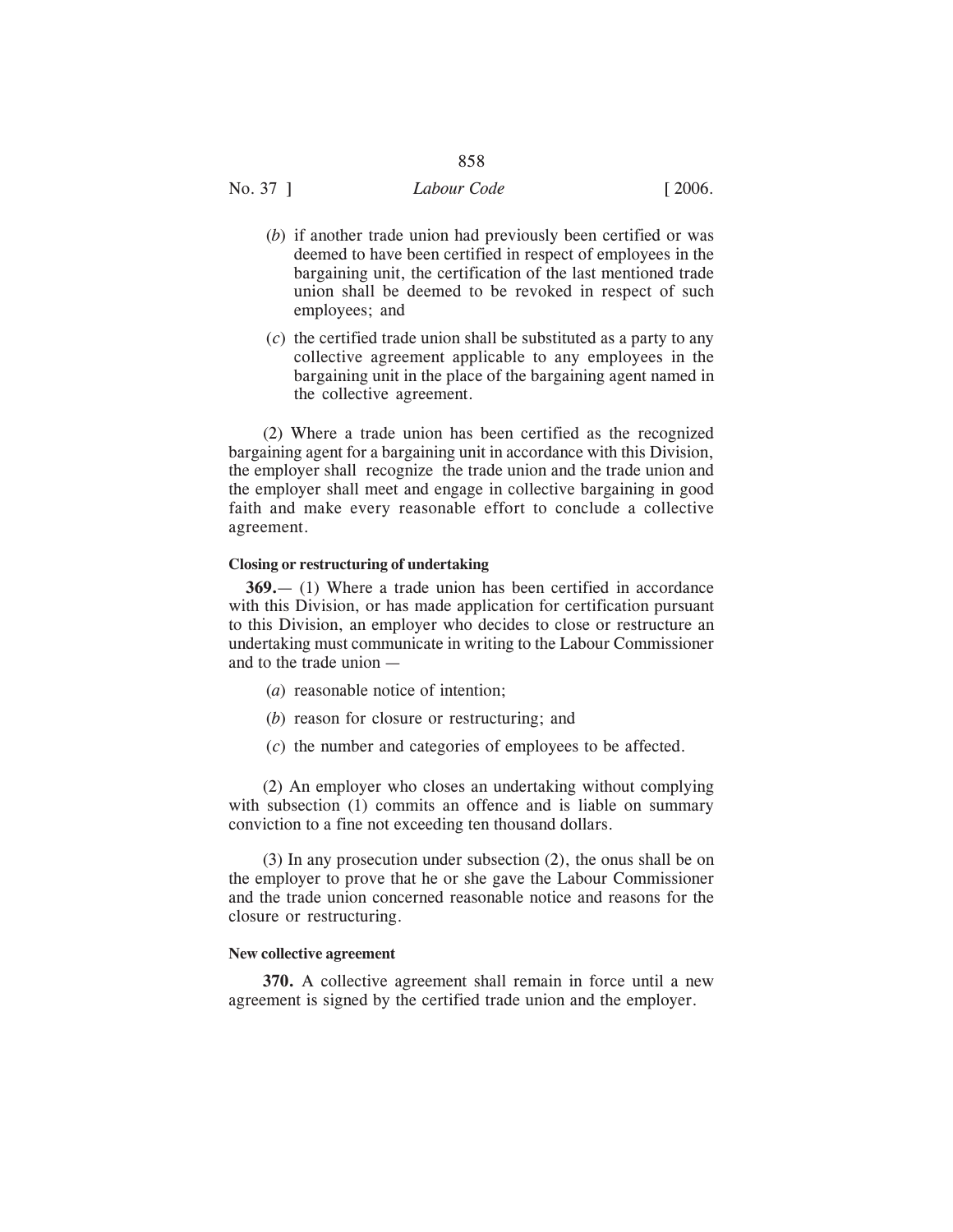#### **Revocation of exclusive bargaining rights**

**371.**— (1) Any time after one year from the certification of a trade union as the exclusive bargaining agent for a bargaining unit, any employee in that bargaining unit may apply to the Labour Commissioner for the withdrawal of the certification on the basis that the majority of employees in the bargaining unit no longer wish to have the trade union as their exclusive bargaining agent.

859

(2) An application under subsection (1), shall be accompanied by evidence that a substantial number of employees in the bargaining unit do not wish to have the trade union as their exclusive bargaining agent.

(3) Within thirty days of receiving an application under subsection (1), accompanied by evidence as required by subsection (2), the Labour Commissioner shall conduct a secret poll of the employees in the bargaining unit.

(4) After a secret poll conducted under subsection (3), the Labour Commissioner shall grant the application made under subsection (1), if more than fifty per cent of those employees in the bargaining unit vote against having the trade union represent the bargaining unit as the exclusive bargaining agent, in which case the Labour Commissioner shall cancel the certification of the trade union and the trade union shall not bring a further application for certification until a period of six months has elapsed.

(5) If the application for cancellation of the certification is refused, no one shall bring a further application for the cancellation of the certification until a period of six months has elapsed.

#### **Right to appeal**

**372.** Where there is a dispute regarding the applicability of section 362 or 363 an aggrieved party may apply for determination by the Tribunal of the matter in accordance with this Code.

#### **Right to choose representative**

**373.** Nothing in this Division prevents an employee from being assisted by a representative of his or her choice, including an officer of a trade union which has not been certified under this Division, in a personal grievance or disciplinary matter relating to his or her employment.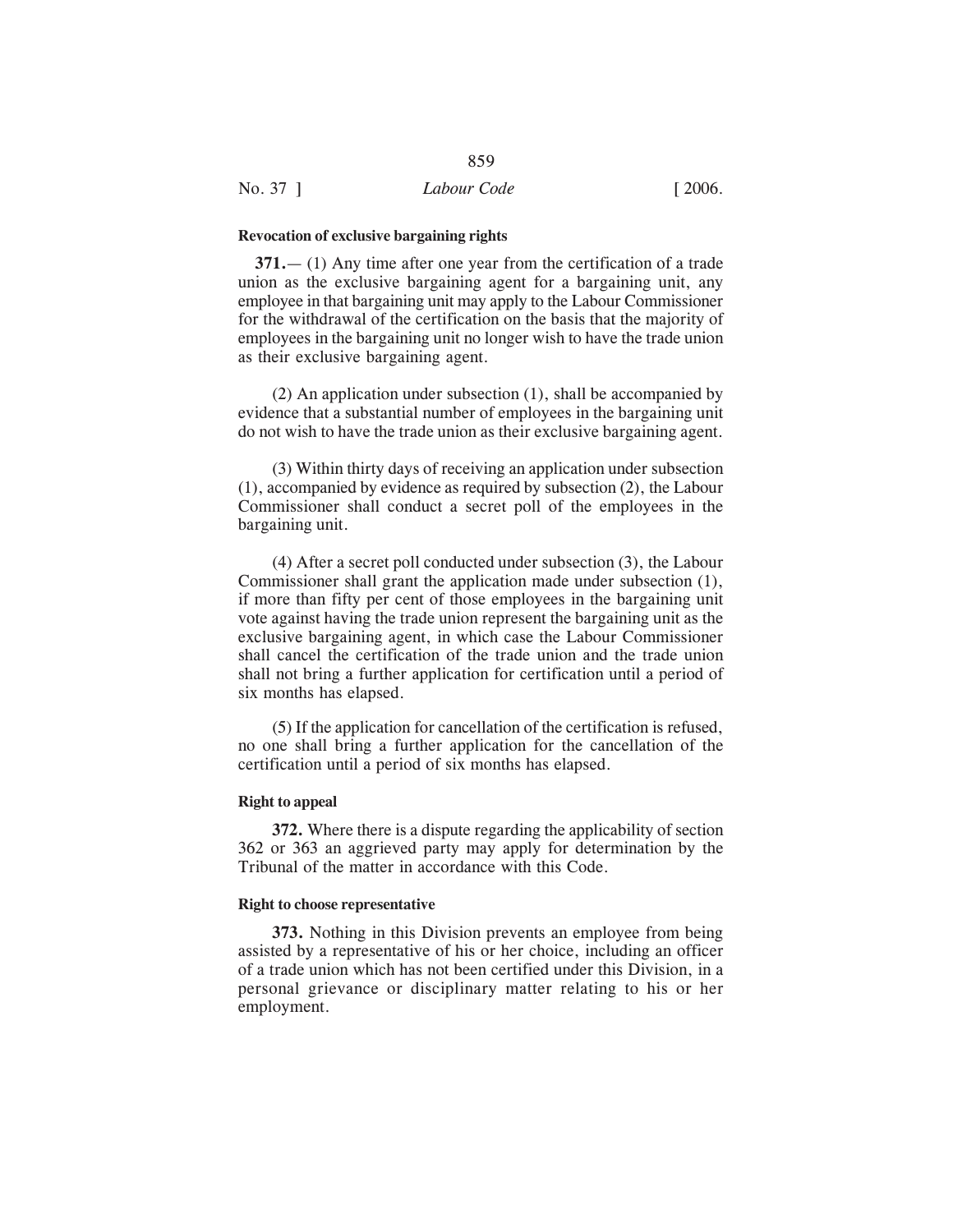#### **Access to employer's premises**

**374.**— (1) An employer shall not deny to an officer or authorized representative of any trade union certified under this Division such access to the employer's premises as is reasonable and necessary for the lawful activities of the trade union.

(2 ) In granting the access pursuant to subsection (1), an employer may impose such restrictions as to time and place which are reasonable and necessary to avoid undue disruption of operations and in the interest of safety.

# **Appropriate time for trade union representatives**

**375.**— (1) Subject to section 374, a representative of a certified trade union at the workplace shall have appropriate time during work hours as is necessary for the performance of his or her duties as the representative and shall not suffer any detriment, discrimination or disadvantage, including any loss in normal pay by reason of such representation.

(2) In determining what is appropriate time, due regard shall be given to the efficient operation of the enterprise.

#### **Offence of refusing to meet to bargain in good faith**

**376.**— (1) An employer shall not refuse or fail to meet to bargain collectively in good faith with a trade union certified as the bargaining agent for its enterprise in accordance with this Division.

(2) A trade union certified as the bargaining agent for an enterprise shall not refuse or fail to meet to bargain collectively in good faith with an employer in accordance with this Division.

(3) An employer or a trade union certified as a bargaining agent that contravenes subsection (1) or (2) commits an offence and is liable for a first offence on summary conviction to a fine not exceeding five thousand dollars or on summary conviction for a second or subsequent offence to a fine not exceeding five hundred dollars for each day on which the offence continues after conviction for the prior offence.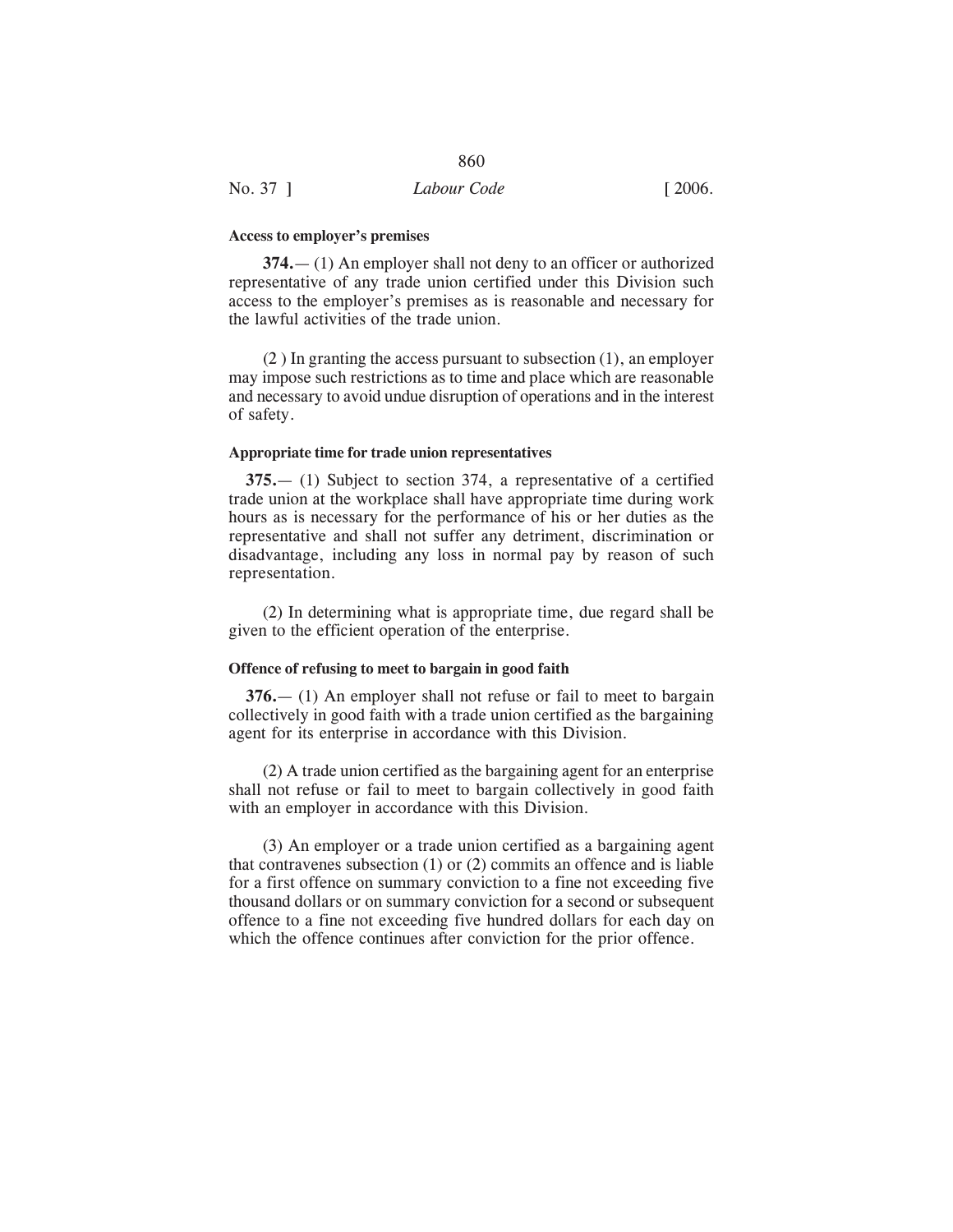| .                                                |  |
|--------------------------------------------------|--|
| No. 37 ]<br>$\lceil 2006. \rceil$<br>Labour Code |  |

(4) Where there is doubt whether the trade union or employers' organization is meeting and engaging in collective bargaining in good faith and making every effort to conclude a collective agreement in accordance with this Division, the matter shall be determined by the Labour Commissioner.

# **Meaning of "to bargain collectively"**

**377.**— (1) For the purposes of this Division—

- (*a*) to "bargain collectively" means the performance of the mutual obligation of the employer or his or her representative and the certified trade union to meet at reasonable times and confer in good faith with respect to wages, hours, and other terms and conditions of employment or termination of employment with a view to reaching agreement, to execute a written contract incorporating any agreement reached, if requested by any party, and, a written contract having been executed, to discuss any question or interpretation thereof;
- (*b*) "refusal to bargain collectively" includes, but is not limited to, the following-
	- (i) on the part of either an employer or a trade union which is the certified trade union, a failure to adhere to any of the requirements of paragraph (a);
	- (ii) on the part of an employer, unilaterally to change working conditions;
	- (iii) on the part of an employer, during the negotiation of a collective agreement, the refusal, upon request, to give to a certified trade union, information which is essential to meaningful bargaining; or
	- (iv) on the part of an employer or trade union, refusal to discuss a grievance under an existing collective agreement or in the discussion of a grievance, to refuse, on request, to give to an employer or a certified trade union, information which is essential to a meaningful discussion of the grievance.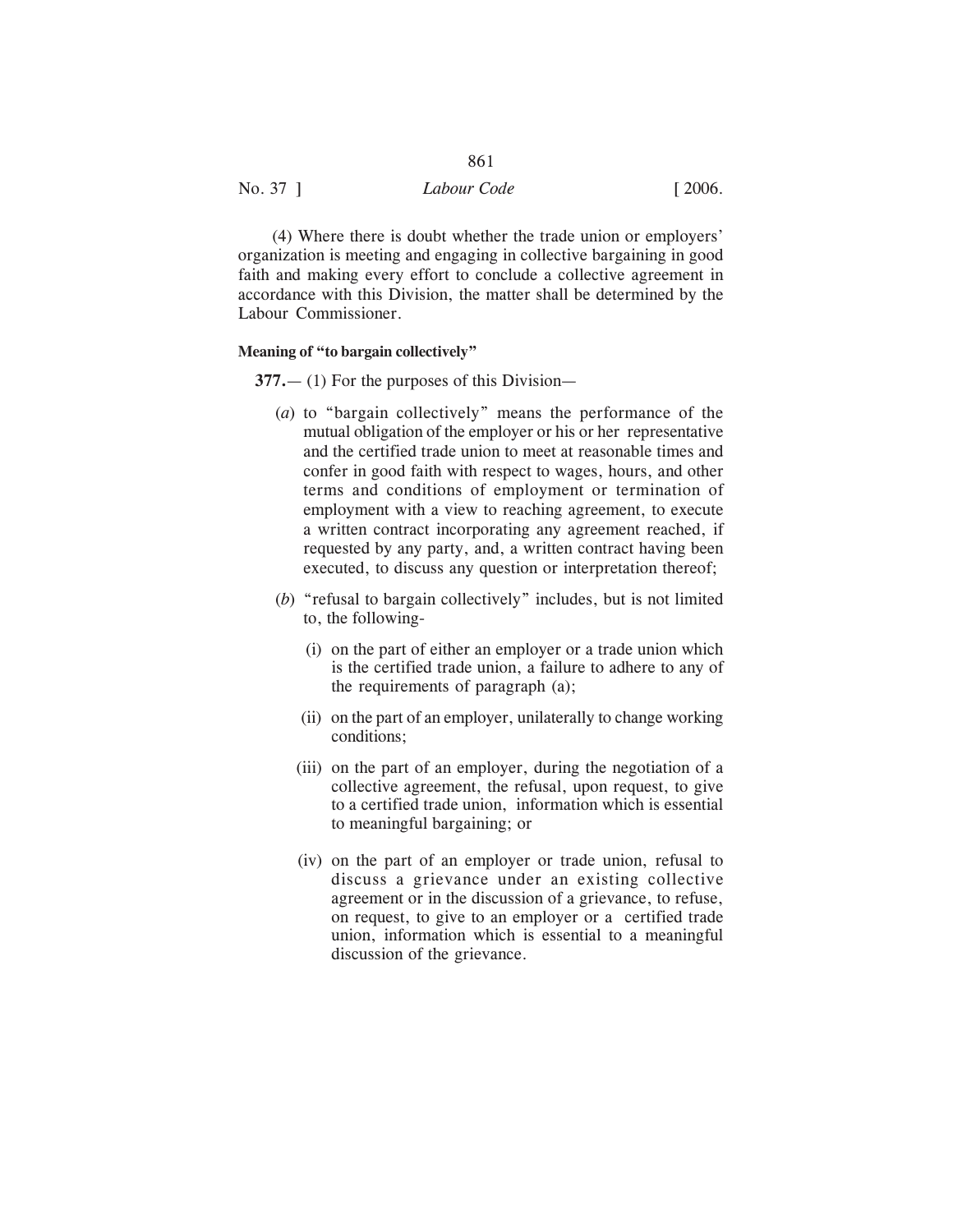862

# DIVISION 3 *Collective Agreements*

### **Collective agreements**

**378.**— (1) A collective agreement shall —

- (*a*) be committed to writing and signed by the parties to the agreement;
- (*b*) contain the date of its duration;
- (*c*) contain effective procedures for the avoidance and settlement of rights and interests disputes which procedures may include a reference of any dispute to conciliation, mediation or arbitration;
- (*d*) contain provisions for the settlement of all differences arising out of the interpretation, application and administration of the agreement;
- (*e*) provide for such other matters as may be agreed between the parties to the agreement;
- (*f*) be signed in the presence of and lodged with the Labour Commissioner or his or her representative.

(2) Nothing in this section shall affect the validity of a collective agreement which is valid and existing immediately before the coming into force of this Division and such agreement shall remain in force until it expires or is replaced by another collective agreement.

#### **Enforceability of collective agreements**

**379.**— (1) A collective agreement is legally enforceable on a certified trade union and an employer that have entered into it and on an employee who is a member of the recognized trade union, or member of a bargaining unit for whom that trade union has been recognized if the collective agreement —

- (*a*) is in writing;
- (*b*) provides that the parties intend it to be a legally enforceable contract in its entirety.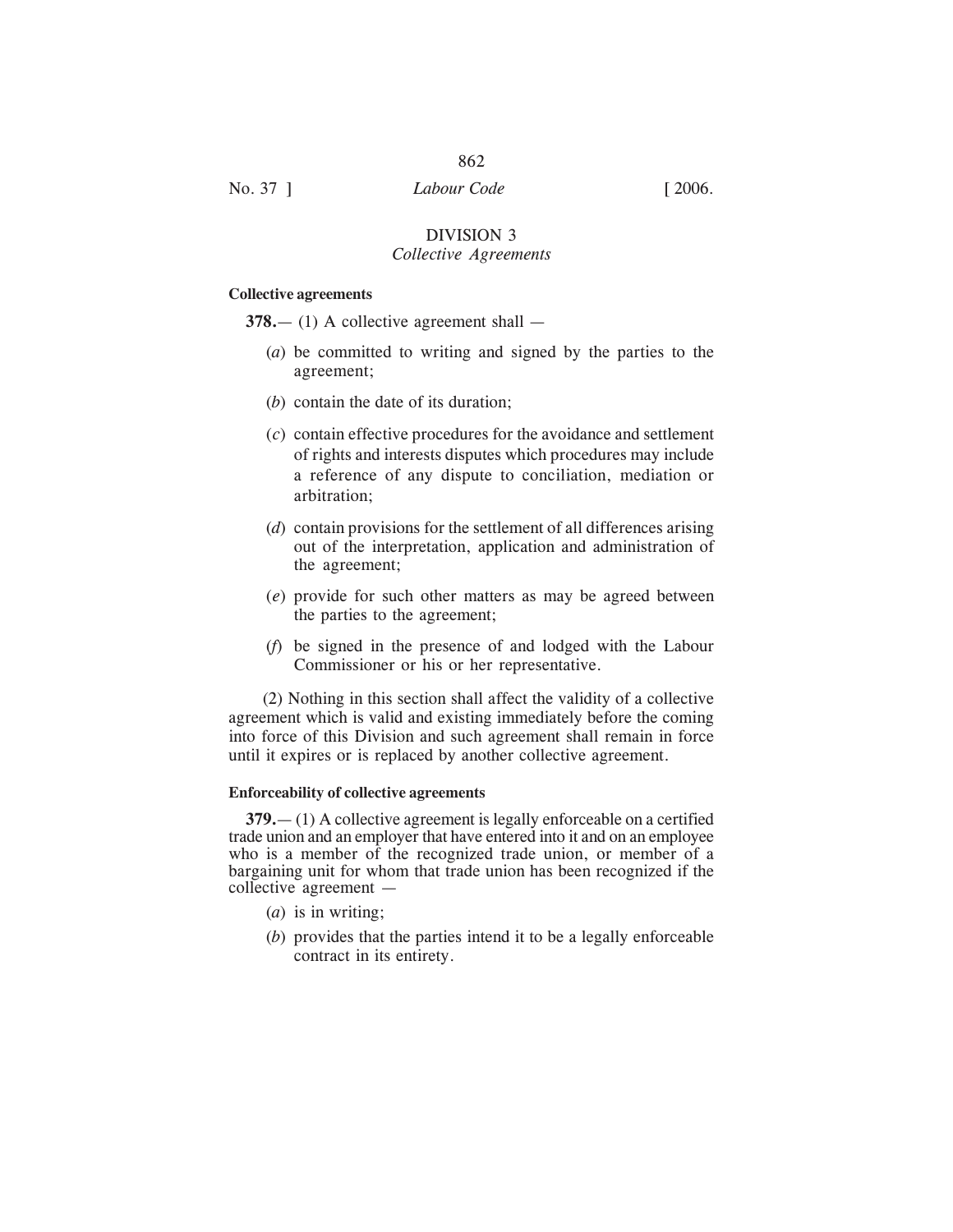(2) Where a collective agreement which is in writing contains a provision stating that the parties intend one or more parts, but not the whole of the collective agreement as a legally enforcement contract,  $then$  —

- (*a*) the specified part or parts shall be legally enforceable; and
- (*b*) the remainder of the collective agreement shall not be legally enforceable,

and the part or parts of the collective agreement which are legally enforceable shall be incorporated into the contract between the employer and employee.

(3) Any party to a binding collective agreement may apply to the Tribunal to enforce the collective agreement.

#### **Successor rights and obligations**

**380.**— (1) If a business or a part of it is sold, leased, transferred, or otherwise disposed of —

- (*a*) the purchaser, lessee or transferee is bound by all the proceedings under this Part that were commenced before the date of the disposition and the proceedings shall continue as if no change had occurred;
- (*b*) if a collective agreement is in force, it continues to bind the purchaser, lessee, or transferee to the same extent as if it had been signed by the purchaser, lessee or transferee.

(2) Where a dispute arises regarding the applicability of this section, an affected party may apply to the Tribunal for a determination of the matter in accordance with this Part.

# **Regulations**

**381.** The Minister in consultation with the Labour Commissioner may make Regulations for —

- (*a*) the conduct, organization and timing of a secret poll; or
- (*b*) the carrying out of the provisions of this Division into effect.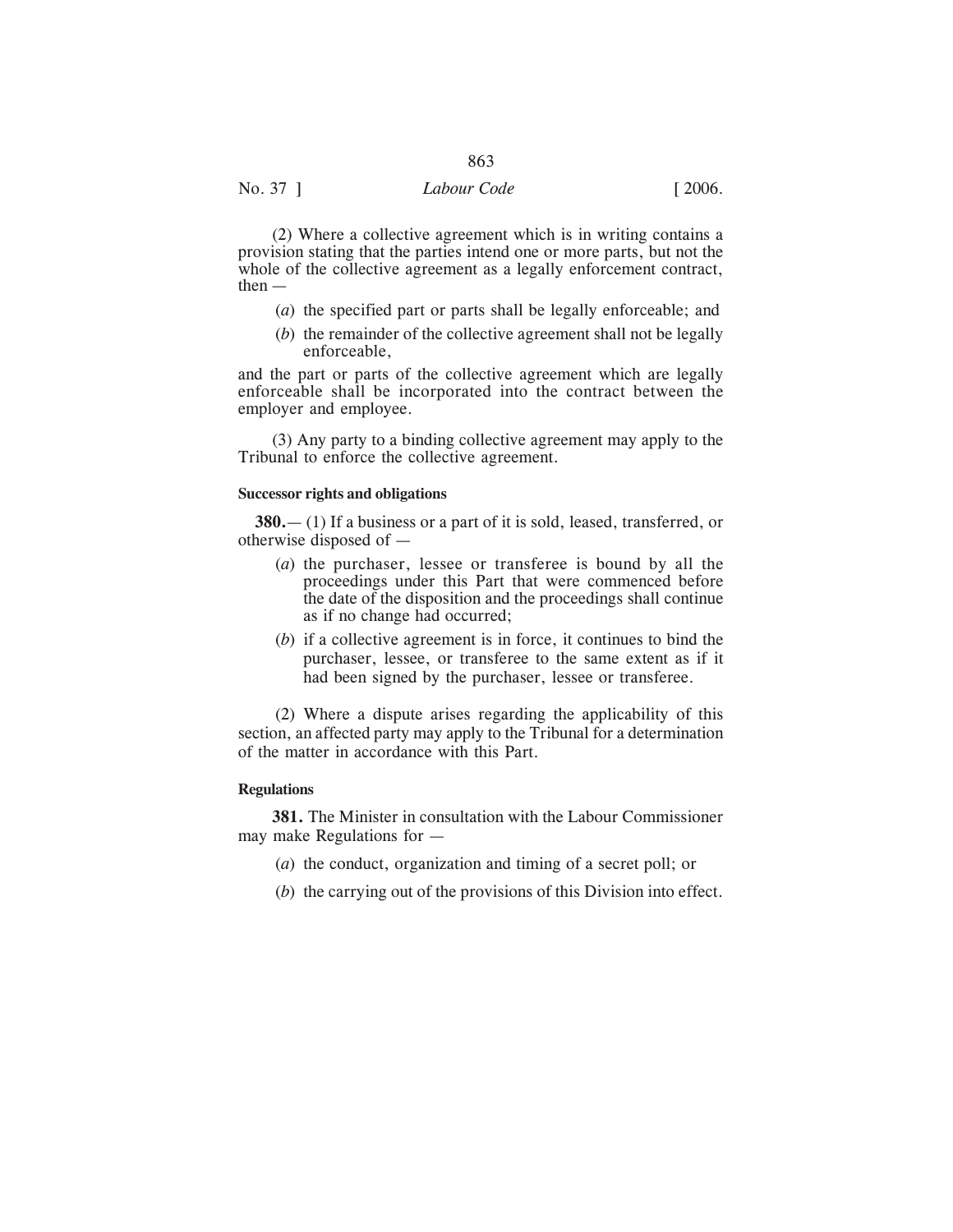# PART VIII PRINCIPLES AND PROCEDURES IN INDUSTRIAL RELATIONS AND INDUSTRIAL DISPUTES

#### DIVISION 1

# *Settlement of Trade Disputes*

#### **Non-application**

**382.** The provisions of this Division do not apply to members of the protective services.

## **Freedom to engage in industrial action**

**383.** Every person has the freedom to engage in industrial action within the limits prescribed by this Code and no court shall have jurisdiction with respect to the granting of any restraining order or any injunction, temporary, or permanent, in connection with industrial action taken in accordance with this Code.

#### **Peaceful picketing**

**384.** Notwithstanding anything contained in this Code or any other law to the contrary, one or more persons acting on their own behalf or on behalf of a trade union, or of an individual employer, in furtherance and contemplation of a trade dispute, may attend at or near a place where a person works or carries on business, if they so attend merely for the purpose of peacefully obtaining or communicating information, or of peacefully persuading any person to work or abstain from working.

# **Effect of strike on contract of employment**

**385.** A person does not commit a delict, a breach of contract or a breach of a collective agreement merely by taking part in a strike or a lockout in compliance with this Code.

#### **Employee not entitled to remuneration during strike**

**386.** An employer is not obliged to remunerate an employee for services that the employee does not render during a strike or lockout.

#### **Trade disputes to be reported to Labour Commissioner**

**387.** Where a trade dispute exists or is contemplated, it shall be reported to the Labour Commissioner by, or on behalf of the parties to the dispute, and the Labour Commissioner shall consider the matter and take such steps as seem to him or her, expedient for promoting a settlement of such dispute.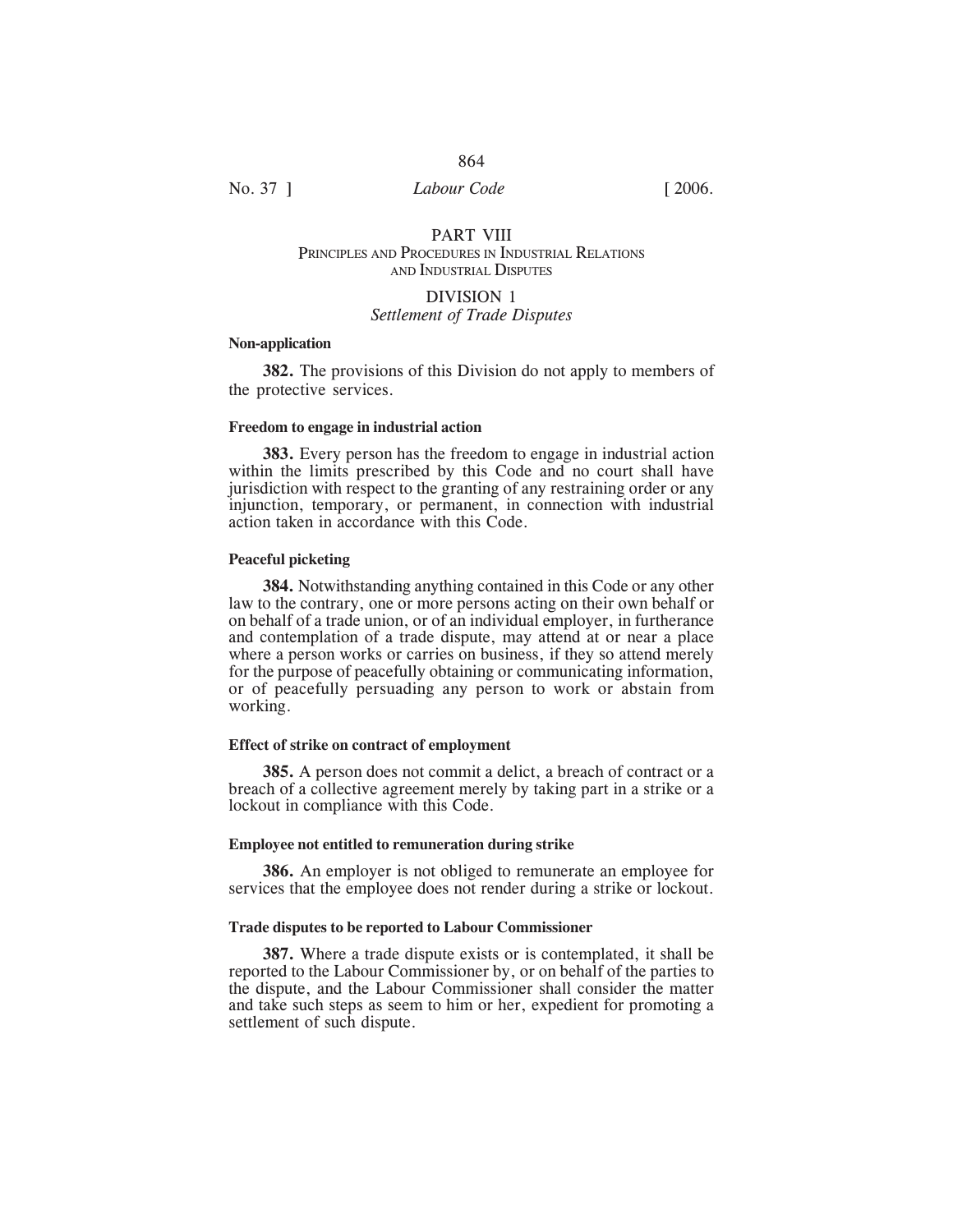#### **Referral of trade dispute to the Tribunal with consent**

**388.** After a trade dispute is reported to the Labour Commissioner, he or she may, and if both parties to the dispute consent, refer the matter for settlement to the Tribunal.

#### **Conciliation procedures to be exhausted**

**389.** — (1) Where there exists in any trade or industry arrangements for settlement of disputes by conciliation or arbitration made pursuant to an agreement between employers' organizations and trade union organizations, the Labour Commissioner shall not, unless with the consent of both parties to the dispute, and unless and until there has been a failure to obtain a settlement by means of those arrangements, refer the matter for settlement in accordance with this Division.

(2) Notwithstanding the provisions of subsection (1), where a party has referred a matter for settlement to the Labour Commissioner and the Labour Commissioner discovers a failure by the parties to exhaust the steps outlined in the grievance procedure before its referral, the Labour Commissioner shall not consider the matter and shall direct the parties to abide by the provisions of the grievance procedure.

#### **Minister to attempt mediation**

**390.**— (1) Notwithstanding the provisions of section 389, where a trade dispute exists or is contemplated the Minister may, if in his or her opinion such dispute is likely to be harmful to the public interest, intervene in the dispute or pending dispute, for the purposes of mediation.

(2) Where the Minister intervenes pursuant to subsection (1), he or she shall take such steps as he or she deems expedient for promoting a settlement of the dispute including the summoning of the parties together to attempt reconciliation.

(3) If the Minister fails at promoting a settlement to the dispute, he or she shall notify the parties to the dispute and thereafter be referred to the Tribunal for settlement.

#### DIVISION 2

#### *Regulation of Disputes in the Essential Services*

#### **Dispute procedure**

**391.**— (1) Any trade dispute which exists or is contemplated in an essential service shall be reported in writing to the Minister by or on behalf of either party to the dispute.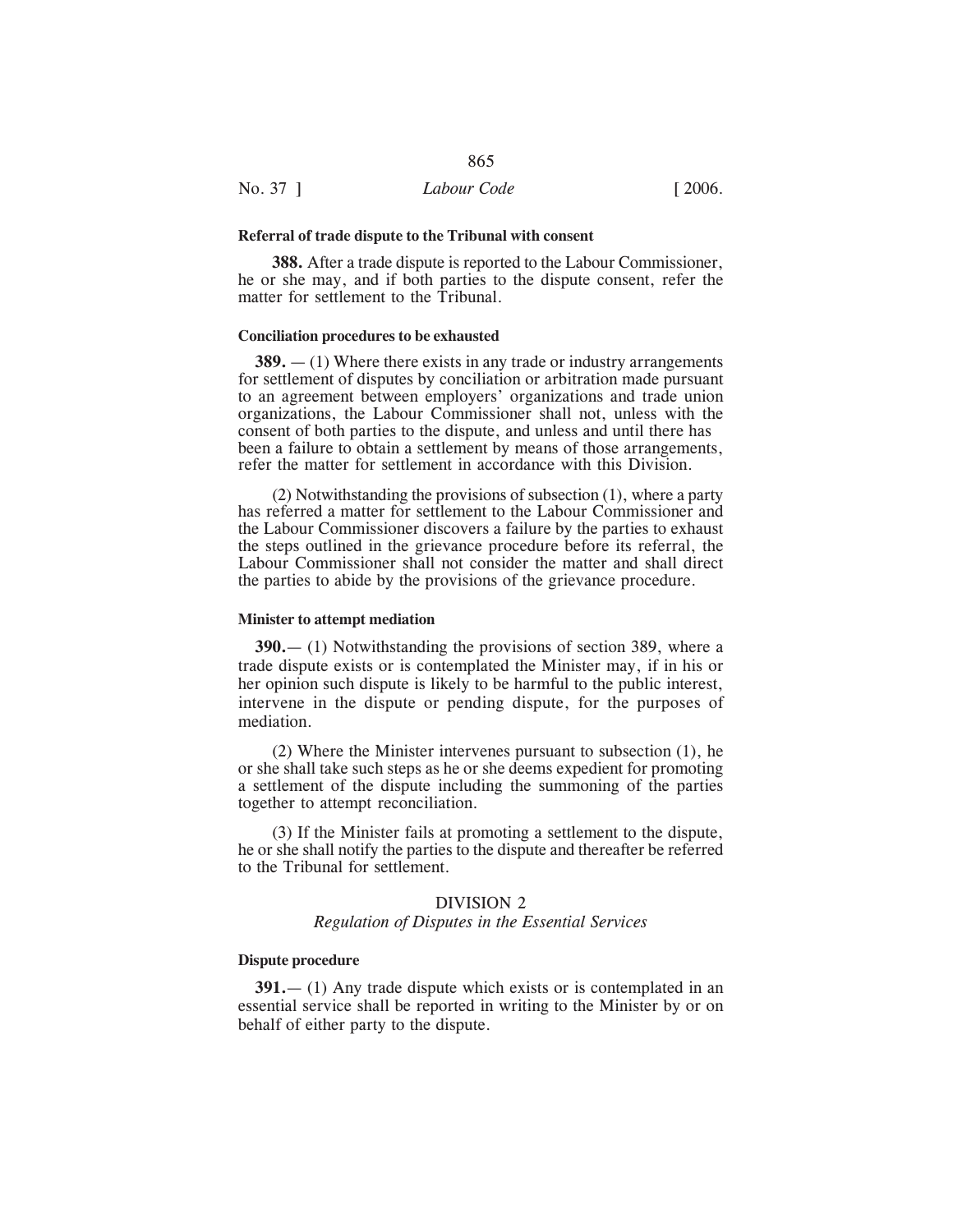- (2) Where the Minister —
- (*a*) after a report is made to him or her in accordance with subsection (1) and he or she is satisfied that such trade dispute exists or is contemplated in an essential service; or
- (*b*) on his or her own initiative becomes aware of the existence of a trade dispute in an essential service or contemplates such dispute,

the Minister may investigate any matter appearing to him or her to be relevant to that dispute or take such steps as appear expedient to the Minister to promote a settlement.

(3) The Minister shall consider any dispute reported to him or her in accordance with subsection (1) or that he or she became aware of in accordance with subsection (2)(b), and, if in the Minister's opinion, suitable means for settling the dispute already exist in an agreement between the parties to the dispute, he or she shall refer the dispute for settlement in accordance with the agreement.

(4) Where steps to promote a settlement of the dispute have been taken by the Minister under the provisions of subsection (2) or (3) and those steps have not resulted in a prompt settlement of the dispute, the Minister shall —

- (*a*) within fourteen days from the date on which the dispute was reported to him or her; or
- (*b*) within fourteen days from the date when the Minister first took cognisance of the dispute in accordance with subsection  $(2)$ ;

refer the dispute for settlement to the Tribunal.

(5) Where there is no suitable means of settlement for a trade dispute in accordance with subsection (3) or where a dispute exists in an essential service and industrial action is taking place in that essential service, the Minister, notwithstanding the existence of means for settling the dispute in accordance with subsection (3), shall refer the dispute to the Tribunal before the expiration of fourteen days of the date on which the dispute was reported to him or her in accordance with subsection (1) or on which he or she took cognisance of the dispute in accordance with subsection (2)(b).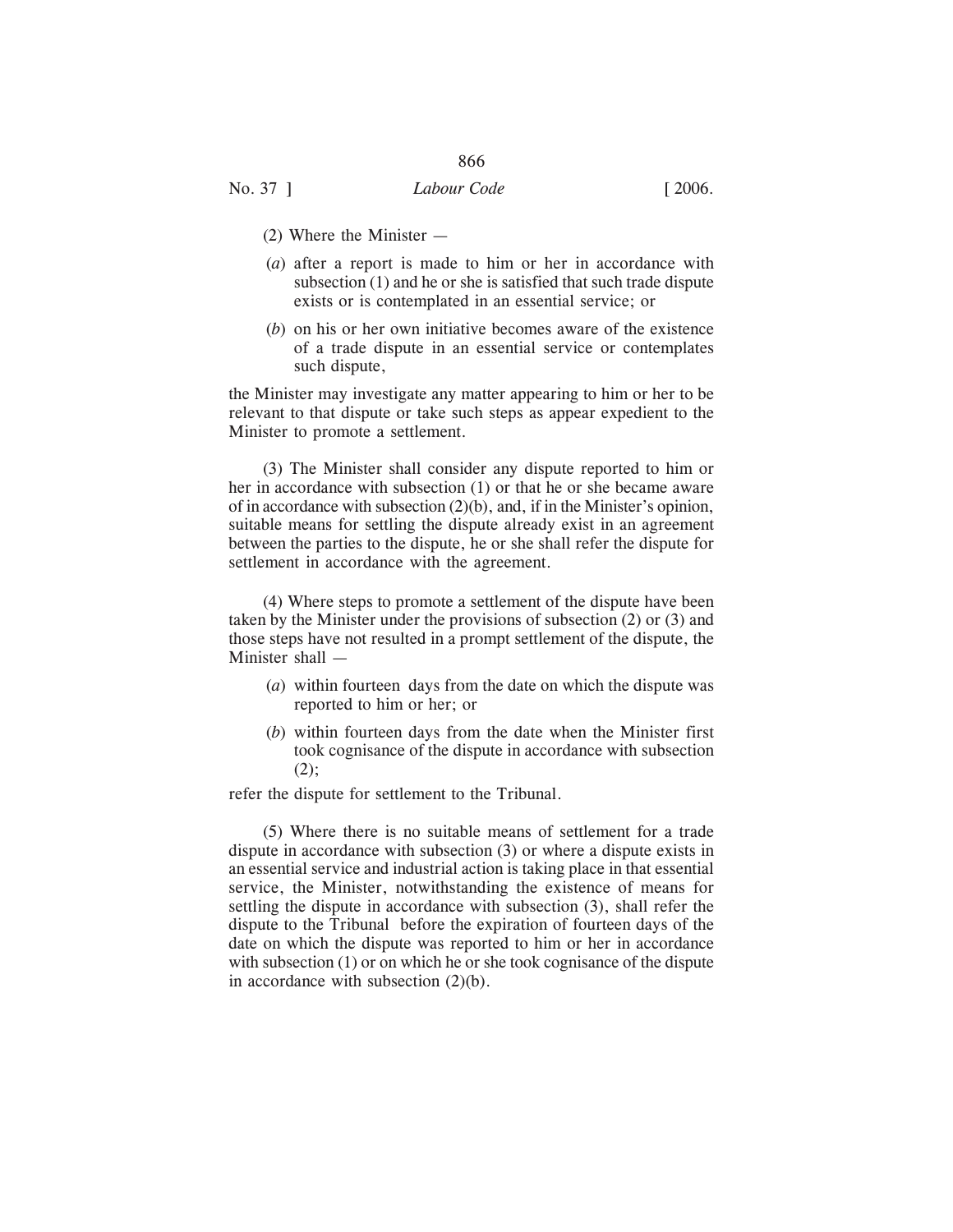#### **Prohibition of lockouts, strikes and industrial action**

**392.**— (1) A person shall not take part in industrial action in connection with a trade dispute in an essential service —

- (*a*) during the period when the dispute is before the Tribunal; or
- (*b*) where the Minister has referred the matter for settlement in accordance with section 391(3);

and in any event, not before the expiration of thirty-one days following the report of the dispute in accordance with section 391(1).

(2) A person who contravenes the provisions of subsection (1), commits an offence and is liable on summary conviction to a fine not exceeding ten thousand dollars.

(3) A person who incites or instigates or in any way encourages, persuades or influences a person employed or engaged in an essential service to take part in industrial action in contravention of this Division, commits an offence and is liable on summary conviction to a fine not exceeding five thousand dollars.

# **Employer to post copy of section on premises**

**393.**— (1) An employer in an essential service shall ensure that a printed copy of section 392(3) is kept posted in some conspicuous place in the workplace where it may conveniently be read.

(2) A person, who unlawfully damages, defaces, obliterates, destroys or removes any printed copy of section 392(3) posted as required pursuant to subsection (1), commits an offence and is liable on summary conviction to a fine not exceeding three thousand dollars.

#### **Endangering life and property**

**394.**— (1) A person shall not wilfully take part in industrial action in an essential service, knowing or having reasonable cause to believe that the probable consequences of his or her so doing, either alone or in combination with others, will be to endanger human life or cause serious bodily injury, or to expose valuable property, whether immovable or movable, to destruction or serious damage.

(2) A person shall not incite or instigate, or in any way encourage, persuade or influence another to take part in industrial action in an essential service, knowing or having reasonable cause to believe that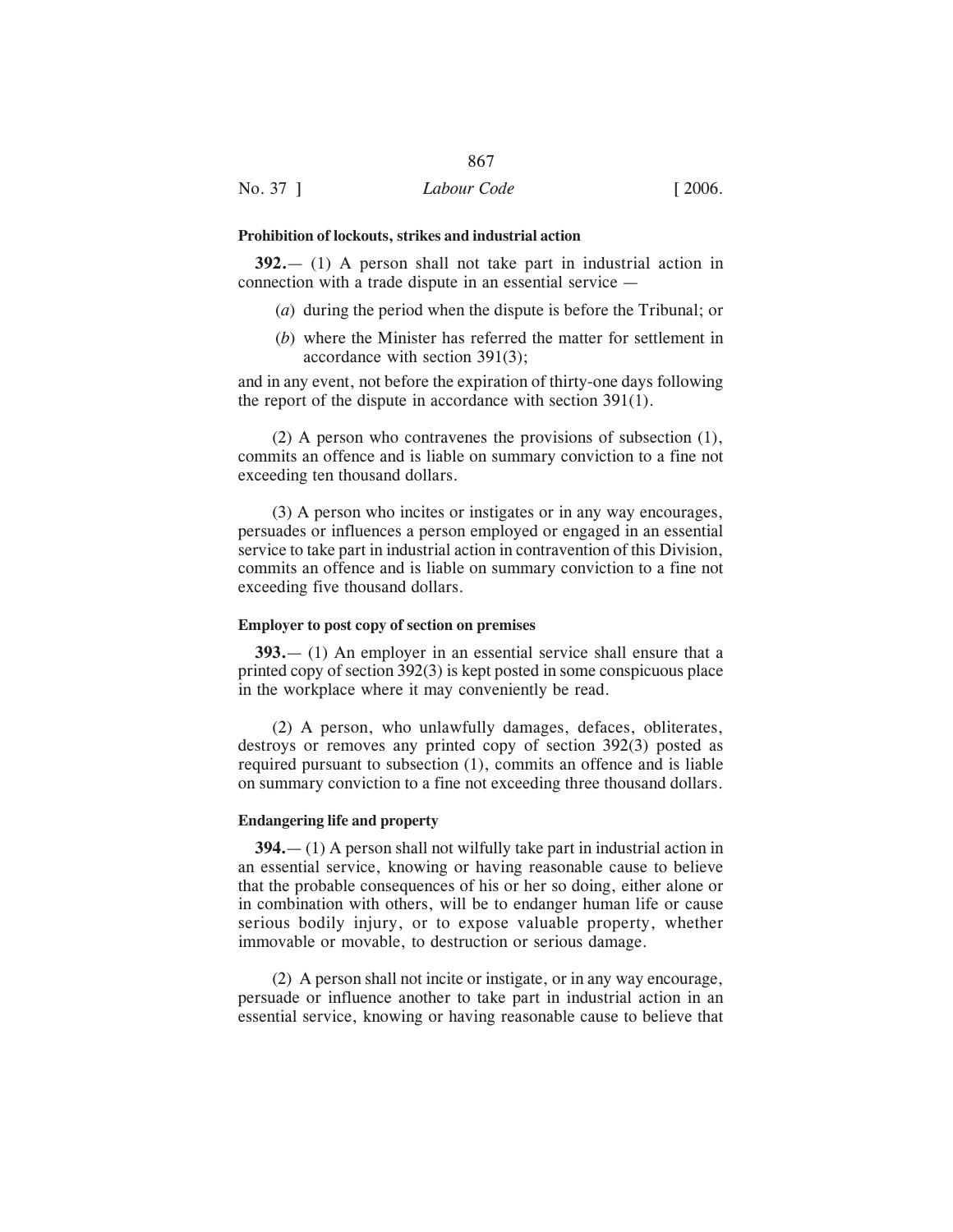| No. 37 ] | Labour Code | $\lceil 2006. \rceil$ |
|----------|-------------|-----------------------|

the probable consequences of that other person so doing would be to endanger human life or cause serious bodily injury, or to expose valuable property, whether land or personal, to destruction or serious damage.

(3) A person who contravenes subsection (1) commits an offence and is liable on summary conviction to a fine not exceeding ten thousand dollars.

#### **Permission from Attorney General for prosecutions**

**395.** A prosecution for an offence under this Division shall not be commenced without the consent of the Attorney General.

# **Duty of Minister to take measures for the preservation of essential services**

**396.**— (1) It shall be the duty of the Minister to take all lawful measures including the expenditure of public funds for the preservation, maintenance and continuity of any essential service.

(2) Sums required for the purposes of subsection (1) or for carrying out the provisions of this Division may be payable out of the Consolidated Fund.

# **Services declared to be essential services**

**397.** The services specified in the Eighth Schedule are declared to be essential services.

# **Minimum service in some sectors**

**398.** Where industrial action takes place or is contemplated in an essential service, provision shall be made for minimum service to be rendered to the public such that the economy, health or safety of the country is not endangered.

#### **Power of Minister to make Regulations**

**399.** The Minister may make Regulations generally for giving effect to or for the better carrying out of the provisions of this Division.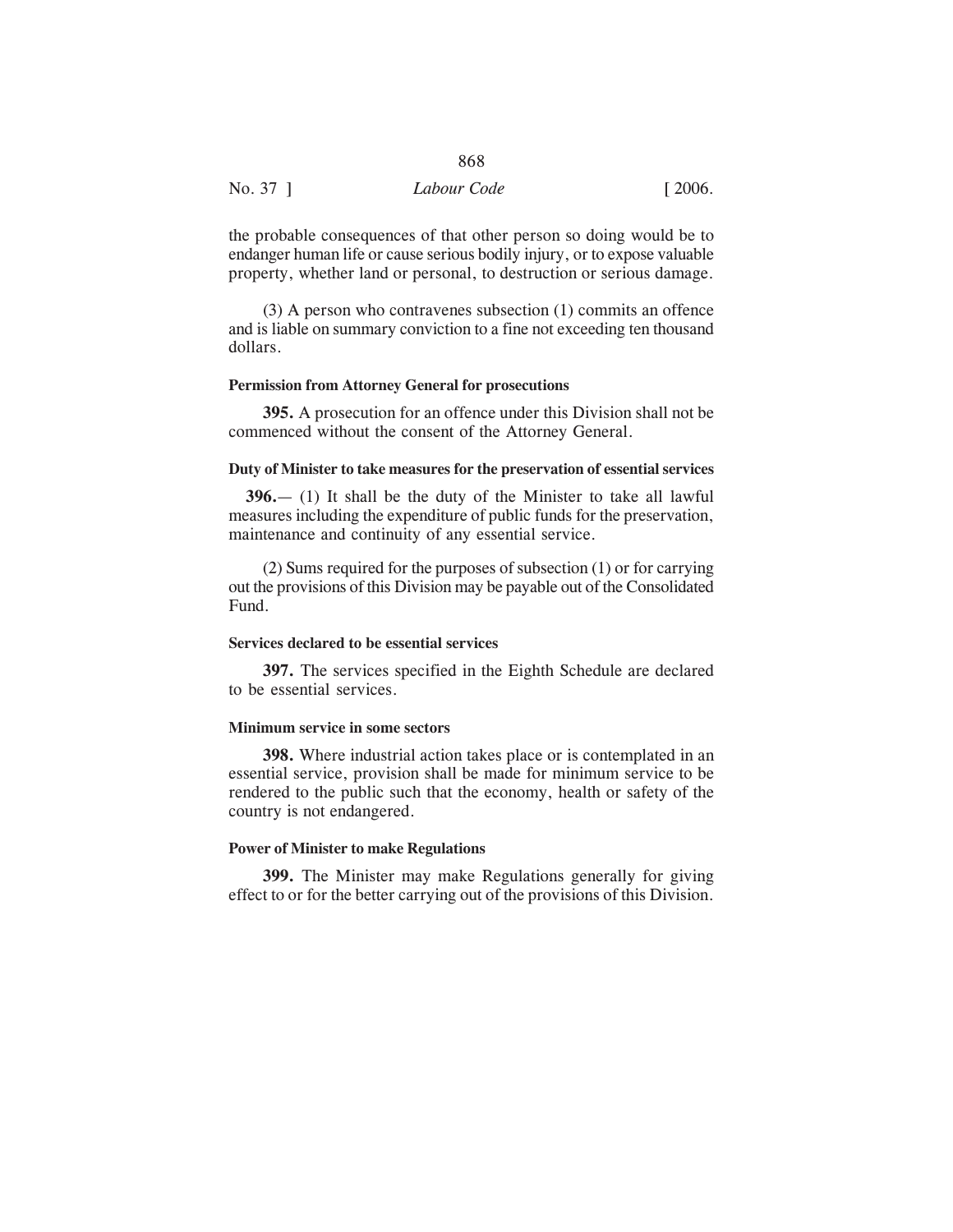## No. 37 ] *Labour Code* [ 2006.

## DIVISION 3 *Dispute Resolution by Labour Department*

#### **Department of Labour**

**400.** The Department of Labour shall administer and carry out all administrative functions as laid down under this Code and as the Minister may direct.

#### **Officers of the Department of Labour and appointment**

**401.**— (1) There shall be labour officers of the Department of Labour comprised of a Labour Commissioner, a Deputy Labour Commissioner, occupational safety and health officers, a law officer and such other labour officers as may be necessary for the efficient functioning of this Code.

(2) The Public Service Commission shall appoint such number of labour officers as may be necessary to carry out the duties of the department effectively.

(3) For the purposes of this Code "law officer" has the meaning given to it pursuant to the Legal Professions Act, Cap. 2.04.

#### **Responsibilities of the Labour Commissioner**

**402.**— (1) The Labour Commissioner shall be responsible for the general administration of the work of the Department of Labour , for the administration of the Code and such other functions as may be assigned to him or her by the Minister.

(2) Without derogating from the generality of subsection (1) in particular, the Labour Commissioner shall —

- (*a*) promote the settlement of any differences between employers and employees in accordance with the provisions of this Code including the facilitation of any meetings for the purposes of conciliation between the parties to a trade dispute;
- (*b*) advise the Minister on all labour matters and on measures to improve industrial relations generally;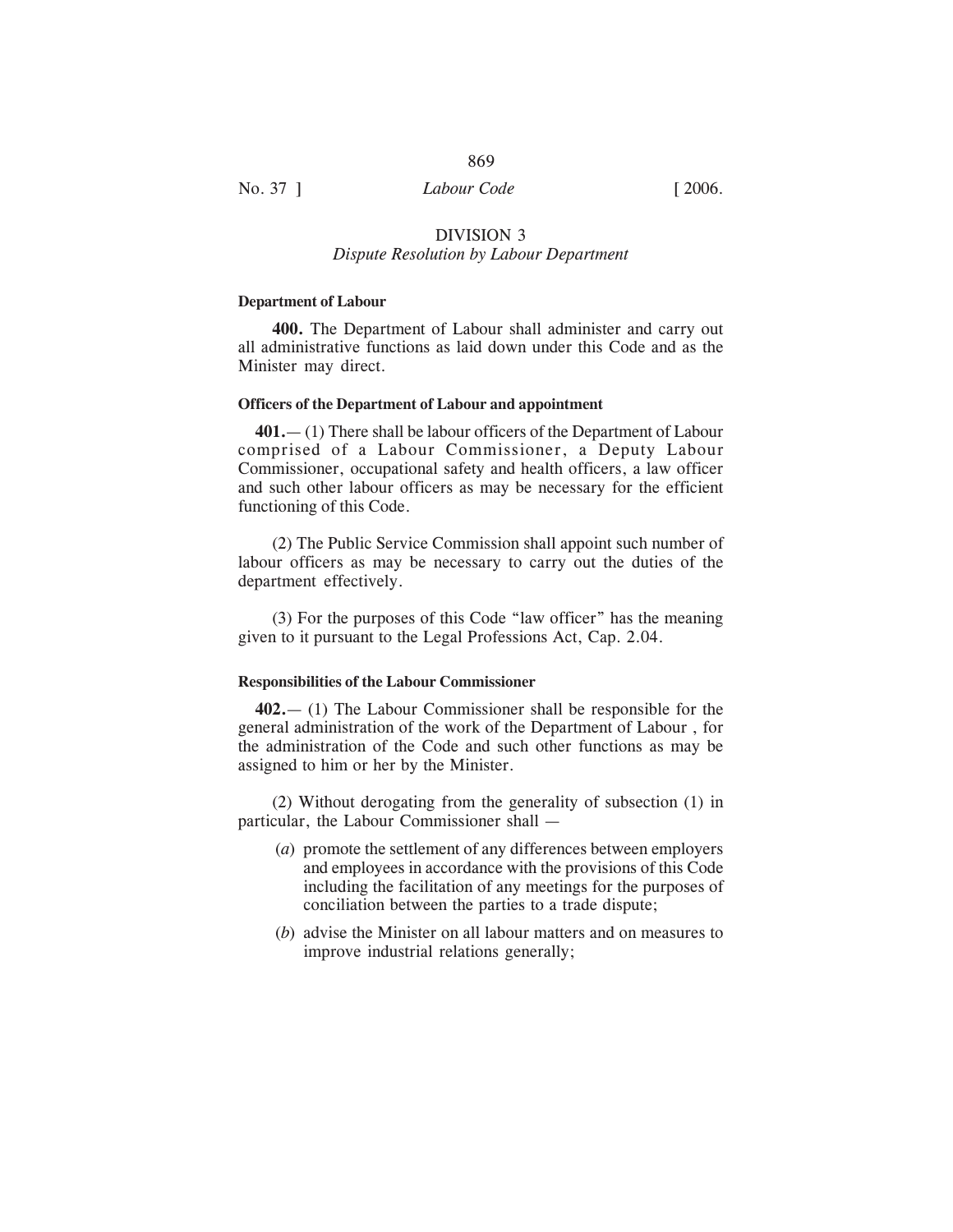- (*c*) encourage the development of tripartism and collective bargaining and provide technical advice to employers and trade unions on industrial relations;
- (*d*) be responsible for the inspection of all workplaces in accordance with this Code;
- (*e*) prepare an annual report on the work of the department of labour and on its functions under this Code and such reports shall be published within twelve months after the end of the year to which they relate;
- (*f*) make recommendations to the Minister for the promotion of good industrial relation practices;
- (*g*) where he or she deems appropriate, recommend to the Minister to collect, prepare and publish statistics relating to any matter pertaining to this Code and labour matters in the country;
- (*h*) where possible, facilitate mechanisms for training and retraining of workers in Saint Lucia on a tripartite basis;
- (*i*) delegate certain of his or her powers to other labour officers in order to enforce the provisions of this Code and to revoke such delegation at any time; and
- (*j*) act, to the best of his or her ability, as an advisor on all matters pertaining to the Code and all matters concerning employment in Saint Lucia when called upon to do so by employers or trade unions.

## **Power of Labour Commissioner to institute proceedings**

**403.** The Labour Commissioner may institute or cause to be instituted any hearing, prosecution, or proceeding before the Tribunal for investigation and determination for the purposes of enforcing the provisions of this Code.

## **Proceedings instituted by Labour Commissioner upon complaint**

**404.** Where any person alleges a violation of a provision of this Code, he or she may report the matter to the Labour Commissioner who may institute or cause to be instituted proceedings before the Tribunal.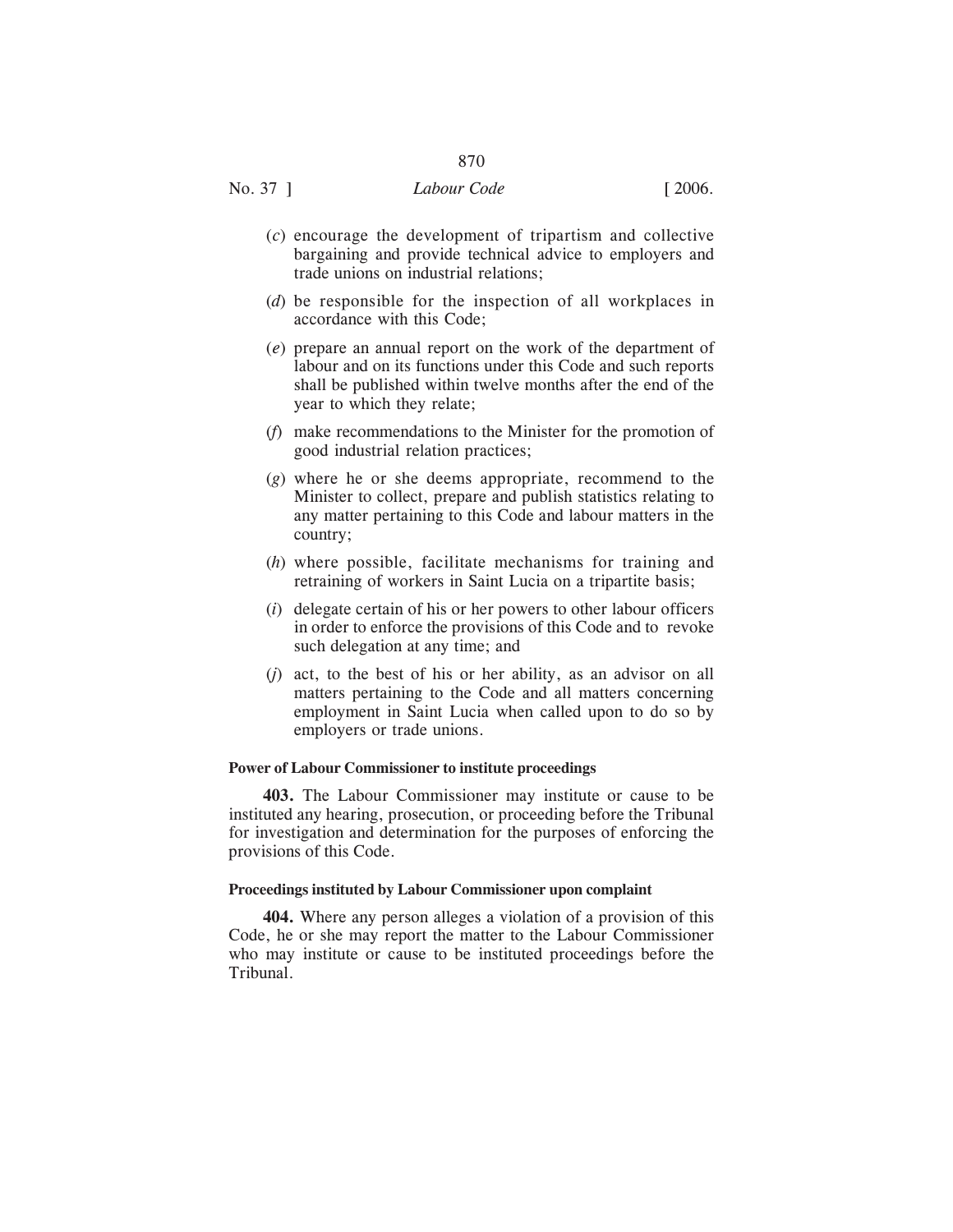| No. 37 ] | Labour Code | [2006] |
|----------|-------------|--------|

#### **Labour Commissioner to hold informal inquires**

**405.** The Labour Commissioner may inquire informally into any dispute or, pending dispute between an employer and employee or a complaint under this Code brought to his or her notice, and use his or her offices and influence to bring about a fair and reasonable settlement of such dispute or complaint without recourse to formal or legal proceedings.

## **Power of the Labour Commissioner to summon witnesses**

**406.** The Labour Commissioner may, in the exercise of his or her functions under this Code, summon any employer, union, employee, interested party or witness to the Department of Labour for the purposes of facilitating an investigation of any complaint, matter or query under this Code or the resolution of any industrial relations dispute.

#### **Powers of labour officers**

**407.** A labour officer may —

- (*a*) enter any workplace or place where an employee is housed, freely and without previous notice or warrant, during working hours, for the purposes of inspection or investigation in relation to matters arising from this Code;
- (*b*) enter, during working hours, any premises which he or she reasonably believes to be a workplace;
- (*c*) enter the private home of an employer with the consent of the employer or with a warrant from a Magistrate where a labour officer reasonably believes that the private home of the employer is an industrial establishment or workplace;
- (*d*) carry out any examination, test or enquiry which he or she considers necessary in order to satisfy himself or herself that the provisions of this Code relating to the employment of persons or the operation of a workplace are being strictly observed;
- (*e*) seek information from the employer or the employees of the undertaking or interested parties or any witness on any matter concerning the application of any such provision of this Code;
- (*f*) require the production of any records, books, registers or other documents, the keeping of which is prescribed by this Code and copy such documents or make extracts of them;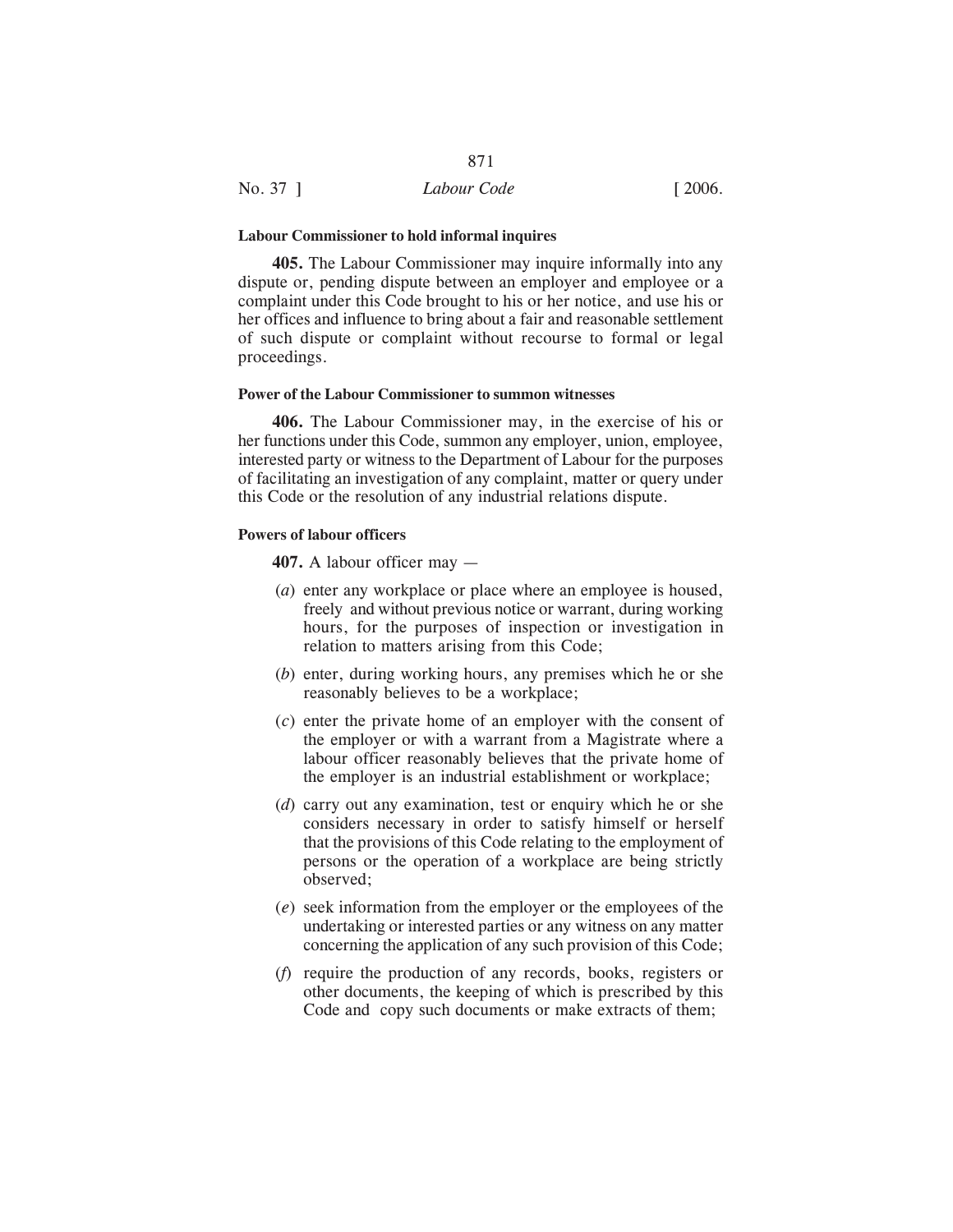# No. 37 ] *Labour Code* [ 2006.

- (*g*) upon giving a receipt, seize any records, books, registers or other documents the keeping of which is prescribed by this Code which are, in the opinion of the labour officer, necessary for the resolution of a dispute, matter or query under this Code, and where the labour officer reasonably believes that such records, books registers or other documents are not likely to be forthcoming voluntarily from the employer; but where such books, records or other documents are necessary for the continued operations of the business reasonable access thereto shall be allowed to the employer;
- (*h*) enforce the posting of notices required by legal provisions;
- (*i*) for purposes of analysis take or remove samples of materials and substances used or handled, subject to the employer or the employer's representative being notified of, shown and authenticating any samples or substances to be taken or removed for that purpose;
- (*j*) take such photographs or video shots as may be useful for such purposes;
- (*k*) require the employer or any person in the service of that employer to give the labour officer all reasonable assistance with, and to answer all questions relating to the examination.
- (*l*) require from employers, information as to the terms and conditions of employment of the employees and any other information necessary to enforce the provisions of this Code;
- (*m*) search, if necessary with the assistance of any other person, any building, receptacle or place for books, records, documents, papers or things which may afford evidence as to the violation of any provision of this Code; or
- (*n*) exercise any additional powers laid down under section 176 when acting in the capacity of an occupational safety and health officer.

## **Immunity of labour officers**

**408.** An action shall not be brought against any labour officer in respect of anything done or omitted to be done by him or her in good faith in the execution of his or her powers and duties under this Code.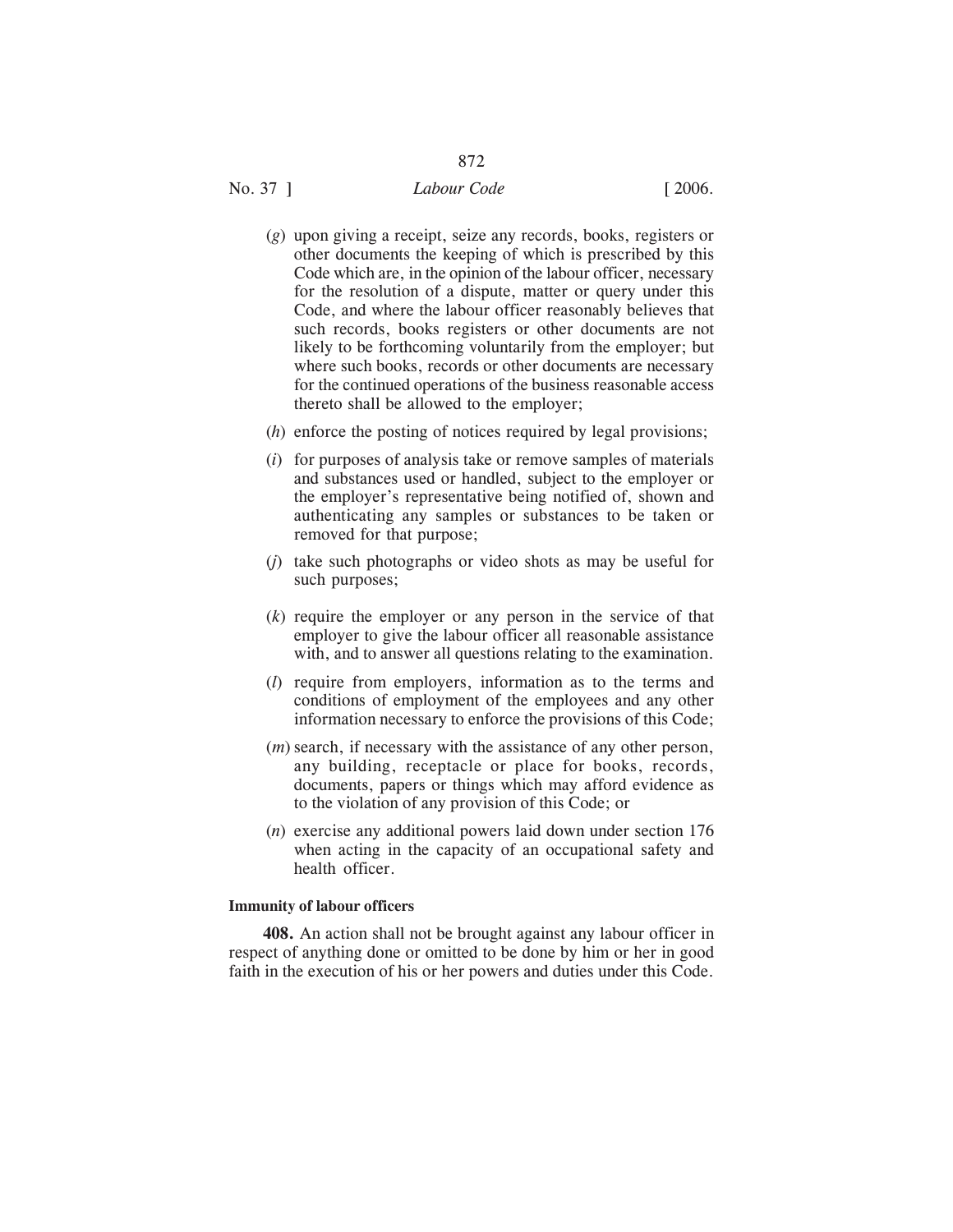## **Duty of confidentiality**

**409.**— (1) Except where otherwise provided under this Code and the Regulations or as required by law —

873

- (*a*) a labour officer, a person accompanying a labour officer or a person who, at the request of a labour officer obtains information or makes an examination, test or inquiry pursuant to the powers conferred on him or her under this Code, shall not publish, disclose or communicate to any person any information, material statement, report or result of any examination, test or inquiry acquired, furnished, obtained, made or received under the powers conferred under this Code or the Regulations;
- (*b*) a person shall not publish, disclose or communicate to any person any secret manufacturing process or trade secret acquired, furnished, obtained, made or received under the provisions of this Code or the Regulations made thereunder;
- (*c*) a person to whom information is communicated under this Code and the Regulations shall not divulge the name of the informant to any person.

(2) The duty of confidentiality referred to under subsection (1) shall not apply —

- (*a*) where written instructions of the Minister to disclose has been issued save that the Minister may not issue instructions to disclose matters referred to under subsection (1) (b);
- (*b*) where disclosure is required in the necessary course of the duties of the labour officer;
- (*c*) where evidence is being given before a court of competent jurisdiction or the Tribunal; and
- (*d*) where the consent of the person affected by such a disclosure has been obtained.

(3) A person who contravenes subsection (1) commits an offence and is liable on summary conviction to a fine not exceeding five thousand dollars or to imprisonment for a term not exceeding one year or to both.

#### **Individual complaints**

**410.**— (1) Except where provision is made under this Code for a complaint to be addressed directly to the Tribunal, any complaint made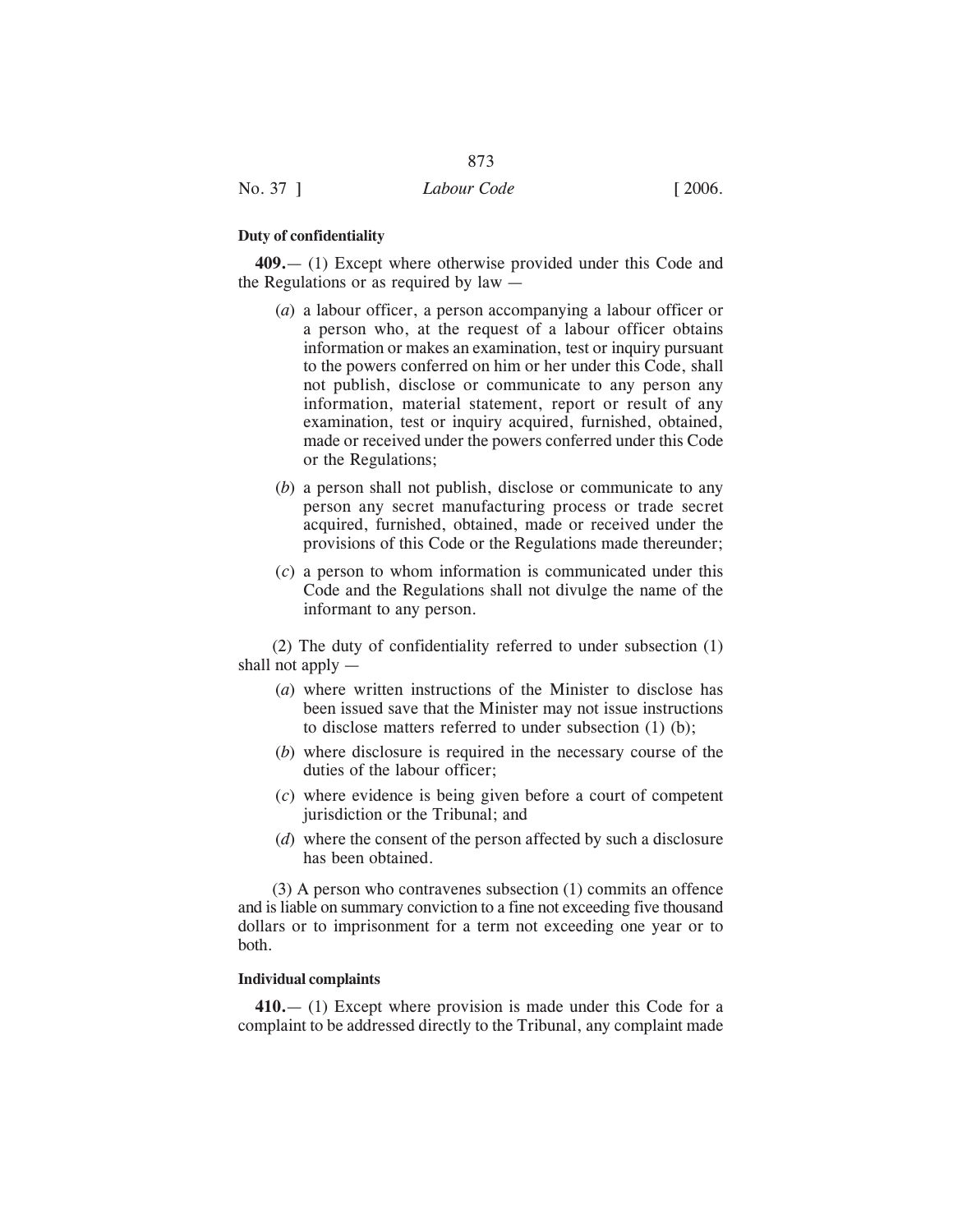| No. 37 ] | Labour Code | $\lceil 2006. \rceil$ |
|----------|-------------|-----------------------|

by an individual, alleging a contravention of any of the provisions of this Code, shall be made to the Labour Commissioner in the first instance.

(2) Upon receipt of a complaint under subsection (1), the Labour Commissioner may refer the matter to the Tribunal for determination.

### **Individual disputes**

**411.** Where an employee or employer, or a person acting on behalf of such employee or employer, or a trade union representative acting on behalf of an employee where there is no certified trade union at that establishment, makes a complaint to the Labour Commissioner, it shall be deemed to be an individual dispute.

## **Procedure for individual disputes by Labour Commissioner**

**412.** Where the Labour Commissioner decides to, in his or her discretion, hear and determine an individual dispute made to him or her, he or she may summon the parties in order to determine the matter.

#### **Evidence and arguments**

**413.** At a hearing of an individual dispute, the parties may present evidence on the issues, argue orally or present written briefs to the Labour Commissioner and to all parties to the dispute.

#### **Witnesses and documents**

**414.** The Labour Commissioner may examine the parties and witnesses to a hearing orally and may request such documents or records which he or she determines to be relevant to the matter being heard.

## **Time limit for determination**

**415.** Within six weeks of a hearing pursuant to section 412, the Labour Commissioner shall make a determination of the matter and—

- (*a*) the decision shall be in writing;
- (*b*) the decision shall contain findings of facts, explanations of the evidence and relevant sections of this Code; and
- (*c*) the decision shall outline the relevant issues presented and the underlying reasons for the decision.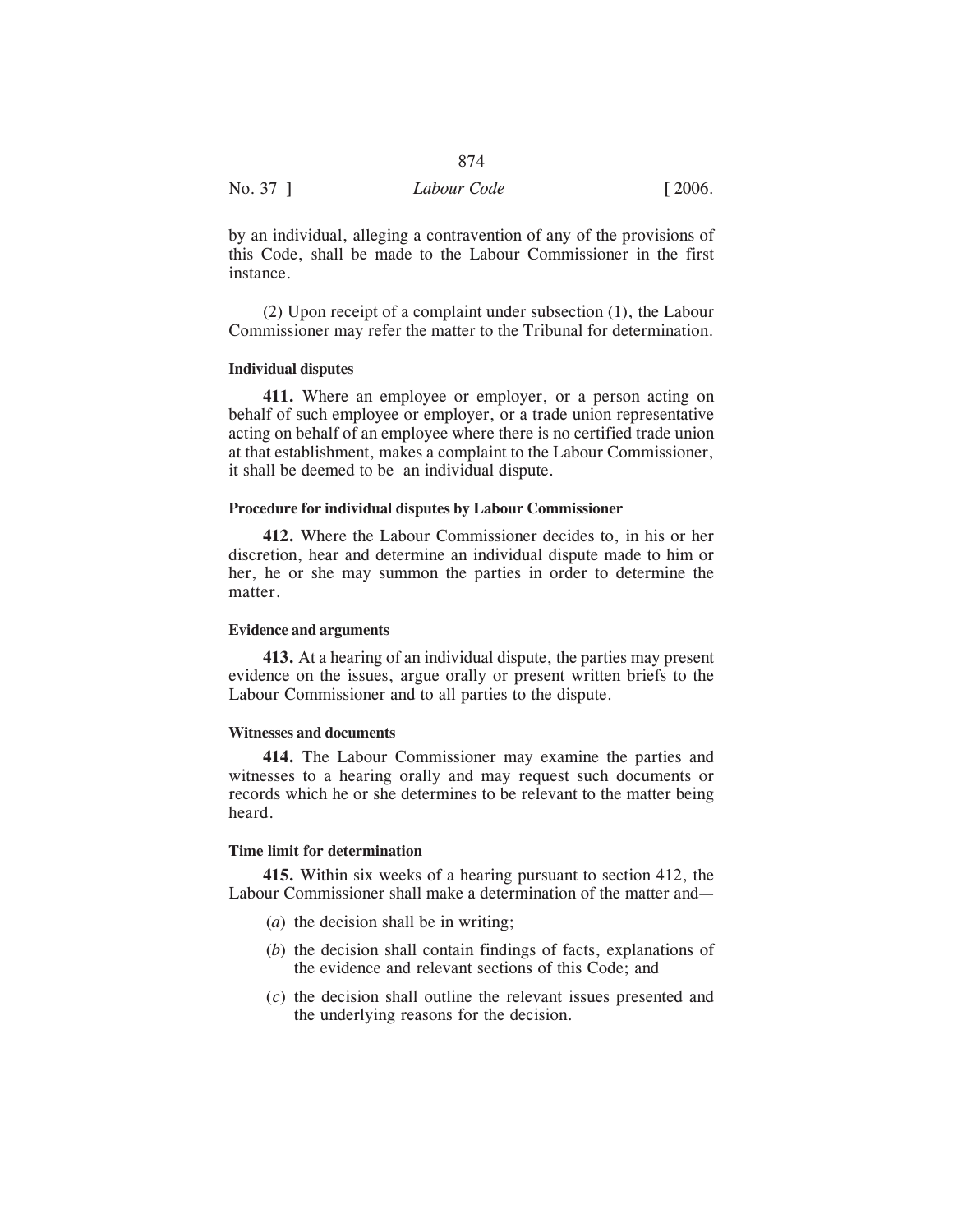| No. 37 ]<br>Labour Code | $\lceil 2006. \rceil$ |
|-------------------------|-----------------------|

## **Time limit for review**

**416.**— (1) Within six weeks of a determination made pursuant to section 415 by the Labour Commissioner, any party to the decision may make an application for a review of the decision to the Tribunal.

875

(2) If the Labour Commissioner has failed to determine the matter after six weeks from the date of receipt of the complaint, the matter shall be referred to the Tribunal for determination.

#### **Decision of Labour Commissioner to be final and binding**

**417.**— (1) Subject to subsection (2), where a decision of an individual dispute has been made by the Labour Commissioner, that decision shall be final and binding.

(2) Subsection (1) shall not apply where the matter is referred to the Tribunal for review.

#### **Impartiality of Labour Commissioner**

**418.**— (1) The Labour Commissioner shall be impartial in his or her determination of any matter before him or her and in particular, shall not accept or receive any reward or benefit or promise of reward or benefit in connection with his or her handling of any matter referred to him or her either before, during or subsequent to his or her handling of such matter.

(2) The Labour Commissioner shall declare any personal, financial or other interest in any matter for determination and shall withdraw from such matter.

(3) A person shall not threaten the Labour Commissioner or cause him or her to suffer any reprisal or prejudice in connection with his or her handling of any matter.

(4) A person shall not give, or promise to give the Labour Commissioner any reward or benefit in connection with his or her handling of any matter referred to him or her for determination.

(5) Any person who contravenes any provision of this section commits an offence and is liable on summary conviction to a fine not exceeding fifteen thousand dollars or to imprisonment for a term not exceeding six months or both.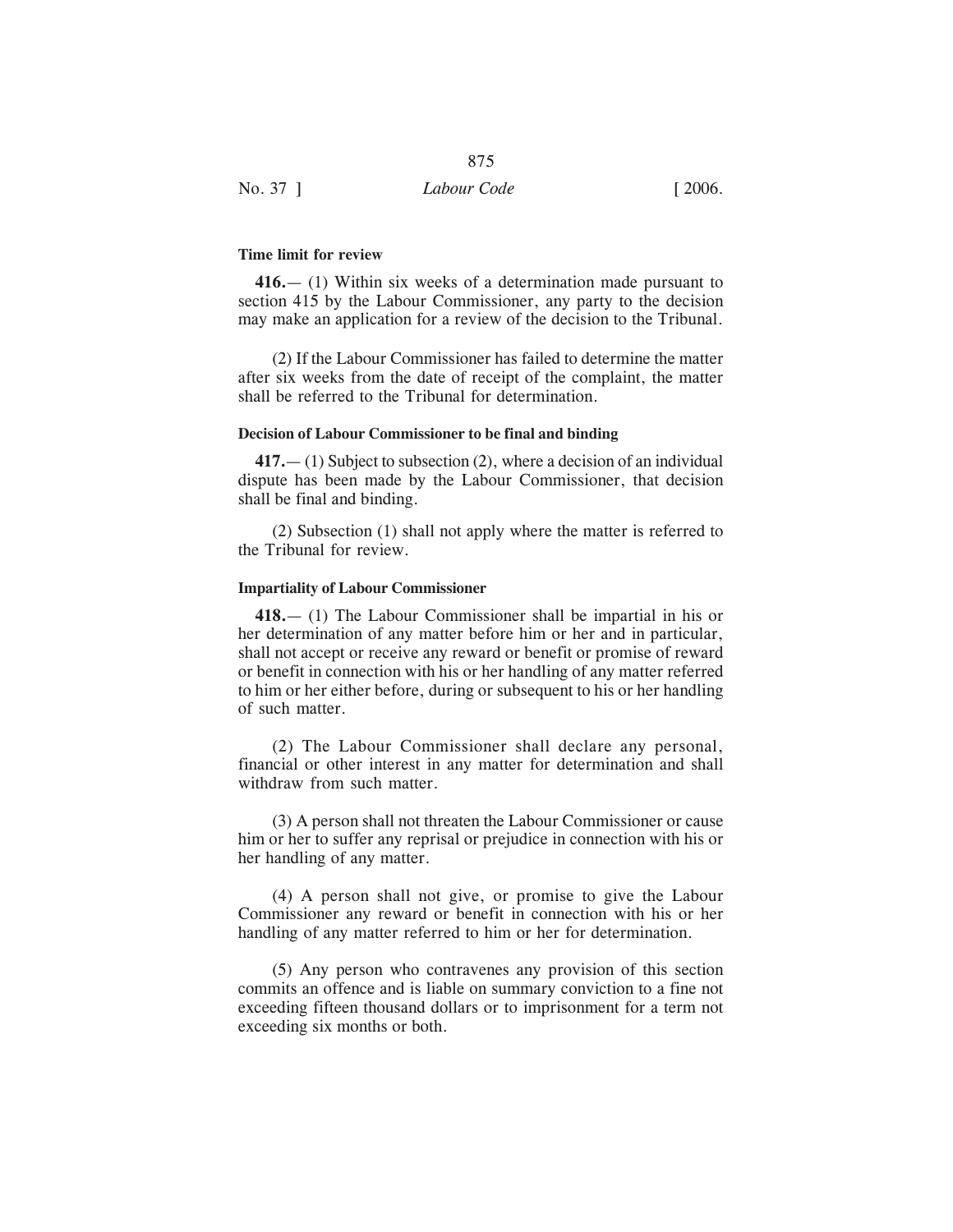## **Powers of Labour Commissioner to recommend remedies**

**419.** Where the Labour Commissioner makes a statement of finding in accordance with section 415, he or she may recommend an appropriate remedy and in particular may —

876

- (*a*) in an unfair dismissal matter, recommend the payment of a sum of money equal to the loss of remuneration sustained from the date of dismissal;
- (*b*) recommend the reinstatement or re-engagement of any employee where appropriate and in accordance with this Code;
- (*c*) in any case alleging an infringement of a provision of this Code, recommend that the act, conduct or omission found to be unlawful be ceased and, or not repeated, including any act, conduct or omission which is part of a collective agreement or other agreement;
- (*d*) direct the payment of remuneration where due;
- (*e*) direct an employee to repay loans advanced as wages pursuant to section 48;
- (*f*) direct any sum payable at the termination of employment including-
	- (i) any severance or redundancy payment due under this Code;
	- (ii) any vacation, notice or other benefits; or
- (*g*) recommend the taking of vacation leave or maternity leave when due in accordance with this Code.

## **Recommended remedy**

**420.**— (1) The parties to a remedy recommended by the Labour Commissioner under section 419 may accept such remedy and where accepted, the remedy shall be registered by the Tribunal within three weeks and shall become binding as an award of the Tribunal.

(2) Where the remedy recommended by the Labour Commissioner is not accepted by both parties to the matter, the recommendation shall be forwarded to the Tribunal within two weeks and the Tribunal may, in its discretion —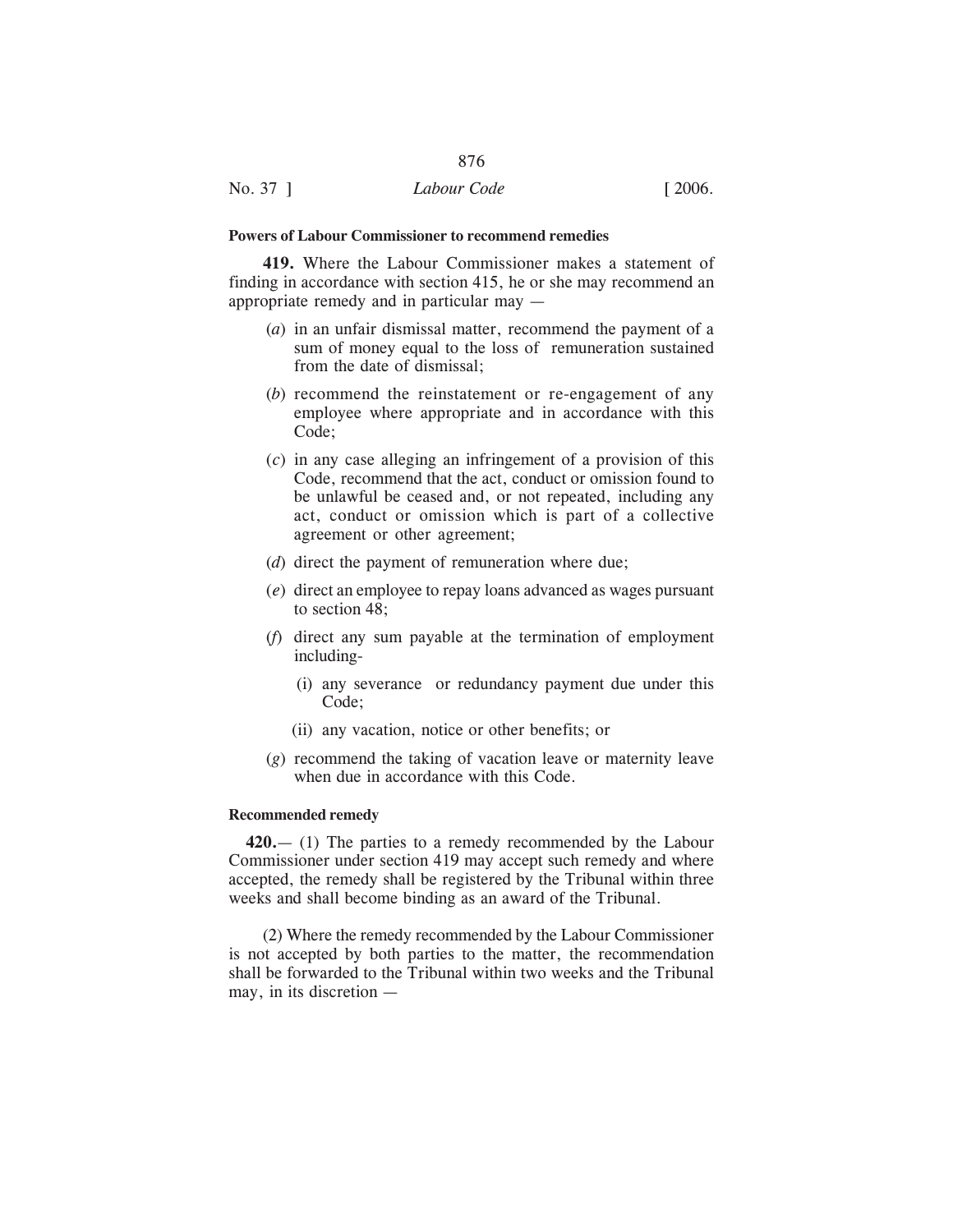- (*a*) accept the recommended remedy and deem it a binding award of the Tribunal; or
- (*b*) substitute the recommendation for an appropriate award of its own.

#### **Refusal to abide by decision**

**421.**— (1) A person shall not refuse to abide by a determination or remedy of the Labour Commissioner as agreed by the parties to a dispute in accordance with this Division.

(2) A person who contravenes subsection (1) commits an offence and is liable on summary conviction to a fine not exceeding ten thousand dollars or imprisonment for a term not exceeding three months or to both.

#### **Obstruction of Labour Commissioner's hearing**

**422.**— (1) A person shall not refuse to obey a summons of or a request for documents made by the Labour Commissioner for the purposes of conducting a hearing and determining an individual dispute pursuant to this Part, or otherwise obstruct the Labour Commissioner in the execution of his or her duties.

(2) A person who contravenes subsection (1) commits an offence and is liable on summary conviction to a fine not exceeding ten thousand dollars.

#### **Interpretation of decisions**

**423.** A party to a decision of the Labour Commissioner may apply to the Labour Commissioner for a resolution of any question of interpretation which arises from that decision and such resolution shall be made without further hearing and shall form part of the original decision.

## DIVISION 4

## *The Labour Tribunal*

## **Establishment of Labour Tribunal**

**424.** There is hereby established a tribunal to be known as the Labour Tribunal which shall have jurisdiction to hear and decide all matters referred to it in accordance with this Code.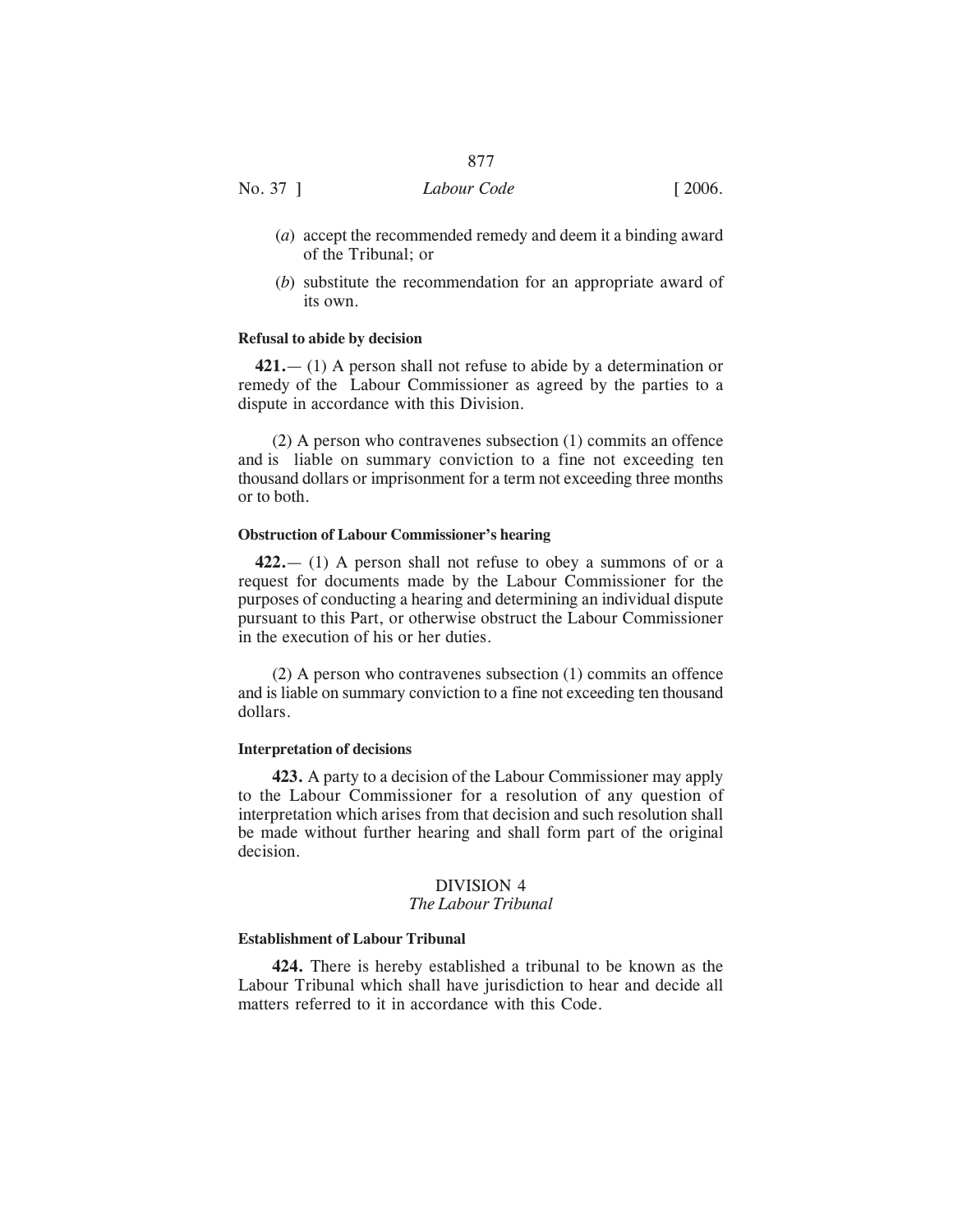#### **Composition of Tribunal**

**425.**— (1) The Tribunal shall comprise seven members appointed by the Minister as follows —

- (*a*) the Chairperson who shall be an attorney-at-law of at least three years standing with experience or qualifications in industrial relations chosen by the Minister in his or her own deliberate judgement;
- (*b*) two persons chosen by the Minister in his or her own deliberate judgement;
- (*c*) two persons nominated by or on behalf of the bodies most representative of employers; and
- (*d*) two persons nominated by or on behalf of the bodies most representative of employees or trade unions.

(2) The members of the Tribunal shall select a member to be the Deputy Chairperson.

#### **Sittings of Tribunal**

**426.**— (1) Subject to subsection (2), the Tribunal shall sit in Divisions.

(2) A Division of the Tribunal shall comprise —

- (*a*) the Chairperson or the Deputy Chairperson;
- (*b*) one representative of the trade unions; and
- (*c*) one respresentative of employers' organisations.

(2) The Deputy Chairperson may act as the Chairperson in any matter before the Tribunal where, in the opinion of the Chairperson, it is expedient to do so.

(3) The Tribunal may sit at such times as are necessary for the settlement of a dispute or complaint.

#### **Remuneration of Members**

**427.** The remuneration of the members of the Tribunal shall be as set out in the Regulations made in accordance with this Part.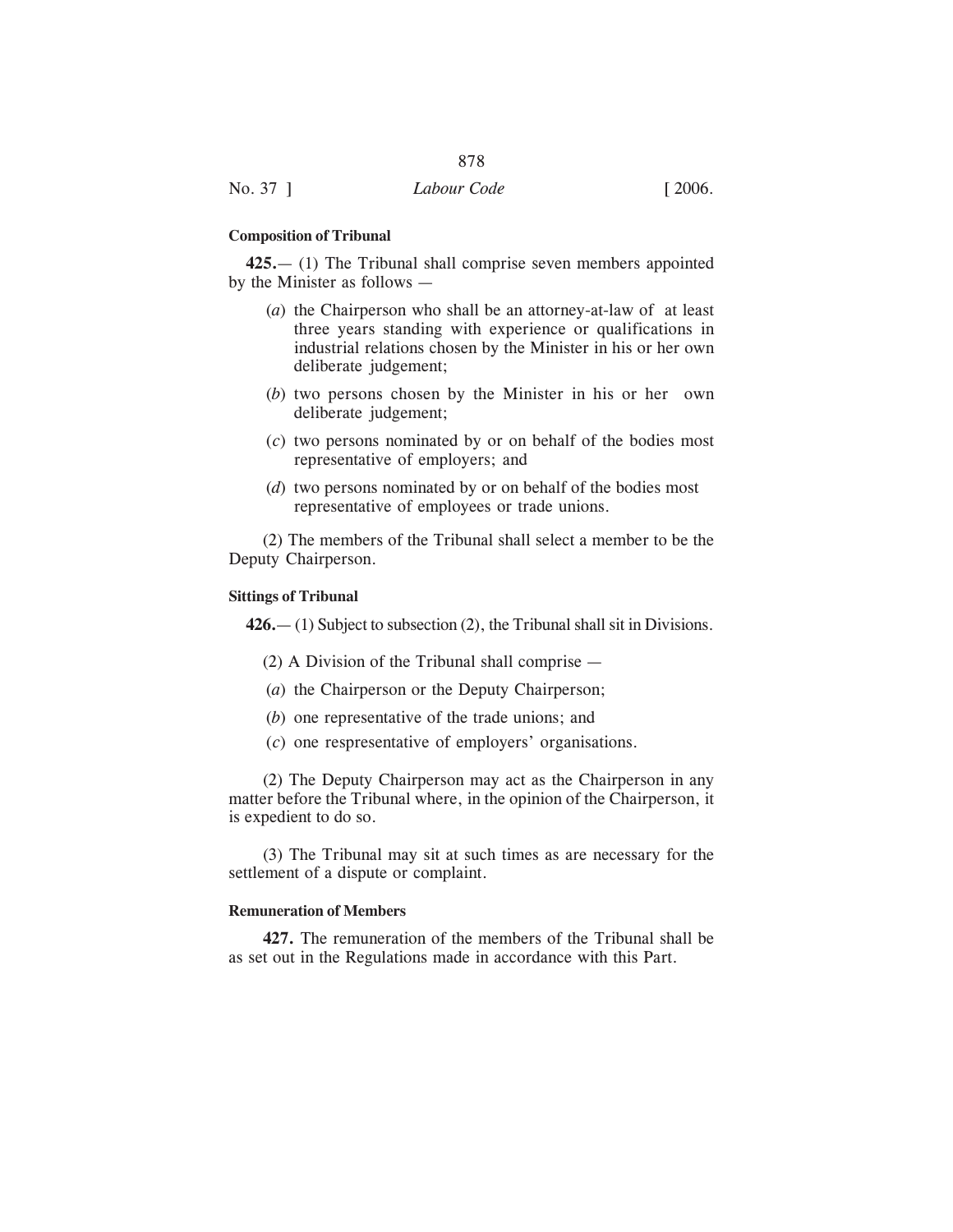## **Appointment of officers and committees**

**428.**—(1) The Minister may appoint such officers to the Tribunal as are necessary for the proper exercise of its duties.

- (2) The Tribunal —
- (*a*) shall subject to subsection (3) appoint a medical committee for the purpose of advising the Tribunal on the matters referred to in section 94 or for the purposes of determining appeals relating to medical matters; and
- (*b*) may appoint other committees for the purpose of advising the Tribunal on matters before it.

(3) A medical committee appointed pursuant to subsection (1) shall comprise two medical practitioners and a registered nurse.

## **Tribunal to regulate its own procedure**

**429.** The Tribunal shall, subject to this Part, regulate its own procedure.

## **Vacancies in the Tribunal**

**430.**— (1) Where a vacancy exists in the membership of the Tribunal, except where the vacancy is in respect of the Chairperson, the Tribunal may, with the consent of the parties to a dispute, act notwithstanding the vacancy.

(2) Any act, proceeding, or determination of the Tribunal shall not be called in question or invalidated by reason of a vacancy, provided that in the circumstances referred to in subsection (1) the required consent has been first obtained.

## **Powers of Tribunal**

**431.** For the purpose of dealing with any matter referred to it, the Tribunal shall adhere to the principles of natural justice and may, without being bound by the rules of evidence in civil or criminal proceedings —

(*a*) request any person to furnish in writing or otherwise such particulars in relation to the matter;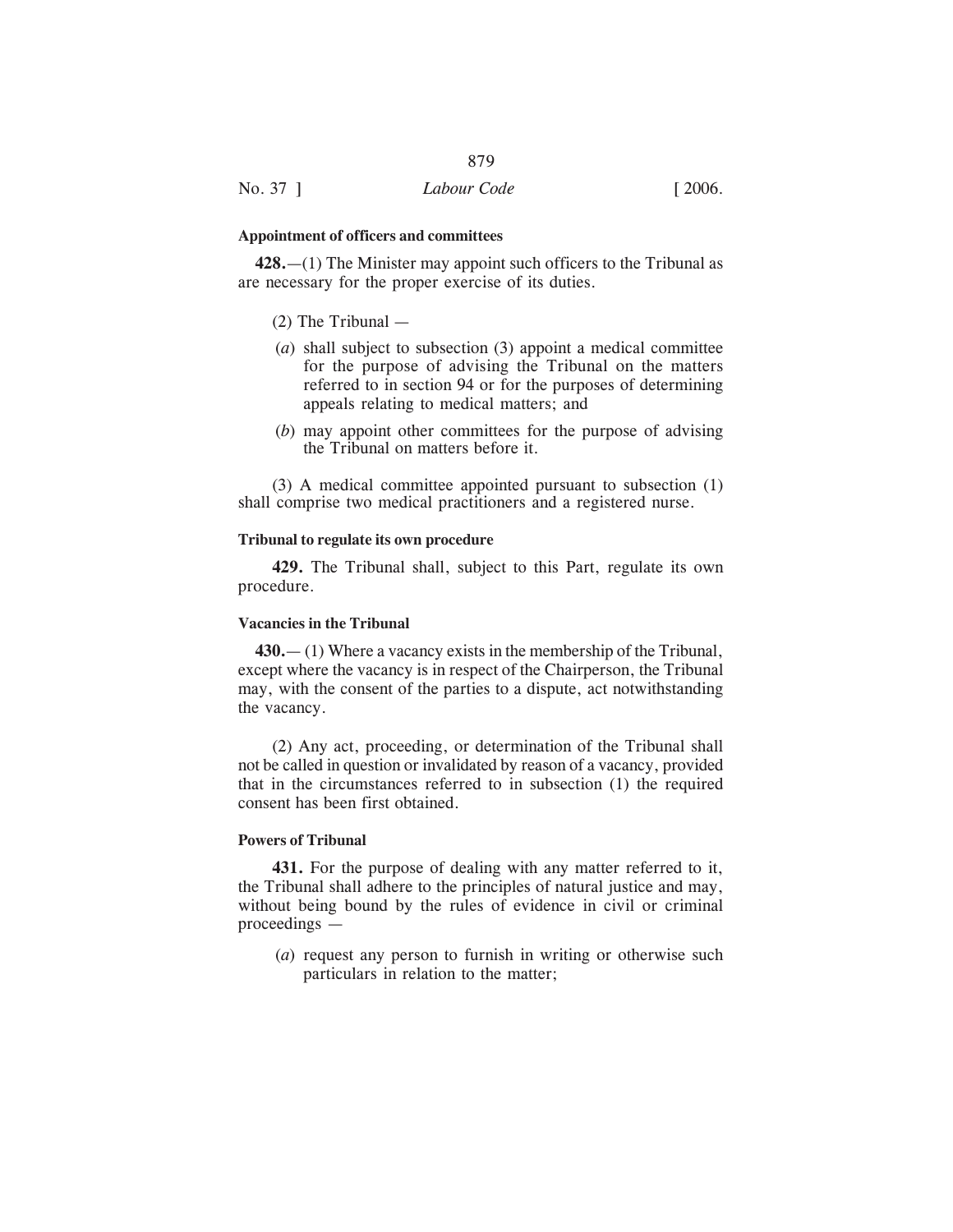# No. 37 ] *Labour Code* [ 2006.

- (*b*) where necessary summon and enforce the attendance of any person before the Tribunal to give evidence on oath or otherwise;
- (*c*) request the production of documents by a person so as to elicit all such information as in the circumstances may be necessary;
- (*d*) administer oaths and affirmations;
- (*e*) enter any premises of an employer where work is being or has been done by employees and inspect and view any work, material, machinery, appliances or articles therein and seek information from any person with respect to any matter that is before the Tribunal;
- (*f*) adjourn or postpone the hearing from time to time;
- (*g*) abridge or enlarge the time for instituting any proceeding or for doing any act, filing any document or presenting any evidence in connection with the proceeding;
- (*h*) amend or permit the amendment of any document filed in connection with the proceeding;
- (*i*) decide any question that may arise in the proceeding, including, without restricting the generality of the foregoing, any question as to whether-
	- (i) a person is an employer or employee;
	- (ii) a group of employees is an appropriate bargaining unit.

## **Power of the Tribunal to hear matters** *ex parte*

**432.** The Tribunal shall have power to hear any complaint, dispute, industrial dispute or other matter referred to it for determination, on the Tribunal being satisfied that due notice of the hearing was served on a party to the dispute, notwithstanding that that party fails to appear before the Tribunal.

## **Orders declaring rights and imposing duties**

- **433.** The Tribunal shall have authority to make orders —
- (*a*) declaring the rights of the parties in any matter arising out of this Code;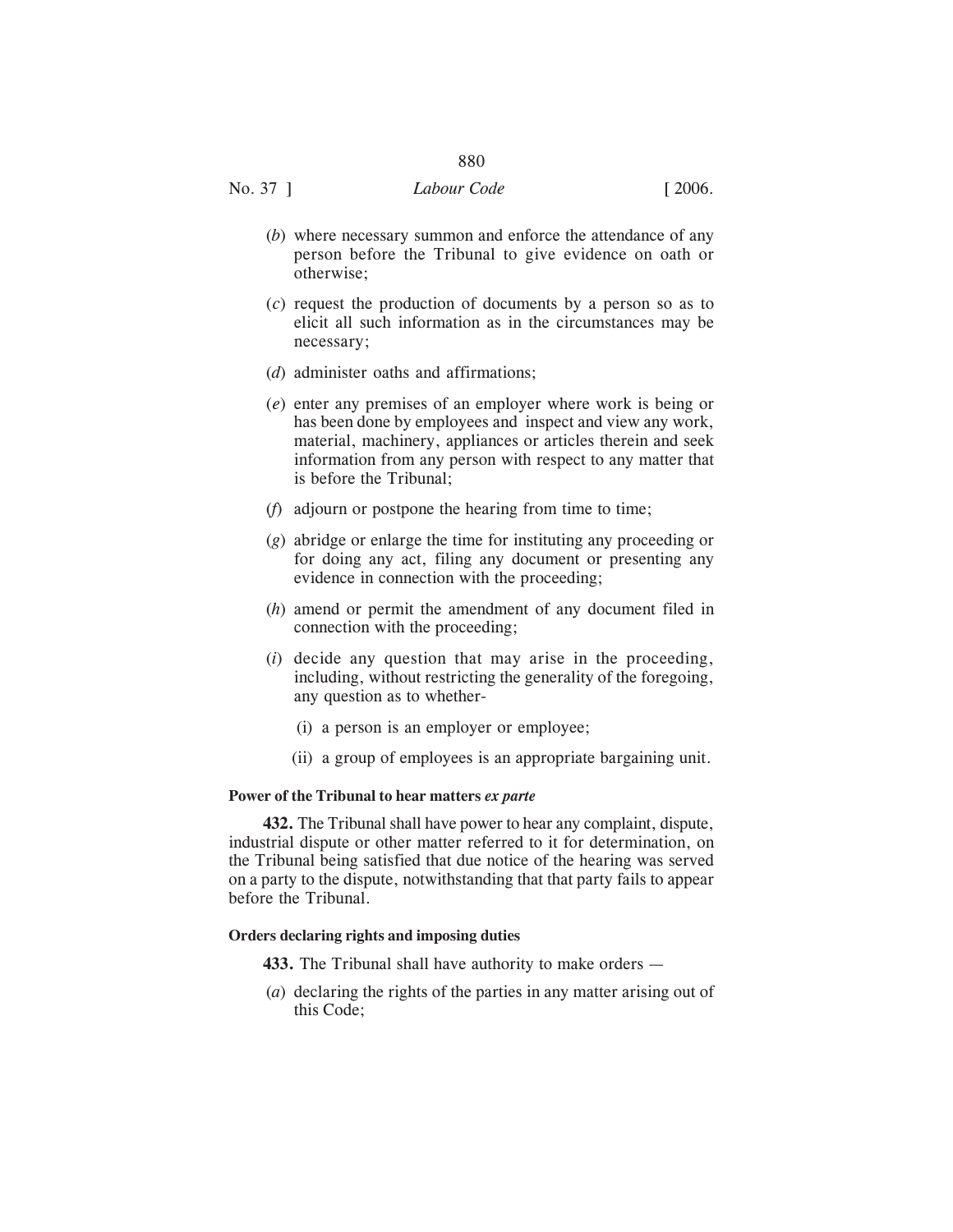| ۰.<br>v |  |
|---------|--|
|---------|--|

| No. 37<br>Labour Code | [2006] |
|-----------------------|--------|
|-----------------------|--------|

(*b*) directing any person to comply with any duty imposed on him or her by this Code.

## **Orders or awards of the Tribunal for trade disputes**

**434.**— (1) The Tribunal shall have jurisdiction to hear and determine trade disputes in accordance with this Code.

(2) The Tribunal shall make such order or award within fourteen days of the receipt of the matter being referred to it or such longer period as the Tribunal may determine.

## **Order may be retroactive**

**435.** An order or award in any matter referred to the Tribunal for determination may be made operative from such date as the Tribunal may consider fair and just having regard to all the circumstances of the case.

## **Binding effect of orders on relevant persons**

**436.**— (1) An order or award of the Tribunal shall be binding on—

- (*a*) all parties to the dispute who appear or are represented before the Tribunal;
- (*b*) in the case of an employer, any successor to, or assignee of the business of the employer who is a party bound by such order or award, including any company that has acquired or taken over the business of such a party;
- (*c*) any trade union on whom such order or award is at any time declared by the Tribunal to be binding as well as on its successors; and
- (*d*) all workers whom the dispute concerns and to whom such order or award refers.

(2) The Tribunal may, during the course of any dispute pending before it, direct that any successors to, or any assignees of the employer who are parties to the dispute shall be joined or substituted as parties to the dispute and any order or award of the Tribunal in such a dispute shall, except to the extent that it is otherwise expressed in such order or award, be binding on the successors or assignees of that employer.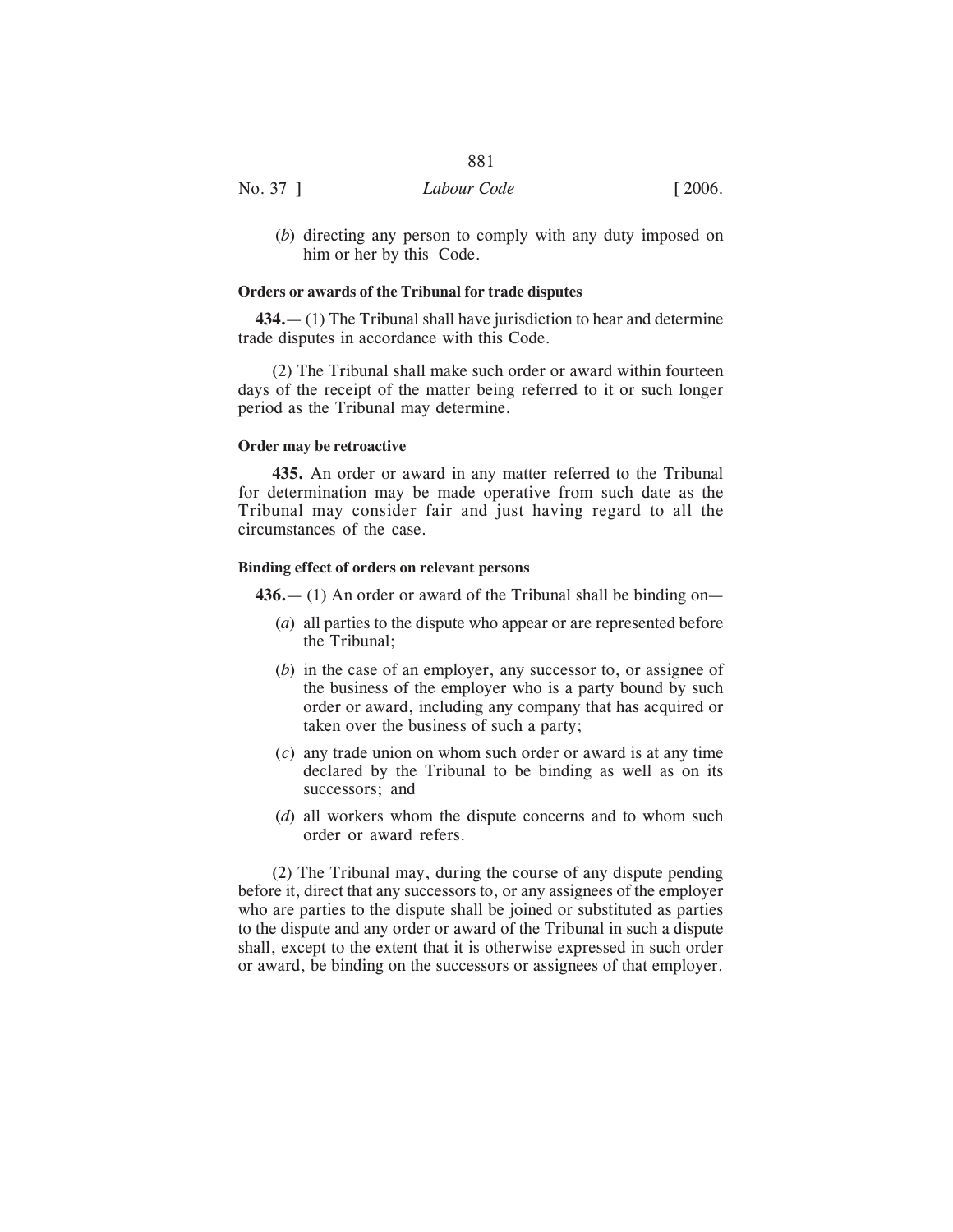| No. 37 ] | Labour Code | [2006] |
|----------|-------------|--------|

(3) For the purpose of this section, a question whether a person is the successor to or an assignee of another, shall be determined by the Tribunal from all the circumstances in accordance with the principles of good industrial relations practice and such determination shall be binding on the persons referred to in subsection (1).

#### **Tribunal may sit in private**

**437.**— (1) The Tribunal may sit in private for the purpose of hearing evidence if, in the opinion of the Tribunal, the interests of the parties or the public so require.

(2) Evidence given before the Tribunal at a hearing held in private in accordance with the provisions of subsection (1), shall not be disclosed to any person except with the consent of the Tribunal.

(3) A person who discloses any evidence in contravention of subsection (2) commits an offence and is liable on summary conviction to a fine not exceeding five thousand dollars.

## **Appearance of counsel and presentation of evidence**

**438.**— (1) The Tribunal may —

- (*a*) allow the presentation of evidence in written briefs from any party;
- (*b*) allow any party to give evidence orally;
- (*c*) permit an interested person to appear before it by counsel on any proceeding or inquiry; or
- (*d*) permit any person, whether a trade union representative or otherwise to appear before it as the representative of a party to a dispute where that party requests such representation in writing.

(2) Where evidence is given in written briefs, the Tribunal may further examine the evidence presented by —

(*a*) seeking further clarification or elaboration in writing;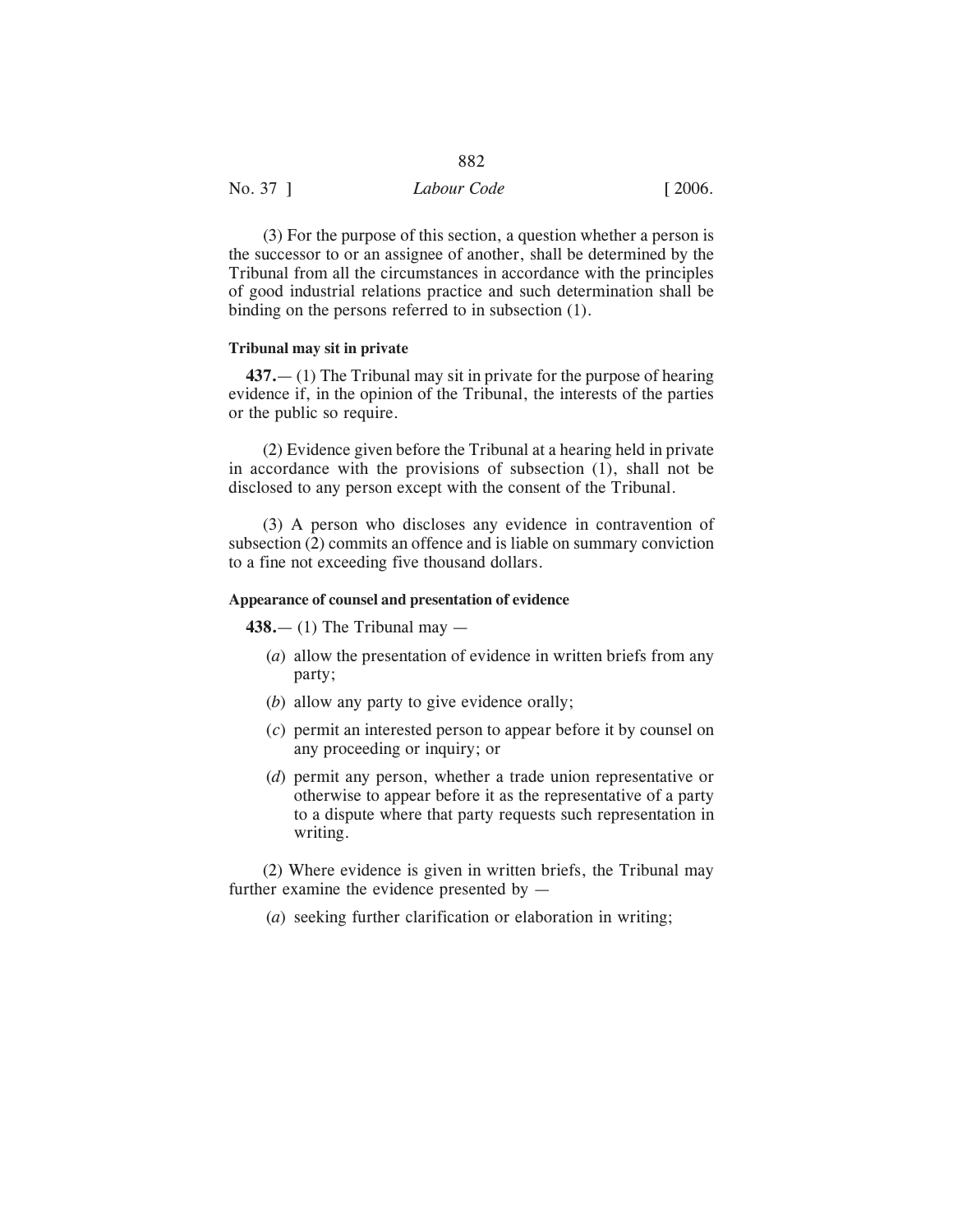|          | 883         |        |
|----------|-------------|--------|
| No. 37 ] | Labour Code | [2006] |

(*b*) summoning any of the parties or their representative or counsel to an oral hearing.

## **Attendance of public or media**

**439.** The Tribunal may admit or exclude the public or media from any of its sittings.

## **Appointment of experts**

**440.**— (1) In any proceeding where it is appropriate, the Tribunal may appoint persons who are experts in a particular subject area of relevance to a particular dispute before the Tribunal to act as special advisors to the Tribunal.

(2) Where experts are appointed pursuant to subsection (1), their appointment shall be automatically revoked after a determination of the particular matter in dispute before the Tribunal.

## **Failure to attend**

**441.**— (1) A person shall not —

- (*a*) without sufficient cause, fail or refuse to attend before the Tribunal in obedience to a summons;
- (*b*) without sufficient cause, fail or refuse to produce any paper, book, record, or document which he or she was required by such summons to produce;
- (*c*) being a witness, leave the Tribunal without the permission of the Tribunal;
- (*d*) being a witness, refuse, without sufficient cause, to answer any question put to him or her by or with the permission of the Tribunal; or
- (*e*) wilfully obstruct or interrupt the proceedings of the Tribunal.

(2) A person who contravenes subsection (1) commits an offence and is liable on summary conviction to a fine not exceeding ten thousand dollars.

## **Awards**

**442.**— (1) Without prejudice to any provision of this Code giving powers to the Tribunal, it shall have the right to award an applicant any sum of money judged to be due to him or her under this Code.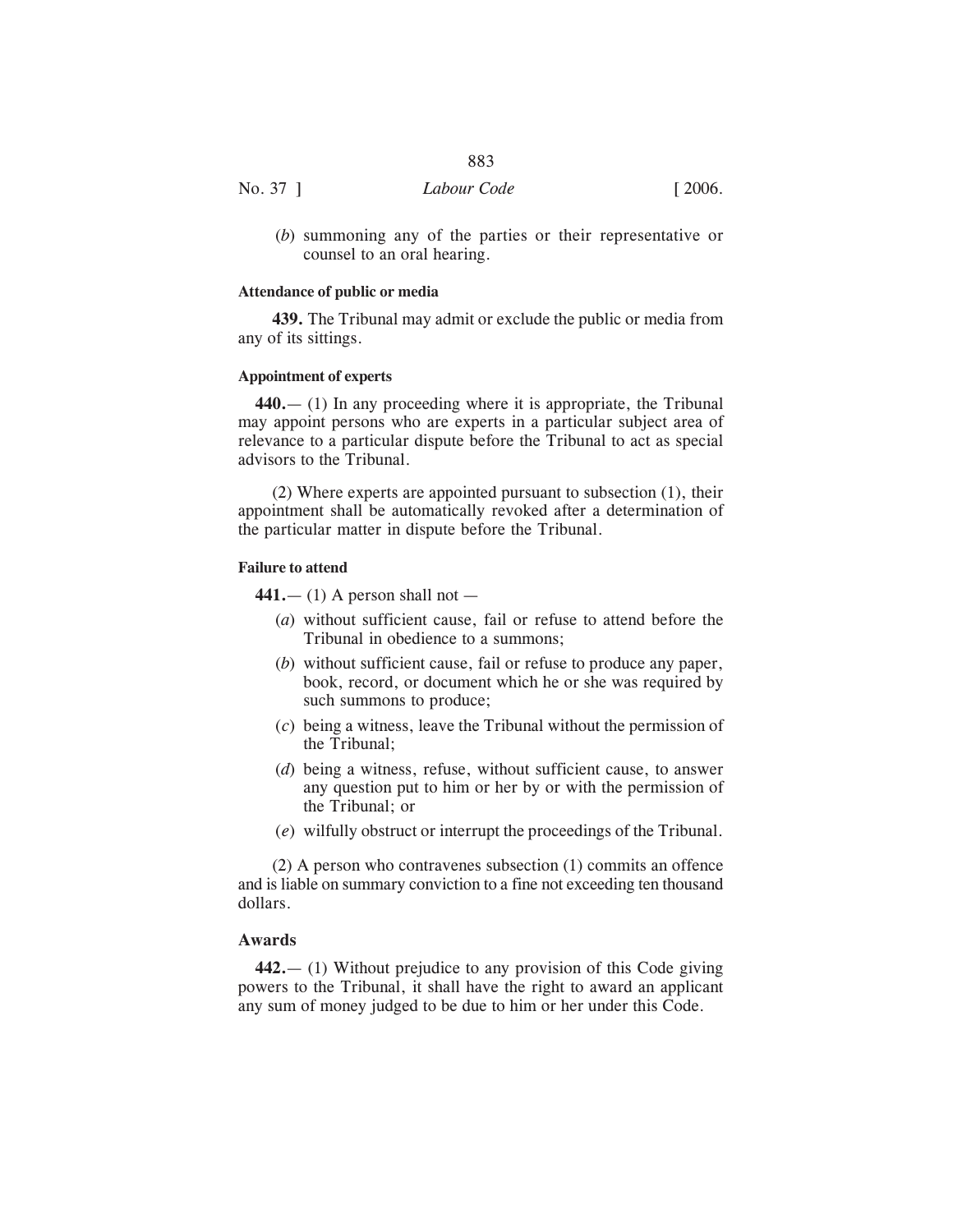# 884 No. 37 ] *Labour Code* [ 2006.

(2) Without prejudice to the generality of subsection (1), the Tribunal's award may include any one or more of the following —

- (*a*) compensation for unfair dismissal;
- (*b*) an award of termination benefit;
- (*c*) an award of remuneration that has not been properly given as required under this Code;
- (*d*) an award of leave pay when the employer has not complied with the provisions of this Code relating thereto;
- (*e*) reinstatement or re-engagement in accordance with this Code;
- (*f*) an award of damages.

(3) Any monetary award of the Tribunal shall be recoverable as a liquidated civil debt.

(4) An award by the Tribunal shall be included amongst the debts which under the relevant law are in the distribution of the property or assets of a bankrupt, or in the winding-up of a company and shall rank *pari passu* with taxes upon the bankrupt or company where application to the Tribunal has been made before the date of the receiving order of the commencement of the winding up of the company as the case may be.

#### **Award binding and not to conflict with Code**

**443.** An award made by a Tribunal pursuant to section 442, shall not be inconsistent with any provision of this Code and shall be final and binding.

#### **Interpretation of decisions of the Tribunal**

**444.** Any party to a decision of the Tribunal may apply to the Tribunal for a resolution of any question of interpretation which arises from that decision and such resolution shall be made without further hearing and shall form part of the original decision.

#### **Publication of award**

**445.** An award of a Tribunal shall be submitted to the Minister who shall as soon as possible cause it to be published in a manner he or she thinks fit.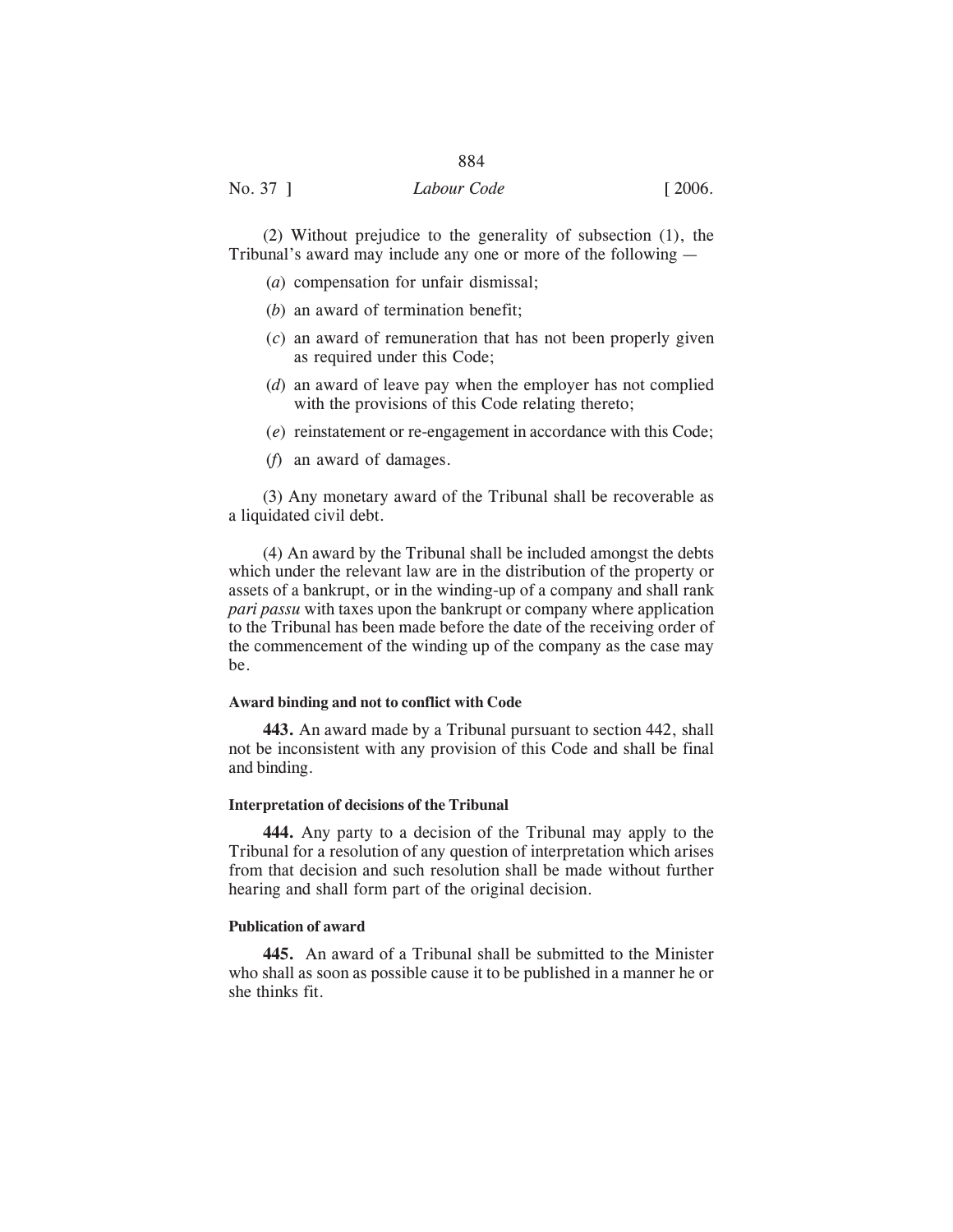| No. 37 ] | Labour Code | $\lceil 2006. \rceil$ |
|----------|-------------|-----------------------|
|          |             |                       |

#### **Majority vote**

**446.** The decisions of the Tribunal and every decision thereof shall be by the votes of the majority of its members and where there is no majority vote, the decision of the Chairperson shall prevail.

### **Decision to be in writing**

**447.** The decision of the Tribunal shall be in writing setting out—

- (*a*) the issue or issues determined;
- (*b*) any conflicting evidence presented;
- (*c*) the reasons for the decision; and
- (*e*) the relevant section or sections of this Code.

## **Decision not to be questioned**

**448.** Any party to an application or matter before the Tribunal shall be entitled to apply to the High Court for judicial review in respect of any decision of the Tribunal on grounds including one or more of the following —

- (*a*) the Tribunal did not have jurisdiction in the proceeding;
- (*b*) the Tribunal exceeded its jurisdiction in the proceeding;
- (*c*) the decision was obtained by fraud;
- (*d*) the decision is *ultra vires*; or
- (*e*) the decision is erroneous in law.

## **Order of Court**

**449.** On an application made to it pursuant to section 448, the High Court may make such order as the circumstances of the case require including, without restricting the generality of the foregoing, a order—

- (*a*) quashing the decision of the Tribunal and remitting the matter to the Tribunal with such direction as the High Court considers necessary;
- (*b*) directing a new hearing on any question without interfering with the decision of the Tribunal upon any other question; or
- (*c*) dismissing the application.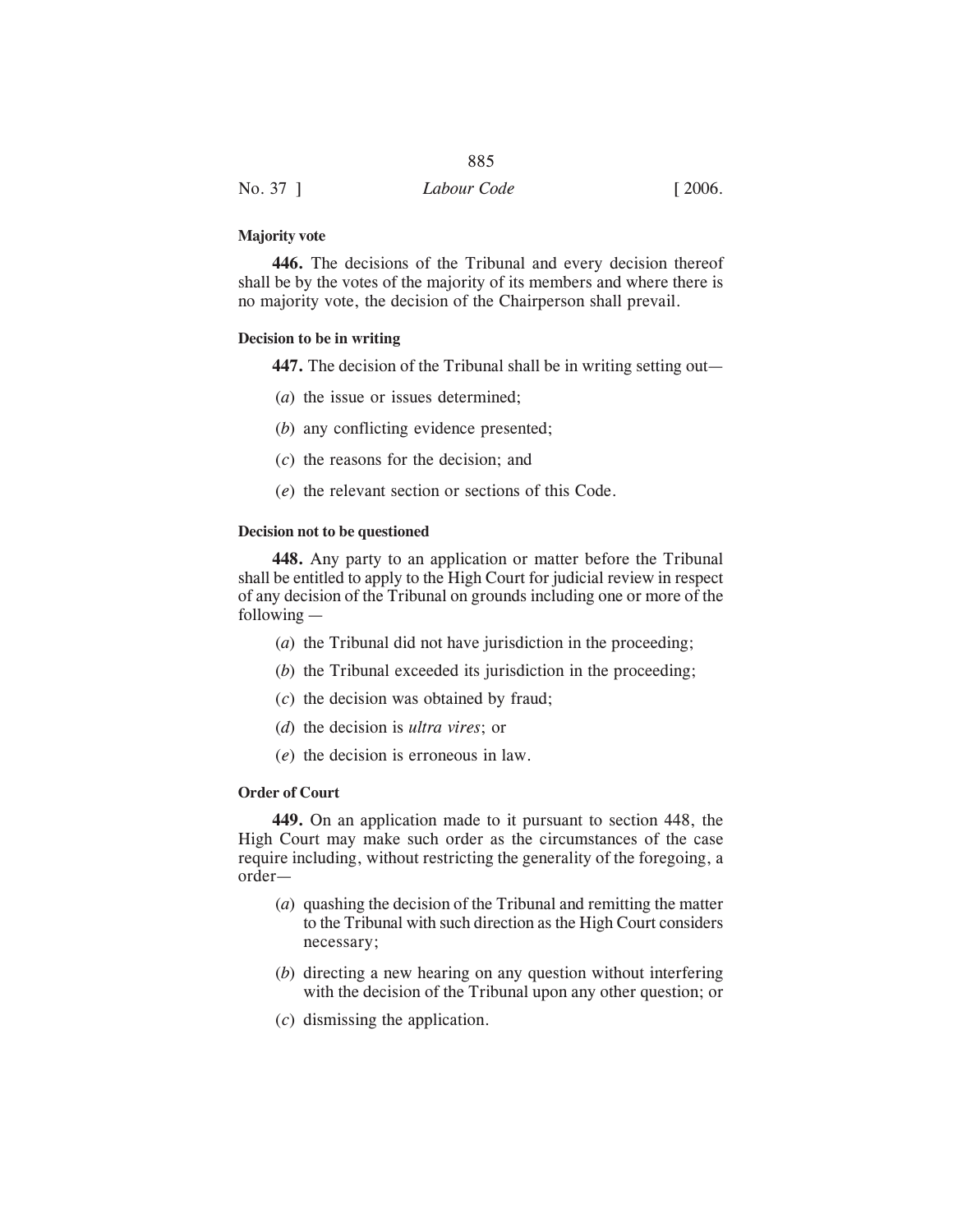#### **Decision to be filed in Court**

**450.**— (1) Where a person or organization has failed to comply with any decision, award or direction of the Tribunal, any person or organization affected thereby may, after fourteen days from the date on which the decision was made or the date provided in it for compliance, whichever is the later date, file in the High Court a copy of the decision.

(2) A decision or direction of the Tribunal that has been filed in the Court pursuant to subsection (1), shall be registered in the High Court and, when registered, shall have the same force and effect, and the proceedings may be taken thereon, as if the decision were a judgement obtained in the High Court.

## **Regulations**

**451.** The Minister, after consultation with the Chairperson of the Tribunal, may make Regulations for the proper functioning of the Tribunal.

## PART IX

#### **MISCELLANEOUS**

#### **General offences against administration**

**452.**— (1) A person shall not —

- (*a*) fail or refuse without reasonable cause or refuse to do an act which he or she is required to do to facilitate the lawful exercise of the powers or the carrying out of the duties of a labourofficer under this Code;
- (*b*) prevent, or attempt to prevent, another person from appearing before a labour officer or from answering any question to which a labour officer may, under this Code, require an answer;
- (*c*) make or prompt a statement which he or she knows to be false, where the statement is made in compliance with a lawful requirement by a labour officer to give information under this Code, or for the purpose of obtaining for himself or herself for another person the issue of any certificate or any other document required under this Code;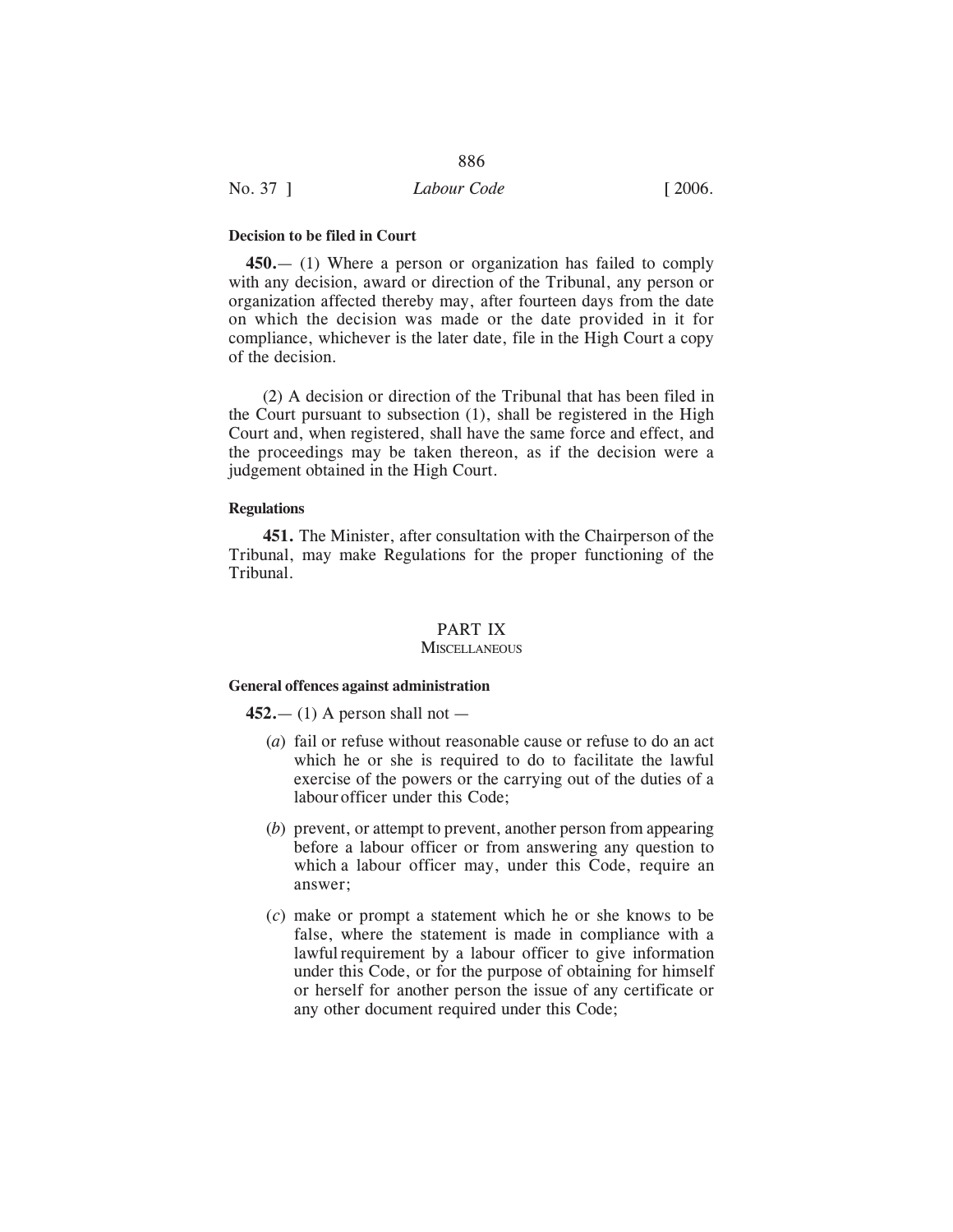No. 37 ] *Labour Code* [ 2006.

- (*d*) intentionally make a false entry in any register or any other document required to be kept and maintained pursuant to this Code;
- (*e*) with intent to deceive, forge, counterfeit or use a document which he or she knows to be false and which resembles any document required under this Code; or
- (*f*) falsely pretend to be a labour officer.

(2) A person who contravenes subsection (1) commits an offence and is liable on summary conviction to a fine not exceeding ten thousand dollars or to imprisonment not exceeding two years.

## **Obstructing, assaulting or threatening labour officers**

**453.**— (1) A person shall not assault or threaten with violence or intentionally hinder or obstruct a labour officer in the exercise of his or her duties.

(2) A person who contravenes subsection (1) commits an offence and is liable on summary conviction to a fine not exceeding ten thousand dollars or to imprisonment for a term not exceeding six months or to both.

#### **Penalty for disobedience of summons**

**454.**— (1) A person shall not refuse to obey a summons by the Labour Commissioner for the purposes of facilitating an investigation of any complaint, matter or query, or the resolution of any trade dispute under this Code.

(2) A person who contravenes subsection (1) commits an offence and is liable on summary conviction to a fine not exceeding ten thousand dollars or to imprisonment for a term not exceeding six months.

## **Complaint to court after internal remedies exhausted**

**455.** Except where expressly exempted in this Code, an application for redress of any alleged contravention of this Code may be made to a court only after a complaint has been made to the Labour Commissioner or to the Tribunal or to any other tribunal established for the purposes of dispute resolution under this Code and has been exhausted.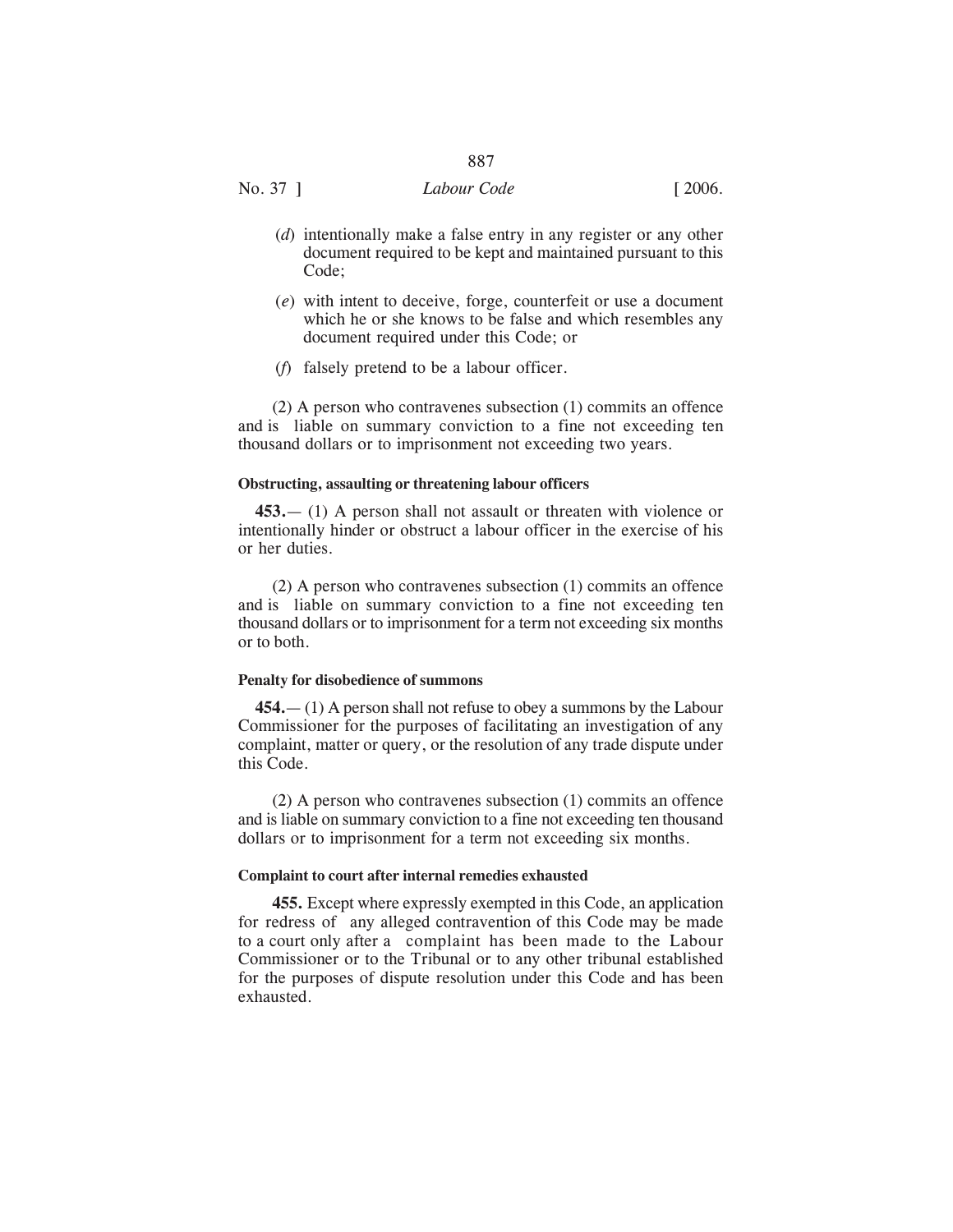#### **Time limits for proceedings and prosecutions**

**456.**— (1) Subject to subsections (2) and (3), a complaint for redress to the Tribunal shall be brought before the Tribunal within one year.

(2) Where any law in force provides for a greater time period for proceeding before a tribunal in respect of any matter, that law shall prevail over the provisions of subsection (1).

(3) Where a matter has been referred to the Labour Commissioner for determination, the time period shall begin from the date of determination or referral to the Tribunal where no determination has been made.

## **Power of court to order contravention to be remedied**

**457.** Where a person is convicted of an offence under this Code, the Court may order him or her, within the time specified in the order, to take any specific action to remedy the cause of the contravention.

## **Offences by corporate bodies**

**458.** Where a corporate body has contravened any provision of this Code and the contravention is proved to have been committed with the consent or connivance of, or to be attributable to any neglect on the part of any director or manager of the corporate body, he or she as well as the corporate body shall be deemed to have contravened that provision and be liable to be proceeded against and punished accordingly.

## **Proceeding in tort and criminal proceedings**

**459.** Notwithstanding any provision made for redress of a contravention under this Code, nothing contained in this Code shall be taken to prohibit or prejudice any suit or proceeding in tort, or any criminal proceeding or any suit under any other law in force in Saint Lucia, existing or in the future, for any act or omission arising out of employment.

#### **Service and sending of documents**

**460.**— (1) Any notice, complaint, decision or other document required or authorized to be served under this Code may be served on any person by sending it by prepaid registered post to his or her last known address —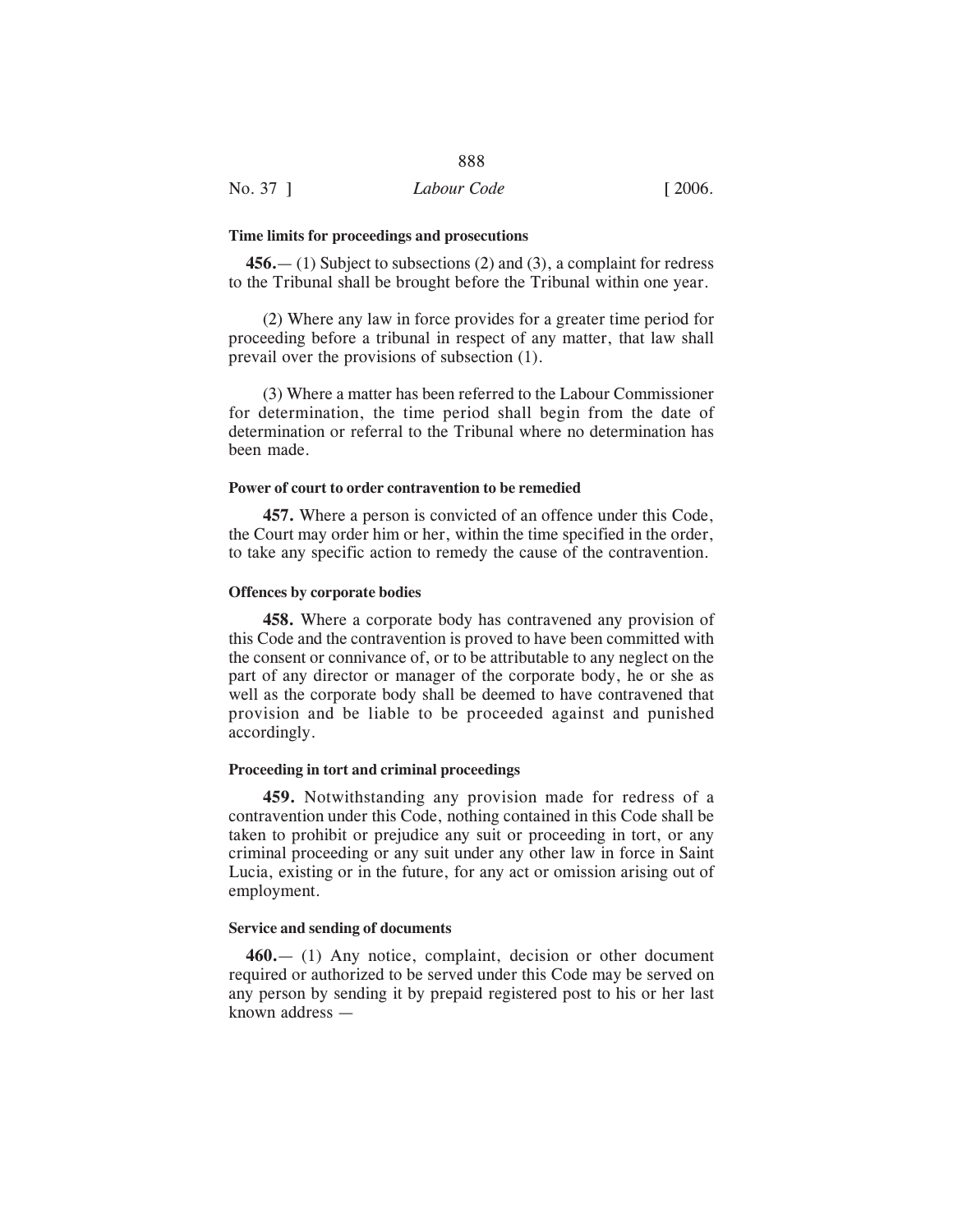No. 37 ] *Labour Code* [ 2006.

- (*a*) on any individual by handing it to him or her or by leaving it at his or her residence;
- (*b*) on any firm by handing it to any partner thereof, or by leaving it at the principal place of business of such firm;
- (*c*) on any limited company by handing it to an officer of the company, or by leaving it at its registered office; and
- (*d*) on the Manager of the workplace, even though it is a limited company, in the manner referred to in paragraph (a), (*b*) or (*c*).

(2) Any such document intended to be served upon the Manager of the workplace may be addressed to "the Manager" at the proper address of the workplace without further name or description.

#### **General power of the Minister to make Regulations**

**461.** The Minister may make Regulations generally for the purposes of this Code and without prejudice to the generality of the foregoing may make Regulations —

- (*a*) prescribing the form of any notice, application, complaint or other document required by this Code;
- (*b*) varying any time periods established or required under this Code; or
- (*c*) prescribing an offence pursuant to this Code to be a ticketable offence in accordance with section 466.

#### **Repeal**

- **462.** The following enactments are repealed —
- (*a*) Equality of Opportunity in Employment Act, Cap. 16.14;
- (*b*) Minimum Wages Act, Cap. 16.09;
- (*c*) Registration, Status and Recognition of Trade Unions and Employers' Organizations Act, Cap. 16.06;
- (*d*) Essential Services Act, Cap. 16.12;
- (*e*) Contracts of Service Act, Cap. 16.03;
- (*f*) Employment of Women, Young Persons and Children Ordinance, Cap. 100, Revised Laws of Saint Lucia 1957;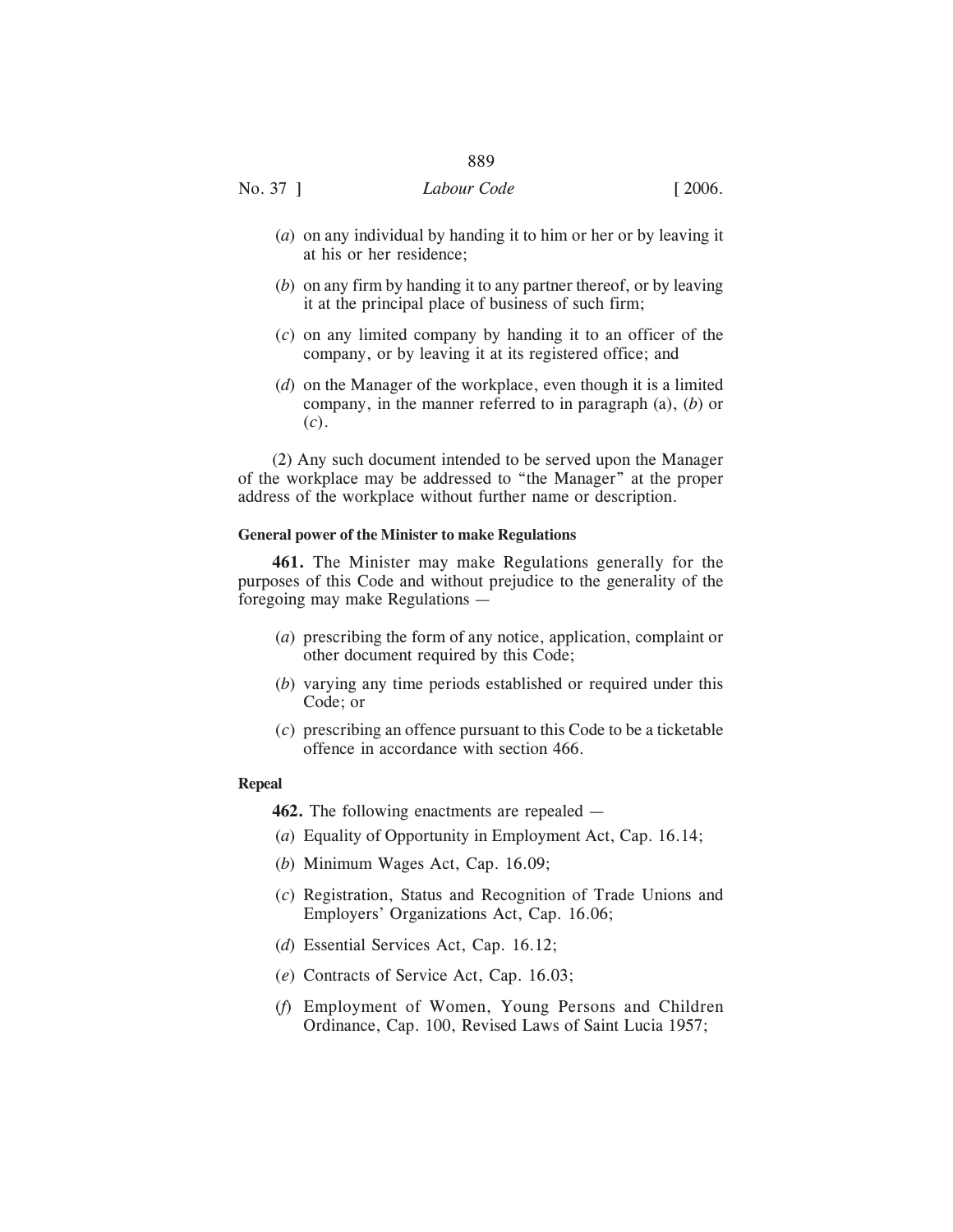- (*g*) Employment of Women Ordinance Cap. 99, Revised Laws of Saint Lucia 1957;
- (*h*) Employment of Children (Restriction) Ordinance Cap. 98, Revised Laws of Saint Lucia 1957;
- (*i*) Employers and Servants Ordinance Cap. 97, Revised Laws of Saint Lucia 1957;
- (*j*) Foreign Nationals and Commonwealth Citizens (Employment) Act, Cap. 16. 13;
- (*k*) Holiday With Pay Act, Cap. 16.11;
- (*l*) Protection of Wages Act, Cap. 16.08;
- (*m*) Shop Hours Ordinance, Cap. 42, Revised Laws of Saint Lucia 1957;
- (*n*) Employees (Occupational Health and Safety) Act, Cap. 16.02; and
- (*o*) Factories Act, Cap. 13.02.

#### **Savings**

**463.** All subordinate legislation made under the repealed Acts listed in section 462, immediately before the coming into force of this Code, so far as they are not inconsistent with the provisions of this Code, continue in force as if made under this Code until revoked under this Code.

## **Power to amend Schedules**

**464.** The Minister may by Order published in the *Gazette* amend the Schedules.

## **General penalty**

**465.** A person who commits an offence in contravention of any provision of this Code for which no penalty is provided is liable on summary conviction to a fine not exceeding five thousand dollars or to imprisonment for a term not exceeding one year or to both.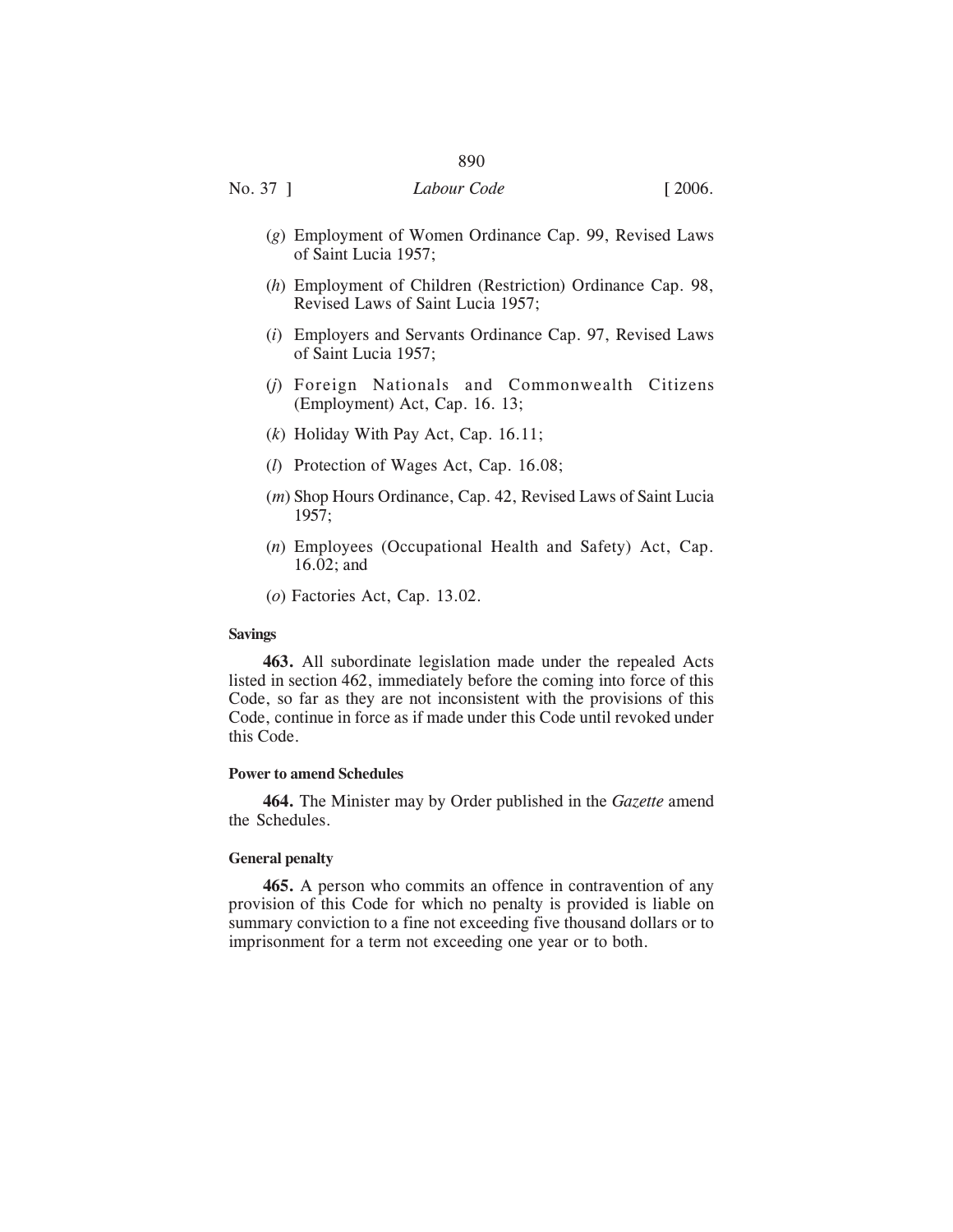## **Ticketable offences**

**466. —** (1) The Minister may prescribe a summary offence pursuant to this Act provided for in the Regulations to be a ticketable offence.

891

(2) Regulations in which a ticketable offence is prescribed shall subject to this section prescribe —

- (*a*) the form of the ticket for the ticketable offence;
- (*b*) the mode of service of the ticket;
- (*c*) the amount of the pecuniary penalty which shall not be more than one thousand dollars; and
- (*d*) the notice period which shall be a date not less than twenty eight days following the service of the ticket during which the prescribed pecuniary penalty must be paid.

(3)Where a police officer believes that a person has committed a ticketable offence, the police officer may, in the prescribed mode, serve on that person a ticket in offering the opportunity to discharge liability of conviction for the ticketable offence by payment to the District Court of the prescribed pecuniary penalty.

(4) A person shall not be liable to be convicted of a ticketable offence if the prescribed penalty is paid in accordance with this section before the expiry of the prescribed notice period pursuant to subsection 2(*d*).

(5) Where a person pays the prescribed pecuniary penalty in accordance with this section, the District Court shall accept the amount as and in complete satisfaction of any liability to conviction.

(6) In any proceedings, a certificate that payment of the prescribed pecuniary penalty was or was not paid to the District Court by a date specified in the certificate shall, if the certificate purports to be signed by the District Court be sufficient evidence of the facts stated unless the contrary is proved.

- (7) A ticket pursuant to this section shall —
- (a) specify the offence alleged;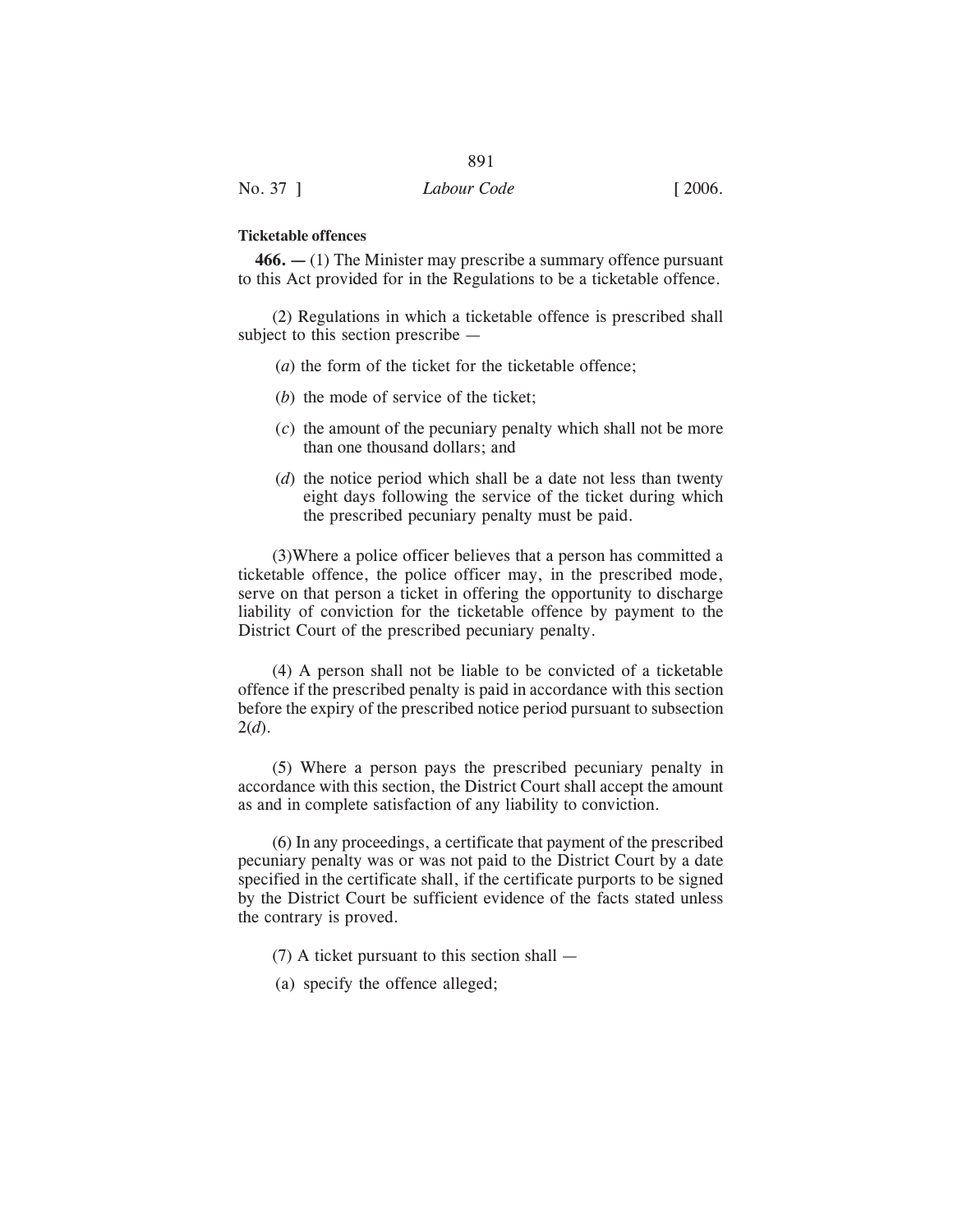# No. 37 ] *Labour Code* [ 2006.

- 
- (b) give such particulars of the offence as are necessary for giving reasonable information of the allegation; and
- (c) state the prescribed notice period during which proceedings will not be taken for the offence, the amount of the prescribed pecuniary penalty and the address at which the prescribed pecuniary penalty is to be paid.

(8) Where a person is issued with a ticket pursuant to this section and fails to pay the amount specified in the ticket in accordance with the requirements set in the ticket, the person liable to pay the prescribed pecuniary penalty shall attend the District Court on the date specified in the ticket for summary trial.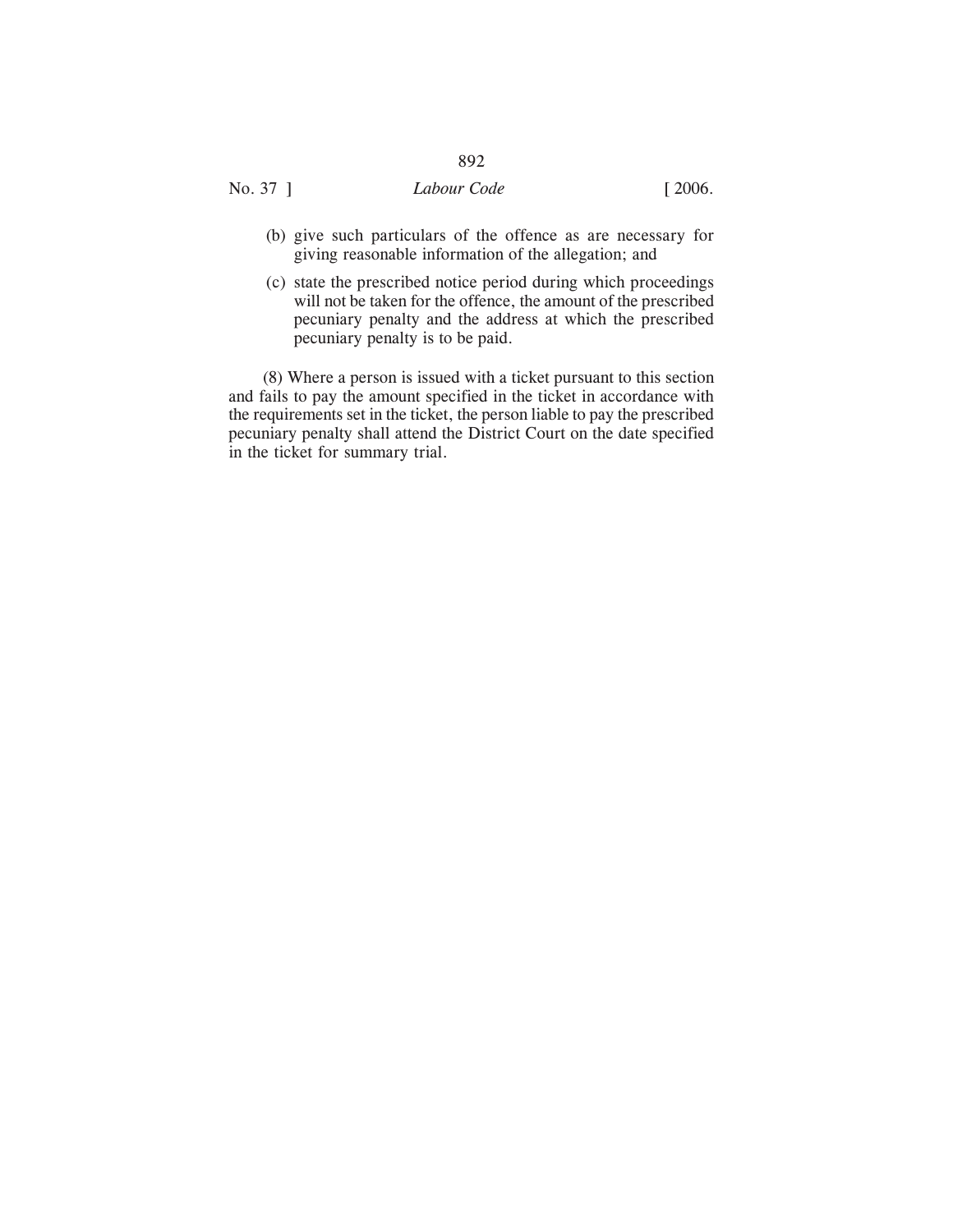**FIRST SCHEDULE**

(Section 13(2) and (3))

A written contract shall include the following particulars as applicable —

- (a) the names of the employee and employer;
- (b) the term of the employment if other than indefinite;
- (c) the probationary period, if any;
- (d) the scale or rate of remuneration and the method to be used for calculating the remuneration;
- (e) the intervals at which remuneration is to be paid;
- (f) normal hours of work and rest periods;
- (g) leave entitlement;
- (h) maternity leave;
- (i) any provision for the termination of the contract other than those provided by this Code;
- (j) any provision for pensions or National Insurance Schemes;
- (k) the length of notice which the employee is obliged to give and entitled to receive to determine the contract of employment;
- (l) the period of time for such apprenticeship or training, if any;
- (m) any other term or condition of employment that has been agreed upon.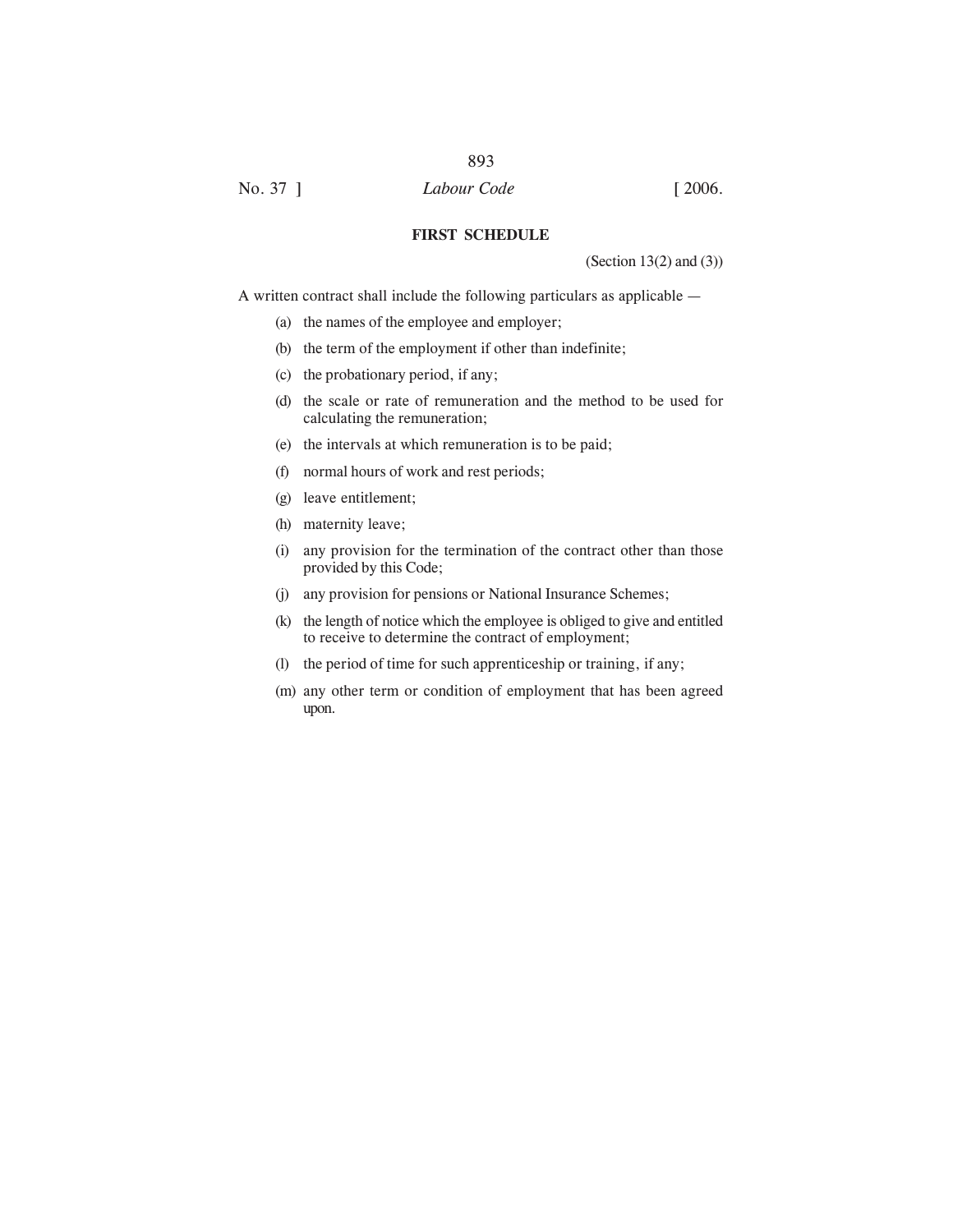No. 37 ] *Labour Code* [ 2006.

# **SECOND SCHEDULE**

(Section 97 )

| Period of employment | Minimum entitlement in respect of<br>each twelve months period |
|----------------------|----------------------------------------------------------------|
| Up to five years     | 14 working days                                                |
| Exceeding five years | 21 working days                                                |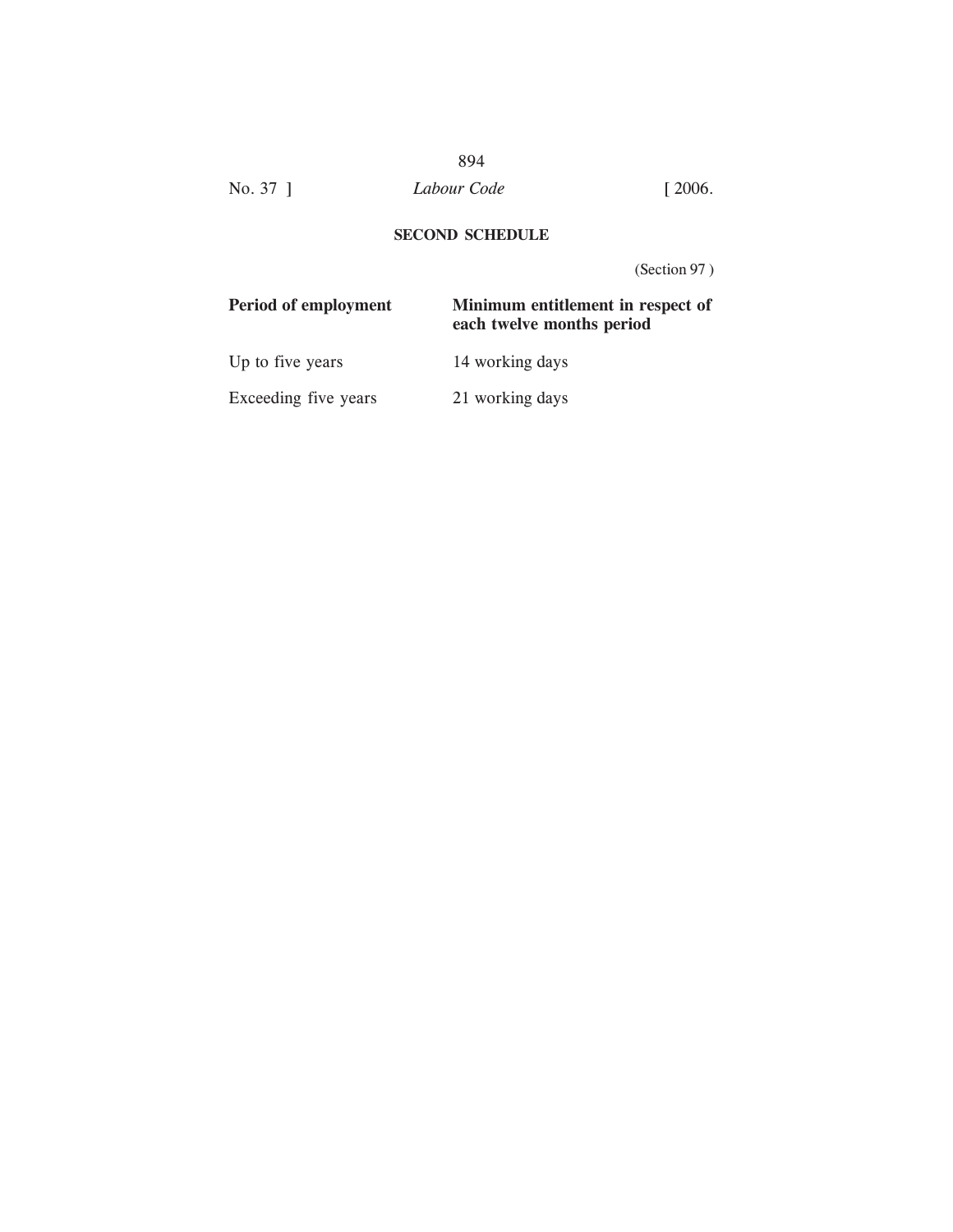| No. 37 1 | Labour Code | $\lceil 2006. \rceil$ |
|----------|-------------|-----------------------|
|----------|-------------|-----------------------|

## THIRD SCHEDULE

(Section 246)

# NOTICE OF ACCIDENT CAUSING DISABLEMENT WHERE DISABLEMENT HAS CEASED

|     | Nature of business                                           |
|-----|--------------------------------------------------------------|
|     | Branch or department and exact place where accident occurred |
|     | Injured person's-                                            |
| (i) | Surname                                                      |
|     | (ii) Other names                                             |
|     | (iii) Address                                                |
|     | $(iv)$ Sex                                                   |
|     | (v) Age at last birthday                                     |
|     | (vi) Precise occupation                                      |
|     | Date and hour of accident                                    |
|     | Time injured person commenced work                           |
|     | Nature of accident                                           |
|     | If caused by machinery-                                      |
|     | (a) give name of machine and part causing accident           |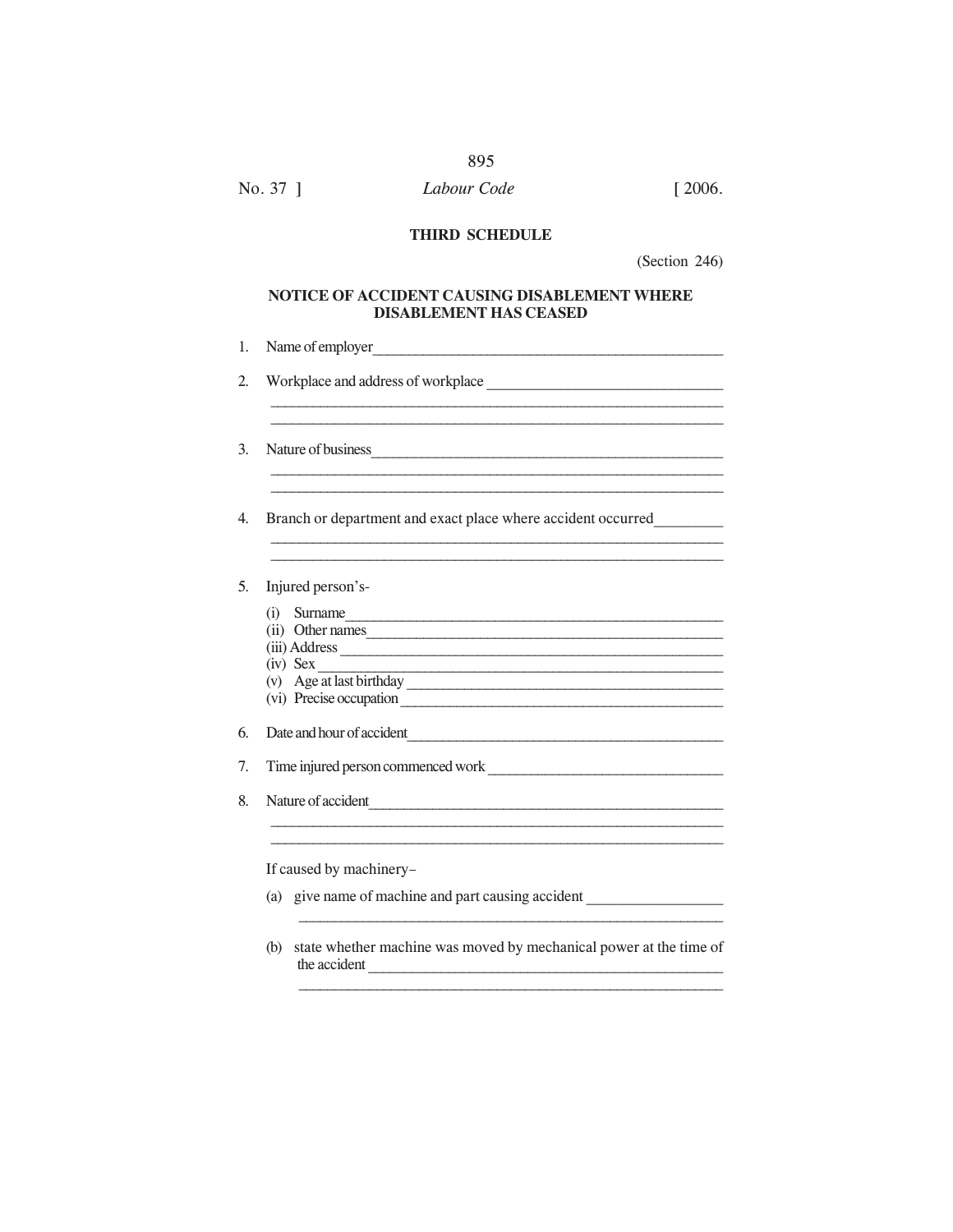|    |                             | 896         |        |
|----|-----------------------------|-------------|--------|
|    | No. 37 ]                    | Labour Code | [2006] |
| 9. | Extent of disablement       |             |        |
|    | 10. Date disablement ceased |             |        |
|    |                             |             |        |

Date:

Signature of Employer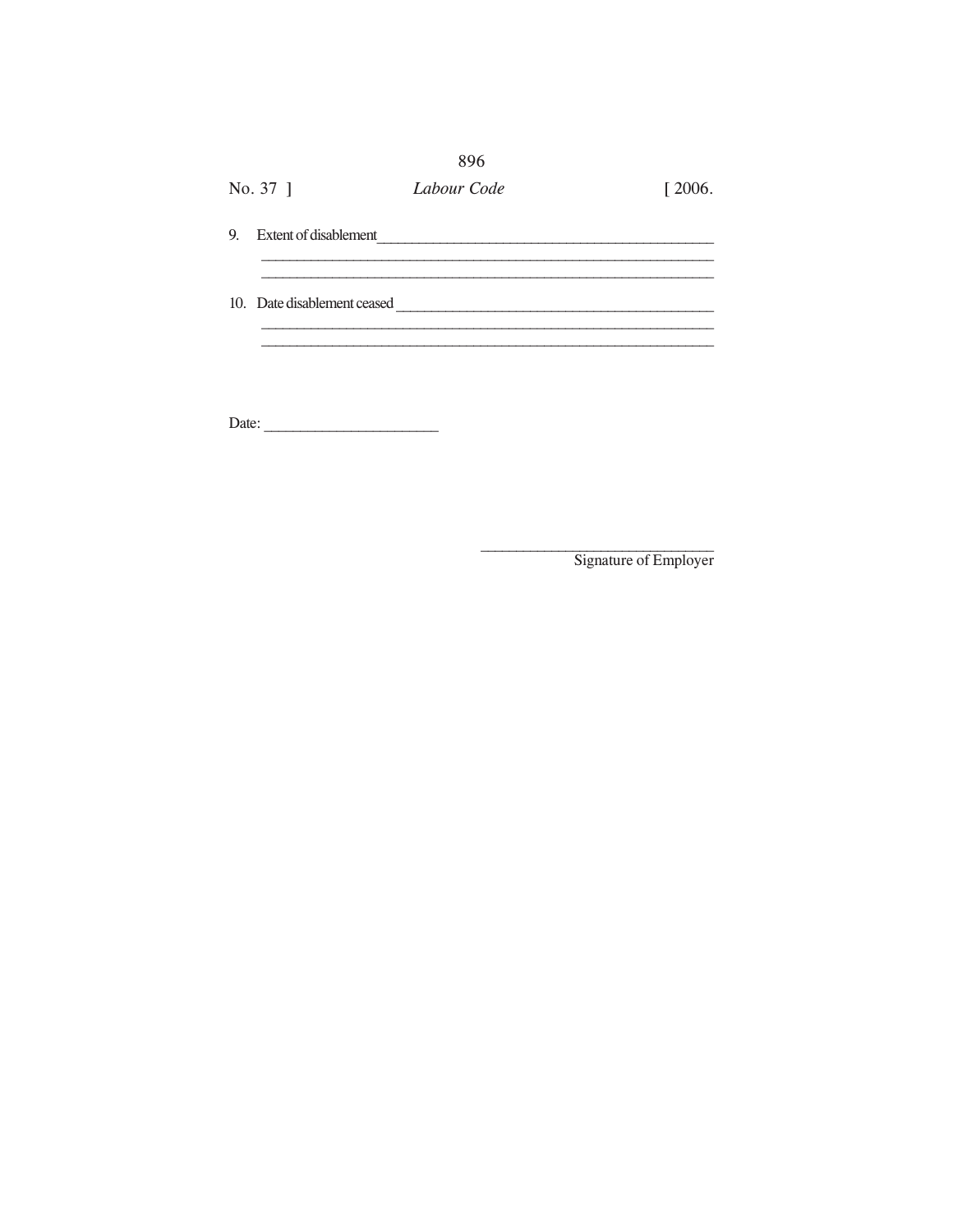#### No. 37 ] Labour Code  $[2006.$

897

## **FOURTH SCHEDULE**

(Section 247)

## NOTICE OF OCCUPATIONAL DISEASE

|     | Name of employer                               |
|-----|------------------------------------------------|
|     |                                                |
|     | Nature of business                             |
|     |                                                |
|     | Nature of occupational disease                 |
|     | Injured person's –                             |
| (a) |                                                |
| (b) | Surname                                        |
| (c) | Other names                                    |
| (d) | <b>Sex</b>                                     |
| (f) | (e) Age at last birthday<br>Precise occupation |

Date:

Signature of Employer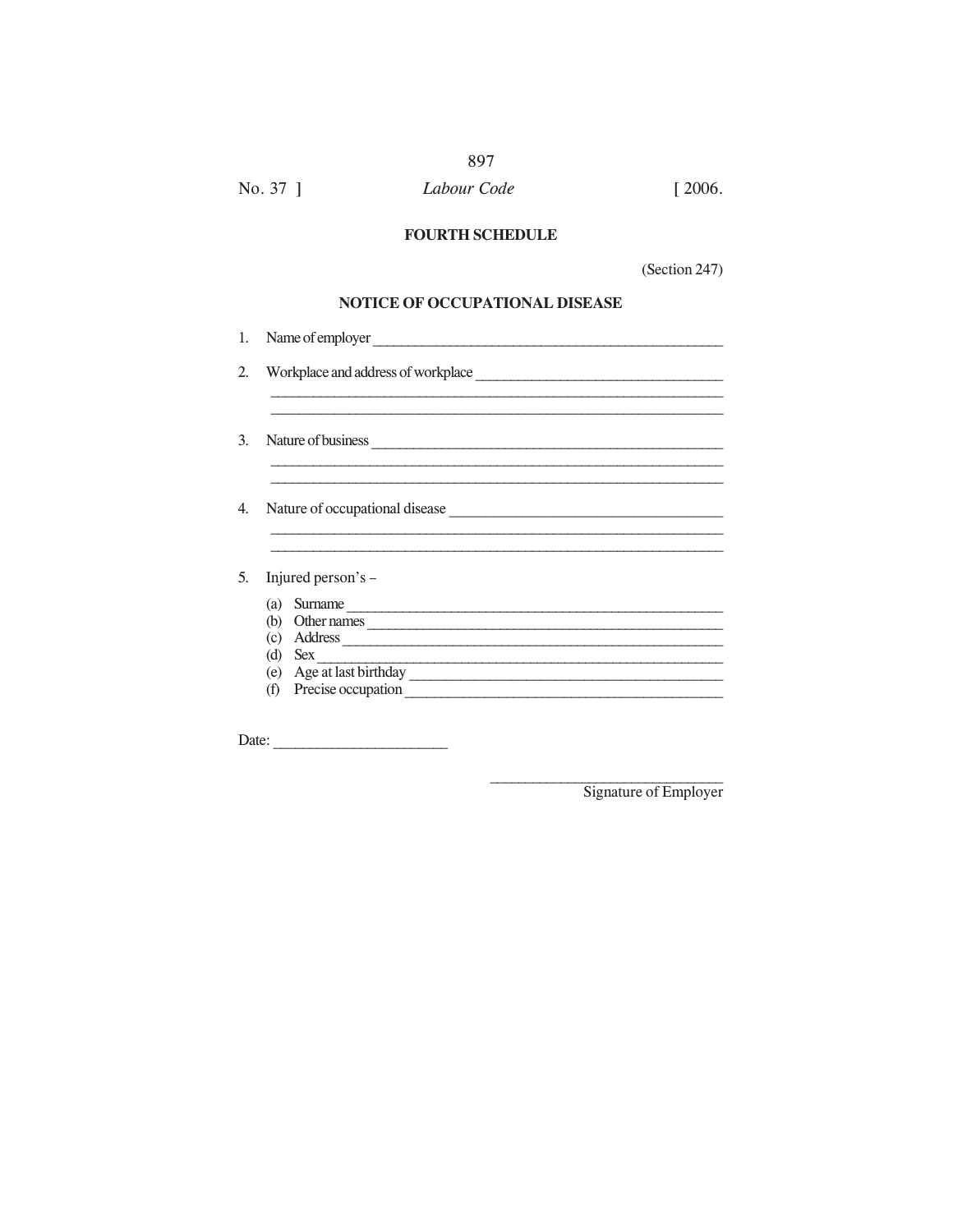## **FIFTH SCHEDULE**

( Section 251 )

#### **Regulations to be made pursuant to section 251**

The purposes referred to in section 251 are as follows:

- 1. prohibiting the employment of, or modifying or limiting the period of employment of all persons or any class of persons in connection with any manufacture, machinery, plant, process or description of labour certified by the Department of Labour by notice published in the *Gazette*, to be dangerous;
- 2. prohibiting, limiting or controlling the use of any material or process;
- 3. modifying or extending any special provision to any class of industrial establishments;
- 4. for the purpose of ensuring the health or safety of persons who are employed in any industrial establishment or in connection with machinery or with any employment within the meaning of paragraph (a);
- 5. the safe means of approach or access to, and exit from, any industrial establishment, or machinery;
- 6. the fencing and covering of all dangerous places or machines;
- 7. life saving and first aid appliances and first aid services to be provided by employers;
- 8. safety measures in connection with all operations carried on in an industrial establishment;
- 9. safety measures in connection with the use of cranes, winches, pulley blocks, and of all engines, machinery, mechanical gear and contrivances generally;
- 10. the periodic inspection, testing and classification, according to age, type or condition, of boilers, and for the issue and display of certificates in connection therewith, and for the regulation of the type of safety valves to be fixed to any boiler and the maximum pressure at which boilers of any age, type, class, or condition may be operated;
- 11. specifications of proper ventilation of any industrial establishment, having regard to the nature of the process carried on therein;
- 12. the sanitation standards, including the provision of lavatory accommodation and sanitary conveniences (having regard to the number of workers employed) at any industrial establishment;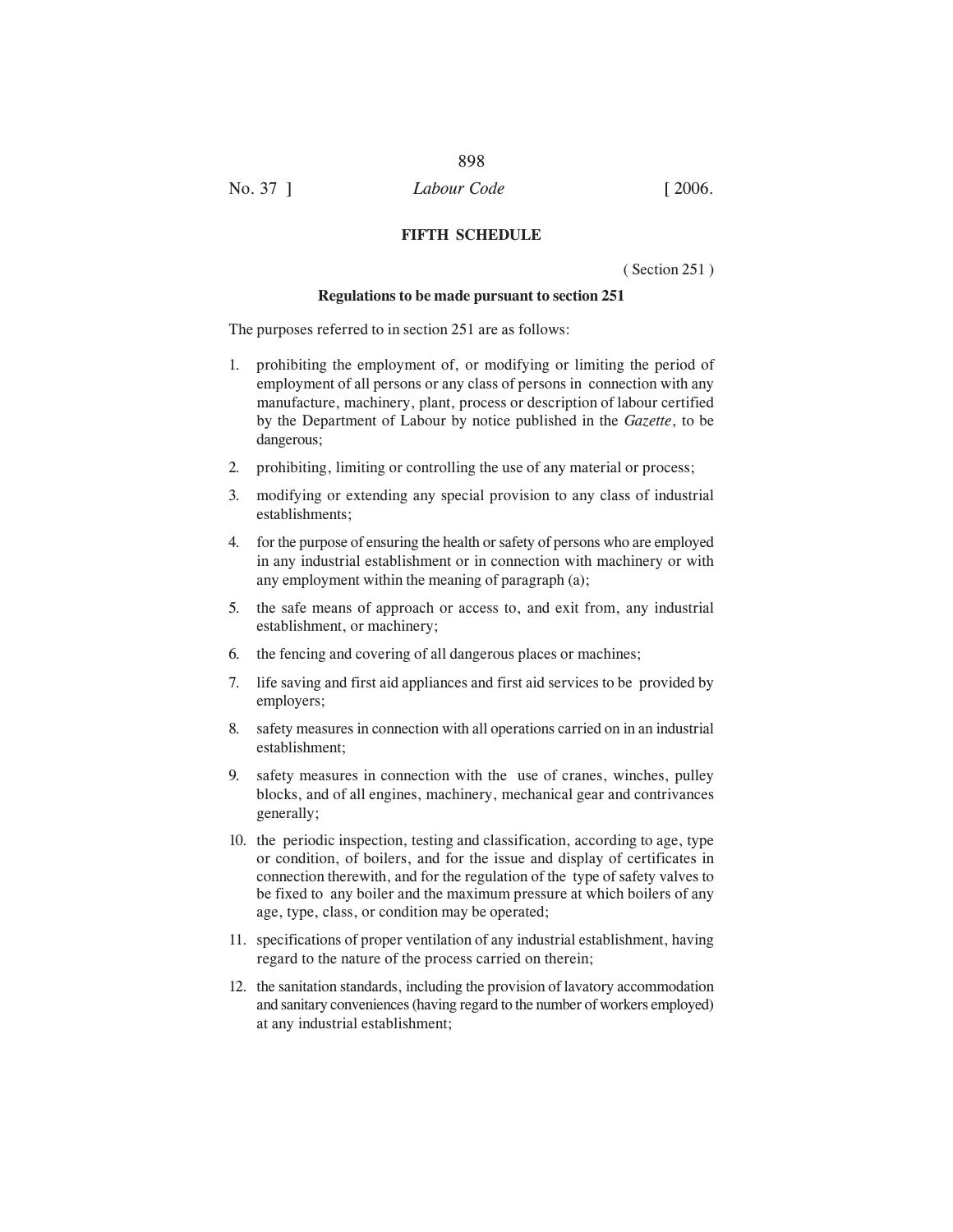- 13. the fees to be paid for the inspection or examination of any industrial establishment or class of establishment and any machinery therein;
- 14. the forms and certificates to be used under Division 3 of Part IV;
- 15. the records and registers to be maintained;
- 16. the lifting or moving of loads by any woman or young person;
- 17. the appointment, powers, duties, and fees of medical inspectors;
- 18. the manner of medical supervision of employees;
- 19. occupations for the purposes of Division 3 of Part IV;
- 20. the contents of notices required to be displayed under Part IV;
- 21. any industry, workplace, employer or class of workplaces or employers for the purposes;
- 22. criteria for exempting any workplace, industry, activity, business, work, trade, occupation, profession, employer or any class thereof from the application of a regulation or any provision thereof;
- 23. criteria for limiting or restricting the application of a regulation or any provision thereof to any workplace, industry, activity, business, work, trade, occupation, profession, employer or any class thereof;
- 24. criteria for exempting an employer from the provisions relating to a hazardous chemical and the compliance required thereunder;
- 25. any matter or article that is required or permitted to be regulated or prescribed;
- 26. any fees other than the fees referred to in paragraph 13;
- 27. the classes of workplace for which and circumstances under which a committee shall consist of more than six persons and in each case prescribing the number of persons;
- 28. the employers or workplaces or classes thereof for the purposes of section  $192(1)(b)$ ;
- 29. the criteria for exempting any workplace, industry, activity, business, work, trade, occupation, profession, employer or any class thereof from the application of section 192(2);
- 30. the conditions for eligibility, qualifications, selection and term of committee members, and the operation of the committee;
- 31. measures regulating or prohibiting the installation or use of any machine, device or article or any class thereof;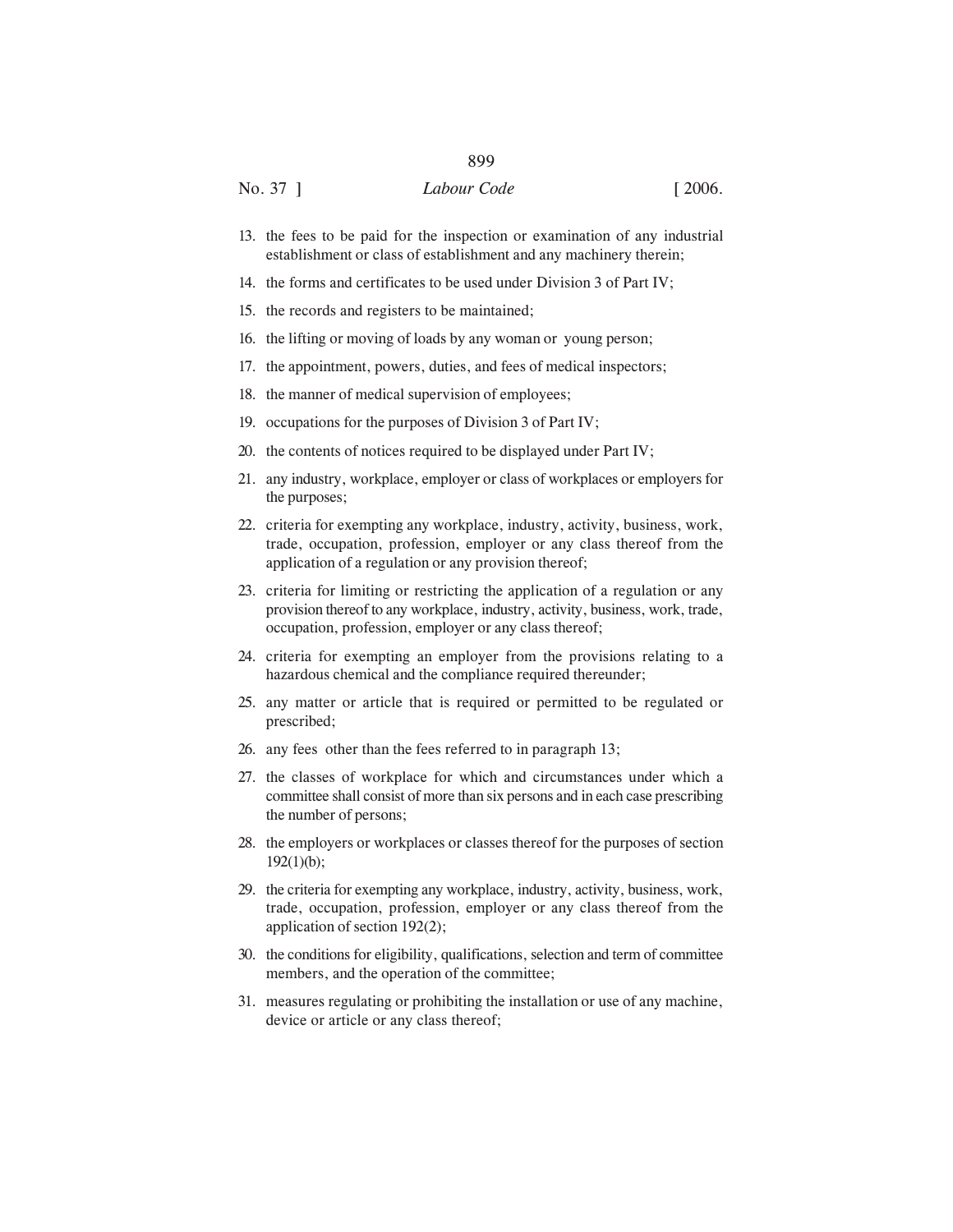- 32. the classes of employers who shall establish and maintain a medical surveillance program in which workers may volunteer to participate;
- 33. medical surveillance programs;
- 34. the reporting system by physicians and others of workers affected by any chemical, physical agent, or biological agent or combination thereof;
- 35. atmospheric conditions to which any worker may be exposed in a workplace;
- 36. the methods, standards or procedures for determining the amount, concentration or level of any atmospheric condition or any chemical, physical agent, or biological agent or combination thereof in a workplace;
- 37. any chemical, physical agent, or biological agent or combination thereof as a critical substance;
- 38. the prohibition, regulation, restriction, limitation or control of the handling of, exposure to, or the use and disposal of any critical substance;
- 39. the adoption of any code or standard and may require compliance with any such code or standard that is so adopted;
- 40. criteria for approving laboratories for the purpose of carrying out and performing sampling, analyses, tests and examinations, and to certify approved laboratories;
- 41. training programmes that employers shall provide;
- 42. floor plans for the purposes of Part IV;
- 43. the forms and notices and providing for their use under Part IV;
- 44. building standards for industrial establishments;
- 45. the name or description of any chemical as a hazardous chemical, any biological agent as a hazardous biological agent, and any physical agent as a hazardous physical agent;
- 46. the criteria to be used by the Labour Commissioner to determine whether information is confidential business information for purposes of section 206(1);
- 47. the instances under which an employer can be required to disclose to such persons as may be prescribed the source of toxicological data used by the employer to prepare a chemical safety data sheet;
- 48. the format and contents of a chemical safety data sheet;
- 49. the intervals at which a safety and health representative or a committee member shall inspect all or part of a workplace;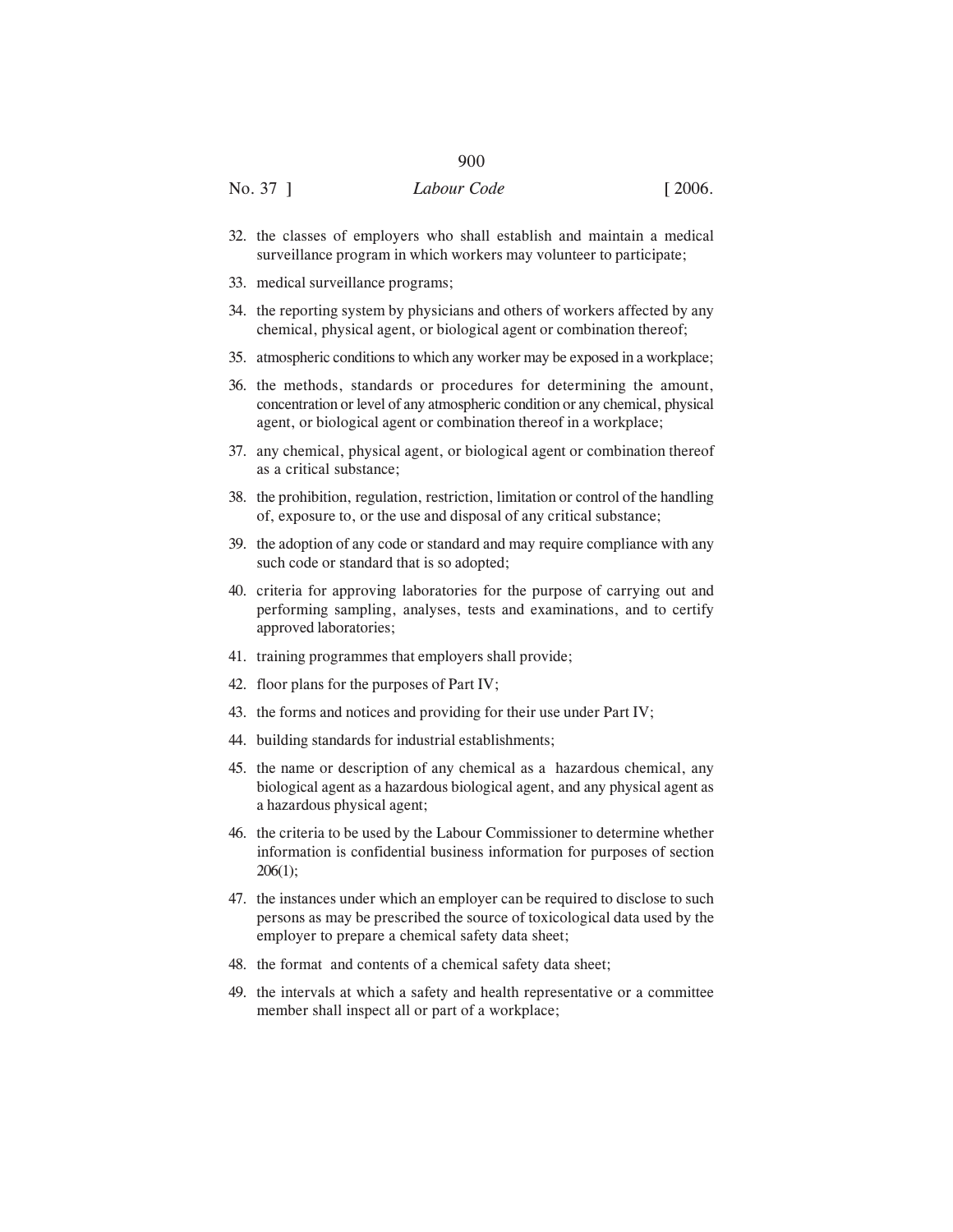- 50. the medical examinations and tests that an employee is required to undergo to ensure that the employee's health will not affect his or her ability to perform his or her job in a manner that might endanger others;
- 51. criteria for declaring certain diseases to be occupational disease for the purposes of Division 3 of Part IV;
- 52. the threshold quantity of a given hazardous substance or category of substances which, if exceeded, constitute a major hazard installation;
- 53. all other matters which the Minister may consider to be in any way incidental to, connected with or conducive to the discharge of the provisions of Division 3 of Part IV.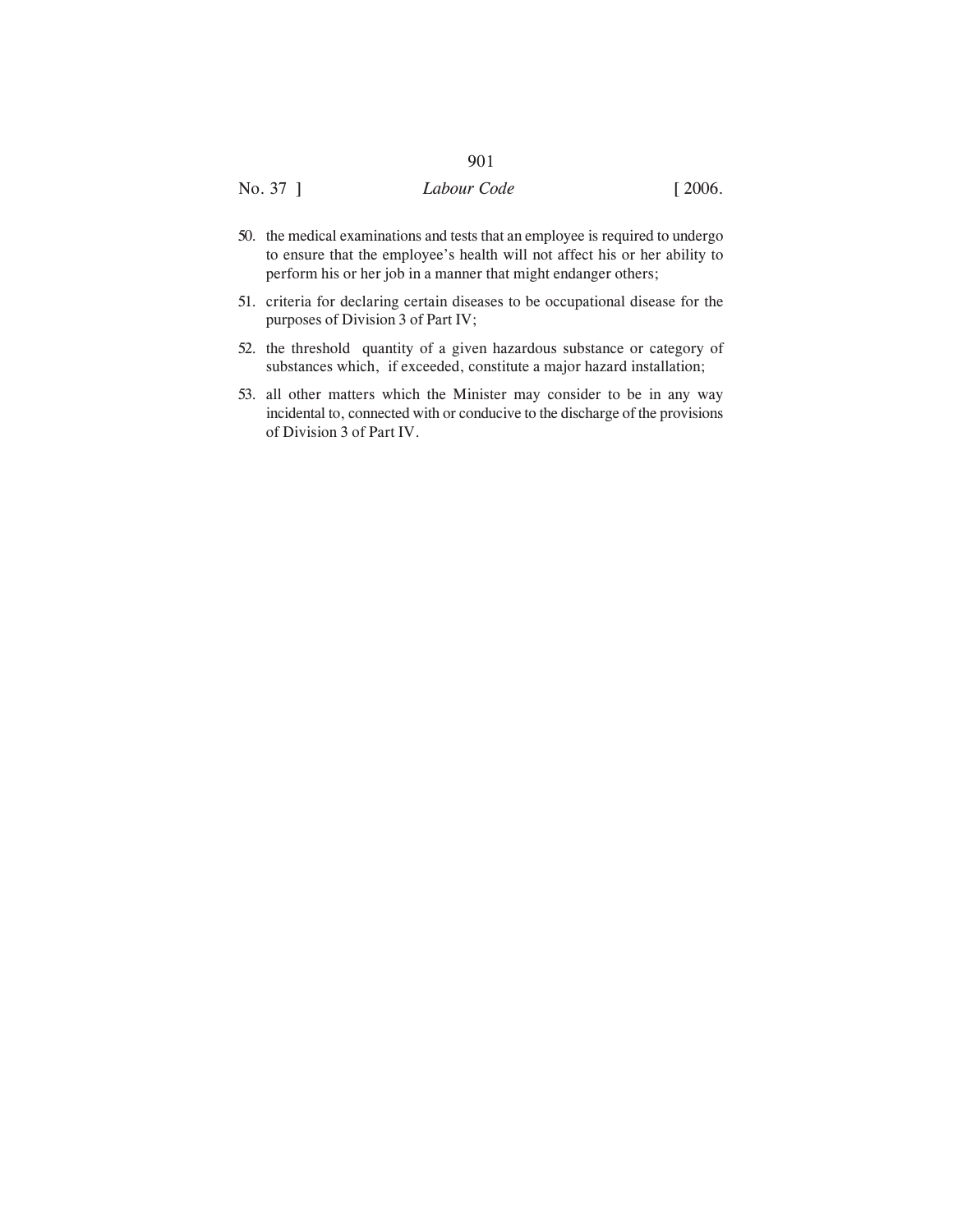# 902 No. 37 ] *Labour Code* [ 2006.

# **SIXTH SCHEDULE**

(Section 339(1))

## **FEES**

|     |                                            | Fees     |
|-----|--------------------------------------------|----------|
| (1) | For registering a trade union              | \$500.00 |
| (2) | For registering an employers' organization | \$500.00 |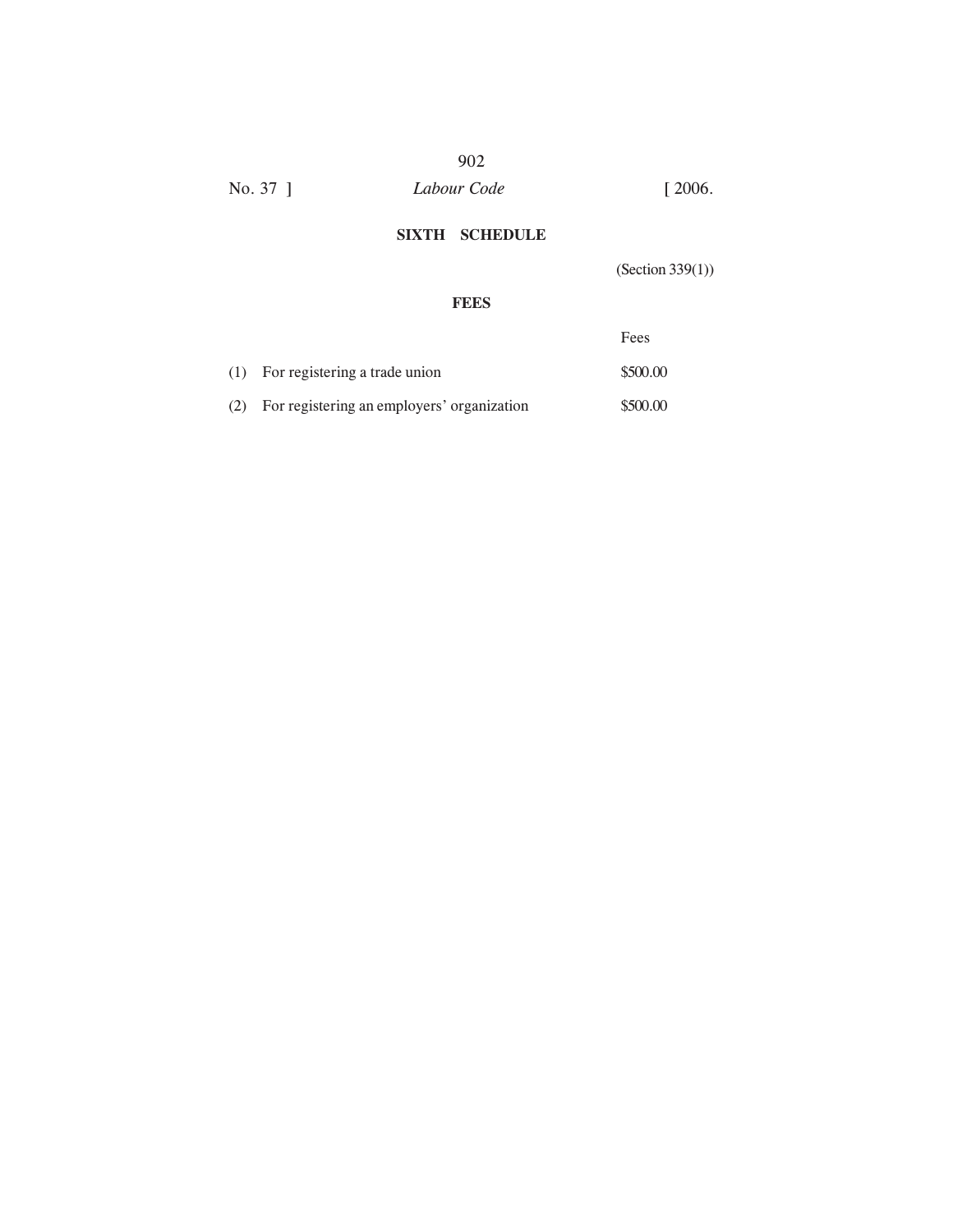No. 37 ] *Labour Code* [ 2006.

## **SEVENTH SCHEDULE**

[Section 340(2)]

## **CONSTITUTION OF TRADE UNION OR EMPLOYERS' ORGANIZATION**

The constitution of every trade union and employers' organization shall include the following information-

- (a) the name of the trade union or employers' organization ;
- (b) the objects of the trade union or employers' organization ;
- (c) the qualifications for membership;
- (d) provision for the office-bearers in the trade union or employers' organization among whom shall be the president or chairperson, a secretary or general secretary and treasurer;
- (e) provision for periodic elections to all offices and for the appointment of a temporary replacement if an office-holder becomes disqualified or incapacitated from holding office;
- (f) provision for a general meeting open to all members, at least once every two years;
- (g) a provision that any member or delegate may propose a resolution at a general meeting;
- (h) the fees and other subscriptions payable, and the maximum period of arrears permitted before a member loses his or her good standing;
- (i) the grounds on which an officer or member may be disciplined, fined, suspended or expelled from office or from membership, each ground being specified;
- (j) the procedure for suspension or expulsion from office or from membership, including a provision that the affected officer or member be fully informed in writing of the allegations against him or her, that he or she shall have a reasonable opportunity challenge the allegations and shall have the right of appeal;
- (k) provision for the keeping of full and accurate records by the treasurer or other appropriate officer, for the annual audit of those accounts by an auditor appointed by the trade union or employers' organization who shall not be a member of that trade union or organization, and for the availability to all members on request of full, audited annual statements of account;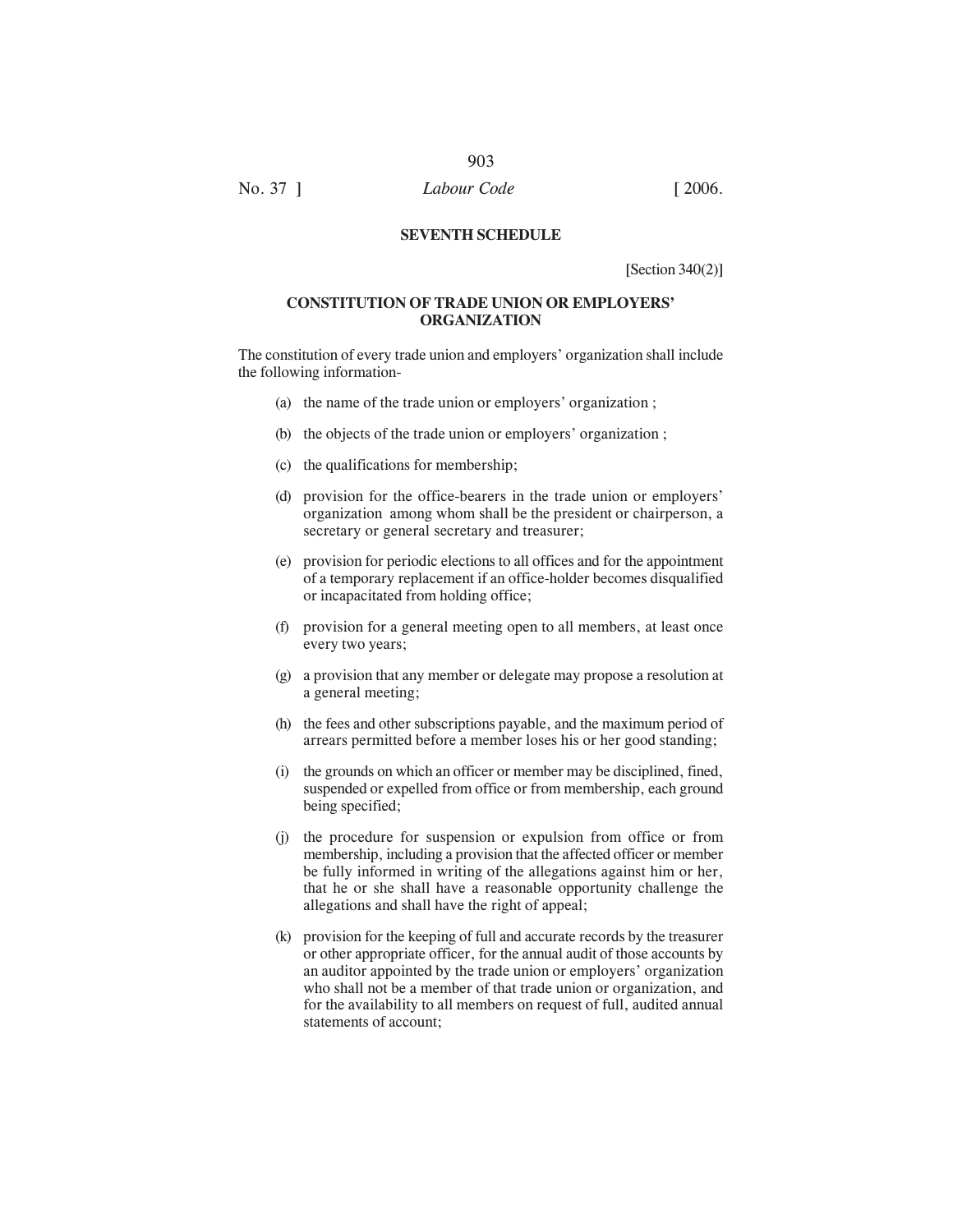- (l) provision for the banking and investment of the trade unions or employers' organizations funds;
- (m) provision for the paying out of the trade unions or employers' organizations funds, including the authority to sign cheques;
- (n) the conditions under which a member may become entitled to any financial benefit provided by the trade union or employers' organization;
- (o) provision for amendment of the constitution;
- (p) the duration of its financial year;
- (q) the inspection of the register of members and other books of the trade union or employers' organization by its members;
- (r) the manner of amalgamating with other trade unions or employers' organizations;
- (s) the manner of dissolving the trade union or employers' organization.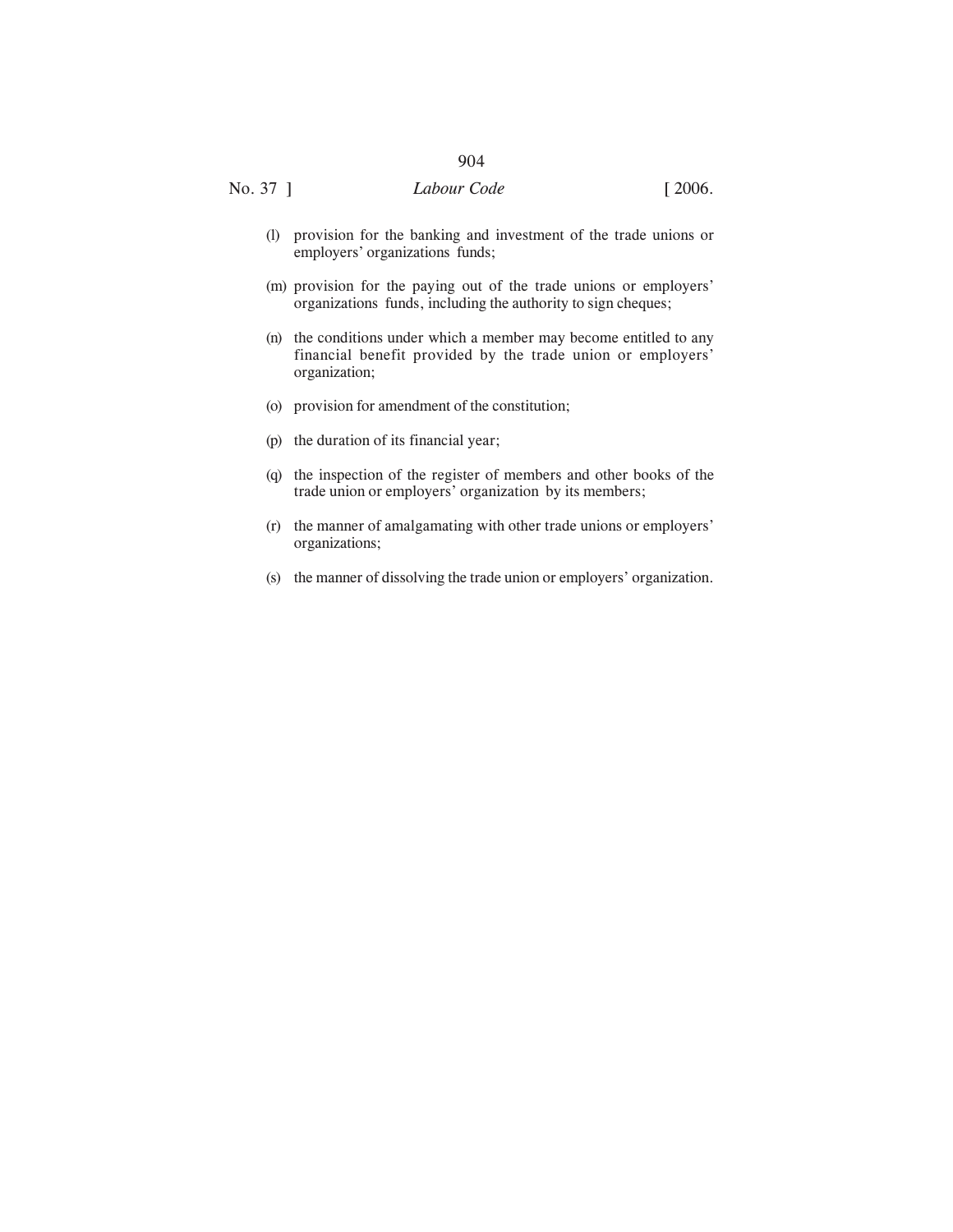# No. 37 ] *Labour Code* [ 2006.

#### **EIGHTH SCHEDULE**

905

(Section 397 (1))

## **SERVICES SPECIFIED TO BE ESSENTIAL SERVICES**

- 1. Any undertaking which generates and supplies electricity to the public
- 2. Telephone Services
- 3. Hospital Services
- 4. Any service undertaking the supply of water to the public
- 5. Public Health Services
- 6. Sanitation Services
- 7. Air Traffic Information and Aeronautical Information Services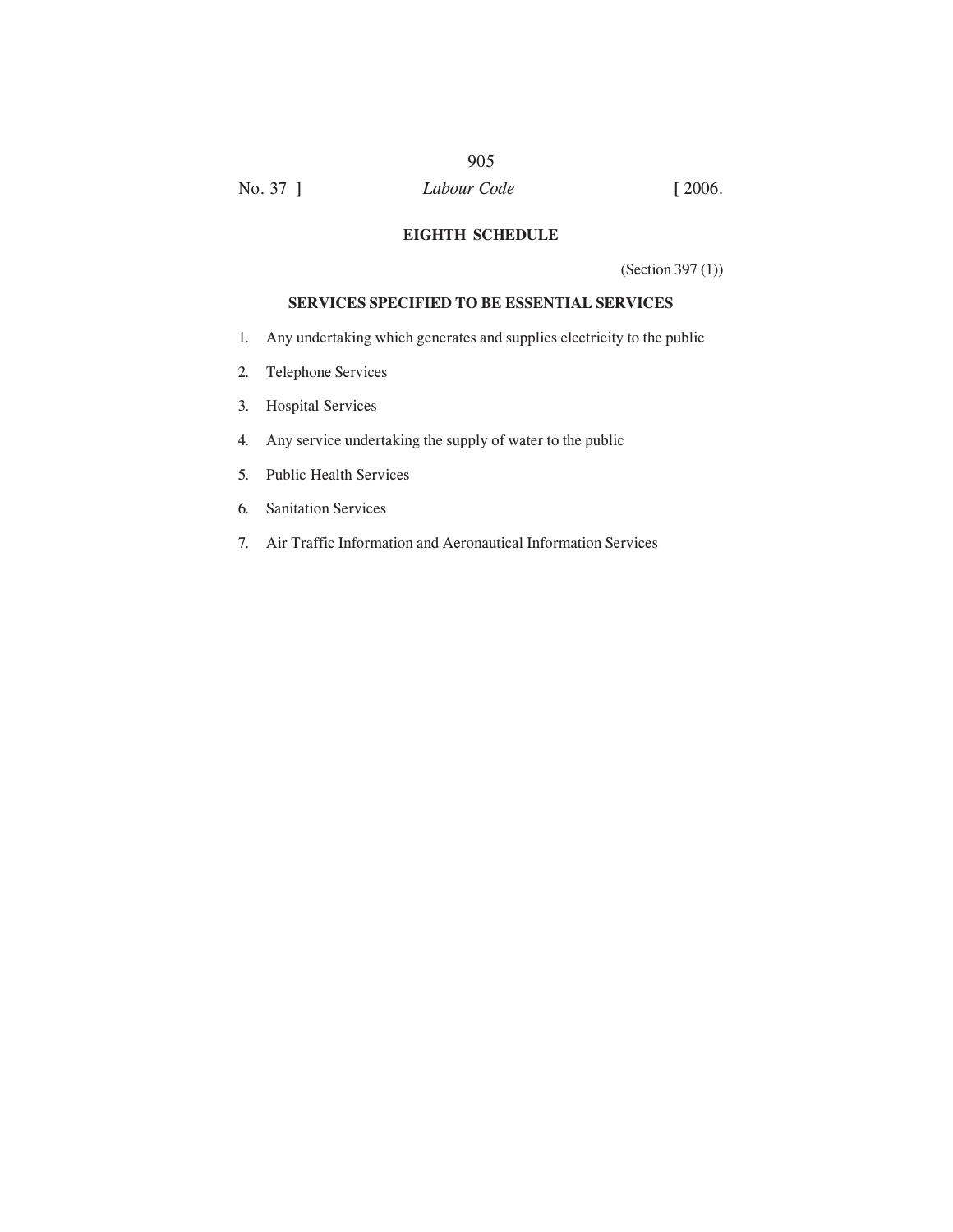### 906

No. 37 ] *Labour Code* [ 2006.

#### **NINTH SCHEDULE**

**(Section 2)**

#### **Article 6 of International Labour Organization Chemicals Convention**

# **Article 6 CLASSIFICATION SYSTEMS**

- 1. Systems and specific criteria appropriate for the classification of all chemicals according to the type and degree of their intrinsic health and physical hazards and for assessing the relevance of the information required to determine whether a chemical is hazardous shall be established by the competent authority, or by a body approved or recognised by the competent authority, in accordance with national or international standards.
- 2. The hazardous properties of mixtures composed of two or more chemicals may be determined by assessments based on the intrinsic hazards of their component chemicals.
- 3. In the case of transport, such systems and criteria shall take into account the United Nations Recommendations on the transport of dangerous goods.
- 4. The classification systems and their application shall be progressively extended.